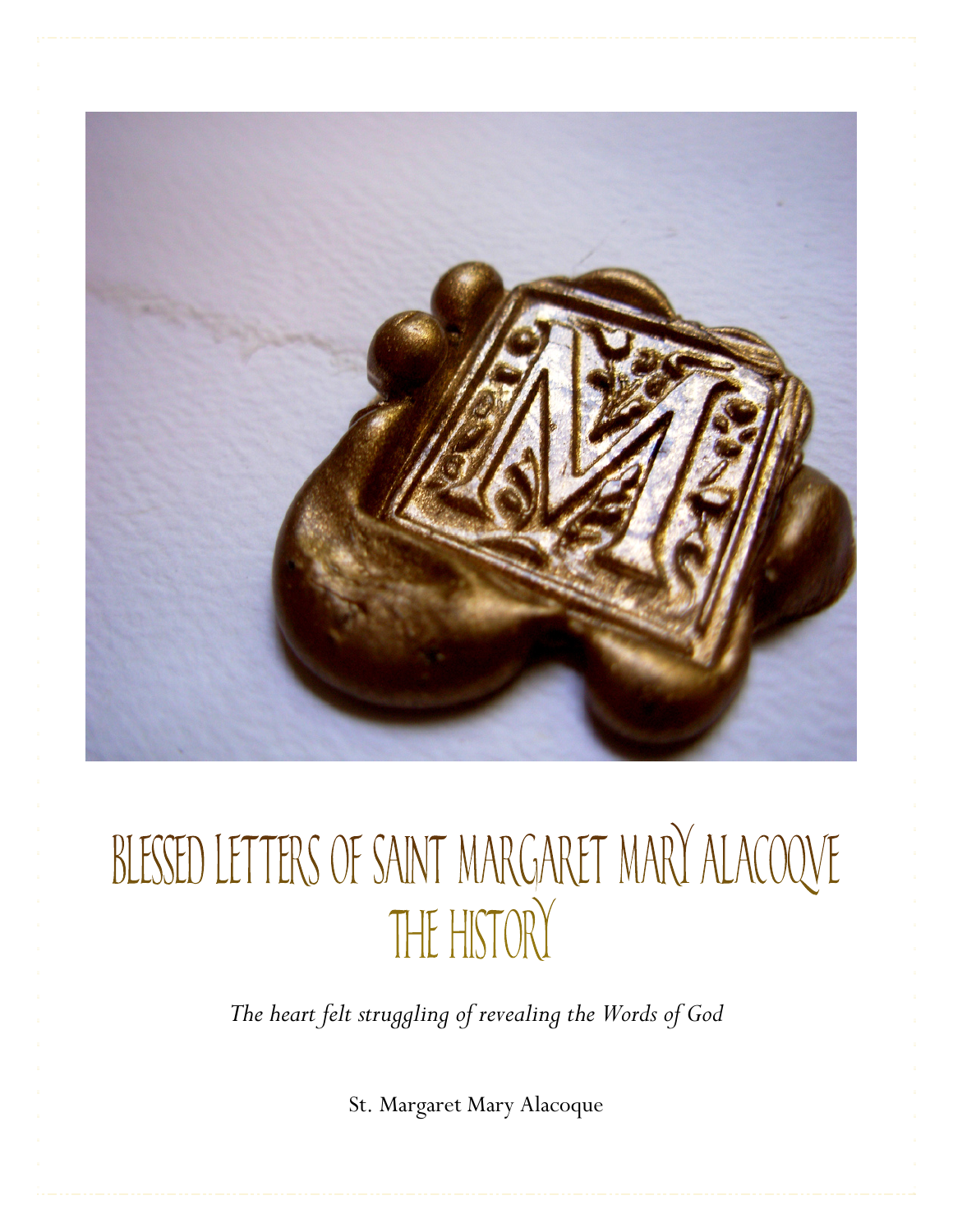## **HISTORY**

Margaret Alacoque, the fifth of seven children of Claude Alacoque and Philiberte Lamyn, was born at Lhautecour in old Burgandy, now East Central France, on July 22, 1647.

She was baptized Margaret, adding the name Mary only at the time of her Confirmation in 1669. At the age of four she took a vow of chastity, though "I did not then understand what I had done, nor what was meant by the words 'vow' and 'chastity'" From her earliest years she was tenderly devoted to the Blessed Sacrament and to the Blessed Virgin.

Her father died when she was eight. When she was eight and a half, she was sent to the school of the Urbanist Nuns at Charolles, where she received the only two years of formal education she ever had.

At the then early age of nine, she made her first Holy Communion.

"This Communion shed such bitterness over all my little pleasures and amusements that I was no longer able to enjoy any of them, although I sought them eagerly." Shortly after this she succumbed to long illness. "But I fell into so pitable a state of ill health that for about four years I was unable to walk. My bones pierced my skin.

Consequently I was removed from the convent at the end of two years. since no remedy could be found for my illness, I was consecrated to the Blessed Virgin with the promise that, if she cured me, I should one day be one of Her daughters. Scarcely had I made this vow, when I was cured and taken anew under the protection of Our Lady."

Though her father, a royal notary, had been in good financial circumstances, Margaret and her mother were after his death subjected to domestic persecution and captivity in their home by some of their relatives.

This drew the girl more to mental prayer, and brought her closer to Christ in His suffering. Eventualy, her mother again became mistress in her own house and prevailed upon her now seventeen-year-old daughter to consider marriage.

This brought about an inner conflict and a struggle began in her soul between the devil and the world on one hand and Our Lord and her vow on the other. Satan: "Poor fool, what do you mean by wishing to be a nun? You will become the laughing stock of the world, for you will never be able to persevere." Her Savior after the scrouging: "Would you take this pleasure, whereas I never had any and delivered Myself up to every kind of bitterness for love of you and to win your heart? Nevertheless, you would still dispute with Me!"

"I had indeed committed great crimes," she writes, "for once during the days of Carnival, together with other young girls, I disguised myself through vain complacency.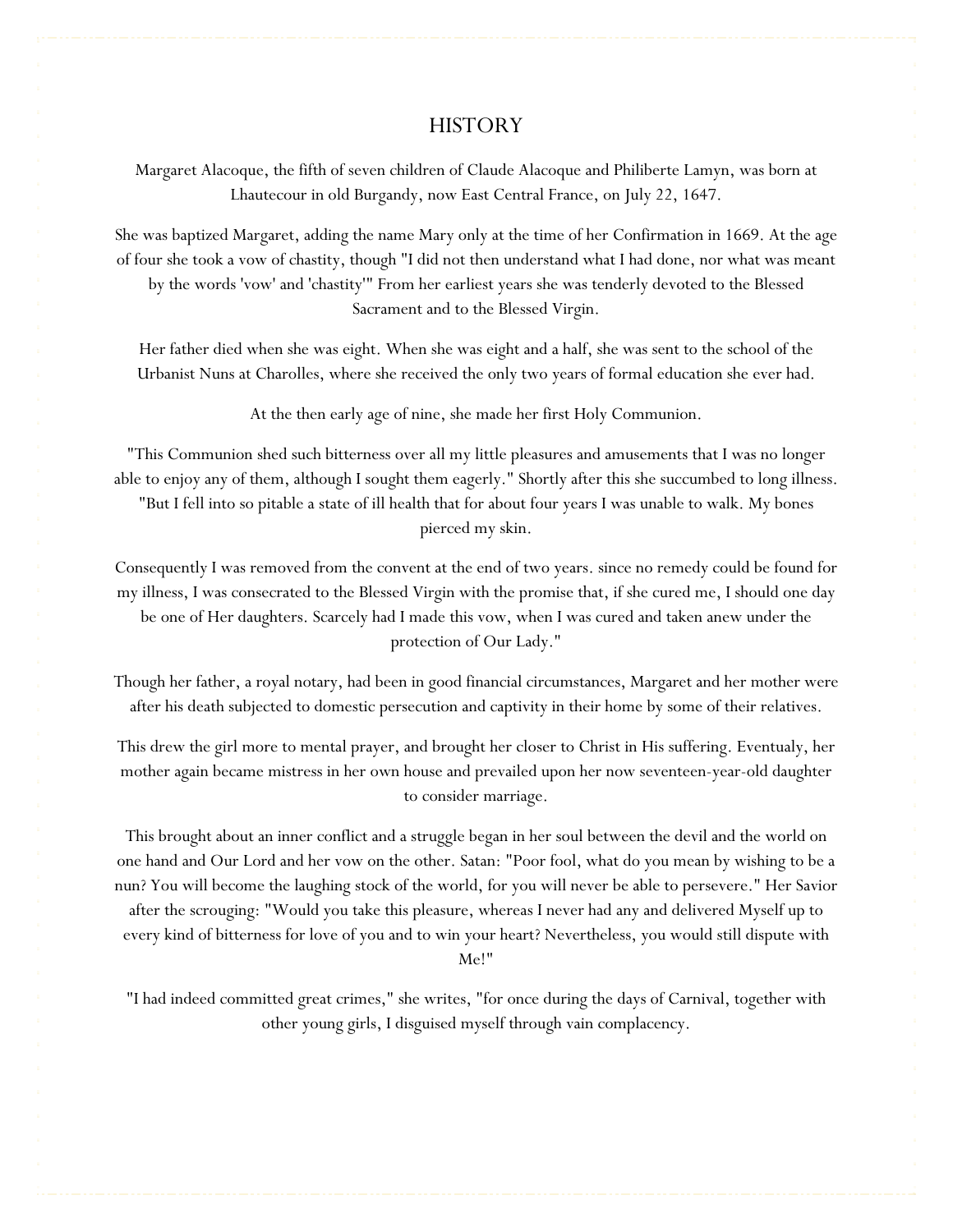This has been to me a cause of bitter tears and sorrow during my whole life, together with the fault I committed in adorning myself in worldly attire through the same motive of complacency towards the persons above mentioned."

She was induced against her better judgement to apply for admission into the Ursuline Order at Macon, but was suddenly called home just "as they were ready to open the convent door to me".

On May 25, 1671, she paid her first visit to her "dear Paray,' where as soon as I entered the parlor, I heard interiorly these words: 'It is here that I would have you be'" She took the habit August 25, 1671, and made her profession November 6, 1672, as the first daughter, of the new superior, Mother de Saumaise, who was to figure so largely in her later life.

Christ had carefully prepared His servant for her great mission, through suffering, prayer and special guidance.

Her sufferings were to continue to the end, her prayer would become ecstatic, the Savior Himself would be her personal spiritual director till death.

In this way she would be able to present to the world the Devotion to the Sacred Heart in its modern form. Our Lord made many revelations to Margaret mary-perhaps forty. The most striking of these began on December 27, 1673; they ended with the greatest of them all, "Behold this Heart," in June 1675.

It was during this year that Claude de la Colombiere, a saintly young priest of the Society of Jesus, was providentially sent to Paray-le-Monail and appointed extraordinary confessor to the Visitandine community of which Margaret Mary was a member.

He encouraged and reassured her, and himself became an apostle of the Devotion of the Sacred Heart for the few years of life that remained to him. The notes of His Retreat made in London in 1677, where he was sent after only eighteen months in Paray, were to be a great instrument in promoting devotion to the Sacred Heart of Jesus.

Margaret Mary was mistress of novices from 1685 to 1686. Her death came on October 17, 1690. Her body still rests at Paray-le-Monial. The process with a view to her canonization was begun in 1715.

She was declared Venerable in 1824, Blessed in 1864, and became St. Margaret Mary on May 13, 1920.

This brief sketch of her life is continued and expanded in detail in the letters here presented.

C.A. Herbst,S.J.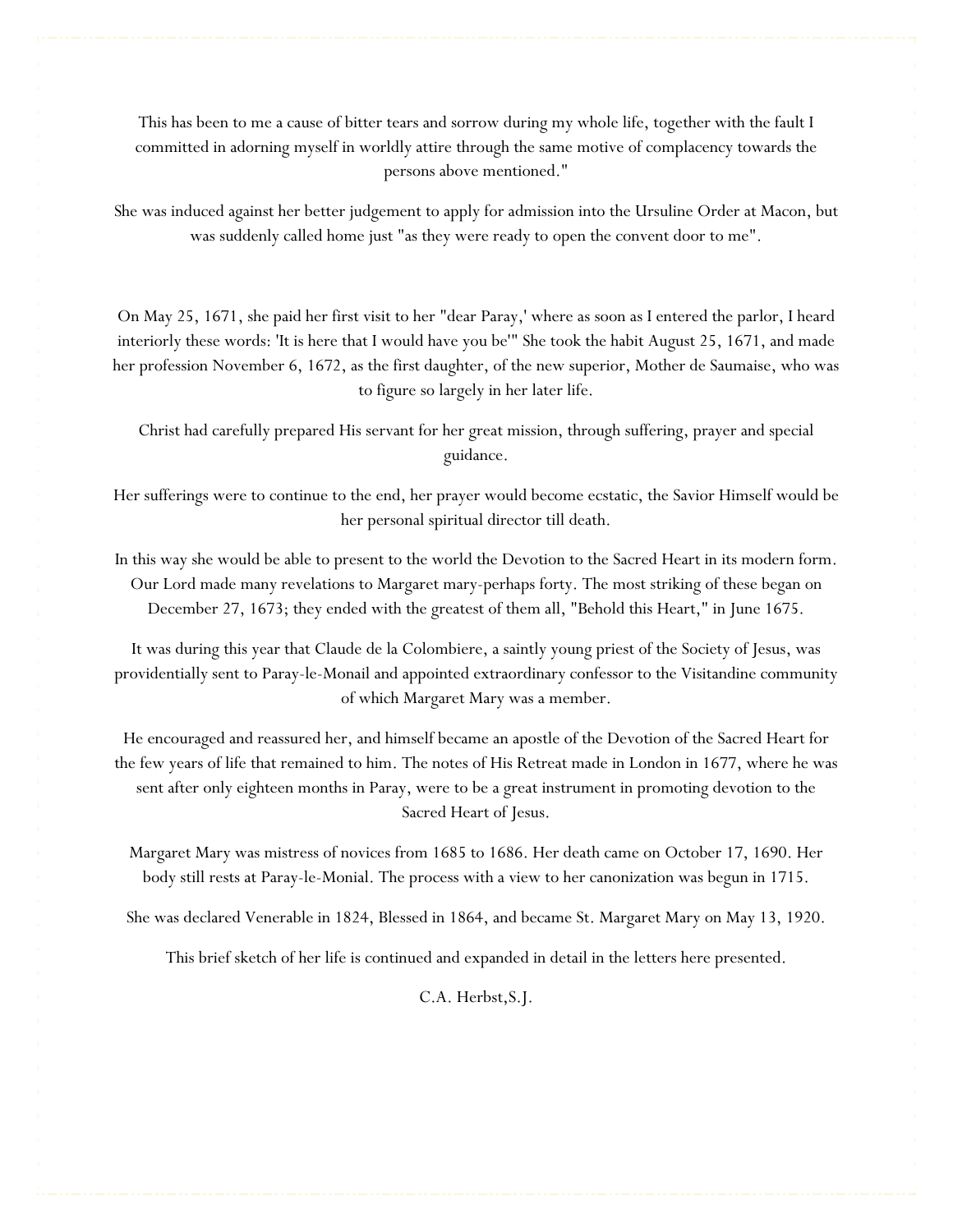# **THE LETTERS**

To Mother Marie-Francoise de Saumaise, at Dijon

(1) (End of June 1678)

Most Honored And Dear Mother,

It was not without mortification nor from lack of friendship that I chose to deprive myself of the sweet consolation of writing to you and telling you that I shall always have the same esteem for Your Charity. Since you are well aware that Our Good Master has intimately united my heart and yours, I am not at all afraid that they will ever be separated except by Himself. Since words fail me to express the gratitude I feel for your motherly tenderness, it must suffice to say that I shall continue to remember it in quite a special way before Our Lord.

I beg Him to bestow on you His most precious graces and loving caresses during this wonderful time of retreat. I am sharing its delights with you. A word about the blessings with which His goodness is favoring me at present. I can only describe them by saying that my whole life, body and soul, is nothing but a cross. Yet I cannot complain, nor do I desire any consolation than that of not having any in this world and of living hidden away in Jesus Christ crucified, suffering and unknown, so that no one will have any compassion on me nor remember me except to increase my suffering.

I flatter myself, dear Mother, that you are too interested in me not to rejoice at this. Thank Our Lord who, after Himself, has nothing more precious than His love and His cross. By His Mercy He shares them with me. I know I am most unworthy, too, of the one He has has given us in the person of our most honored Mother. I cannot sufficiently express my esteem and affection for her charity. i have already experienced this charity many times, and can assure you that I think Our Lord will fulfill His promise through her. I beg Him with all my heart to do so in order that He may draw from this all the glory He desires.

It was this dear Mother who told me to write at this time. Because of a slight indisposition, and also because you will be overwhelmed with letters just now, I would have put it off. do not hurry to answer; for no matter how you treat me, I will not doubt your afection for me. In time and eternity, in the Sacred Love of Jesus, I shall be Sister Margaret Mary Blessed be God!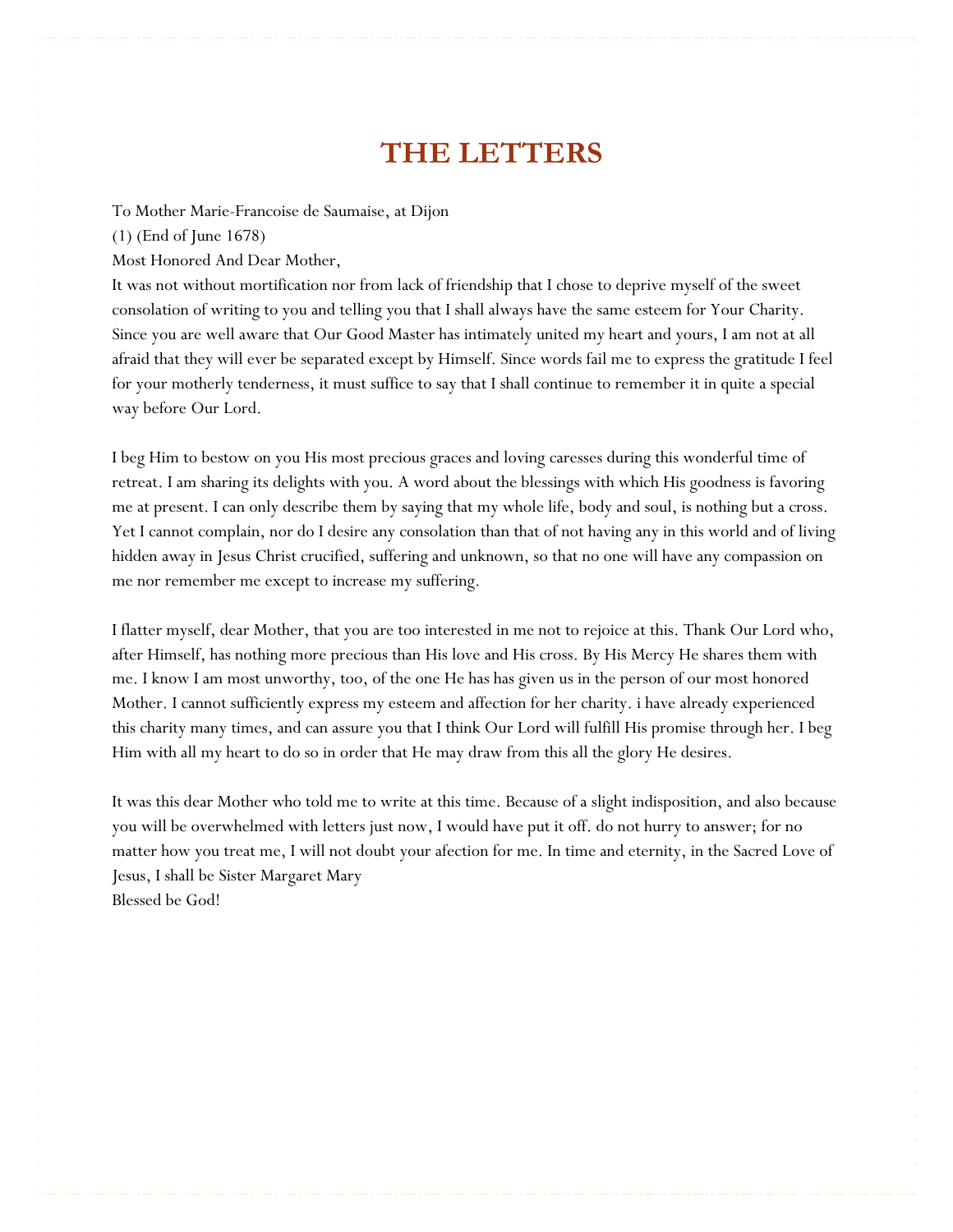To Mother de Saumaise, at Dijon (2) July 10, 1678 Most Honored Mother,

May the sacred fire consume our hearts unhindered and make of them thrones worthy of a holy love. I have too often experienced your goodness to think that my silence makes you doubt the affection and respectful friendship I have for Your Charity.

You have drawn me to love you in more ways than I can express. You have drawn me to love you in more ways than I can express. My silence will speak better, dear Mother than my words. I think you already know the occupation to which obedience has put me. May Our Lord be blessed in everything, since nothing can stop us from becoming wholly His.

Yes, dear Mother, the Lord is indeed good in continuing always to show the same kindness and mercy towards me, His unworthy slave, regardless of my infidelities and weaknesses so well known to you. Help me to thank Him for these and for all His other gifts. The one I cherish most, after Himself, is the precious treasure of His cross.

It is the only consolation I have in this life, a life too long and desirable only for the occation that it gives one to suffer, especially those precious humilations which cause us to be forgotton and despised by men. Happy the souls thus blessed in the service of the Lord! I beg Him to accomplish His designs in you. When before Him i do not forget you, nor the very honorable Mother Boulier either. I have a very special esteem for her.

Please recommend to Our Lord the Misses Bisfrand. They are much put out by not getting any more news of Reverend Father de la Colombiere, I do not know whether you have forgotten to tell us in your letters what you promised you would or whether you simply thought it better not to do so.

I shall always be satisfied and feel the same towards You Charity no matter how you treat me. Rest assured of this and believe me entirely yours in His holy love.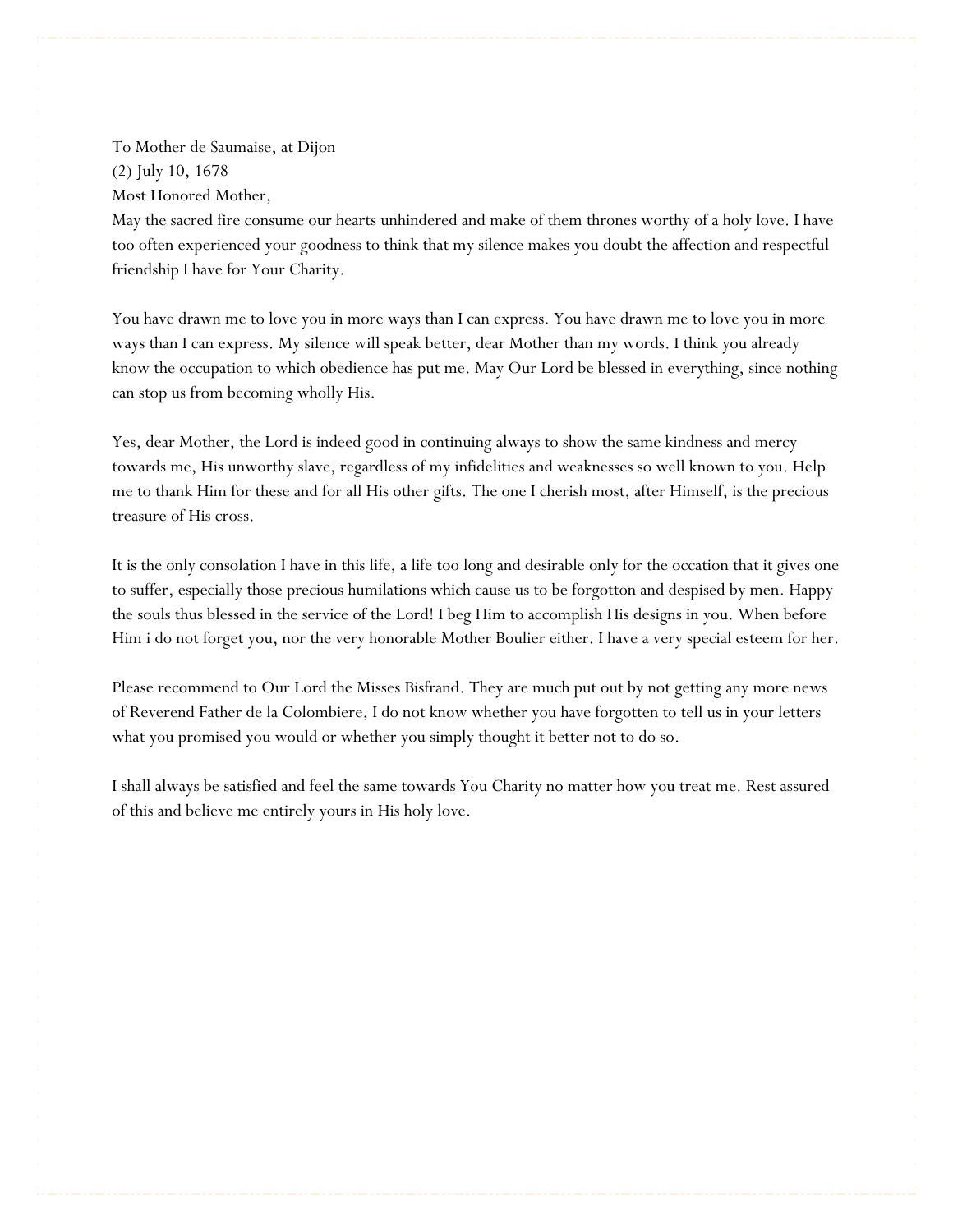To Mother de Saumaise, at Dijon (3) May, 1679

I assure you dear Mother, that I was very consoled at the pleasure you have given the Lord by embracing His cross with joy and submission. he has completely covered it with roses, it is true lest you be frightened by it. But what really ought to give you the greatest joy is to feel the pricks of the thorns hidden beneath the roses. Then it will please the Lord to make you like unto Himself. Then He will make you see that He is not less lovable in the bitterness of Calvary than in the sweetness of Thabor.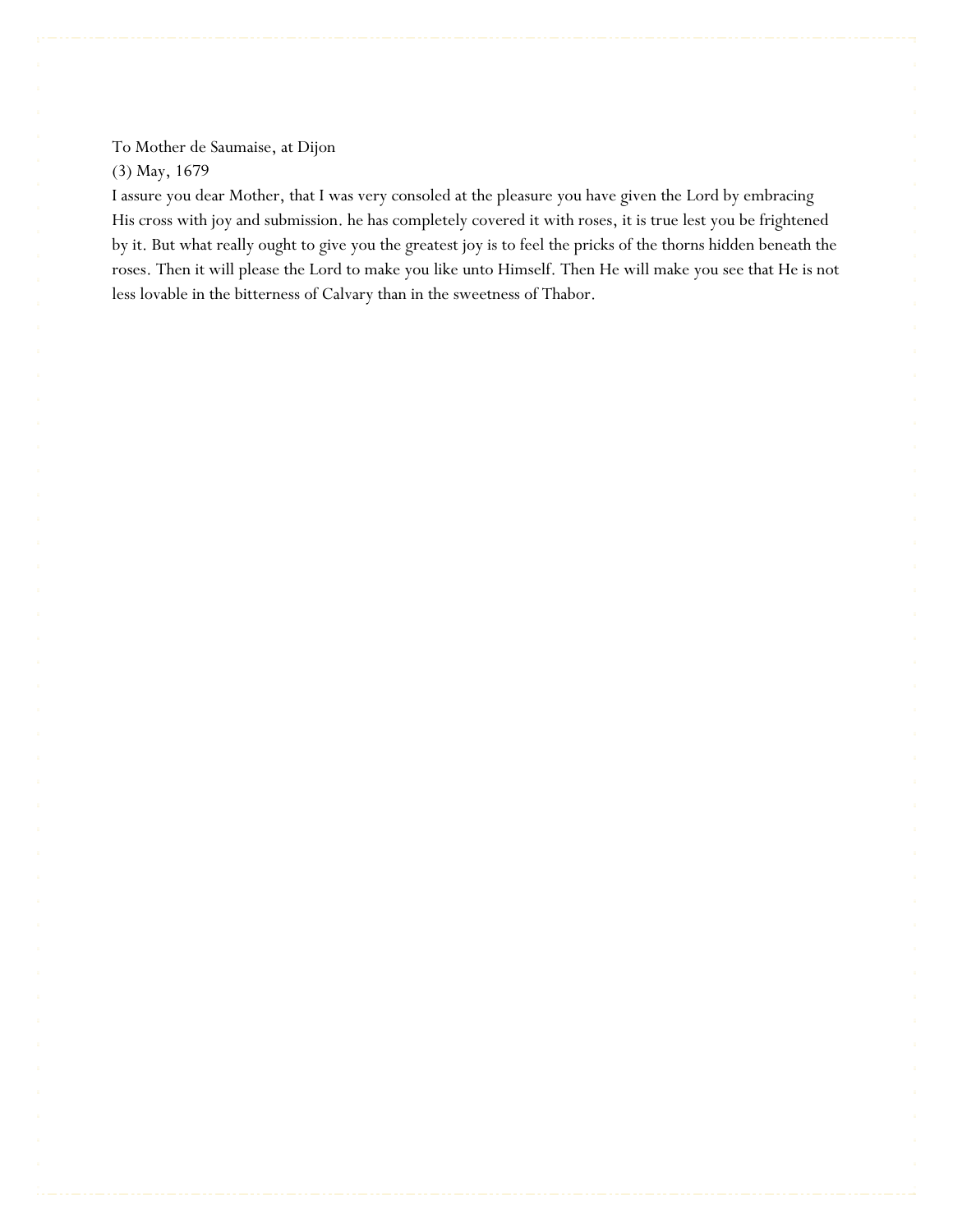To Sister Louise-Henriette de Soudeilles, at Moulins (4) (1679 or 1680) Most Honored Sister,

I beg the Sacred Heart of Jesus to deign to consume ours in the flames of His holy love. This love I think it is that in- duced you to honor with your acquaintanceship one whose great wretchedness constantly urges her to live unknown and forgotten by men. But if Our Sovereign Master wills it otherwise, I consider it a great privilege to have a little remembrance from you before Our Lord. He grants me the favor of returning in a very special way the affection which Your Charity shows me, though I am very unworthy of it.

God can, however, draw glory from our least actions when He so wishes, and I trust He will obtain glory from the desire His goodness has given you that we share in a special way each others spiritual goods, I can assure you that I never do anything good, but God in His Goodness lets me appropriate the treasure of the truly poor, that is, the Sacred Heart of Jesus. Its infinite riches can amply satisfy our great indigence. We must associate ourselves with this precious Good, placing in this Sacred Heart all the good we can do with the help of His Grace, then exchange our hearts for His and offer His to the Eternal Father in place of our own.

This adorable Heart, then, beloved Sister, must be the center of our true friendship and our place of retreat. There we can live safe from all storms, and will see and learn to know each other. I assure you that I have already paid you some visits there. I think love has already given you a place of preference in It.

I myself am aspiring to one surely, but I have not yet fulfilled the conditions required for entering. These are: A heart that is pure, free from all desire and affection, humble and completely given over to doing perfectly what pure love demands. This love wants to be in full possession so that it can dispose of a heart at will. I beg Him never to let us resist Him, and that our friendship be completely in Him and for Him.

I hope, most honored Sister, that you will be so good as to excuse me for talking to you this way. I cannot but tell you frankly what I think. I have the greatest esteem and affection for Your Charity, and am completely and unreservedly yours, most honored Sister, in His holy love.

As for what you asked me to recommend to Our Lord, I trust He will be glorified by it in proportion as you are submissive and abandoned to His good pleasure, which should strip us of all self interest if we really want to do His will. If God is satisfied, we ought to be content. I am sure you desire nothing else. Neither do I. So let us love Our Lord and give Him everything without reserve. By this same love I conjure you, beloved Sister, to undeceive yourself in my regard and not to think me to be what I am not.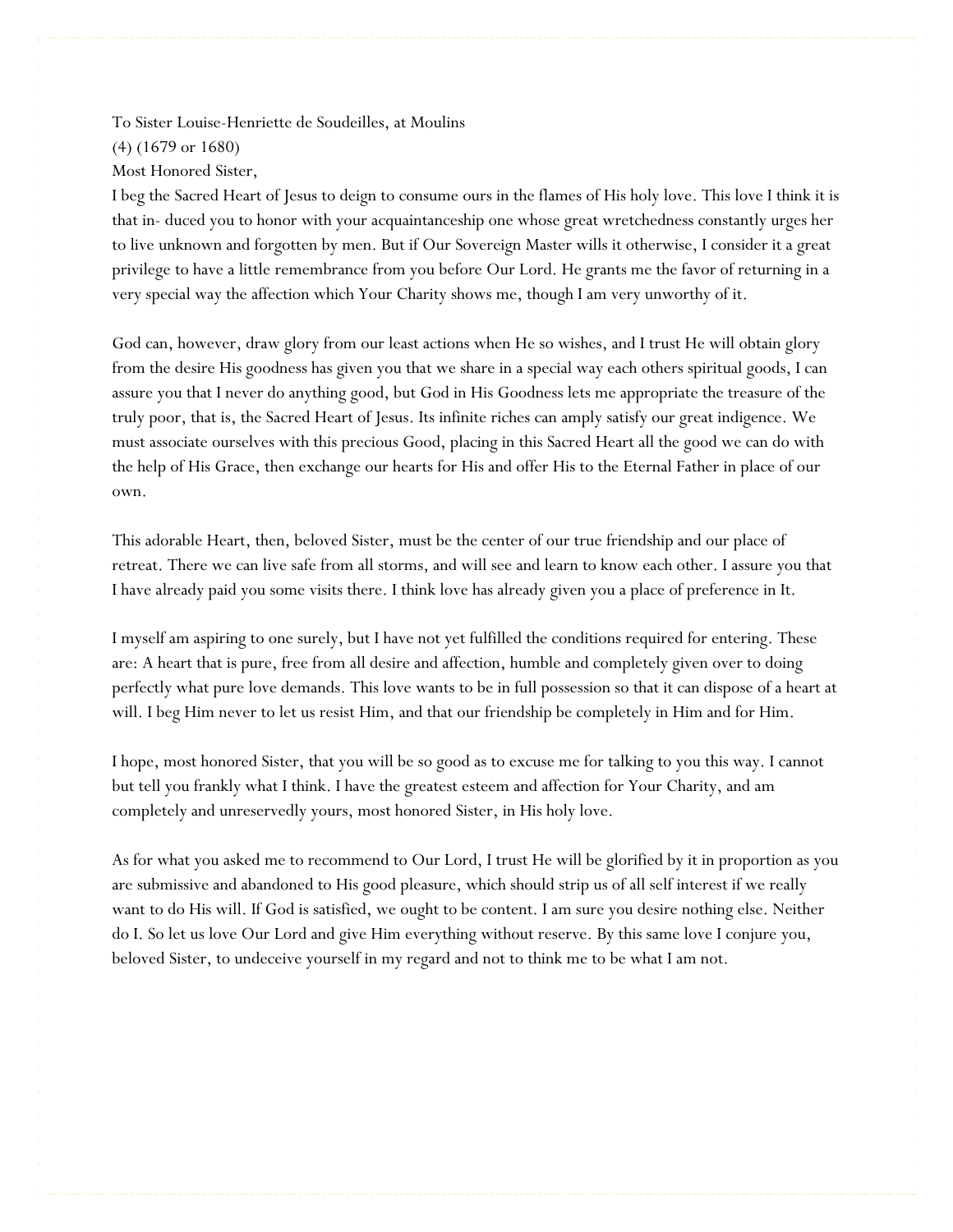To Mother de Saumaise, at Moulins.

(5) Around 1680

I am afraid, dear Mother, that because of my continual resistance to grace I am an obstacle to the glory of the Sacred Heart. I think He gave me to understand how much I shall have to suffer for this same love, and that the graces He has given me were not so much for myself as for those He will send to me. These I must tell simply what He inspires me to. He will add to my words the unction of His grace and draw many hearts to His love. I am always concious of this when I resist Him.

I am not forgetting you before the Lord. He takes from me the power of writing as I would wish, so that, when I take up my pen, I do not know what to write. I therefore let Him do it and abandon myself to Him. Life is such a heavy cross for me that I have no consolation but that of seeing the Heart of my Savior reign. He gives me the pleasure of suffering something special whenever this Devotion makes some new advance.

But there is nothing that i would not be willing to suffer for that. Even the most bitter sufferings are sweet in this adorable Heart, where everything is changed into love. I would like to be able to avenge on myself all the injuries done my Savior Jesus Christ in the Blessed Sacrament. I am, as you know, wholly yours in the Sacred heart of Jesus.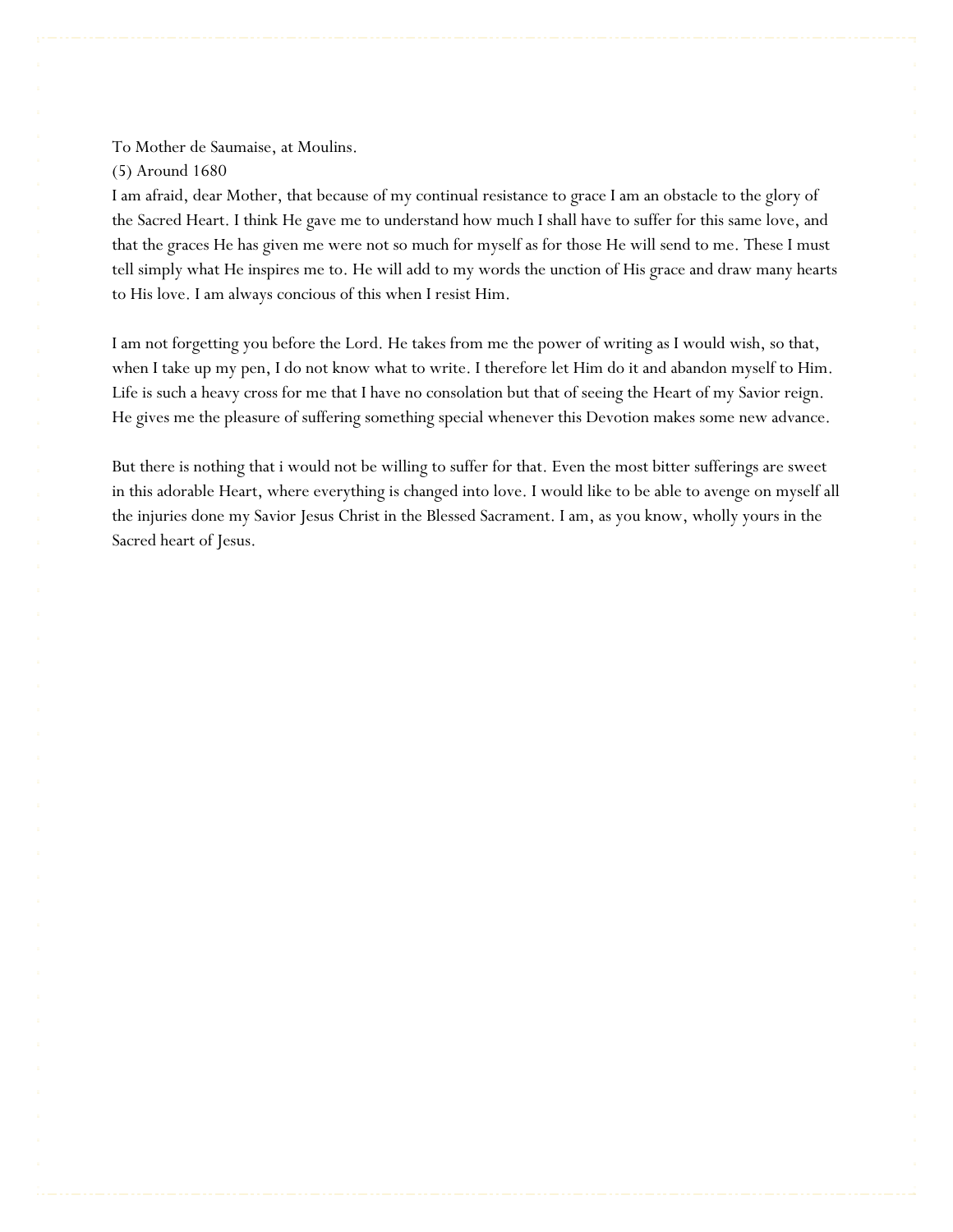To Mother de Saumaise, at Dijon (6) 1680 Most Honored Mother,

To me it is a sweet consolation to receive news of you, though I seem to be indifferent to news from others. You are always my good Mother, for whom the Lord gives me and inexpressibly great affection. Neither can I forget you before God. I beg Him to see to it that all His designs on us are carried out. May it be the same with regard to Madame de N., who is now with us with the view of becoming a relgious in accord with her earnest desire for doing God's will.

I recommend her to your holy prayers, together with Reverend Father de la Colombiere, of whom you ask news from us. He informs Madam de L. that his health is not yet restored. I myself, though, have had no letter from him. It is not that I have not given myself the privilege of writing to him; he simply has not judged fit to answer me. But no matter how he treats me I am always satisified, because I know we wish only the will of God, to which he is very submissive. This is all the news I can give you of him for the present.

With regard to Communions, I shall under obedience do what Your Charity asks. would that I could show you my concern in everything that concerns you, for the interests of Our Lord. I know these are dearer to you than anything else.

I leave to others the consolation of sending you the news. I am not good at that. Beg the Lord to make me worthy of accomplishing His will in everything, and that we may be able to love Him above all things. In this love I am completely yours.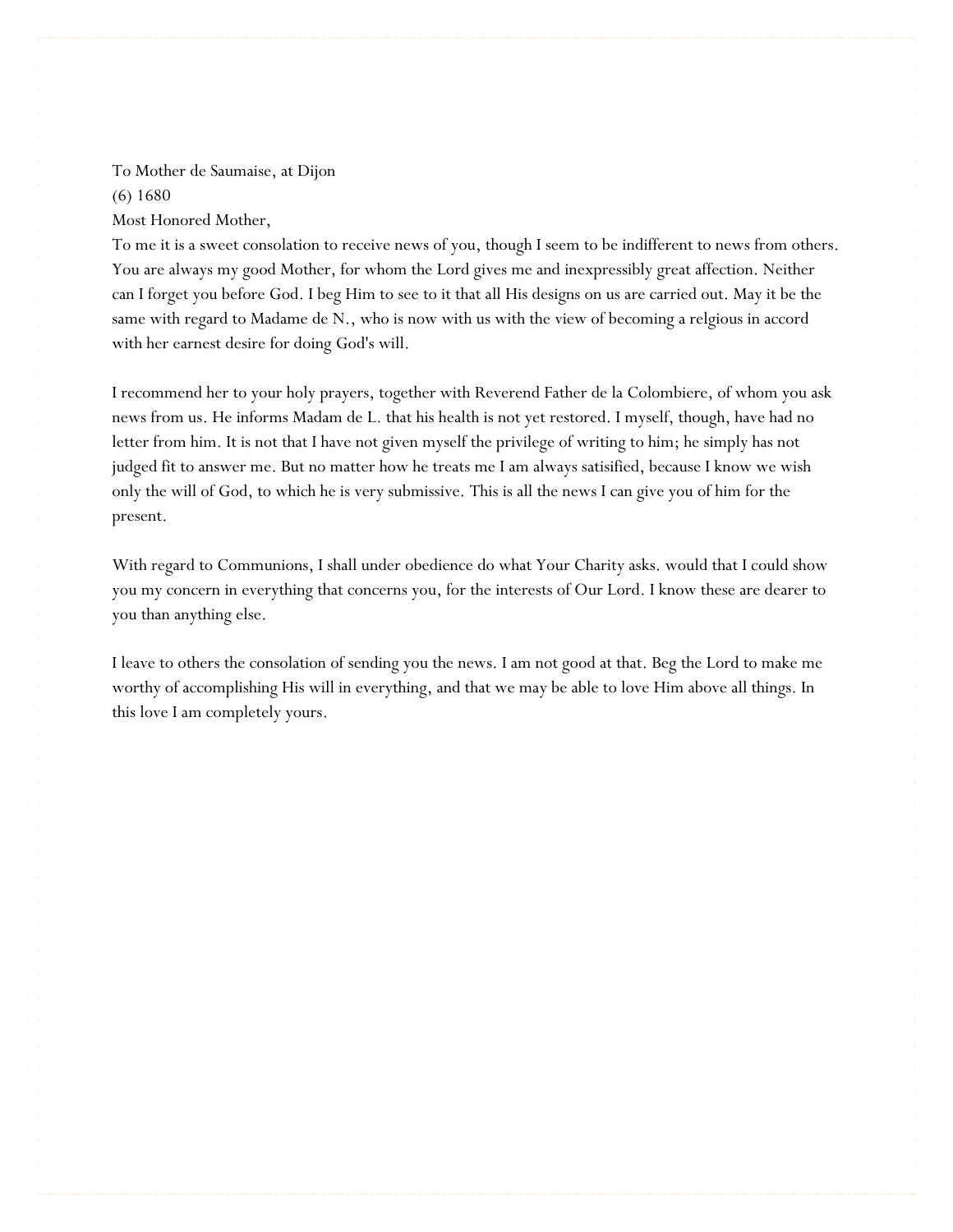To Sister Louise-Henriette de Soudeilles at Moulins

(7) From our monastery in Paray, June 6, 1680

Most Honored and Beloved Sister,

I pray the divine Spirit of love to fill your dear soul with His most precious graces, and our hearts with the most ardent flames of His love, so that we may act only according to His inspirations. He would give me an especially strong impulse to respond to your kind attentions, beloved Sister, if my unworthiness did not always dishearten me. I cannot understand how anyone can continue to remember such a wicked creature.

I do, none the less cherish you and love you in the Sacred Heart of Jesus more than I can say. Since I can do you no good, I thought that you would not think of me anymore. I do not forget you before Our Lord. I complain to Him lovingly about your coming from so far away to visit me every day between the two elevations of holy Mass.

I then find you present to my spirit, and after we have told our divine Master what you want, you gently disappear again, saying as you did in your cherished letter: do not be angry with me". But how can i be angry with you, beloved Sister? You know so well how to win hearts that, if I was not sure it was to make them wholly God's, I would certainly beg Him to defend me against you. But there is nothing to fear in this union of our hearts, for the Lord is the author of it. May He ever be glorified by it!

I have commended to his mercy this dear Sister Your Charity mentions. Do not worry about her. I hope that, if you pray over her to our Sovereign Master, He will not allow this plant to take root in His garden, that is, in the religious life, unless His Heavenly Father has planted it there. It is true that the responsibility of leading souls to God is an inexpressibly fearful and important one.

But why are you afraid, since He who has given it to you has all power to make you act according to His holy will? There is never any resistance in us against it, no matter in what way He wishes to dispose of us. We must give all in order to possess all. Divine Love admits of no alloy. Come to my aid, then, in this regard.

Since Your Charity honors me with her friendship, let her show this friendship by procuring for me the love of my God through her holy prayers. For this end, let us visit each other often, dear Sister, in the Sacred Heart of Jesus Christ. When you do not find me there, importune Him until His mercy brings me there.

There we will make our little spiritual visits without fear, and express most tenderly our true love for this adorable Heart, in which I am respectfully and wholly yours. My dear Sister Marie Aimee and Sister de Lyonne send you their most cordial respects and sincere affection.-O, I was mistaken! It is to your most honored Mother (Mother de Saumaise) that they send them.

Good-bye, beloved Sister. I would think that I had said nothing if the cross of Our Lord had found no place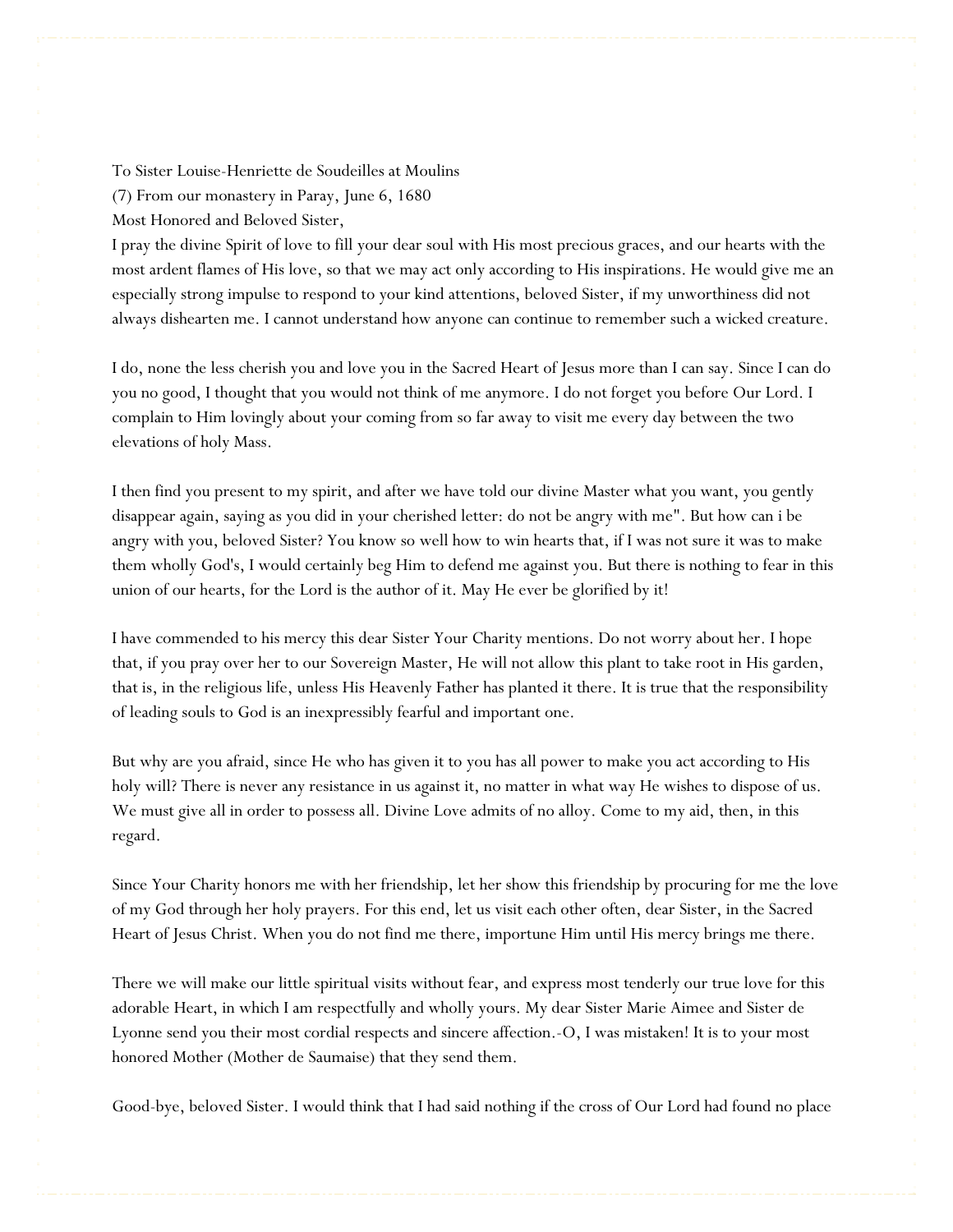in our conversation. O, how to cherish and love it for the love of Him who has so loved it for love of you as to wish to die in its arms. Let us not try to do anything any more except love and suffer in this love. After we had learned to do this perfectly, we shall know and do all that God wants us.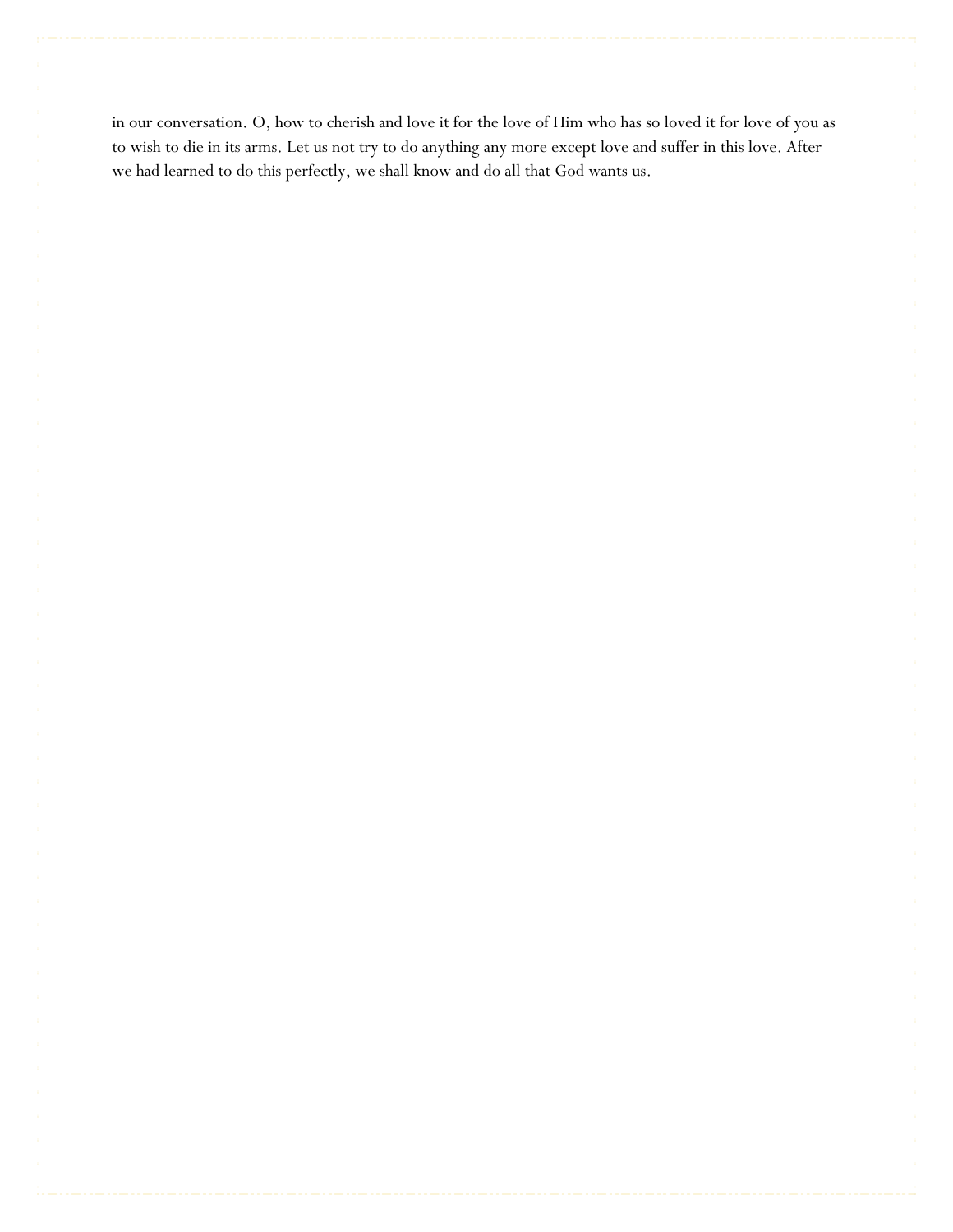To Mother de Saumaise, at Moulins (8) 1680 Most Honored Mother,

I can no longer refuse my heart the sweet satisfaction it finds in conversing with Your Charity. You assure me that Our Lord wants that. Nor do I doubt it, since it induces you constantly to manifest the same kindness and charity towards me which you have shown in my regard ever since I had the honor of becoming your unworthy daughter. I want to satisfy the desire of your maternal heart to have news of me.

Never has God shown His love and mercy towards me more, and never have I been more ungrateful, unfaithful and wicked. I am just a combination of pride and malice and constantly oppose His goodness. I resist His will, show coldness in return for His love. That coldness makes me so tepid in His holy service that I am simply horrified when I consider the life I lead, a life altogether sensual and sinful.

Ah, dear Mother, how much I need your prayers, in order that His goodness may not grow weary for me to repent, but still more that He may not deprive me of loving Him for all eternity because I did not love Him during life! This is a severe punishment I fear. Everything else makes no impression on me. How good God is, though, dear Mother, for not depriving me of the precious treasure of His cross, although I lead a life so offensive to Him.

Although the cross is my just lot as a great sinner, still it is the cross which makes bearable the length of my exile, in which there can be no pleasure for me but to love God and suffer for this love. What, alas, would I do if the cross were taken from me, since it is that which makes me hope in His mercy! That is my whole treasure in the adorable Heart of Jesus Christ. In it consists all my pleasure, all my delight, all my joy.

But if you only knew what poor use I make of it, especially of those precious humiliations and embarrassments, and of the heartaches and anguish of almost every kind that go with them. Sometimes my heart seems to be in agony and reduced to the last extremities, and that notwithstanding the pleasure it takes in being submerged in this ocean of bitterness, which I consider to be the most tender proof of the love of my Divine Spouse.

That is why I feel myself so very unworthy of these inestimable favors. Pray that I may profit by them in the future, that I may put no obstacle in the way of the Divine good pleasure. I need strength from God to bear with myself.

Write a few words to this unworthy daughter of yours, dear Mother, when God inspires you to. I do not know what to say to those I love. All I can do is speak to them of the cross of Jesus Christ.

And when anyone asks me what favors Our Lord grants me, an unworthy sinner, I can speak only of the happiness of suffering with Jesus Christ. I know of nothing more precious than to suffer for His love, in which I am wholly yours.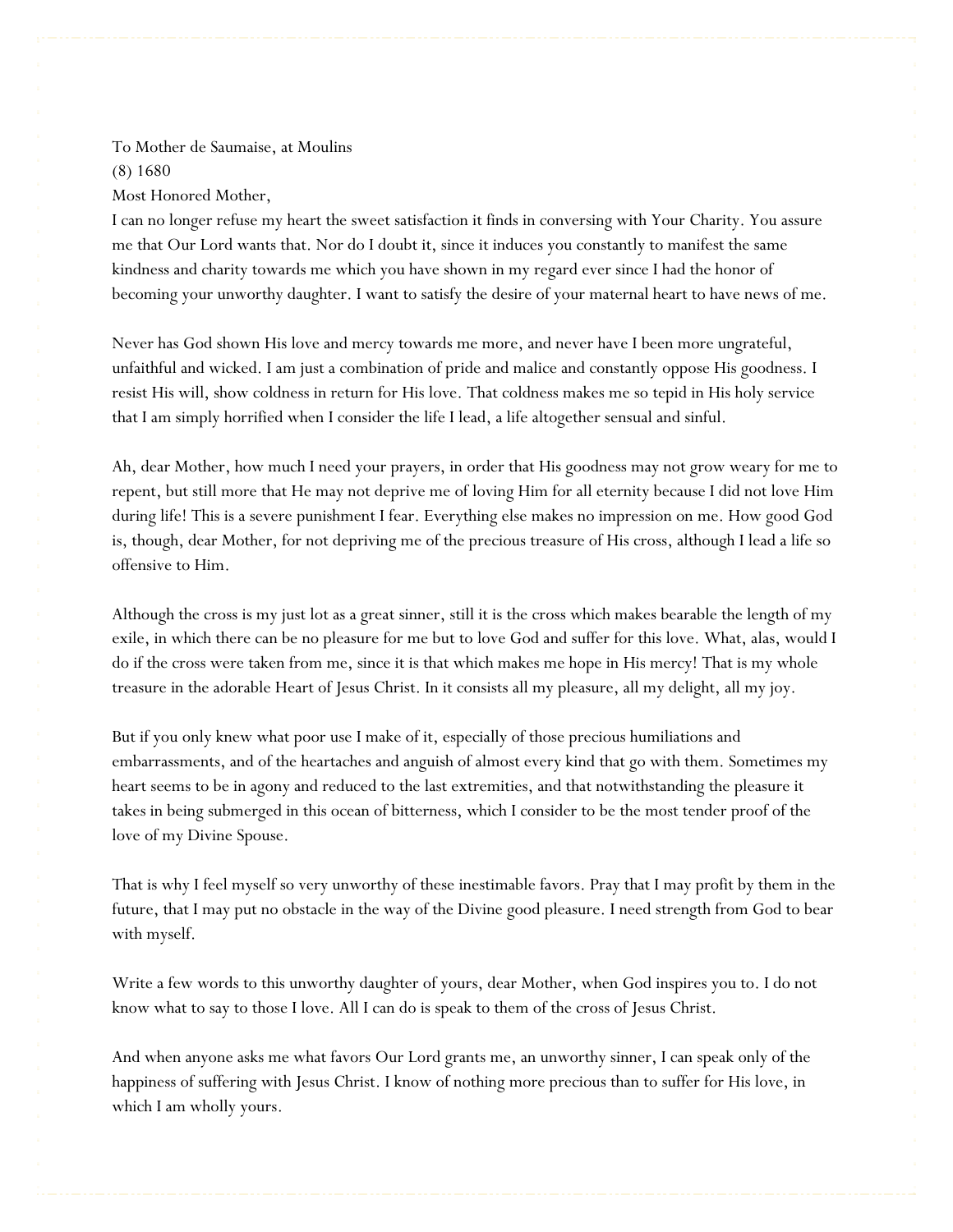To Mother de Saumaise, at Moulins (9) July 10, 1680

I assure you, most honored Mother,

that I am glad to comply with our beloved Mother's order and give you news on the state of my health. I must tell you, then, that Our Lord, on the Feast of Corpus Christi (June 20, 1680), did me the favor of removing all of a sudden the great weakness to which I had been reduced. For after Holy Communion I found myself as strong and healthy as I had been before I had taken to my bed a month earlier. Since then I have had the happiness of following the exercises of the community.

I wanted to tell you this dear Mother, to induce you to make reparation to Our Lord for my ingratitude, which is greater than ever. His dealings are so full of love and tenderness with so unworthy a sinner who has offended Him so much that I must admit He would but be treating me justly were He to abandon me to the full rigor of His Divine Justice.

But He wants to leave me here for yet sometime in order that our Sisters may exercise their Charity in my regard, and to give me the opportunity of bewailing my sins and beginning a new to suffer-if indeed one may speak of the happiness of sharing in the cross of Our Savior as suffering.

Ah! how precious to me is the state of infirmity and humiliation! I think there is nothing more useful or nor necessary for me. This is the one thing that sweetens the tedium of of a life shadowed by the haunting desire to depart from it. Yet I am truly ready to put up with it as long as my Savior wants it to last. I wish only to fulfill in all things His holy will, which is no less lovable in affliction than in consolation.

It will be a great relief to me, dear Mother, if Your Charity reassures me that she is going to keep the promise she made of burning my letters so that nothing may be seen or known of them here. For I am eagar to remain buried in contempt and oblivion as well after my death as during my life.

I have such great confidence in your friendship that I cannot believe you would refuse me this favor any more than you would doubt our union in the Sacred Heart of our adorable Jesus. I beg Him to continue granting us this favor in eternity. If I ever forgot you before His Divine Goodness, I would have to forget what is dearest to me.

I tell you as my good Mother that just now I have very great need of your prayers in order to gain strength to continue on to the end in the perfect fulfillment of the designs God has on me. In the Sacred Hearts of Jesus and Mary I am devotedly yours.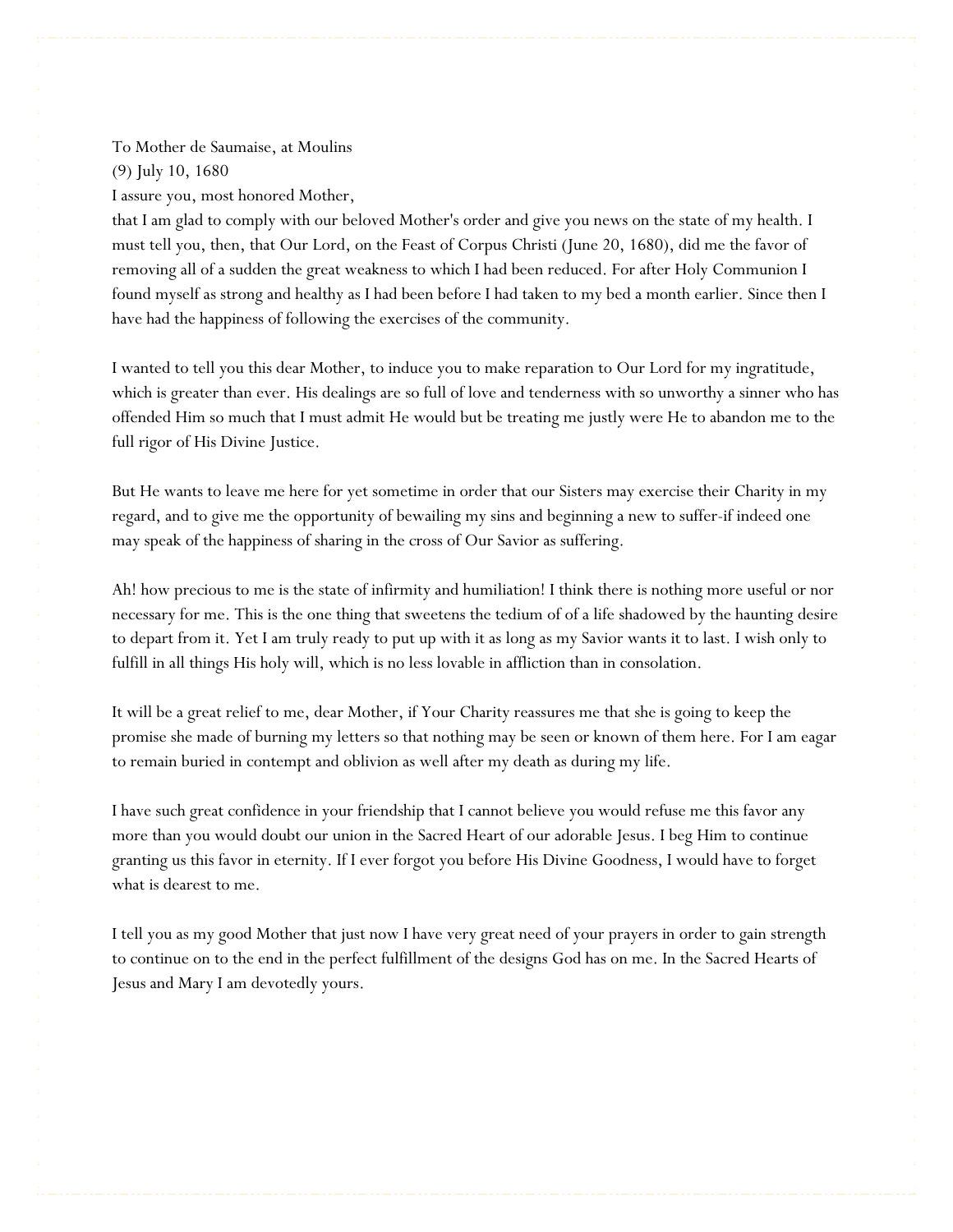To Mother de Saumaise, at Moulins

(10) November, 1680

You are ever the dear mother of my heart,

which cherishes you in the Heart of Our Loving Savior with all the love of which it is capable. I flatter myself that you do not doubt this, since I keep nothing secret from you. I take special pleasure in recounting to you the mercies of Our Sovereign towards the most ungrateful of all His creatures.

His generousity to me is so great that it is impossible for me to find words to describe it to Your Charity. But this I will say: He deals with me like a father enraptured with His little child. During my retreat especialy He seems to take pleasure in oveewhelming me with His sweet consolations. But I cannot make up my mind to relish them in this life, finding my happiness only in the pleasure He takes in doing good to us.

Crosses, contempt, suffering, afflictions: these are the true treasures of the lovers of Jesus Christ crucified. Pray, dear Mother, that He may not leave me for a moment without these in the accomplishment of His holy will which is so manifest in the sufferings of Reverend Father de la Colombiere. For when I was once recommended him to God's goodness, I heard these words "The servant is not greater than his Master.

There is nothing more profitable than conformity with his dear Master. Although according to the human way of thinking his health would be more for the glory of God, his sufferings have given God incomparably more glory. For there is a time for everything: a time for suffering and a time for action, a time for sowing and a time for watering and cultivating." This is what he is doing at present.

For the Lord is pleased to give an inestimable value to his sufferings because they are so closely joined with His own. Later on He will let their merits fall as a heavenly dew upon this harvest which he has sown in so many places, and make it grow and bring forth fruit in His holy love.

Let us obey, then, dear Mother, the orders of our Sovereign, and admit that, although what He does seems to us harsh and severe, He is good and just in all He does and always merits our praise and love. If you only knew how much He is urging me to love Him with a love of conformity to His suffering life! He wants me to make sacrifices continually.

He Himself furnishes me with occations for making them in the employment He has given me. I note with pleasure that each act is a new sacrifice for me because of the repugnance He gives me the grace of feeling in this employment. That repugnance gives such satisfaction to this Spirit, Master of mine, that He often compels me to say, in spite of my lower nature, that it is good to go on, by the strength of His love, contrary to our own inclinations, without any pleasure or satisfaction except that of not having any.

For it must suffice for us that Our Lord is satisfied in any manner that pleases Him. I would find it a far greater joy to speak to you than write to you; it seems to me I would express the sentiments of my heart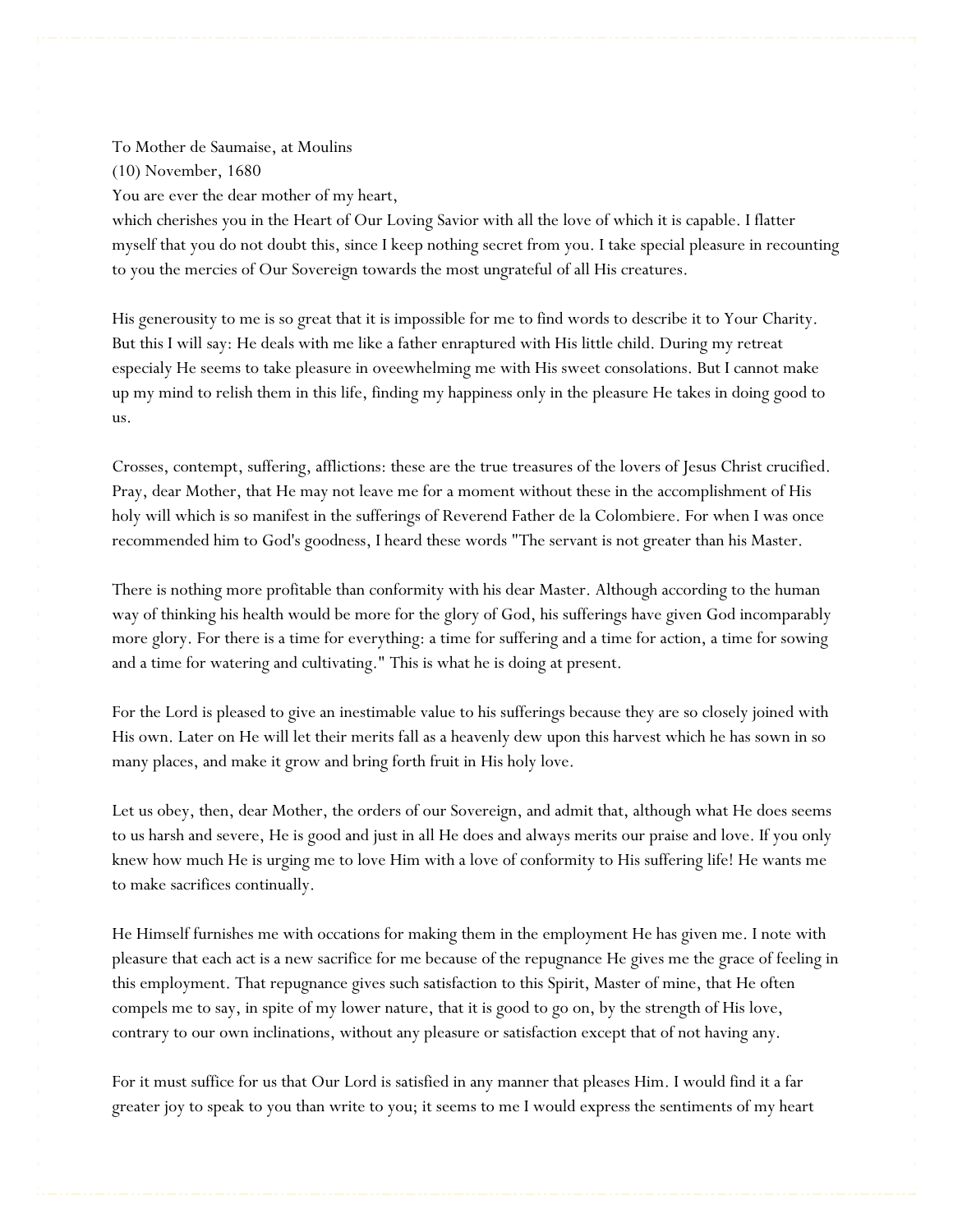better orally. I am getting much consolation from reading your letters and, although I am very glad no one thinks of me any more, I believe Our Lord wants you to think of me and wishes me never to forget you. For the love of the Sacred Heart, look sometimes at the little note you are keeping, for He takes pleasure in that.

How much obliged I should be, good Mother, were you to do me the favor of burning everything you have received from me! Let us do all we can to procure honor and love for the Sacred Heart of Our Spouse, Who makes me entirely yours forever in His holy love.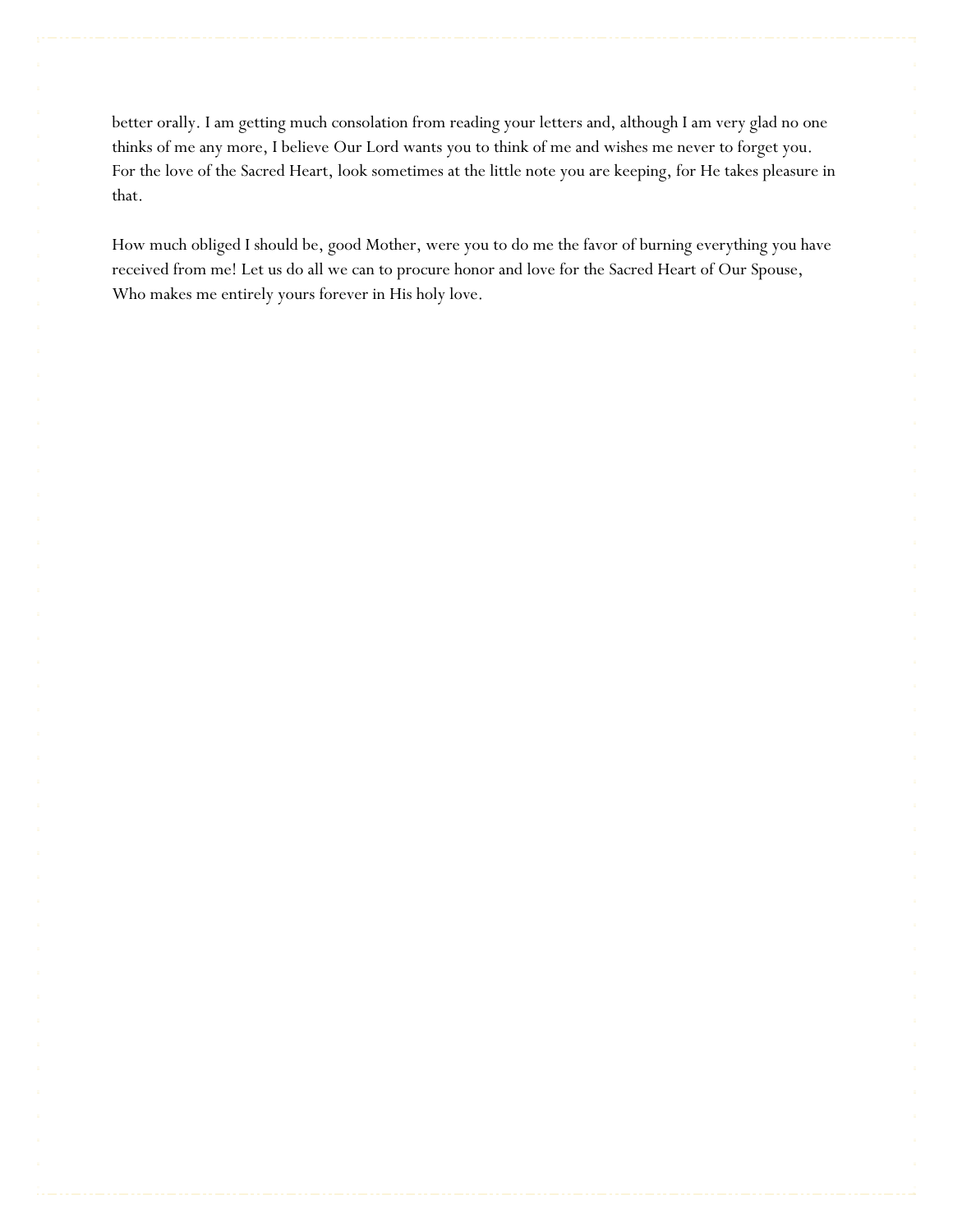To Mother de Saumaise, at Moulins (11) February 16, 1681 Dear Mother,

After wishing you, at the beginning of this new year, the fullness of pure divine love which could by its ardor transform us into itself, I must tell you it is against my will that I have been deprived so long of the consolation Our Lord gives me in writing to you, although it still causes me the same difficulty. My headaches do not permit me to write much.

I still flatter myself that Your Charity will always continue to show me the same kindness and affection. It seems to me that, even if I could, I should not be able to forget my beloved Mother before Our Lord. He continues to show me His mercy by favoring me with His cross.

That, indeed, is the lot of chosen souls in this life, but I have good reason to fear that, rejected because of the poor use I make of it, I accept it more as a sinner might do. Yet I know it is the greatest good we can wish for, this being conformed to Jesus in His suffering. We ought to wish to live only to have the happiness of suffering through love, but never in the way we choose for ourselves.

Ah, dear Mother, how much I need the help of your prayers to get me to abandon myself entirely to His holy will in all that He wants to do with me! For me, life is a martyrdom, although I can assure you at the present I have everything that can make it sweet to me, namely, staying in my dear cell. There I find such delight that I have good reason to fear Our Lord is reserving only punishment for me in eternity, where all I am afraid of is to be deprived of loving Him. I beg this of Him with all my heart.

For you I ask that you may acquit yourself well of the charge He has committed to you. Gladly would I grant what you ask of me in your last letter. But, alas, what can you expect of a wicked and miserable sinner like myself? You would be horrified, yet pity me, too, as if you knew me as I really am, and you would say that God is truly outdoing Himself in His mercy to me. I beg you beloved Mother, to thank Him and to ask Him to forgive my infidelities.

I trust that His goodness will not refuse you what you wish for His glory, provided only that you seek it with confidence and expect everything from Him alone.

I must tell you for your consolation, because I think you love me, that God has given me a true Mother, full of goodness and charity towards me (Mother Greyfie). If I had time, it would give me great satisfaction to tell you my thoughts on this matter and on the graces God is giving me by plunging me into the humiliations so dear to my soul.

I would consider it a severe punishment to be deprived of them or to be without suffering for a moment, for it seems to me that every hour passed without suffering is lost as far as I am concerned. I can assure you that I want to go on living only that I may have the happiness of suffering.That, and to converse with those I love, is the only thing that can give joy to my heart and soul. I have no other news.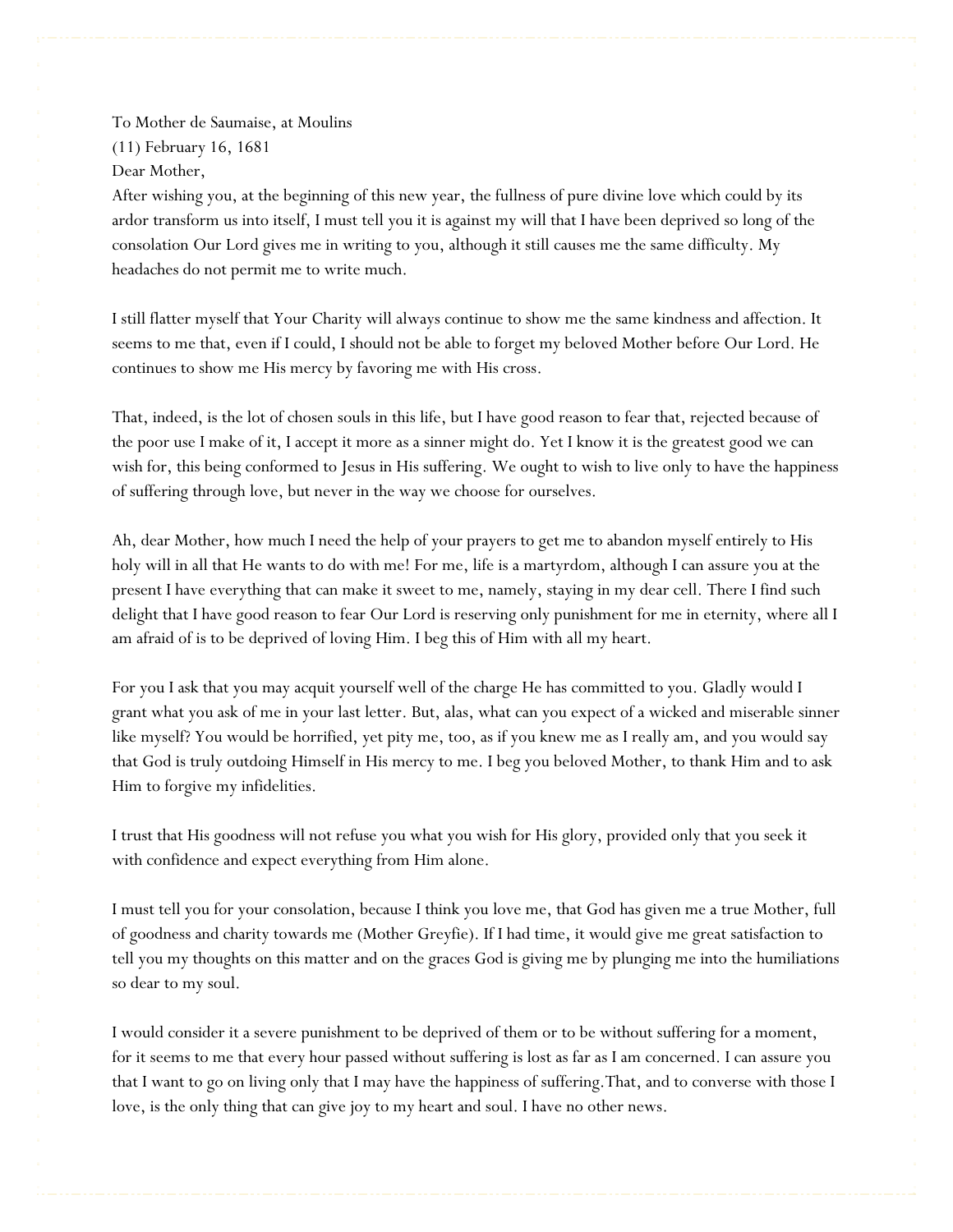Any other topic of conversation is painful to me and any other grace cannot be compared with that of carrying the cross lovingly with Jesus Christ. Let me know for my consolation whether His goodness is favoring you with this blessing at present.

But do not think that because I speak of suffering this way I am suffering very much. Alas it seems to me that I have not yet suffered anything, and consequently have done nothing for my God. In His holy love I am and shall always be respectfully yours.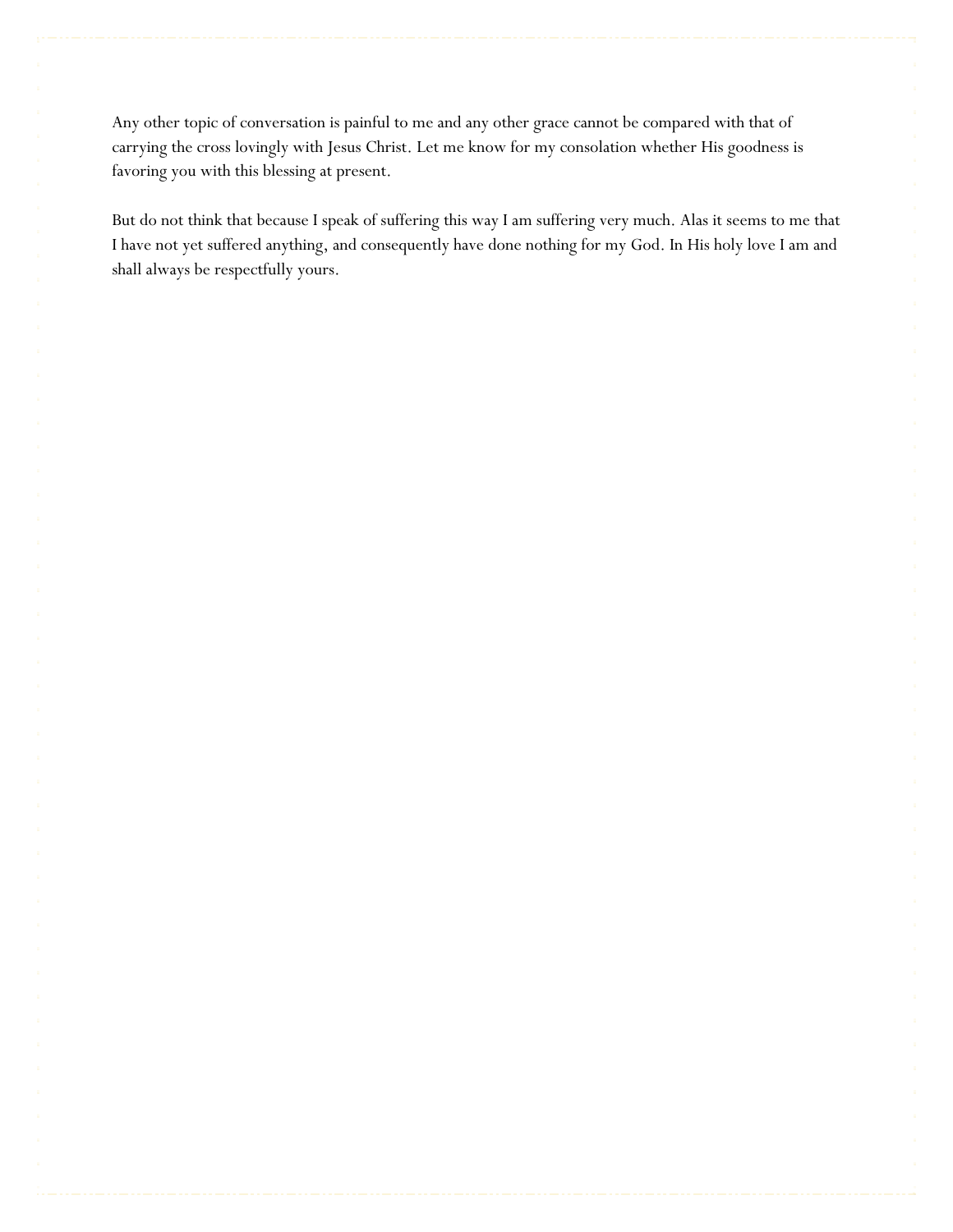To Sister Marie-Bernarde Payelle, at Charolles (12) From our monastery in Paray. July 22, 1681

Most Honored And Beloved Sister,

Only love can produce in us the desire to be conformed with Our Sovereign Master. We cannot therefore, attain this conformity except by loving Him above all things and despising everything else. His true and perfect lover Mary Magdalene, did that. I ask her to be so good as to inflame our hearts with the same fire that consumed hers at the Feet of her Savior so that, no matter in what circumstances it may please Him to put us, He may not find in us any longer any obstacle to the accomplishment of His most adorable will.

For affliction or consolation, health or sickness, are all one to a heart that loves Him. As long as Our Lord is satisfied, that must suffice for us. We only want to please Him. You know far better than I do, dear friend, that since He can find nothing great outside of Himself, He takes pleasure in stooping to our lowliness in order to glorify Himself in our infirmities. I must confess that when I pray to God for Your Charity, as I usually do at Holy Mass, I cannot bring mysekf to ask that you be freed from your cross, because it seems to me that would be asking that you be deprived of the greatest good you can have in this life-conformity with Jesus Christ in His suffering.

Neither can I ask that He free you from the repugnance you feel for your sickness, because I believe it is just this which constitutes our merit. The less there is of self in it the more there is of God. I must tell you frankly as my intimate friend the thought that occurs to me when I offer you to His adorable Heart-blind submission no matter in what circumstances He places you, blind submission in everything it may please Him to do with you. If I am not mistaken, that sums up His whole will in your regard.

I feel the greates confusion in speaking to Your Charity in this way. I would be able to speak thus only to a soul His goodness has made dear to me as yours, and which I am more interested than you think. Pray in turn for me when in the presence of Our good Master. He knows I have the greatest need of your holy prayers, for I am completely devoid of all good.

I do not at all mind our dear Sister Marie Therese showing you our letters. That pleases me. I am happy also that she shows Your Charity a special respect and gratitude for the great kindness you have always shown her. I shall be indebted to you if you continue to do so.

As to the desire you express of obtaining from Our Lord true submission and abandonment to the ways of divine providence I promise, if our beloved Mother agrees, to say the litany of the Blessed Sacrament for a month for that intention, and I shall begin on the first of August by offering Holy Communion, I beg you though, to cooperate. We shall obtain nothing unless you have confidence. Believe me, loving friend, that in this project and in every other, it will be a pleasure to me to be able to prove how truly I love you in the Sacred Heart of our adorable Jesus. May He, by His holy love, make us one with Himself in time and eternity.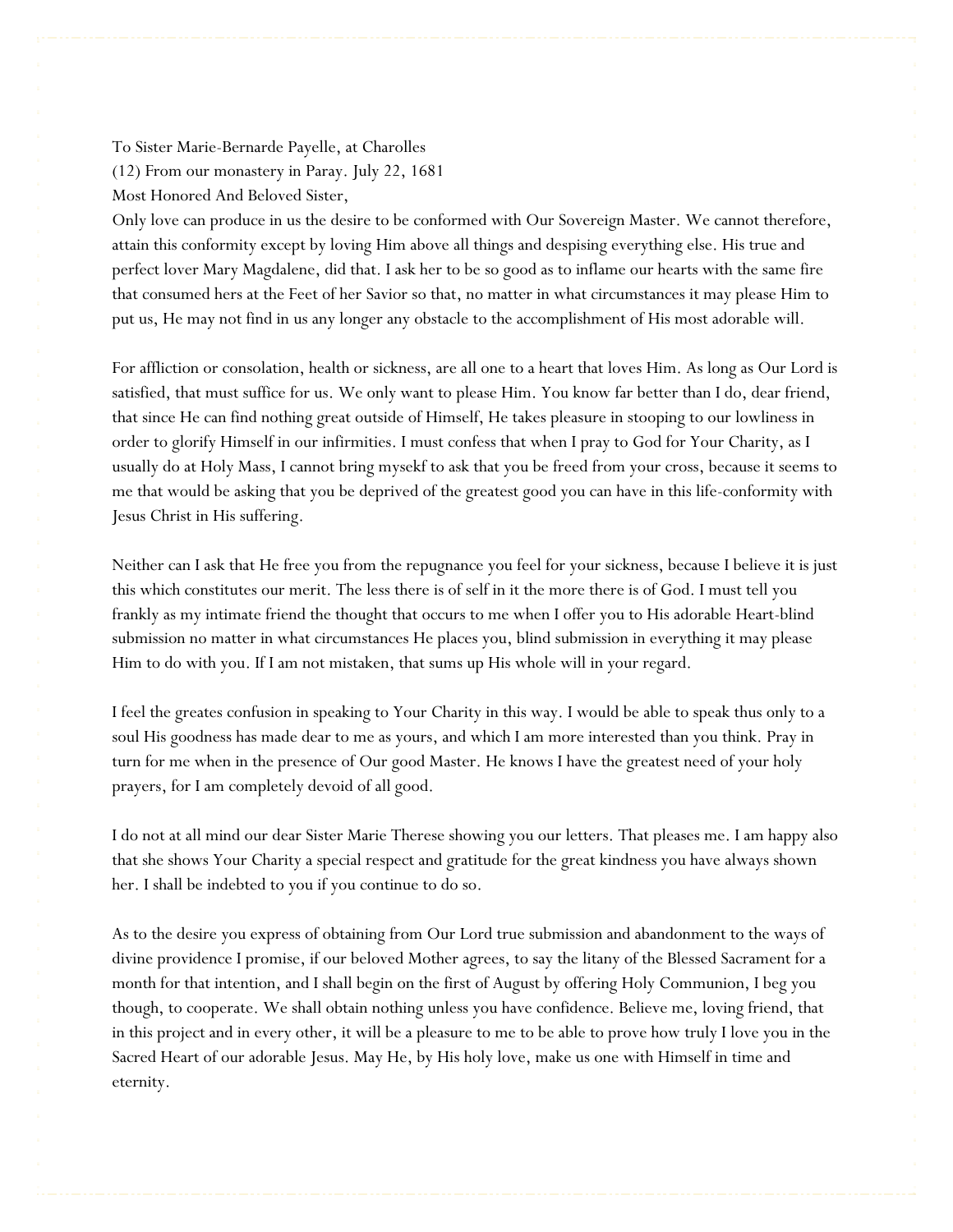### Beloved Sister

I am doubly indebted to you for the esteem and affection you tell me you have for our most beloved Mother even more than if you showed it to myself. I dare say that my silence in regard may express better what I feel than my words could. She greets you with sincere affection. I beg you to be so good as to extend to your most honored Mother my most affectionate and respectful greetings, and to tell her that I love her with a true and sincere affection.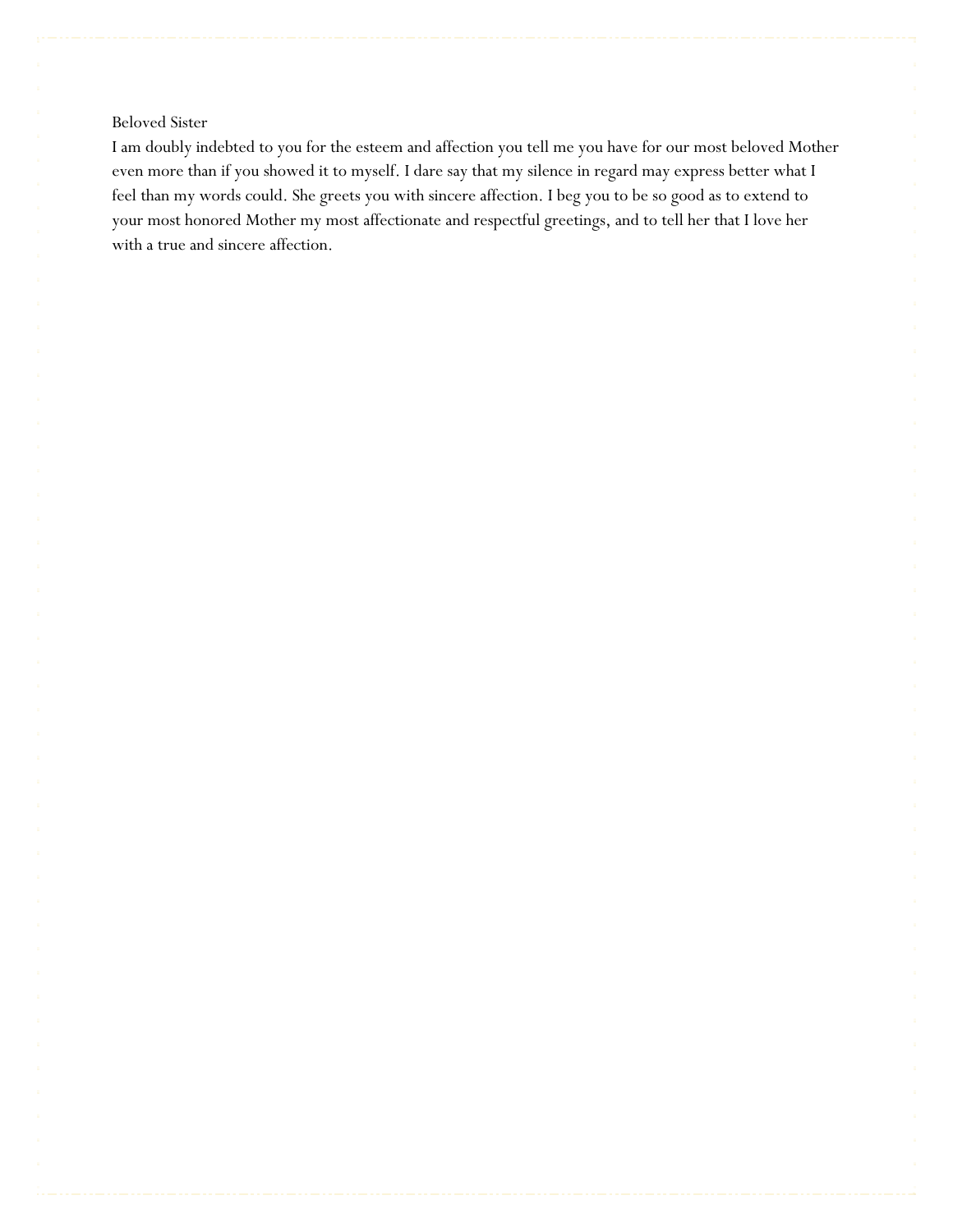# To Mother de Saumaise, at Moulins (13) 1682 Dearest Mother,

It would give me great satisfaction to be able to tell you my miseries, for they would make you understand better Our Sovereign Master's great mercies to me. One of the most precious and useful of these is my illness. Yes, I assure you the cross of infirmity and humiliation is so necessary for me that my Sovereign told me that without it, I should not have been able to avoid another which, I think would have been very dangerous.

I need not think about myself anymore, nor about what it may please my Savior to do concerning me or in me. He said He would never fail to take care of me except when I insisted on meddling in my own affairs. I have often found this out through my infidelity which has brought about the upsetting of my plans. All I wish to do now is what He has so often told me. "Let Me act", He said.

Moreover, He has turned loose in me three persecutors. They torment me continually. The first one calls up the other two. That first one is such a great desire to love Him that it seems everything I see ought to be changed into flames of pure love so that He may be loved in the Blessed Sacrament. It is a martyrdom to me to think He is so little loved there, and that there are so many hearts that reject His pure love, forget it, and spurn it. If only I myself at least would love Him my heart would be consoled with its sorrow. But I am the most ungrateful and faithless of creatures and lead a life wholly unmortified and filled with self love.

I feel myself continually urged to suffer, but with what terrible repugnance on the part of my low nature! This makes my crosses so heavy that I would be crushed many a time if the Heart of my adorable Jesus did not sustain me and assist me in all my needs. And all the while in the midst of my constant sufferings my heart continues to thirst after suffering. My soul suffers great agony at not yet being able to be separated from the body. I can think of no greater sacrifice than that of having to continue to live. Yet I would go on living from now until Judgment Day if God wanted me to, although the thought of being separated so long from my Lord would be harder for me to bear than a thousands deaths. Everything conspires to afflict and torment me because I cannot give my whole affection to my Divine Love, who favors me continually with His Holy Presence and Himself instructs me to describe it to you as follows.

Suppose that a powerful monarch, feeling urged to exercise his charity, should cast his eyes about over his subjects in order to select the poorest, most miserable and utterly destitute among them. Then, having found her, with overflowing liberality he poured out upon her his riches, of which the greatest would be that this great monarch would want so to humble himself as to walk constantly at the side of this poor outcast, carrying a torch and all gleaming in his royal purple. And, after allowing himself to be seen, he hid this light in the darkness of night, so as to give this poor outcast courage to approach him, and to listen to and speak to him with confidence, to receive his embraces and to return them on her part. He always looked out for her needs and took care of everything that concerned her. But if, after all that, this person should come to withdraw herself from her benefactor and to be unfaithful to him, and if, to punish her, he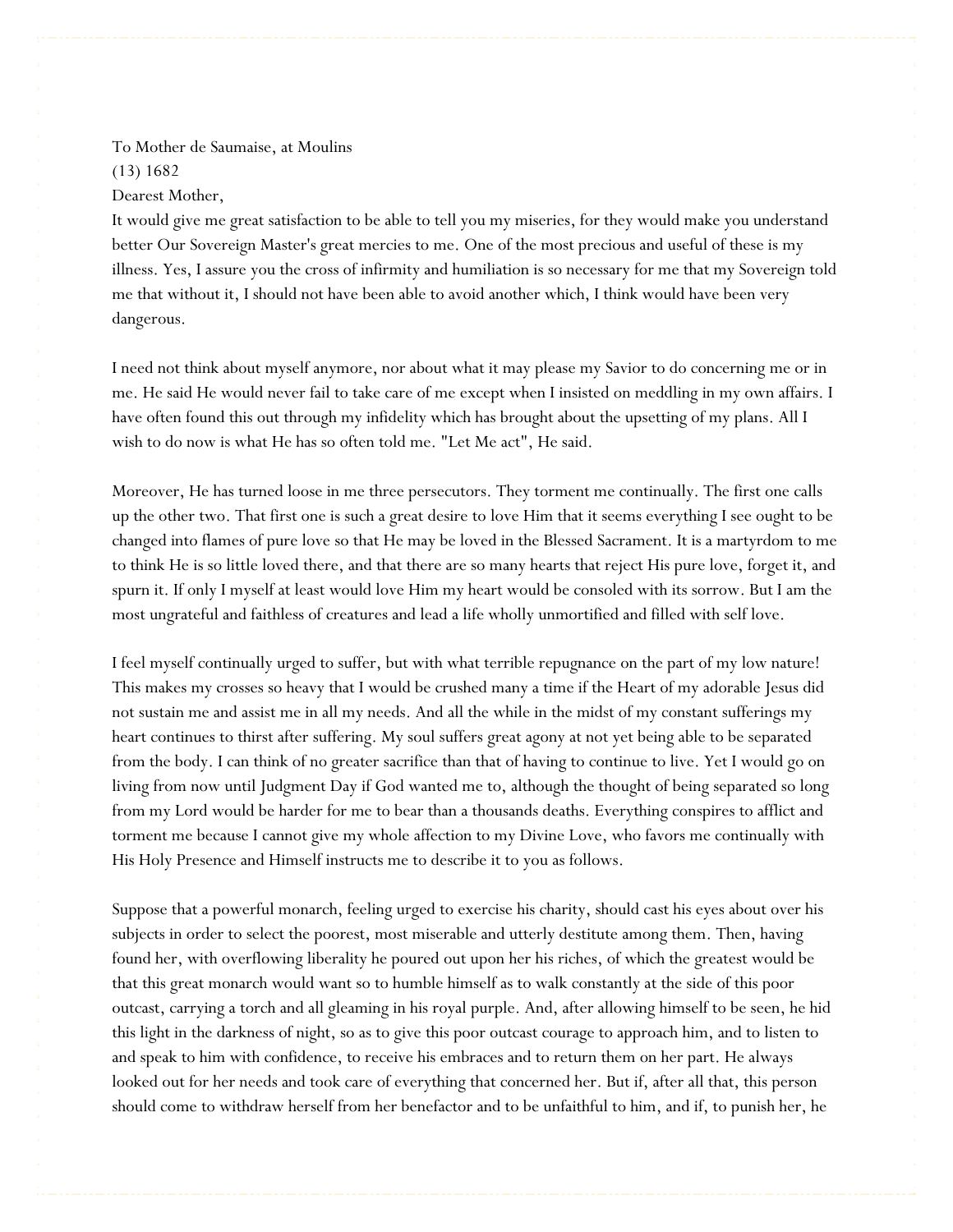did nothing else than let the light he had hidden shine forth, so that she could see what he is and what she is, he all resplendent with beauty, she all covered with dirt, wounds and all sorts of filth...and if she saw at the same time the enormity of her malice and ingratitude, in contrast with the goodness of this Sovereign.. I do not know whether I put it clearly enough to make you see what I mean.

This is something like the way in which my Sovereign has dealt with His unworthy slave. Indeed, this Divine Presence makes diverse impressions on me. Sometimes He raises me to the height of all bliss from which I draw inexpressible delight. Then all I can exclaim is: 'My Life, my Love, and my All! You are mine and I am all Yours!' At other times He plunges me into the depths of my own nothingness where I suffer inexplicable confusion at seeing this abyss of every misery close to the abyss of all perfection. At still other times He so enters into me that He seems to leave me with no other being or life than Himself. He does this in so painful a manner that I have to repeat incessantly: 'I want to suffer everything without complaint, since my pure love prevents me from being afraid of anything.'

But I would weary you if I recounted all these things in detail, for God is an unfathomable abyss of every good. All my glory ought to consist, as He has taught me, in considering myself but a play thing to give pleasure to His adorable Heart, which is my whole treasure. I must confess that I have nothing but my Savior Jesus Christ. He often says to me: 'What would you do without Me? You would certainly be very poor!'

As for the other graces and gifts I receive from His bounty, I must confess that they are very great. But the Giver is more Precious than all His gifts. My heart cannot love or be attached to anything but Him alone. All else is nothing and often serves only to contaminate pure love, and to separate the soul from its Well-Beloved, Who wants to be loved soley and without self interest. I beg you to thank the Lord for His great mercies to me.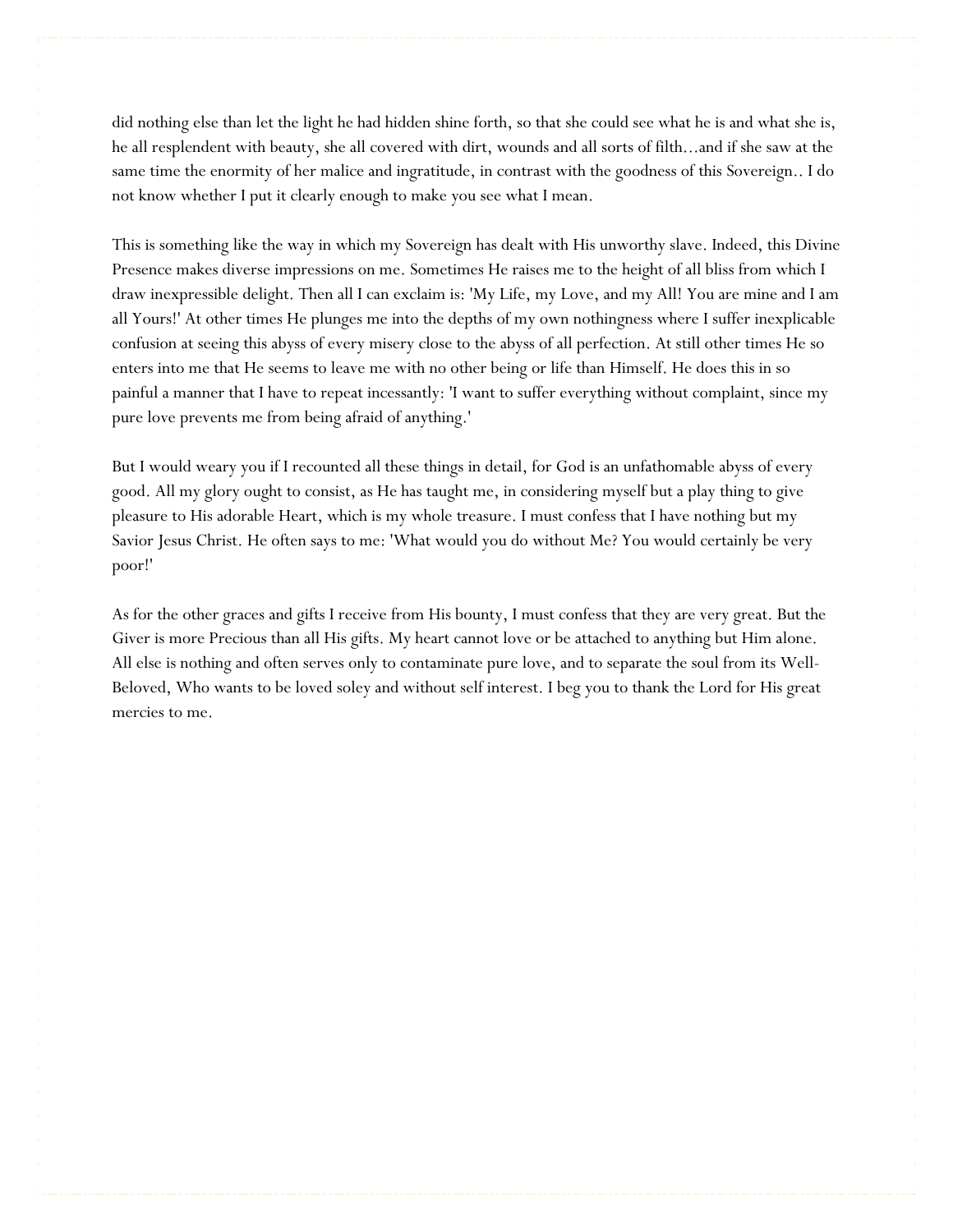To Mother Louise- Henriette de Soudeilles, at Moulins

(14) From our monastery in Paray, July 1, 1682

If, most honored Mother,

I really was before God what your goodness makes you believe, I would be glad to prove to you the great affection and esteem I have for Your Charity, for I cherish you quite especially. But all that I am good for is to stop the flow of God's mercy. Be deceived no longer. For to tell you the truth briefly, I am a composite of every misery, powerless to do any good and most unworthy of the grace of God.

Yet I hope that in His Goodness He will not refuse us the grace necessary to fulfill our obligations. Your's are now very great indeed, and your burden can be lightened only by Him Who has promised to make His burden light. It goes without saying that that becomes the case especially when He Himself imposes the burden on us. Then He Himself sustains the one who carries it, He Himself is our strength and our support. Like an indulgent father, He often excuses our weaknesses. We need fear nothing in His Sacred Arms provided that we are diffident of ourselves and look to Him for everything. We ought to fear whatever comes from human nature. We must not trust it.

I am glad our Divine Master makes you see the circumstances that makes the burdens of your office even heavier. He wants them to be an occation for having recourse to His Goodness more frequently. He will turn all things to His Glory and your good if only you carry out His plans, as I think you do. This is all the more true since your work, as Your Charity knows, imposes a heavier obligation on you. It seems to me that the title 'superior' requires that the one who bears it be a living image of Jesus Christ, and must represent Him in everything.

When He raises anyone to this dignity, He wants of her complete surrender of all self-interest. We must leave ourselves to His care, think only of doing His work well, look only to His greater glory in everything, love only through love of the Sacred Heart of Jesus Christ, and act only in His Spirit, letting Him live, reign and act in so far as we can. For it seems to me there is nothing so much to be feared, or more difficult, than to render an account for others.

I do not know dear Mother, why your humility offers my pride this opportunity of pushing itself to the fore. Alas, of what service can I be to you? Or my letters either, in which I say say through ignorance or thoughtlessness whatever comes into my mind without being able to do otherwise. The Lord knows how much I love you, and that I desire Him to fill your heart with an abundance of His grace and pure love.

I think He will be very generous in granting you these after you have, by following the lights He gives, sweetened the bitterness which His adorable Heart has suffered. He will show you clearly what He wants. Do in peace what He inspires you to do. Pardon my too great liberty with you, beloved Mother. It is the reason why I never want to write. Help me by your holy prayers. I can assure you that I shall never forget you before Him, Whom I beg to be good enough to unite our hearts forever in His own most loving Heart.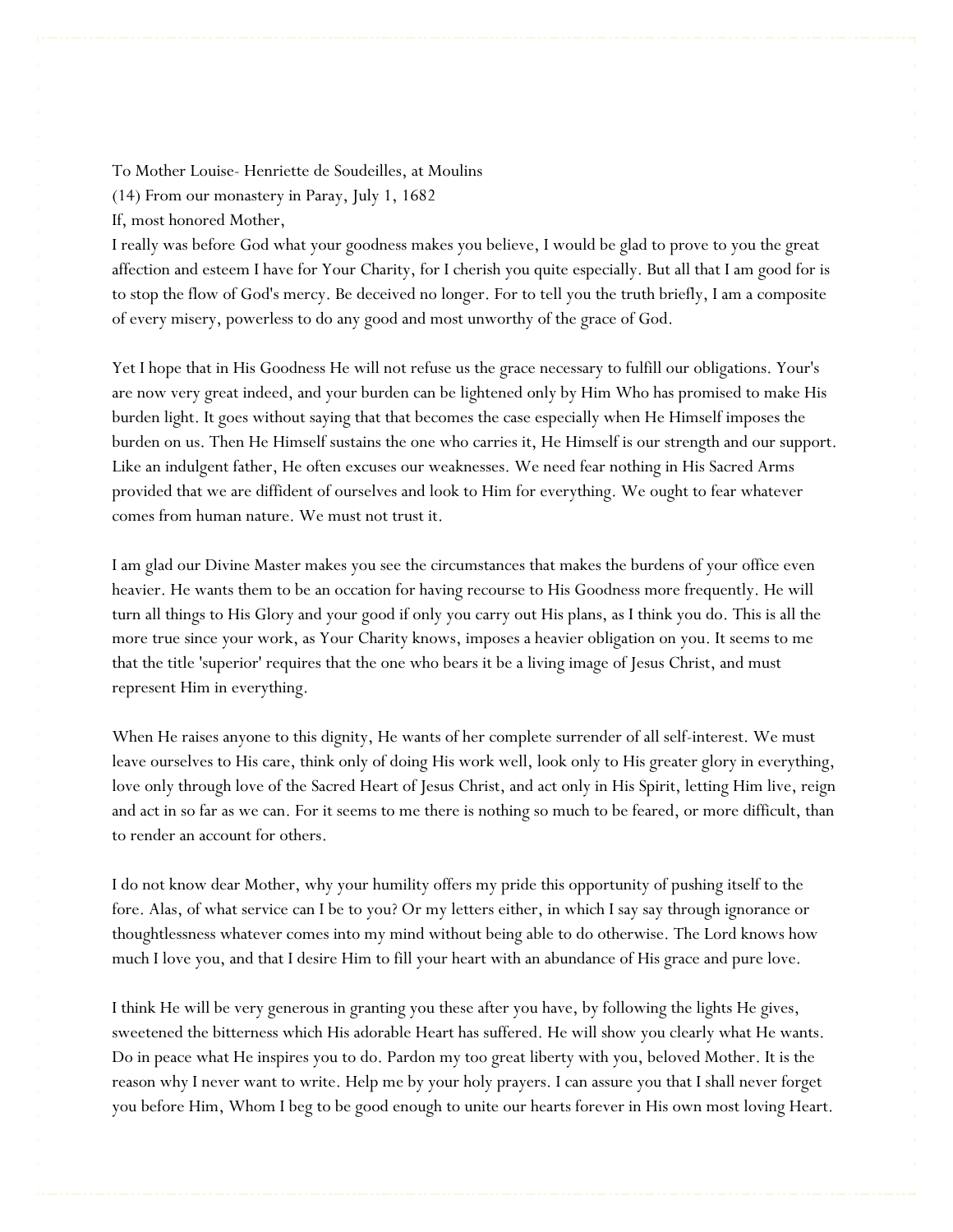To Mother Louise-Henriette de Soudeilles at Moulins, From our monastery in Paray, July 7, 1682 (15) I cannot most honored Mother,

get over the confusion caused by the honor you have done me, though I so little deserve it. One would, indeed, have to be as good and humble as Your Charity is to grant me the favor of your friendship. I wish I were able to repay you as you deserve. But at least I shall repay you as much as Our Lord Jesus Christ enables me to, since such a friendship tends only to unite us with His adorable Heart.

I often recommend you to Him in order that He Himself may be your strength and support and to help you to bare up bravely under the responsibilities of your office. For this intention, I shall make a novena for you, with the permission of superiors, saying each day the Litany of the Blessed Sacrament. But you must join your prayers with mine, for mine are quite powerless because of the little love I have for God. Ask of Him for me, dearest Mother that He may teach me to love Him by forgetting myself. He has given me an ardent desire for this, but I do not respond.

You have good reason to fear when you have to decide on the vocation of girls. That is indeed so difficult a task that, unless Our Lord Himself does it, there is great danger of being deceived. We must let Him act in the souls of those who present themselves, contributing on our part only what he shows us to be necessary for His glory. We must not be disturbed by any difficulties.

For when there is question of a true call from God, He knows how to make them overcome all difficulties. It is necessary to pray fervently for that. And it seems to me that when we have only God, in view and seek only His glory, we need fear nothing, because He regards only the good disposition of a heart that loves Him. I hope that yours, which I cherish very much in His adorable Heart, may be constantly consumed in the flames of this love which makes me completely and respectfully, most honored Mother: your very humble and obedient daughter and servant in Our Lord.

I had the pleasure of speaking for a very short time with Your dear Sister. She brought all your greetings and good wishes. I do not know how to express my gratitude to you, beloved Mother, for these as well as for the part you played in giving me the joy of seeing our most honored Sister and former superior (Mother de Saumaise).

But, alas, what is there to the joys of this life? There is nothing solid in them, and they pass away like a dream. I cannot understand how a heart that seeks its God and wants to love Him can relish any pleasure outside of Him. There must be no more of this thing called self. I can see no other happiness in this life than to remain always hidden away in ones own nothingness, suffering and loving in silence, embracing our crosses and praising and thanking Him Who sends them.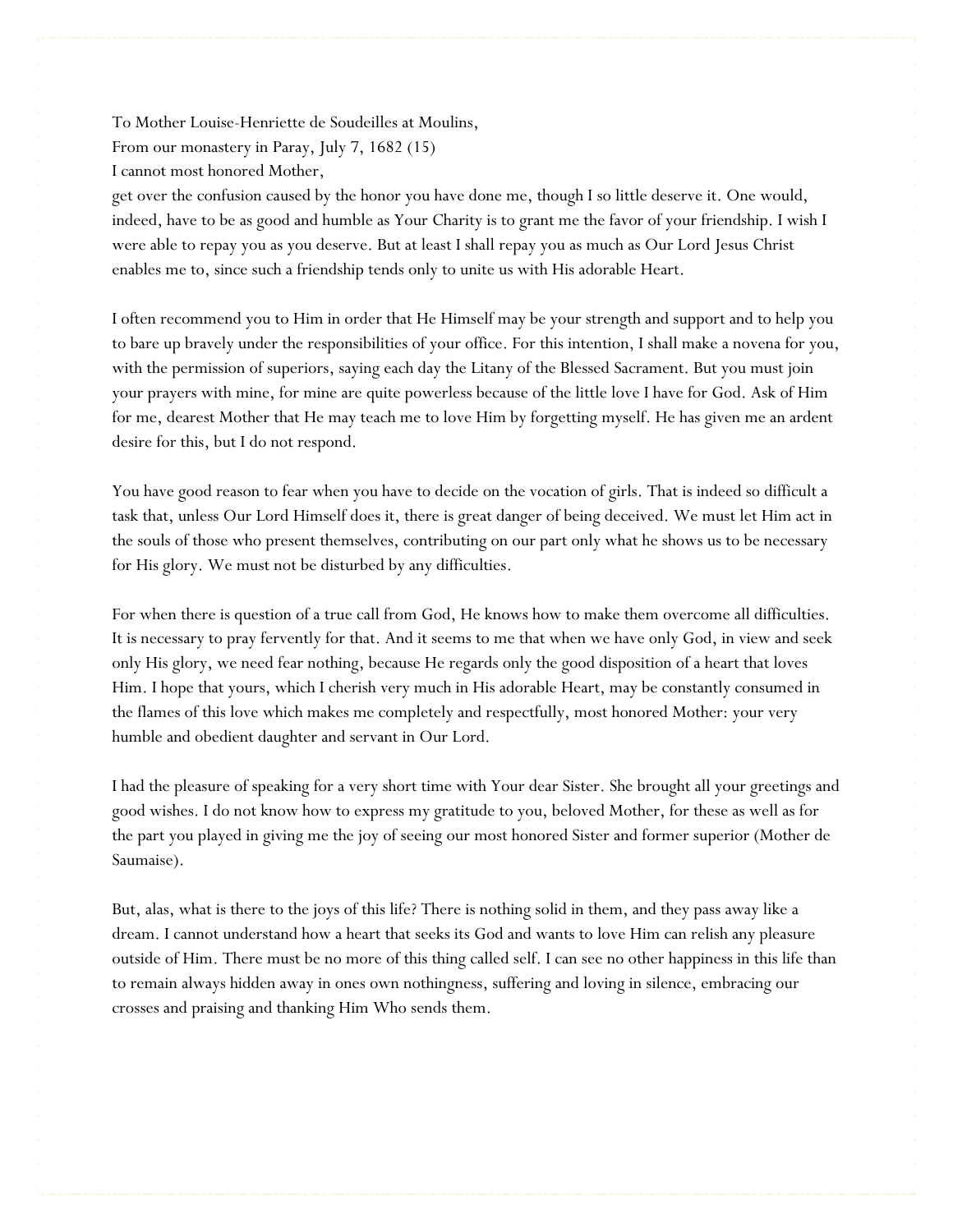To Mother de Saumaise, at Dijon

(16) August 25 1682.

It gives me real pleasure, dear Mother,

to take advantage of this occasion to reassure you of the genuine affection and respect of my heart, which is more than ever yours in the Heart of Jesus Christ. He wishes Your Charity to continue to show towards me all her love and maternal kindness. I can assure you that I do not forget you in His Holy Presence, where I make a thousand of petitions of blessings for you in the sweet retirement which I think you are now enjoying, and where at your leisure in the company and endearments of Our Divine Spouse. Oh, how good it is to love Him purely for the love of Himself!

I assure you dear Mother, that my poor heart burns incessantly this desire without my having yet succeeded in attaining its fulfillment. That is what makes life so bitter for me. Without this love it is but a heart death. Jesus Christ is the true friend of our hearts, and they are made for Him alone. They cannot find rest, joy or satisfaction except in Him. Let us love Him then, with all our might and show it by suffering everything in silence for His love. This love it is that sweetens all the bitterness of life and gives us great strength in the struggle we have to keep up continually against our enemies, and of these, we ourselves are the greatest.

Ah, how fortunate those souls who have so completely forgotten themselves that all their thoughts, love and attention are centered on this unique Friend of our hearts! Ask of Jesus Christ this grace for me. I have much confidence in your holy prayers and have very great need of them in the state of suffering in which His goodness continually keeps me. But I do not want to be freed from them, because the cross is the throne of the true lovers of Jesus Christ. I am not one of these, it is true. These sufferings are for my sins. But that does not matter. As long as we suffer with Jesus Christ, for love of Him and according to His designs that is sufficient.

You exercise the greatest influence over my wretched self. That is why I am going to tell you quite plainly what God wants from this soul you mention. He wants from her greater perfection than from most people. Those who direct her need have no fear of being an obstacle to Gods design on her, but simply pray to Him before they gave her advice.

Then she must follow that advice quite simply and forget about her own ideas. These she often confuses with the inspirations of grace. She must submit to the judgement of those who direct her. False inspirations do much harm, greatly retard progress toward perfection, and are obstacles to the designs of God, Who demands complete resignation and perfect submission from this soul. I am wholly yours.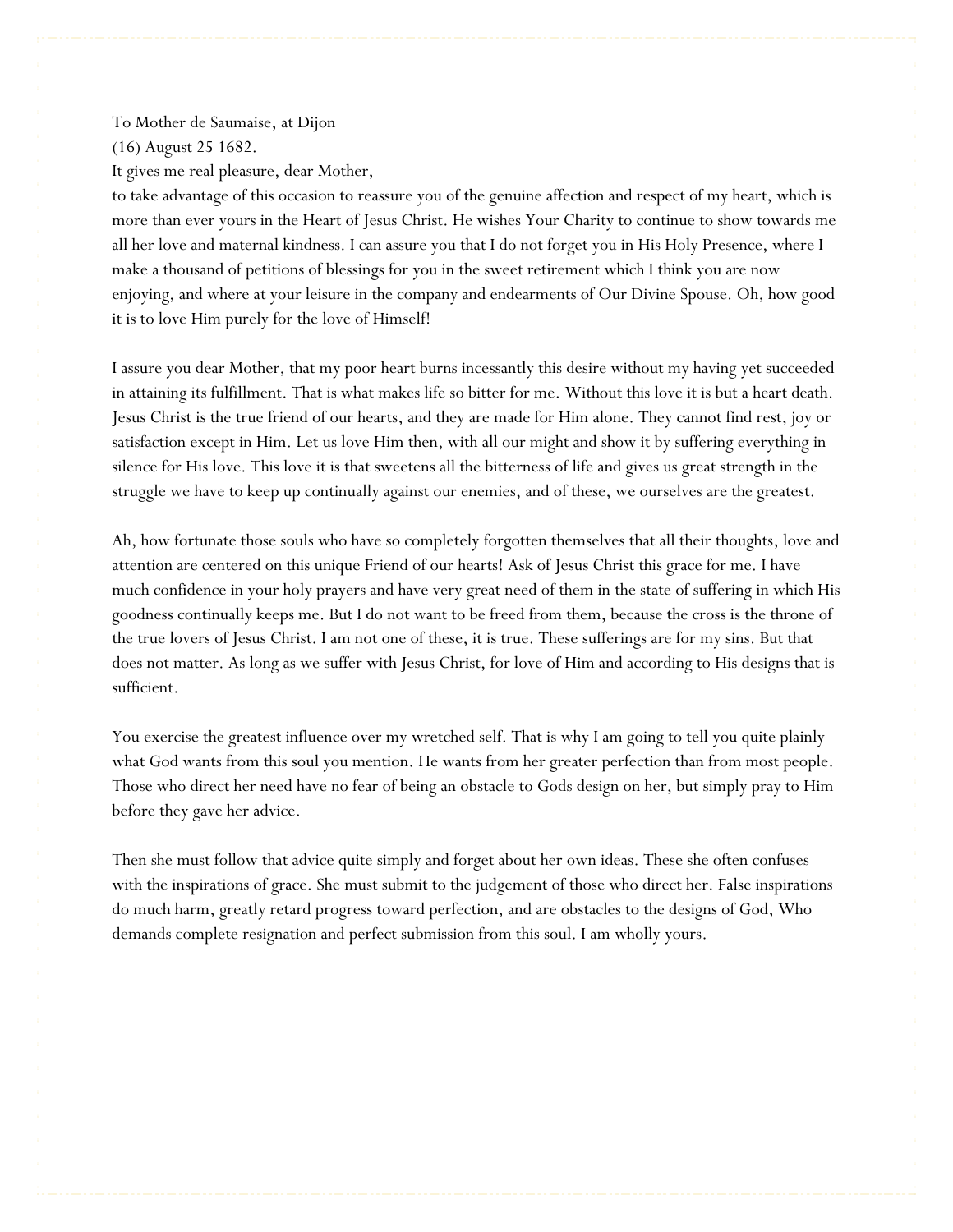To Mother de Saumaise, at Dijon (17) 1682

I have this complaint to make,

by loving me to much you do not love me well. You say you are vexed at one of the most precious gifts I have received from Our Good God's liberality. He has designed to give me a small share in His Crown of Thorns. It is all the more precious in that it is continual and frequently prevents me from lying down. So I pass the night most delightfully in the company of my Jesus, suffering through love. I tell you this so that Your Charity may share in my happiness and help me to thank Our Lord for ever continuing to show His mercy and generosity towards me.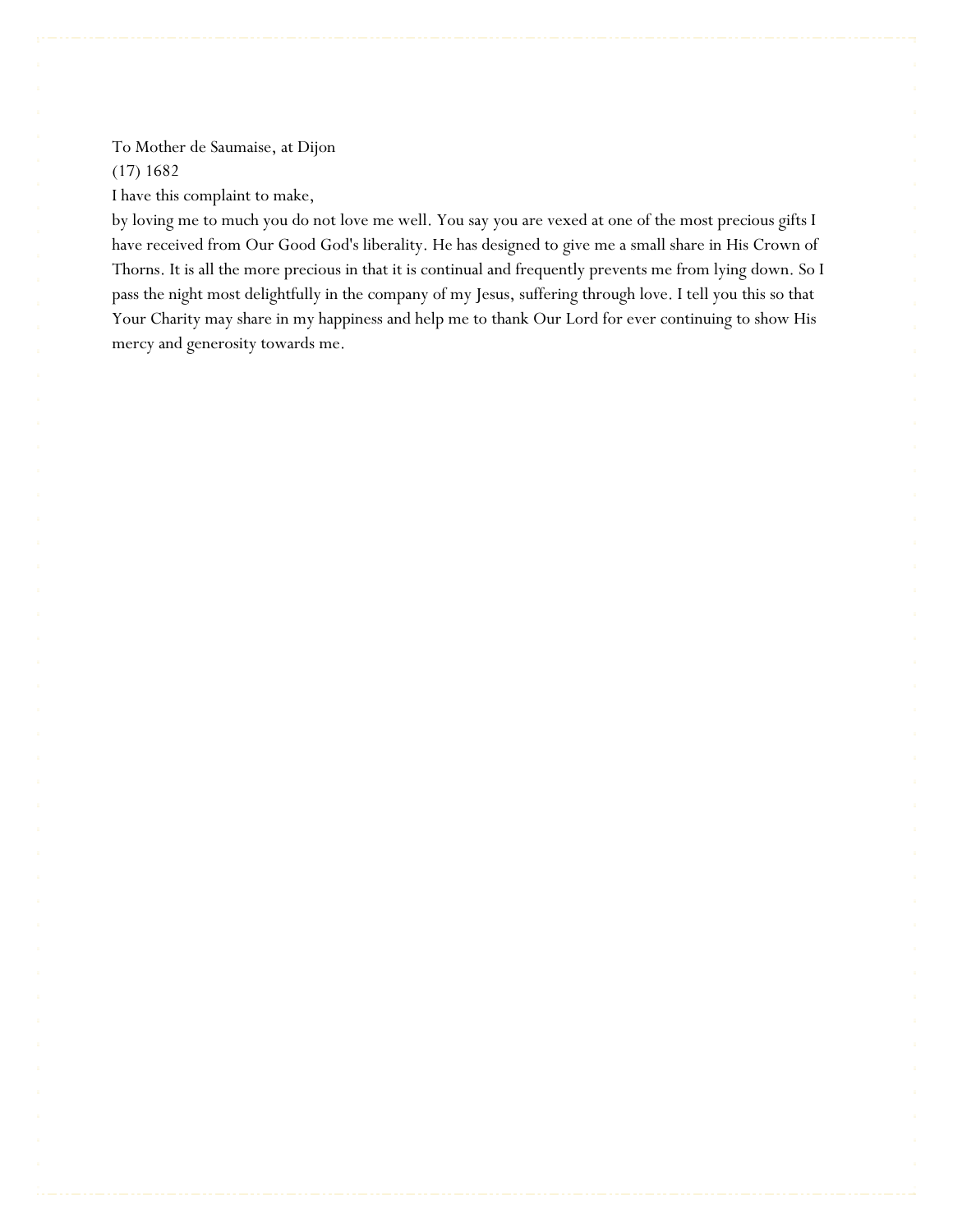To Mother Louise-Henriette de Soudelles, at Moulins.

(18) October 1682

I did not want to go into retreat without first answering your kind letter and begging at the same time, most honored Mother,

the help of your holy prayers. I have the greatest need of them, I assure you. Would that Our Lord made you understand that, or at least what Your Charity considers me to be, which is anything but the reality.

I wish I could tell you how truly I love and esteem you in the Sacred Heart of Our Lord Jesus Christ. I beg Him to shower His Blessings on your government more and more, so that it may be in His Spirit and according to His designs. I know that He does not fail to enlighten you because He wants you to go straight to Him. If you want to win Him over so that He will take special care of you, abandon yourself completely to His adorable Heart.

Put off all self interest and work most earnestly and lovingly at the task He has given you to do. This is what I beg of Him with all my heart, beloved Mother. And I ask Him too, that He may give us His pure and Holy Love. May it unite us in time and eternity!

Especially, beloved Mother, never doubt the sincerity of my affection nor the share you have in my unworthy prayers.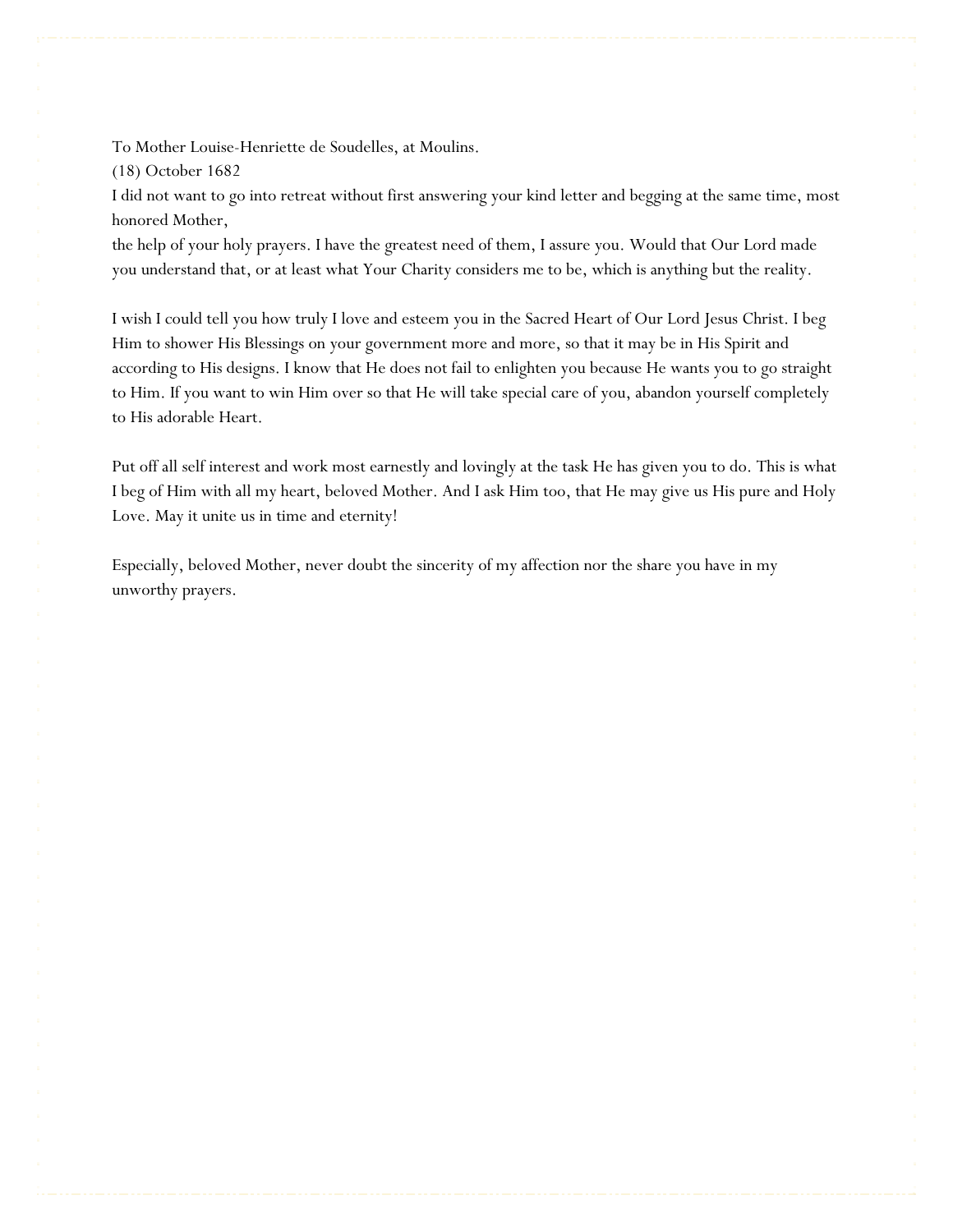To Mother Louise-Henriette de Soudeilles at Moulins.

(19) November, 1682

May the peace of the adorable Heart of Jesus be ever ours in all its fullness, most honored Mother, so that nothing can disturb the tranquility of our hearts. I am, then, writing to answer the letter with which Your Charity honored me. I gather from it that the one I gave myself the honor of writing you cause you worry.

Please, I beg in the name of Our Lord Jesus Christ, remain at peace all this. Do not take any stock in what I write you; for I put down with neither prudence nor reflection whatever comes into my mind. So do not worry about it any more, beloved Mother, and do not ask any further clarification of me. Suffice it to say that the Lord is pleased with the good will of our hearts.

I trust that His Heart will never refuse you the graces necessary for the perfect fulfillment of all the obligations He imposes on you. This beloved Mother is what I ask of Him for Your Charity. When I am in His Divine Presence, I beg countless blessings for you. You are very dear to me there, and your interests are uppermost in my poor heart when I am with Him.

I shall ever have for Your Charity all the esteem and respect of which a sincere affection is capable. Rest assured of this, beloved Mother, and do not forget my miseries in the presence of Our Lord. I am eager that our hearts remain united in His through His Divine Love in time and eternity. It is this same love which makes me wholly and respectfully yours.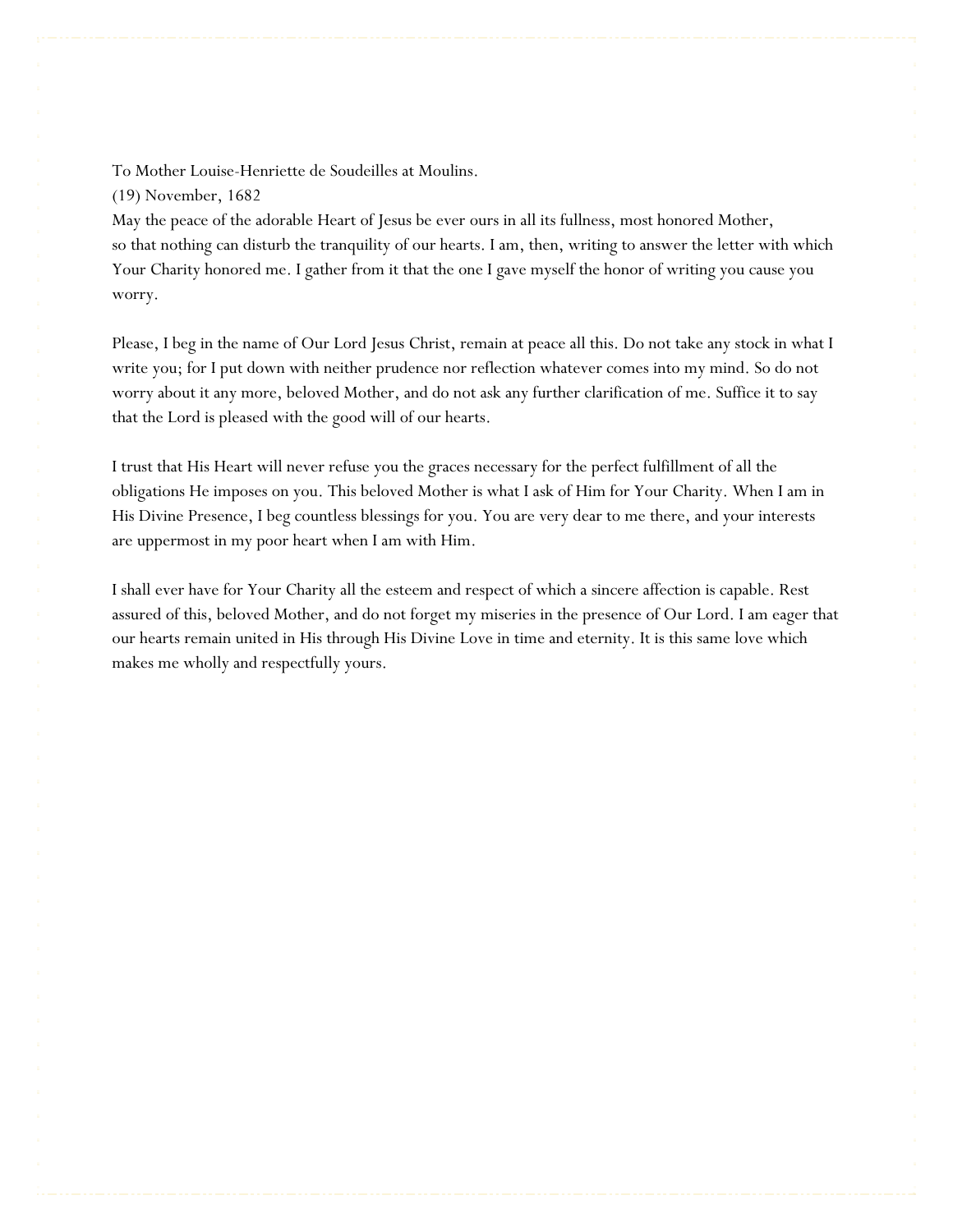To Mother Louise de Soundeilles at Moulins

(20) From our monastery in Paray, January 6, 1683

Most Beloved And Honored Mother,

Both my sense of duty and the respectful attention Our Lord gives me for Your Charity, prompt me not to let any more of this new year go by without expressing to you my wish that it be filled with all the graces and blessings necessary for the perfect fulfillment of the most holy will of God in everything He asks of Your Charity.

For it seems to me that the true happiness of a soul consists of conformity with this most adorable will. It is in this our hearts finds its peace, our soul its joy and repose. He who clings to God is made of one spirit with God. This, I believe, is the true way of doing our own will. God in His loving goodness is pleased to make happy the soul in which He encounters no resistance.

On the contrary, things never go right with those who resist Him. He closes His ears to their requests, He looks on them without compassion, His Sacred Heart is irresponsive to their needs. I do not know why I am telling you all this, except perhaps because the Lord wants us to find all our pleasure in Him alone, so that He may give us all our hearts desires.

Alas dear Mother, what confusion I feel at talking to Your Charity in this way! But it all comes from a heart that wants to show its esteem for you and that wants to make some return for so many loving kindnesses. These cause me great confusion. But what causes me the greatest confusion of all is that Your Charity says she gets consolation from my letters.

It is really the Lord that gives you that, for I can assure Your Charity that very often I would not dare to write did I not hope that from my letters people would come to know me for the wretched and wicked creature sinner that I am. But may the Lord's Will, and not mine, be done! In His Holy Love, most honored Mother I am respectfully yours.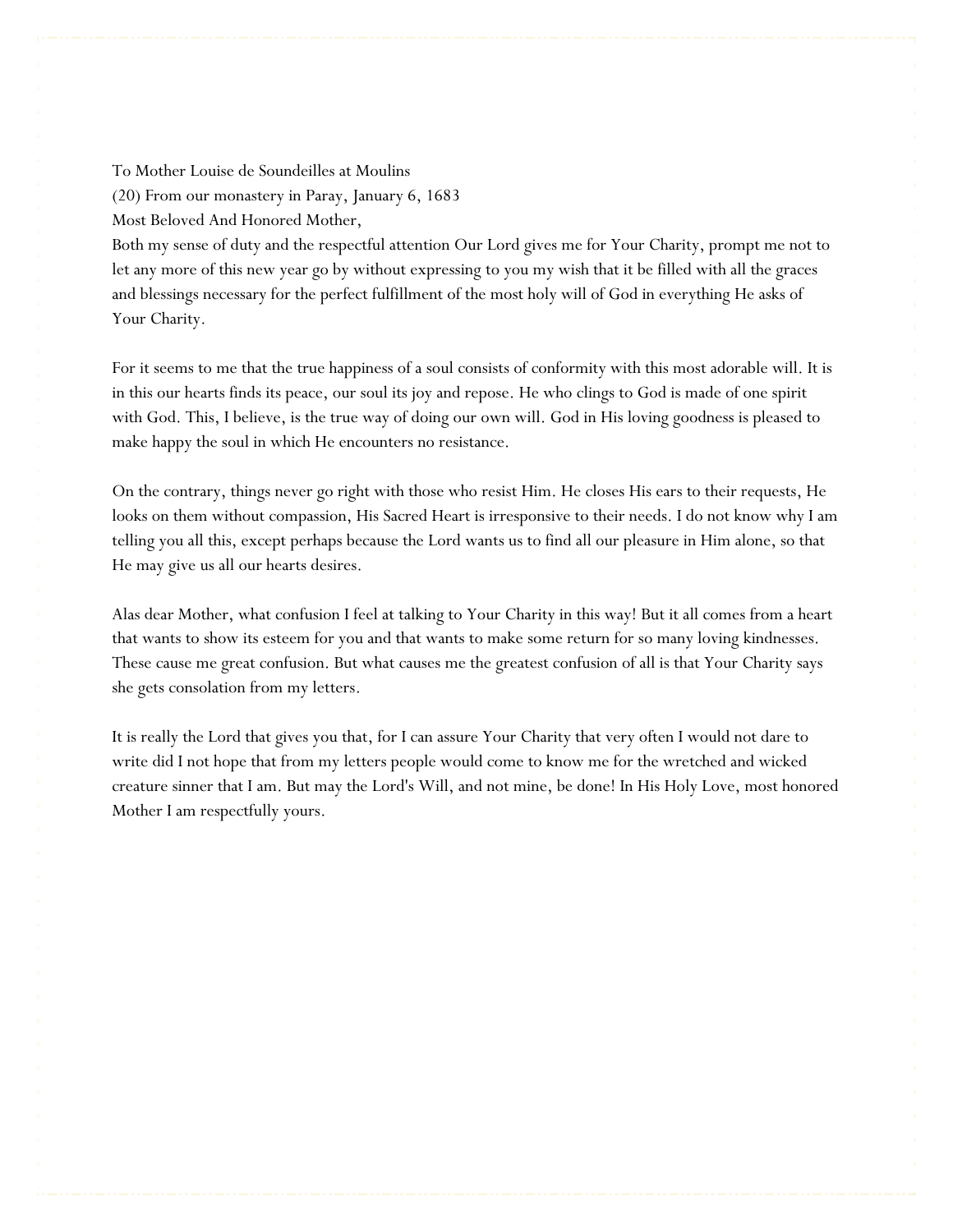To Mother Louise Henriette de Soudelles From Paray, March 28 1683 (21) Truly, most honored Mother,

you cover me with confusion by doing me such honor: me, a wretched and miserable sinner. I left the world only to bury myself in eternal oblivion, to do penance for my so many sins and for the criminal life I have led. The fact that you do not know this is no reason why I should be justified or exempt from punishment.

The most rigorous punishment Divine Justice is making me feel just now is that so many saintly souls, animated by holy charity imagine that I really am what I ought to be. But the truth is rather that I am composite of every misery, defect, and imperfection, and merit all contempt.

Because I honor and esteem you immeasurably, I am sorry that one of your merit should be deceived and among the number of those who know me so little. Help me dear Mother, by your holy prayers, to become truly converted, and Your Charity shall not be the last either in my remembrance or in my prayers. Rest assured of this, for you are very dear to me in the Sacred Heart of Jesus Christ.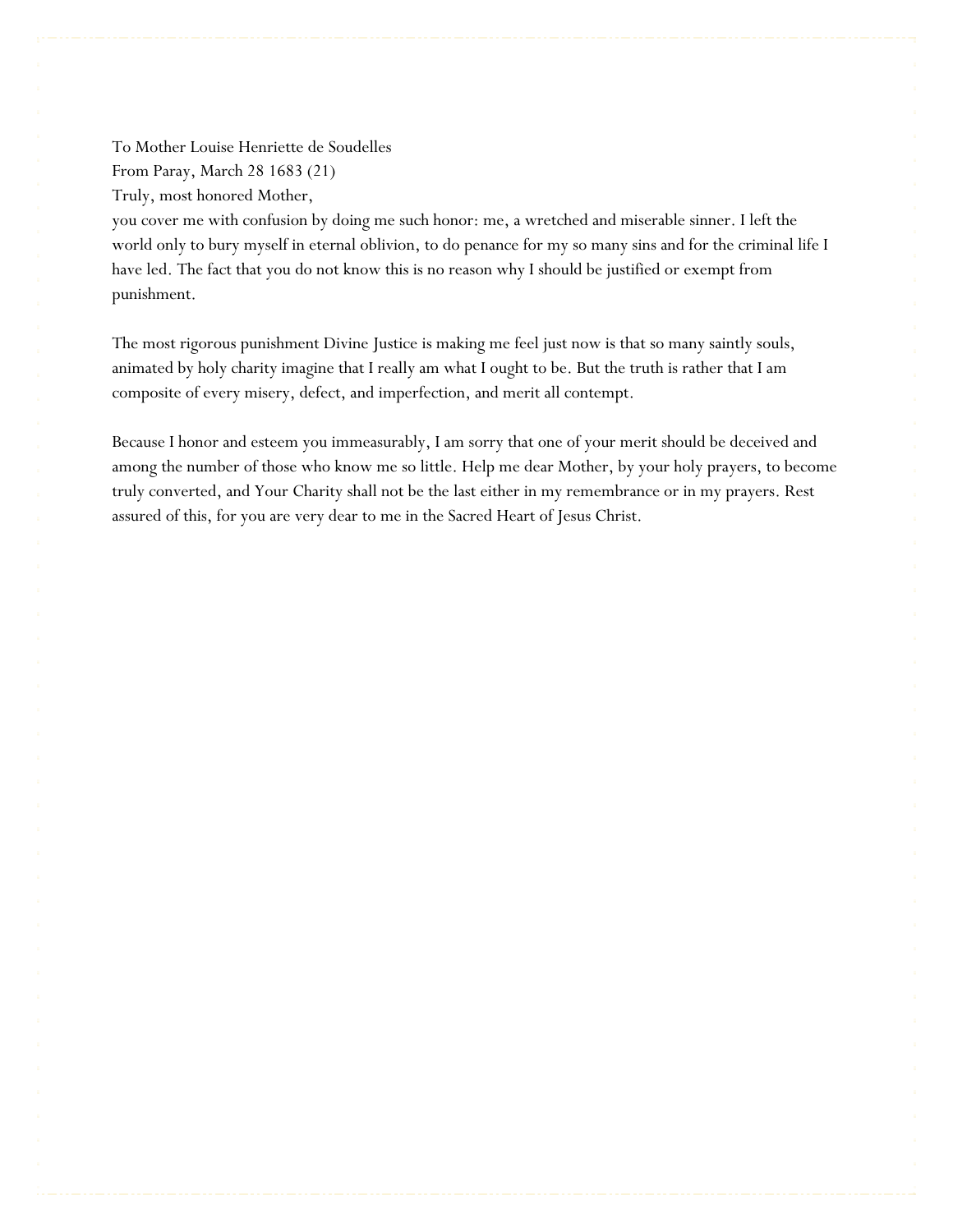To Mother de Saumaise, at Dijon (22) April 1683. Dearest Mother,

May Jesus Christ risen from the dead always remain triumphant in our hearts! My heart finds consolation in binding itself to pay its debt to you. I must tell you under obedience that the Lord continues to shower His mercies on my infidelities only by an excess of His Love. May everything contribute to His greater glory!

On the feast of St Thomas (December 21, 1682) our most honored Mother ordered me in virtue of holy obedience to ask Our Lord to restore my health. It was getting so much worse that I thought I could hardly live much longer as I was.

He who willed to die through obedience gave me to understand how dear it is to Him. I was then in bed in the infirmary but got up to go to the choir to make my request of Him, though my sins rendered me unworthy of obtaining it. But He made me see that obedience could do anything. Since that time I have always been in such perfect health that it seems nothing can change it.

My cross now became an interior one so heavy that I could not have carried it for very long if the Hand, that sent it had not held me up. I thought His sanctity of Justice was showing me what hell is like, or rather Purgatory, since I did not loose the desire of loving God. I felt such great agony at having to go the round of daily exercises, that I thought I would have to be dragged to them with ropes.

I thought I no longer had mind or will or imagination or memory. Everything was gone. I had no ambition at all. All these afflictions caused me such keen suffering that I thought they had sunk into the very marrow of my bones. Everything in me suffered. Yet I felt perfectly resigned to the Holy Will of God, Whose ways I adore.

I must tell you that this indisposition of mine was shown me to be but a tiny reflection and participation in the suffering of Our Lord in the Garden of Olives. How great my dear Mother, are the mercies He has shown so great a sinner! Praise the Lord for not having plunged me into the very depths of hell for my countless sins.

While I was making the prayer you know I make on the night between Thursday and Friday, I was shown a holy soul from Purgatory for whom I had been favored with these sufferings.

Our Mother gave me to the souls in Purgatory Holy Thursday night, allowing me to spend it before the Blessed Sacrament. Part of that time I was as though surrounded by these poor suffering souls with whom I have contracted a close friendship. Our Lord told me that He was giving me to them this year so that I might do for them all the good I could. They are often with me. I call them simply my suffering friends.

There is one of them especially that causes me much suffering, although I cannot bring her as much relief as I would wish. I am not allowed to give her name but I do ask you to help her. She will not be ungrateful.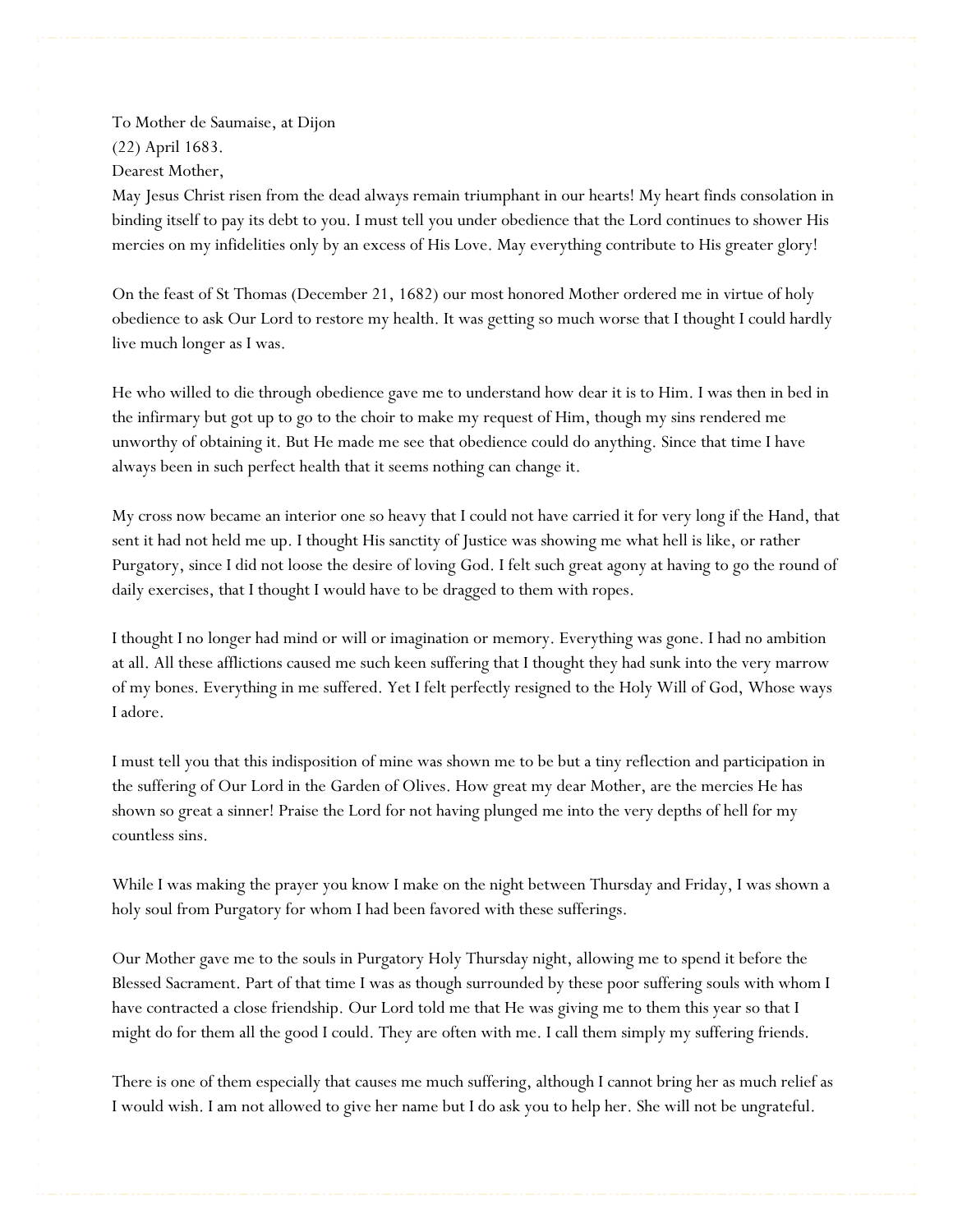You knew her at least by name but I do ask you to help her by performing for her nine acts each day from now to the feast of the Ascension, four of charity and five of humility.

Offer the four acts of charity in honor of the ardent charity of the Sacred Heart of Jesus and the five acts of humility in reparation for the humiliations He suffered in His Passion. How grateful I shall be to you if you get some other members of your community to help her in this same way.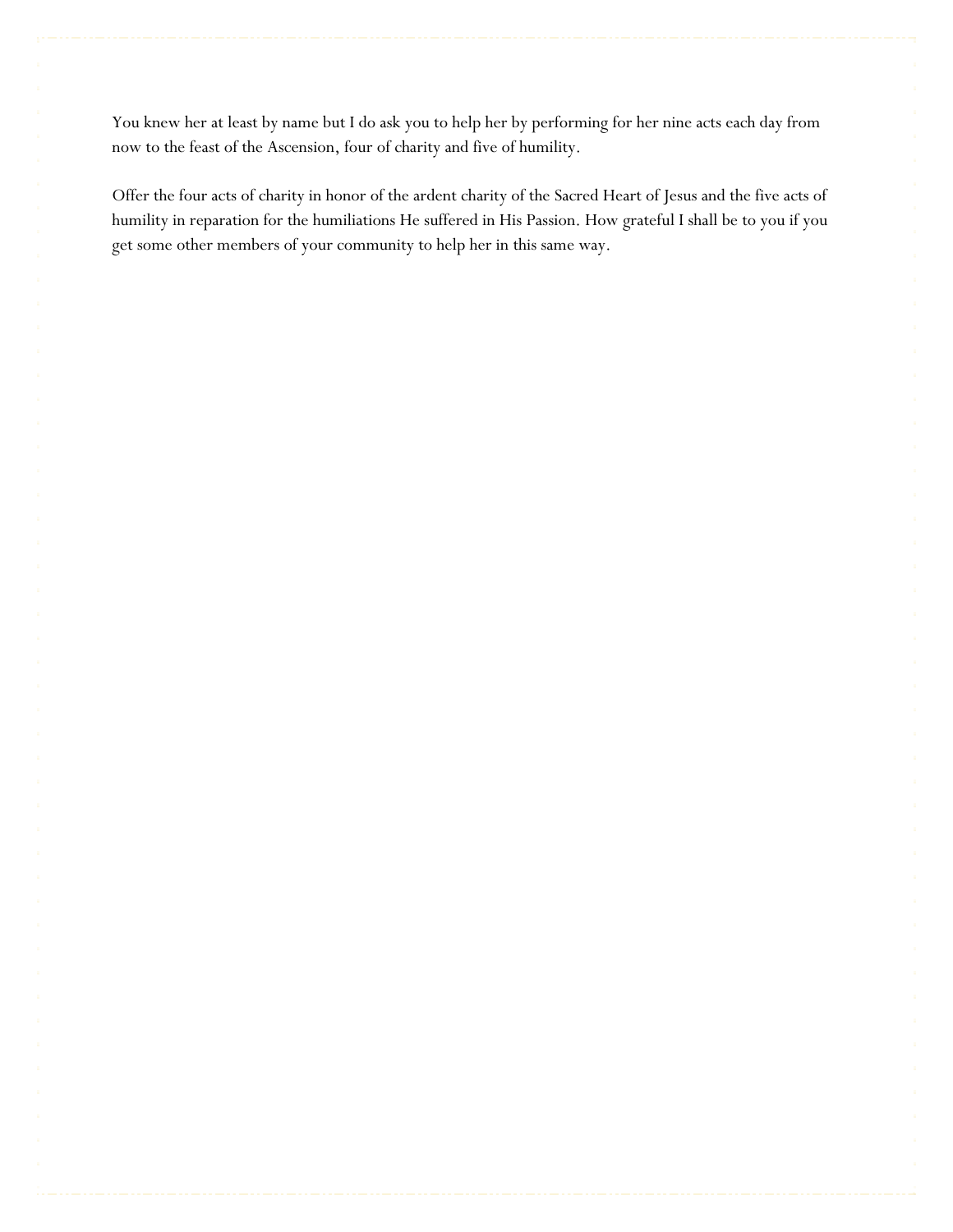To Mother de Saumaise, at Dijon May 2, 1683 (23) My soul is filled with such great consolation, dear Mother,

that I can hardly stand it. Let me pour some of it into your heart so that mine, which hardly ever leaves the Heart of Our Lord Jesus Christ, may be relieved. This morning, Good Shepherd Sunday (May 2nd, 1683), when I awoke, two of my good friends suffering in Purgatory came to bid me goodbye.

This was to be the day on which the Sovereign Shepherd would receive them into His eternal fold and, accompanied by more than a million others, they were taken up midst songs of inexpressible joy.

One of them is good Mother Monthoux (died February 5, 1683), the other my dear Sister Jeanne Catherine Gacon (died January 18th, 1683) who repeated to me over and over again these words: "Love triumphs, love enjoys, love rejoices in her God." The other said "How happy are the dead who die in the Lord, and religious who live and die in the exact observance of their rule!"

They want me to tell you for them death can indeed separate friends but not destroy their union. This message is from good Mother Monthoux. Sister Jeanne Catherine will be as good a daughter to you in Heaven as you have been a good Mother to her on earth.

If only you knew how my soul was transported with joy! While I was still speaking to them I saw them gradually lost and as it were swallowed up in glory. They wish you to say in thanksgiving to the Blessed Trinity, A Te Deum, a Laudate, and a Gloria Patri five times. As I was begging them not to forget us they said to me these parting words: "Ingratitude has never yet entered Heaven."

If you only knew the suffering that other one has caused me (See the proceeding letter). It is simply inexpressible. Give me a few drops of water with which to refresh her, for I am in the flames with her.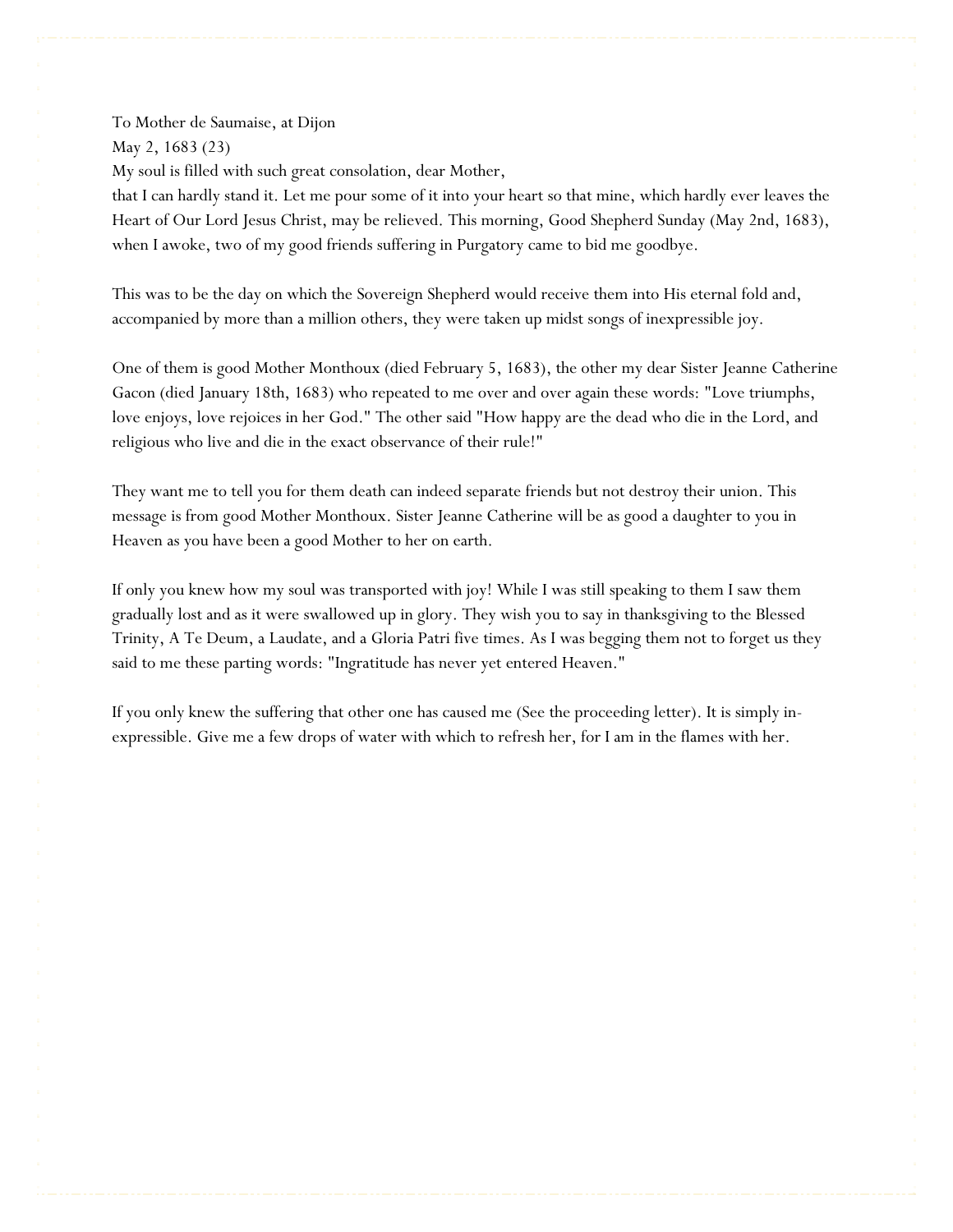To Mother de Saumaise, at Dijon (24) October or November 1683 Dearest Mother,

I think I ought to rejoice with you at your good fortune in having in Heaven so powerful an advocate in the person of the most honored Mother Boulier (superior at Dijon, died September 7, 1683) rather than share the grief you feel at the loss of so holy a friend, I must say that, although I never had the pleasure of meeting her, I loved and esteemed her beyond words. I cannot bring myself to grieve over loosing her because I feel sure she is enjoying her sovereign Good. He makes her all powerful to show us the marks of true friendship.

The friendship our Lord gives me for Your Charity makes me find consolation in pouring out my heart to you, notwithstanding the repugnance you know I feel in speaking of myself. I tell you sincerely that my life and actions are so little in conformity with the graces God gives me that I shudder when I think of them, and still more when I write of them, so that I am hardly able to bring myself to do so.

It seems to me that everything I say is an illusion. I think I ought to bury everything in oblivion in so far as I can without failing in that holy simplicity and sincerity a soul should have that wants to belong wholly to God, to be attached to Him and live for Him alone.

He is more precious than all His gifts. But of these gifts that of His pure love surpasses all others. It alone should take possession of us, make us work and make us suffer. For it never lets a heart rest. Let us surrender ourself to its ardor, so that we may love Him with our whole being. Everything must be subservient to that, everything bend and yield before His Holy Love.

This is the greatest desire He gave me during the retreat in the course of which His Goodness often made me say to Him: "If Your consolation in pouring out my heart to you, notwithstanding the repugnance you know I feel in speaking of myself. I tell you sincerely that my life and actions are so little in conformity with the graces God gives me that I shudder when I think of them, and still more when I write of them, so that I am hardly able to bring myself to do so.

It seems to me that everything I say is an illusion. I think I ought to bury everything in oblivion in so far as I can without failing in that holy simplicity and sincerity a soul should have that wants to belong wholly to God, to be attached to Him alone.

He is more precious than all His gifts. But of these gifts that of His pure love surpasses all others. It alone should take possession of us, make us work and make us suffer. For it never lets a heart rest. Let us surrender ourselves to its ador, so that we may Him with our whole being. Everything must be subservient to that, everything bend and yield before this holy love.

This is the greatest desire He gave me He gave me during the retreat in the course of which His goodness often made me say to Him: "If Your consolations and liberality are so great towards those poor miserable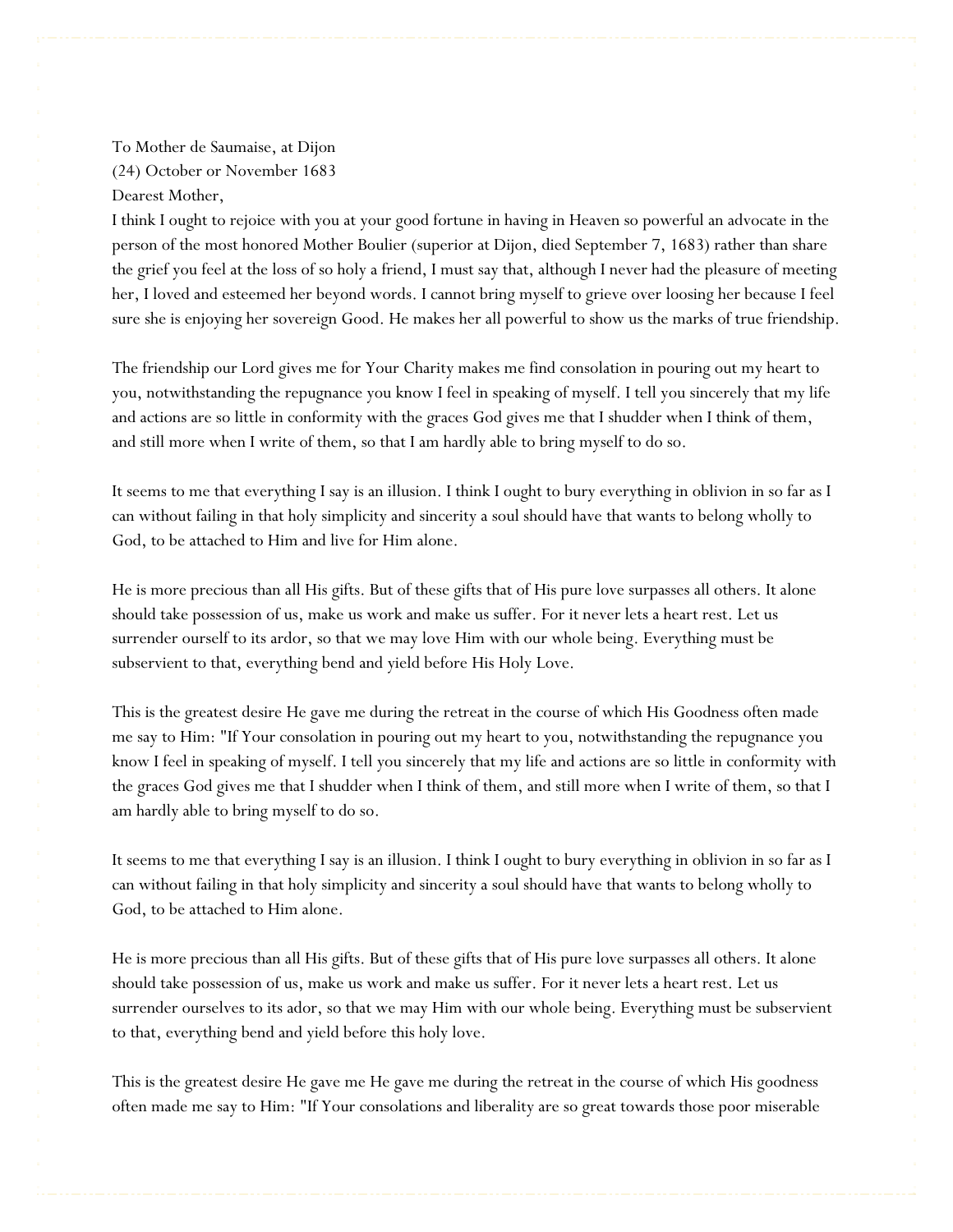creatures who merely have a desire to love You, what will You not do for them who, with a heart completely divested of all things, love You purely of Yourself!"

I think you belong to this class. I desire to be in it too. By that love which unites us in His adorable Heart, ask this grace of Him for me and for all hearts capable of loving Him. I am not forgetting you in His holy presence. There your interests are mine.

That is why I am glad the Lord left you in peace (she was not re-elected superior.) Now you will have more leisure to be with this Well-Beloved of our souls and rest more sweetly on His loving breast. I hope you will be consumed with the flames of His purest love. May we be so firmly united by them as never to be separated from His divine love. Amen.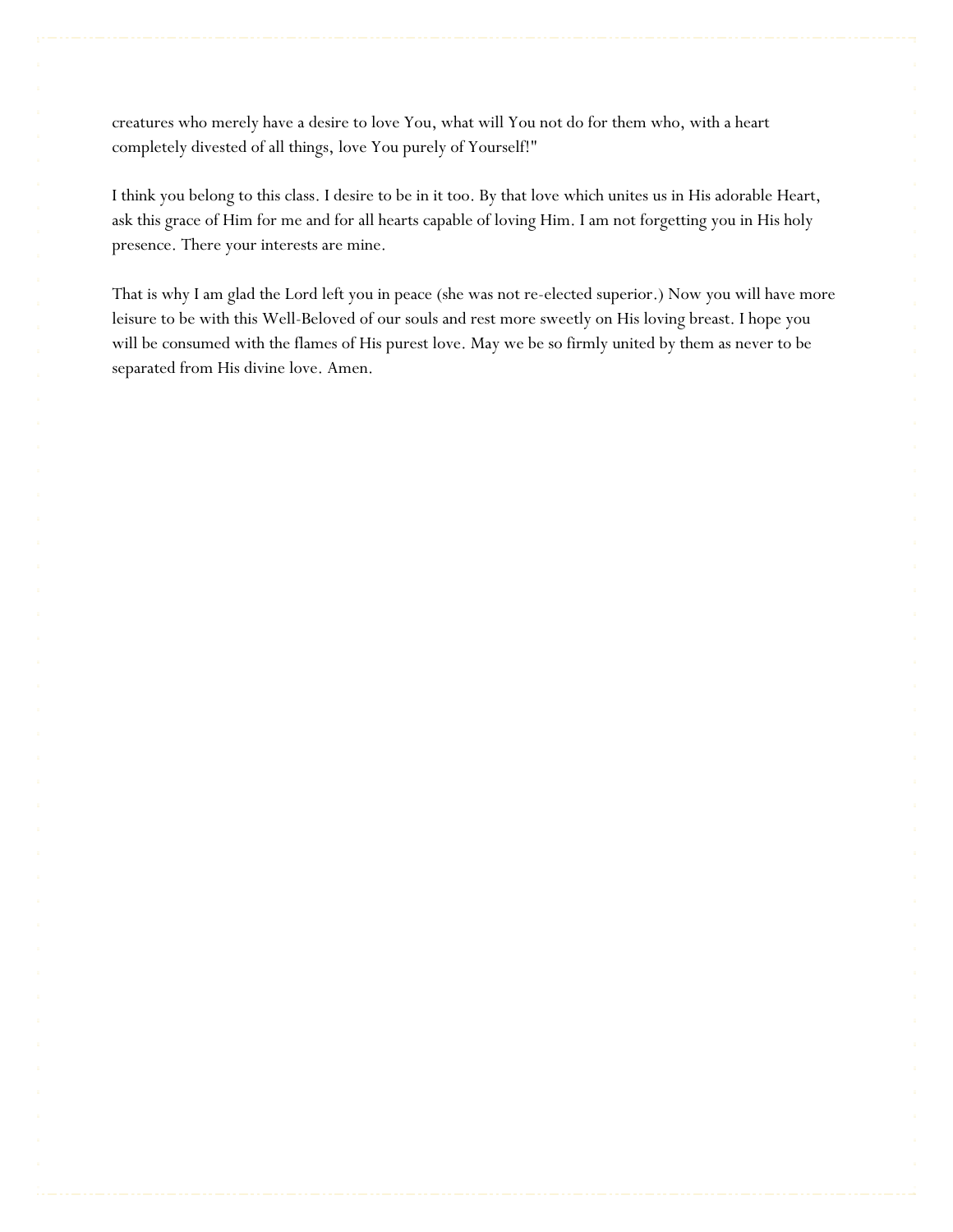To the Elder Miss Chamberland, at Moulons (25) February 8, 1684

I pray that the Lord Himself will be your strength and bring you to perfection of His spouses truly crucified. To arrive at this they must offer Him their heart and affection without reserve, they must become His handmaids truly crucified. Would you like to know the full import of these words, my dear sister? If you did, would you have enough courage to put them into practice? Can you die continually to your own inclinations, passions, pleasures, in a word to everything that belongs to unmortified human nature, so as to make Jesus Christ live in you by His grace and love? Nor is even all this enough. He is not content with the crucifixion you inflict upon yourself.

Much more pleasing to Him will be that which others inflict upon you. Often, too, He is pleased to do this Himself by afflicting you interiorly and exteriorly. But what difference does it make to you who seem so eager to belong wholly to God, whatever the way and whatever the road He leads you? As long as He is satisfied, that should be enough for us.

Let us not be disturbed by little disagreeable things we have to suffer, which usually come only because we do not work hard enough at mortifying ourselves and simplifying our lives by controlling the repetitions and reflections of self-love. That makes us want to suffer only what we ourselves desire instead of profiting by the occasions divine providence furnishes us without our having sought or foreseen them.

You want me to tell you, my dear sister, what vocation I think you ought to choose. All I can say is that you should follow the advice of your spiritual director. You say he does not know you. I am very surprised at that because we show how efficacious our good desires really are by our works rather than our words. Words are suspect unless our actions match them.

Think this over carefully. Where there is question of taking vows there is question of salvation. Vows add new merit or demerit to our actions, as you well know. Honestly, I cannot reconcile with a soul that wants to belong Wholly to God these two things: being frequently and deliberately wanting in sincerity and true simplicity, and at the same time not being aware of it. I do not see how a sincere soul can make use of subterfuges and circumvention in word and action.

It must travel along the straight road of those who always have God in view in everything. Without more ado they must take for their motto: "Whether alone or with others, I shall do neither more nor less, since God sees me everywhere and knows the recesses of my heart."

I cannot believe, my dear sister, that you are guilty of these defects. They seem to me so horrible and so incompatible with the Spirit of God and His love that a soul guilty of them can never make any progress in perfection or acquire any true virtue. Not only that. By being wanting in simplicity one gives oneself over to the enemy and makes oneself his plaything. Such a soul he deceives at will. He dominates us provided we keep his secret for him.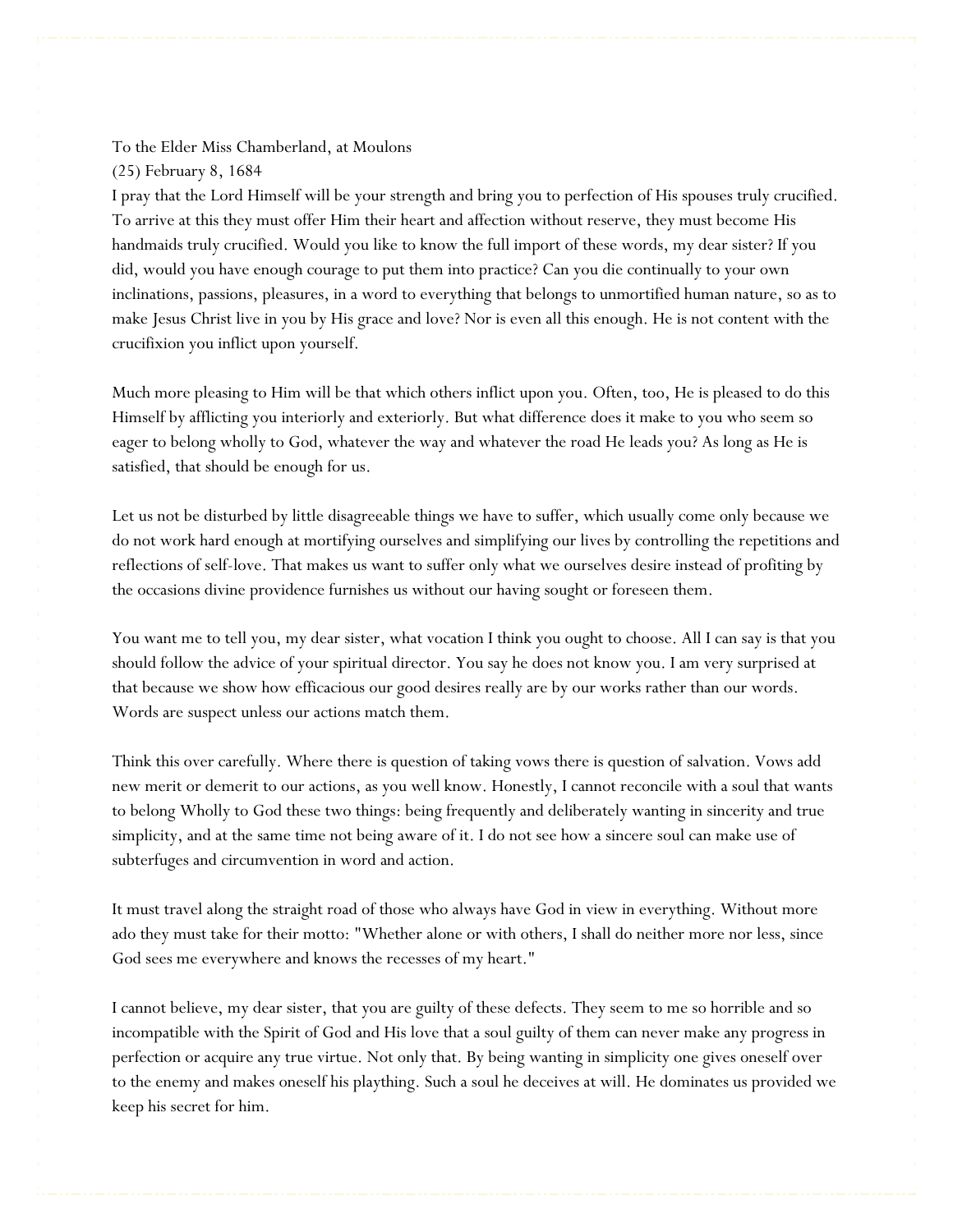On the contrary nothing causes him greater confusion or renders him more powerless than sincere avowal of our faults. We must manifest simply the good and the bad to those who direct us, neither dissimulating nor exaggerating. Then they will come to know us well and lead us to that perfection God demands of us. We must listen with humility and submission to what they say and carry it out in all simplicity, no matter it is-where,, of course, there is no offense against God.

This, my dear friend, is what occurs to me just now. I do not know why God should allow me to talk to you so much about simplicity unless it is because He so abhors any insincerity.

When I see in a soul all the other virtues but not sincerity, when even it is favored with all the other graces Our Lord showers upon His dearest friends, even then I say, without sincerity all these other virtues and graces seem to me but a delusion and a snare. But I have written enough. Do whatever this good Father tells you, for he desires your true welfare for the glory of God.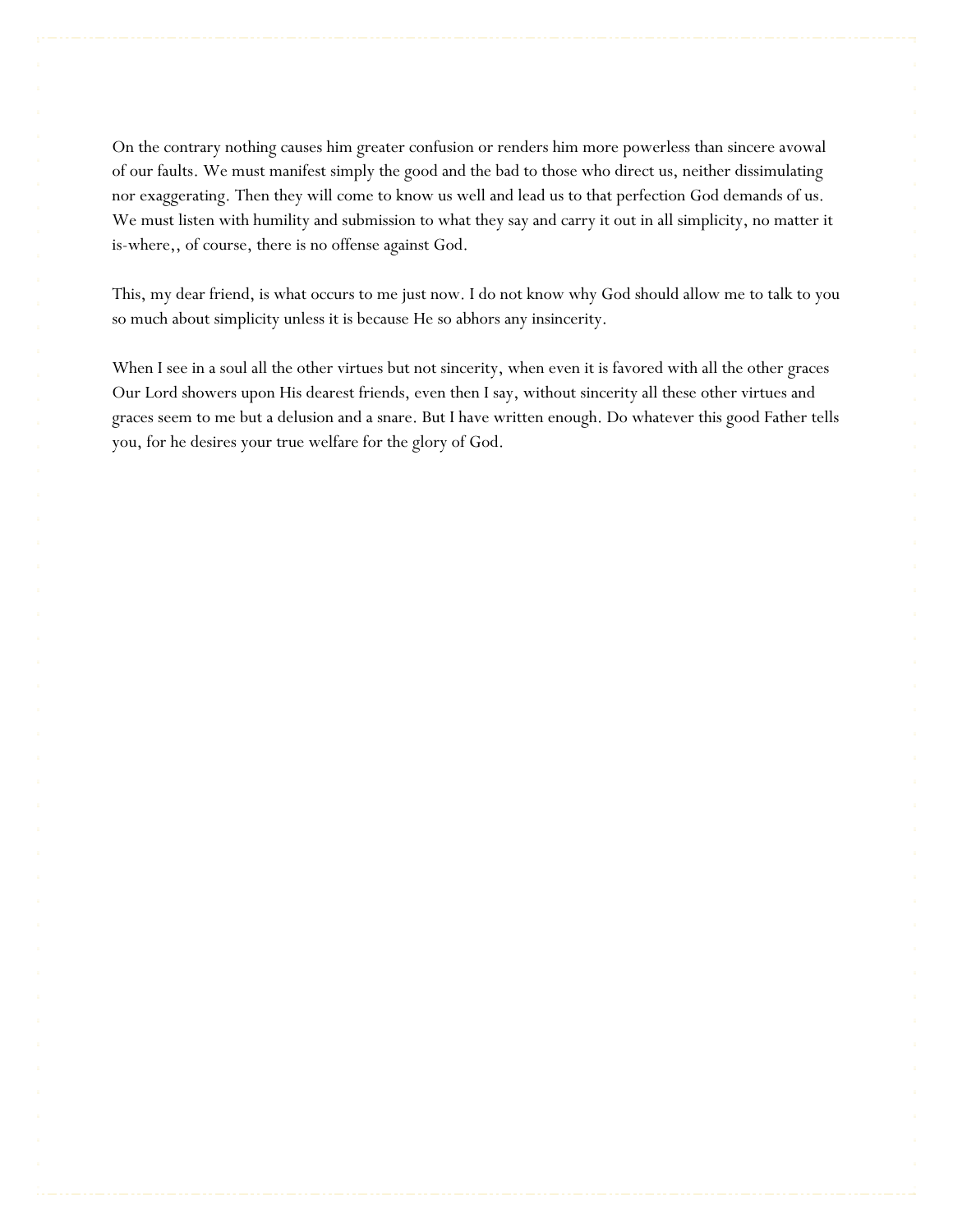To Mother Peronne-Rosalie Greyfie, at Semur (26) July, 1684

How can it be, most honored Mother,

that, with so many faults and shortcomings, my soul should so hunger for suffering and mortification? When I recall that you were so charitable as to nourish it with this bread, so delicious though bitter to nature, and that now I am deprived of it, no doubt because of the poor use I made of it, I am overcome with grief. Nothing has bound me so closely to Your Charity as the way you treated me.

I cannot think of it without feeling deep gratitude to you. You could not have given me truer proofs of perfect friendship than by humbling and mortifying me. Although you did this very little considering the reasons I gave you for doing so, even this little was consolating and sweetened the bitterness of life, whereas the privation of it makes life unbearable. I could not live without suffering. Yet ever since I began to suffer, ever since the Lord blessed me with so greater good, I have not known how to make good use of it.

There is nothing that I so earnestly wish to do well and still do so poorly. That is because I am so much lacking in love for God through being so much given to loving myself. O my dear Mother, how it is to live without loving the sovereign Good, without suffering for this love! Love demands works. Yet only my words are good, whereas my works are evil. I felt as though I was living in safety under your direction because you always made me go contrary to my natural inclinations. That was pleasing to the Spirit I thought was leading me.

He always wants to see me overwhelmed with every kind of humiliation, suffering and contradiction. Other wise He gives me no rest. Nature does not like all that, but this Spirit which governs mine cannot suffer me to have any pleasure except that of having none.

Sometimes it seems everything conspires to torment me. Yet I am not worried. My longing to die is greater than ever. I cannot bring myself to ask of God the added years of life you told me to, except on the condition that they all be employed in loving the Sacred Heart of my Jesus in silence and penance and that I may never offend Him any more, living day and night before the blessed Sacrament. This Divine Heart ever present there is all my consolation here below.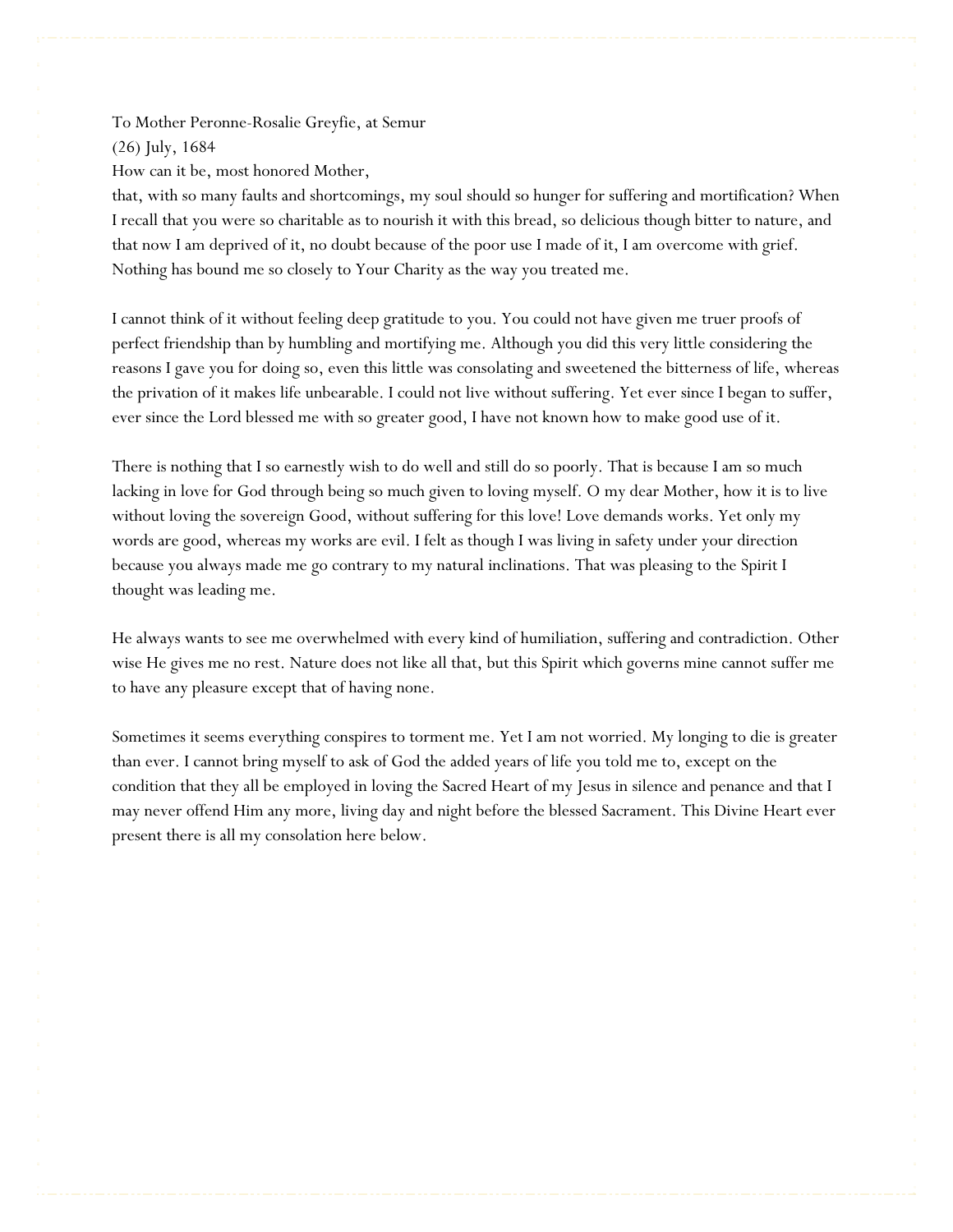To Mother de Saumaise, at Dijon (27) August 10, 1684 My Dear Mother,

God is urging me more than ever to love Him and to suffer, and to abandon myself completely to Him. Yet, alas, my heart seems irresponsive to every movement of grace. What I value the most after Himself is the gift of His Precious Cross. Ah, dear Mother, if people only knew its worth, they would not so flee from it and cast it from them but rather so cherish and love it that they would not be able to find any pleasure except in the Cross, no rest but on the Cross.

Neither would they have any other desire but to die in its arms, condemned and despised by all. For that however, pure love must offer our hearts as a sacrifice and consume them, as it did the Heart of our good Master. I must confess that life for me is a continuous martyrdom. I want to die, yet I have not lived one single moment for God. We must begin in earnest to live only for Him and in Him.

If you only knew how much merit and glory there is in honoring this loving Heart of the adorable Jesus and how great will be the recompense for those who, having consecrated themselves to It, strive only to honor It! Yes it seems to me that this intention alone will gain for them more merit, will make their actions more pleasing before God, than everything else they can do without this intention.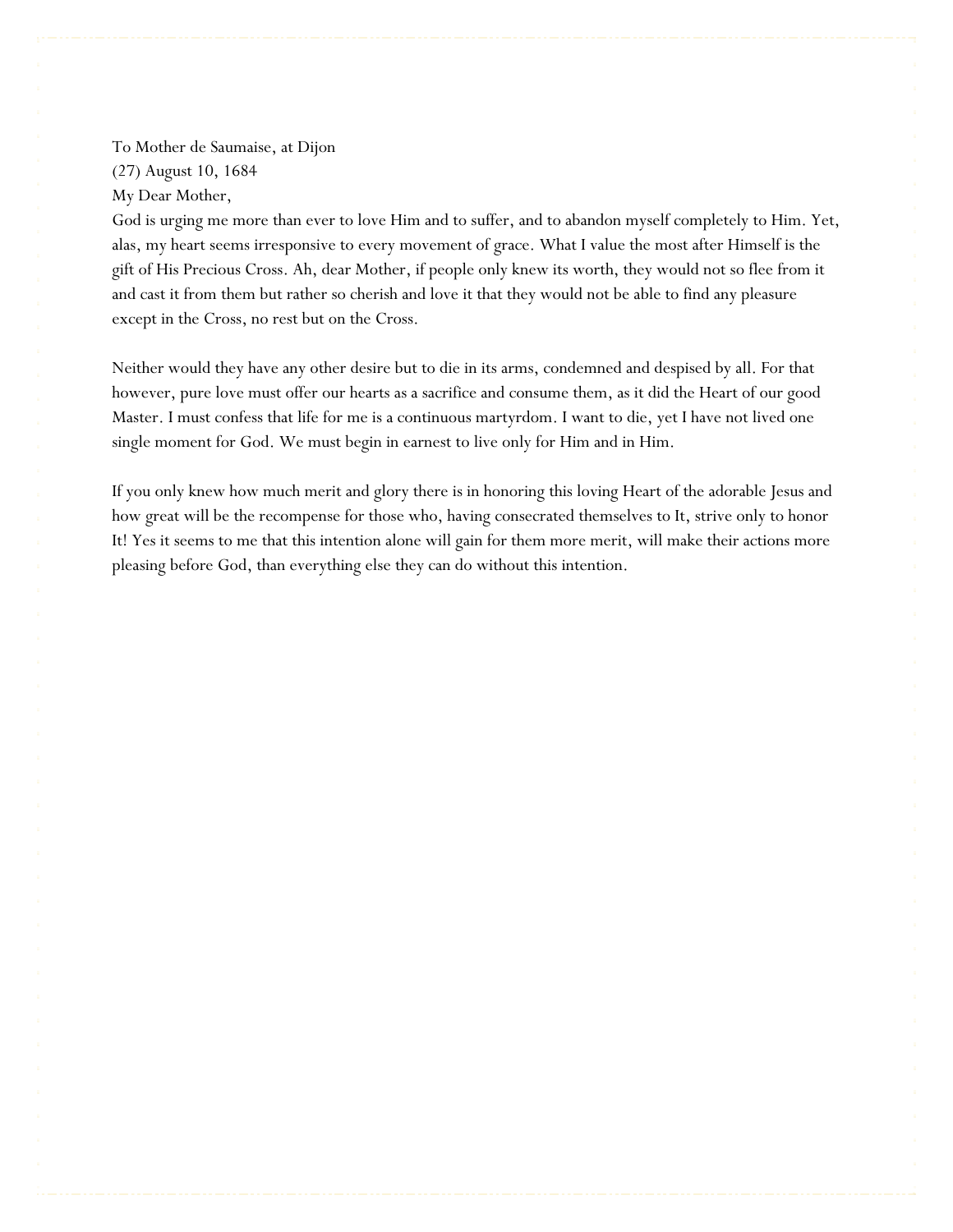To Mother Louise Henriette de Soudeilles, at Moulins (28) From our monastery in Paray, November 3, 1684 Blessed and loved be the Lord forever, most esteemed and beloved Mother, Who has not given us the consolation of answering you sooner. He did not fail, however, to keep you in my poor heart, and in such away that I rarely forget you in His Holy Presence.

But I must say I am afraid I may be the reason why He does not make your dear soul feel the effects of His Holy love to the extent you desire. For alas, my dear Mother, it is but too true that I am only an obstacle to every good and a compound of every kind of wretchedness of body and soul. My support in my weakness, however, is the realization that Our Lord is pleased to show forth His infinite mercies through His most wretched creatures.

But to return to Your Charity I shall simply tell you, as a true friend in the adorable Heart of Our Lord Jesus Christ, that when I pray to Him for you this thought occurs to me: if you want to live wholly for Him and attain that perfection He desires of you, you must make a complete sacrifice of yourself and all that you have without reserve, to His Scared Heart. You must no longer will anything but with the will of this most loving Heart, love nothing except with His love, act only according to the lights he gives you, undertake nothing without first asking His council and help.

All the glory must be His. You must thank Him for the ill as well as for the good success of your undertakings, always satisfied, never worrying about anything. As long as this divine Heart is satisfied, loved and glorified, that must be enough for us. If you wish, then, to be numbered among His friends, you will offer Him this sacrifice of yourself some first Friday after Communion. This Communion you will offer for this intention and then consecrate yourself entirely to Him, in order that you may render Him and procure for Him all the love, honor, and glory you can. In all this you must follow His inspirations.

After that you will not regard yourself in any other way than as belonging to and dependent upon the adorable Heart of Our Lord Jesus Christ. You must have recourse to It in all your necessities and take up your abode there in so far as you can. He will make up for what is wanting in your imperfect actions and sanctify your good ones if only you conform yourself in everything to His holy will. He has great plans in store for you. He will procure much glory for Himself through you if you will only let Him do so.

Pardon, dear Mother, this proud woman who tells you so freely what she thinks. Do not be displeased. All this comes from a heart that has for Your Charity nothing but friendship, esteem and respect. But I am hurt by your thinking so often that I forget you. Can one forget what Our Lord has made so dear? So put away that thought, and always keep a little place in your memory for the one who is wholly yours in the love of the Sacred Heart, which unites and transforms ours into Itself for time and eternity.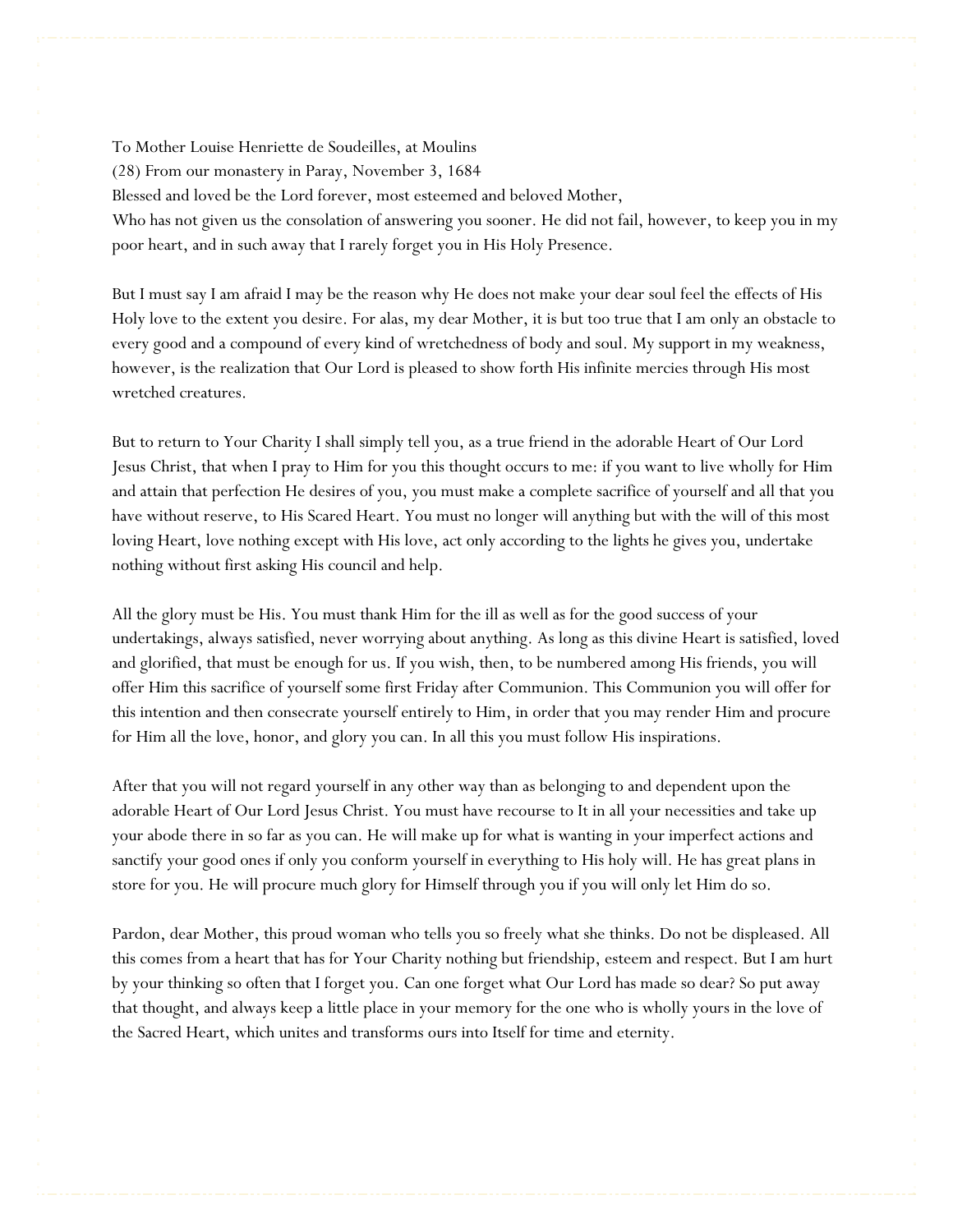## To Mother de Saumaise, at Dijon (29) 1685 O dear Mother

How wonderful it is to love this Lord so lovable! Should He give a heart to understand ever so little how good and lovable He is, could such a heart help but love Him and quit everything in order to abandon itself to the power of this love? I assure you I have never before felt such a burning desire to love Him.

But ineffectually, alas, for this accursed love of self ruins everything. We must love this only Love of our hearts no matter what it costs us. All our joy and happiness are bound up in this. It seems to me that all other thoughts and occupations are only a waste of time. I have never before better understood the value of time. It seems to me that each moment is going to be my last. I have wasted my whole life, I have not yet begun to love my God.

Ah, dear Mother, what suffering this causes me! And to think that I may have let myself serve this miserable body, my bitterest enemy, which wages continual war against me! If only I could tell you of my infidelities and ingratitude... (a sentence is missing). This loving Heart, I assure you, is at present my whole occupation, not only during prayer but always. I find in It a paradise of peace which makes me indifferent to everything else. Everything else seems contemptible in comparison.

It would give me the greatest pleasure to have a heart to heart talk with you. But that is not to be any longer in this life of privation. We must not have any pleasure except that of not having any for the love of Him Who, during the whole course of His mortal life, willed to be deprived of it for love of us.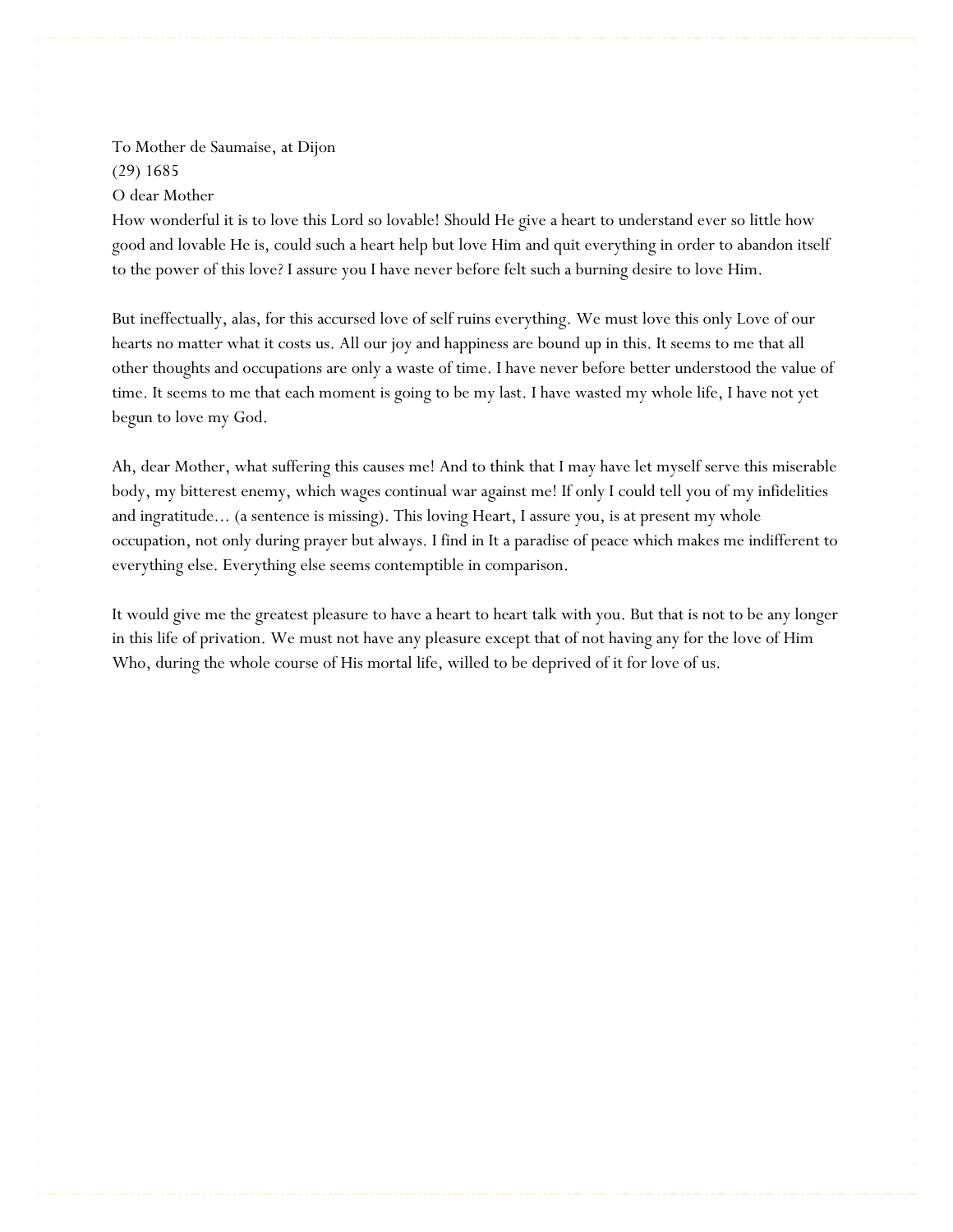To Mother de Saumaise, at Dijon or To Mother Greyfie, at Semur (30) April 20, 1685 Dearest Mother,

During this holy time of Our divine Master's loving visits (Eastertide) I pray His sacred Heart to consume ours in the flames of His holy love, and that not only in time but for eternity. The confidence your friendship inspires in me makes it easy to open my heart to you and beg your help in a matter that is causing me a great deal of trouble. It is with regard to our poor Sister J.F. who, I think has appeared to me twice now.

The first time she gave me some particulars about herself and spoke of some other people I cannot mention. About her though, I can tell you this much: she almost lost her soul and was saved only by the Blessed Virgin. During her last agony Satan assaulted her so furiously on three different occasions that for a while she did not know if she was lost or saved.

Then the Blessed Virgin came and snatched her from the very clutches of the devil. God permitted that I should be on duty at the time because the assistant infirmarian was sick. You would have pitied her had you had seen the terrible struggle she was going through: she trembled in every limb. Three times she cast herself from her bed onto the floor, and once one could hear her say: "I am damned!" But she was always conscious and her mind on God.

The first time I saw her after her death she said to me: "Ah, what cruel pains I suffer! Five years will be a very long time in such rigorous torments." I asked her what she wanted. She asked for Masses and several other things our most honored Mother kindly granted. I offered for her everything I would do and suffer for six months.

Since that time, you may be sure, sufferings have not been wanting. Our Lord has sent me as much as I could bear, and in every form. During this time I have had a sore finger. That was at the beginning of Lent (March 7). It had to be lanced to the bone with a razor and it is not yet healed. But blessed be the Lord Who has deigned to favor me with His cross. It is my glory.

The second time this good Sister made me see the pitiable state she was in. She said "Oh, my poor Sister, what terrible torments I suffer! Although I suffer for many things, there are three especially for which I suffer more than all the rest. The first is my vow of obedience, which I so poorly observed. I only obeyed when I liked, and such obedience merits only condemnation in God's sight. The second is my vow of poverty.

I was not willing to feel privation and allowed my body many superfluous creature comforts. Ah, how I am paying now for pampering it! How hateful in the eyes of God are those religious who want to have more than is truly necessary and are not perfectly detached! The third thing for which I suffer especially is my lack of charity, for having caused discord between others and being involved in it myself. For this the prayers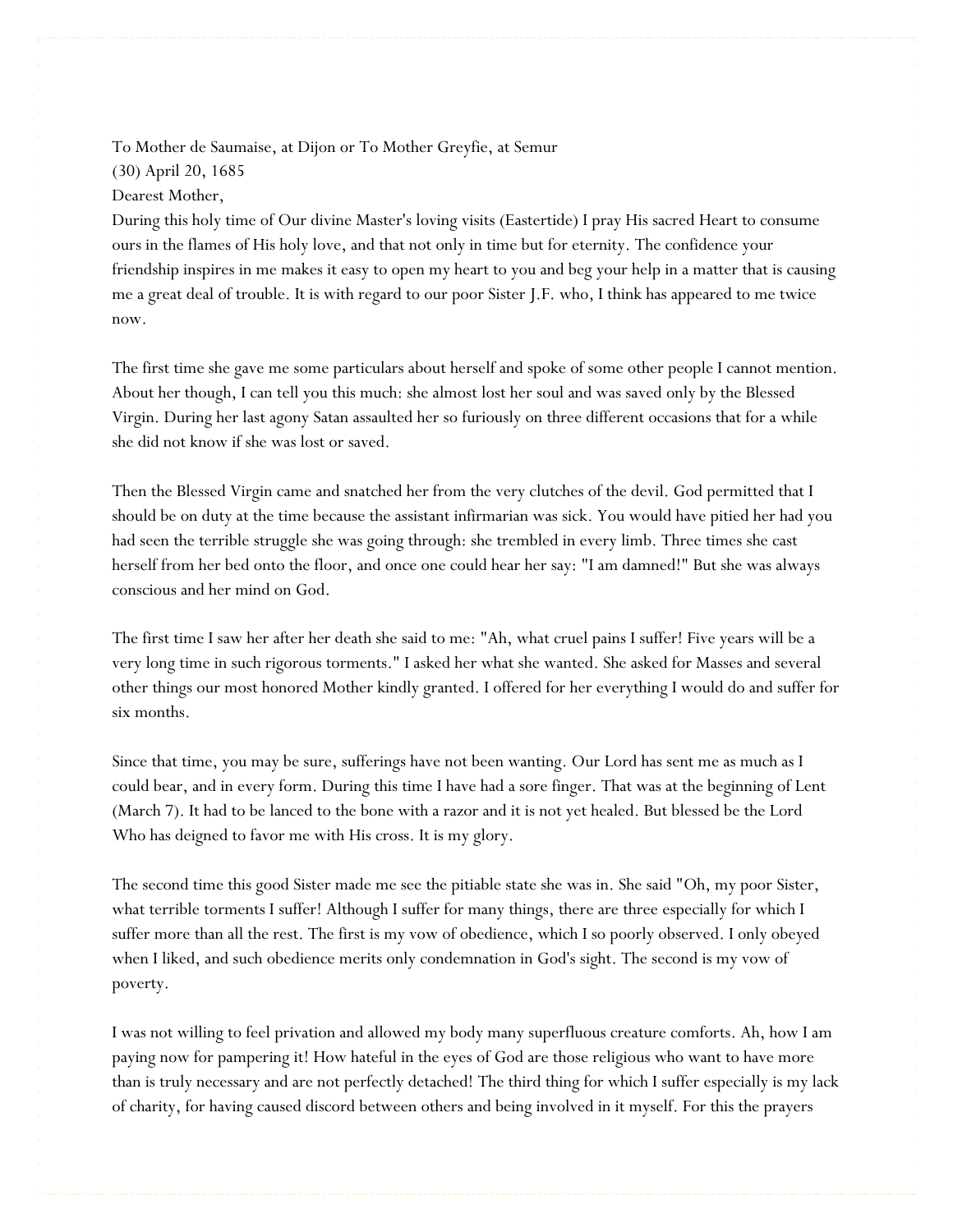offered for me are not applied to me here. The Sacred Heart of Jesus Christ sees me suffer without compassion because I had none for others when I saw them suffering."

She asked me to write to you and beg you to have three Masses said for her. She also asked that for nine days you offer your Rosary and all your acts of fidelity in the observance of the rule, and a Communion. This will give her much relief, in her suffering, she says. She will not be ungrateful. This my dear Mother, is all I can tell you about it.

As for our poor Sister M.F., I think she will not have more than six months in purgatory. Then she will go to enjoy her sovereign Good.

With regard to what Your good Charity asks about good Mother Boulier, deceased. She no longer needs our help, it seems to me. I think she is high in glory, among the ranks of those Seraphim destined to render perpetual homage to the Sacred Heart of Our Lord Jesus Christ in reparation for the terrible outrages He has suffered in the Blessed Sacrament from our ingratitude and coldness. She is very powerful to help you. And now that is all I can say about her.

Ah, dear Mother, how much obliged I should be to you if you would help me comfort my dear friends suffering in purgatory. That is what I call these poor souls: my friends. There is nothing I would not be willing to do and suffer to console them. Rest assured that they will not be ungrateful.

A word about myself. Our Lord keeps on doing me many favors, altogether unworthy though I be. The one I consider most precious is conformity with Him in His life of suffering and humiliation. He keeps me in a state of such perfect submission to His good pleasure that I no longer care in what condition He places me. As long as He is satisfied and I can love Him, that is enough. This is what He suggests for me to dwell upon: "The cross do I glory to bear, and love for it leadeth me e'er; love divine my whole being doth own, and for me love sufficient alone."

I beg you to burn this letter after you have read it, and that it be seen only by you.

I do not know whether or not I am being deceived in everything I mention to you in this letter. I beg the Lord to enlighten you. I am sure I could not have been dreaming because I was not asleep, nor was I in bed. But I distrust myself.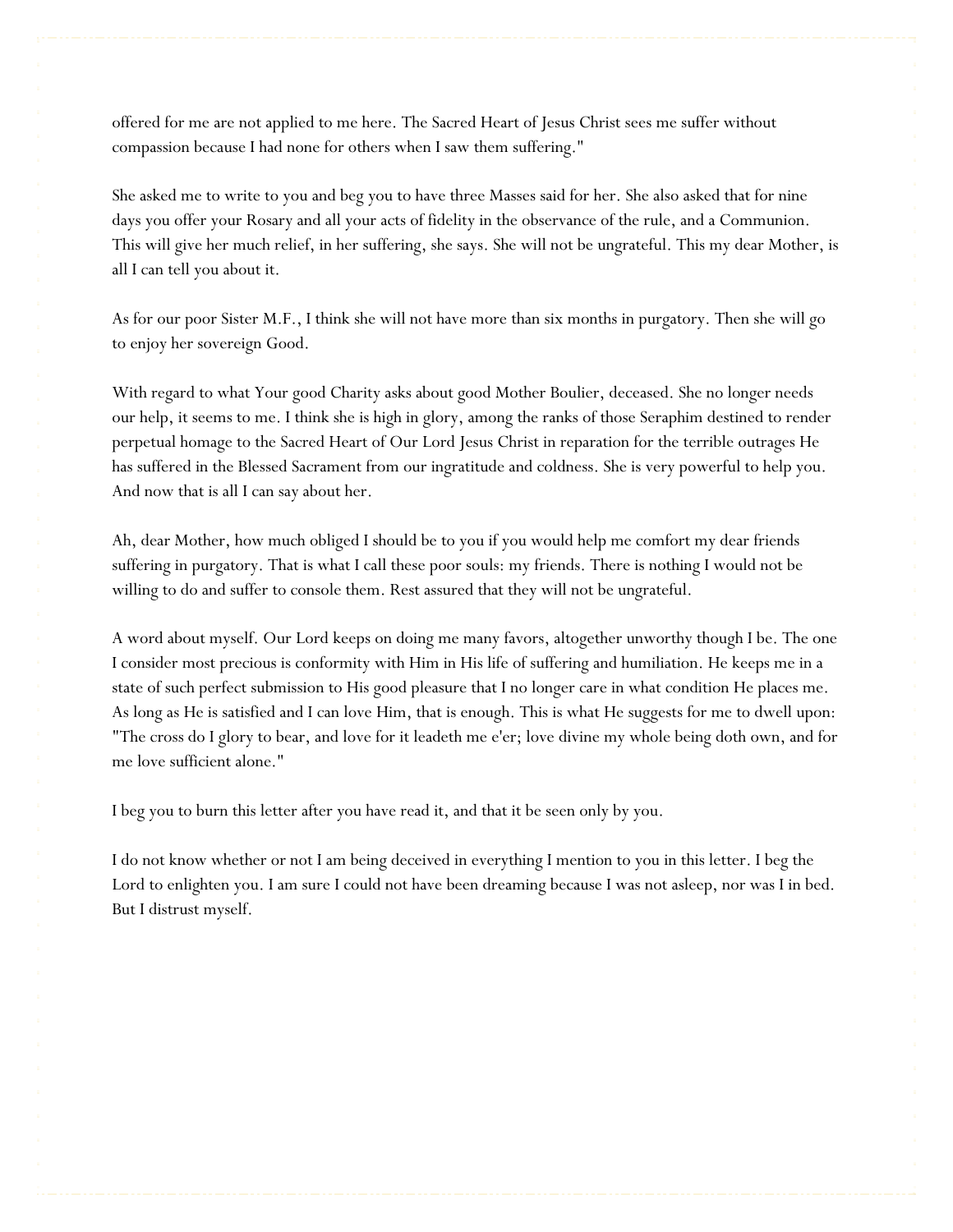To Mother Louise-Henriette de Soudeilles at Moulins

(31) From our monastery in Paray, June 30, 1685

I though most honored Mother,

that Your Charity had completely forgotten me. But your kindness shown through your letter to our dear Sister Marie Anne Cordier tells me the opposite. You must rest assured that Our Lord has given me so strong an inclination to love and esteem you in His Sacred Heart that I would never forget you in His divine presence even though you completely forgot me as unworthy of any remembrance.

I was pleased to hear of your re-election. I do not see beloved Mother, why you are so grieved at it, since it is the Will of God. His arm is not shortened nor His power diminished, so He can be your strength in the future as he has been in the past. What, then, have you to fear? All He asks is that have confidence in His goodness. Then you will experience His gentle strength to help you in your needs. This, however, will always be in proportion to your confidence in Him.

My confidence is that Your Charity will obtain for me by your holy prayers pardon for the poor use I have made of my holy vocation up till now and the grace to be faithful to it and to everything it demands of me. You would feel the effects of my prayers for you, too, I can assure you, if I were not so wicked. But alas, they are too tepid to get to the source of love. I hope you will be completely buried and consumed in it, and that we shall never cease to love Our Lord with all our hearts. With sincere respect I am wholly and cordially yours.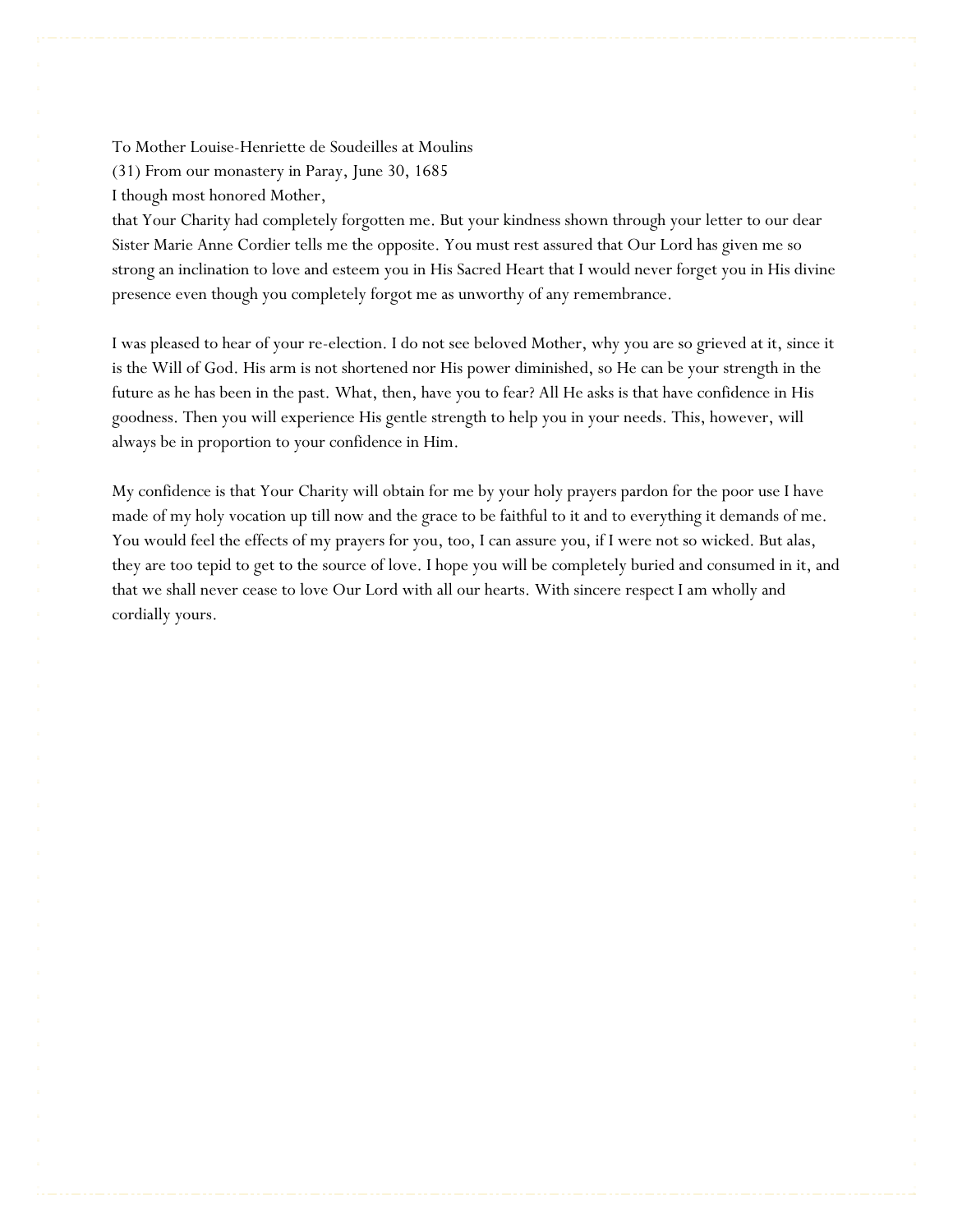To Mother Louise-Henriette de Soudeilles at Moulins

(32) From our monastery in Paray, August 17, 1685

I cannot express most honored Mother,

the pleasure I felt when reading your last letter, I saw your desire of belonging wholly to the Sacred Heart of Our Lord Jesus Christ. For I think that it is the way to make sure of our salvation, which is so much in peril in this life of misery and corruption. But when we are completely consecrated and pledged to this adorable Heart, to love and honor It as much as we can, abandoning ourselves entirely to It, Our Lord takes care of us and sees to it that, in spite of all storms, we come safely into the harbor of salvation.

Dear Mother, do pray the Lord that I may save my soul and not be deprived forever of loving Him! Yes, I want to love Him no matter what it costs, and I hope that you will love Him so ardently that your heart will be consumed. Since He who loves is all powerful, let us love Him and nothing will seem difficult to us.

But this love does not reign except in suffering. It does not triumph except in true humility. One cannot enjoy it except through union with Him. We shall find it in the Sacred Heart of Our Lord Jesus Christ, and in His Heart we shall help each other to attain it. Your Charity may be sure that I shall not forget her there. In It I feel especially drawn to love and esteem you. All for His glory and love, in which I am completely and most affectionately yours.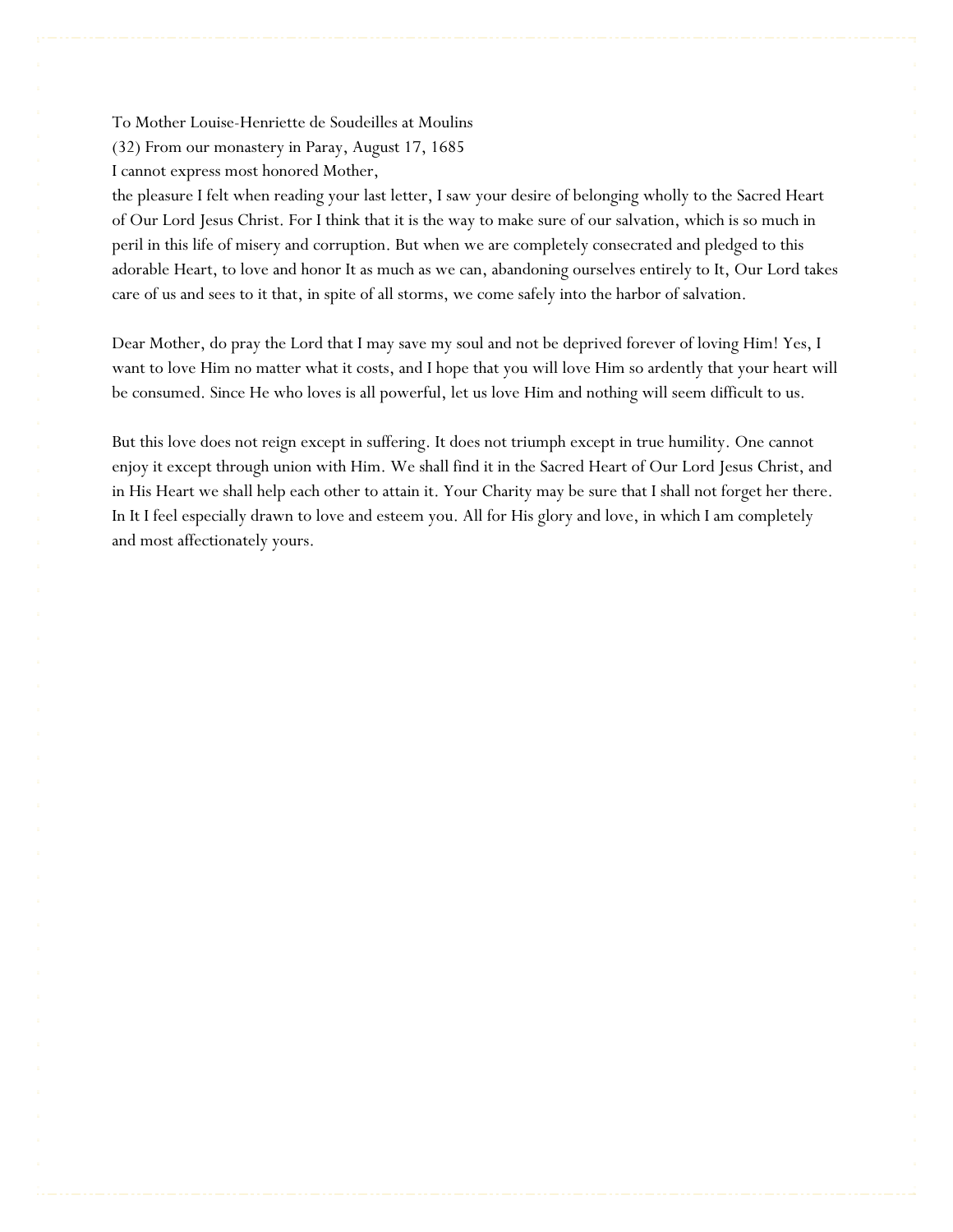Note sent by the Saint to Sister Marie-Madeleine des Escures, relgious in the same community with her in Paray.

(33) (Probable date: towards end of August 1685)

Do not be surprised that I address you as my dear friend in the Sacred Heart of Jesus Christ. He wants me to write to you in this way in order to tell you of the great pain I am suffering on account of my Sister V. (Sr. Francoise Rosalie Verchere) The point is this. This morning on rising I thought I clearly heard these words: "Tell your superior that she has displeased me very much because in order to please others, she did not hesitate to offend Me by refusing to let you make the Communion I had ordered you to make each first Friday of the month.

By offering Me to My eternal Father in that Holy Communion you were to make satisfaction to His Divine Justice through the merits of My Sacred Heart should any fault be committed against Charity. For I have chosen you as a victim for this. Because she has forbidden you to do My Will in this matter, I am determined to demand sacrifice of this victim who is now suffering."

This my dear Sister, torments and haunts me continuously. I cannot put it out of my mind because I feel that I must tell our Mother. Quite naturally, I am afraid to do so, because I think all this is but a ruse of the devil, who wants to make me singular by this Communion. Or maybe the whole thing is just my imagination, or an illusion, because it is not to so miserable a hypocrite as myself that the Lord would give such a grace as this.

I beg you, my dear friend to tell me what you think and thus free me from this anguish, since Our Lord wants me to ask you. Do me this favor, all flattery aside. I am afraid I am resisting God. I cannot tell you how much I am suffering on this score. Ask Him to let you see this thing in its true light and to let you know what He wants you to tell me. After that I will try not to think of it anymore.

I ask another favor of you: keep this secret and burn this letter. If you knew how wicked I am, you would not have difficulty in telling me that all this is not from God. That is what I think. One has to love another as much as I love you in order to be able to write to her like this.

But I do so in secret sanctuary of the Sacred Heart. He will reward you, I hope, for the charity you show me. I do not have sufficient good judgment or discernment in my own case. In what concerns myself, I prefer to follow the will of another rather than my own. I find no difficulty in believing what another says about me, unless she says something good. For I am wicked and full of defects.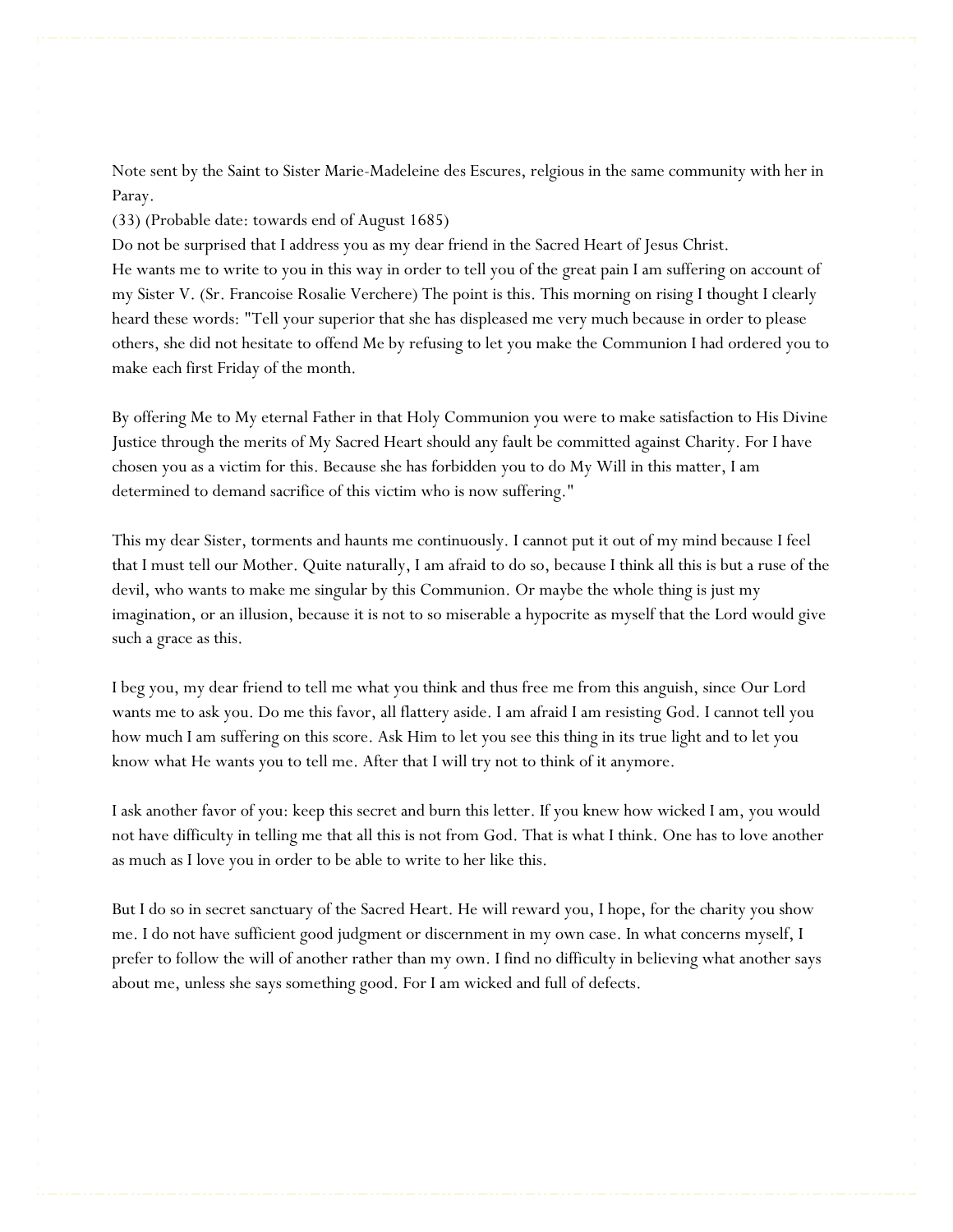To Mother de Saumaise, at Dijon (34) 1685

I can scarcely recognize myself in the state of suffering in which I find myself overwhelmed and annihilated. I am powerless to do any good. The only thing I am still free to do, dear Mother, is to speak of the Sacred Heart of Our Lord Jesus Christ.

When I feel my sufferings increase I experience the same joy the avaricious ambitious do on seeing their treasures increase. It seems to me I sometimes suffer for the poor souls in purgatory. Ah, dear Mother, how grateful I should be if you would help me by your prayers to alleviate the pains of my dear friends suffering in purgatory. Dear friends: that is what I call them. There is nothing I would not be willing to do and suffer to relieve them. I assure you they are not ungrateful.

I do not know whether I am deceiving myself in this, but I no longer take any pleasure in anything in this miserable life except the interests of the Sacred Heart of Jesus. Often He nails me to the cross despoiled of everything.

This is what came into my mind with regard to our institute. Our Father, Saint Francis of de sales, that great friend of God, fearing the foundations of his edifice might crumble, asked for something that would sustain it. The Sacred Heart of Jesus was given Him for that. This Sacred Heart would raise it up again, be its place of refuge against the attacks of its enemies, support it in the future so that it would not fall.

It is through the intercession of the Blessed Virgin that he has obtained this Powerful Protector. Through the unction of his Charity and the sweetness of His divine love He will shower abundantly the treasures of His sanctifying grace on those who accept Him and place themselves under His protection.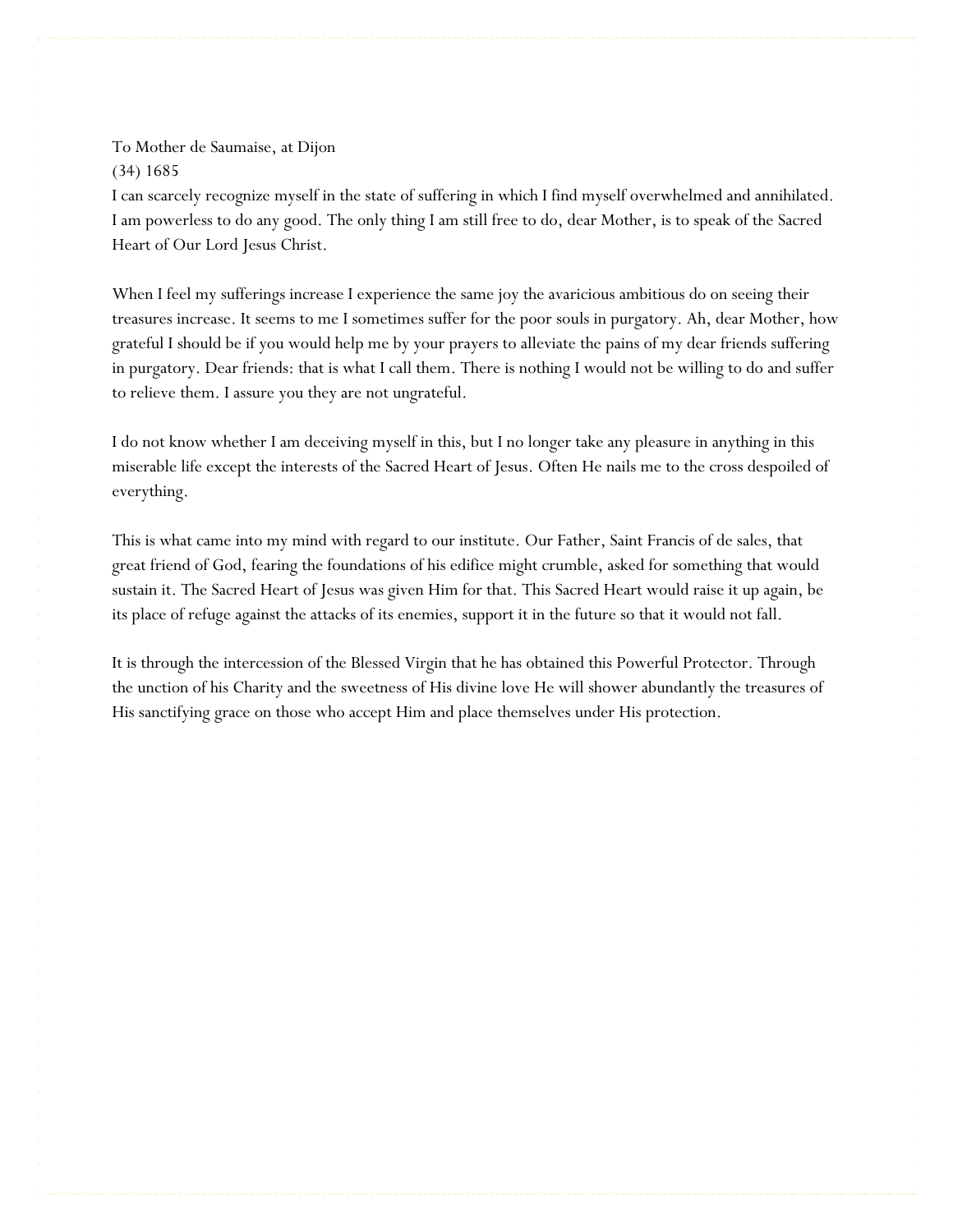To Mother de Saumaise, at Dijon (35) August 24, 1685 I assure you, beloved Mother,

that the state of suffering in which I find myself overwhelmed and annihilated makes it impossible for me to recognize myself and powerless to do any good. The only thing I can still do is speak of the Sacred Heart of Our Lord Jesus Christ. This unworthy creature will now write you a few words about It, a few words concerning some special graces she thinks she has received.

He gave her again to understand that He takes great pleasure in being honored by His creatures. He then seemed to promise her "that all those who are devoted to this Sacred Heart will never perish and that, since He is the source of all blessings, He will shower them in abundance where on every place where an image of this loving Heart shall be exposed to be loved and honored.

By this means He will reunite broken families and assist and protect those in any necessity. He will spread the soothing unction of His ardent charity on every religious community in which this Divine Image is honored. He will turn aside the blows of the Just Wrath of God by restoring them to His Grace when through sin they have fallen from it. He will bestow a special grace of salvation and sanctification on the first person who gives Him the pleasure of having this holy image made."

But the slight reliance which this poor weak sinner ought to and in fact does place, because of her great unworthiness, on all that happens in her gives her no assurance that anything will be accomplished except through obedience. However, while she felt a strong compulsion in this matter but yet did not know what excuse to give for herself except her own impotence, Our Lord inspired a young man just from Paris, a relative of one of the novice Sisters.

When the novice presented the matter to him, he offered with admirable zeal to have this picture made, and as beautifully as should be desired. It is only necessary now to give him the design. I commend all this to your holy prayers so that it may succeed for His glory. For there is no end of obstacles, and all this miserable sinner has to do is get herself mixed up in it and they will multiply on all sides.

Here, my dear Mother, are a few passing words that my heart, which loves you tenderly, casts into the secret interior of yours. I tell you plainly that I think you will do a thing very pleasing to God if you consecrate and sacrifice yourself to this Sacred Heart, if you have not already done so.

You must receive Holy Communion on some first Friday of the month and, after it, offer Him the sacrifice of yourself by dedicating to Him your whole being to be employed in His service and to procure for Him all the glory, love, and praise you can. This, my good Mother, is what I think the divine Heart demands to perfect and consummate the work of your sanctification.

As for my poor suffering souls in purgatory, I am truly more obliged to you for the good you have done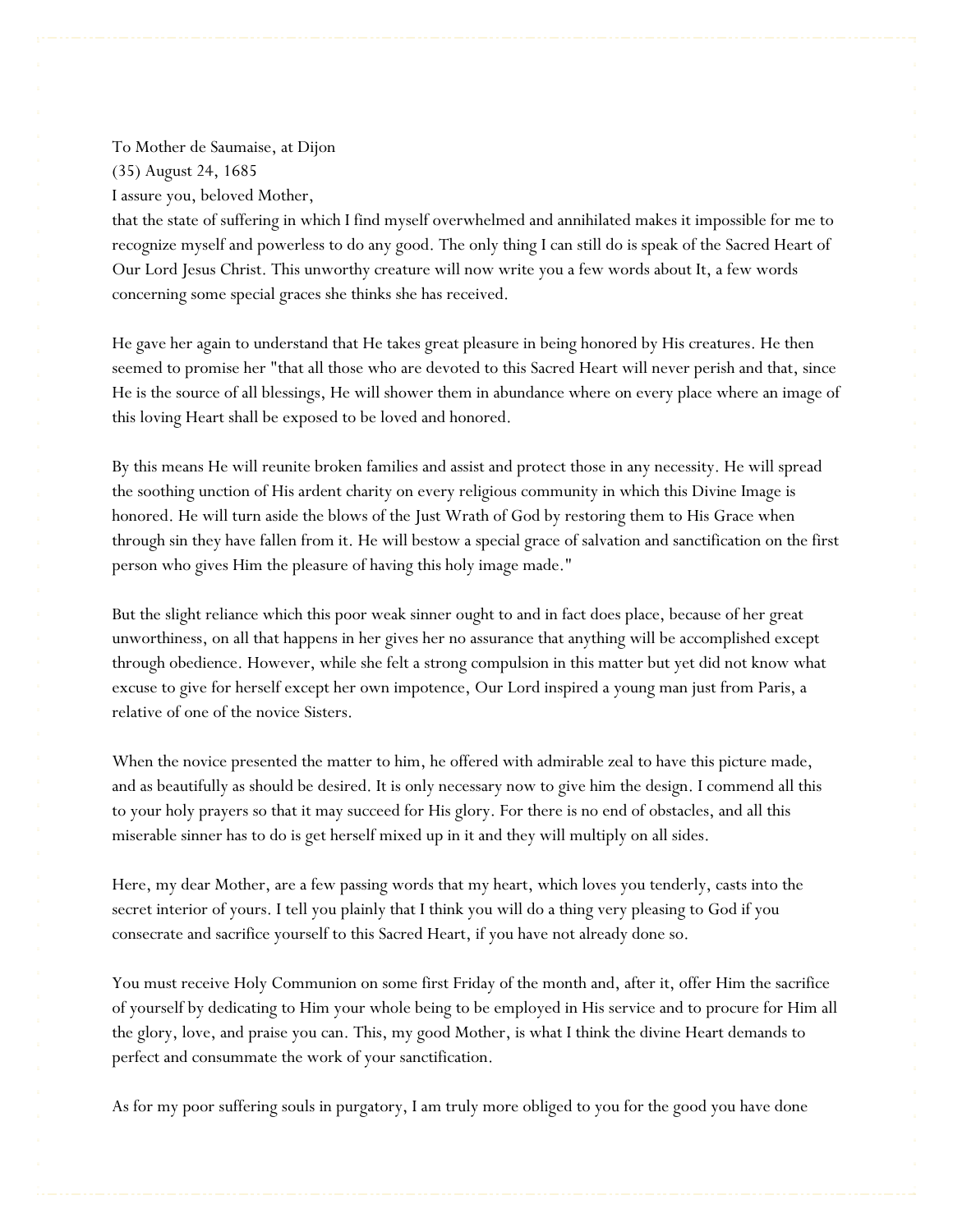them than if you had done it to myself. Do not think that they will be ungrateful. No, never. Although poor Sister N, still suffers much, she will not forget the good you have done her.

I have commended to the Sacred Heart of Jesus the person you have mentioned. I think that if she is able to take the generous step of surrendering herself to God by a complete consecration to Him, she will accomplish what He is asking of her and make her salvation sure.

If you only knew, my good Mother, how difficult it is for me to say all this. The thought that I am nothing but a hypocrite deceiving people by a false show of piety makes me suffer much. Believe me, I see myself so far removed from that disinterestedness God expects of me that I think all my actions condemn me. That is why I so earnestly beg you to burn all my letters. I do not want anything so miserable a sinner has written to remain behind to recall her memory after death. I wish to remain blotted out and buried in eternal oblivion.

Since I am opening my heart to you I may as well honestly admit that this urgent desire I feel to see myself forgotten and contemned by creatures makes it a continual martyrdom for me to have to perform the daily duties of the religious life and write letters and go to the parlor. This seems a very hell to me.

What makes it even more painful is that I think I can no longer express the repugnance I feel for these things without offending Our Lord because of a promise I made in connection with one of our little Sisters. When she lay dangerously ill and in a coma and, what grieved our dear Mother very much, not able to receive the last sacraments, Our dear Mother had me receive Holy Communion for this intention.

Then when I earnestly asked for this favor it seemed I distinctly heard these words: "She will have the consolation of receiving all the sacraments necessary at the hour of death if you are willing to make the sacrifice of not showing repugnance any more to your duties, nor at having to answer those whom I will direct to you at having to go to the parlor." I at once made the sacrifice of all that because I wanted what we were asking for to be granted.

At the same time I made a promise to my Sovereign not even to show the repugnance I might feel on this score. But it has become so violent since that promise that I am at fault every time. I feel interior reproach at having received what I asked for and yet not keeping my promise. You judge, my dear Mother, whether that ought not cause me great distress.

O, how fortunate I should consider myself if I were unknown to everyone and buried in eternal oblivion, yet without ever forgetting you before Our Lord. By His love I beg you to tell me what you think about what I have told you. Give me a few words of encouragement, too, to help me travel along this road on which I have no natural support or consolation. But that is not because I do not have a good Mother, as good and charitable a Mother as anyone could wish. God simply wills it so. May His holy name be blessed eternally!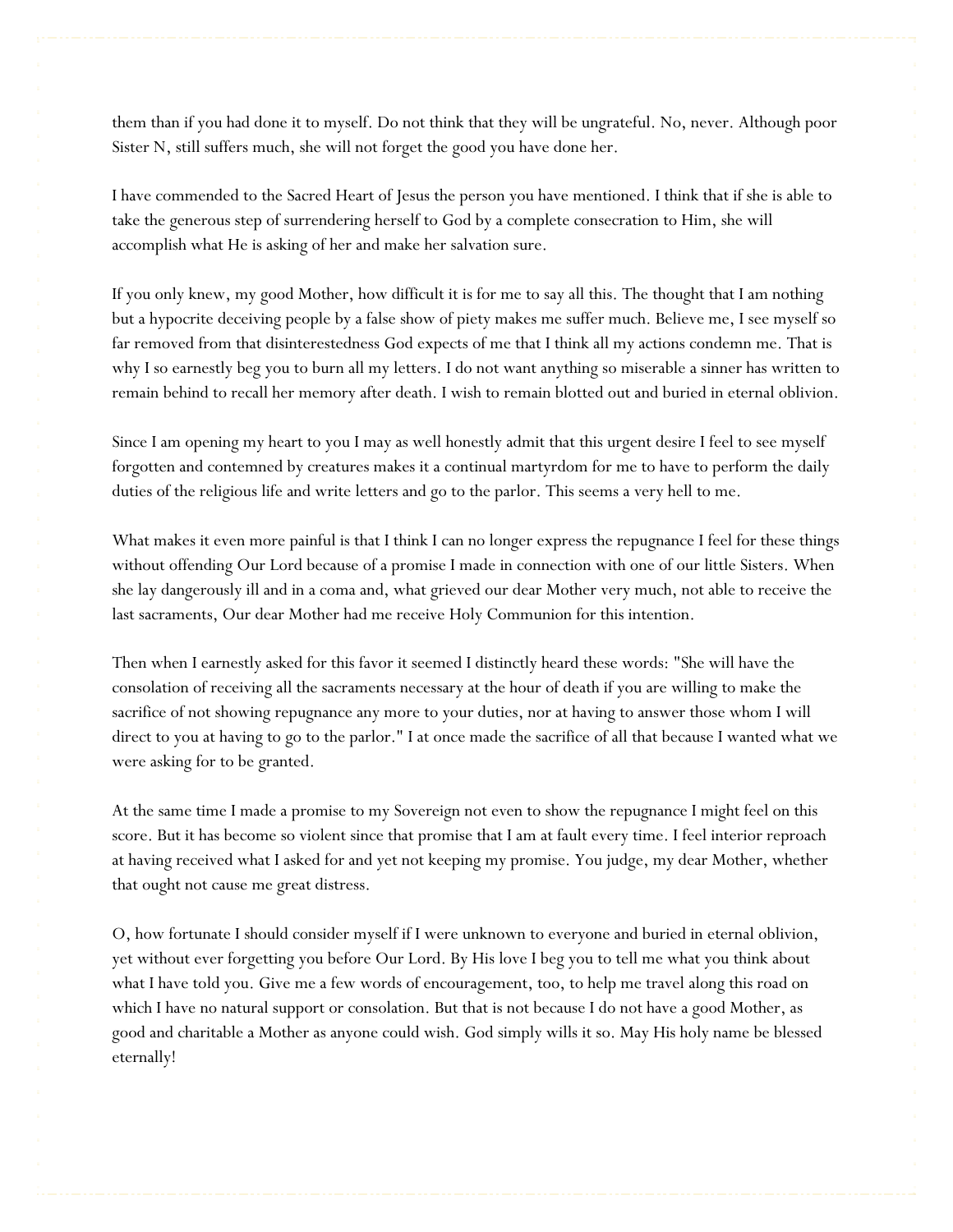To Mother Greyfie, at Semur (36) 1685

If only you knew how much I feel drawn to the love of the Sacred Heart of Our Lord Jesus Christ! It seems to me life has been given me only for that. And yet I do just the opposite! He does me favors constantly and I repay Him only with ingratitude. He favored me with a visit which was wonderfully fruitful by reason of the holy sentiments it left in my heart.

He has strengthened me in the conviction that He takes great pleasure in being loved, known and honored by His creatures. This pleasure is so great that, if I am not mistaken, He promised me that all those who are devoted and consecrated to Him will never be lost.

Since He is the source of all blessings, He will shower them in abundance on every place where a picture of His divine Heart shall be set up and honored. He will reunite broken families, will protect and help those who are in necessity and those who approach Him with confidence. He will pour out the sweet unction of His ardent Charity on every religious community that honors Him and places itself under His special protection. He will turn aside the blows of divine Justice so as to restore to grace those who have fallen from it.

He has given me to understand that His Sacred Heart is the Holy of Holies, the very sanctuary of love. He wishes that It be now recognized as the Mediator between God and men. He is all powerful to bring them peace, turning aside the just punishments our sins have drawn upon us and obtaining mercy for us.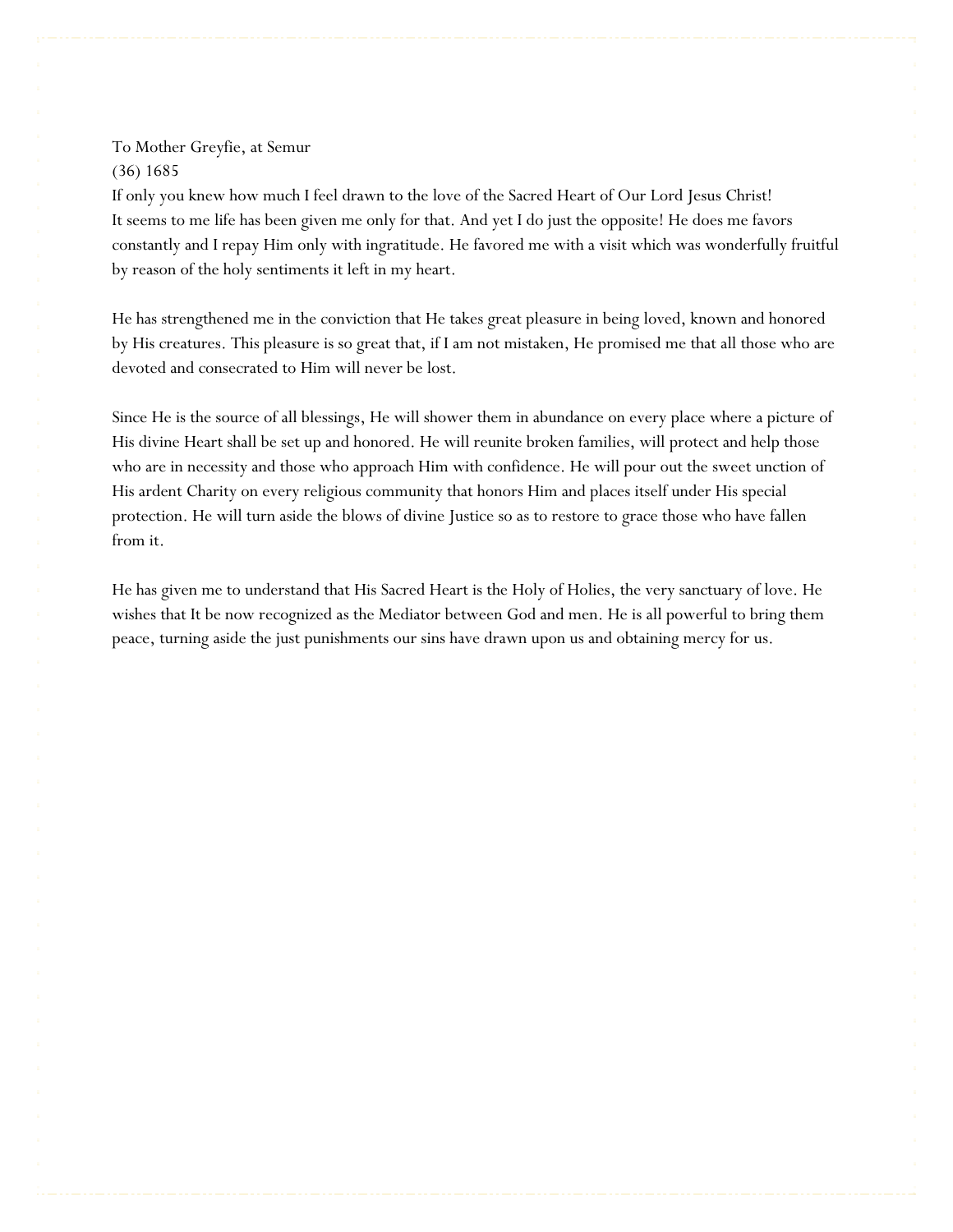To Mother de Saumaise, at Dijon (37) 1685 Truly, dearest Mother,

I feel great confusion at your thinking that a poor wicked sinner like myself can know the science of the saints and speak their language. You are letting yourself be deceived, and letting me be deceived also, by giving credence to anything I say. I tell you everything quite simply as Your Charity says she wants me to do.

This is what I think on the subject you asked me about: If the person you mention accepts what is offered her and does her best to make good use of it, she will glorify God and sanctify her soul. But she must do everything only with the aim of pleasing God. I am not forgetting to pray, either, for the other person about whom you wrote.

But the Sacred Heart of Our Lord will reign with difficulty over hers because she lets pleasure rule over it too much. We most hope for everything from the goodness of our God, in Whose love, dearest Mother, I am yours.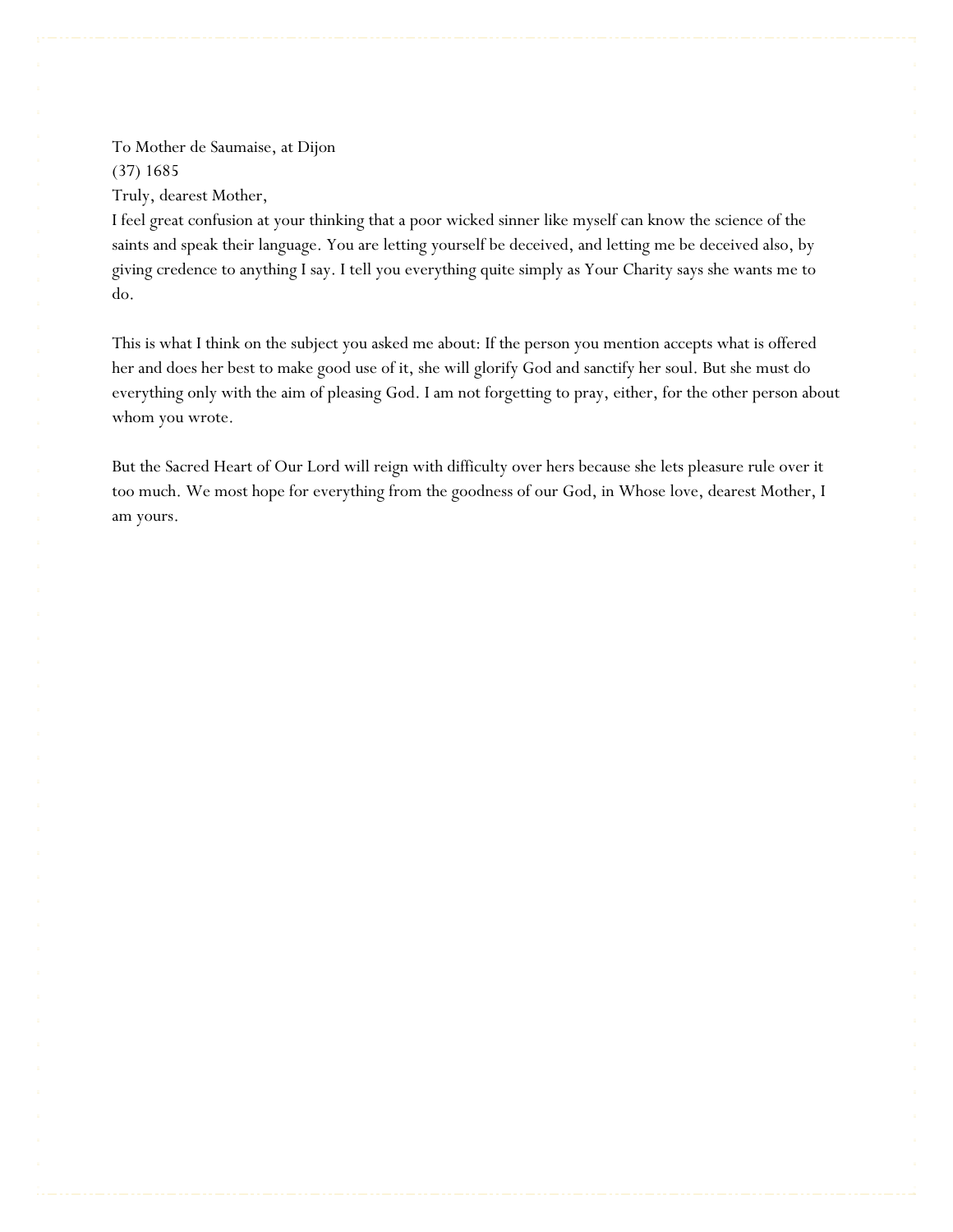To Mother Greyfie, at Semur (38)

I can no longer occupy myself with anything but the Sacred Heart of my Savior. I would die content if I had but procured for Him some honor, even though I should reap eternal punishment as a reward. Provided I can love Him and He reigns, that is enough for me.

Because of contradictions, I have often been on the point of ceasing to speak of It, but I was so severely reprimanded for the empty fears by which satan was trying to intimidate me, and afterwards so encouraged and strengthened, that I resolved, no matter what it might cost me, to persevere to the end, as long as obedience did not forbid it. In that case I would drop everything because I always yield my views and sentiments to it.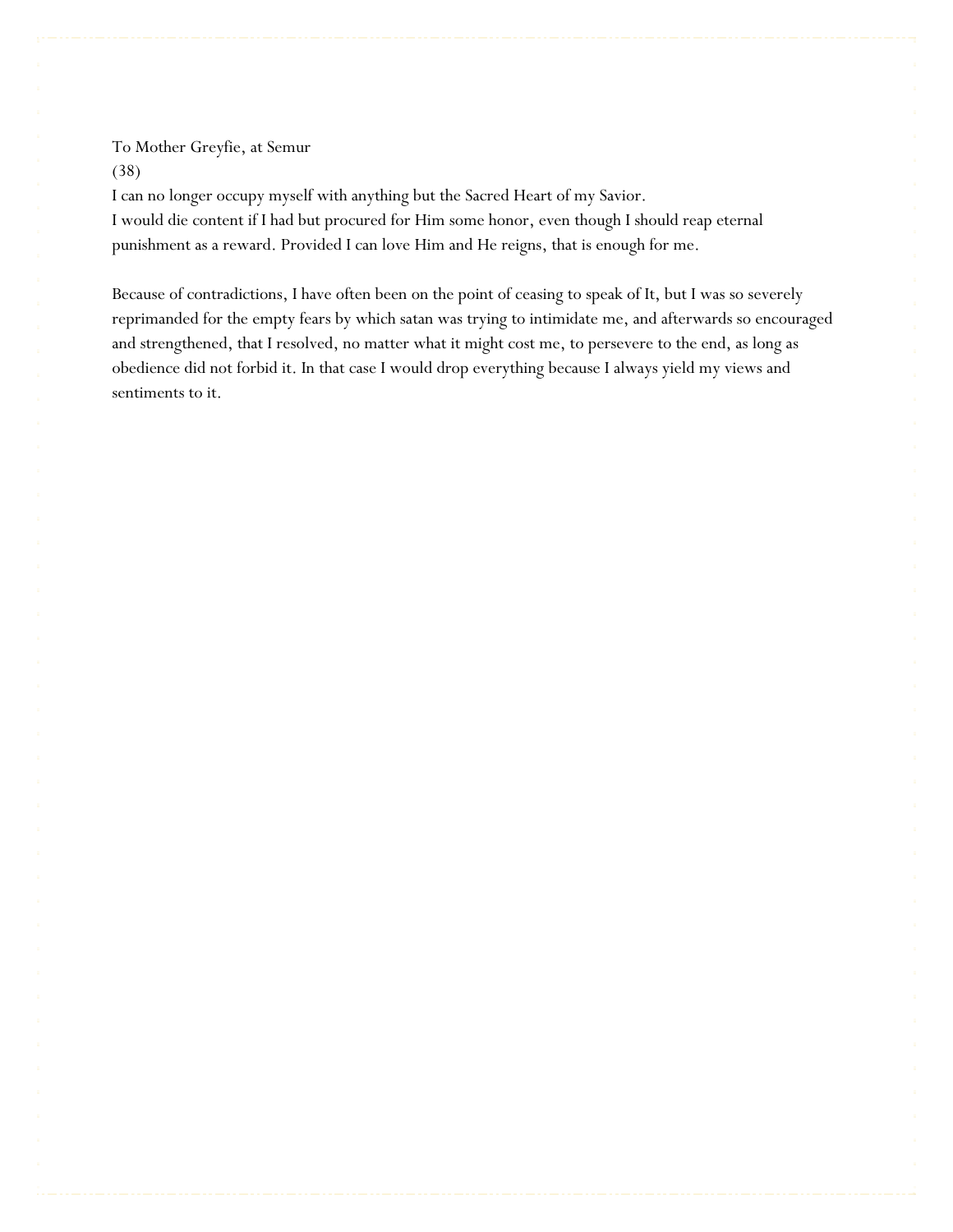To Mother Greyfie, at Semur

(39) January, 1686

I thought you were going to tell me not to think any more about introducing this devotion to the Sacred Heart,

just as if it were an empty figment of my imagination. And I was ready to submit, so little credence do I give to what takes place in me. But when my eyes rested upon the picture you sent of this only object of our love, I think I can say I took on a new life. I had been plunged in a sea of bitterness and suffering, but all this was changed into such great peace and submission to all the dispositions of divine Providence in my regard that since then it seemed nothing could disturb me.

My only desire now is to procure glory for this Sacred Heart. How happy I should consider myself if, before I die, I could give Him some pleasure! You can be of great service to me in bolstering up my poor failing courage. It is always a new death to me when I must show myself and make myself known. Now it is worse than ever.

The more I try to bury myself in my nothingness and live in that abyss, poor and quite unknown to everybody, the more new acquaintances He brings me. But, ah, why have I deceived people so much! I have no heavier cross. Yet if Our Lord, in His sweet bounty, would not send me humiliations and contradictions, which are my just due, I should be disconsolate.

But I am talking beside the point and not sticking to what I was saying to you about the devotion to the Sacred Heart and the plan of having it honored. I think He showed me the names of several people written there because of their desire to cause It to be honored. For that reason He will never allow them to be effaced.

But He did not tell me that His friends would have nothing to suffer. Rather, He wants them to make their greatest happiness consist in tasting the bitterness He suffered. I say these few words in passing to explain to you the goodness and desires of Our Sovereign Master.

Ah, how could it be possible for us not to want to love Him with all our might and strength, in spite of all opposition! It is not wanting, as you well know. But I am determined either to overcome these obstacles with the help of this adorable Heart of Jesus Christ, or to die.

I cannot tell you the consolation you have given me in sending the picture of this loving Heart. I was very much consoled also at your being willing, together with your whole community, to help us honor It. That caused me transports of joy a thousand times greater than if you had put me in possession of all the treasures of earth!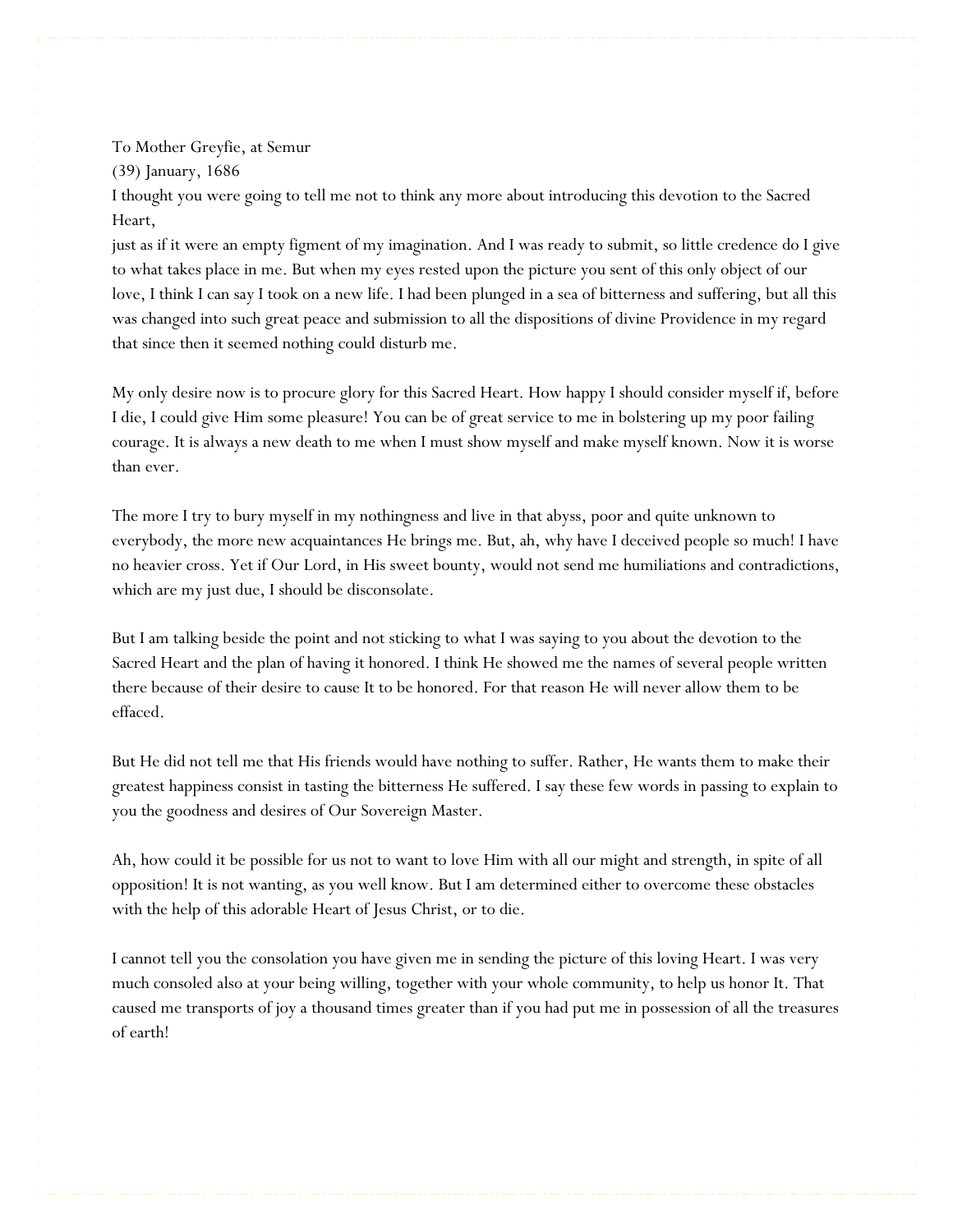To Mother Greyfie, at Semur

(40) (Around February, 1686)

I cannot sufficiently express my joy at the growth of the devotion to the Sacred Heart of my Savior. I seem to live only for that. He sometimes enkindles me in my heart so ardent a desire to make Him reign in all hearts that there is nothing I would not be willing to do and suffer for that. Even the pains of hell would be sweet, if I could suffer them without sin.

One day when I was inflamed with this ardent desire in the presence of the Blessed sacrament, He showed me, if I am not deceiving myself, the intense love and joy of the Seraphim, and I heard these words: "Would you not prefer to rejoice with them than to suffer and be humiliated and despised, so as to contribute to the establishment of my reign in the hearts of men?"

At that, without a moment's hesitation, I embraced the Cross all bristling with thorns and nails which was presented to me, and exclaimed over and over again, "O, my only Love! O, I would find it much more sweet and desirable, and would far prefer to suffer in order to make you known and loved, if only You honor me with this grace, than to be deprived of these things and become one of these glowing Seraphs!" This disposition has remained with me ever since, and I have enjoyed such tender manifestations of love on the part of this adorable Heart that it is impossible for me to describe them.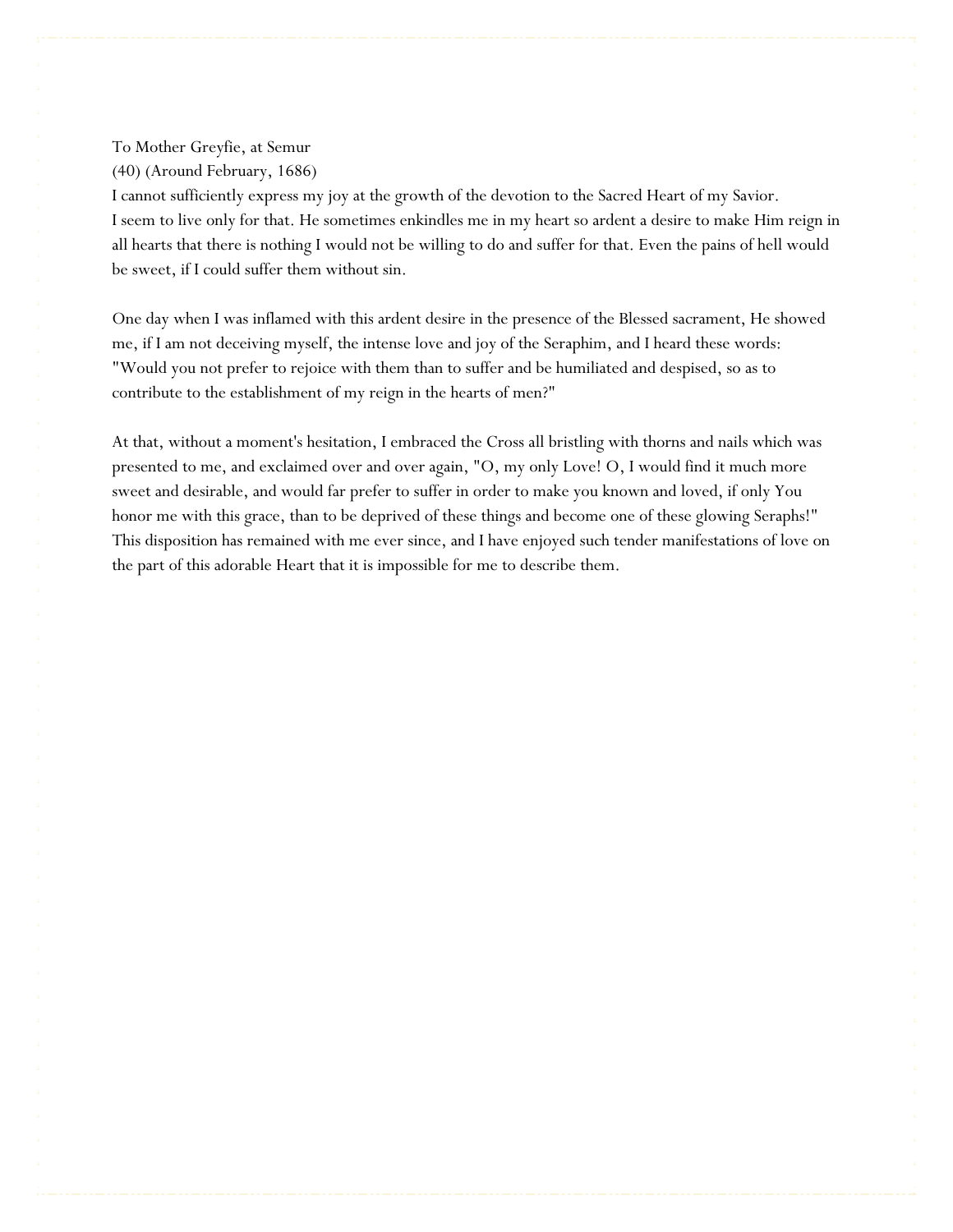To Mother de Saumaise, at Dijon (41) March 2, 1686. Dearest Mother,

I would be glad to know whether you will be able to have a copper- plate made for printing pictures of the Sacred Heart of Our good Master. I think He has chosen you for that. He has made this very clear to me, for others have offered themselves and tried to do what they could to make a success of it but have gotten nowhere.

That is why I must approach Your Charity and tell you what I think to be the will of this Divine Heart. He manifested it to me in this way: you were the first He wanted me to tell of His ardent desire to be known, loved, and glorified by His creatures. I do not know whether I am deceiving myself or whether you remember what I told you or not, but I do know this: I feel myself strongly urged to tell you for Him that it would be a great piece of good fortune for you if you could procure Him this honor.

The reward shall not be wanting. It is purely for His Glory and it seems to me dear Mother, that He will increase your own glory if you do this. Moreover, your name will be written indelibly in this Sacred Heart. But since He wishes that you give Him this pleasure disinterestedly, purely out of love for Him, He does not allow me to tell you other nice things He has in store for you if you give him this consolation.

We shall take no further action till after you have refused. Let us know whether you are in a position to do anything. I am told that it will certainly cost two louis d'or (about ten dollars). I have been ordered to approach someone else if you refuse. Do not let what I am telling you worry you. I am simply saying what I think. You can give it some consideration and then do what ever Our Lord inspires you to do.

You well know, my good Mother, that you have a great share in this holy devotion, and that you ought to interest yourself in it as much as you can. I assure you that I would die content if only I could see this Sacred Heart known, loved, and honored. But I am only an obstacle. How fortunate are those souls who are wholly His; who love only in Him and for Him!

On the feast of our holy founder (St. Francis de Sales, January 29) it seemed to me he showed me very clearly his ardent desire that the Sacred Heart of Jesus Christ be known, loved and honored by all the members of his Institute.

He said that this was the most efficacious means he had been able to obtain to raise it up after its falls and to prevent it from succumbing to a spirit foreign to it, a spirit full of pride and ambition, which seeks only to ruin the spirit of humility and simplicity on which the edifice rests. satan is eager to destroy this but he will not be able to do so if this Sacred Heart be its defense and support....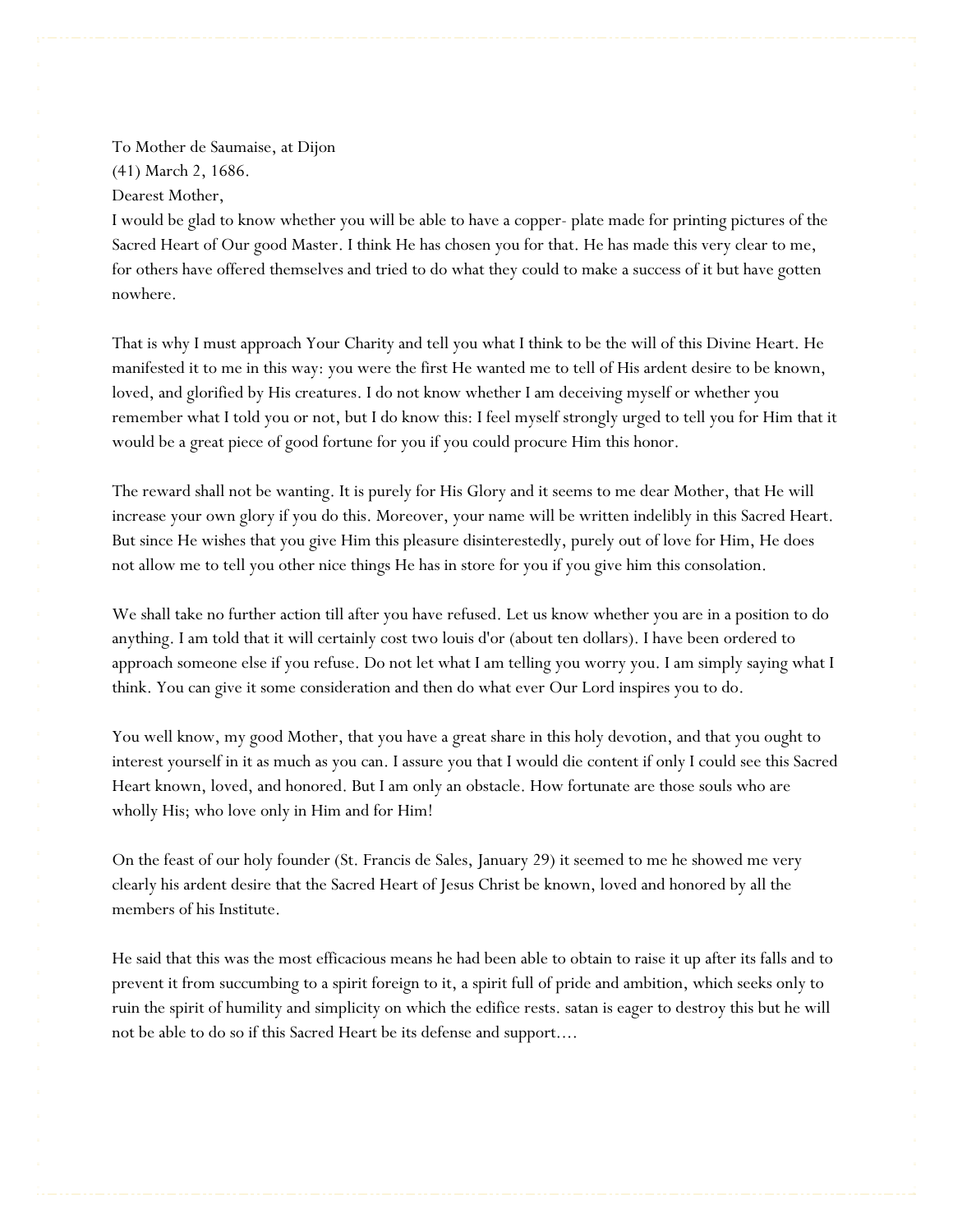To Mother Greyfie, at Semur

(42) Lent, 1686

Of the many ways in which I am tormented and persecuted one of the worst is to feel that I am a plaything of satan,

that he has always led me on and deceived me by his false illusions. And I see nothing in myself which is not worthy of eternal chastisement, since I not only have deceived myself, but have been so unfortunate as to deceive others by my hypocrisy, though I do not mean to.

What confirms me in this stand against myself is that it is the same one taken by this good servant of God, N. I have ample reason to bless the goodness of the Lord a thousand times over for having brought him across my path to blot out the false opinions other have of me.

Nothing gives me more happiness than to see others undeceived in this way, and to see myself placed in a position to satisfy in some way the Divine Justice. My own miserable self is exposed to the light of day. Now I am seen for what I really am, and so henceforth can remain forever forgotten in the world.

This thought fills me with a sweet complacency. I feel a great need of being humiliated: but I do not know how to bring this about, seeing that there is nothing lower than myself, sinful nothingness that I am. Ask the Sacred Heart of our loving Savior for my perfect conversion.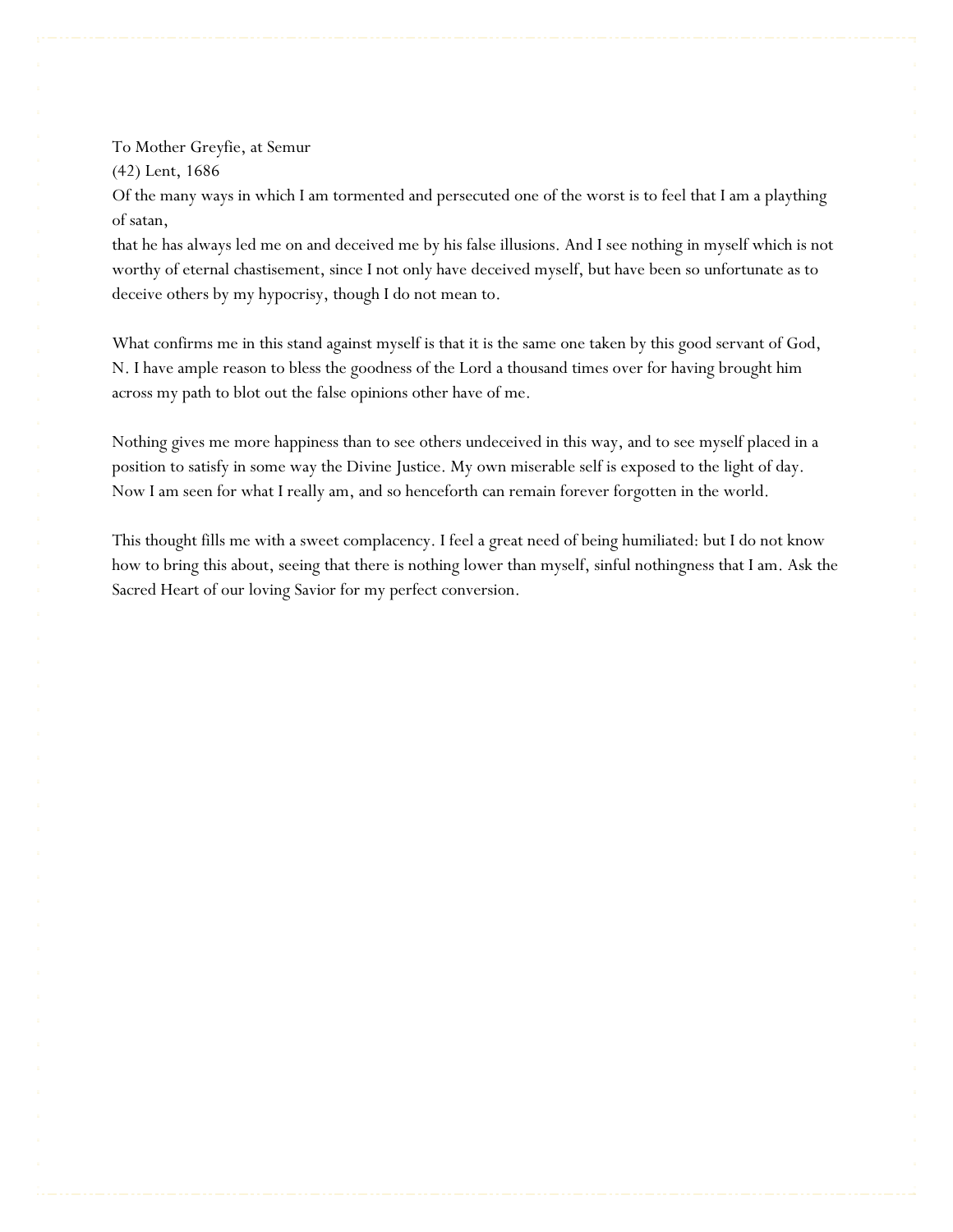To Mother de Saumaise, at Dijon (43) March, 1686 Dear Mother,

It makes me happy even now in anticipation to think how delighted you will be to have some of the relics of our saintly Father de la Colombiere, whose body the Reverend Jesuits Fathers have had transferred to their new Church. We were presented, in deepest secrecy, with a small bone from the ribs, and with his cincture. I want to share them with you, knowing that you will cherish them in away commensurate with your esteem for this great servant of God.

I cannot tell you how much consolation it gives me to see the zeal you show for the Sacred Heart of our divine Spouse. If you are taking the place of this holy priest here on earth, he is, as I believe, taking your place in heaven in loving and honoring It.

I trust this divine Heart will reign in spite of all opposition. As for myself, I can do nothing but suffer and be silent. For I must confess to you as my good Mother that never before have I been reduced to such a state of humiliation and contradiction from creatures. I am afraid I may succumb at any moment under the weight of this cross His good deigns to send me.

Yet I must assure you that I have never found my God so good to me. Despite my great wretchedness He never abandons me. I have no other refuge but His adorable Heart, which always answers for me and is my defender. Pray much for me, and rest assured that I do not forget you in His Presence.

If I do not tell you everything in detail, it is because I cannot, wishing as I do to suffer in silence. I am sending these few passing words only to make you realize the need I have of your holy prayers. Since you are so interested in me, bless our Sovereign Master for sharing His cross with me.

O my dear Mother, how good it is to live and die crushed under its weight, deprived of all consolation! This is pure love's great ambition. It never gives the soul handed over to its power any rest. I want indeed to be one of these souls. It seems to me I would like to have a thousand bodies with which to suffer, a million hearts with which to love Him and a million souls with which to adore Him. Ask His goodness not to permit me to waste these precious moments He is giving me for doing penance, so that I may not be deprived of Him forever.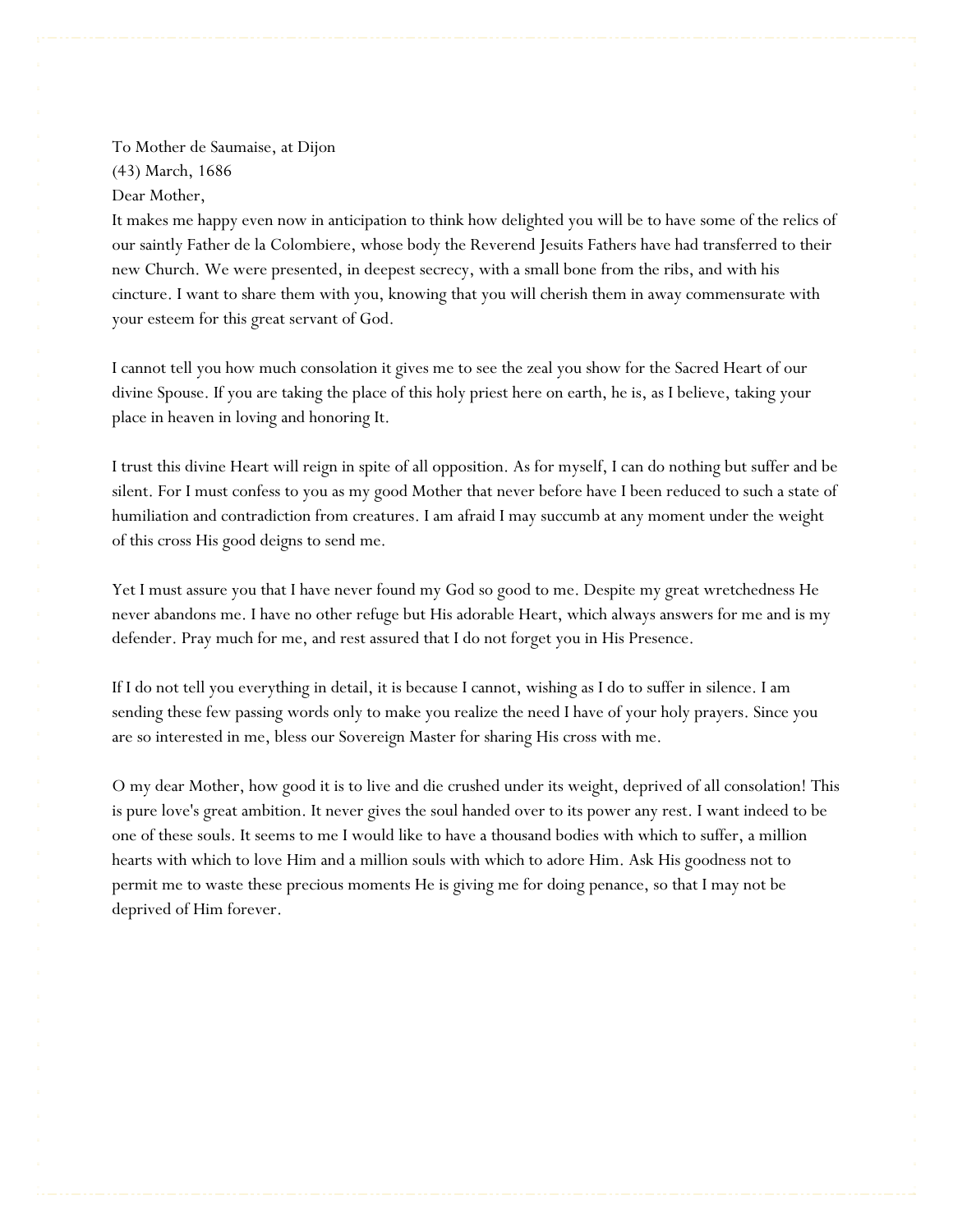To Mother de Saumaise, at Dijon (44) March 20, 1686. I am afraid, beloved Mother,

that I have not sufficiently explained myself with regard to the Sacred Heart of Our Lord Jesus Christ. I think I told you that the picture He wanted Your Charity to have made for His glory and your good should be nicely engraved, so that each one might buy it according to his own devotion. They should have in view nothing but His glory, for which He earnestly desires that this devotion take root in all hearts so that He may hold undisputed sway there. This, then my dear Mother is what I thought He was asking of you.

For this He will abundantly reward you, I think with graces of sanctification and salvation: and not only you but all who contribute to bringing Him this pleasure. I assure you that I never would have spoken of it to you had I had not felt myself strongly urged to do so. For other persons had already given us money for this project. But even so I did not dare to do anything else until after you had refused to act.

Then, too, perhaps the money for your fervent community intends to furnish is for hiring an artist to paint one and frame it, as the superior at Semur has done for her community. They have great devotion to this Sacred Heart there. They have erected an altar and pay Him much homage, and that with great fruit, too. They adopted this devotion on hearing read the Retreat of Reverend Father de la Colombiere.

Our very honored Mother wants our community to have a chapel built later on, in which it is to be placed a beautiful picture of the Sacred Heart. That is why she did not want to be hurried into accepting the generous offer of the young man I mentioned. Since the very honorable Mother at Semur has sent her a little sketch of their picture, our dear Sister Marie Louise has done her best to copy it so as to send it to you.

However there are some things in theirs which do not appear in ours: as, for instance, the four heads of Cherubim in the four corners, and the hearts intertwined in the crown of thorns. These latter represent those who love Him in suffering. The hearts that appear in the liens d'amour are those who love Him in joy.

I beg you, my good and dear Mother, to let me know as soon as possible what you are able to do, and what you want to do, before the good Father has anything done. I want you to feel that you are not obliged to do anything because of what I say. I am only taking the liberty to tell you what I think as you say you wish me to do. I have little to say about myself, dear Mother, except our Lord is pleased to keep me in a state of continual suffering.

I hardly know myself anymore. My strength is so failed that I have the greatest difficulty in dragging about this miserable carrion of sin. Yet when I see my suffering increase I seem to experience joy nearly comparable to that which the most avaricious and ambitious experience at seeing their treasures increase. I think these sufferings are sometimes for one of the holy souls in Purgatory, but maybe I am deceiving myself in this, as in everything else.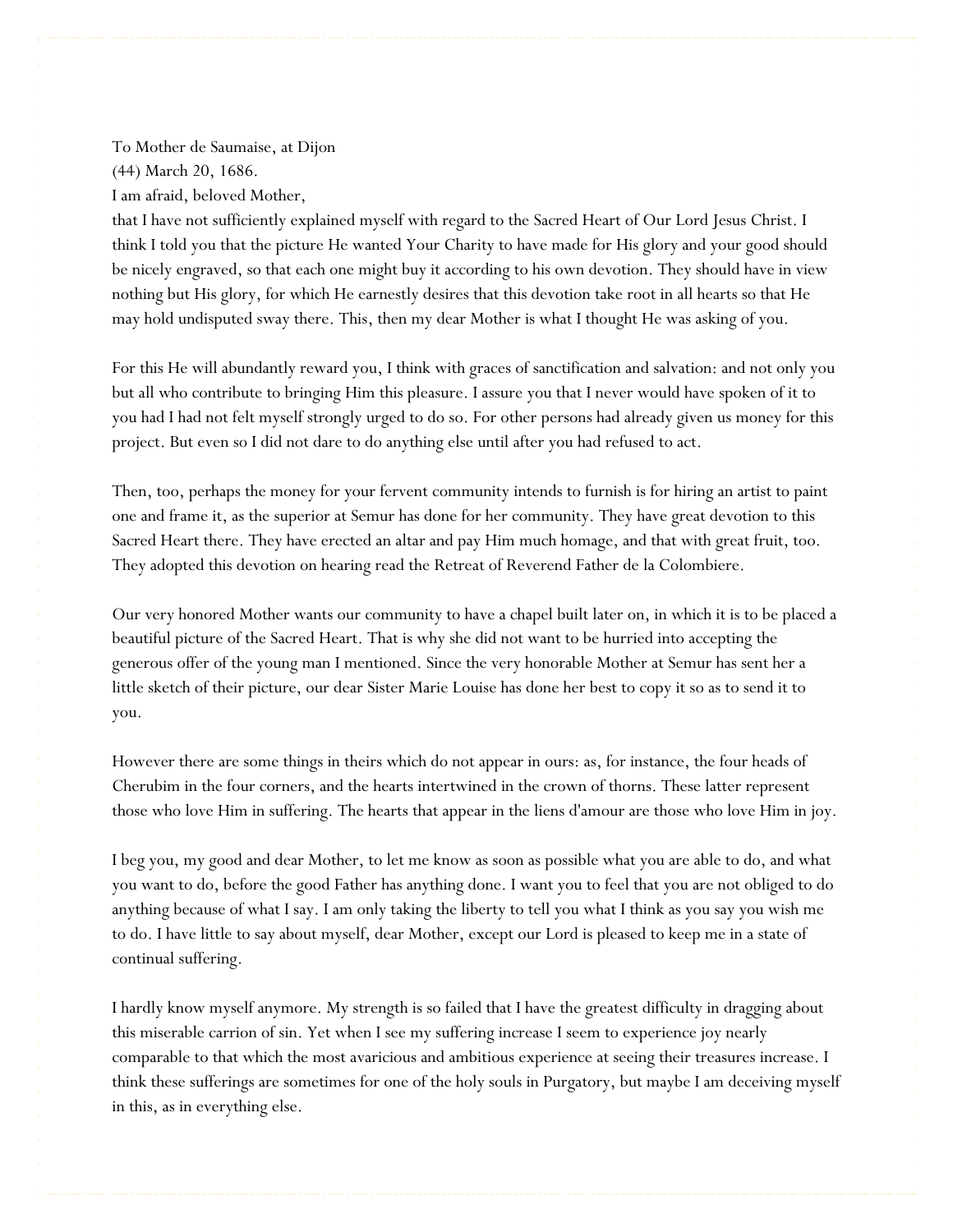I should like to stay a moment longer with you, but not being able to do as I like I cannot. May the Lord be blessed in everything! He leaves me no other pleasure in this miserable life except that of not having any. I find no consolation, nor can I even speak, except when there is question of His most Sacred and lovable Heart. My whole occupation and conversation is with Him.

With regard to your role in our devotion, you must not doubt but that you will be its benefactress if you are able to do what we proposed above. I await your reply, begging the while a special remembrance for this poor wretched sinner in your holy prayers, for she will never forget you in her most unworthy and halting prayers. I beg the divine Consoler to consume us in His holy love.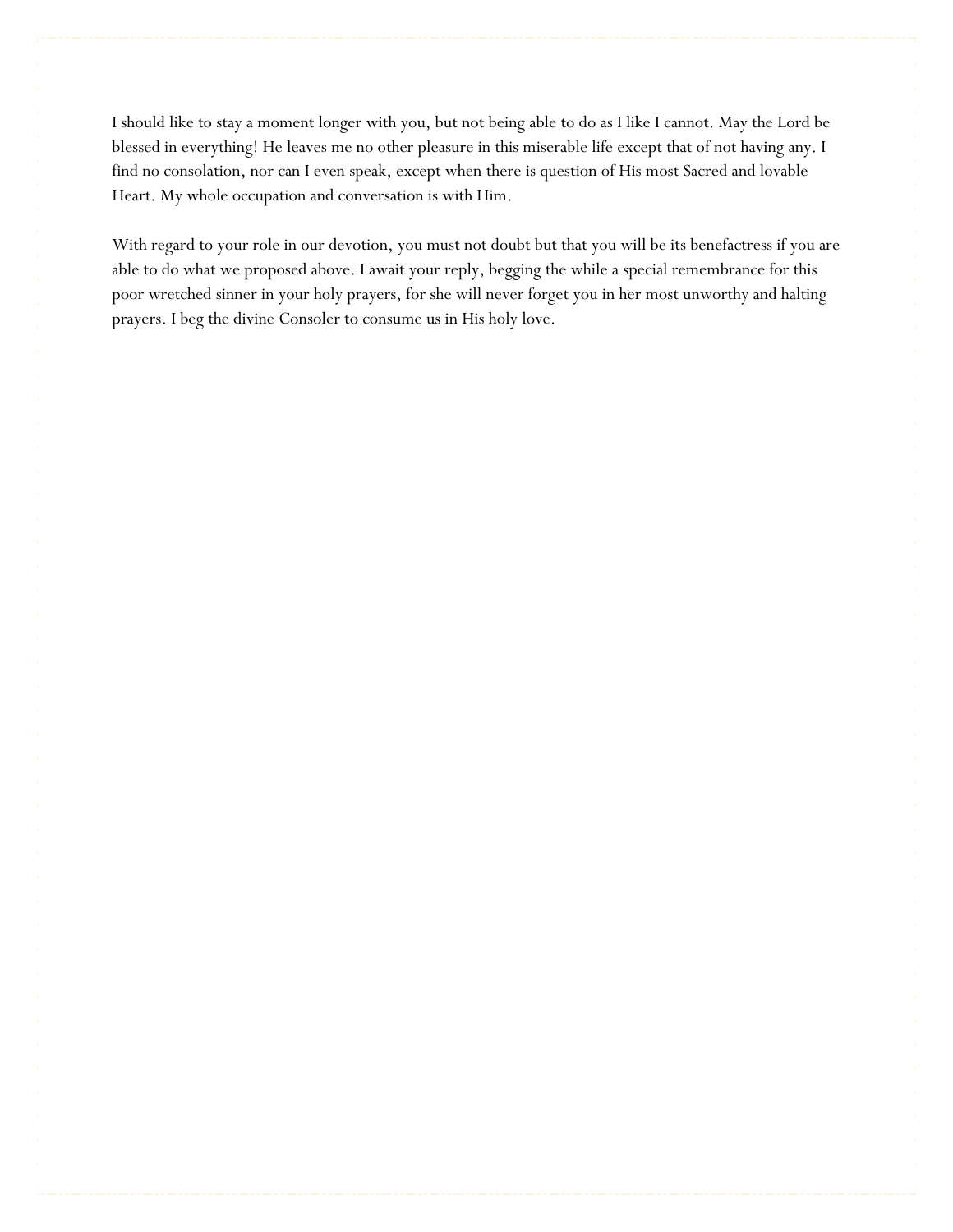To Mother Greyfie, at Semur

(45) March, 1686.

Yes, the Sacred Heart of my Jesus continues always to show me His mercy,

notwithstanding His wretched slave's continual ingratitude and infidelity. These will be atoned for in some measure, I hope, by the devotedness of your dear community in honoring Him. He takes special pleasure in this.

If He has not allowed you, in introducing this devotion, to encounter the cross for which His love has deigned to destine, it is because He wishes me to carry it for both of us. He made me for this, and I can serve Him in no other way. He is always causing me to find new consolation among the scourges and thorns, midst which He is now keeping me fixed to the cross. Beg of Him that I may not abuse so great a good, but make use of it as He intends.

I ask you to do me the favor of telling me secretly whether I ought to worry about all the annoying consequences which this cross has brought me. The only thing I feel sorry about in this whole affair is that God has been much offended. All the rest does not disturb my peace of soul at least, even though I seem to be shut up in a dark prison and surrounded by crosses which I embrace one after.

That is all I do at present. The Sacred Heart of my Jesus deigned meanwhile to send me help I did not expect. A great servant of God (Father Gette, S.J.) wrote me recently saying that while saying Holy Mass he felt himself strongly moved to say it every Saturday this year for me, or for my intentions, so that I could dispose of them as I wished. So now you shall have it one Saturday and I the next. And we shall also have a share in all the other holy sacrifices he will celebrate.

This is the gift I give you, and I am sure you will not be displeased with it. But do you not marvel with me the mercies of the Lord and the wonderful sweetness of His adorable Heart to His wretched slave for having sent me this strong support since the first Saturday in Lent (March 2,) ? It was then He began to redouble the many crosses He deigned to send me.

I should have been crushed by their weight had He Himself not strengthened me because of the intercession of holy souls who pray for me. The good religious who has done me this charity does not know me nor I him, except by name. I have never felt more at peace. Bless the Sacred Heart of Our Lord Jesus Christ for this.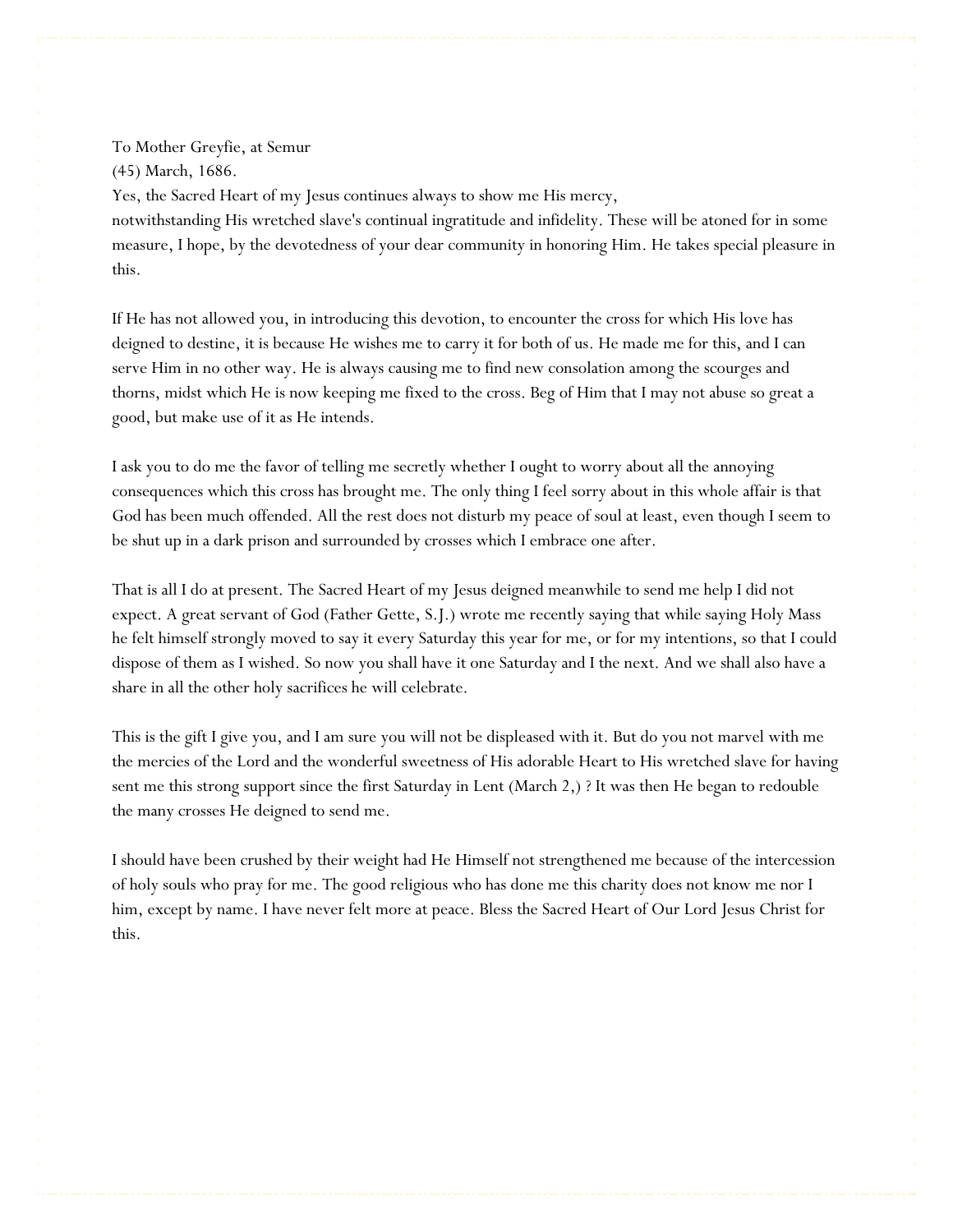To Mother de Saumaise, at Dijon (46) April 23, 1686 Most Honored Sister And Beloved Mother,

I feel very mortified at not having been able to answer your last letter. I kept hoping I would be able to speak with this good Father, who had promised me this copper plate would be ready after Easter. But he is kept so busy by the heretics, that he has neither time nor leisure to carry out this work which the adorable Heart of our divine Master so ardently desires.

You have no idea, beloved Mother, how much this delay grieves me and how much suffering it causes me. I must tell you confidentially that I think it for this reason that so few infidels are converted in this town. I seem continually to be hearing these words "If only this good Father had first fulfilled the promise he had made to the Sacred Heart of Jesus, he would have changed the hearts of those infidels and converted them.

The pleasure this Divine Heart would have had at seeing Itself honored by the picture It desired would have effected this. But since other things, although for His glory, are being preferred to giving Him this satisfaction, He will harden the hearts of these infidels and the work in their behalf will not bear much fruit".

This, dear Mother, is what torments me more than I can say. It is a thing I must suffer without being able to apply a remedy. I cannot make it known to him (the good Father) who could relieve it. I hope, nonetheless, that the plate will be made as soon as possible; as soon, that is, as this goof Father has a little more leisure. Then we shall send you as many copies as you wish.

It is indeed a great consolation to me to see you so prompt to do what you think the Sacred Heart wants of you. I proposed it to you little thinking you would pay any attention to it because of my unworthiness so well known to you. How fortunate you are to have given the two louis d'or! We have received them and our most honored Mother will keep them until the picture is finished.

I think, I can assure you, and indeed I feel urged to, that money never has been more richly repaid than it will be in this case. I think you have given more pleasure to the Sacred Heart by this liberality you have shown directly to Him than you have in anything else you have to do in your whole life.

Let me say in closing, dear Mother, that we should indeed be blessed could we but give our lives to procure honor for this lovable Heart. In It, I am wholly yours.

As soon as the plate for this holy picture is finished I shall let you know at once. That will be at the earliest possible date, for I shall have no rest until it is finished.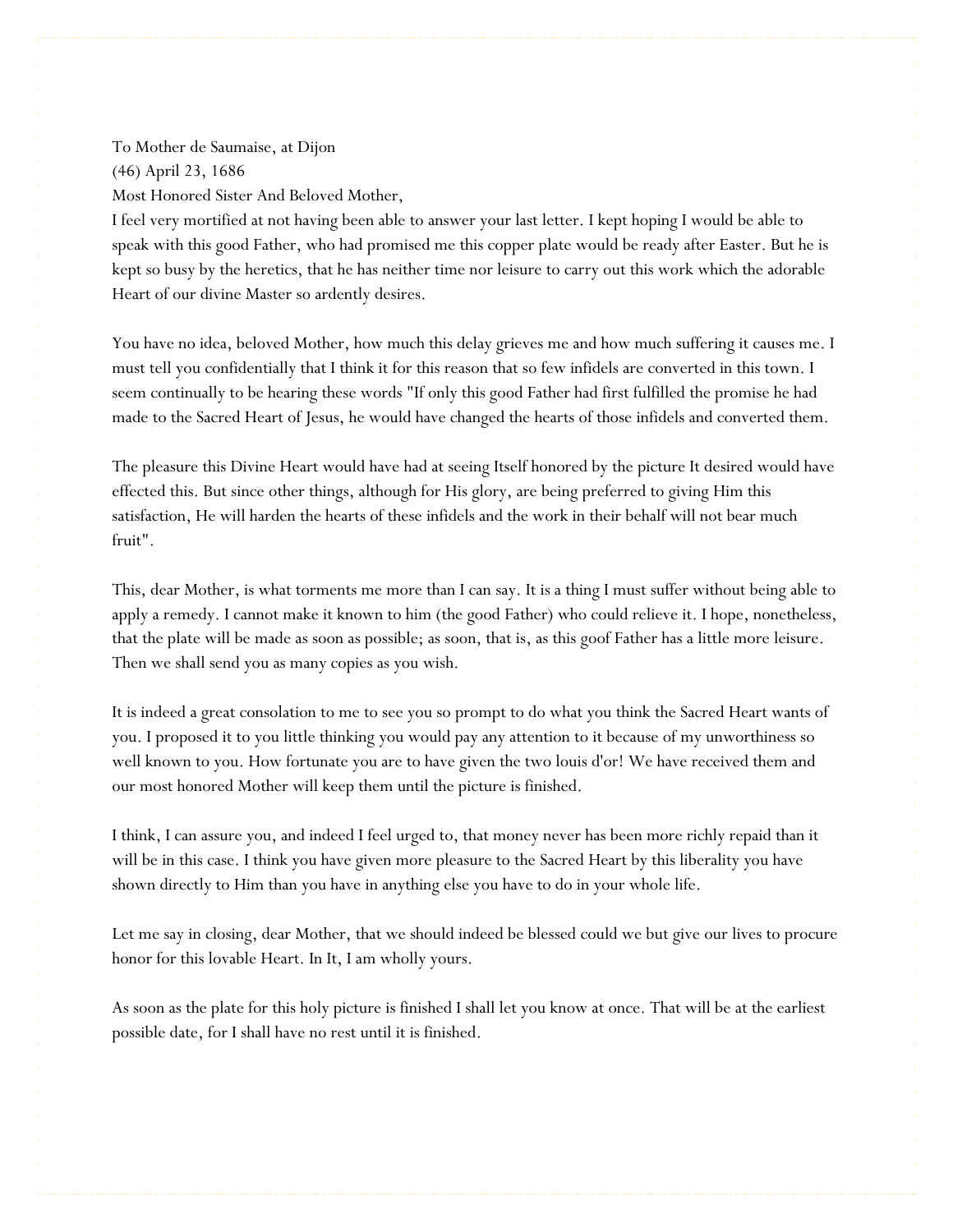## To Her Novices

(47) (Around the Feast of the finding of the Holy Cross) 1686.

My Very Dear and Beloved Sisters In The Sacred Heart of Our Lord Jesus.

I cannot tell you the sorrow I feel at the bad use we are making of such a wonderful opportunity to give Him proofs of our love and fidelity. It is He Himself Who has allowed us to find this Cross in preparation for Its feast. But we, instead of embracing it lovingly, are trying to shake it off and be rid of it. Not being able to do that we are committing a thousand faults which fill this Divine Heart with sorrow and bitterness against us.

Whence comes this, if not from a too great love of self which makes us fear loosing our reputation and the good opinion we want others to have of us? This makes us seek to justify ourselves and always think we are innocent and others guilty; we are always right and others all wrong. But believe me, dear sisters, humble souls are far removed from such thoughts and think themselves more guilty than anyone can make them appear to be by accusing them.

Oh, dear Sisters, if we only knew how much we lost by not profiting by occasions of suffering we would be much more careful not to loose a moment of it. Let us not deceive ourselves; if we do not make better use of the occasions offered us for suffering, humiliations, and contradictions, we shall loose favor with the Sacred Heart of Jesus Christ.

He wishes us to love and to consider as our dearest friends and benefactors all those who make us suffer or furnish us with an occasion for it. So let us be sorry for having given this displeasure to the Sacred Heart of Jesus Christ by frustrating His designs on us.

To ask His pardon, all of you together must take a discipline next Tuesday for the length of time required to say an Ave Maris Stella. Each day from now until the Feast of the Sacred Heart each one in turn will continue to do so, so that one will be taking it each day. Moreover, in honor of the terrible sufferings of Jesus on the Cross, each one will wear the chain for three hours. each day one will say the Miserere prostrate before her crucifix, and hear a Mass. All this to ask God's mercy through the merits of the Sacred Heart of our Lord Jesus Christ.

Moreover, you will refrain from speaking about.... and from making any mention all of this matter to another. Take up again your former practices. She who loves the most will do the most. You must commit no willful fault.

Between yourselves say nine offices of the dead for the souls in purgatory that they may obtain for us the grace of being reinstated in the friendship of the Sacred Heart and of being able to establish His devotion in this community. For this same intention, as well as to ask for the spirit of union and fraternal charity for one another, you will say every day the Ave Maria Filia Dei Patris, plus the Sanctus Deus three times.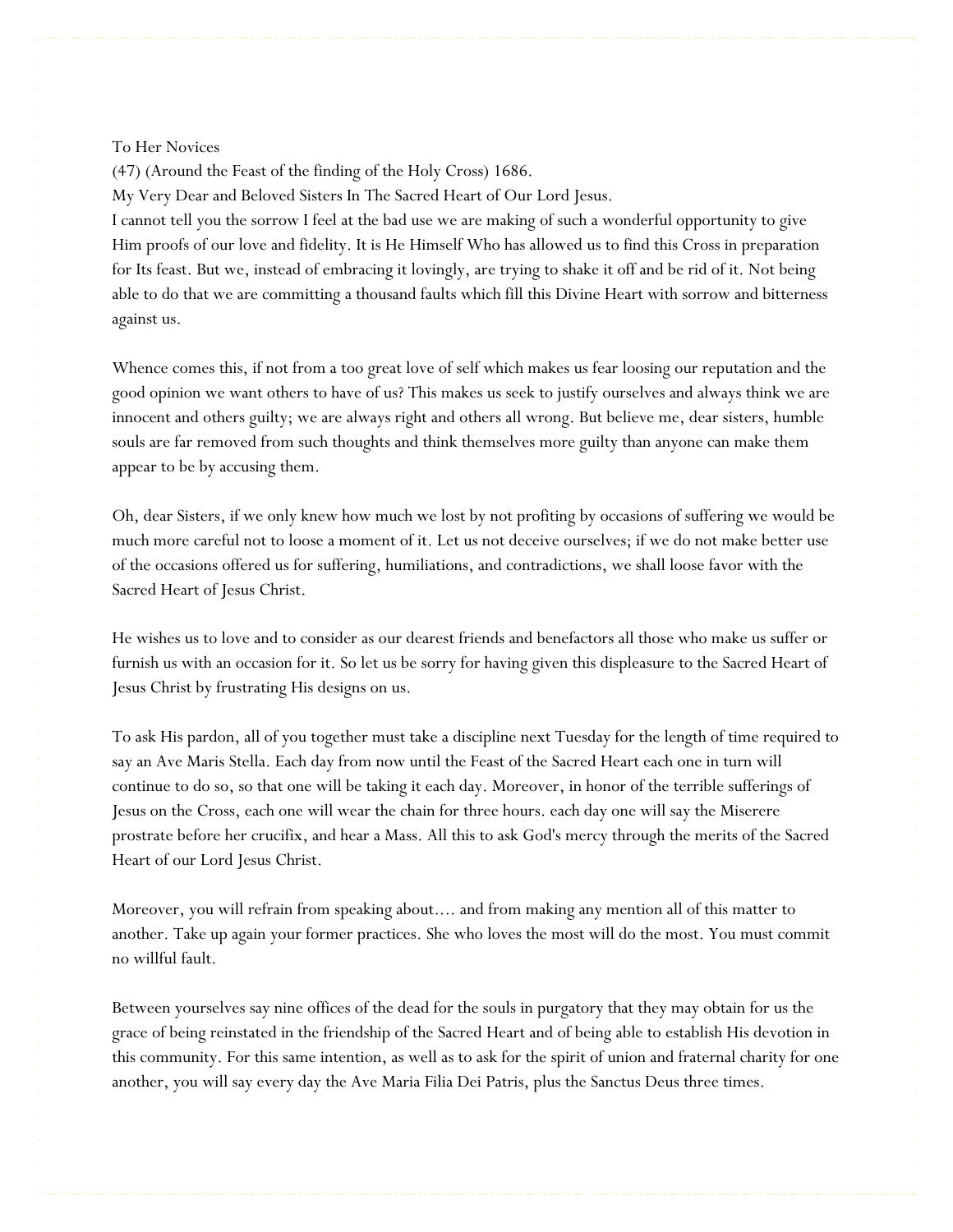In the name of the Sacred Heart of my Lord Jesus Christ, no more brooding or self-excuse. Let us refrain carefully from saying anything, especially on occasions when we are humiliated. Let us be charitable and humble in thought and in word. I firmly believe that if you show yourselves faithful in all this, the adorable Heart of Jesus will be more liberal with His graces to you than He ever has been before, and will love you tenderly.

If on the contrary, you fail in this, I myself will ask Him to avenge Himself for it. Then you shall have no place in my heart, which can love you only as much as it sees you are loved by the Heart of Jesus Christ, in which I hope to love you forever as His dear children.

If I did not love you so much I should not feel so grieved over your faults which so painfully wound this Sacred Heart. That is why I am so disconsolate. I have your perfection so much at heart that there is nothing I would not be willing to do and suffer, sin apart, for your progress in divine love.

Good bye my good children. All for God. Carry the Cross joyously and bravely for otherwise you will have to render a very strict account.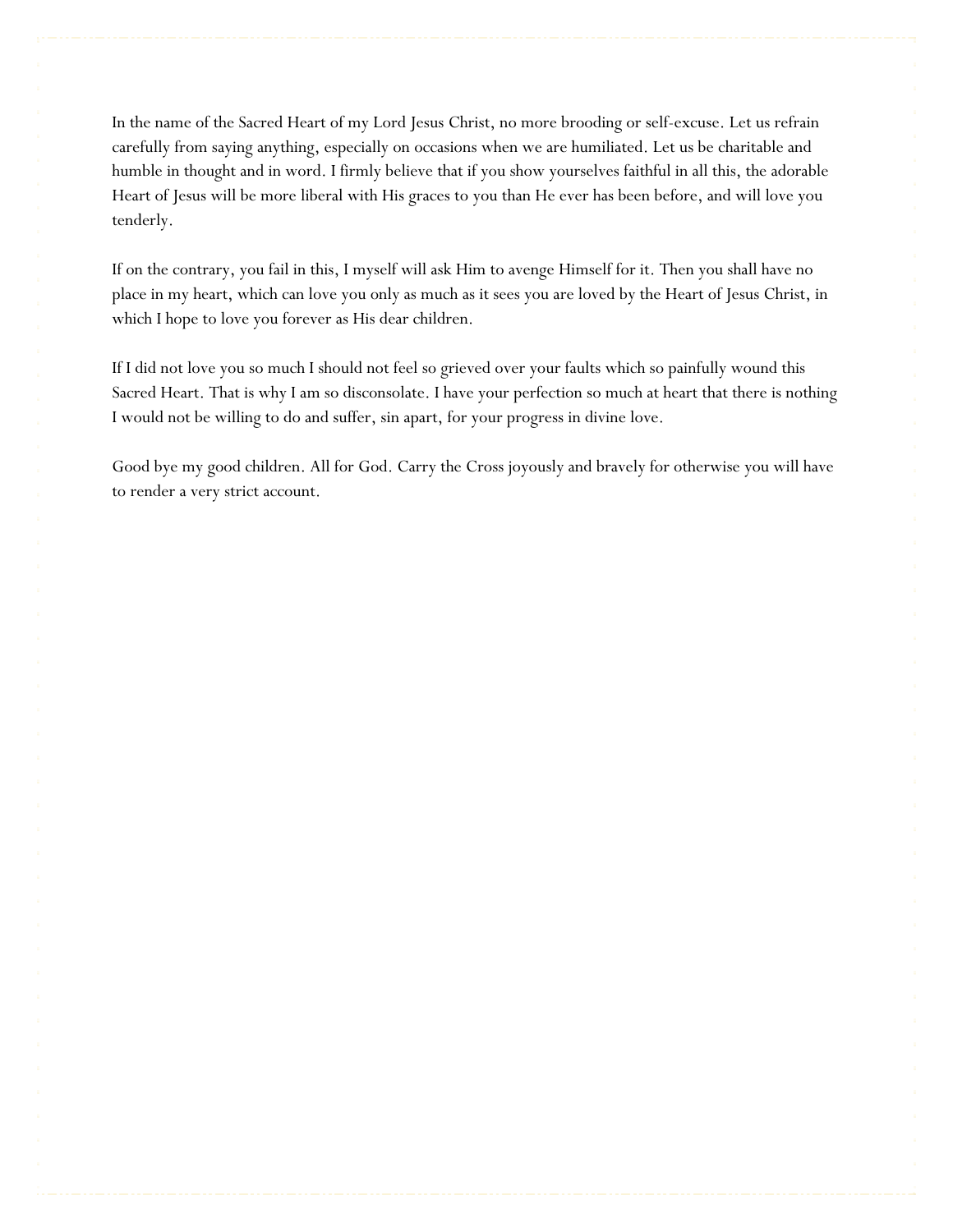Second note to Sister Marie-Madeleine des Escures

(48) June 21, 1686

It is out of obedience to the adorable Heart of Jesus Christ,

my dear Sister, that I write to tell you how fortunate you are having been chosen to render this service to the Heart of our good Master. Because of your courage you bravely wanted to be the first to make Him loved, honored, and known in a place that seemed almost inaccessible to Him. He wants the love and homage of men to be given freely, lovingly, generously, without stint or dissimulation.

It seems to me that Our Lord greatly desires His Sacred Heart to be honored in some special way, so that the effects of the Redemption may be renewed in souls. He wishes to make this Sacred Heart, as it were, a second Mediator between God and men, whose sins have so multiplied that it takes all His power to obtain mercy and the grace salvation and sanctification which He longs to impart abundantly to them.

He wishes to impart them especially to our Institute, which has such great need of His help. I think His Sacred Heart is one of the most efficacious means for raising it up after it has fallen. It will be an impregnable fortress for the Institute against the attacks the enemy will continually level against it.

Satan will try to overthrow it by false spirit of pride and ambition which He wants to introduce in place of the spirit of humility and simplicity, which are the foundation of the whole edifice. I am sure our holy founder desires and asks that this devotion be introduced into the Institute, for he knows how efficacious it will be. These are just a few words I am sending you as my dear friend in the adorable Heart.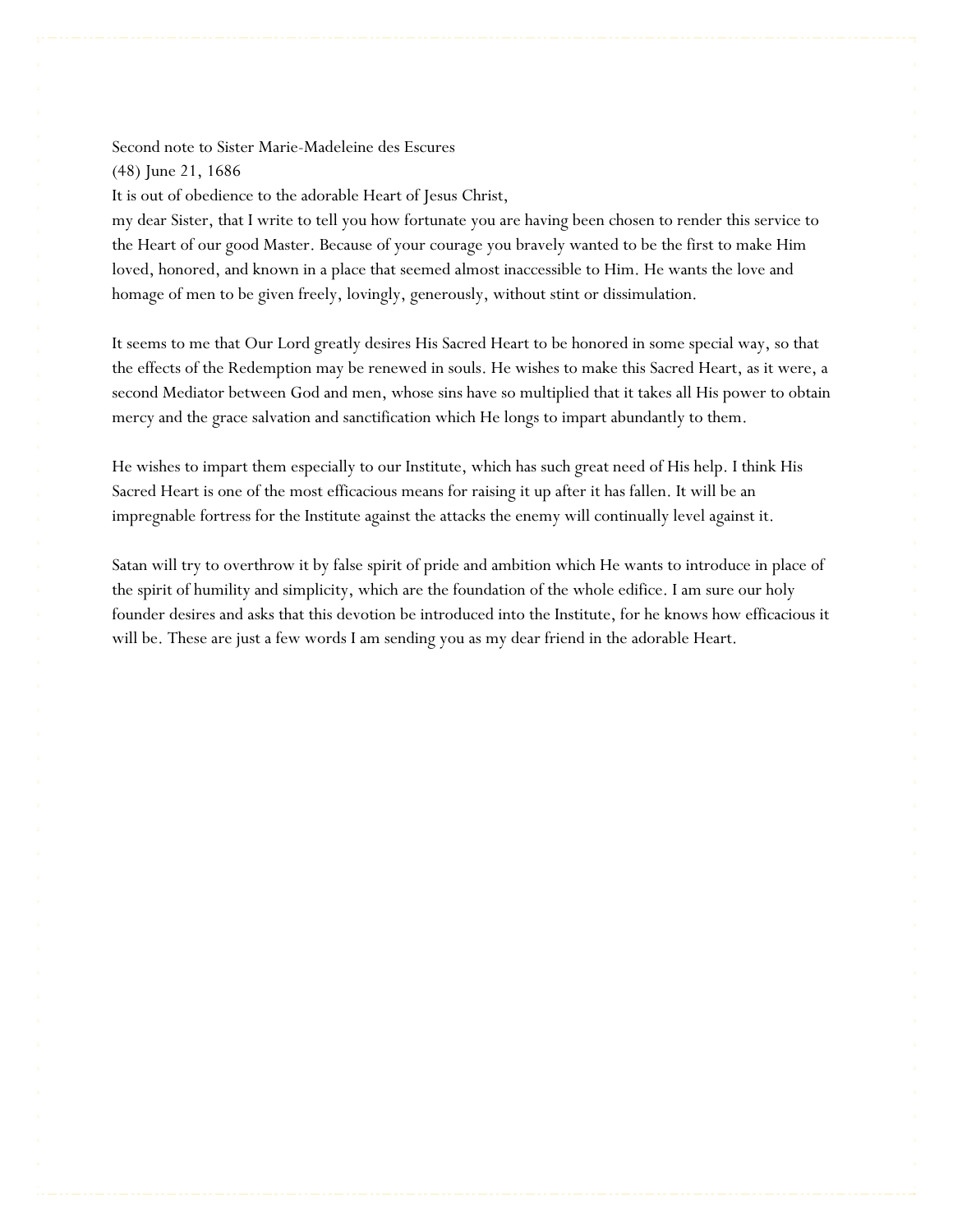To Mother Greyfie, at Semur

(49) End of June or beginning of July 1686.

Very Honored and Dear Mother,

Now I can die content, for the Sacred Heart of my Savior is beginning to become known. Also because it seems to me that, through His mercy, I am nearly destroyed and annihilated as far as my reputation and the esteem of men is concerned. This consoles me more than I can say.

I must again remind you of your promise: namely, that you will prevent, as much as you can, any mention being being made of me after my death, except to ask prayers for the most needy and wicked religious in the Institute and in the community I have had the honor of living, where everyone has helped me and shown me every kind of charity. I shall never forget this in the presence of the Sacred Heart of Jesus. Neither shall I forget what I owe you.

N. greets you and asks me to assure you of her most sincere friend- ship. She was sorry, she said, to be of no use to the Sacred Heart, but He has assigned to her own proper work, making her His mediatrix. She is to ask the Eternal Father to make the Sacred Heart known, the Holy Spirit to make It loved, and the Blessed Virgin to use Her influence to have Him make the effects of His power felt by all who turn to Him.

He wishes that there be someone in your house, too, to render Him this service. He wants her to be chosen by lot, saying that blessed indeed shall she be upon that lot shall fall, for He Himself will be her Mediator. You can change her each year.

He asks, moreover, for a reparatrix, one who most humbly ask pardon of God for all the offenses committed against Him in the Holy Sacrament of the altar. She can in all humility rest assured that she will obtain grace and pardon for herself. You will change her every year as in the former case.

As for yourself, your office shall be to offer this loving Heart everything done for His honor and according to His designs. He wants me to tell you that your community has so won His friendship by rendering Him these first honors, that it has made itself an object of His complacency. He wants me, when praying for it, to call it simply the well beloved community of His Sacred Heart. He takes such great pleasure in the honor He receives from it that it makes Him forget all the bitterness He receives from others.

I cannot help adding a word about what happened on the Feast of our Holy Founder. He gave me to understand that there was no more efficacious means of making reparation for the faults committed in His Institute than to introduce the devotion to the Sacred Heart, and in it He wants this remedy applied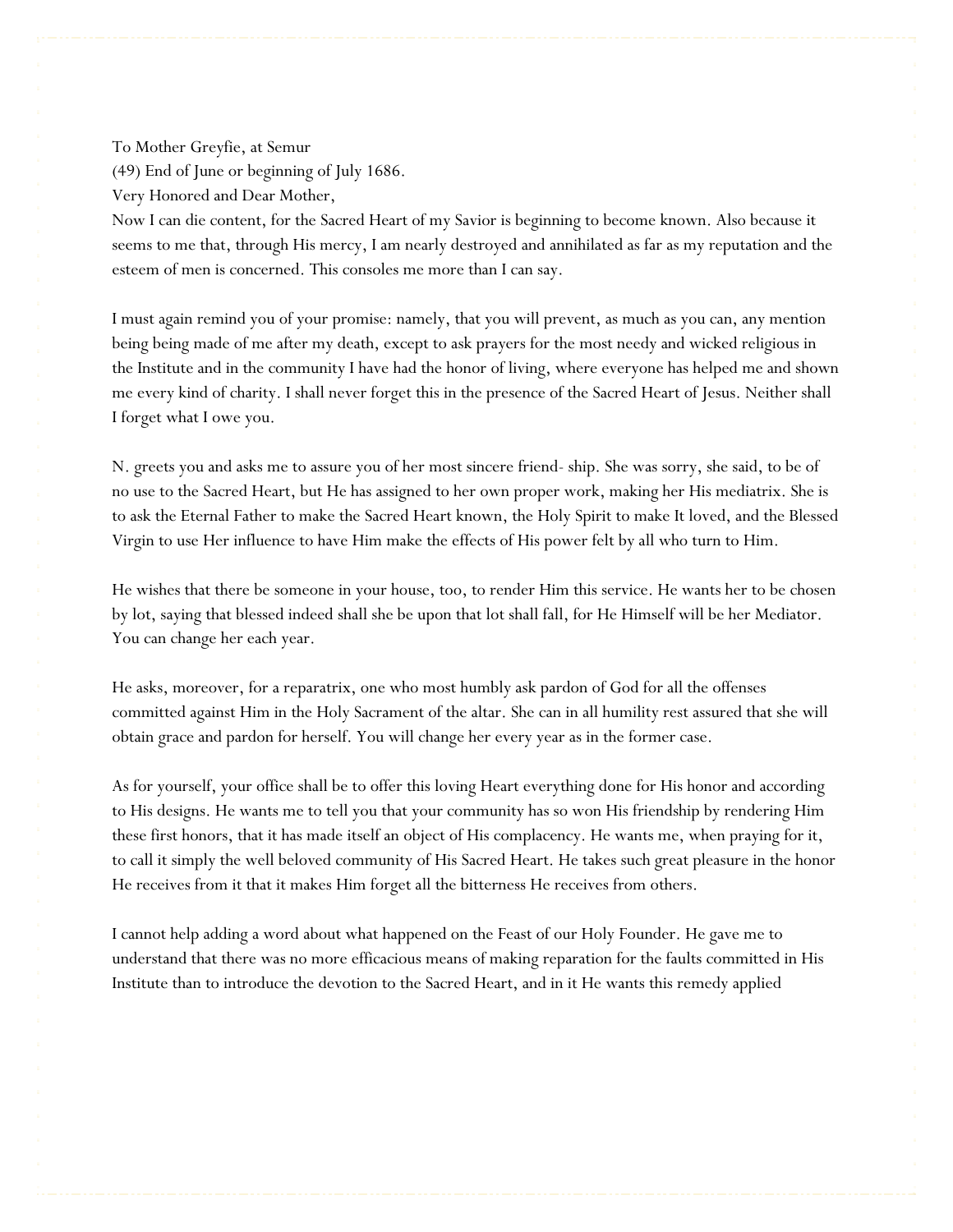To Mother Louise-Henriette de Soudeilles, at Moulins (50) From our monastery at Paray, July 4, 1686

I beg the Sacred Heart of our adorable Savior to vouchsafe to unite our hearts so intimately by the bonds of His pure love that they may never be separated for a single moment. I assure you, beloved Mother, that He has given me so great an esteem and friendship for Your Charity that I think you are doing me a great injury when you cast any doubt on it by thinking I forget you.

How could I ever do that, since you are so dear to the loving Heart of Jesus, love Him and want to be entirely His so as to give Him and to win for Him, all the honor, love and glory you can. It is this I think He most of all desires of you, so that later on He may make you feel abundantly the effects of His liberality.

I do not know, dear Mother, whether you understand the nature of this devotion to the Sacred Heart of Our Lord Jesus Christ of which I am speaking. The devotion produces rich fruit and makes a great change in those who are devoted to it and earnestly practice it. I can earnestly hope that the members of your community may be among this number. Perhaps this desire and my too great liberty with you displease you; but it is the love of my poor heart that makes me treat in this way one who, I flatter myself, loves me.

I have even taken the liberty of sending you a little picture of this Sacred Heart to wear over your own. We found this devotion in the retreat book of Reverend Father La Colombiere, who is venerated as a Saint. I do not know whether you have heard of it, or have the book of which I am speaking.

But it would give me great pleasure to send it to you. So do me the favor, beloved Mother, of telling, me what you think simply and frankly, so that I may do the same and talk to you openly of the devotion and love of this Divine Heart. It is all I desire and aspire to for myself and for those who do me the honor of loving me. In Him I am completely and respectfully yours.

Most dearly beloved Mother, I beg the help of your holy prayers, so that our Lord may convert me and not abandon me to my own devices, as I might oblige Him to do because of a life which is criminal and full of sin. All unworthy though I be, I shall not forget you in His Holy Presence. One does not forget what one loves.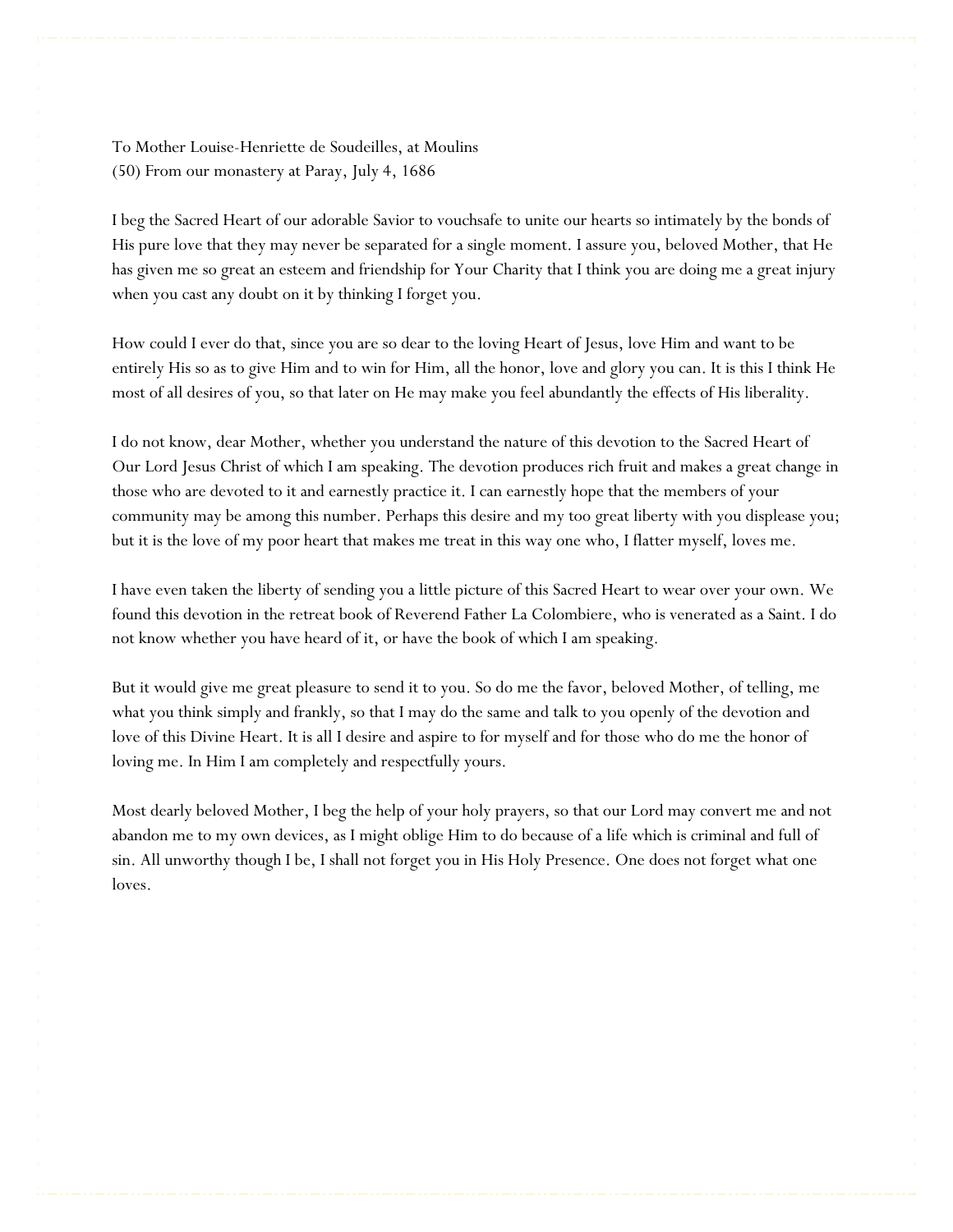To Mother de Saumaise, at Dijon (51) July 20. 1686

It is with the greatest sorrow, dearest Mother, that I have to put up with delay in carrying out what I think to be the desire of the Sacred Heart of our good Master. Yet I do not see how the picture can be made this year. For when we thought the matter was about settled, this good Father was told that it could not be done, for what reason it would be difficult to say.

He was so disappointed at this that he dared not come to visit me anymore. But finally after waiting a very long time, he did come to see me again yesterday, the vigil of the feast of St Margaret, and told me how sorry he was. He said that if we were willing to wait till next year he himself would have it made in the way I said I wanted it.

But since he added that he had been assigned to Alix and that it would be better done there than anywhere else, I do not know what to say. I beg you to tell me frankly what you think, since you are so interested in this matter. I promise to do as you wish. If you prefer to wait and let the picture remain unfinished, we shall send you back the money rather than run the risk of loosing it by sending it so far.

In any case, I believe the Sacred Heart will richly reward you for your good will and for your original desire of wishing to do His. I must confess that I honestly think no one is at fault but myself for my sins, make me unworthy of doing any good. No matter how little I have to do with a thing, that is enough to make it bristle with difficulties.

For satan threatened to raise difficulties to every- thing I took in hand and to try to harm me at every turn. But all that does not discourage me. The more difficulties I see the more determined I am to keep on thinking that God will only be more glorified, for His work is accomplished only amidst contradictions.

A word about myself. His loving goodness has never been more gracious to me in sending so many different kinds of crosses. If only I could explain them to you, my good Mother, you would understand how much I would need the help of your holy prayers! I beg them of you with all my heart, so that He may not abandon me to the power of my enemies, as my sins constantly force Him to do.

For I see nothing in myself but what is capable of drawing His wrath upon me. although in His mercy He makes me feel an imperturbable peace. He never ceases to shower His graces abundantly on one so poor and miserable. Help me to thank Him, for I am powerless to do any good.

It is true, dear Mother, that I always feel a great desire to love Him, but I well know that I do not love Him because I love myself too much. I am determined, nevertheless to give up everything to acquire this love. His Sacred Heart is constantly urging me to do that, and often nails me to the cross, stripped of everything. It gives me great pleasure to open my heart ot you a little.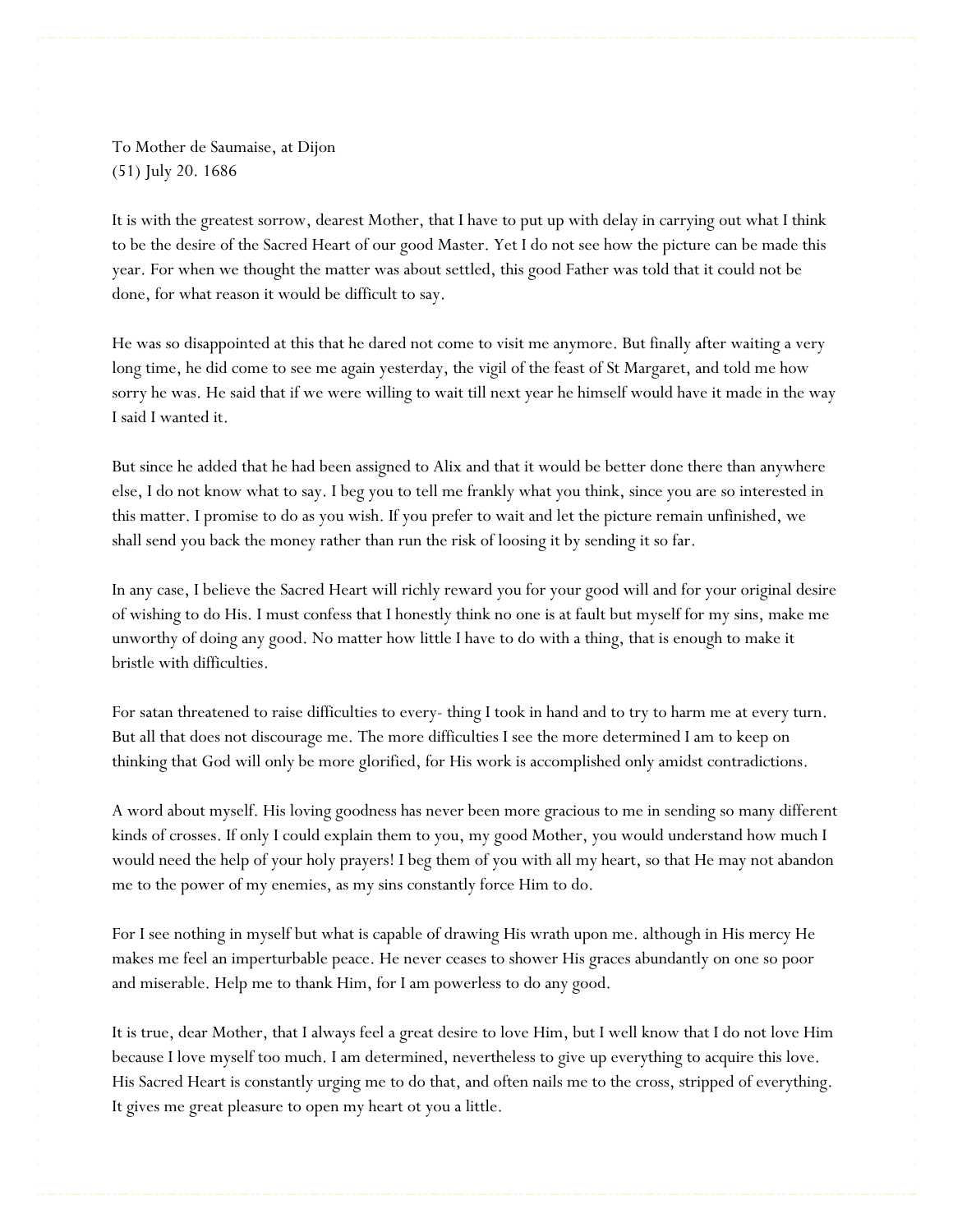I respect and honor you very tenderly and sincerely in the Heart of Our Lord Jesus Christ. Our dear novices and myself do not forget to intercede with Him for you and for your intentions. If only I were holy you would surely feel the results, for there is no one who is more completely, respectfully, and affectionately yours in the Divine Love.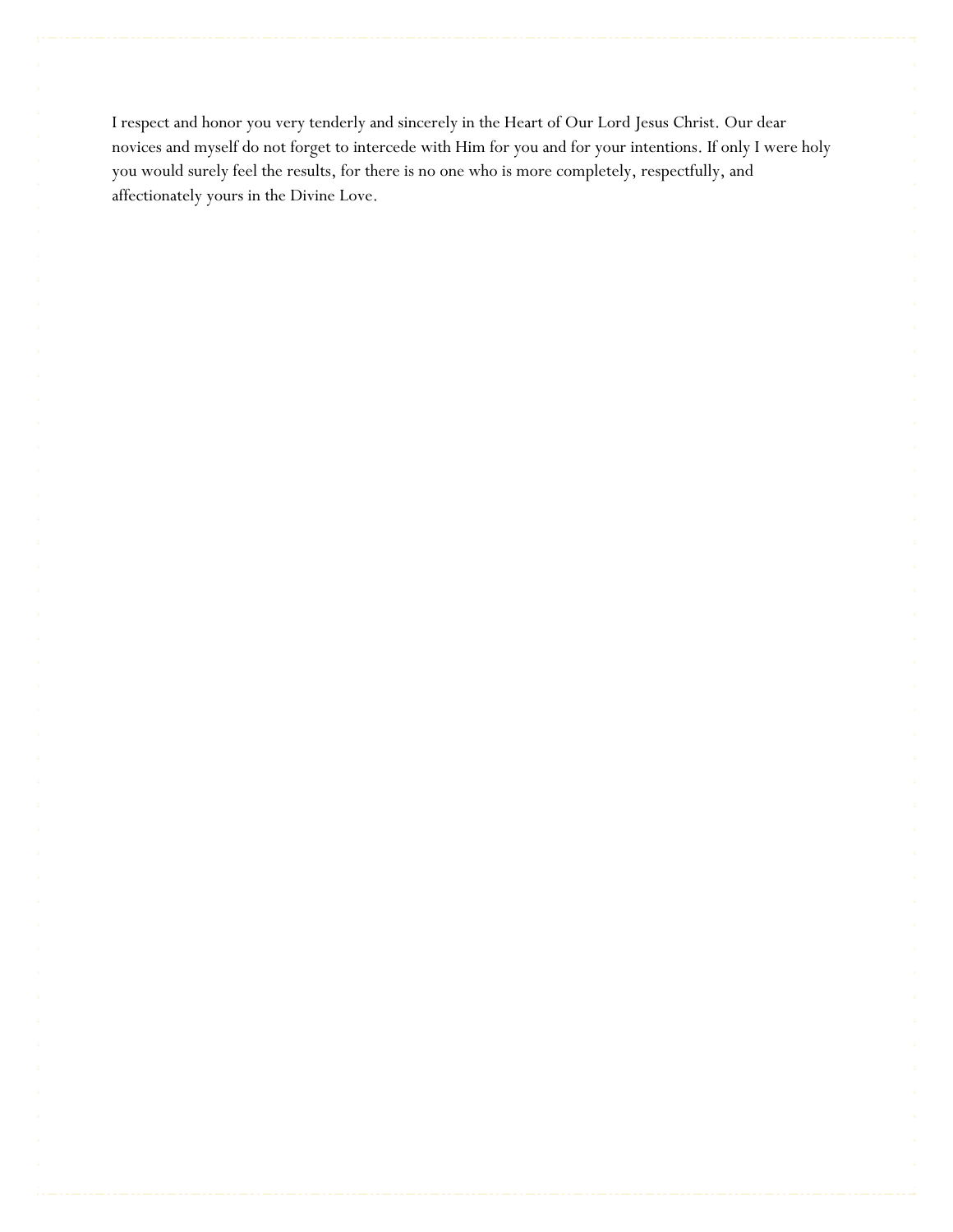To Mother Louise-Henriette de Soudeilles, at Moulins (52) September 15, 1686

It gives me great pleasure, dearest Mother, to be able to make this little sacrifice for you and send, with the consent of our holy Mother, the book with the Retreat of Reverend Father La Colombiere and the two pictures of the Sacred Heart of Our Lord Jesus Christ someone gave to us as a present. The larger one you can put at the foot of your crucifix, or in some other place where you may honor it.

The smaller one you can carry on your person, together with the little consecration I take the liberty of sending you. I assure you dear Mother, that I must love you very much and be very much impressed by your goodness, to be able to act thus with you. But I cannot help doing so, thinking as I do that this Divine Heart wishes to be absolute Master of yours, in order that you may have It honored, loved, and glorified in your community. I trust He intends by this means to pour with greater abundance His graces, and the blessings of love and union into your hearts, and sanctification into your souls.

For He is the inexhaustible source of every good, which wants to diffuse and communicate Itself, especially to faithful souls like those in your community. Moreover, I assure you that I am convinced that persons consecrated to this Sacred Heart will never perish. Neither will they fall under Satan's dominion by mortal sin if, after having given themselves completely to the Sacred Heart, they strive to honor, love and glorify Him as much as they can, by conforming themselves to His holy maxims in everything.

You would not believe the good results It produces in souls who have the happiness of knowing Him through the medium of this Holy man (Father de la Colombiere). He himself was completely dedicated to Him and lived only to make Him loved, honored and glorified. I think it is this indeed which brought him to such high perfection in so short a time. O my dear Mother! How happy you make me by wanting to render special homage to this loving Heart. It has loved men so much that It utterly spent Itself on the tree of the Cross to prove Its love, and continues to do so in the Blessed Sacrament.

But Your Charity knows all this better than I. I confess sincerely that I am very much wanting in humility to speak to you this way. I am really such a wicked and poor sinner, a mere composite of every kind of misery, capable only of drawing down the wrath of God and of stopping the flow of His mercy. See, then how much I am in need of the help of your holy prayers with this adorable Heart.

He is my only hope. Do not refuse them to me, I earnestly beg, and I assure you that I shall not forget you when in His Presence. If you wish our union and friendship in Him to continue, do not think of sending me any money for the book or the pictures. That would simply spoil everything as far as I am concerned. It is a great enough reward to know that you want to love and belong completely to the Sacred Heart of Jesus Christ.

As for those small pictures I spoke of, and of which an engraving is to be made on paper only: if this comes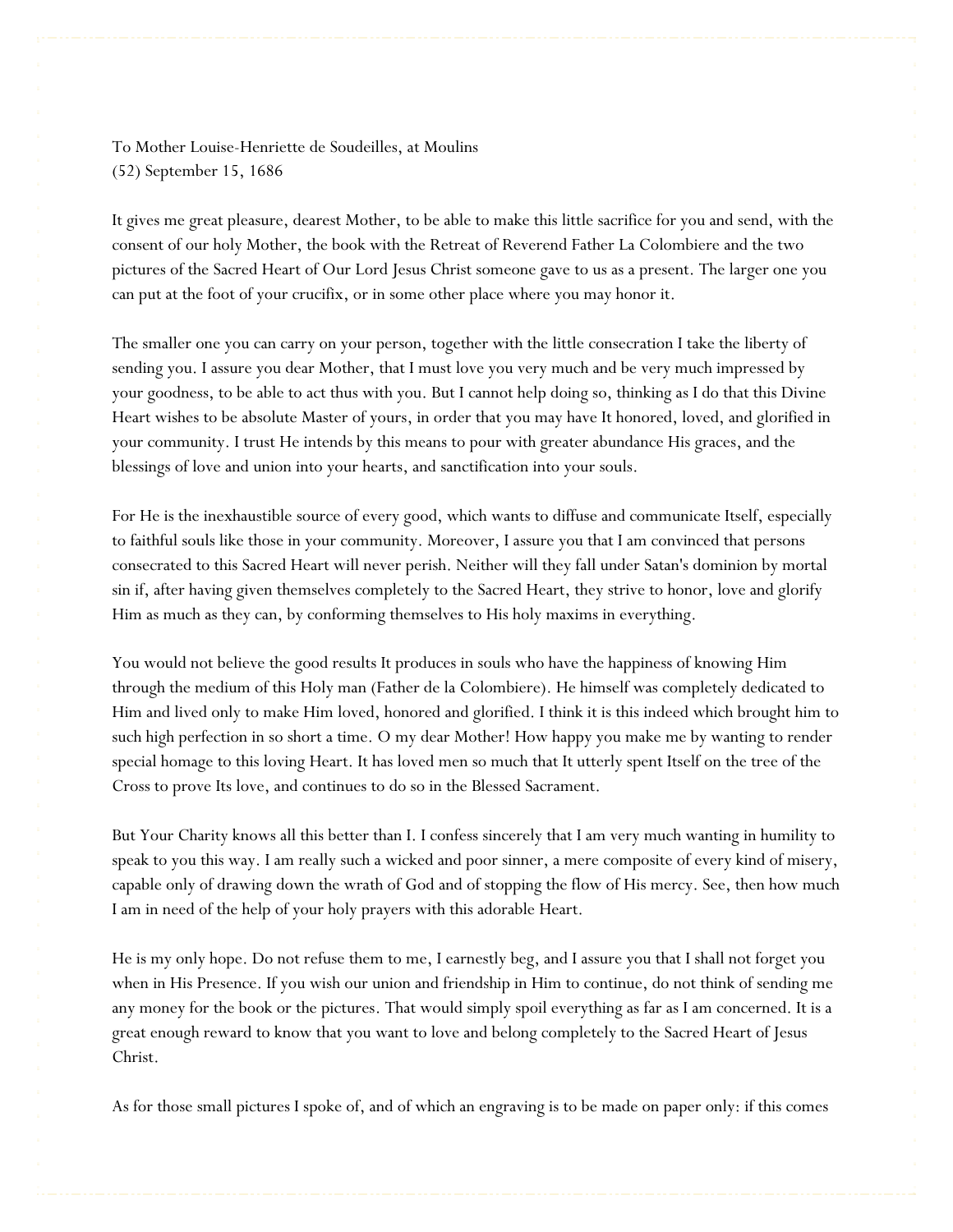out well and you want some copies you can buy them then, for I am completely destitute, thank God, and want to be rich only with the pure love of His suffering contempt, and humiliations. In short, Jesus, His love, and His Cross are all my happiness in this life. I feel so great a desire that my life remains buried in eternal oblivion that I have earnestly begged our dear Mother not to have to write any more to anyone except now and then to Your Charity. I can almost say that you are almost the only one I bother with letters.

I must tell you something that causes me great joy: our community has devoutly determined to place itself in a special manner under the protection of the adorable Heart of Jesus. A Chapel dedicated to Its honor is being built. You would not believe how great devotion our Sisters at Semuren I'Auxois are showing after having read this book (Father de la Colombiere's Retreat). They had a picture of the Sacred Heart painted by an artist and have erected an altar for it.

The very honored Mother Superior (Greyfie) of that monastery informed us that their community has experienced wonderful results from this. Those who delight in honoring the Sacred Heart choose the first Friday of the month to show Him some special honor, each one according to her own devotion.

I think, my dear Mother, you will not be displeased if we send on to you some of the prayers given us: just some, not all, lest we weary you. I think, my dear Mother, and I cannot help telling you, that those communities which render Him some special homage will enjoy special protection, love and fraternal charity. I must say I feel ashamed to tell you my thoughts so simply. You must give credence only to what Our Lord inspires you to do.

I do not know whether you have the sermons of this good Father de la Colombiere. They are in four volumes. All who read them are charmed with them.

In closing I pray that all of us may belong completely to the Sacred Heart of Our Lord Jesus Christ, to live only with His life, love only with His Heart, act and suffer only according to His holy designs, letting Him act in us as He chooses. I know I am taking advantage of your kindness, but that will not happen very often. And then, too I know that you will pardon anything to a heart that loves you as much as my poor heart does in that of Our loving Jesus. I hope you may be completely consumed in His love.

I cannot help thinking that the longing I felt to send you this picture of the Sacred Heart came from His desire to establish His kingdom in your community and His reign of love in our hearts. The hearts, my dear Mother, which are in the crown of thorns which encircle this loving Heart are the ones that love It and follow It in suffering. Those in the crown of love-knots (Lacs d'amour) are the ones that love It with joyous love.

Our most honored Mother (Marie Christine Melin) presents her respects.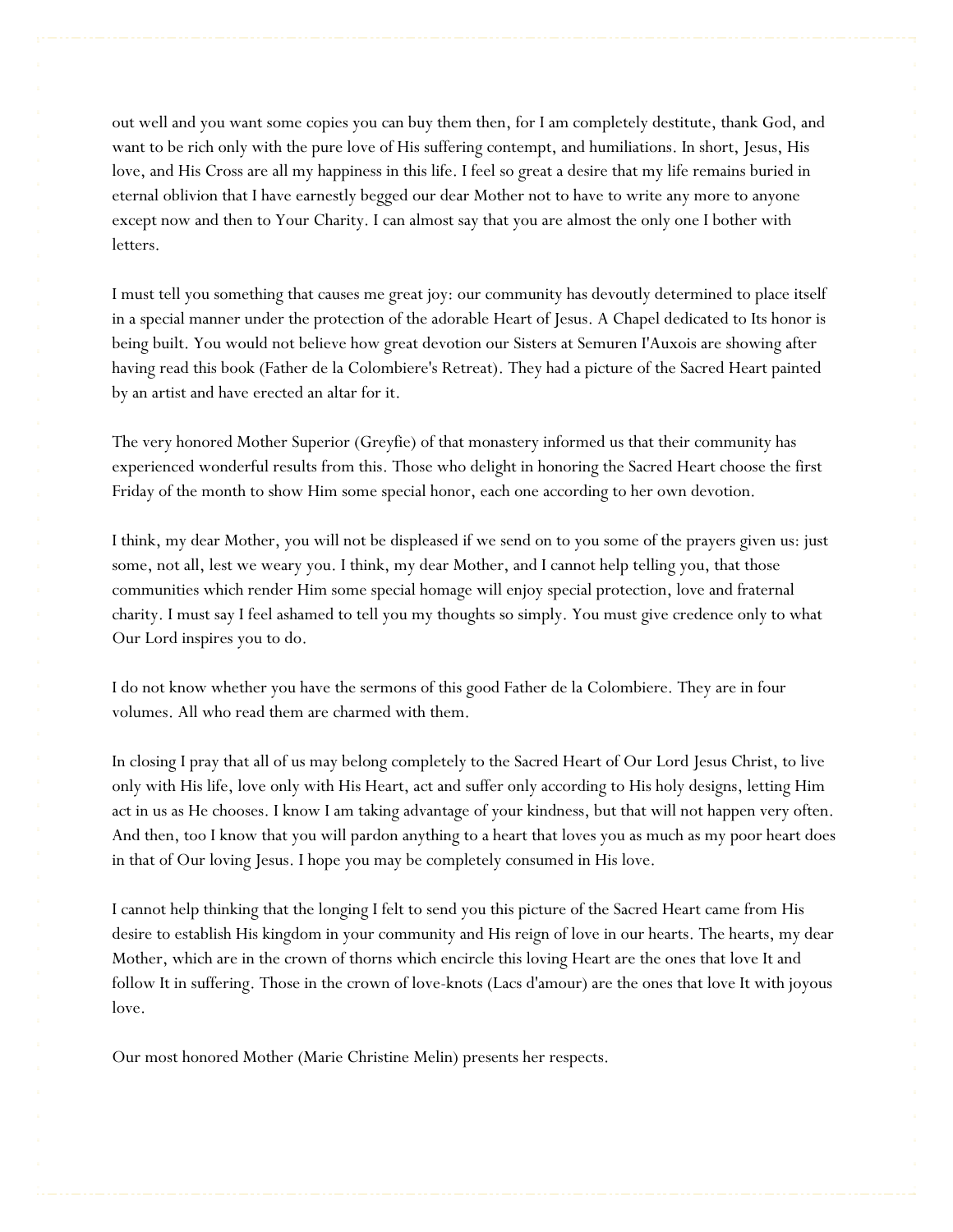To Sister Felice-Madeleine de la Barge, at Moulins.

(53) short Act of Consecration to the Sacred Heart of Our Lord Jesus.

I, N.N., give and consecrate to the Sacred Heart of Our Lord Jesus Christ my person and my life, my actions, trials and sufferings, so that I may no longer wish to make use of any part of my being except to honor, love, and glorify Him. This is my irrevocable will, to belong entirely to Him and to do everything for His love, and I renounce with all my heart anything that can be displeasing to Him. I take Thee, then, O Sacred Heart, as the sole object of my love, the protector of my life, the pledge of my salvation, the remedy for my infirmities, the reparation for all the sins of my life and my sure refuge at the hour of my death.

Be, then, O Heart of Goodness, my justification with God the Father, and turn aside the blows of His Just wrath. O Heart of Love, I place all my confidence in Thee. I fear everything from my malice but hope everything from Thy goodness. Consume in me everything that can displease or resist Thee. May Thy pure love impress Thee ever so deeply in my heart that I can never forget Thee, nor ever be separated from Thee. I conjure Thee by Thy boundless goodness to write my name in Thy Sacred Heart, for I wish to live and die as Thy slave. Amen.

## 1686.

You could find no surer bond, beloved Sister, to draw me into a more intimate union with Your Charity than to love the Sacred Heart of Our Lord Jesus Christ. I do not doubt that the sacrifice which you want to make of yourself to Him so that you may be wholly His, to do and suffer everything for His love, so that you may be able to live completely unto Him according to His desires-I do not doubt, I say, that this sacrifice is very pleasing to Him. It is a life of sacrifice, of abandonment, and of love. Of sacrifice of all that is most dear to you and of what will cost you the most.

Of complete abandonment of yourself to His loving care, taking Him as your guide on the way to salvation. You will do nothing unless you ask Him for the help of His grace. And this I am sure He will give you to the measure in which you trust Him. Moreover, we must live the life of love. By our humble submission and complete self-effacement it will unite us with Him and make us altogether like Him in His life of Sacrifice, abandonment and love in the Blessed Sacrament.

Love keeps Him there as a victim completely and perpetually delivered over to sacrifice for the glory of His Father and for our salvation. Unite yourself with Him, then, in all that you do: Refer everything to His Glory. Set up your abode in this loving Heart of Jesus and you will there find lasting peace and the strength both to fruition all the good desires He inspires in you, and to avoid every deliberate fault. Place in this Heart all of your sufferings and difficulties. Everything that comes from the Sacred Heart is sweet. He changes everything into love.

Let us love Him, then dear Sister, with all our might and strength. Let us belong to Him without reserve,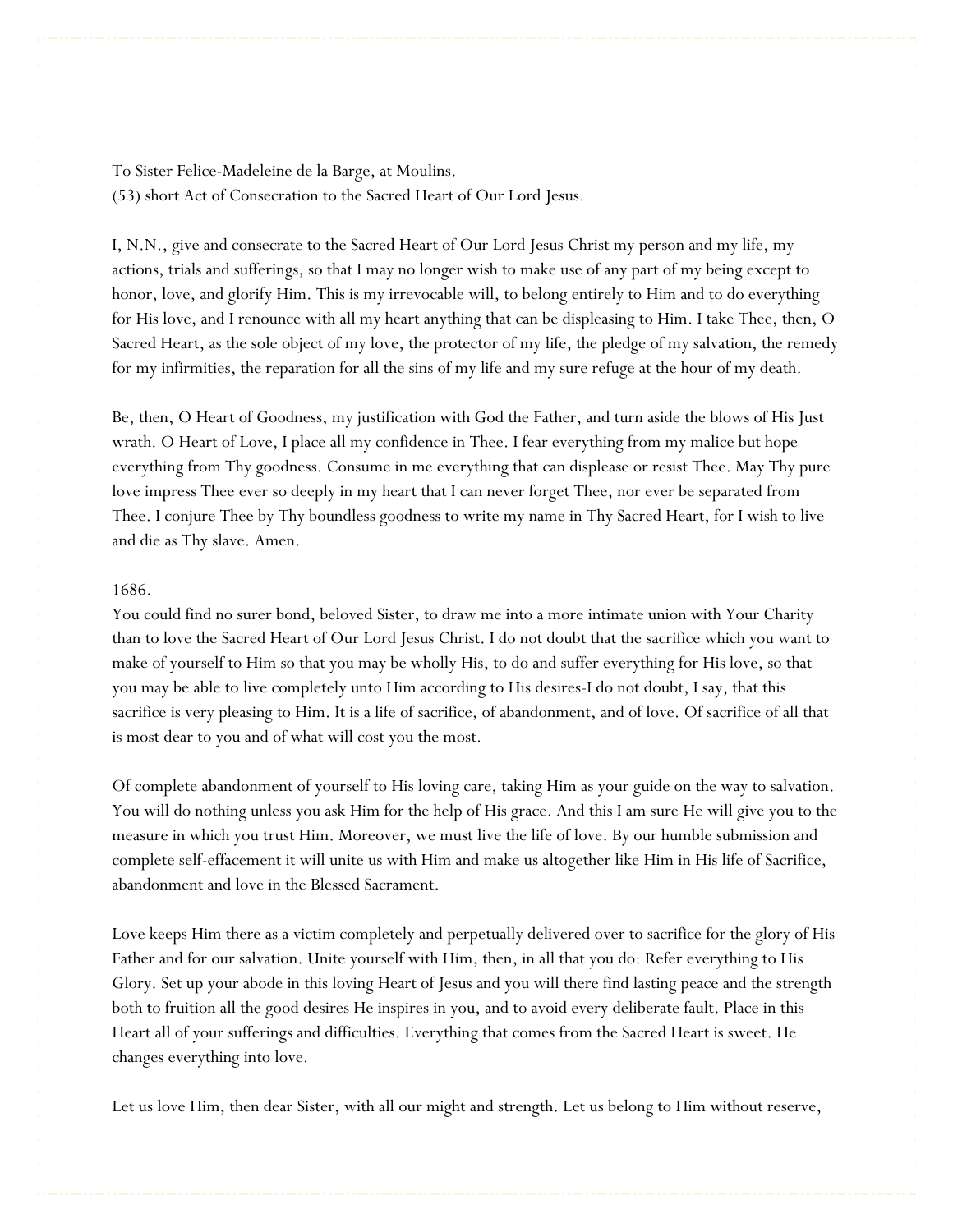because He wants all or nothing. And after we have once given Him everything, let us take nothing back. He will be sure to sanctify us in proportion as we are careful to glorify Him.

It is for love of Him, beloved Sister, that I beg you to pardon this proud and wicked sinner the liberty your humility has asked her to take, in your letter to our dear Sister Cordier. That is why I have said quite frankly what I think. I have said it simply too, asking this adorable Heart of Jesus to consume you in His pure love and to grant you my complete conversion. I beg you with all my heart to ask this of Him.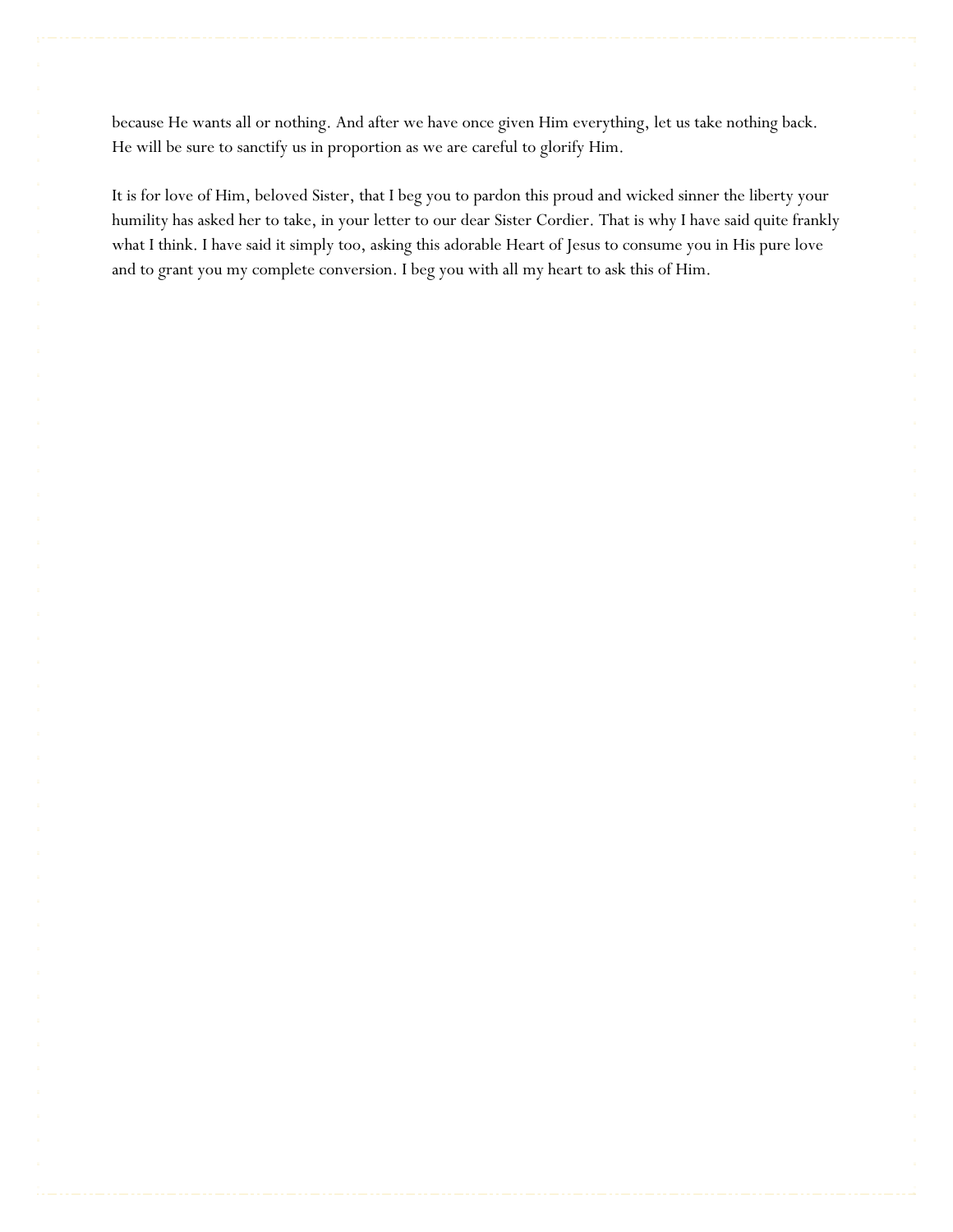To Sister Marie-Gabrielle Morant, at Moulins (54) 1686. Most Honored Sister,

I beg the adorable Heart of Jesus to sanctify and perfect our hearts in the holy flames of His pure love. My heart finds it difficult, beloved Sister, to forgive your heart for all the sentiments of esteem which Your Charity has fostered without reason, for such a wretched, a wicked sinner as myself.

I neither desire nor ought I want to be known except to be humiliated and despised by everybody. But I pardon you this because you do not know that I am a mere lump of misery. I beg you to ask Our Sovereign Master to continue to show His mercies to me. His Sacred Heart is an inexhaustible fountain of mercy.

It seeks only to fill humble hearts, hearts emptied of self and bound down by nothing so that they may be ever ready to sacrifice themselves to His good pleasure, no matter how much it may cost nature. For one cannot love without suffering. He showed us this very clearly upon the cross, where He was consumed for love of us. And it is still the same every day in the Blessed Sacrament of the altar.

There He ardently desires that we conform our lives to His, completely effaced and hidden away from the eyes of man. Since love makes man one in likeness, if we love, let us model our lives on His. This is what I ask of Him for you. I wish to belong completely to the loving Heart of Jesus, to live no longer but in Him, for Him and through Him. In His love I am wholly yours with sincere affection.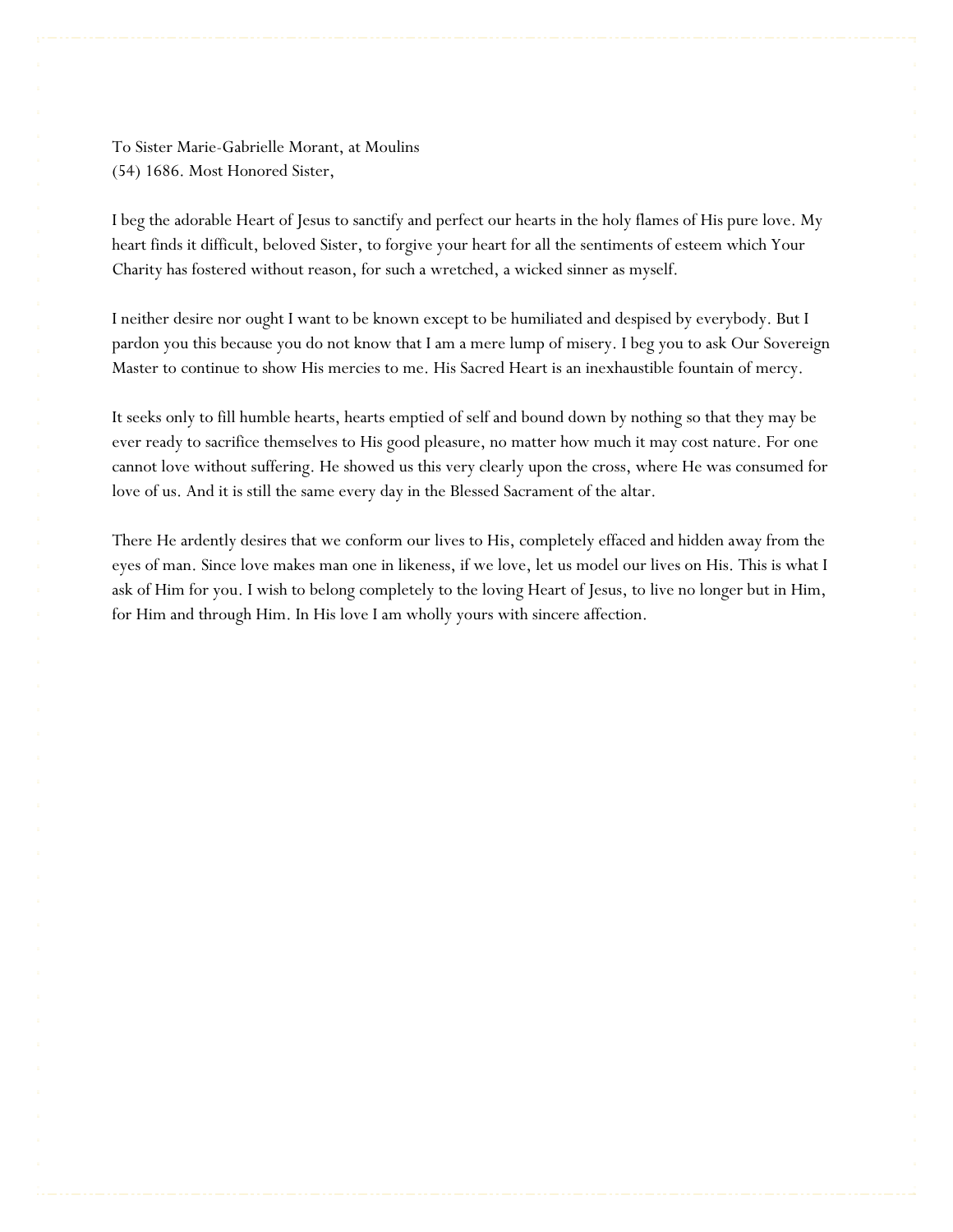To Mother de Saumaise, at Dijon (55) 1686.

I did not want to write to you, dearest Mother, until I could send you everything necessary for the design for our engraving. I have already written several times to the good Father in charge, but he is so put out at having failed to finish it that he always puts off sending us everything we need for it. But I hope to send you the completed design soon and you can use it as the Sacred Heart shall direct you.

That is to say, you can have it made or not, as you wish, though you would give me great pleasure by having it done. Still, since He well knows that the matter did not rest with you, He is satisfied, I think, and will be, too, with whatever you judge fit to do so about it. As for myself, it has been a profitable undertaking because all the humiliations I got from it.

And as for you, my good Mother, I see realized in you a thought He gave me long ago: that He has substituted you for our good Father La Colombiere to establish the devotion to His Sacred Heart. This is one of the greatest graces He could give you. I see in this fulfillment of what Your Charity once said to me when people were first beginning to talk about this devotion.

You said you would consider yourself very fortunate if the Sacred Heart would deign to choose you as His promoter in this matter. But you are even more than this. And you are carrying out this charge so well, according to His will, that I assure you I feel consolation at the very thought of it. The pleasure you give Him will win a great reward for you in eternity.

I shall not fail earnestly to recommend to Him everything Your Charity asks.

I have to hurry, so I shall close. I assure you that you are to me, in this loving Heart, everything one can be to a heart that loves Him as tenderly as I do. I very often need encouragement in the work of which we have been speaking, for my share in it brings me only suffering, contradictions, and humiliations. For this, bless His goodness, which ever shows me great mercy.

Do all you can to obtain that this Mass of the Sacred Heart be said in His honor. If you could get some indulgences for His feast it would help our work very much. I beg you to keep up your interest in it. Let us work with all our might. As for myself, I admit with sorrow that I am simply in the way because of the criminal life I have always led. That makes me sometimes wish to depart from this life so that this divine Heart may be the most loved, known, and glorified.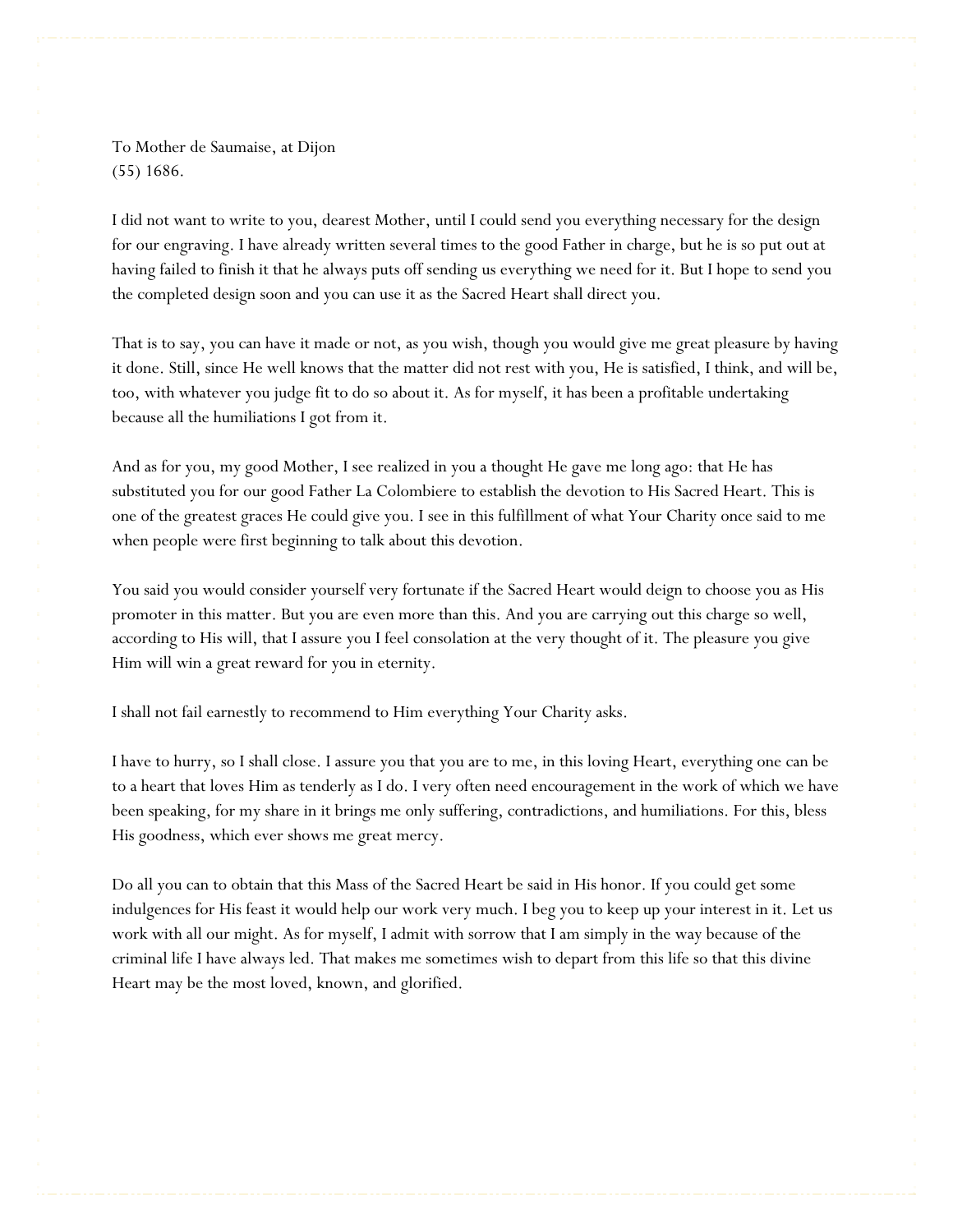To Mother de Saumaise, at Dijon (56) 1686. Most Honored Mother,

If I am not mistaken, I can see all these little contradictions our lovable devotion meets with surprise you and cause you much suffering. But why? I think you have already been warned that it is satan who is causing them, enraged as he is at seeing that even now this salutary means has already snatched many souls from him and is going to take many more.

That is because of the omnipotence of Him, Who, in His own good time, will turn all this opposition and all these contradictions to His own glory and the confusion of the enemy, using them as a solid foundation upon which to establish this holy devotion to this Divine Heart has already been forbidden. Moreover, the publishers are going to be forbidden to print anything on this subject. Still other things too are being said against this devotion.

But I am not surprised at all that, I have such great confidence that He will bring to completion what He has begun, that I can not even begin to doubt it. Yet should He pleased that this devotion advance no further, we shall be content and submissive to His holy will.

We wish only to do his holy will in all this. For the rest, we must be completely resigned. As for myself. I feel quite carried away by this devotion. Yet, though there seems to be nothing in the world dearer to me, nothing who's failure would cause me more pain, still I am resigned to anything and say to Our Lord: "I know that if you wish it, it will succeed in spite of all opposition.

But if you do not want it, we will labor in vain. It is your work. Do with it as you please."

As for this good religious at Lyons (Father Croiset) who is working for the glory of this Sacred Heart, I have had no news from him for a long time. He wrote three times but I did not answer him. Then, under obedience, I wrote once more but I do not know whether he will have received the letter.

I admit that you are right in not approving of my attitude towards letter writing and going to the parlor. But if you knew my reason for acting as I do, I think you would advise me to continue as I am doing. May God be blessed above all! Let us pray always. Work unceasingly for the interests of the loving Heart of Jesus Christ and believe me wholly yours.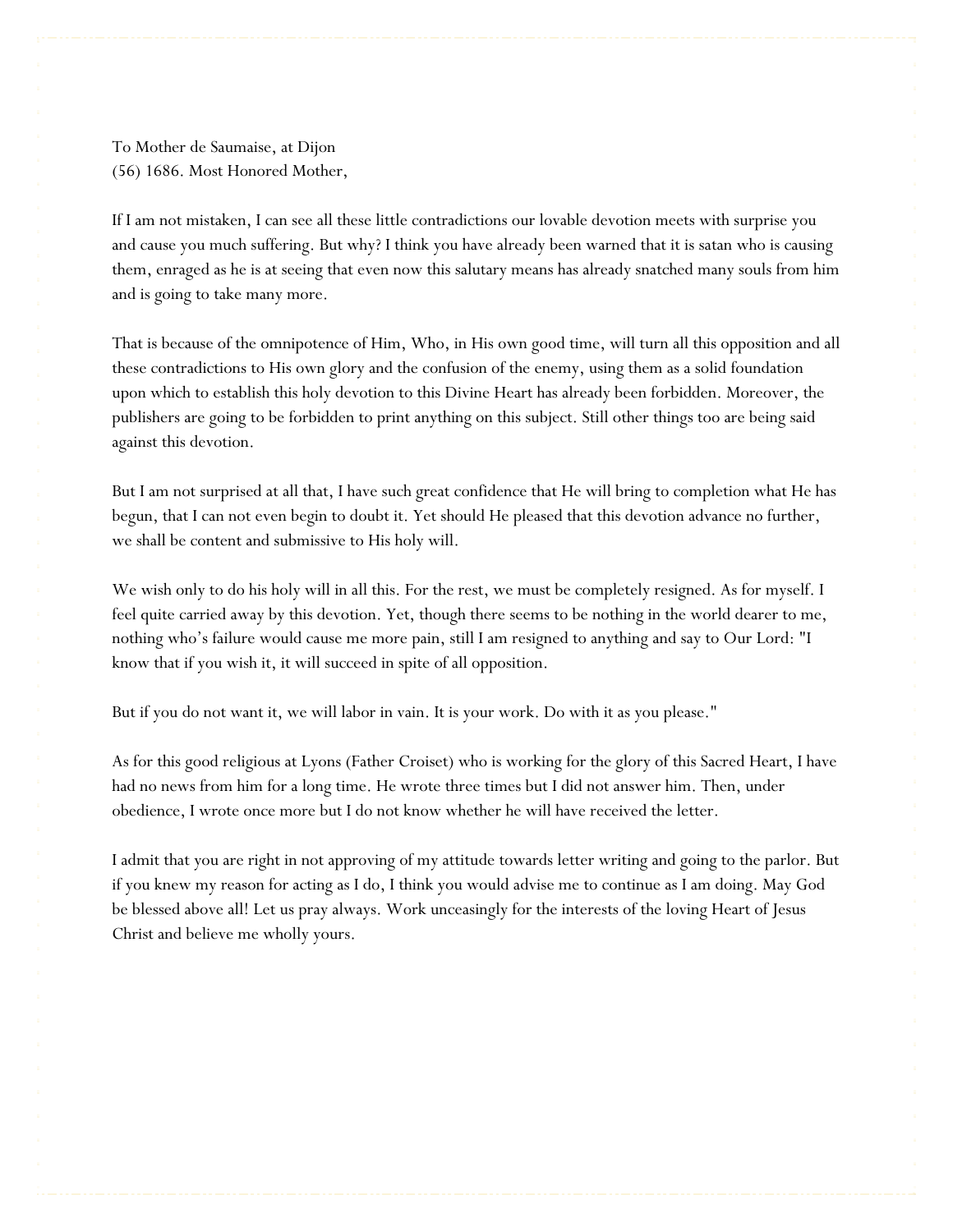To Sister Felice-Madeleine de la Barge, at Moulins. (57) From Paray, January, 2, 1687

You must no longer doubt, dearest Sister, that you are very dear to my poor heart. I cannot help but believe that if Our Lord makes you persevere in the good desires He gives you of loving and honoring His Sacred Heart, you will have a special place in It. He will take care to perfect you in proportion as you show your love for Him by practicing Its virtues.

I was very consoled on reading your letter to see the fine dispositions He gives you. That you have such a favorable attitude towards this devotion is a good sign. Continue in this, beloved Sister, so that all of you may be true disciples of this loving Heart. He will never let anyone truly consecrated and devoted to Him perish. I can not tell you the joy I feel at the pleasure I think He takes at the honor your fervent community gives Him. I have not time to say more.

Good-bye, dear Sister, so wholly devoted to the Sacred Heart of Our Lord Jesus Christ! May you be wholly consumed in His love.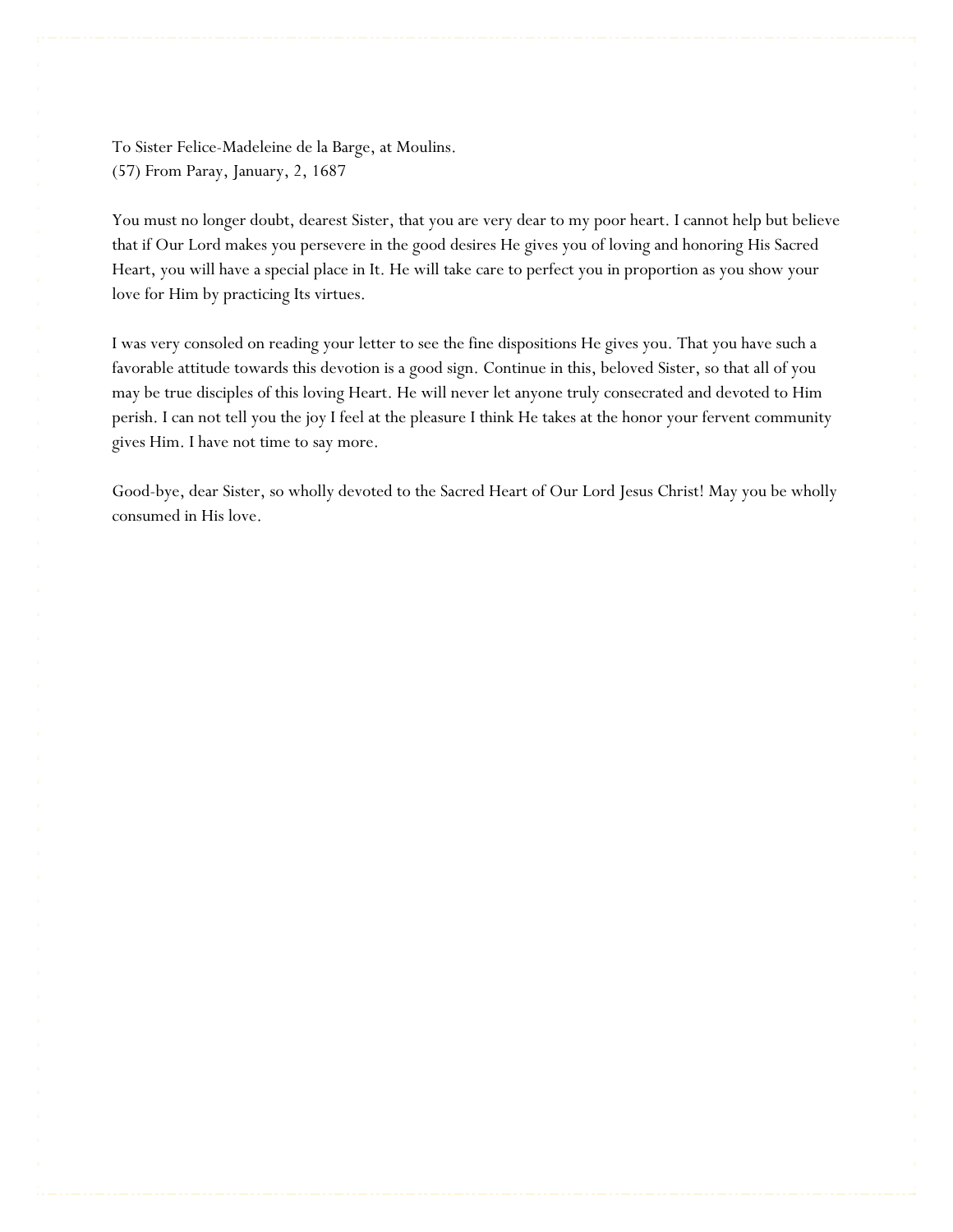To Her Brother. the Parish Priest at Bois-Sainte-Marie. (58) January 22, 1687.

It is a sweet consolation to me, dearest brother, that the goodness of the Sacred Heart of Our Lord Jesus Christ deigns to make His will agree with ours in keeping you here below a little while longer, in this vale of misery and tears, where one must confess with the Apostle, all is vanity and affliction of spirit, except only to love and serve God alone. Here is what I promised Him you would do should He let you live for sometime still.

You see, my dear brother, I had to make some promises to the Sacred Heart of Our Lord in order to be able to obtain this, knowing that you would carry them out and not give me the lie. Otherwise it would be better not to recover, for God is not mocked. I shall tell you quite simply what I have obliged you to, making the use of the liberty you gave me in your letter, so that you may do what I think Our Lord wants of you.

This I have on the word of a person much favored with the gifts of God, and who loves you very much. This person was asking Our Lord, if it were His will, to allow you to live some years longer so that you might fulfill the great desire He gave you of belonging wholly to Him by consecrating to Him every moment of your life and by employing yourself unreservedly in His service with that purity of heart and sanctity of life your calling demands. Then this person seemed to hear the answer: "Yes, I grant you this, on the conditions you yourself propose. I would make him a saint, if only He would cooperate with My plans and with the graces I shall give him for this."

Now it is absolutely necessary to eliminate three things. The first, attachment to earthly things, especially the love of pleasure. Gambling is including in this. The second every superfluous in your dress and in your personal habits. What you save in this way you must give to the poor.

Thirdly, be as little mixed up in the things of the world as you can, not allowing yourself any wilful selfindulgence. All this has been promised to the Sacred Heart of Jesus Christ, provided you agree and consecrate yourself entirely to this adorable Heart to give and obtain for It all the love, honor, and glory in your power. And this not only from yourself but also from all those who will come under your care.

I think I have already spoken to you about this devotion so very recently introduced. But since you did not answer I do not know whether you liked what I told you about it. I am convinced there is no shorter way to perfection, no surer way to salvation, than to be consecrated to this divine Heart and to render It all the homage of love, honor and praise which we are capable. This is what you have been pledged to do. I hope to speak to you about it more in detail when I have the pleasure of seeing you, should God will to give me that consolation.

Furthermore, we have promised, that for a period of nine days you would swallow the little written notes I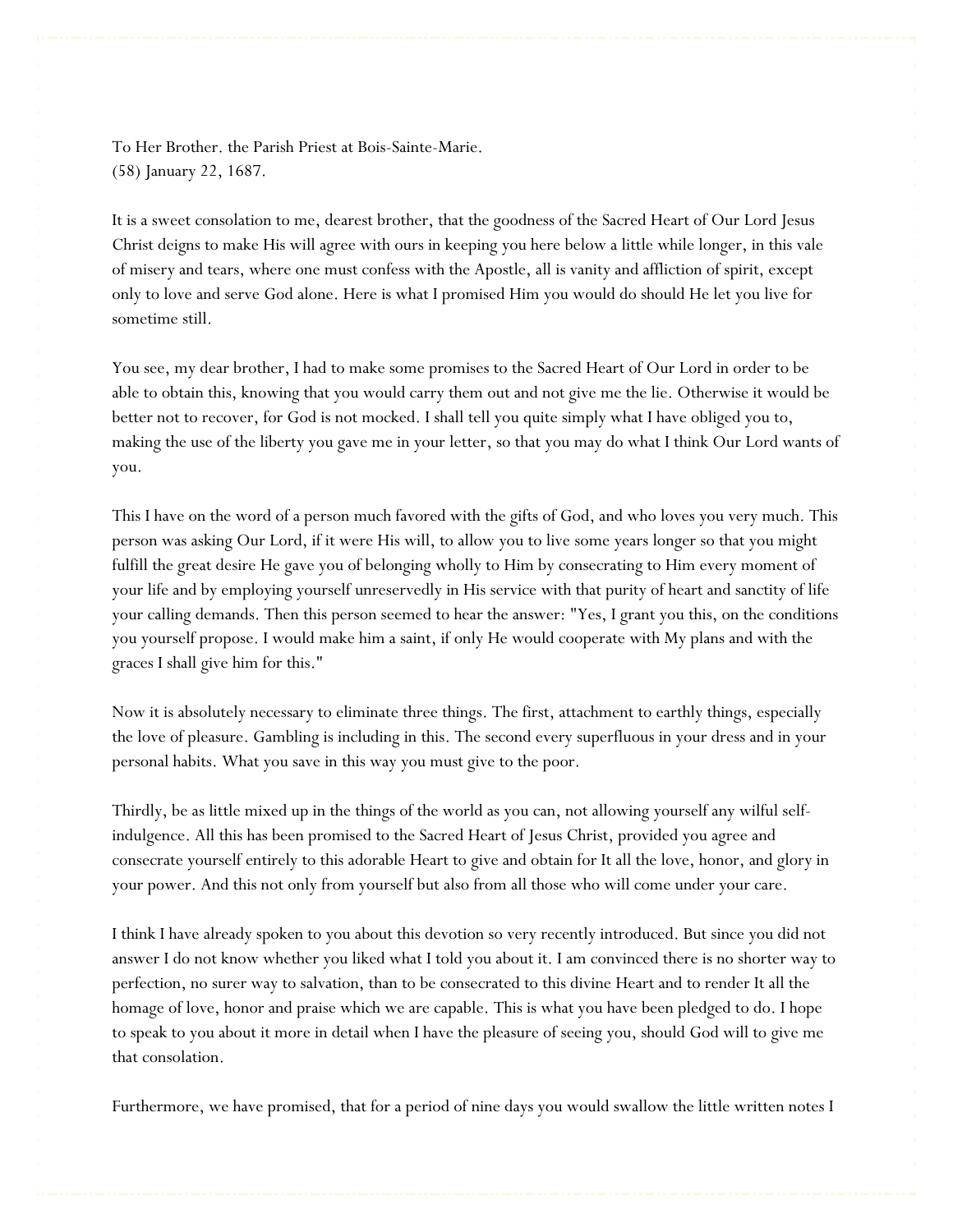am sending you. Take one each day, fasting. Also you will say or have said nine Masses on nine Saturdays in honor of the Immaculate Conception of the Blessed Virgin Mary, Mother of God, and the same number of Masses of the Passion on the nine Fridays in honor of the Sacred Heart of Our Lord Jesus Christ.

This, my dear brother, is the sum of your obligations. I leave out of account the promises I myself have made, not only to ask Our Lord to restore you to health, but also to do a years penance if He had taken you out of this life before you had fulfilled what you promised during your illness. See to what lengths the union of holy friendship, with which the Sacred Heart of Jesus has joined our hearts, has gone, since, forgetting the sins of so criminal a life as I have always led, I thought of doing penance for your sins. See how good Our dear Master is!

Knowing full well that I am in much greater need of penance than you, He has spared you in order to help me make satisfaction for my sins. They are so great I tremble at the very thought of them. Yet I hope for everything from the Sacred Heart of Our Lord Jesus Christ. He loves you so tenderly that He wants you to make yourself a saint at any cost. That is why He leaves you in this world, that is why He sent you this sickness, in order to rouse you and to make you redouble your fervor. O, how grieved I shall be if you nullify the plans this Sacred Heart has made for you, if you do not do what He has clearly showed you to be His will!

Love Him, then, if you want me to love you, for I can only love what He loves. O, if you could only understand how wonderful it is to love Him and to be loved by Him in return! I am convinced that not one of those especially devoted and consecrated to Him will perish. I could talk to you about this forever. Finally, belong wholly to God. do everything for Him, in Him. Remember that He wants you to lead and exemplary life, a life pure and altogether angelic. If today we hear the voice of the Lord, let us not harden our hearts, let us not hesitate a moment longer to remove every obstacle to grace.

Pardon me, my dear brother, for saying all this. It comes from a heart that loves you and earnestly wants you to become holy. I ask this of the Sacred Heart of our good Master. May He consume us in the most ardent flames of that pure love of His which makes me devotedly yours.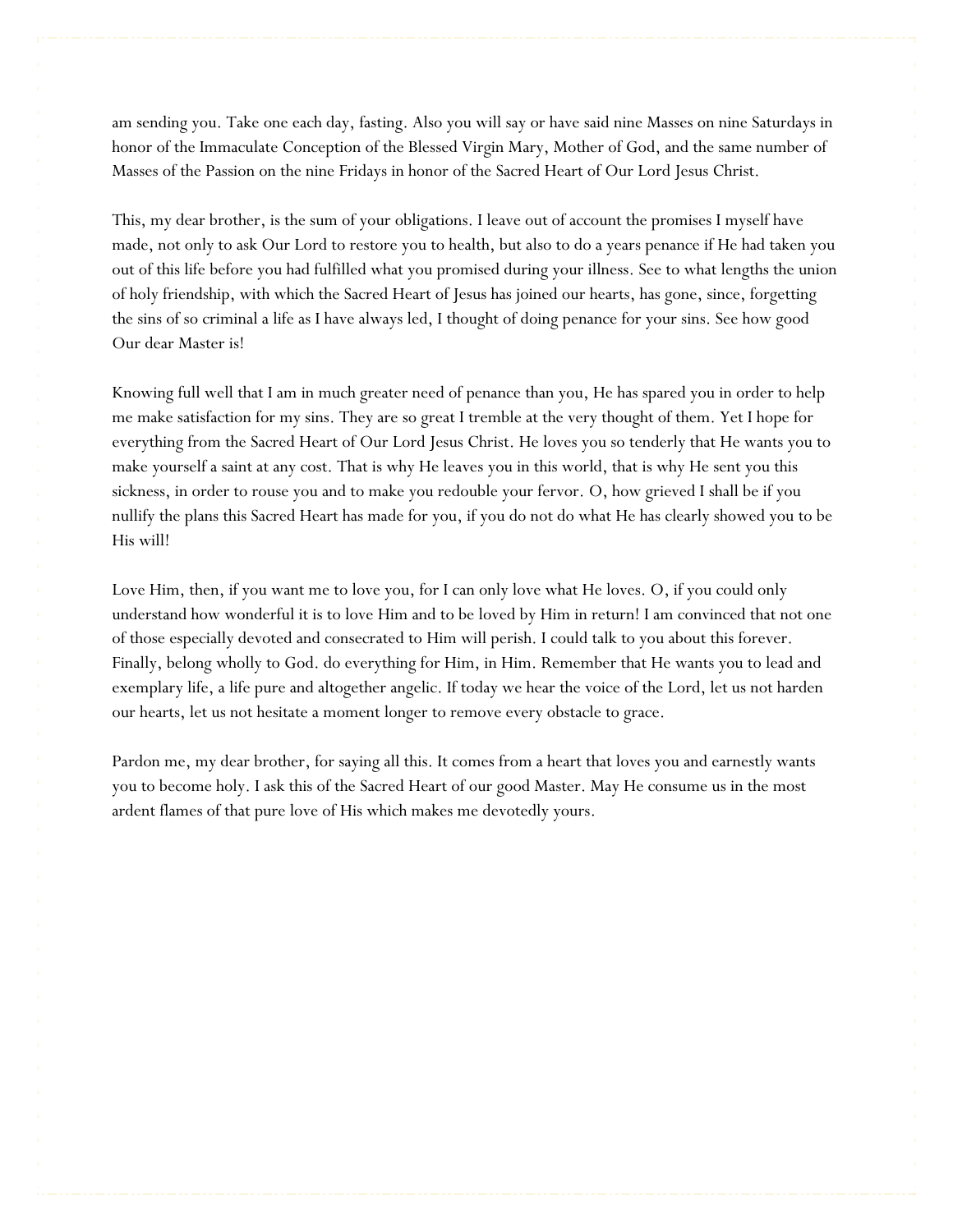To Mother de Saumaise, at Dijon (59) February 17, 1687.

I must confess dear Mother, that Our Lord wants to mortify me very much by delaying our pictures of His Sacred Heart. I feel I have done everything I possibly could, but I am weak and powerless. I am getting nowhere at all, since the good Father who was taking charge of this matter has been sent to Riom. The plate is being made at Lyons and I am very much afraid it will be put aside while he is away.

Yet he writes me that he is taking care of the matter and will see that it is done as soon as possible. We must be patient. All the while this has been going on I do not know to what to attribute the delay except to my sins. They make me an obstacle and a stumbling-block to every good undertaking.

It seems to me too, that the devil is very afraid of seeing this good work accomplished because of the glory it will give the Sacred Heart of Our Lord Jesus Christ. For the souls of many who consecrate themselves completely to Him, and love, honor and glorify Him, will be saved by their devotion to this loving Heart.

Ah, dear Mother, may His mercy come most opportunely to all those poor ungrateful and unfaithful hearts who will perish without Him! I hope His burning Charity will save them, and spread abroad the sweetness of His pure love. He wishes me to speak to you simply and frankly, like a daughter to her good Mother.

This Mother, I think has known well how to win over the sacred tenderness of this Divine Heart by her ardent zeal in procuring honor for it. For, in reading your precious letter, I felt my heart fill with tender sentiments for you in proportion as you spoke of Him.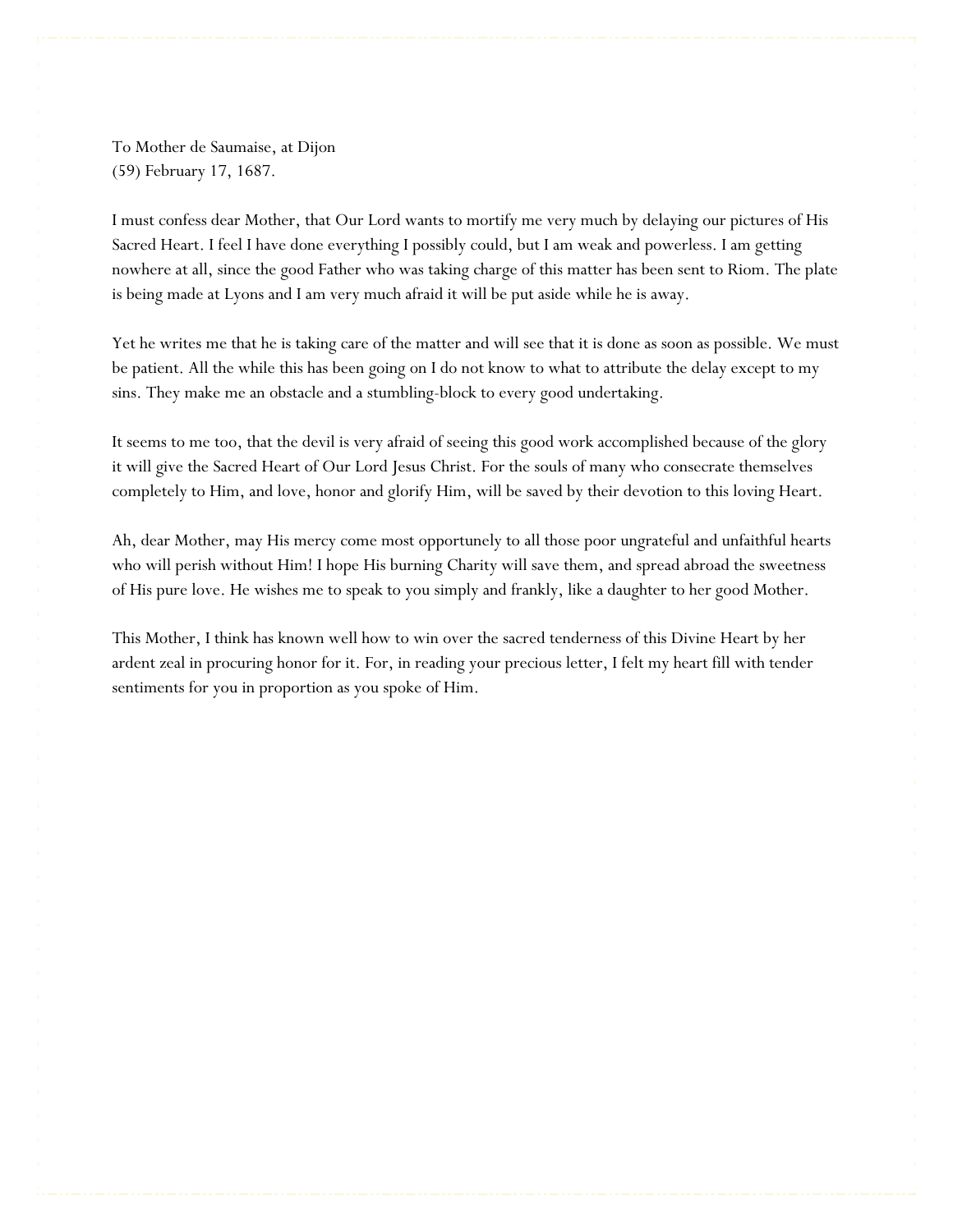To Mother Louise-Henriette de Soudeilles, at Moulins (60) February 28, 1687.

I am glad to make use of the opportunity our dear Sister Cordier gives me of using this blank page to assure you of the continuance of my sincere and respectful friendship for you. It makes you very present to me in spirit before the Sacred Heart of Our Lord Jesus Christ. It seems to me He considers you an object of complacency because of your burning zeal to love Him and belong wholly to Him by obtaining all the honor and glory for Him you can. This gives me great consolation.

I delayed telling you this until we could send the books of Reverend Father La Colombiere's sermons. We received them through the courtesy of a good lady in this town who was eager to give us this pleasure. I think they will cost six livres ten sols (\$1.30) without postage, all four volumes. I hope you are pleased with them as we are. Believe me, most honored Mother, that it gives me the greatest satisfaction to do you this favor, and that I am wholly yours in the love of the Sacred Heart of Jesus Christ.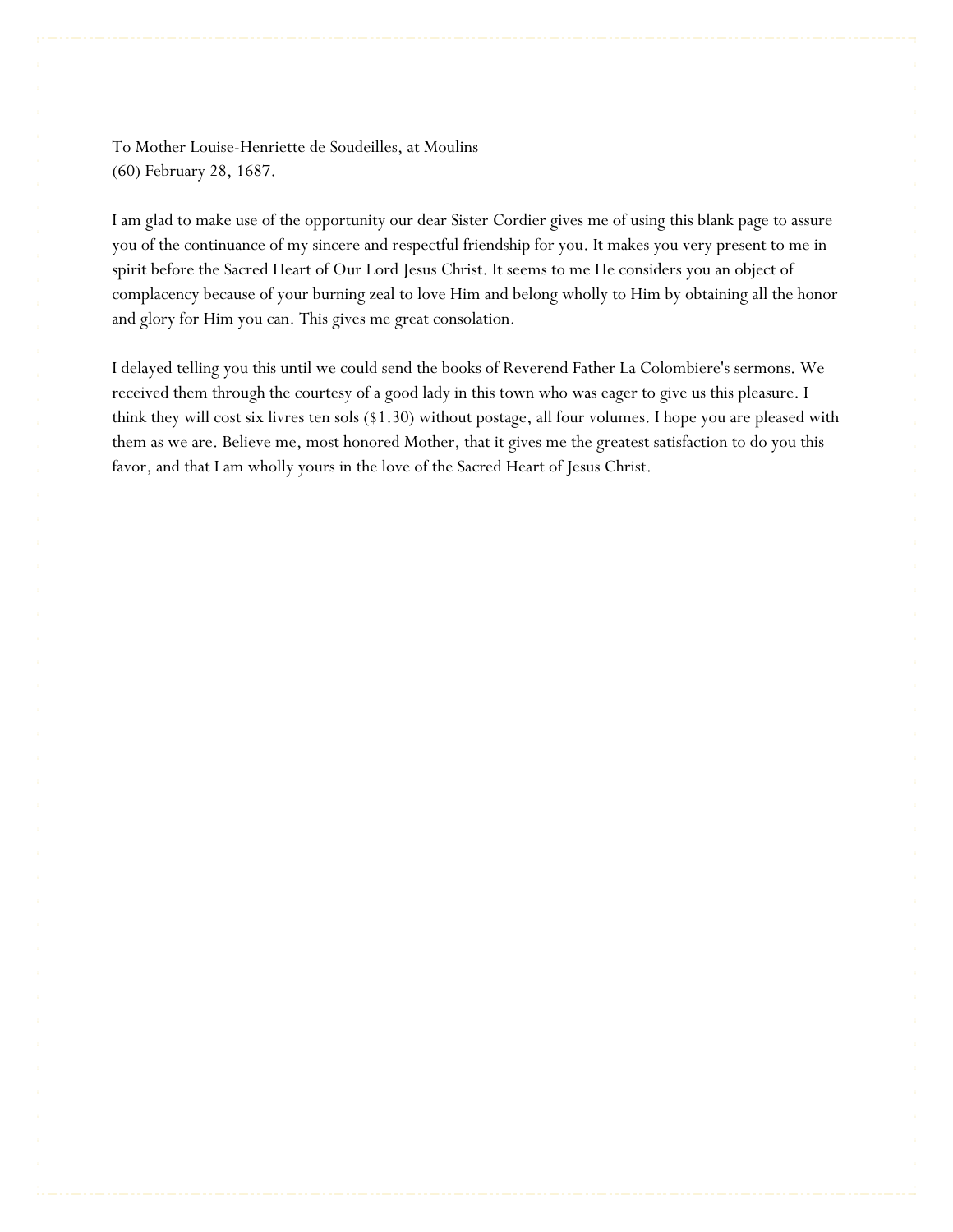To Mother de Saumaise, at Dijon (61) March 1687.

I am taking advantage, dearest Mother, of the freedom you give me to open my heart to you, since I have this opportunity. I hope you will not refuse me the sweetest consolation of answering when Our Lord inspires you to write and that you will tell me your thoughts frankly. I found your last letter very useful in this pitiable state to which I have been reduced since about the Feast of the Epiphany. I seemed to be nailed to a very painful cross.

What I suffered on it would be very difficult to express. I scarcely knew who I was, especially the last three days of the carnival. At that time I thought I was going to die. But the thought kept coming back to me that my sufferings would be lessened during Lent, so I abandoned myself to the will of my Savoir, who wanted me to keep Him company on the cross, He remained alone there during this time during this time of dissipation.

But there was no diversion for me, nor consolation nor alleviation of my sufferings. I could not sleep, nor eat, nor even speak without the greatest effort. But O, my dear Mother, never has the Sacred Heart shown me greater mercy and goodness. He thus gave me greater unalterable peace, though never had I been more slothful, nor opposed Him so strongly in what He showed me clearly to be His Will: for instance, writing letters.

He gave me to understand that writing was for His glory; that I should answer those who write to His wretched slave about the devotion to the Sacred Heart. Also that I should go to the parlor when any one asks to see me. I find this so painful that I often find show much repugnance. But afterwards I feel great remorse at not doing what I think God demands of me, for by not answering people, under the pretext that I want to remain unknown, I put the greatest obstacles possible in the way of His designs of doing them good through these feeble means. That deprives people of His graces.

This makes me suffer more than I can say, since people write very often. If I answered them I would continually be making new acquaintances. Then myself love makes me miserable at the thought of having so deceived people, since they think me quite different from what I am. What increases my suffering is that when Our Lord gave me a special commitment to love His Sacred Heart, I think He gave me to understand that He would show me how much I would have to suffer for this same love, and that the graces He would give me would not be so much for myself as for those He would send me.

To these I am to answer simply whatever He puts into my mind. He would attach to these answers the unction of His grace and in this way draw many hearts to love Him. These thoughts are present in my mind all the while I am resisting. So I am doubly guilty. Judge accordingly of my unfaithfulness and whether it were not better that I should be dead rather than lead a criminal life.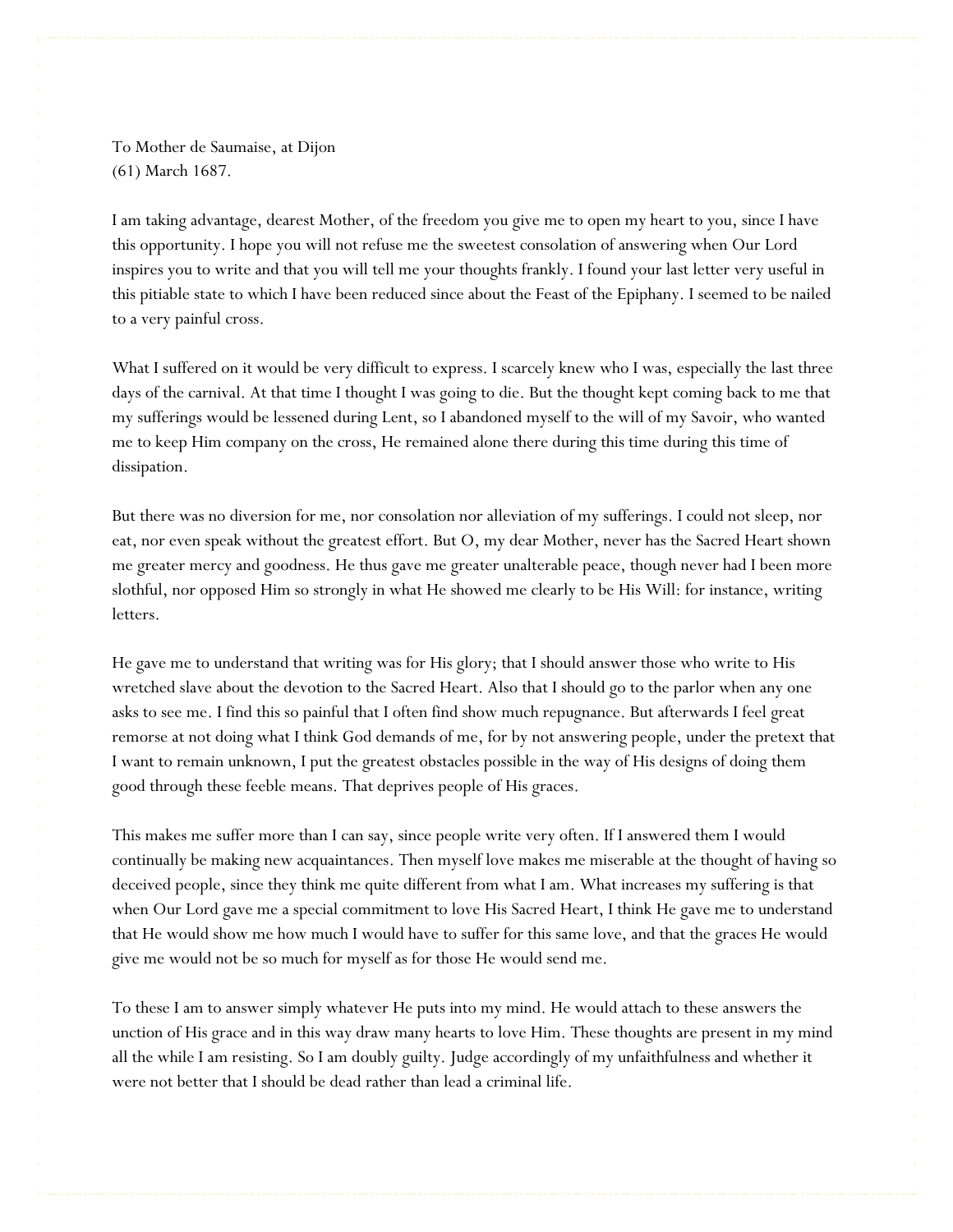I beg you, dear Mother, to tell me what you think and what I ought to do, for my life is sort of a continual martyrdom. I make very poor use of my crosses, yet they seem so precious to me that I cannot be without suffering for a moment without beginning to think I am lost. Pray the Sacred Heart that He will take away from me the power of resisting Him. I do not forget you...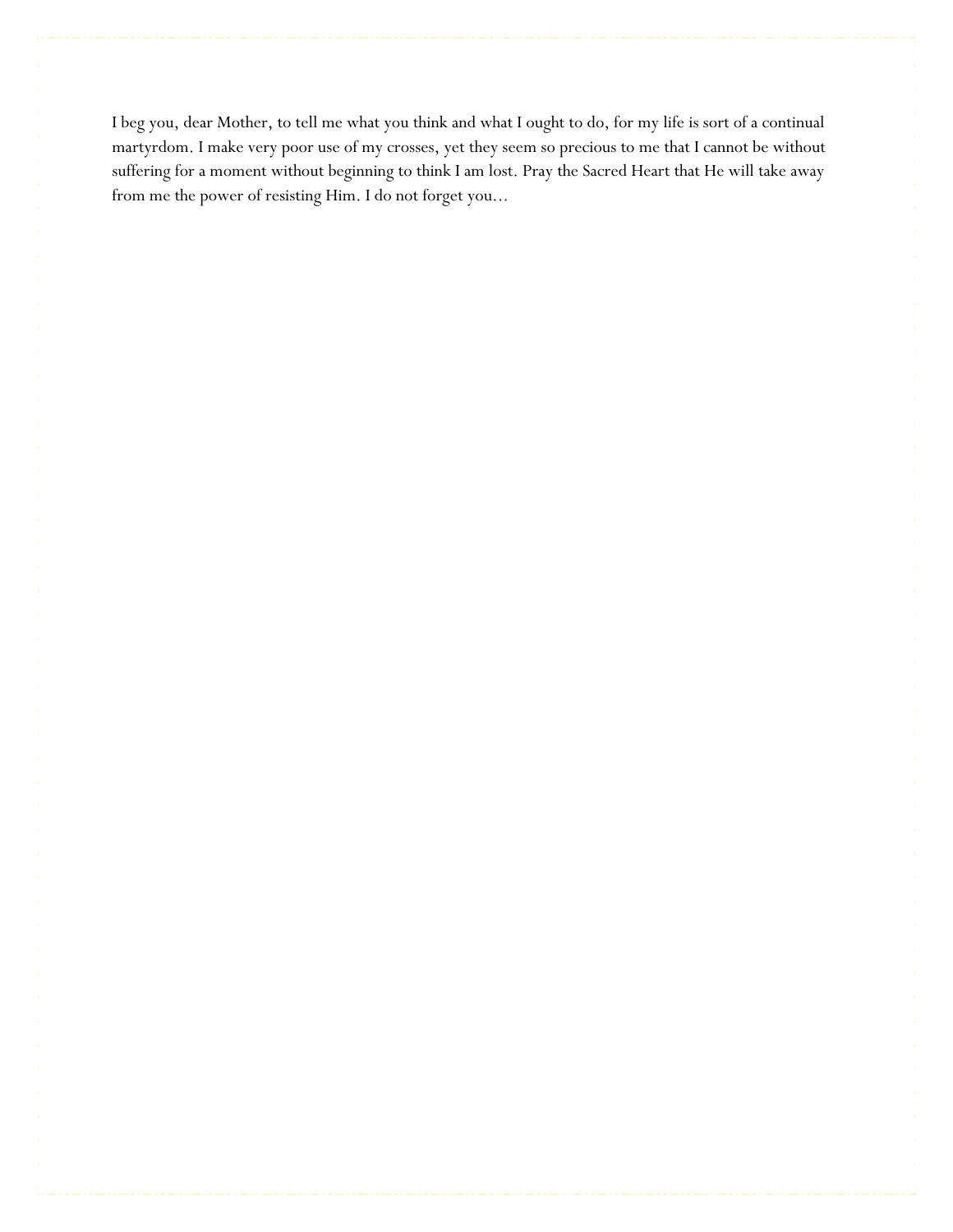To Her Brother, the Parish Priest at Bois-Sainte-Marie (62) March, 1687

I could not dearest brother, mortify myself to the extent of passing up this happy chance to let you know that I am sure the Lord is going to strengthen and increase more and more the real affection He has given me for you-especially after your last letter.

You have so completely won my heart by opening yours to me that I think there is nothing I would not be willing to do for your advancement in holy love and to make you correspond perfectly with the designs God has on you. He intends, if I am not mistaken, to bring you to a high degree of perfection. You see, my dear brother, that is the reason why you cannot be complacent. He will not be satisfied with ordinary virtue in you, because He has many graces to give to you and to others through you.

Do not disappoint Him, then, in what He expects of you: a life corresponding to the holiness of your ministry. O, how sorry you would be at the hour of your death to see yourself deprived of the crown prepared as a reward for your fidelity in following generously the lights the Lord is giving you! I know well that you cannot do without great violence to yourself.

But it is precisely in this, and in the victory over these repugnance's, so violent at times that God has placed the greatest value for your crown. Rich too, is the reward for the despoiling yourself of all these empty pleasures which only leave behind a thousand pangs of conscience.

To tell you the truth, you will never find peace or repose until you have made a complete sacrifice of everything to God. This very grace is what I am asking for you because of my ardent desire that you belong wholly to Him and despise everything else. You will have to suffer much to achieve this, but grace will not be wanting, nor strength and help from the Sacred Heart of Our Lord Jesus Christ.

If only you knew, my dear brother, the consolation I feel at the change I think He shows me has taken place in you in so short a time! I cannot tell you how happy I am about this, for I think He is beginning to be pleased with you. I beg Him with all my heart to complete what He has begun and to grant you holy perseverance.

Perhaps I speak too freely, but blame this on the tenderness of my heart which would be less concerned over your true good if it loved you less. Yet I cannot act otherwise towards you when I now consider another self. I beg you to act the same toward me and not hide from me what the Lord may make known to you as necessary for my perfect conversion.

I have a great desire for it but an altogether inefficacious one. I am very far from being what God wants me to be. As yet I have done nothing for Him. Help me by your Holy Sacrifices, so that I may at least learn how to suffer properly, I think this is what He wants of me, just this: that I may love Him in suffering, and even so I never weary of it.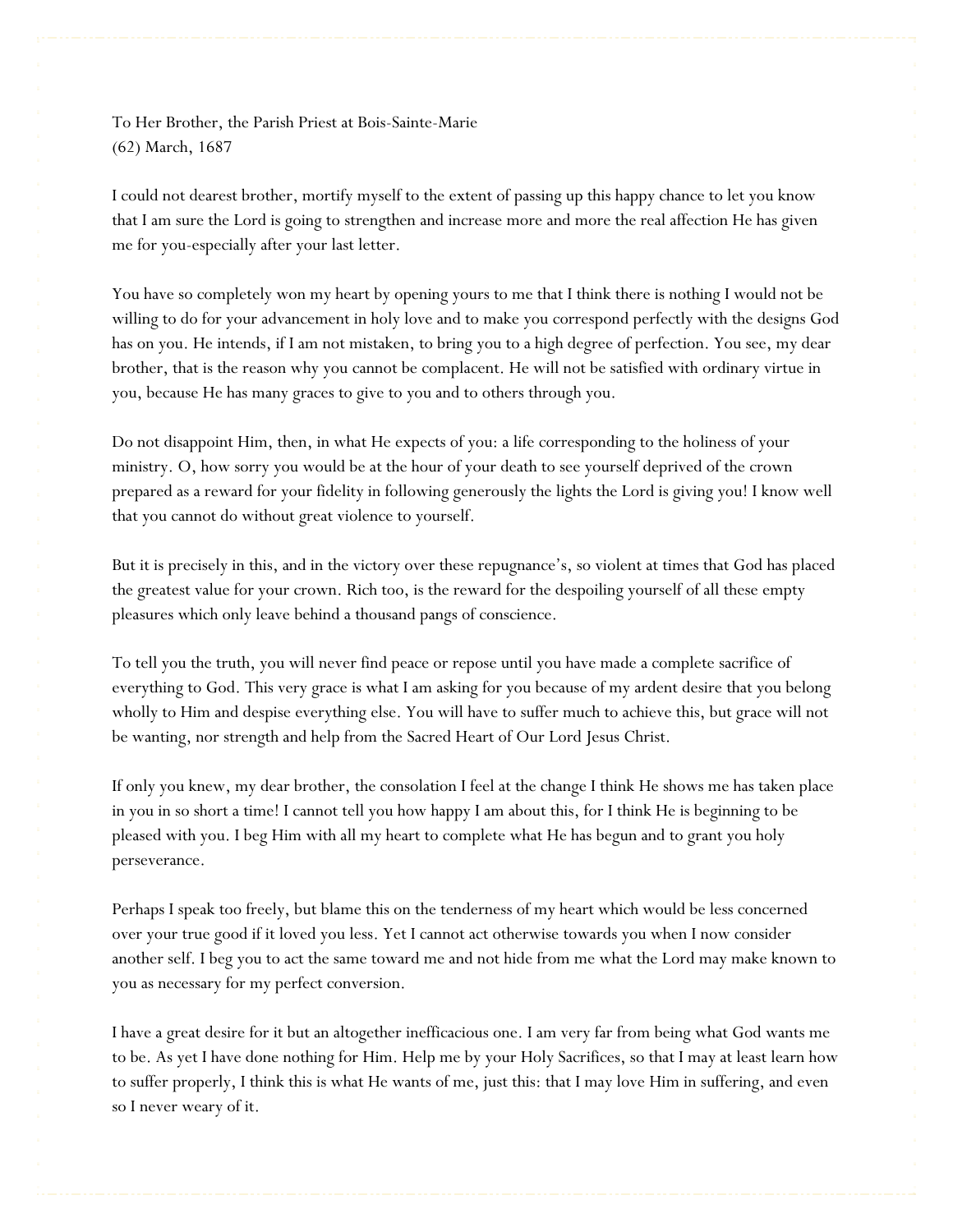Through His mercy He makes me thirst for the cross more and more. Beg of Him, my dear brother, that I may not abuse so great a blessing, for the cross is a priceless treasure. Just recently I had to have a finger lanced to the bone. The pain seems to me a precious proof of the love of Our Lord, In His Love I am wholly yours.....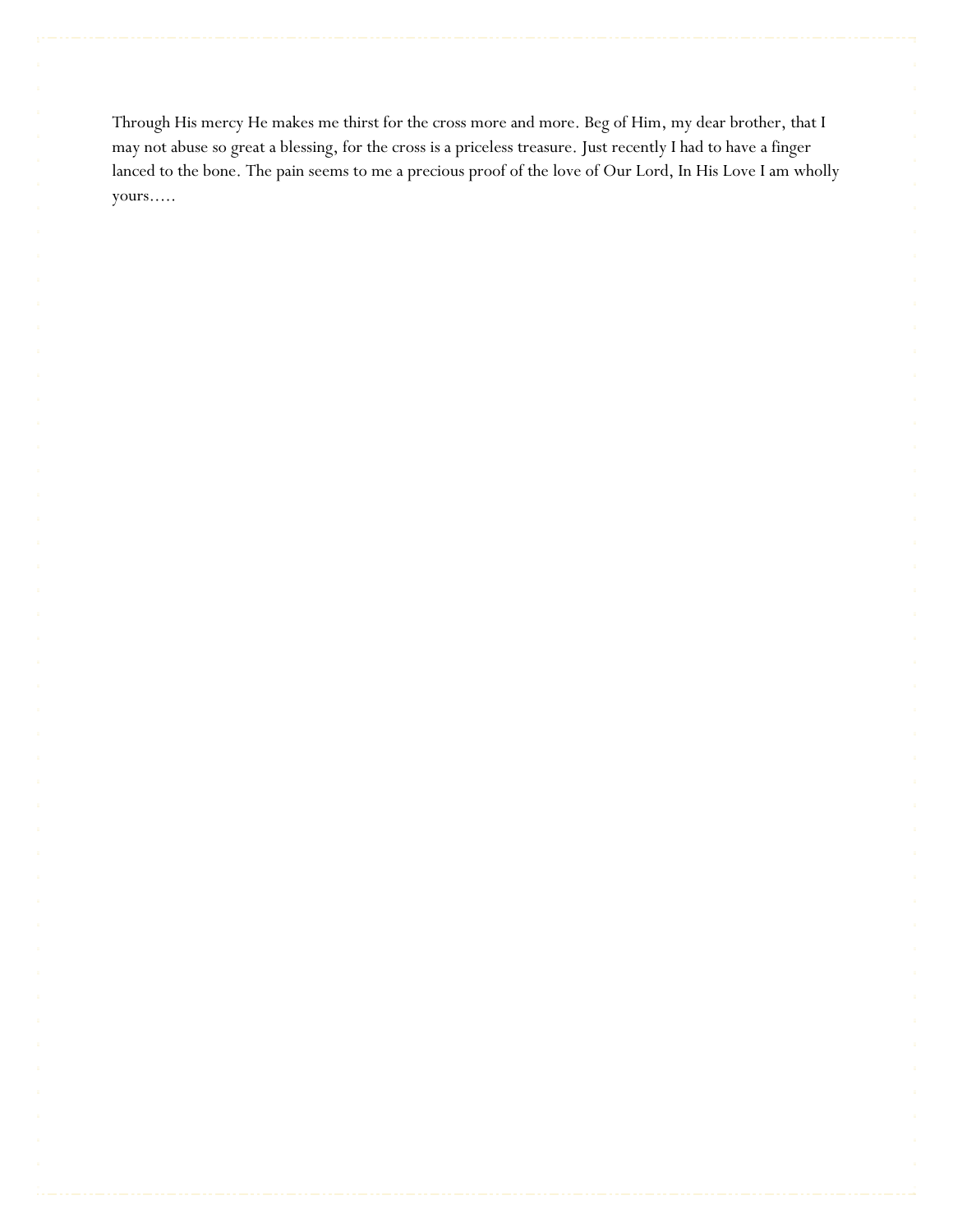To Mother de Saumaise, at Dijon (63) 1687

It seemed, dearest Mother, that something of what our sovereign Master wanted of His unworthy slave would have been missing if I did not add the sacrifice of breaking my silence with Your Charity. I did not dare write you again because of the great embarrassment I feel at the delay in getting the engraving for the pictures of His adorable Heart. You can not believe how much this has made me suffer, and still does.

I lay it all to my sins, which make me unworthy to do any service for the Divine Heart, Author of all sanctity. I do not know what more I can say to you about this matter except perhaps that He not only wants you to pay for the pictures, but also have them made yourself, if He shall so inspire you. This idea came to me while I was being able to get any news on the matter, for the Father who had promised to have the work is so far away.

Please let me know what you think, and whether you can have them made. We shall reimburse you. How happy I would be if you could do this! I assure you there is no trouble or suffering I would not be willing to undergo to bring about His reign in the hearts of all, as He desires. For that I would welcome with all my heart the sufferings of hell: all but the privation of loving Him.

I find it a great consolation to speak to a heart that loves Him, and that He loves so tenderly in return. I can not help looking on you as one of His most faithful friends. We are presenting you with a copy of this little book which Mother de Soudeilles had printed, after some people of note, whom I do not know, had presented her with the litanies of this Sacred Heart and an act of reparation.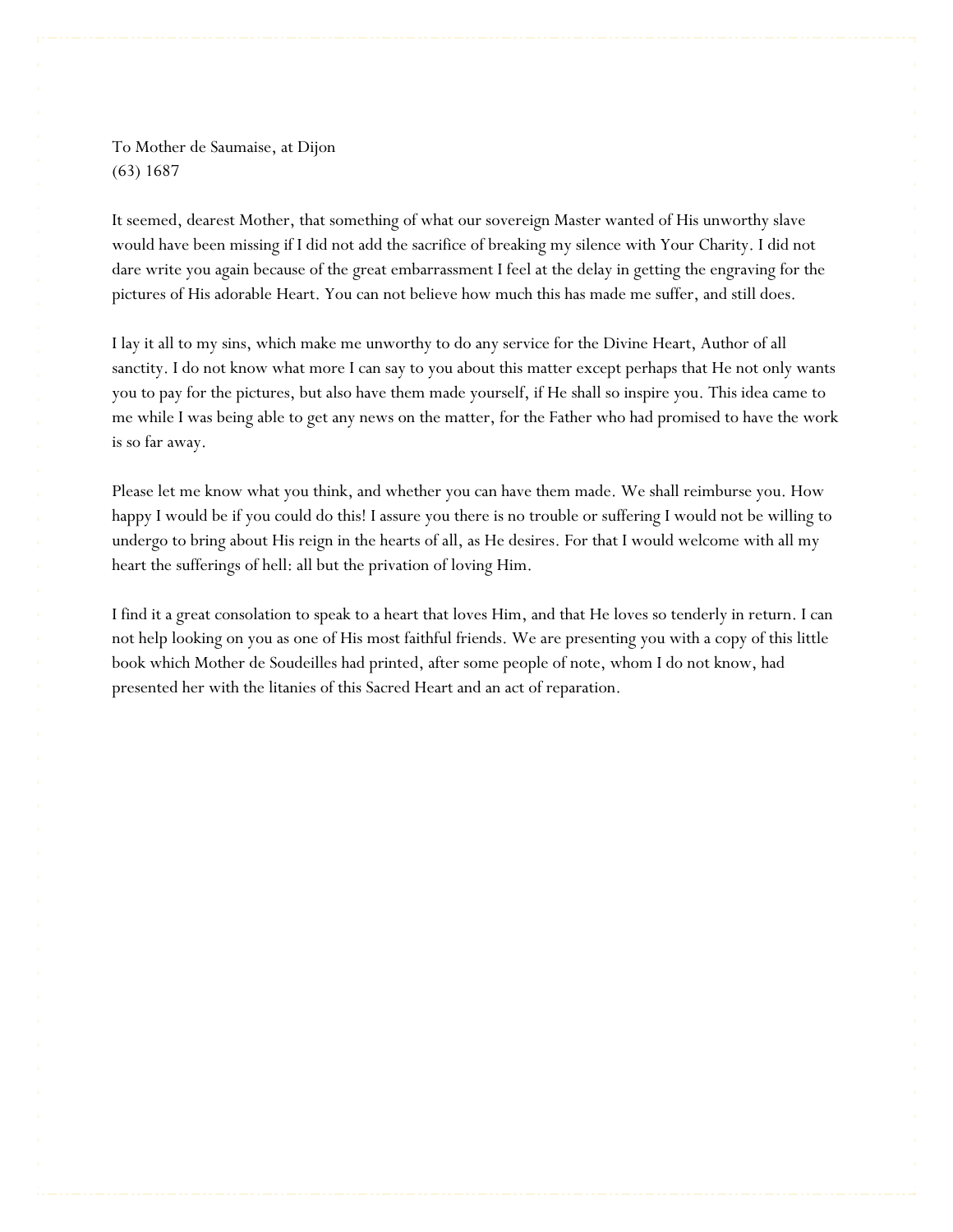To Mother de Saumaise, at Dijon (64) 1687.

I hope, dear Mother, that, since you share my interests, you will bless Our Lord for the share He gives me in His cross. O, how good it is to live and die crushed under its weight, deprived of all consolation! The characteristic of pure love is that it leaves no rest to the soul completely abandoned to its power.

I am sending you the litanies of the Sacred Heart of Jesus and those other things that have brought upon me what is my due: humiliation or confusion. You well know to what I refer, and that I have ample cause to blame you for it. But may the will of God be done! My heart is indifferent to humiliation or consolation.

It pays no attention to them nor does it dwell on them. I am satisfied if He is pleased with my continual selfabasement. Have I not joy enough amidst my sufferings, at seeing this holy devotion hold its own and spread in spite of the opposition satan is raising to stop it? The Sacred Heart will reign in spite of His enemies: He will make Himself the Master of the hearts He wants to possess. For the chief aim of this devotion is to bring hearts to His love.

Here is what He has given me to ponder over: "The cross is my glory, love guides me to it, love possesses me, love is enough for me." Please burn my letters after you have read them and let no one else see them but yourself. I do not know but that I am deceiving myself in all this I am telling you. I pray the Lord to give you light in this matter.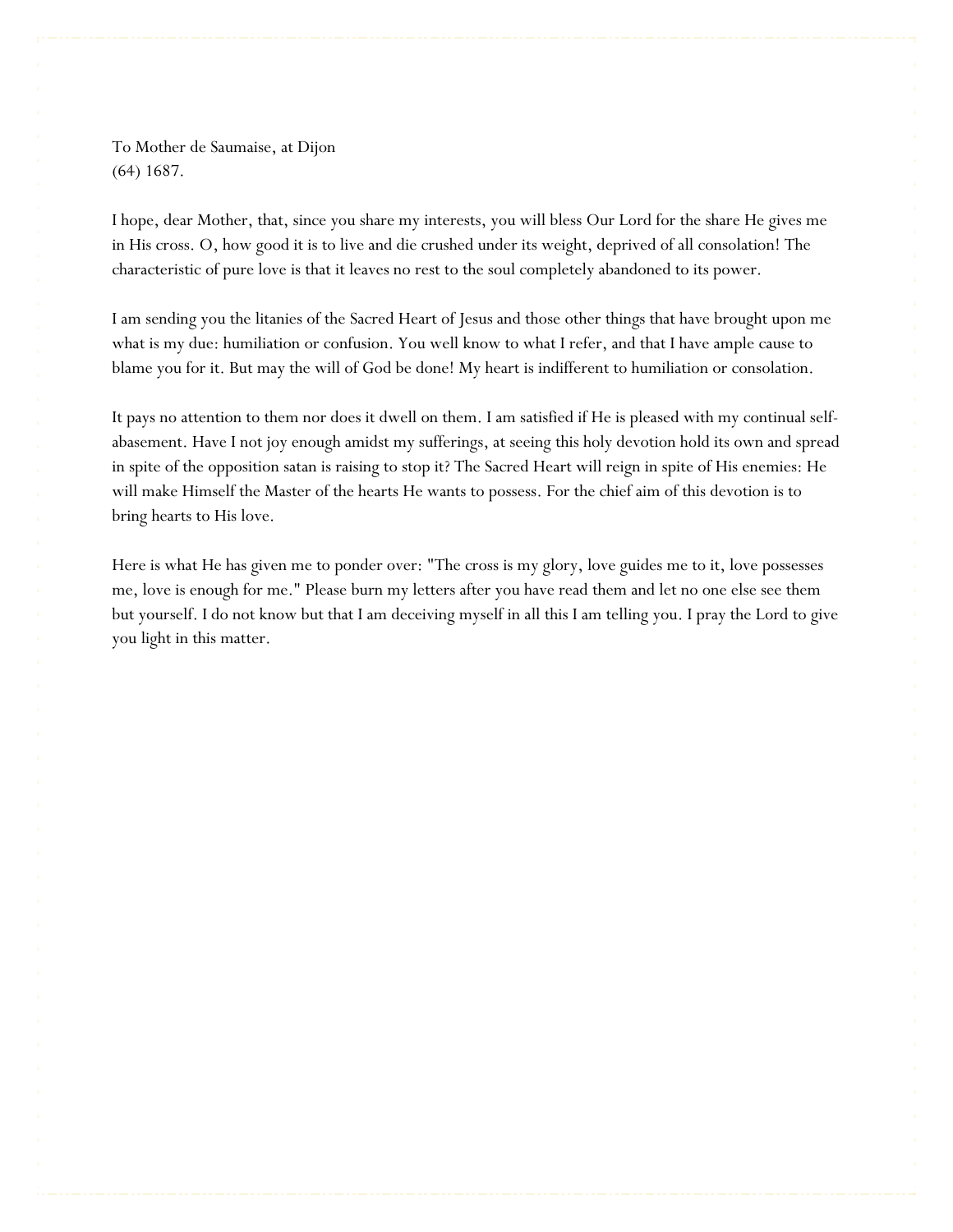To Mother de Saumaise, at Dijon (65) 1687

Here, my dear Mother, is the money and the sketch this good Father has sent back to us, very disappointed at not having been able to finish the work. But God, who does everything for the best, will see to it that a better picture will be made, for the drawing he has sent us the sketch is not a good one nor to my liking.

So you would oblige me enormously by changing it, following the inspiration Our Lord will give you. I leave everything to your judgment. Continue, my good Mother, in your zeal for procuring honor for this Sacred Heart, you yourself and all these good souls you mention as being interested in it. I shall speak to you about them at the first opportunity.

Just at present I can not say anymore on this subject except that they are indeed fortunate, and you, too, in being employed in so glorious an undertaking. do not be surprised at encountering opposition. That is one of the most infallible signs that God will be glorified by the reign of the Sacred Heart of His Divine Son. I shall write you more some other time.

To Sister Jeanne-Madeleine Joly, at Dijon (cf. n.32)

(1687) I cannot sufficiently express the sweet transport of joy I experienced on receiving your picture. It is just what I wanted. The consolation I feel at your zeal for the Sacred Heart is beyond all expression. Continue in that zeal, my dear Sister. I hope this Divine Heart will reign in spite of all opposition. As for myself, I can only suffer and be silent.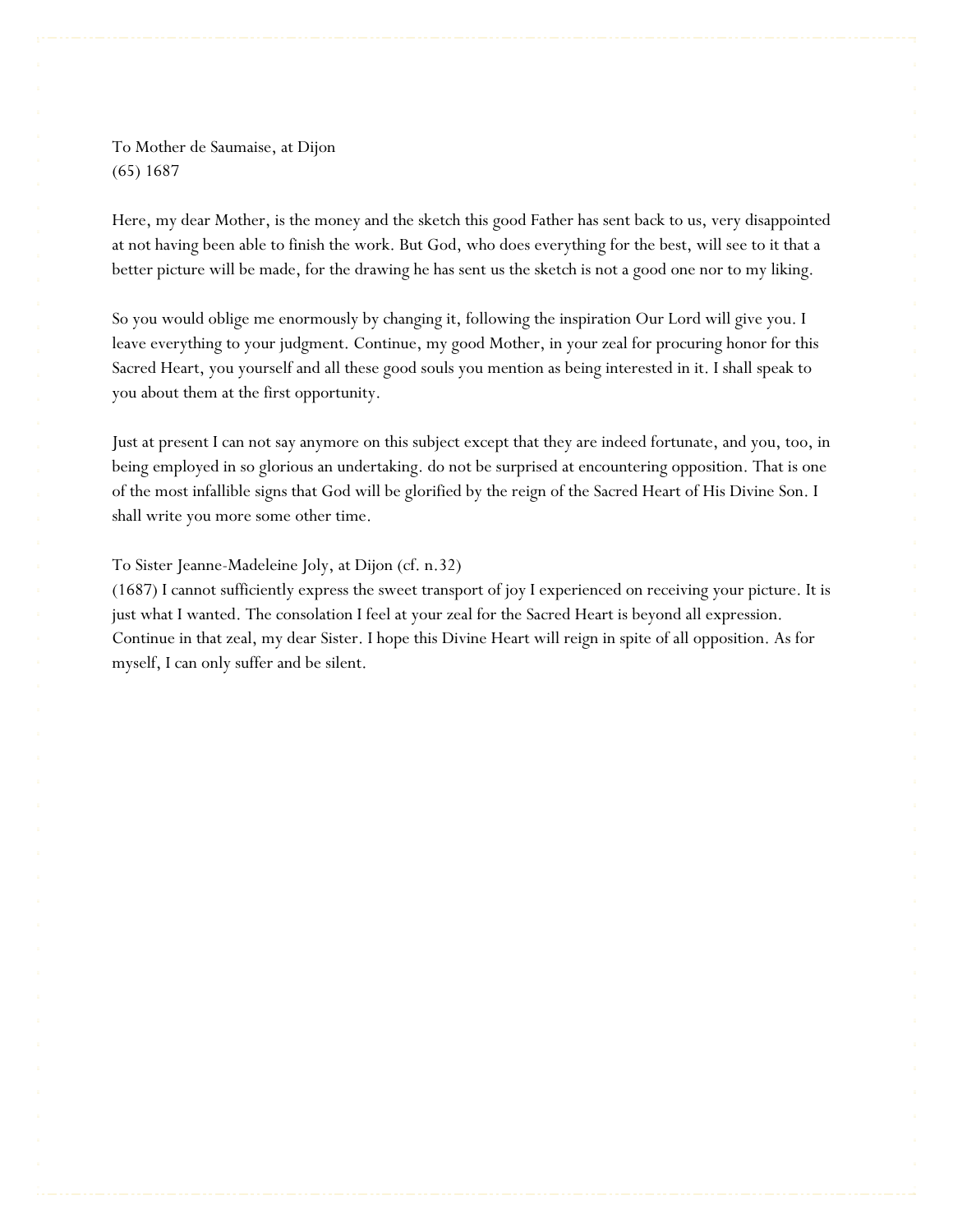To Her Brother, the Parish Priest at Bois-Sante Marie. (66) About April, 1687.

I beg the adorable Heart of Jesus, dearest brother, to establish forever in our hearts the reign of His love and peace. Your interest in my health causes me confusion. My health is so useless for the glory of God. Up till now my life has been so injurious to Him that I consider His making me suffer here below one of the greatest mercies He shows my soul.

In doing this He makes me somewhat conformed to His suffering life, by the merits of which I hope to pay off some of the great debt I have incurred by my sins, if only you will help me by your Holy Sacrifices. I rely heavily upon them. Continue doing me this charity. All my hope is based on this. I assure you I shall not forget you when I have the happiness of assisting at Mass.

I have earnestly thanked the Sacred Heart of Our Lord Jesus Christ for the favors He is giving you. I beg Him to continue them and to give you the grace of corresponding faithfully with them, persevering in the holy desires He gives you of loving and glorifying Him by making Him known.

You could do nothing that would give me greater pleasure. Neither could you do anything more beneficial to your own dear soul, in which of course I am very interested. You are right in saying that it is truly one with mine in the Sacred Heart. That is why I take the liberty of telling you so frankly what I think. I would not do this if I loved you less.

I am consoled to hear that you are living in conformity with your vocation and state in life and are keeping the promises you made Our Lord. Meditate often on these things, dear brother. we must not receive the grace of God in vain, for it is as terrible to fall into the hands of the living God as it is now sweet to cast oneself into the arms of a God dying for love of us, Who wants only to show us His mercy. Beg Him to shower His mercies on my poor soul, which has such great need of them. We must trust in His goodness and try to carry out His plans.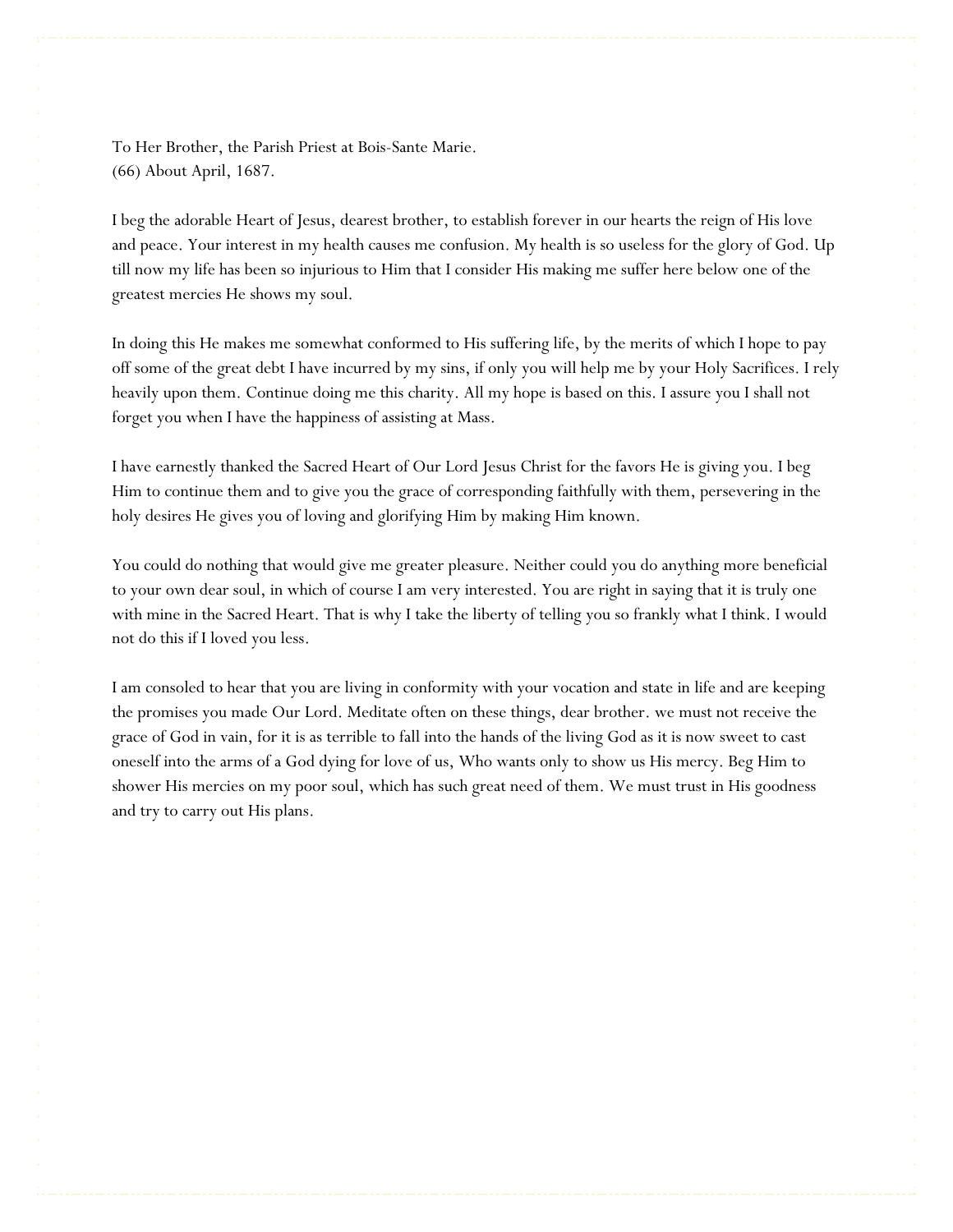To Her Brother, the Mayor (67) About April, 1687.

Nothing could have pleased me more, dearest brother, than the happy news that the Sacred Heart fills you with such good dispositions. I feared that yours might have grown cold towards Him. That would have pained me very much and I would not have dared speak to you about the Sacred Heart any more because piety is never really solid unless it comes spontaneously from the movements of grace.

Yours, I am sure, does, because it produces such good results. I had even hoped that things would turn out as you propose. But not believing that your love for this adorable Heart would make you want to sustain so great an expense as the one you speak of, I did not dare mention it to you. So I approached the people I had mentioned, thinking that if a greater number were involved the deficit could easily be supplied. But we clearly see now that we must carry out the plan as you proposed it.

We shall not refuse you this. By this you will give me one of the greatest consolations I can have in this mortal life. For nothing can make me happy here except to see this Divine Heart of my Lord Jesus Christ loved, honored, and glorified, and to have the good fortune of being able to be consumed in suffering for His love. O my dear brother, how fortunate shall you be if He gives you so greater grace as to enable you to go through with your undertaking!

I beg you, then, to be firm in following out the inspirations He gives you, so as not to frustrate His designs for making you holy. His grace shall not be wanting. But He expects faithful cooperation from you and me in return for His great love for us.

I cannot tell you my full sentiments on this matter just now. I hope my brother (the priest) will not fail to do everything in his power to further a plan so much for the glory of this Divine Heart as yours is, and which will draw down upon you and your family many graces.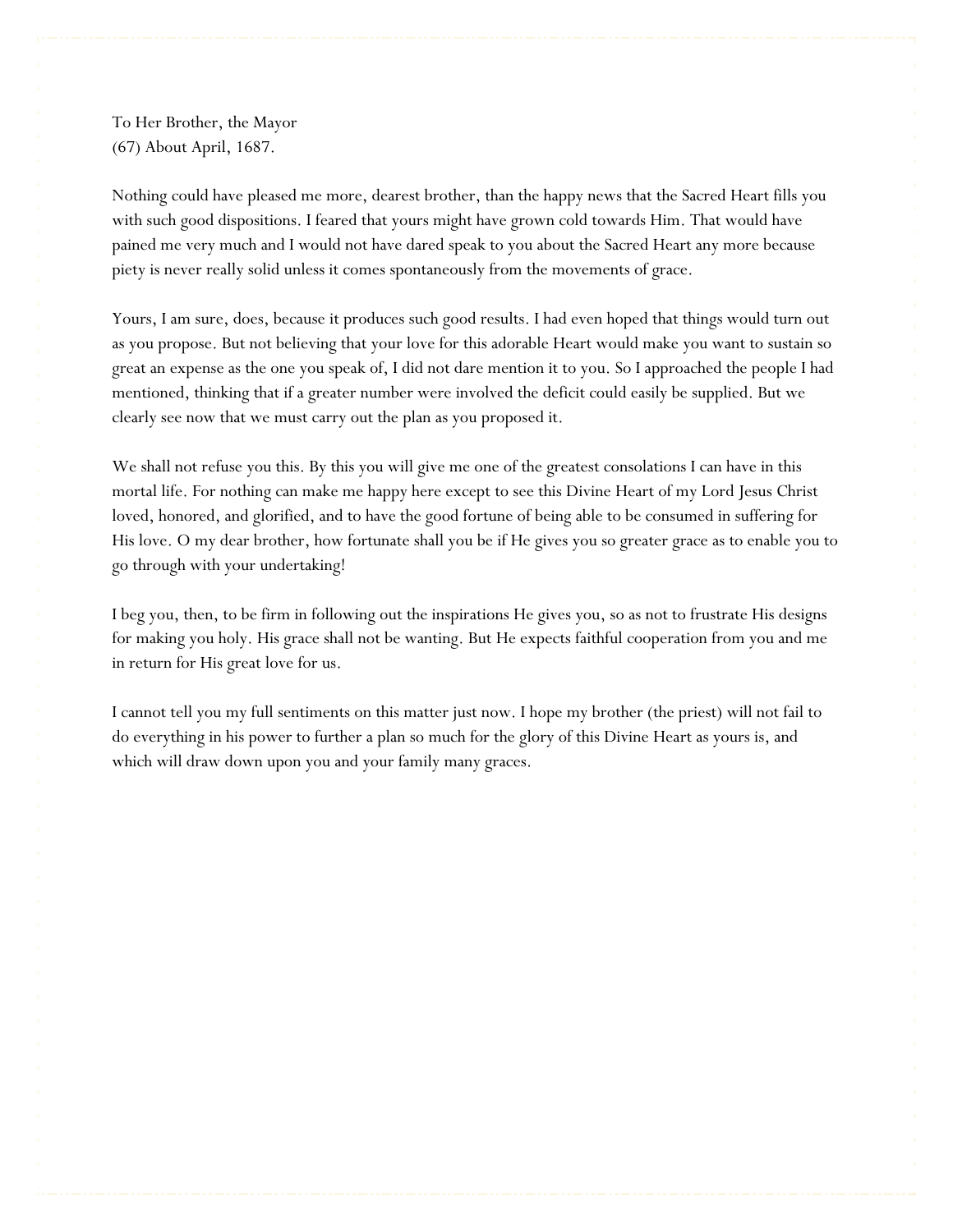To Mother Louise-Henriette de Soudeilles, at Moulins. (68) From our Monastery in Paray, April, 8, 1687.

## Most Honored Mother,

Though I am very happy to send you the books you want, I am no less happy to know how much you value them. Your Charity will not esteem them less, I am sure, once you have seen them. I hope that you will draw more profit from them, than I, for I am so ungrateful to grace that I do not see why the goodness of the Sacred Heart of Our Lord Jesus Christ does not weary of my ingratitude.

I confess to you my dear Mother, that I feel a sensible joy in knowing that this Divine Heart is loved and honored in your community and I shall be happy to have a share in their remembrance to this Sacred Heart. I am much obliged to Your Charity for assuring me that you are not forgetting me, and for being willing to continue in this union of hearts He has made of our hearts. I am wholly and cordially yours in His Holy love.

Be so good as to let us know how many copies of Reverend Father La Colombiere's Retreat you want. I think the amount of money you mention will not fall far short of paying for three.

If I do not give myself the honor of answering dear Sister de la Barge's letter now, I shall do so at the first opportunity. (But she answered it the same day by sending the following Letter 69.)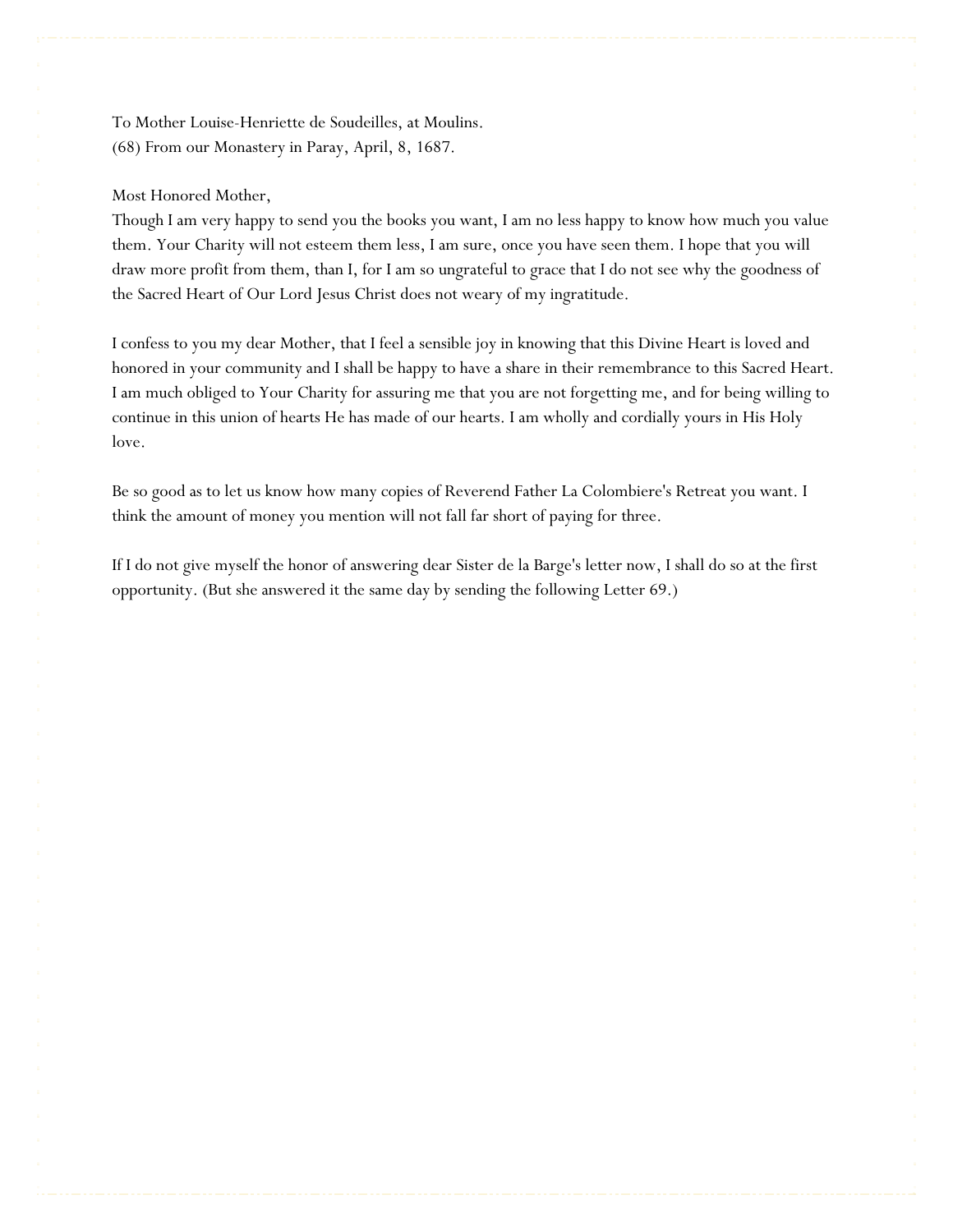To Sister Felice-Madeleine de la Barge, at Moulins. (69) From our Convent in Paray, April 8, 1687.

On reading your letter I blessed God, my beloved Sister, for giving you tangible proofs of His true love by leading you along this way of self-effacement. Since He has shown you this way, follow it fearlessly. Then I think you will be doing what He requires of you for establishing His reign in your heart.

I think, He wants to expel from it creatures first and then yourself. That is why you should be glad when you are in any way forgotten or despised. Remember that these things come to you in order that you may banish creatures from your heart, from a heart that must no longer go out to exterior things, but rather cut off affection for them, in order to apply itself without reserve to loving God Who dwells within it.

I think He will give you great graces if only you have the courage to follow Him by an entire forgetfulness of self, abandonment to His providence, and great purity of intention, uniting yourself continually to that of the Sacred Heart of Our Lord, loving with His love and willing with His Will. Finally, choose the Sacred Heart as your sacred oratory where you will offer your prayers and petitions to God, so that they may be pleasing to Him.

It seems to me that one of the best means for advancing in perfection is the use of the particular examen on the fault we have resolved to rule out, and on the contrary virtue we wish to aquire. We must mark our faults in a little book so that we can impose on ourselves some penance for them at the end of each day.

I beg your pardon, beloved Sister, for taking the liberty of so simply telling you what I think, but I do it because your humility wants it so. It is not that I do not know you are doing more than all that, but I think God wants you to advance more and more in the ways of His pure love, following the inspirations He gives you. Be satisified, though with the occasions He furnishes, be they humiliations or contradictions. Do not seek them but profit by them in silence. This is the wish of your unworthy Sister.

Our dear Sister Cordier presents her most humble respects to your most honored Mother (de Soudeilles) and to yourself my dear Sister, whom she loves very sincerely. As for myself, I beg you to ask of God my true conversion, assuring you that you are not being forgotten in my poor prayers. You will not be angry with me perhaps for sending you this little note (now lost) with an aspiration a pious soul gave us.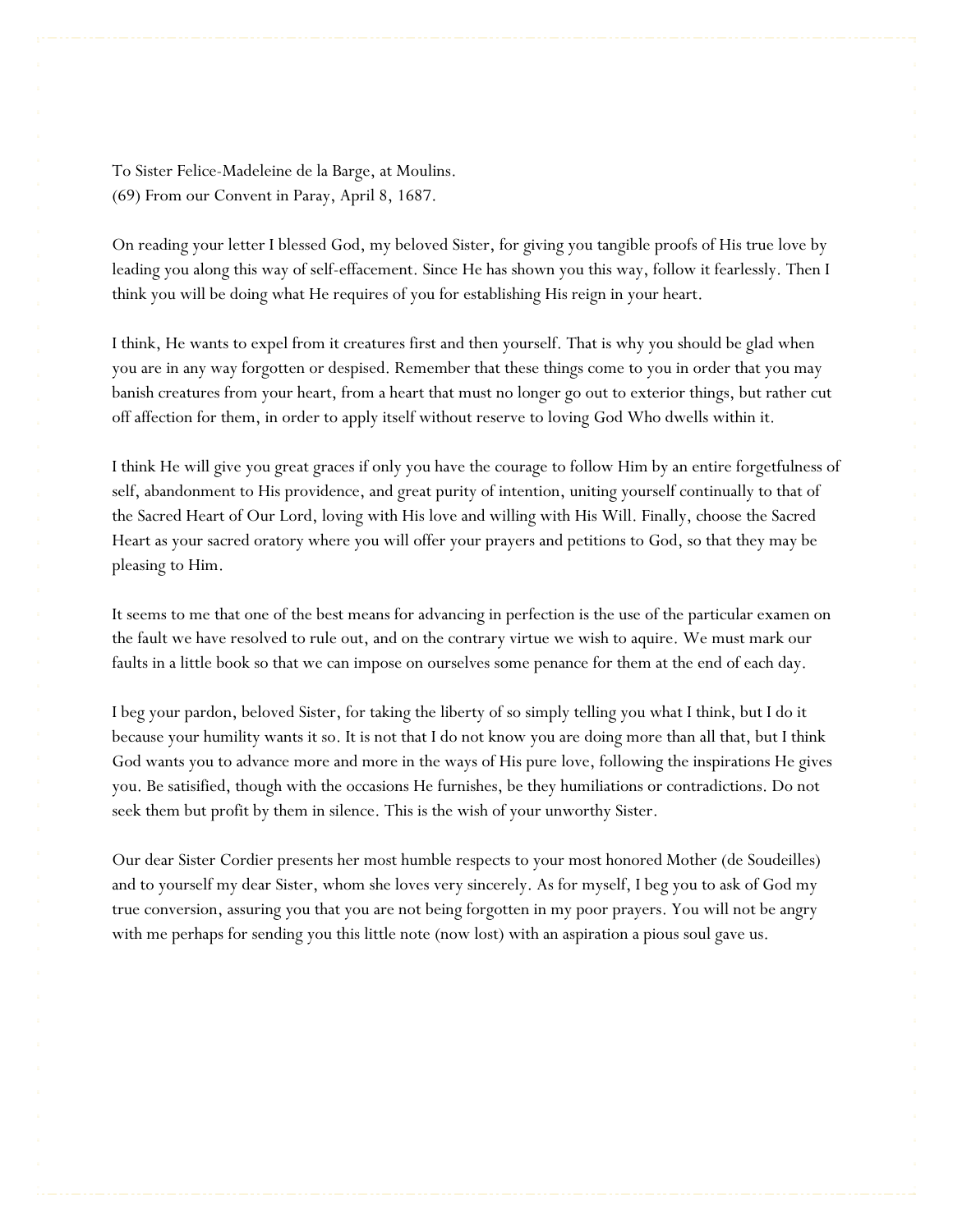To Mother de Saumaise, at Dijon. (70) Beginning of April 1687.

Ah, my dear Mother, what shall we say about our most lovable Jesus! Never before have I so much experienced His wonderful goodness and mercy nor felt so incapable of describing them. The same is true of my joy at seeing these precious books which I hope, will contribute not a little to spreading His Kingdom.

I congratulate you on the happy success of your undertaking for His glory. In this way He is letting you know the pleasure He takes in it and His desire that you continue to work at so grand an enterprise till it is finished. Do not let up. It seems to me that it is in this way He wishes to save many souls from eternal damnation, for this Divine Heart is a fortress and a sure refuge for those fleeing from Divine Justice.

God's wrath would otherwise overwhelm sinners in their sins because of the great number they are now committing. These stir up the Divine anger of this Sacred Heart. It is an abyss of every kind of blessing. There we must loose ourselves so as to relish no longer the things on earth.

I cannot help telling you, my dear Mother, the grace I received Good Friday (March 28, 1687). Having a great longing to receive Our Lord, with many tears I spoke these words to Him: "Loving Jesus, I want to be consumed in desiring You." Thereupon He came to console me with His sweet Presence, saying to me: "My daughter, your desire has pierced My Heart so deeply that if I had not already instituted this Sacrament of Love, I would do so now to become your food.

I take such great pleasure in this longing that, as often as a heart forms this desire for Me, I look upon it lovingly to draw it Myself." This vision impressed me so deeply that I felt great pain at seeing my Jesus so little desired in this august Sacrament. I found it especially hard to bear when anyone spoke with coldness and indifference about it.

Once He said to me with a voice full of authority: "I am going to make you so poor, so despicable, so abject in your own eyes, I am going to destroy your self-esteem so completely that upon your nothingness I shall be able to establish Myself". These words left so deep an impression on me that I could not think of them except with horror. Please pray for me, and rest assured that I am wholly yours.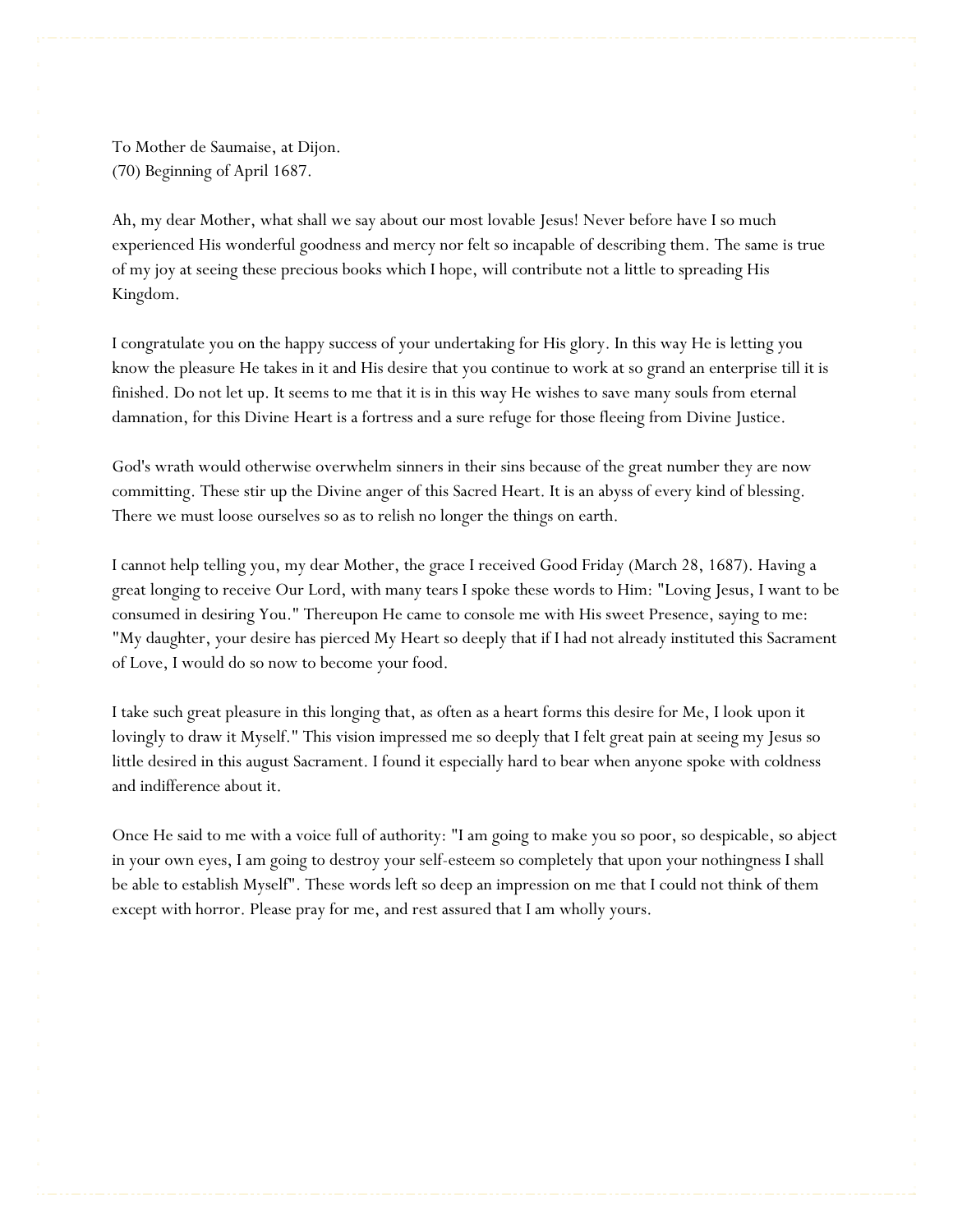## To Her Brother, the Parish Priest at Bois- Sainte-Marie (71) April 14, 1687

Since you wish it, dear brother, I shall not let slip this fine opportunity of giving myself the pleasure of doing something that will please you. You say you are relying upon this frail reed for your salvation.

How sorry I should be, indeed, if that were true! You would be exposing yourself to the dangers of loosing your soul, seeing that no one I think, has more cause for fear of her own than I have, so wicked and unfaithful to God do I see myself. Both of us must work unceasingly for our salvation. For, as you know, the crown of glory is given only to the victor who perseveres to the end. I pray Our Divine Master that we may be numbered among these.

You say nothing about the foundation of which my brother spoke to me. You have no idea how much pleasure you give me by being so zealous for the glory of the Sacred Heart of Our Divine Savior. That way lies, I think one of the shortest roads to our sanctification. I am as eager for yours as for my own, you may be sure.

But, dear brother, we must do ourselves violence if we are to arrive at the perfection God asks of us. This is no small degree of perfection for He wishes to make a saint of you if only you are willing to cooperate with His plans and follow the lights He gives you. I am confident He will not refuse you the graces necessary for that. Do not think that working for the souls confided to your care will be a hindrance to sanctifying your own.

Rather it is by this means that you will induce His goodness to give you all the greater help so that you can work for that with less danger. So watch carefully over your little flock. Be a kind Father to them, providing for all their spiritual needs.

Most of all, be sure that your life is for them an example of virtue and an odor of sweetness. Then the Lord will shower His blessings on you. Do not be interested in nor attached to the things of the earth. Keep your heart as free from them as you possibly can. There must be no human respect either where there is a question of God's glory.

Be gentle and patient towards all but especially towards the poor, so as to inspire confidence in each one. Then they will come to you in their needs. Be everybody's friend and have no enemies in so far as that is possible in God.

But above all else, dear brother, keep your soul always free from every sin, and flee from every occasion of sin. Excuse the liberty I take in speaking to you this way. You must be convinced that this come from a heart that cherishes you tenderly in that of Our Lord.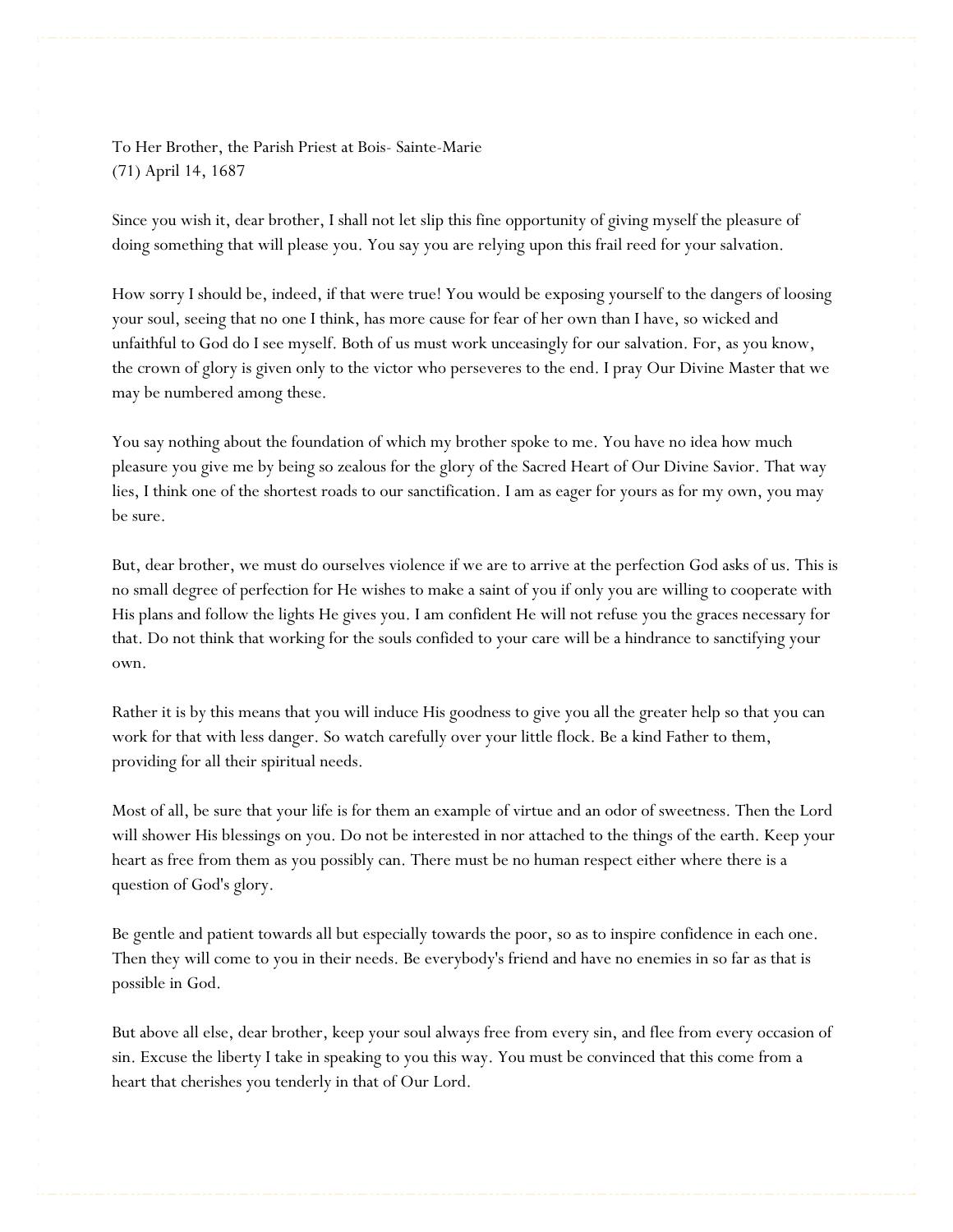He makes me feel as much joy at your progress in His holy love as at my own. My consolation shall be complete when I learn that you omit nothing whatever that is conducive to your progress in perfection. This is my wish.....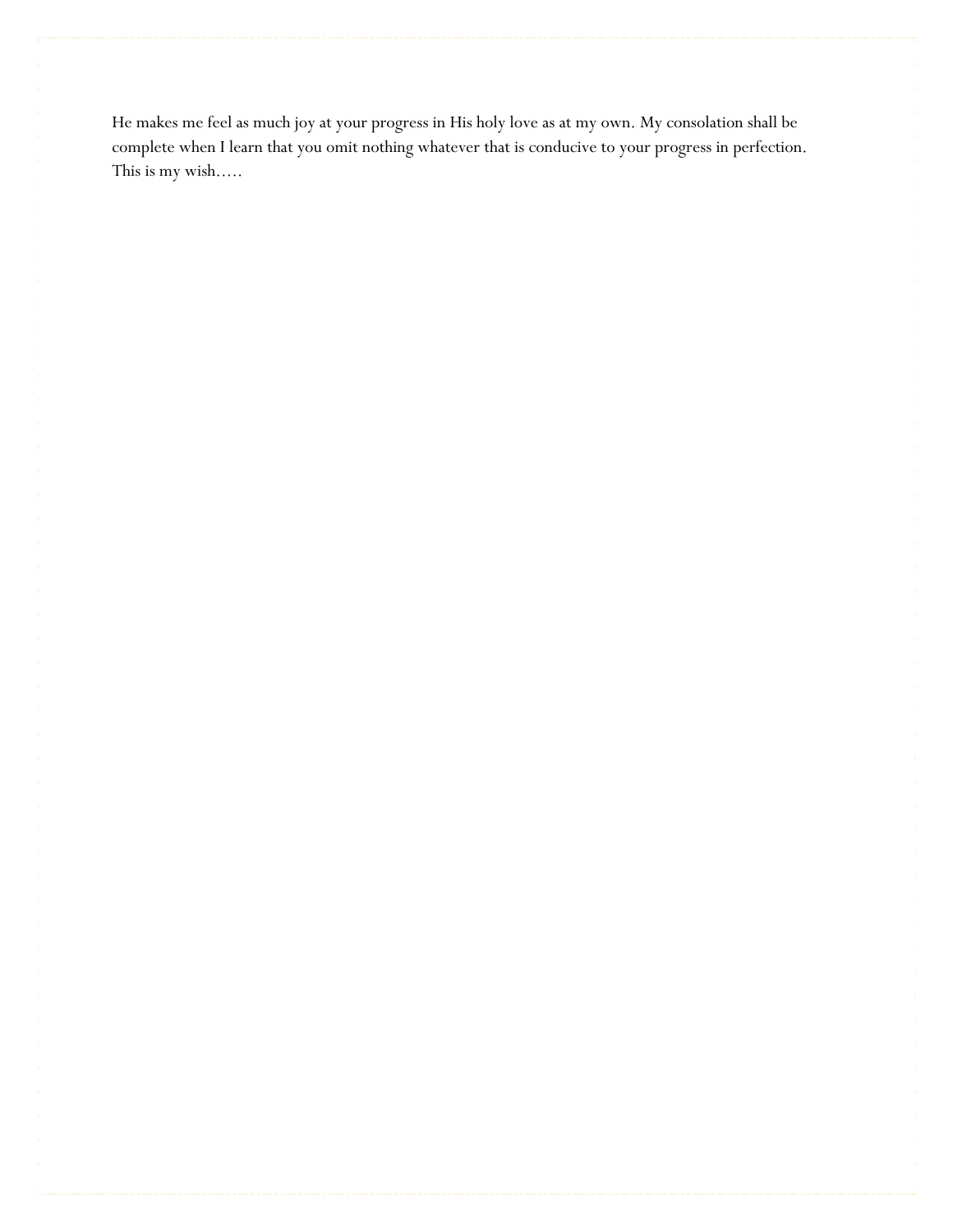To Mother Louise-Henriette de Soudeilles, at Moulins (72) From our Monastery in Paray, May 1, 1687

## Most Honored Mother,

You could not make me happier than by sending me news of the spread of the devotion to the Sacred Heart of Our Lord Jesus Christ. I am sure this devotion will prove no less useful to this fine gentleman than it will to all those who practice it with confidence. I shall beg Our adorable Jesus with all my heart to shower His grace and love upon them.

We are sending you the five volumes of the works of Reverend Father de la Colombiere, and when we have received his Retreats we shall send them to you, too. I hope your heart will be filled more and more with the love of this loving Heart, in which I am wholly yours.

Our most honored Mother sends you her respects. Our dearest Sister Cordier sends Your Charity the same.

Mary was conceived without sin.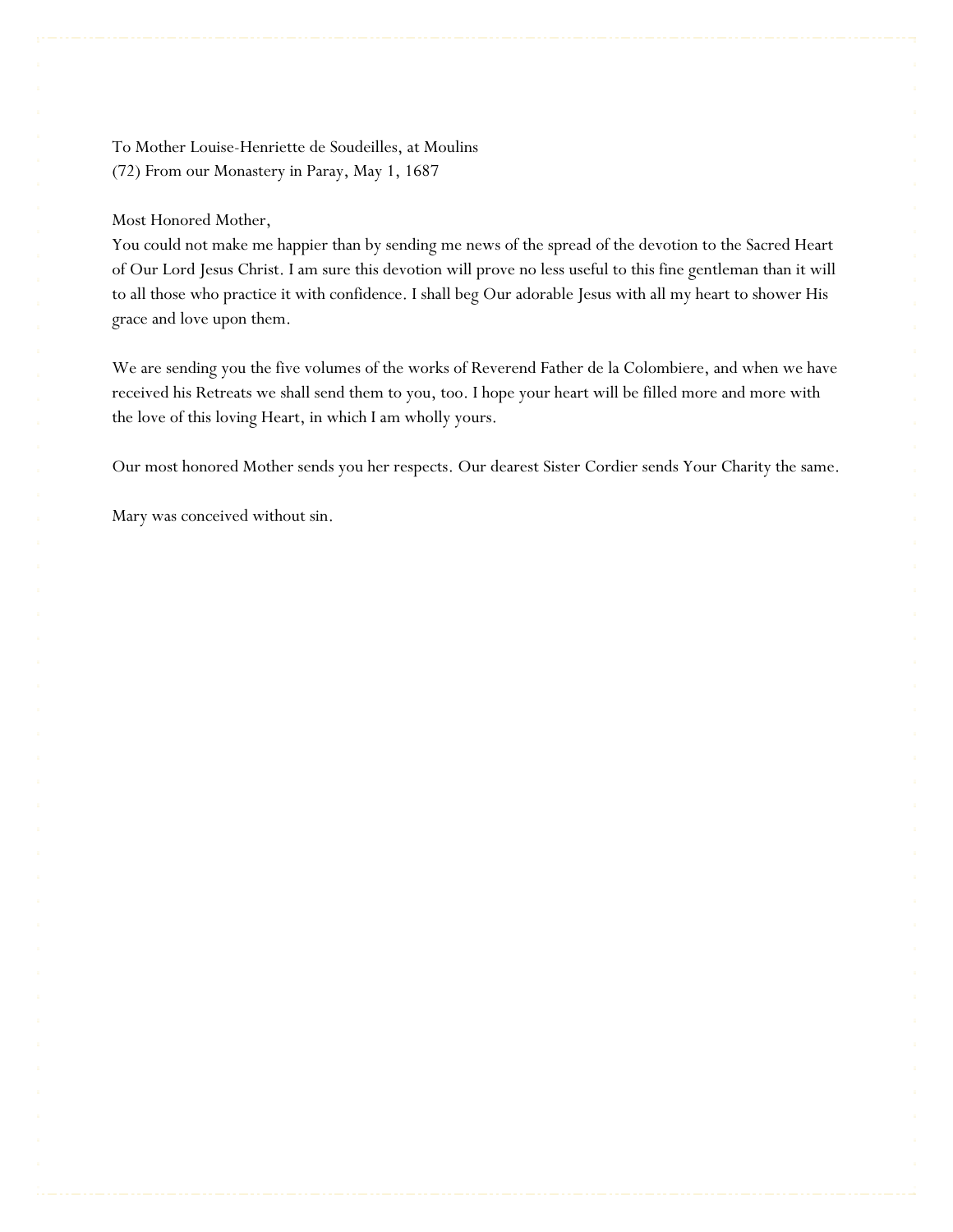To Mother Greyfie, at Semur (73) May, 1687.

I tell you sincerely that I never experience greater pleasure than when you speak to me of suffering purely for the love of God. I consider myself unfortunate only in not yet having been able to suffer anything out of pure love. I think it must be in punishment for my sins that I cannot have even the smallest cross without everybody knowing about it.

God is very often offended in this. This causes me grief and leads me to think that all creatures should have a great horror of me. All have the right to avenge themselves on me of the sins I commit and cause others to commit. Thus I can say that I am happy to receive no other marks of affection or consolations from creatures than crosses and humiliations. Never have I been richer than in these.

I just mention this in passing so as to invite you to give thanks for me to the Sacred Heart and to ask Him to give me the grace of profiting from so precious a treasure. Were it in my power to make things different I would do away with only what can offend God, and keep all else He permits for my humiliation and in this find all my joy in the adorable Heart of my Jesus.

Believe me dear Mother, nature is so self satisfied at being flattered and sympathized with that I cannot count my sore finger a suffering at all, because people are always telling me how much I am suffering. I think they must be saying this to make fun of me for being so sensitive to a little pain, anyhow their saying it has given me a taste of how pleasing to nature it is to be sympathized with.

Nature cannot bring itself to suffer humiliation, contempt, and abandonment by creatures without some support. Yet pure love asks for just that. Otherwise our sufferings are not worthy of the name.

I shall always be wholly yours in the Sacred Heart of Jesus, no matter how He inspires you to treat me. The same holds true for our most honored Mother (Melin). I assure you I feel toward her all the respect, esteem, and confidence one can have for a Mother as good and charitable as she is.

I am contiually experiencing her kindness and loving care. I think she out does herself in these things in my regard. The only complaint I have against her is that she does not want to think me as bad as I really am, always weak and tepid, yet ever wholly yours in the adorable Heart of Our Divine Master.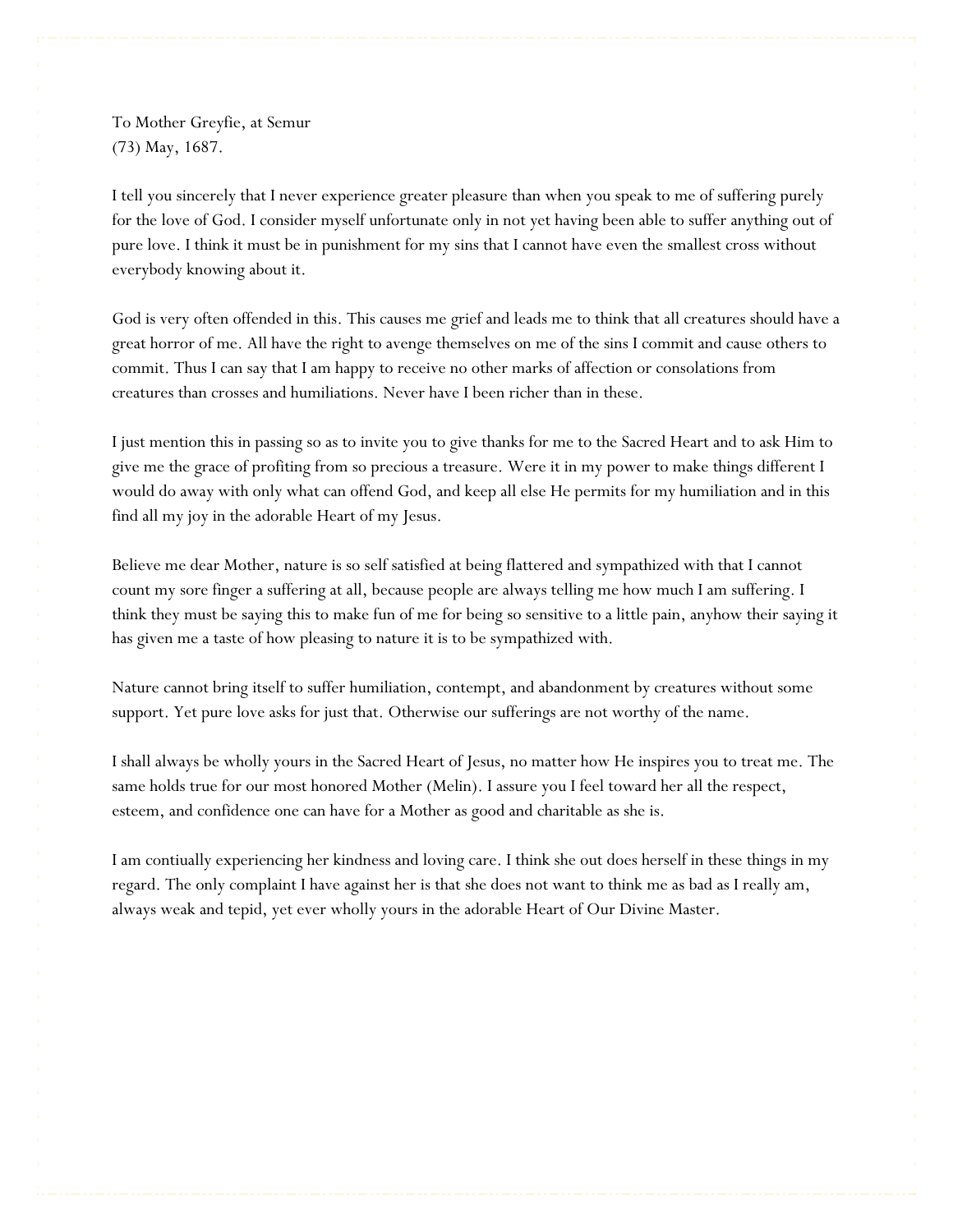To Mother Louise-Henriette de Soudeilles, at Moulins. (74) From our Monastery in Paray July 25 1687.

I beg the loving Heart of Jesus to consume our hearts in the pure flames of His Holy Love, so that they may live and breathe only to love, honor, and glorify Him.

I am happy to be able to take advantage of this occasion, most honored Mother, both to assure you of my continued sincere, and respectful friendship, and to send you two copies of the Retreat of Reverend Father La Colombiere. They were sent to us from Lyons with the notification that now all your money has been used up.

I assure you, dear Mother, that I have nothing but pleasure in thinking of the ardent zeal this Sacred Heart gives you to make Him known and loved. I see in that a great sign of His love for Your Charity.

You must never let up in this holy work which will, I think, bring you a rich reward from God. In His Presence I do not forget you in my unworthy prayers and beg you not to refuse the help of your prayers to one who is wholly yours in the Sacred heart of Our Lord Jesus Christ.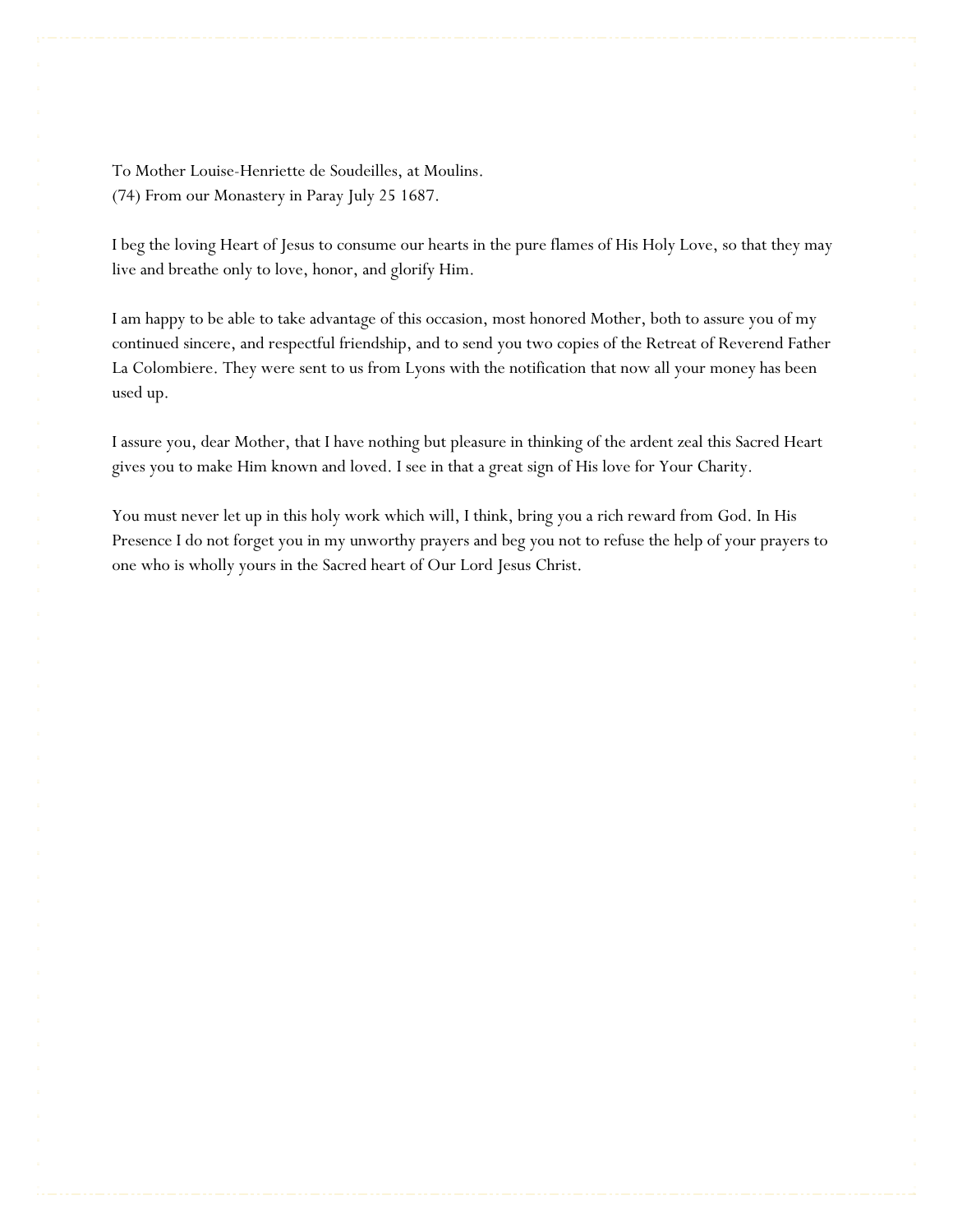To Sister (Francoise-Lucrece) de Thelis, at Lyons. (75) September, 1687.

I beg the adorable Heart of Jesus, most honored Sister, to make you feel the powerful effects of His merciful charity and to give you Himself what you are seeking and cannot find in me, the most wicked and unworthy sinner imaginable.

That is why I did not answer you, and why I would not answer anyone else, an inviolable law with me did not order you to tell me simply what I think, this is what I am going to do quite plainly, since you wish it.

In all that Your Charity tells us I find that the best most important sign is the strong importunity of grace even in spite of so many relapses. This shows God's burning desire to save your soul. But He will not save it without our cooperation. So we must not be presumptuous. For if we think we can go on resisting grace, it will at length tire of pursuing us and leave us so imperceptibly that we will not even be aware of our loss. That is why if today you hear the voice of the Lord, harden not your heart.

Try to profit by this retreat which you are going to make for this purpose by a strong and efficacious determination to conquer yourself by doing violence to yourself, whether it be by detachment or by removing the other stumbling blocks you well know to be in your path.

There must be no more deliberate faults if you wish to enter again into the good graces of Our Lord Jesus Christ. Otherwise you will seek Him in vain, for He will treat us even as we have treated His Grace. May His Goodness preserve us from this unspeakable great evil! For what good can a soul possess that has lost its God?

I have no doubt that it was by the spirit of God that this virtuous priest dealt with you as he did, for I consider him a holy man. There is no use, of course, in calling a physician if we do not want to be cured or use the remedies he prescribes or if we are not willing to abstain from the things that make us sick. Since a disease once known is already half cured, all one needs is a firm "I will" and everything will be alright.

After all, there is question here of the salvation of your soul, so very dear to Our Lord Jesus Christ. I can assure you there is nothing I would not be willing to do or suffer for it, sin apart, in order to make it wholly devoted to Him Who created it for His Glory. No one, however, can work more efficaciously for this end than you yourself. This you will do by following the lights He gives you and to do good and to avoid evil. Do not, then, I urge you by the love of the Sacred Heart of Our Lord Jesus Christ, resist grace any longer.

When I spoke to you of devotion to this Heart I meant rather the devotion of perfect conformity with His perfect virtues, and not prayers only. As for your Communions, they must produce in you such good effects that you will no longer commit deliberate sins. If they do not, you must follow in this matter, the advice given you. With regard to your being afraid, I think Our Lord will be pleased with you if you go to Him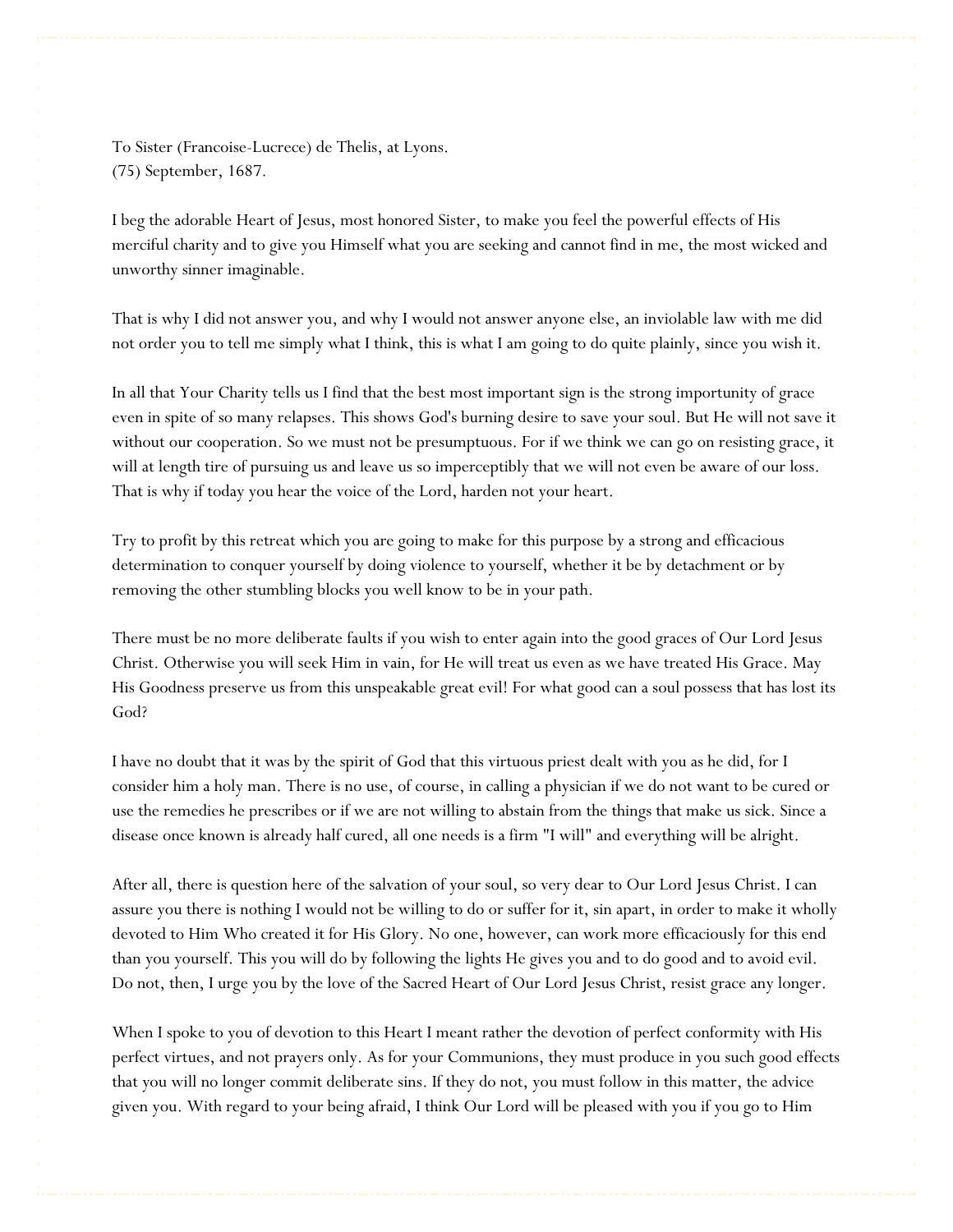with the dispositions of the prodigal son, not letting fear destroy your confidence.

It is not said however that this boy, once returned to His father! left Him a second time! But forgive me, what will you say of the liberty your humility is causing my pride to take? I beg you not to be angry. I can add nothing more now, except to say that you will have a big share in my unworthy and feeble prayers. But because I am so wicked, my prayers will be useless for you.

I hope this good priest will be willing to hear your retreat confession. I think perhaps he would if you follow his advice carefully. It will be a great loss to you not to have it. Although I do not have the honor of knowing him, I think I can safely say: follow his counsel without fear.

These then are my thoughts simply presented. You do not have to agree with them, much less follow them. Follow them only in so far as Our Lord inspires you to do so. With all my heart I beg Him to make you ever faithful in doing the good He asks of you and in offering Him the sacrifice of everything that costs you the most, as He shall make it known to you.

There is no middle way. He wants everything or nothing. If only you knew the graces you are going to receive from Him you would not refuse Him what He asks of you. For your whole peace of soul and all your happiness consists simply in this. Enter upon your retreat in the spirit of repentance. Suffer and be patient.

O my dear Sister, if only we could appreciate the great wrong we do our poor soul in depriving it of so many graces and by exposing it to such evident peril by our frequent voluntary faults! These make it loose the friendship of its God. He cannot hear it, nor even those who pray for it, as long as it itself refuses to listen to Him and to be completely converted to Him.

He closes to it the entrance of His Sacred Heart because it casts Him out of its own heart. Let us make good use of the time He gives us. Let us delay no longer. And yet we ought not to worry, for all our worrying serves only to increase the difficulty. The Spirit of God does everything peacefully. Let us have recourse to Him with love and confidence. He will receive us mercifully and with open arms. But after that, let us try not to leave Him any more, for so many voluntary relapses are very dangerous, especially to a soul of a religious.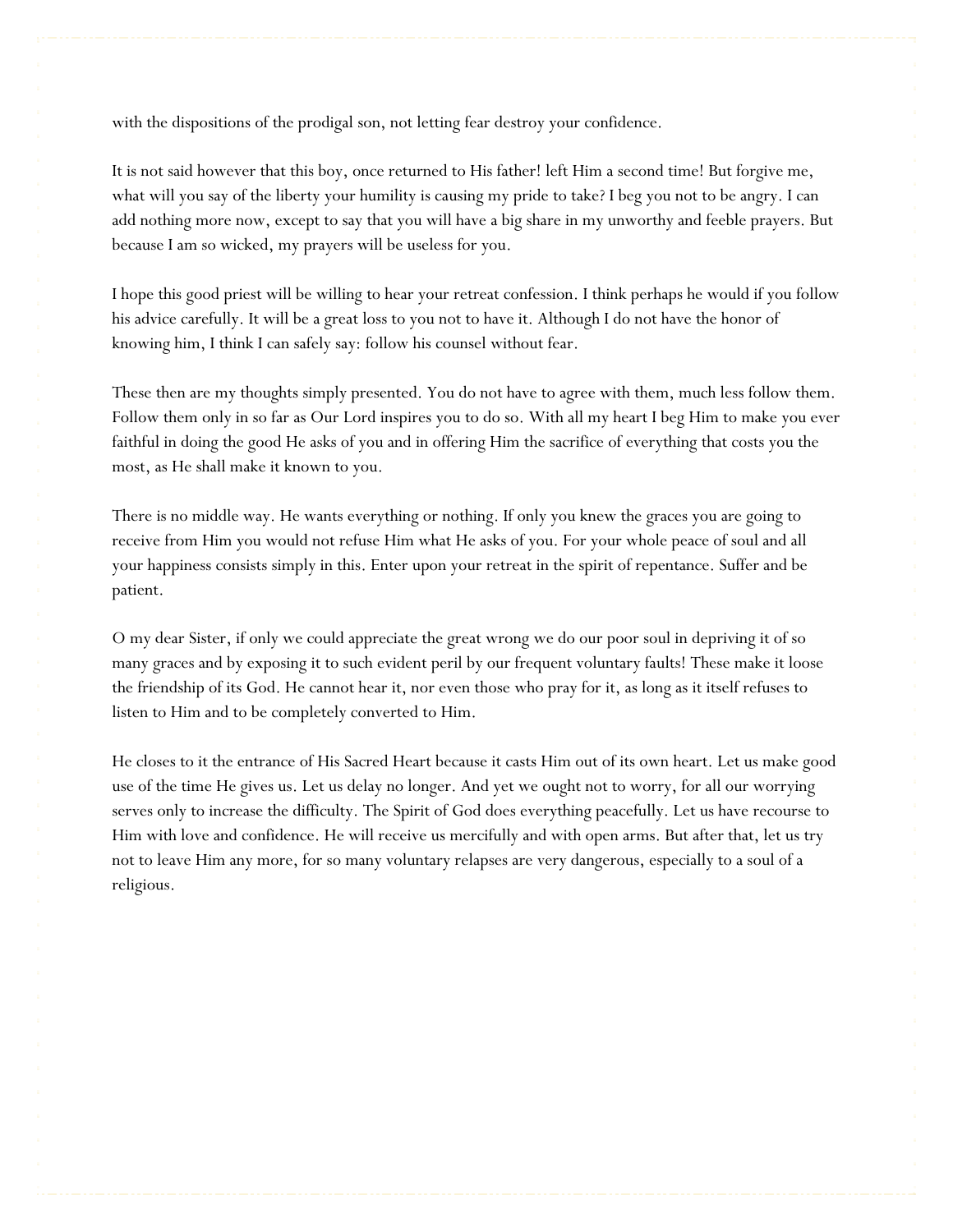To Sister de Thelis, at Lyons (76) From our Monastery in Paray, October 11, 1687.

Truly, most honored Sister, if the Sacred Heart of Our Lord Jesus Christ had given me less affection for your dear soul, I would not feel so strongly about its slow progress in the way of perfection. Since you have asked me to tell you freely what I think, I am going to do so quite frankly, for I do not know how to flatter anyone, or how to dissimulate.

You know there is no middle way. One must either save one's soul or loose it for all eternity. Which we do depends on us. We can either choose to love God eternally in heaven with the Saints, after having done violence to ourselves, and mortified and crucified ourselves here on earth as they have done; or we can renounce their happiness by granting nature everything it craves.

Why are so many reasons and arguments necessary to get you to observe the resolutions which seem to me so useless for your perfection? Unless you carry them out you will not make much progress. But they constrain and cramp nature, you say. For that very reason you must carry them out the more faithfully. Nature and grace can not exist together in the same heart. One must always give way to the other.

Of what use is it my dear Sister, to make resolutions during retreat if afterwards we do not want to put them into practice when occasion offers? By so acting are we not really writing out our own condemnation to be shown us on Judgment Day? Then we shall be told: Here is what she wrote and here is what she did.- But I have said enough about this.

In a word, I think you ought simply to hold inviolably to the resolutions you have made, no matter how repugnant to nature they may be, and make no others. I have expressed my opinion to you clearly enough. You do not have to follow it, however. You are not a wretched sinner as I am.

As for your going and telling your superior the voluntary faults you commit, I think that would be a most efficacious means of preventing you from committing them. Yet divine love should suffice to prevent us from deliberately doing anything that might displease the Well-Beloved of our souls.

Indeed I cannot understand how a heart that belongs to God and truly wishes to love Him can deliberately offend Him. I must confess I find voluntary faults unbearable because they wound the Heart of God. I conjure you therefore, my dear Sister, to guard against committing them. They deprive you of many graces. The loss of these diminishes love in your heart and slows down a good deal the progress of your soul on the road to perfection.

Go bravely to God, then, along the way He has traced out for you, using perseveringly the means He offers you. No matter how difficult they may seem to nature, never exchange them for others of your own choosing. Courageously seek your support in God with complete confidence in His goodness. He never abandons those who trust in Him and distrust in themselves.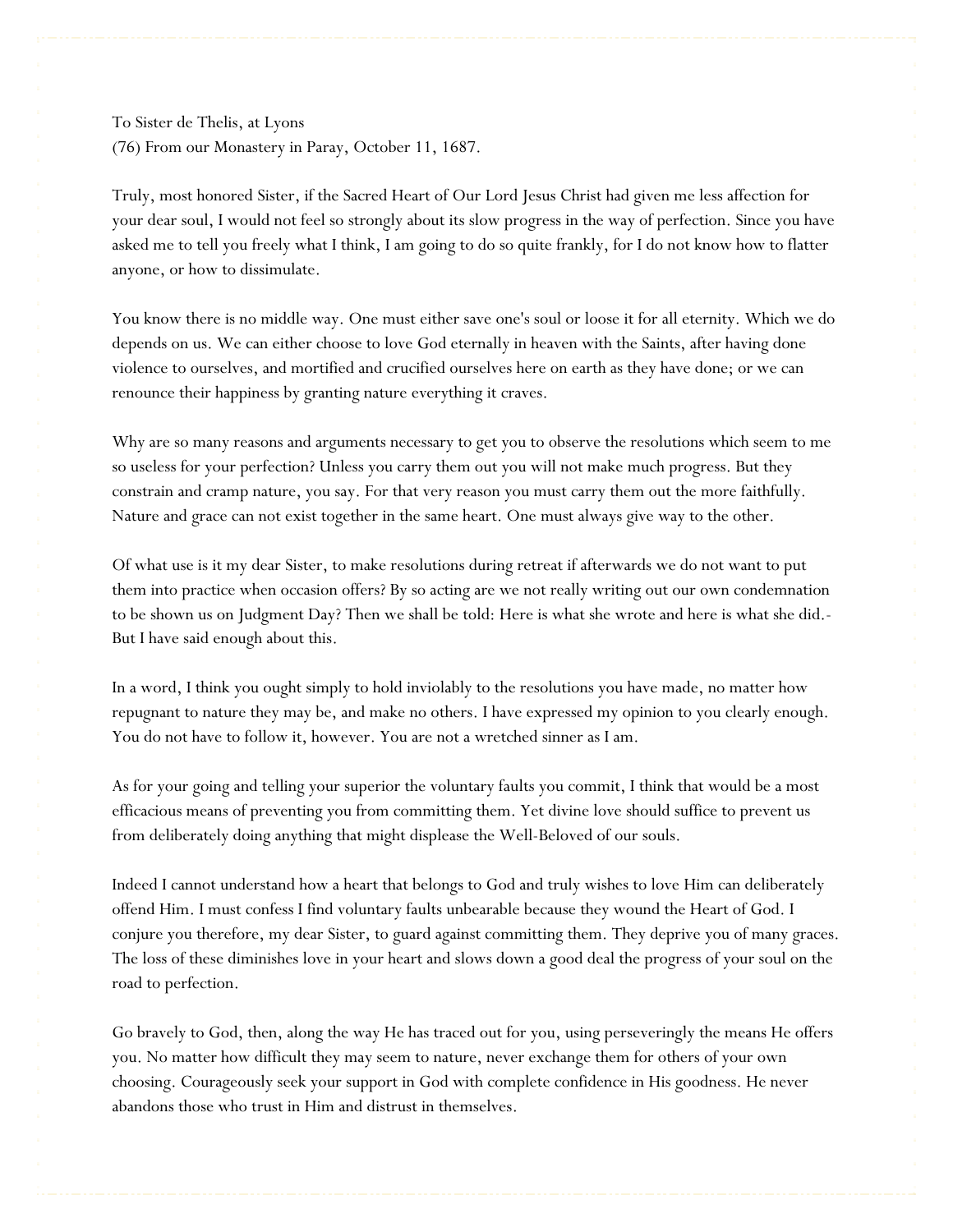Never leave off doing a good once begun except under obedience to those who are guiding you. But you know all this well enough. Only let us try my beloved Sister, to do what we know we should. Pardon me the liberty your humility causes my pride to take in speaking to you in this way. I cannot do otherwise unless I give no answer at all to many things Your Charity asks.

By that I know that the Lord loves you and wants to see you make great strides in the ways of His Love, no matter how crucifying they may be. So do not haggle with Him any longer. Give Him everything. He will see to it that you find it all again in His Divine Heart. It is a good sign when grace pursues us and leaves us no rest. Let us fear lest it let us alone and abandon us.

A word with regard to that novice...(three lines erased, apparently by someone else).... of all the reasons of telling what you know... (Part of a line erased). we must always distrust ourselves in such important decisions lest we betray our conscience and the interest of religion. You must have recourse to the Blessed Virgin Mary, our good Mother and advocate. I trust that She in Her goodness will not refuse you Her help.

For this end you must offer Her the Thirty Days Prayer for a month and ask of Her that, if it is not the right thing, she will prevent this girl from being received and making her holy profession. And you should also have the girl herself say these prayers for the same intention, yet without letting her know what they are for. I can assure you that here, in our own community this prayer has produced truly marvelous results in cases like this.

For twelve or thirteen years now, it has obtained for us from this Mother of Goodness, that not a single girl has ever made her profession who was not fitted for our manner of life. It always comes about that, when the time comes for admitting candidates, either they themselves ask to be dismissed when not fitted for the life or some obstacle turns up that prevents them from being received.

This matter is more important than one might think. Your responsibility before God would indeed be heavy if you did not acquit yourself of the task according to His spirit. But I know you will do your best to acquit yourself of it well.

Finally, beloved Sister, let us work courageously. I have as great a desire for your salvation as for my own, and I can assure you that, sin apart, there is nothing I would not be willing to do and suffer for it. Yet, alas, the creature proposes, but it is for the Creator to furnish the strength to carry on. Do give me the consolation, the first time you honor me with a letter, of assuring me of your determination and constancy in following the movements of grace and of not having committed deliberate fault. In this way you will give the greatest joy to her who is wholly yours in the Love of the Sacred Heart of Jesus.

I have not failed to offer Communion and the other prayers you desired. But, alas, I am too sinful for you to feel the effects. Please ask God incessantly that He may convert me completely to Himself! For I have great need and a great desire for that.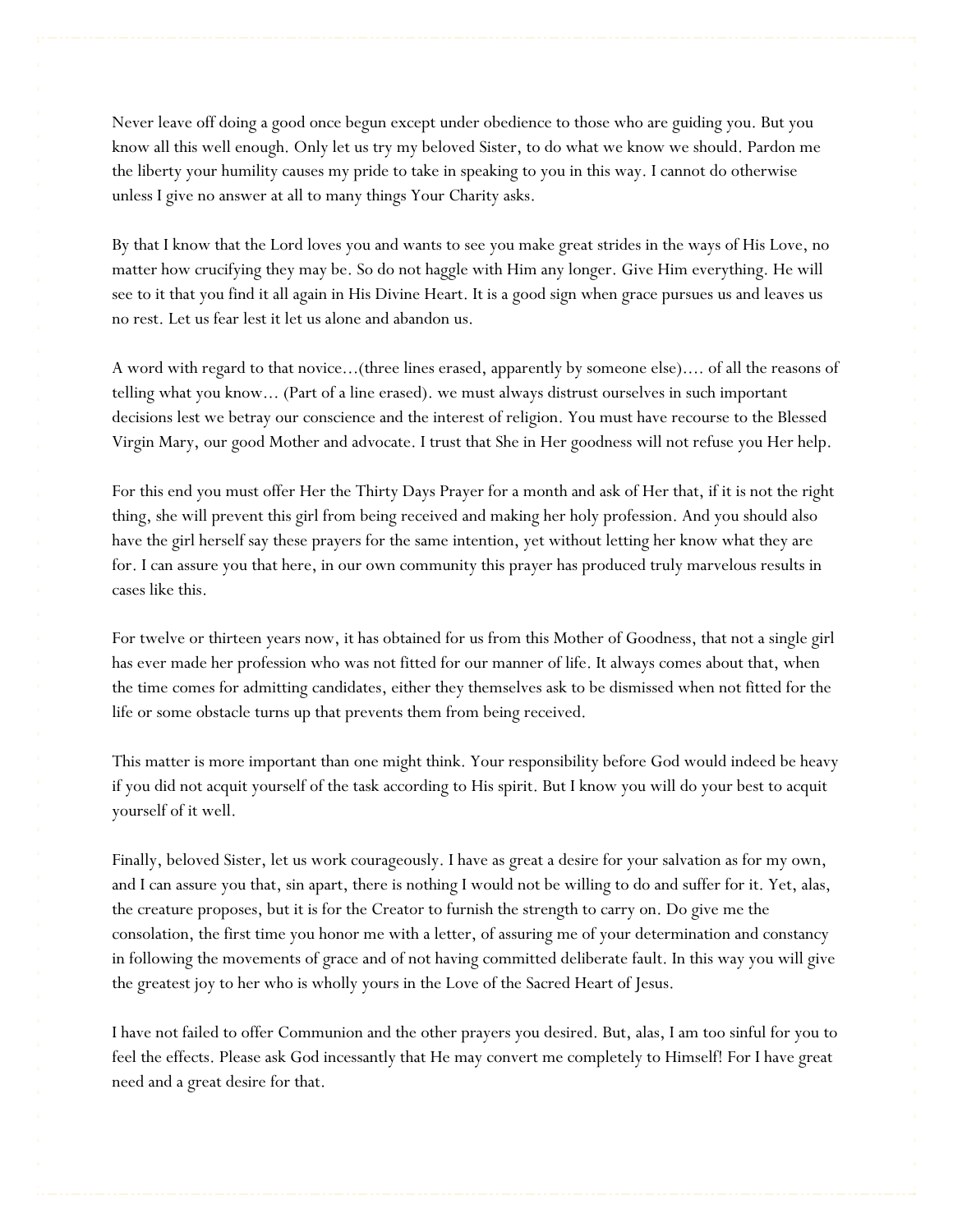To Sister Felice-Madeleine de la Barge, at Moulins. (77) From our Monastery in Paray, October 15, 1687.

This adorable Heart of Jesus, Which disposes everything gently and sweetly, yet firmly and powerfully, did not permit me to satisfy your desire sooner, either because He reserved it to Himself to give you clearer lights than this poor wretched creature could, or for some other reason. We must be content to do His most Holy Will blindly. Since you make me believe I am doing just that in telling my thoughts to you simply, I am going to do it frankly in His Holy Presence.

In the first place, with regard to the lights and feelings you tell me you got about treating your soul like a statue that must be prepared and made worthy of a niche in the Sacred Heart of Our Lord Jesus Christ. These thoughts are all the better, in that He gave you to understand by them that you cannot achieve this without traveling the road of the love of your own abjection. That is the sure way for you. I think He is doing you a very special favor in letting you see and desire this.

There is no more efficacious means of winning and keeping the friendship of the Sacred Heart. It is a cordial capable of giving the life of grace to your soul, and the life of pure love to your heart and to all your good actions. In short, we can sum it all up by saying that it is characteristic of the Sacred Heart of Jesus to lower Himself to us when He finds us prostrate in the love of our own littleness.

He will be careful to raise you up to union with Him when this holy virtue detaches you from any love of what appears to be great in the eyes of men and in your own, so as to treasure lovingly the occasions for humiliation that present themselves, whether they come from others or from yourself, without, however seeking them. Profit from all these occasions divine Providence sends you, without indulging in introspection. That, I think displeases Him.

It should be enough for you that you have given yourself into His care. In so far as you forget yourself He will take special care to make you perfect, purify you, sanctify you. Too much introspection is a hindrance to His fulfilling His designs on us. Forgetfulness and silence, then about ourselves and all that concerns us. Love and cherish everything that will make you little in your own eyes and in the eyes of men.

Tear out of your heart every other desire. Cling to this till His Goodness draws you onto something else. Ah my dear Sister, what a great treasure the love of our own lowliness and abjection is! What ought we not do and suffer to possess it! The soul that does can, I dare say, feel secure. It can want nothing, for the Almighty finds His delight and repose in it. I tell you sincerely that I would consider myself rich enough and think I had profited enough if, in these sixteen or seventeen years this unworthy sinner has labored, she had acquired the least degree of it.

So ask this for me without ceasing from the Sacred Heart of our good Master. I put you under His direction so that He Himself may be your director and guide. He is most experienced. When we abandon ourselves to Him and leave Him free to act, He sees to it that we make great progress in a short time without noticing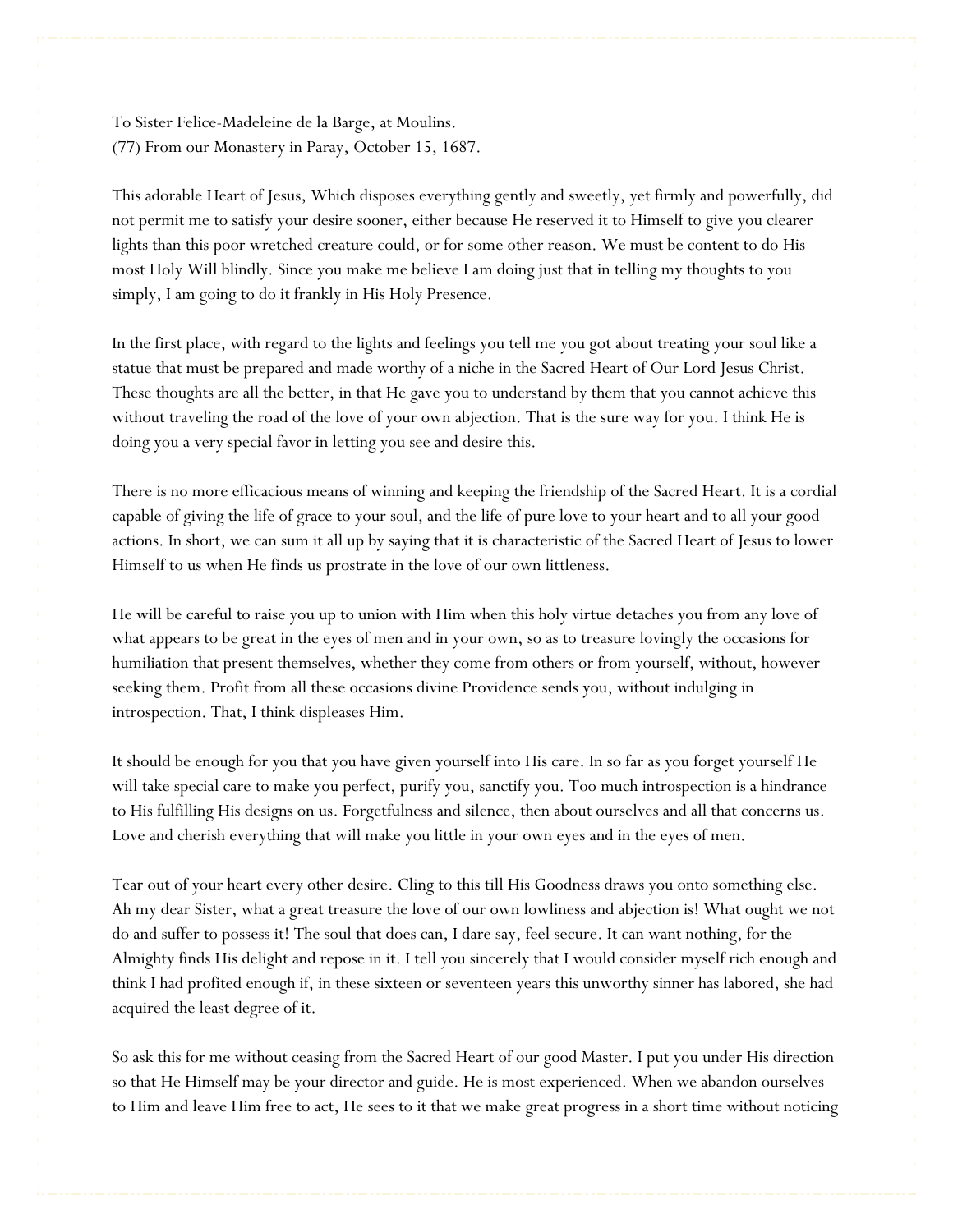it, except by the attacks His grace makes continually on our immortalized nature. That is by way of answer to your reference to the word direction.

God forbid though, dear Sister, that I should ever want to get mixed up in this. I do not even know what it is. I content myself with telling you simply my thoughts about what you ask, without order or method, just as they come into my mind, without my being able to record what I said or wrote. So I can not go back and see whether it is good or bad. Accept with a good heart what Our Lord shows you to be applicable to yourself and do not bother about the rest.

I am sharing the afflictions Our Lord sends so often to your most honored Mother (de Soudeilles). They are the surest marks of His Love. I beg His divine Goodness to give her the grace to make as good use of them as she can by submission and conformity to His good pleasure and most holy will. Assure this most honored Mother that I shall always have for Her Charity all the esteem, affection and respect of which my poor heart is capable in that of our good Master, Our Lord Jesus Christ.

He, I think, is very pleased with the love and burning zeal she has for making Him known, loved and glorified. Her trouble and suffering shall not be lost. I cannot tell you how much consolation she gives me by thus advancing herself forward in the good graces and friendship of this loving Heart. I do not forget her in His presence, nor Your Charity, either beloved Sister.

I would like to give myself the honor of writing to this dear Mother to thank her for the six little books on the Sacred Heart she has already sent us. I am much obliged to her for them and beg you to thank her for giving me this great pleasure. I know she will be so kind as to accept my most humble thanks through you, for I fear I bother her by writing too often.

As for yourself, dear Sister, cherish and try to draw much profit from the good desires God in His sovereign goodness gives you. Be on the alert for them, for the Holy Spirit breatheth where He willeth. Graces comes and never returns. Let us profit by it. When the Lord inspires us to good He also gives us the strength to do it, but it is not that way with creatures. so follow His lights without fail until you have made Him the absolute Master of your heart.

Do not worry about your letters. I shall keep their contents entirely secret. In your visits to the Blessed Sacrament let your prayer be for love of your own abjection in honor of the self effacement of a God hidden away and humiliated for love of us.

In your other prayers and in your Holy Communions, which you ought to make as often as possible, you should pray for the same thing. During your retreat, which you ought to point to obtaining forgetfulness and contempt of self, you ought again to ask for the same thing, so that you may be completely lost in God, forget yourself, and seek and see only God and His good pleasure in all things, to the complete extinction of your own desires.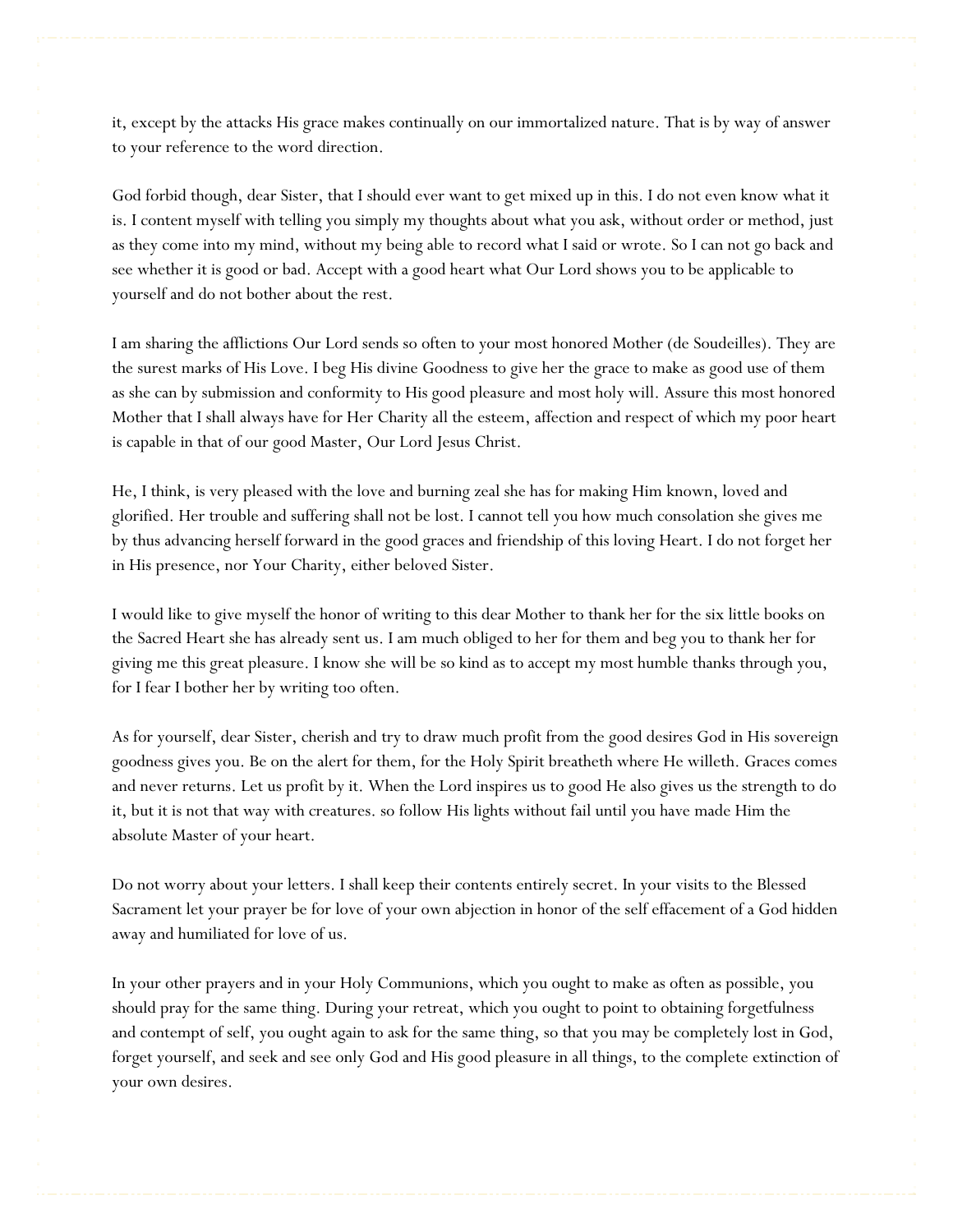To Mother Louise-Henriette de Soudeilles, at Moulins. (78) Towards the end of 1687.

Truly, most honored Mother, you renew and increase my joy every time you send me news of fresh progress in the devotion to the Sacred Heart of our good Master. He will not, I am confident, let your zeal in making Him known, loved and honored go unrewarded. I think we are well enough recompensed when He judges us worthy of doing Him some service. For He is the inexhaustible source of all good, and in Him love lets us find everything we need.

I think, beloved Mother, that He often lets you draw on the treasury of the Cross by the painful visitations He sends you so as to unite you ever more intimately with Himself. This is all we ought to desire in time and eternity. Ah dear Mother, what happiness it is to suffer lovingly here below! Still, I never cease asking Him to restore your health, if that be His will, and that you may live longer, since He has made you useful for His glory.

Keep on spreading His Kingdom, dear Mother, and do not forget me in His Presence. I really have great need of your prayers: yet needy though I be, I continue to preserve for Your Charity all the sentiments of esteem, respect, and affection of which I am capable in the Sacred Heart of our good Master, in Whose love I am wholly yours.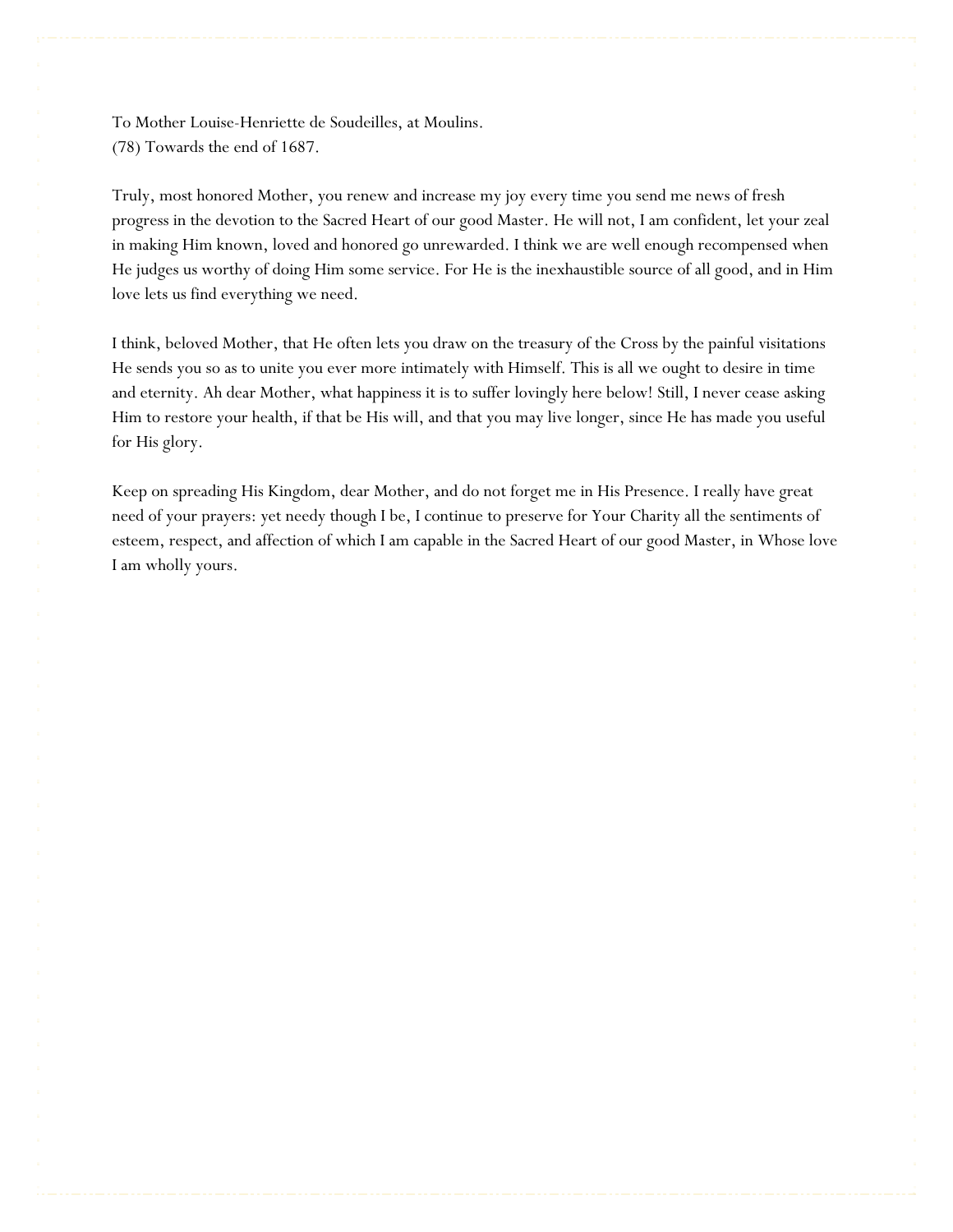To Mother de Saumaise, at Dijon. (79) January 17, 1688.

No excuse. my dear Mother could justify my silence with you if our Sovereign Master had not furnished the excuse Himself. As I deal informally with Your Charity and tell you my thoughts frankly, I urge you not to place any stock in them. I myself do not. Please keep them secret, too, so that no one may be deceived any more by so miserable a sinner as myself.

Anticipating this favor from your goodness, I shall proceed to speak to you confidentially about the Sacred Heart. He is continually showing His mercy to me notwith- standing my infidelities. I cannot sufficiently express the sweet transport of joy I feel and seeing these pictures. My soul cannot help blessing you a thousand times over for sending them. I consider you fortunate in obtaining so happy a result. It was reserved for you, together with all the graces it will bring your dear soul.

As for this good Sister (Joly), I think she has given Him more pleasure by doing this for His honor than she had ever done before by all the other actions of her life. I am sure she will never fall into disfavor with the Sacred Heart, and I think He will make her a happy object of His mercies forever. I think He loves her tenderly and that He in turn wants to be loved by her exclusively and always. How good it is to be pleasing to this divine Heart! He will reward our sufferings with eternal joy that surpasses all understanding.

I did not fail to pray for N., as you asked. But I really am so wicked that I was afraid I would only prevent the holy souls who pray for him from being heard. At the very beginning I felt my request being firmly rejected. It seemed to me I even had to fight with this divine Heart. But His love, it seems, let me win the victory, and finally I heard these words: "Be at peace.

I promise you that if he is willing to cooperate with My grace and promises to render My Heart special homage by practicing the virtues of patience and charity, I will always have mercy on his soul." Every first Friday of the month he must have a Mass said or hear one, with the intention of placing Himself and everything that pertains to Him under My protection. He must also recite each day the short act of consecration."

I think though, it is for your sake that He has looked with favor upon this person. So do not fail to further the honor of the Sacred Heart and to commend my miseries to Him.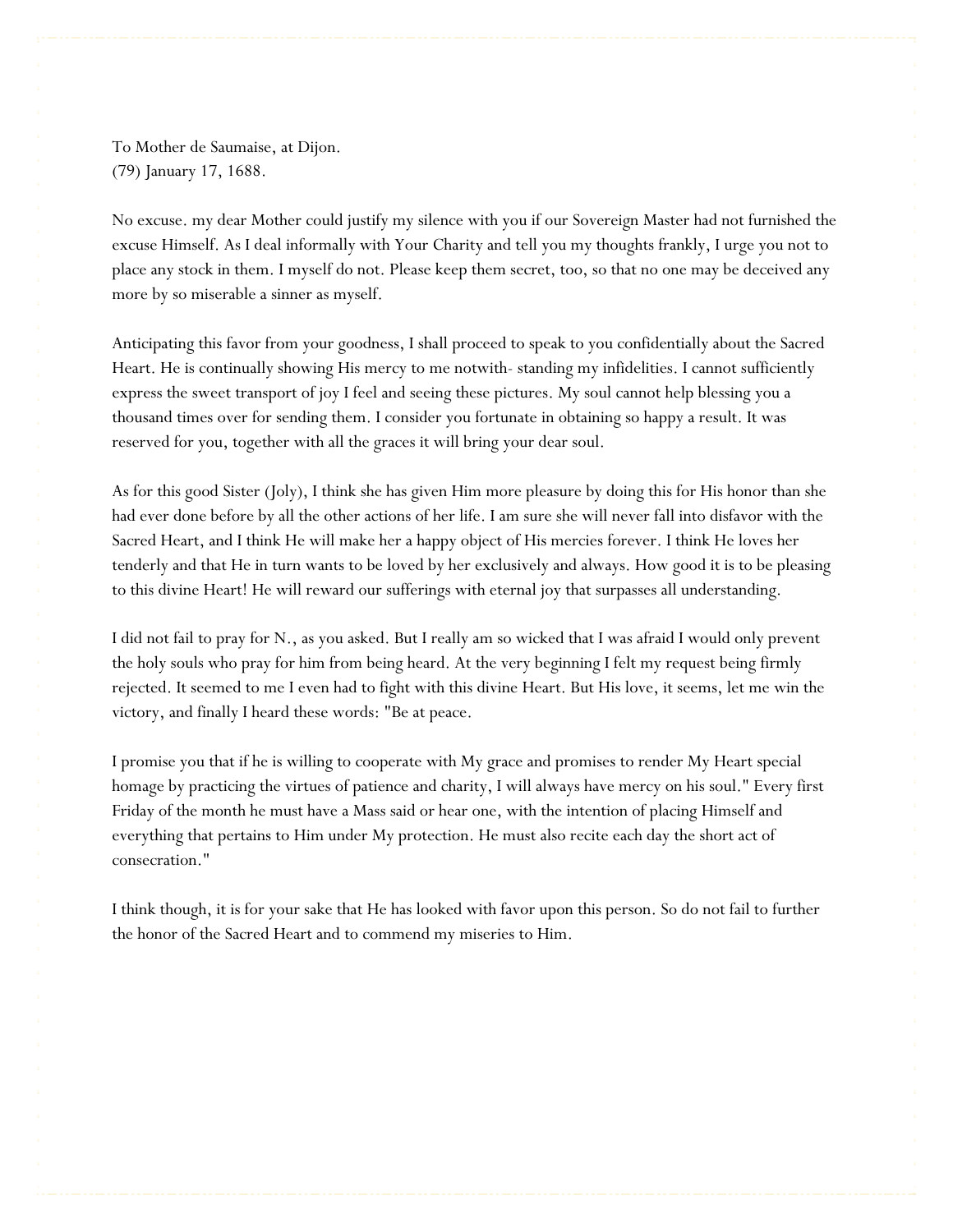To Sister Felice-Madeleine de la Barge, at Moulins. (80) March 1688

I beg the Sacred Heart of our loving Jesus to establish the reign of His love and peace in our hearts forever. Mine, beloved Sister, blessed Him with all its might when, on reading your dear letter, He showed me how much mercy and grace He grants your precious soul. Far from seeing anything bad in all you tell me, I find in it only cause to praise His goodness for His loving watchfulness over you.

He wants to bring you to the end He has in mind for you which is, if I am not mistaken to establish in your heart the reign of His pure love, so that you may reign, I fondly hope, forever in Heaven. This can be attained only by traveling the humble, selfless, lowly way.

You should consider immeasurably precious all the opportunities He offers you. These are but the blows of a friend, blows inflicted by a Heart truly in love with yours, of which He is extremely jealous. That is why He is eager to destroy everything earthly and purely natural in you. And He will, if only you let Him follow His lights, and cooperate to carry out His adorable Will.

Ah, my beloved Sister, if only you realized the honor and partiality the King of Heaven is showing you in so lowering Himself as to come down into your heart! Perhaps you would let Him often remain alone there if He did not make you hesitate in your speech and make you succeed poorly in your undertakings. He is trying to show you that you should no longer seek pleasure or consolation in transient things but in Him alone.

He wishes to mean everything to you, wishes you to take these humiliations as a sign that He is waiting for you in the depths of your heart. You must leave everything and go and keep Him company in the way that pleases Him, whether that be by rendering homage to His omnipotence by your powerlessness and thus letting Him act in you and for you, or by new humiliations He will make you find within yourself.

These are like so many stairs by which you can go down into the depths of your own nothingness, there to find your pleasure with Him. For this Sovereign of our souls takes pleasure only in souls empty of itself....To belong entirely to Him one must no longer retain anything of self. Look, then my dear friend, upon this humble way as the true way He has traced out for you, and as the surest way to bring you to Him. Go straight along it, in peace, with gratitude, not caring to see what you are doing there or whether you are advancing or not.

Abandon yourself blindly, full of faith and confidence, to the care of His loving providence. Never turn back. For by taking too much care of yourself will you prevent Him from taking care of you as He wishes. Without your being aware of it, He will cause you to make more progress in a month than you would ever be able to make in the ordinary way. What have you to fear in away as safe as that of humiliations? The best humiliations are those we do not recognize as such. For humility has this peculiarity: it disappears as soon as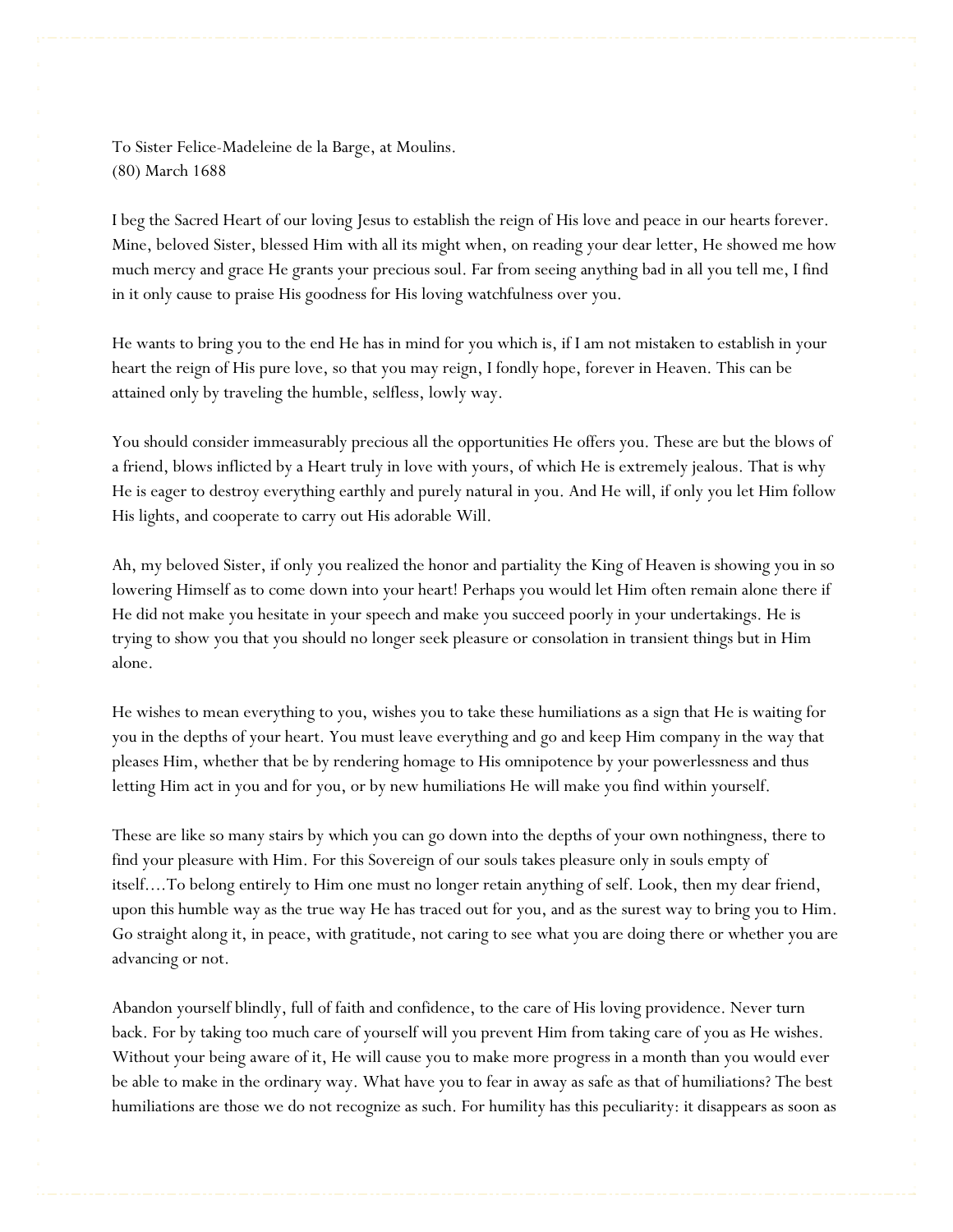one notices it in oneself.

As for the temptations against faith you speak of, all you have to do is try your best to overcome them by contrary acts. Then they will serve to strengthen your faith. And now my dear friend, must I tell you the one thing that bothers me in all that you write? It is that I do not see enough abandonment and confidence in you, and it is just that, I think that Our good Master asks of you the most. Let Him guide you. Often recall that a child can never perish in the arms of an omnipotent Father.

You must not stop visiting the Blessed Sacrament on account of repugnance you feel on that score. You must offer it to Our Lord in honor of the repugnance He chose to feel in the Garden of Olives. In this way you will frustrate the enemy who is trying to turn you away from doing good.

In the same way, when he incites you to worry and stir up interior storms in you, go to the Sacred Heart and seek your peace there by making acts of love and abandonment, even bothering to pay any attention to what is taking place within you. You must always refuse consent to these things and never worry about anything.

Now I have told you in all simplicity, dearest Sister, the thoughts that have occurred to me here before the picture of the Sacred Heart in answer to what your heart has spoken to me. But what pains me, I must tell you confidentially, is that I am afraid that I always say the same thing over and over again. I forget what I write but I am not allowed to re-read my letters because then I would be tempted to burn them.

So obedience has forbidden me to re-read them. If I always repeat myself you have only yourself to blame for insisting on these all too frequent letters. If there is anything useful for you in them, give thanks to the Sacred Heart, who gives you the humility to speak to and confide in the most miserable and unworthy of all sinners, who herself does none of the good things she advises. So I tell you as a friend, do not put any stock in anything I say, lest you be deceived. Beg the Lord to convert me, and rest assured that I do not forget you in His presence.

I must confess, my dear friend, that even had I carefully studied how to express my liking for that little picture, I would still say I had never seen any I like better. I was so taken with it I showed it to all our Sisters. They were eager to have it, but I got permission to keep it. This is quite against my ordinary way of acting, since my fondest wish is to have nothing at all. I thank you with all my heart, but that is all you must expect for it.

As for those letters Your Charity speaks of, I did not receive them. I have been allowed to write to you twice but do not know whether you have received my letters. Goodbye, most dear and beloved Sister. Surrender everything to God without reserve. May everything in us be purified by His crucified Love, in which I remain wholly yours with my heart's most sincere affection. It truly cherishes you in that of our good Master.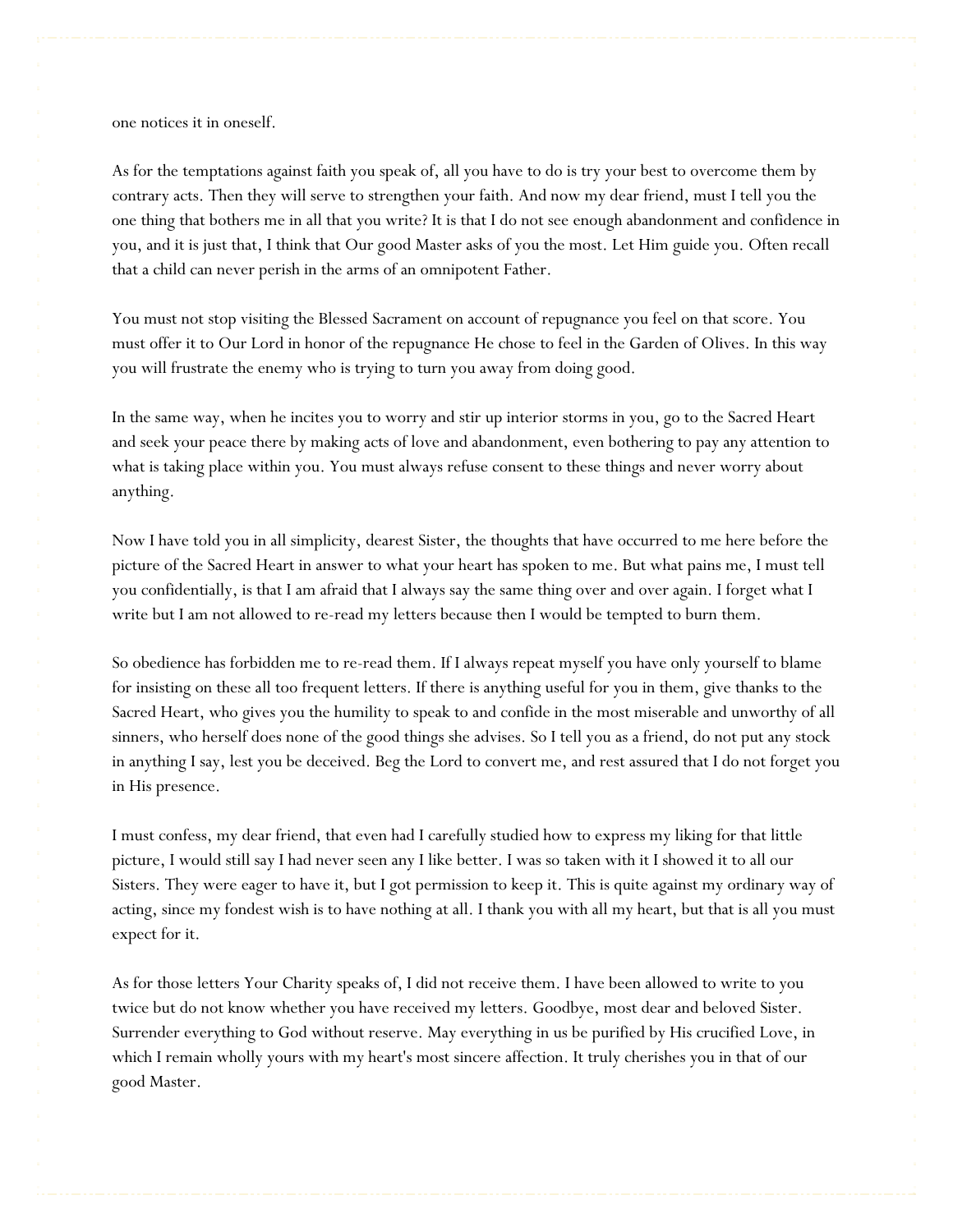To Her Brother, the Parish Priest at Bois- Sante-Marie. (81) 1688

You could not have given me greater joy, dearest brother, than by telling me of the zeal with which the adorable Heart of Jesus spurs you on to love Him and to make Him known, loved and honored, and by trying with all your might to establish the reign of His pure love in souls.

Yes, you really have hit upon just what is most capable of touching my poor heart, which is responsive only to that, which lives and longs only to see Our Good Master reign in hearts capable of loving Him. Now I can no longer doubt the holy union with which His pure Love has united our hearts. The Sacred Heart has given you a desire for that which I have never dared propose to you.

He never allowed me to. You have taken the initiative of your own free will. In this way He wants me to give Him, through you as through another self, what He desires to receive from both you and me. It is only now, when it is beginning to give me the proofs I wanted to see, that I recognize your love as genuine. What consolation it gives me to see you so generous towards this loving Heart of Jesus!

This seems to me a sure proof that He wants your heart to be entirely detached from the things of the earth because He wants you to become holy. Yes, my dear brother, this is what I hope for. It is up to you to make yourself holy by cooperating with the great graces He gives you and following faithfully His holy impulses and inspirations.

It will cost nature very much, of course, and nature fears its own destruction and everything that can make it suffer. Yet I do not see how one could put it to death without suffering a great deal, since everything in us is contrary. Our passions revolt continually and often cause us to fall.

But we must not worry about that, nor let ourselves be downcast or discouraged. Rather we must do violence to ourselves and draw profit from our own falls. These should but spur us on to the combat after the example of the saints. They felt their weaknesses just as we do ours. We must then, like them, fight against ourselves to the end, and die arms in hand. For the crown is given only to the victorious.

You well understand, my dear brother, that I do not mean by all this that you should take on great austerities, but rather wholehearted mortification of your passions and evil inclinations. We must free our hearts of attachments and empty it of everything earthly; be charitable towards our neighbor, liberal towards the poor. Look only to God in everything you do and seek Him in all sincerity, in purity and humility of heart.

Strive only to please Him and attribute to Him the glory of everything without being at all solicitous about acquiring any esteem or reputation among men. Ah, my dear brother, let us see to it that our life cast no dishonor on the holy vocation to which we are called! It demands that we live an altogether angelic life. You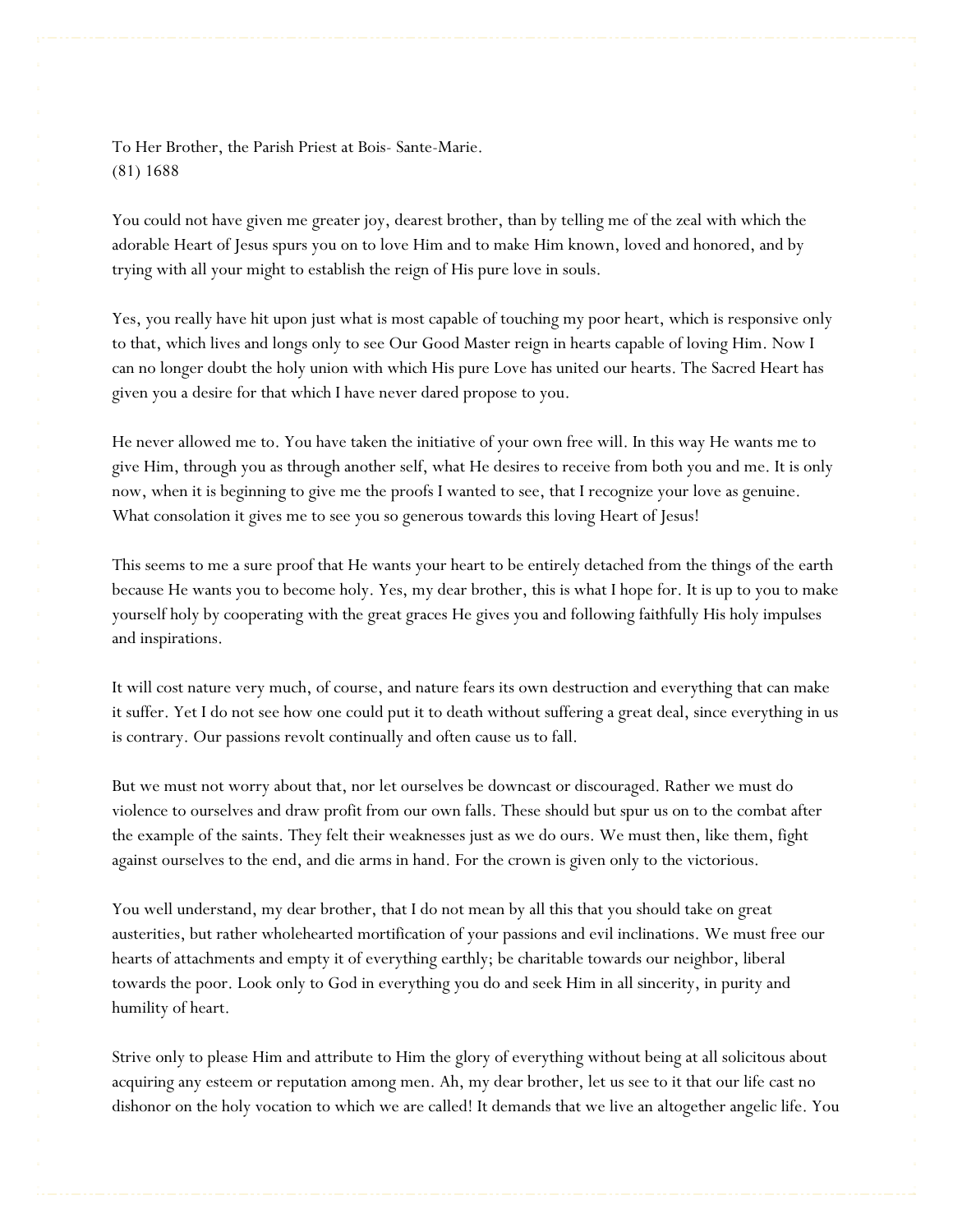see what liberty our holy union gives me, how I say simply what comes to mind, knowing that true affection in the Sacred Heart excuses everything.

Courage, then, my dear brother! Finish what you have begun in honor of this divine Heart, and rest assured that He will reward you a hundred fold for all you do for love of Him.....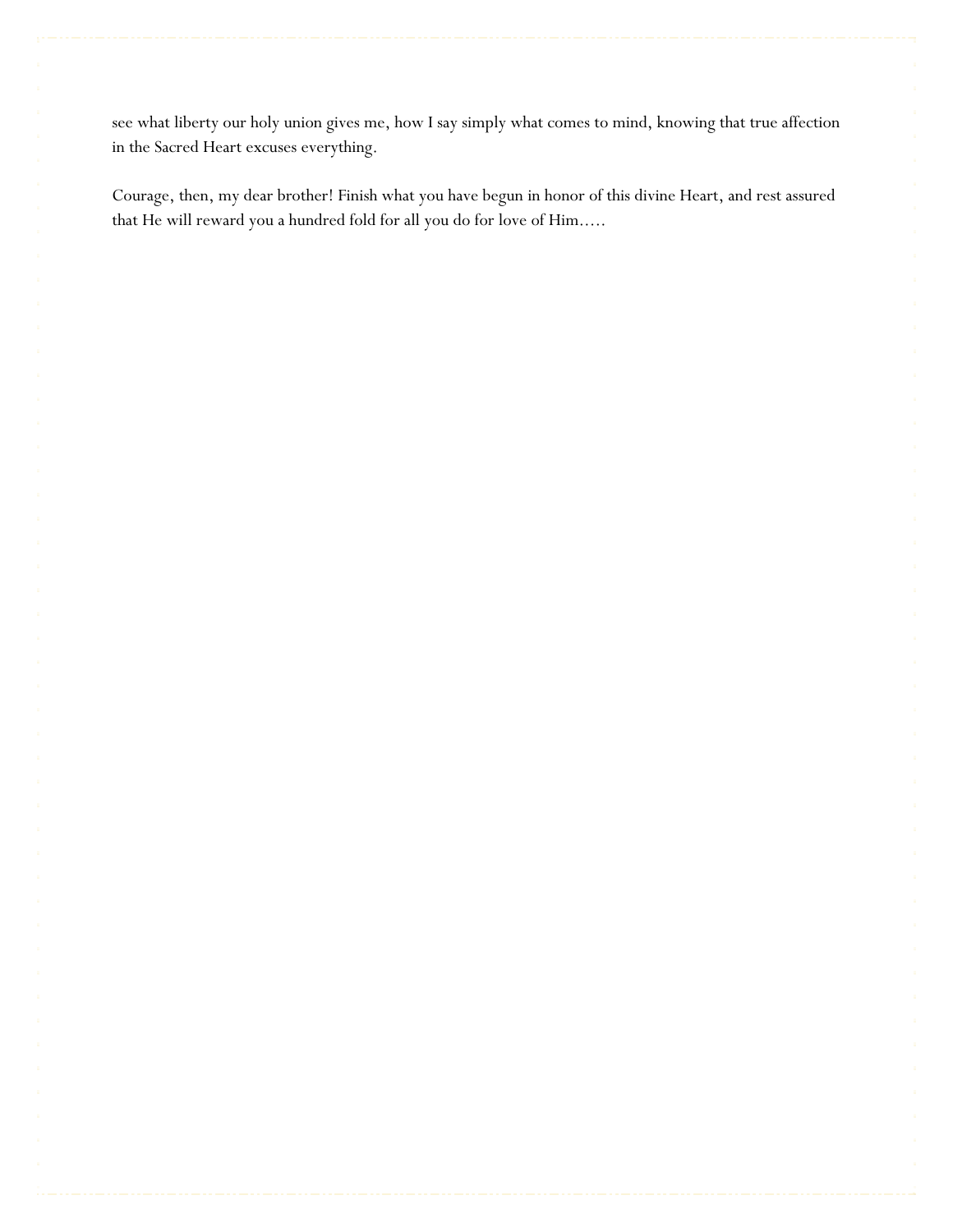To Mother de Saumaise, at Dijon (82) 1688

Thank you, dearest Mother, for the picture you were so kind to send us. I cannot express the sweet transport of joy my heart feels on looking at our picture. I find it so beautiful that I cannot stop looking at it. I bless you again and again.

Let us beg this loving Heart, good Mother, to prosper this devotion and to fill with the unction of His grace and with His ardent charity all those with whom He may put us in contact. It would be a sweet pleasure to me to be annihilated in order to bring about His reign. Do not cease working for that, I conjure you.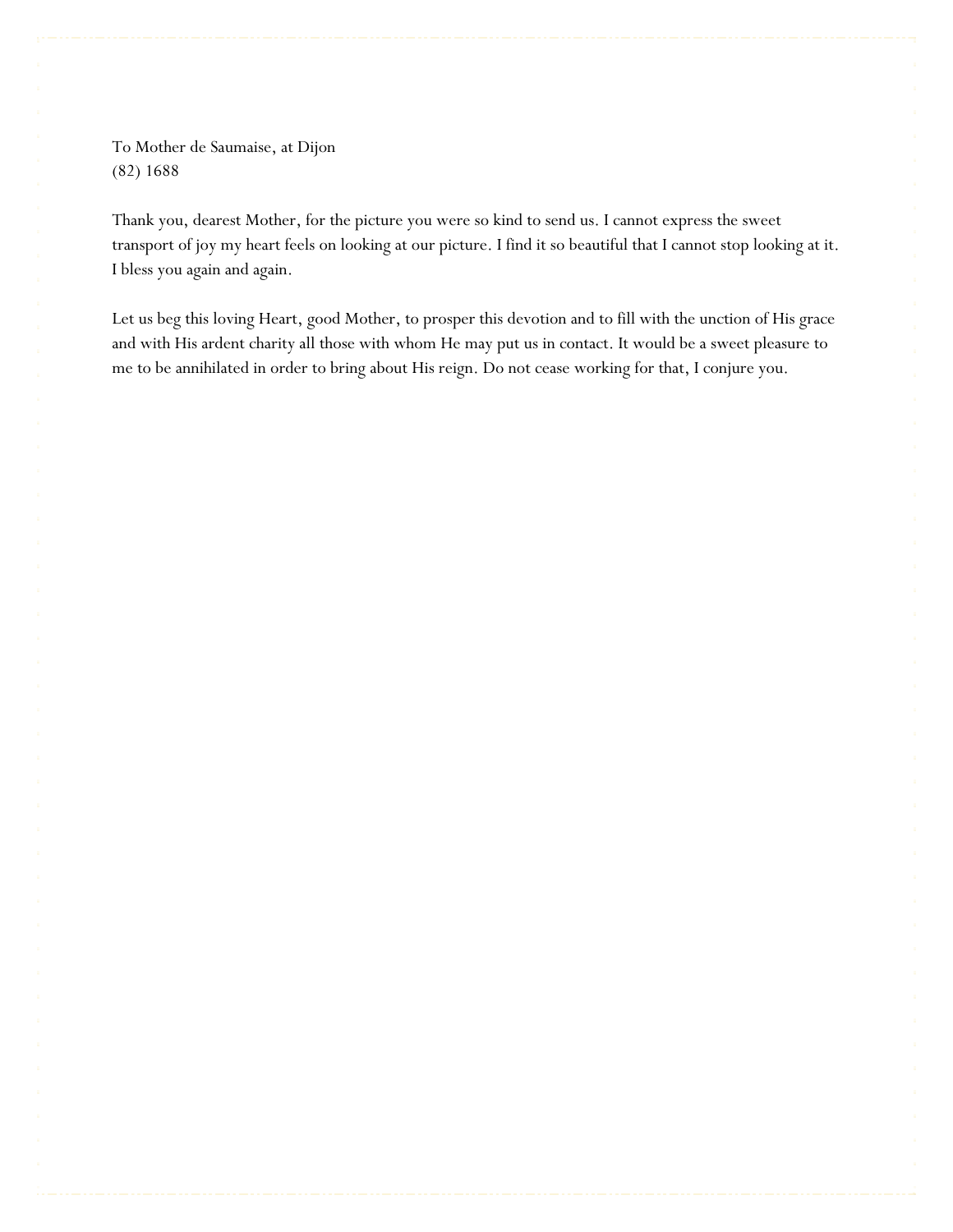To Sister Felice-Madeleine de la Barge, at Moulins (83) March or April, 1688

The loss of those letters is surely annoying. Our most honored Mother (Melin) has been quite put out at the package being lost on the Bourdon Road. For myself, I have resolved to write as little as possible in future. Since I think this holy Lenton season will be over when you receive this, I invite you to keep your heart open and ready to receive the visits of Our Lord during these next forty days.

For this we must keep our senses in solitude by a holy and interior recollection, banishing all thoughts and introspection. These only serve to disturb and destroy our peace of soul. Without this peace our soul can never be the sanctuary of Our Lord. We must take as from His hand whatever comes to us, our occupations and every- thing else, asking for nothing and refusing nothing.

with regard to occupations, I dare say you would scarcely believe how keenly I feel my weakness in the struggle I have to put up because of my lack of submission in this matter. It has caused me to put on many a scene in order to be rid of mine, but in vain. So we must be resigned and, through perfect forgetfulness of self, neither will nor desire anything. Then we shall find all in God. May He be blessed!

Mary was conceived without sin.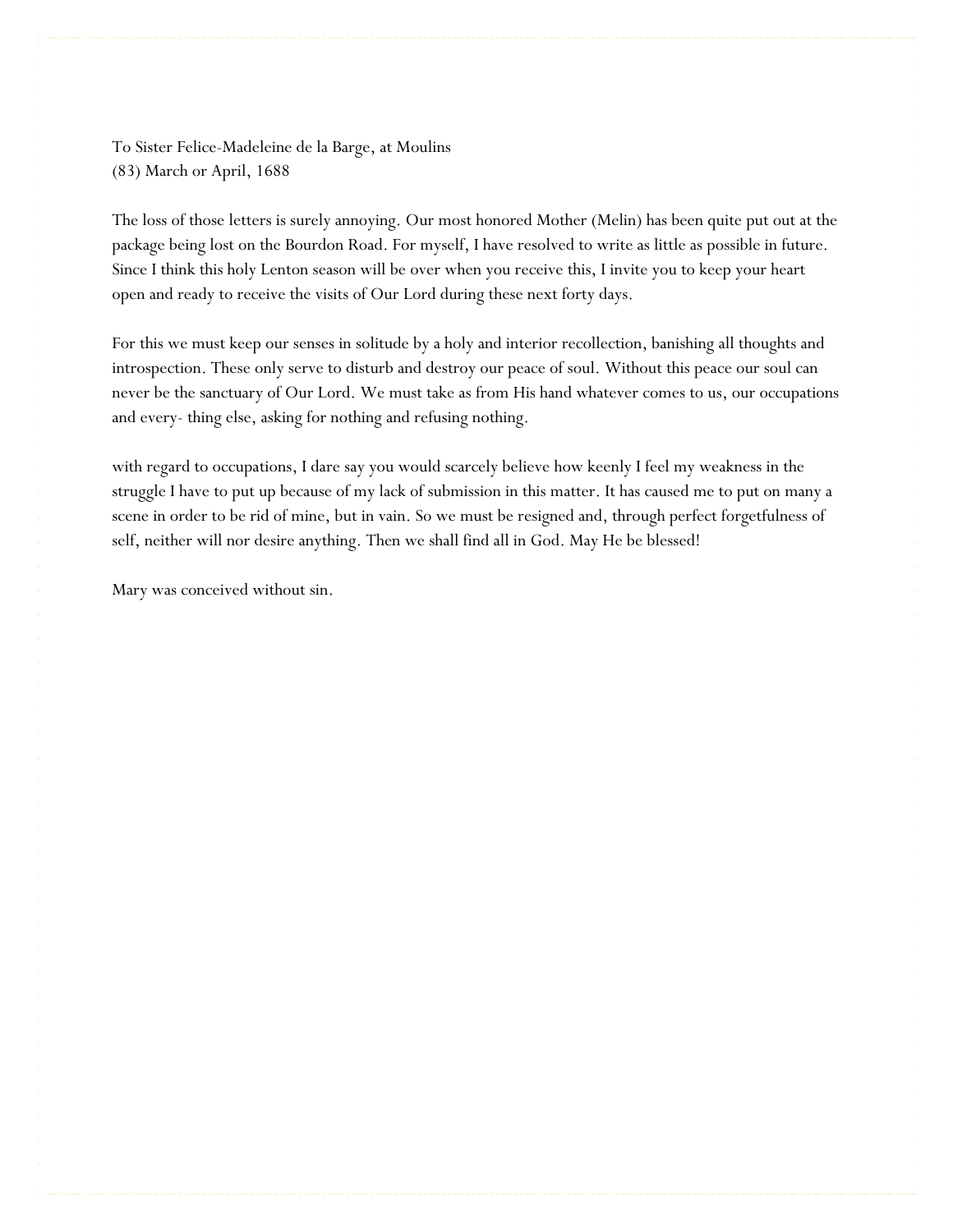To Mother de Saumaise, at Dijon. (84) Toward the end of April, 1688

There is no reason, dear Mother, why I should not write to you in spite of all my repugnance. This, I must confess, is very great. I earnestly wish to leave no means untried to completely efface myself from the minds of men, to bury myself, if I can, in oblivion and their contempt, which is all that is due to me. But, alas, God often permits just the contrary.

This I accept as a chastisement for my sins. I must admit that it is one of my greatest sufferings, even though I feel myself quite indifferent to all the dispositions of divine providence. I console myself with the thoughts that it is a cross, and the cross is good at all times and all places. It matters little of what wood is made. It should be enough for us that it comes from the Sacred Heart of Our Lord. Here is if I am not mistaken, making you happy with His cross even now. And your niece, too, who I think is a chosen soul. I do not fail to pray for her, so that if it be not the will of the Lord to deliver her from suffering. He will at least grant her perfect conformity to His most Holy will. I think He is making use of this means to purify and sanctify her. But she must put it to good use. I consider you fortunate, dear Mother, in that He is giving you in this a proof of His love.

I must tell you we have another picture of the Sacred Heart. One of our Sisters had it made. It has at the bottom the Blessed Virgin on one side and Saint Joseph on the other. In the center is a soul in prayer. It is just what I wanted for our little chapel, the first to be erected in honor of this Divine Heart. Our dear Sister des Escures takes care of it. She greets you and has a great love and esteem for you.

I am not forgetting you before the Lord. He is making life so bitter for me that my only consolation is to see the Heart of my adorable Savior reign. Whenever this devotion makes some new advance He gives me the pleasure of suffering something special. But there is nothing I would not be willing to do and suffer for that. Even the greatest bitterness is changed into sweetness in this adorable Heart.

There everything is changed into love. My greatest grief is to think that I am in the way, and this often makes me desire death. I even think it is my infidelities which cause all the calamities I see happening around me. And what makes me suffer still more is that I cannot avenge on myself the injuries committed against my Divine Savior in the Blessed Sacrament of the Altar. You see, dear Mother, how much I stand in need of your holy prayers to help me persevere in doing the things God asks of me. I am yours.....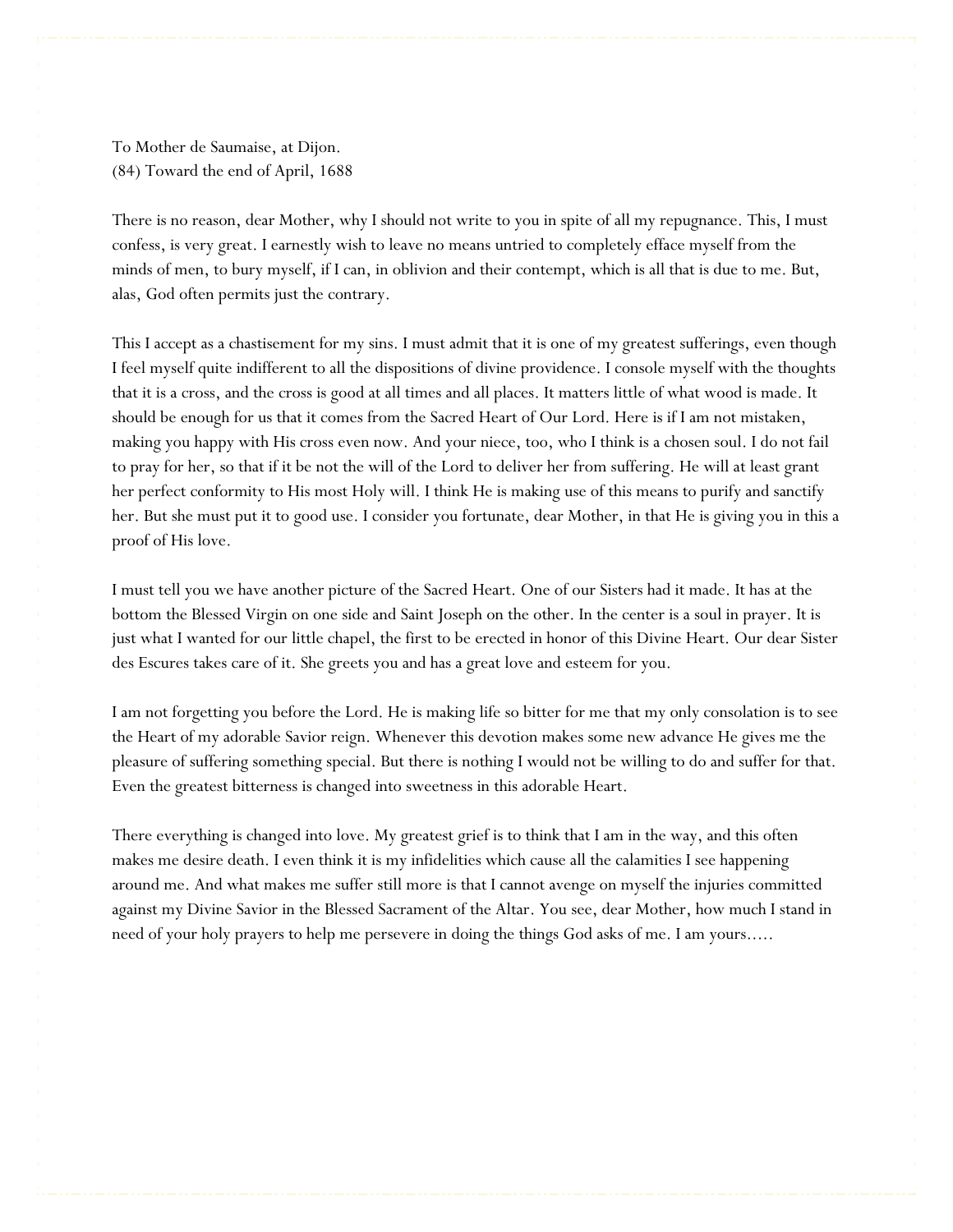To Mother Louise-Henriette de Soudeilles, at Moulins. (85) April or May, 1688

You are too good, most honored Mother, to one so unworthy of the honor of being remembered. Yet I beg you to continue to remember me in the presence of Our Divine Master. He alone can know how eagerly I desire to give you true proofs of the sincere affection He has given me for Your Charity.

I should be even more obliged to you if you would do me the favor of giving up those sentiments of esteem Your Charity so unjustly has conceived for one so miserable as I am, I shall not forget you in my poor prayers. You shall always have the greatest share in them and I shall ever be mindful before Our Lord of your true worth.

I have had the honor of seeing the worthy gentleman Your Charity spoke of in her letter, though it was for a very short time. But even at that I was deeply impressed by his virtue and real merit. The very fact that you sent him made him quite acceptable to me. So please do not again do me the injury of thinking I forget you.

I have no time to write more, except to thank you for the scissors Your Charity sent. May Our Lord reward you! For I receive everything given us as alms coming from His hand. I beg the divine goodness to shower His most precious graces on you and to consume you in the ardent love of His Sacred Heart in which I am, with profound respect, more completely yours than anyone else's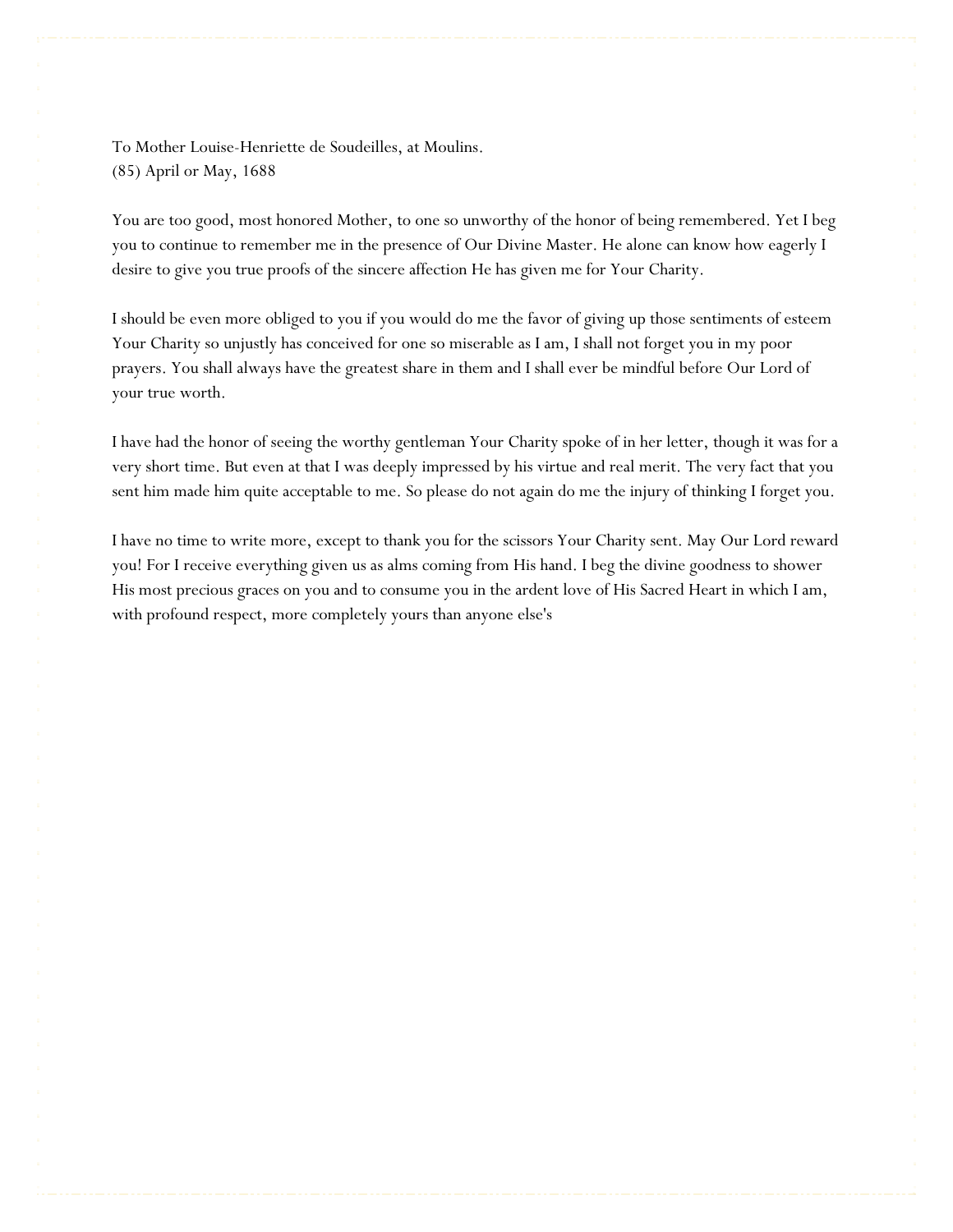To Mother de Saumaise, at Dijon (86) May 1688

## Dearest Mother,

Although the Sacred Heart of our good Master gives me consolation on receiving your letters and in writing to you, still He does not leave me free to do so much as I would like. So I must snatch these few free moments to tell you frankly what I think on the subject of devotion to the Sacred Heart as you said you wanted me to.

This seems difficult enough to me since, though so wicked and miserable, I feel myself quite buried in this Divine Heart. If I am not deceiving myself, I am as though in a bottomless abyss, where He shows me treasures of love and grace for those who consecrate themselves to Him and work unstintingly to render Him and procure for Him all the honor, love, and glory they can.

On receiving Holy Communion, I wanted to acquit myself of the charge you entrusted to me of offering all three of you (Mother de Saumaise herself, Father Charollais, her confessor, and Mother Desbarres) to this loving Heart. I thought I distinctly heard Him answer me in these words: "Yes, I receive all three of them united in My Love forever." This filled my soul with such sweet consolation that it was quite transported with joy at the thought that you were numbered among His beloved favorites.

On another occasion when He deigned to converse with His unworthy slave He showed her and gave her to understand that He was going to make for Himself a crown of twelve of His dearest friends, of those who should have procured Him the most glory on earth, and place them like twelve brilliant stars around His Sacred Heart.

It seemed to me that you were one of these. But I shall not go more into detail, for as soon as I catch myself thinking that I have any part in what I am speaking of, I fall into an abyss of confusion where I suffer a kind of martyrdom. What more can I say then, my dear Mother, except that you should not let up, for your work is pleasing to Him. Just to please Him is recompense enough.

It seems to me that He is living in your community as in a place of delights to dispense His love generously and give His salutary and sanctifying graces. It is this ardent desire of His to give His grace to souls and to hearts well disposed that makes Him want to be known, loved, and glorified by His creatures. He wishes to establish His rule over them as the source of all good so that He may take care of their needs. That is why He wants everyone to approach with great confidence.

One of the most efficacious means of obtaining what we ask is through the holy Sacrifice of the Mass. We should have three, or even five, said on Friday in honor of the five wounds of Our Lord. Several persons who were dying were cured miraculously in this way. My brother, the priest is one of them.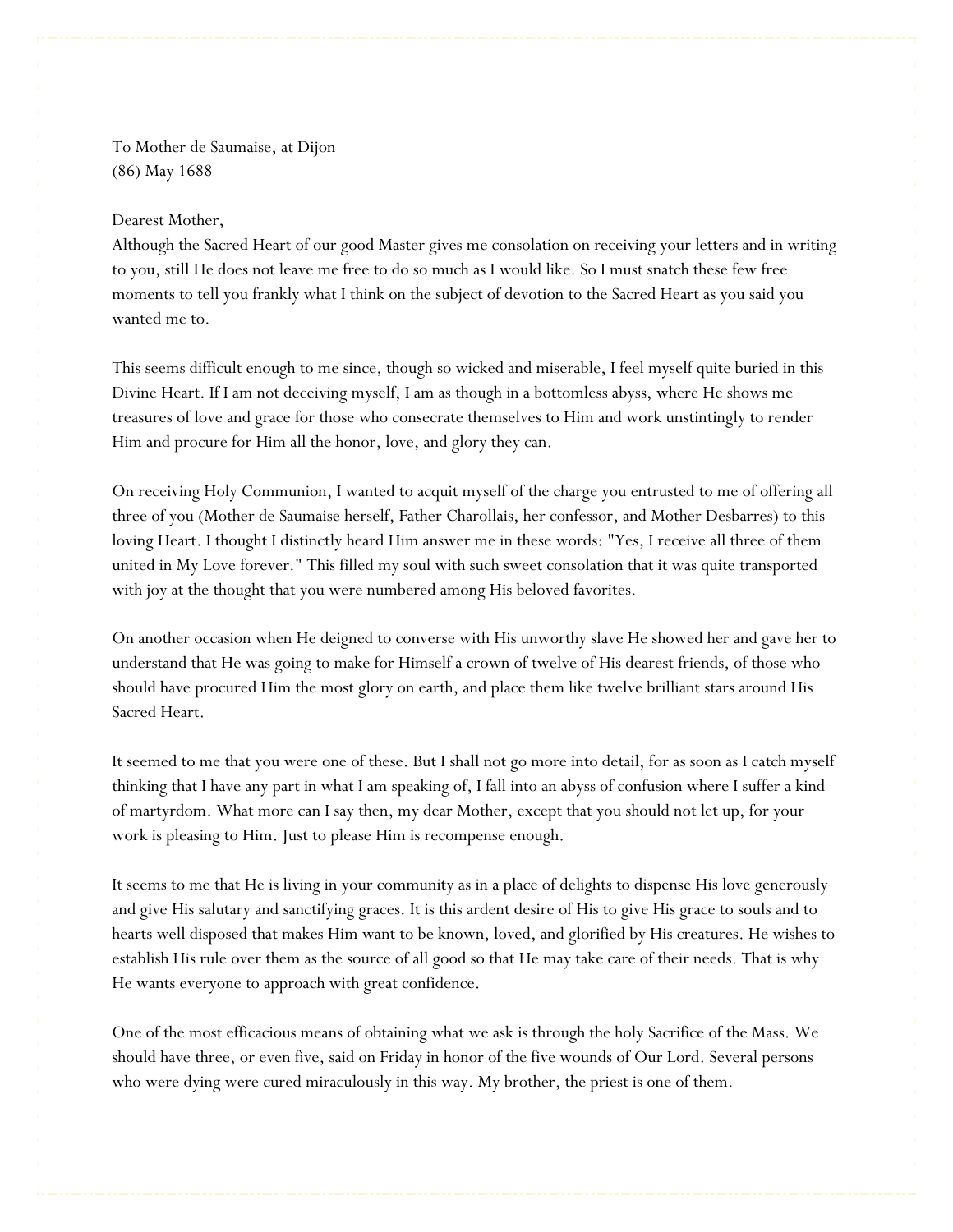One gives the sick person five small slips of paper and has him swallow one of them each morning. On one side is written: "May the Sacred Heart of Jesus cure you!" On the other side: "May the most pure " and Immaculate Conception of Mary, the Mother of God, be praised forever!" All this may be abbreviated if one wishes.

One Friday during Holy Communion, if she is not deceiving herself, He spoke these words to His unworthy slave: "I promise you, in the excessive mercy of My Heart, that Its all powerful love will grant all those who communicate on nine consecutive first Fridays of the month the grace of final repentance.

They will not die in My disfavor nor without receiving their sacraments. My Divine Heart shall be their sure refuge in their last moments." He has, moreover, promised His unworthy slave that, if she gives herself over completely to loving Him, He Himself will pray to His Father for those who recommend themselves to her prayers.

How can I ever enumerate, my dear Mother, all the mercies of this loving Heart? Notwithstanding my ingratitude, He has never shown me greater or more wonderful ones. I consider myself nothing but an obstacle to the furthering of His glory and the imparting of His Grace to souls because of the tepid life I lead. This often makes me the object of His just wrath.

I ask you to help our poor Sister N,. for whom I have been offering to Our Lord, since the beginning of this year, all I can do and suffer. Until I made this promise to do penance for her she gave me no rest. She told me she was suffering very much, especially for three things. The first is the too great care and softness she showed her body. The second for tale bearing and lack of charity.

The third, for some petty ambition of hers. So I want to enlist your charity also in her behalf. I confide to you that I do not remember ever having passed a year like this one as far as suffering is concerned. It seems that everything serves as an instrument to divine Justice to torment me. Nothing makes me suffer more than His sanctity of justice. The only remedy for this interior torture is crosses, pains, sufferings, and all kinds of humiliations.

Under these I should give way a thousand times over did not His merciful goodness sustain me in an extraordinary way. I have abandoned myself completely to the Sacred Heart of Jesus Christ and have chosen Him for my director. He has been willing to do me this charity. He does not spare me, you may be sure. For on correcting me He imposes a penance to think that anyone wrongs me in making me suffer; He imposes strict silence on me in this matter.

I can say nothing more than this: no matter what contradictions you meet up with in working to establish the reign of the Sacred Heart of Jesus Christ, I beg you never to abandon your holy undertaking. All these difficulties are but a sure sign that this is from God and that He is being much glorified by it. I am all yours in His love.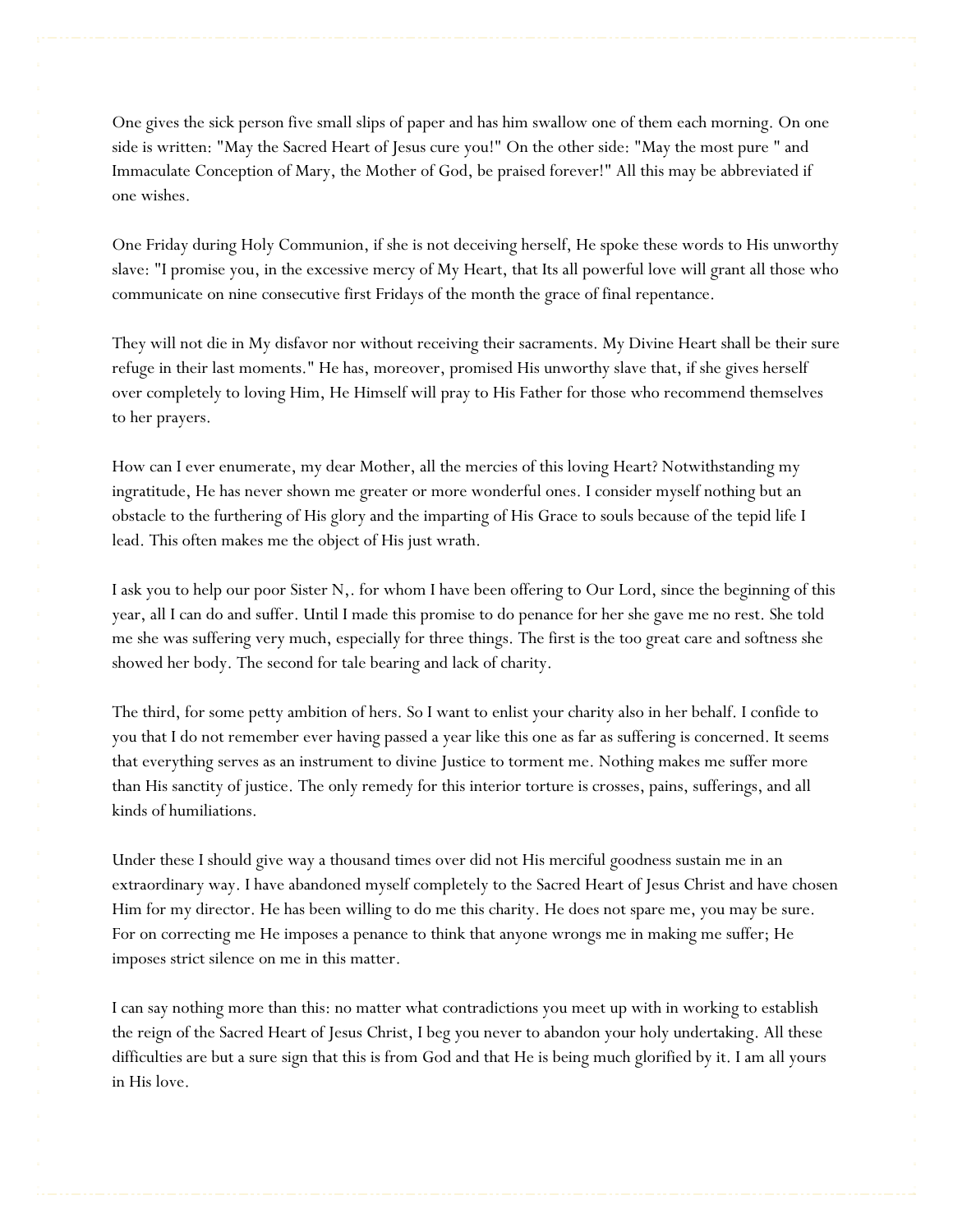To Mother de Saumaise, at Dijon (87) June 6, 1688.

I received your letter, most honored Mother, and on reading it thanked Our Lord for His having given you to understand my sinfulness and ingratitude towards Him. I earnestly wish that were the case with everybody else, so that they might forget about this miserable creature except for giving her due: contempt and humiliations.

Buried in these I wish to live and die, begging God with all my heart that no one will ever get a good religious whom God has inspired with such charity towards me. Please excuse me from giving the name for the time being. I shall simply say that he will be a second Father de la Colombiere (Father Gette was his name) He sent us a little office of the Sacred Heart which he composed, thinking this Divine Heart wanted that of him.

We are sending it to you to see whether you would like to have it printed. As we are sending the original, both in order to please you and so that you may examine it, send it back to us if you think proper. I think it comes from a saint towards whom I have great obligations because of the spiritual help I have received from him through his holy sacrifices and prayers.

Ah, dear Mother, how good and merciful God is to me! But that is about all I can say. I do not feel myself capable of giving you satisfaction on what you ask of me, assuring you sincerely that I love my Savior and occupy myself more with Him than with His gift and favors.

These I esteem only in Him and because they come from Him. Unless obedience orders me, I scarcely think of them at all and speak of them even less, since I cannot do so without the greatest effort. God. I do not fail to commend Him those you wish me to pray for. But I am afraid some of them are hardening their hearts against the movements of grace. You have no idea how cold and unapproachable the Sacred Heart of Jesus is when one goes to it for such people. But we must hope and pray.

As for the favors granted through the intercession of the saintly Father de la Colombiere, one of our Sisters have promised to write them down to send them to you. I can testify that, through His intercession, I myself was cured of the same infection in a finger that I had last year when the finger was lanced in several places.

But, my dear Mother, what shall we say about the lovable and ever adorable Heart of Jesus? We must love this Sacred Heart with all our strength and as much as we possibly can. Yes, we must love Him. He will establish His rule and will reign in spite of all His enemies and all their opposition.

I cannot tell you how very much I appreciate all the trouble and care you put yourself to for that. The same holds for your most honored Mother (Desbarres), your confessor (Father Charollais) and some others of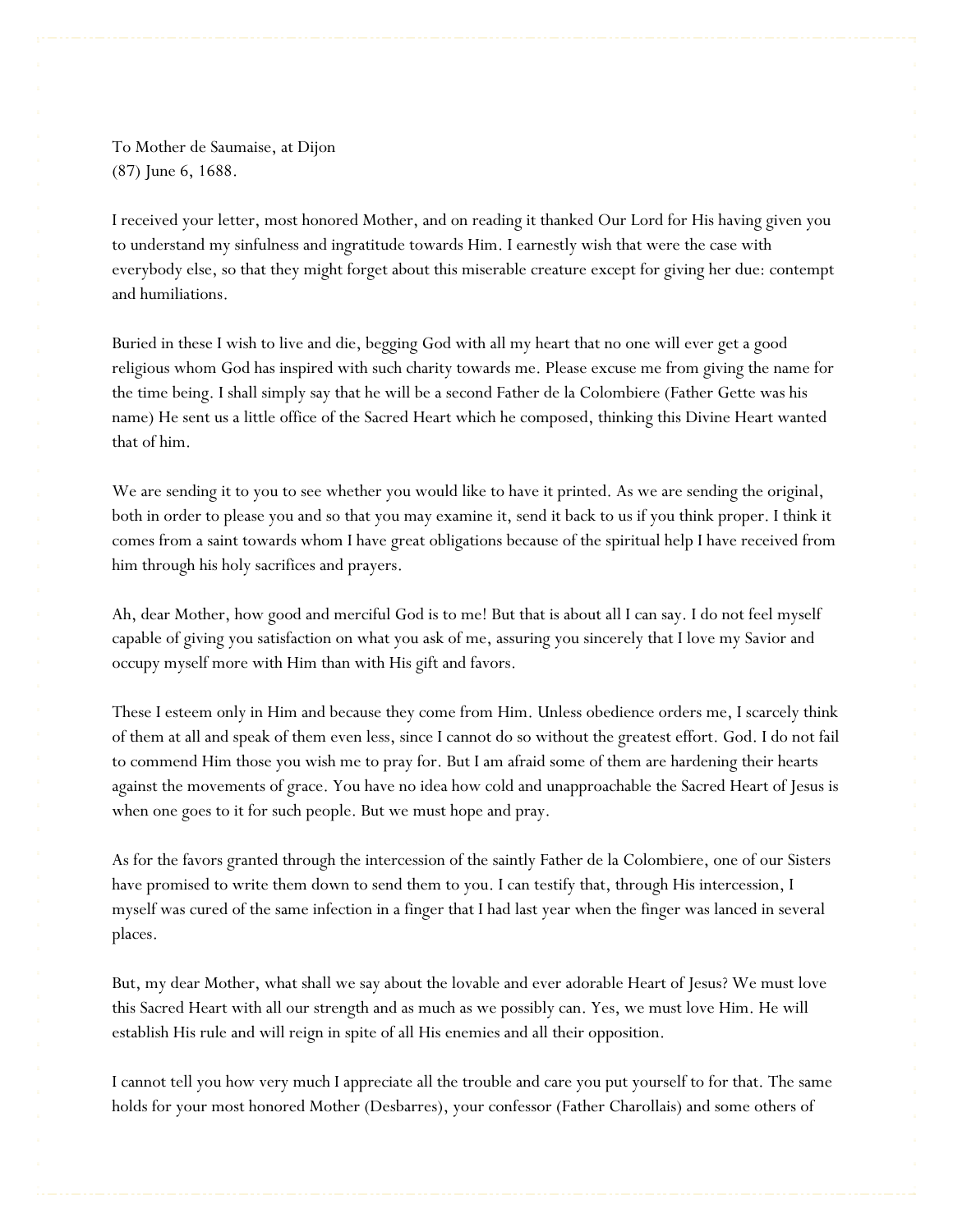your Sisters. It seems to me this Divine Heart takes such great pleasure in this that He is destining you to enjoy treasures of infinite delights.

I wonder whether you would think proper to insert this little office after the litanies you want to have printed. But if you do not, never mind. I am satisfied with everything, though it would give me great pleasure to have some news from Rome. Meanwhile, I am wholly yours in this Divine Heart.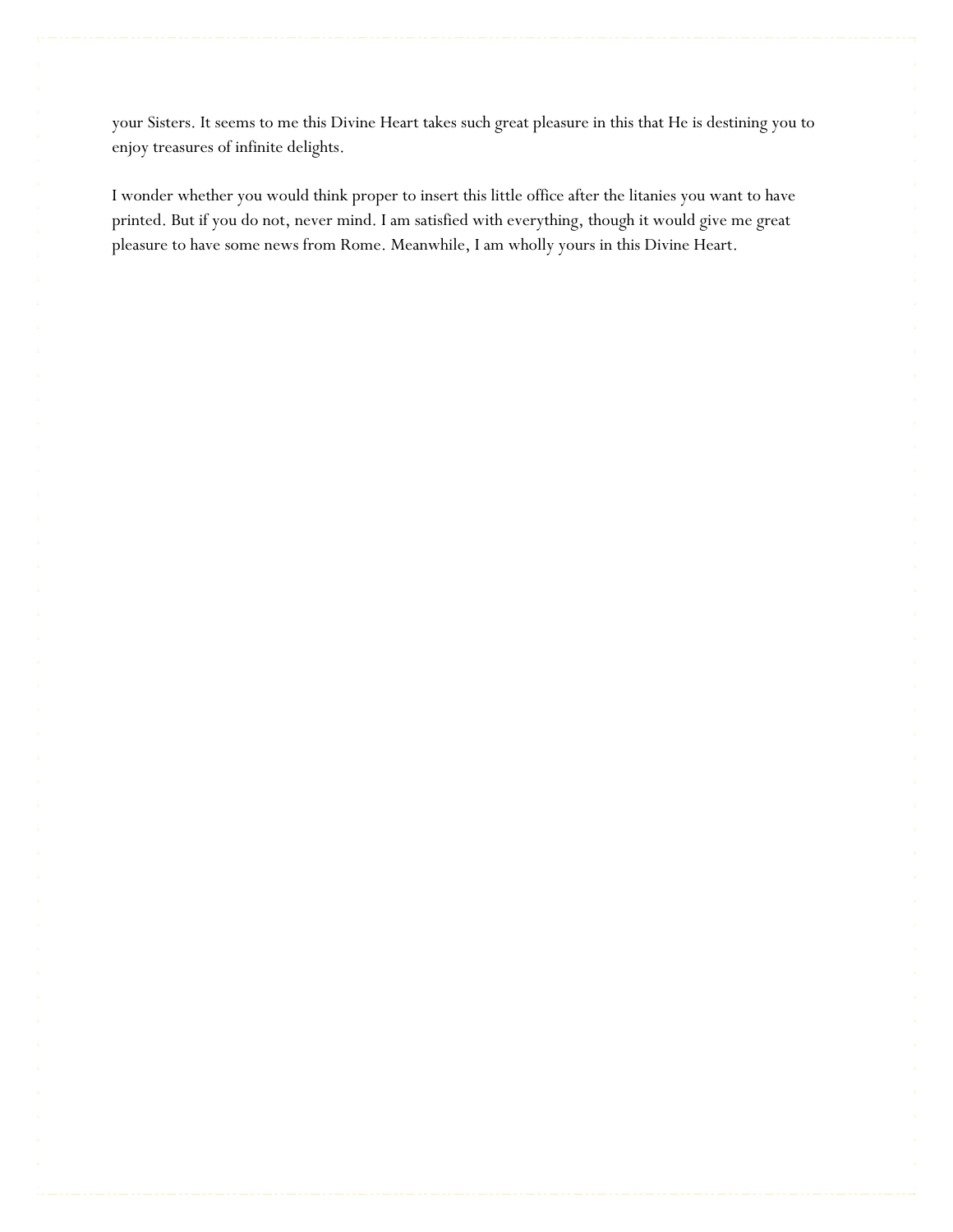To Sister Felice-Madeleine de la Barge, at Moulins (88) June 11, 1688.

You want me, beloved Sister, to write you a long answer when we are so busy and so pressed for time. Even at an ordinary time that would be difficult enough. But now you want me to write to you confidentially as my dear friend in the loving Heart of Our Lord Jesus Christ during the holy octave of the feast of this Divine Love Who reposes on our altars.

He speaks to us only of love, wants us to be filled only with love, so that through Himself we may be able to show Him all the love He expects of us. He expects a strong love that will not let itself be disheartened; a pure love, which loves disinterestedly and without self interest; a crucified love, who's only joy lies in suffering in order to be conformed to its Well-Beloved; a love of preference, of forgetfulness and abandonment of self, in order that the Well-Beloved may act freely, cut, burn, and annihilate in us everything that displeases Him; a love that follows Him blindly, without stopping to consider or reflect on ourselves to see what we are doing.

I received your letter before the Blessed Sacrament and, on presenting it to my Sovereign Master, this is what it occurred to me to say to you: love, forgetfulness of self and self-effacement in your own heart and simplicity, if I am not deceiving myself, which is the loving simplicity of a child. That is what He asks of us.

I trust He will make you understand all this gradually as you think it over. But, honestly dear friend, how could I ever write a letter like this to anyone but you? I find it extremely difficult to write it. My Sovereign Master does not leave me free to write it as you wish. Just to please you I am sending you this messy thing. Please burn it.

Go blindly, forget yourself, let Him act in you, for He loves you. If you try to do to much you will only prevent Him from furthering the work of your perfection.

Good-bye dear friend. I can say no more except before the Sacred Heart. It is there I shall do the rest for you. I do not forget you in His Presence. To work, to suffer for love of Him, and to be silent: here lies the true secret of the lovers of the Well-Beloved, in whose Sacred Heart I am wholly yours.

A thousand respectful remembrances and greetings to your most honored Mother (Dubuysson) and to your dear former superior (Sister de Soudeilles) Please offer my apologies to Miss Chamberland for not being able to write to her but assure her that I shall try to do what she asks. I am writing this after matins on the Feast of Saint Barnabas.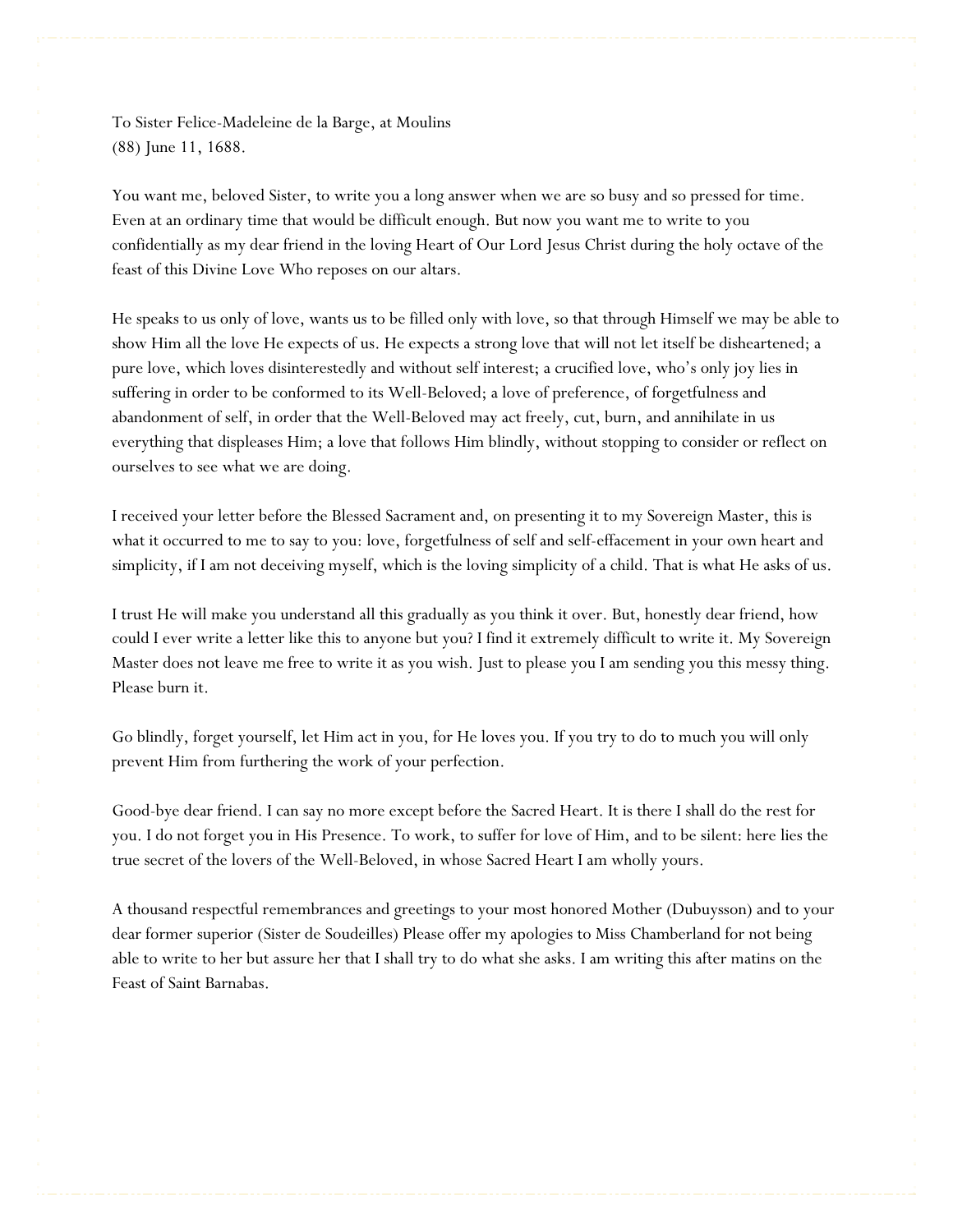To Mother de Saumaise, at Dijon (89) July, 1688

It is out of obedience to my Sovereign, dear Mother, that I shall try, when He permits it, to satisfy in all simplicity the request you make that I tell you of His continued mercies and generosity to me. They are so great that often they make me simply exclaim: Misericordias Domini in aeternum cantabo! Alas, what else could I say, when my heart is so full I cannot express myself?

I am surrounded by His blessings on every side, I am so buried in them I cannot escape. I feel myself to be a little drop of water in this ocean of the Sacred Heart. It is an abyss of every good, an inexhaustible source of every delight. The more one draws from it the more abundantly it flows. It is a hidden and infinite treasure which asks only to show itself to us, to diffuse and to distribute itself to enrich our poverty.

I value it and love it more than all His gifts, graces, and benefactions. I let Him act in me, with me, for me, according to His good pleasure. I take no notice of anything but Him. He is worth a million times more than all else besides. If you did not oblige me to write you something about this I should leave everything in Him Who makes me powerless to say anything except to those He wishes me to. You are one of these.

I must tell you that I had the good fortune of spending all day on the feast of the Visitation before the Blessed Sacrament. My Sovereign deigned to favor His wretched slave with several special graces from His loving Heart. He drew me into Himself and made me experience things I cannot express.

He showed me a very high place, spacious and wonderfully beautiful, in the midst of which was set up a throne of flames and within it the lovable Heart of Jesus with Its wound. From this shot forth flames so luminous and glowing that the whole place was lighted up and warmed by them. The Blessed Virgin was on one side and Saint Francis de Sales and the Saintly Father de la Colombiere on the other. The Daughters of the Visitation were there with their guardian angels beside them, each one holding a heart in his hand.

The Blessed Virgin invited us with these words: "Come my well beloved daughters, draw near, for I want to make you the trusted guardians of this precious treasure which the divine Sun of justice formed within the virginal soil of my heart, where It lay hidden nine months. After that It was manifested to men. But they did not recognize Its value and condemned It because they saw It mixed and covered with the clay of their humanity. Onto It the eternal Father had cast all the filth and corruption of our sins.

These He caused to be purified away for thirty three years by the burning flames of Its charity. But seeing that men, far from enriching themselves and making use of so precious a treasure for the purpose for which It was given them, but rather to set It at naught and exterminate It, if possible, from the face of the earth, the eternal Father, by an excess of mercy, made use of their malice only to render yet more useful this precious Gold, by the blows they gave It in His Passion they have made of It priceless money, stamped with the image of divinity, so that with It they might pay their debts and carry on the great business of their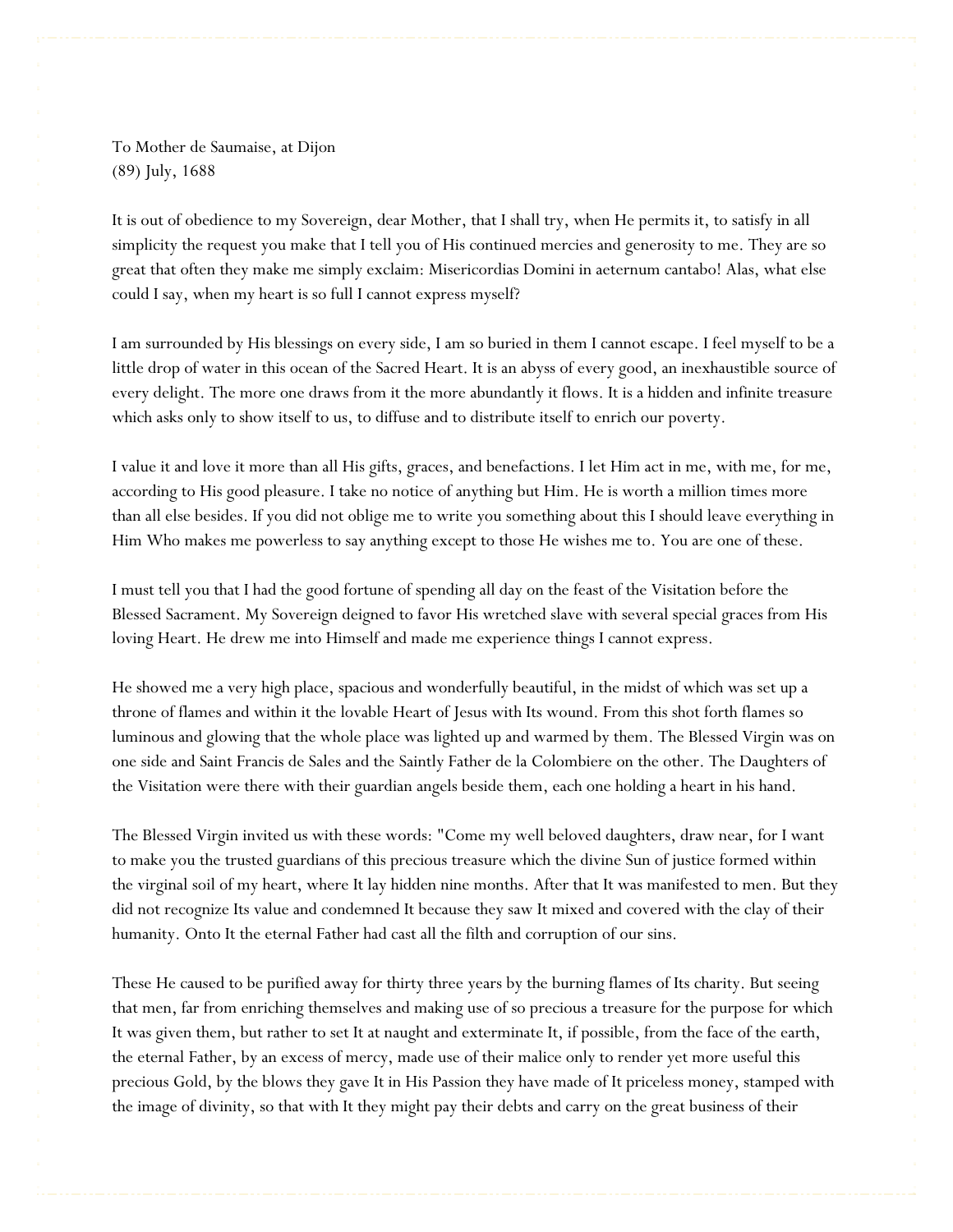eternal salvation."

The Queen of Goodness continued to speak: She said to them, pointing to this Divine Heart: "This is the Precious Treasure especially revealed to you because of the tender love My Son has for your Institute. He loves it and considers it His dear Benjamin, and for that reason wants you to have a greater share in this inheritance than all others.

They must not only enrich themselves with this treasure but do all they can to put this precious money in circulation. They must distribute it lavishly, trying to enrich the whole world with it without fear of depleting it. For the more of it they take the more of it there will be left to take."

Then turning to the good Father de la Colombiere this Mother of Goodness said: "As for you, faithful servant of My divine Son, you have a great share in this Precious Treasure. For if It is given the Daughters of Visitation to know and describe to others, it is reserved to the Father's of your Society to show and make known Its utility and value so that people may profit from It by receiving It with the respect and gratitude due so great a benefit.

In proportion as they give Him this pleasure, this Divine Heart, source of blessings and graces, will shower them so abundantly on the works of their ministry that they will produce fruits far beyond their labors and expectations. And, this, too, for their own personal salvation and perfection."

Our holy founder speaking to his daughters, said to them: "Esteemed daughters, come and draw from the source of all blessings the waters of salvation. From it a little rivulet, your Constitutions, has already flowed forth into your souls. In this divine Heart you will find an easy way of acquitting yourselves perfectly of what is enjoined you in the first article of your Directory.

This contains in substance the whole perfection of your Institute, and reads: 'Let their whole life and endeavor tend to unite them with God'. For that end let this Sacred Heart be the life that animates us with God, help holy Church by prayer and good example, and further the salvation of our neighborhood.

With this in view, let us pray in the Heart and through the Heart of Jesus. Which wishes henceforth to make Itself the Mediator between God and man. Our good example shall consist in living in conformity with the holy maxim and virtues of this divine Heart and we shall further the salvation of our neighbor by spreading among them this holy devotion. Let us try to diffuse the good odor of the Sacred Heart of Jesus Christ into the hearts of the faithful, so that we may become the joy and crown of this lovable Heart."

Thereupon all the guardian angels drew near to present Him with what they held in their hands. As soon as these hearts touched the Sacred Wound they became beautiful and shone like stars. Some of them did not shine as brightly as others.

The names of several remained written in letters of gold in the Sacred Heart, into Which some of those I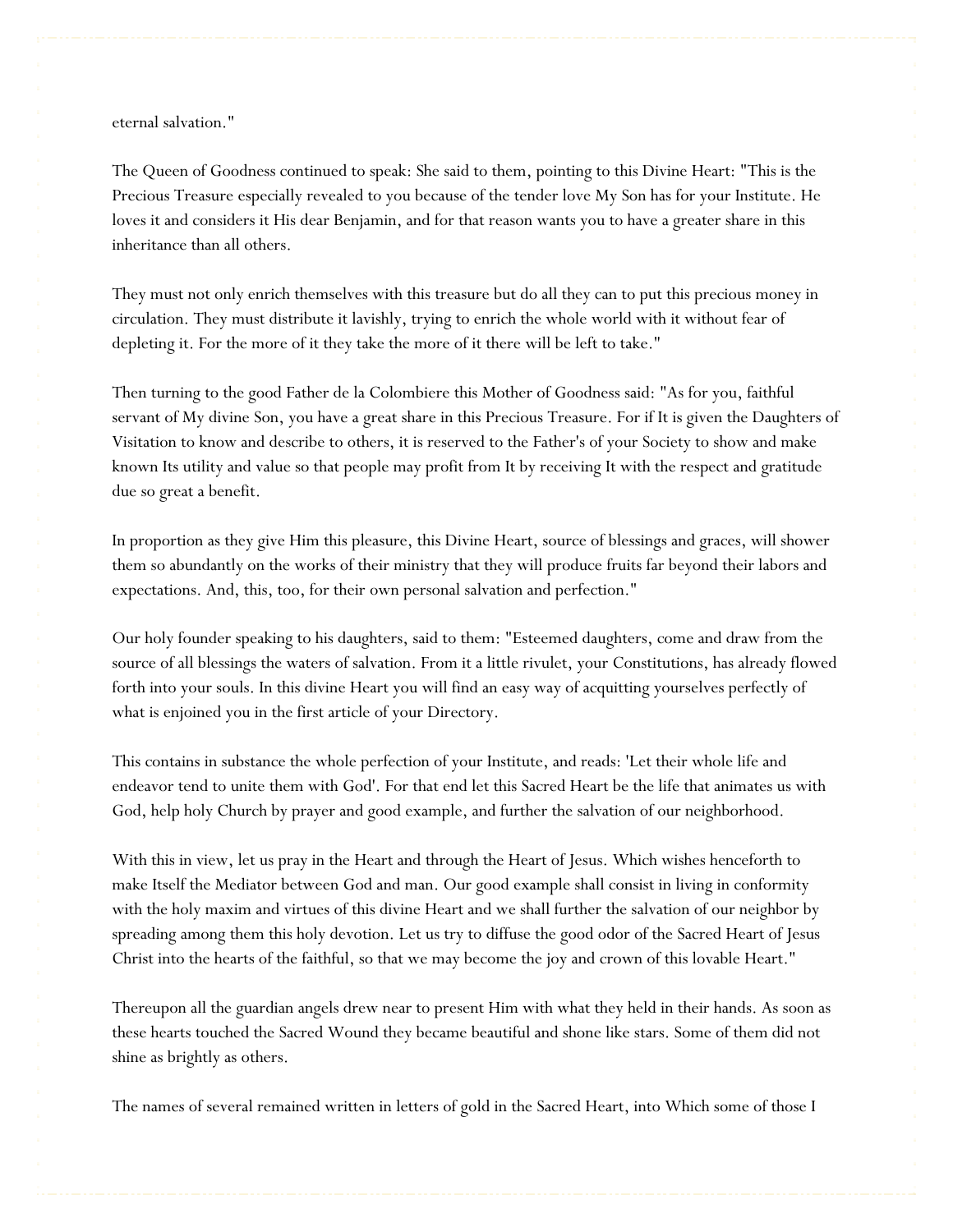speak of eagerly disappeared and were buried with mutual pleasure. These words were spoken: "In this abyss of love is your dwelling place and repose forever." These were the hearts of those who labored the most to make Him known and loved. Yours, I think, dear Mother, was among them.

I shall not explain what I heard about the others for this letter is already too long, and besides I think you understand well enough. I shall simply add that the divine Heart will reward not only you personally but your relatives as well. He looks upon them with an eye of mercy and will help them in all their needs provided only they approach Him with confidence.

He will remember forever all they do for His glory. I trust you will not refuse me the favor of having fifteen Masses said for the repose of the soul of Mr. de la Michaudiere in honor of the Sacred Heart of Our Lord Jesus Christ. If you do this, I think He will be a powerful advocate in heaven, close to this divine Heart, for you and for your whole family.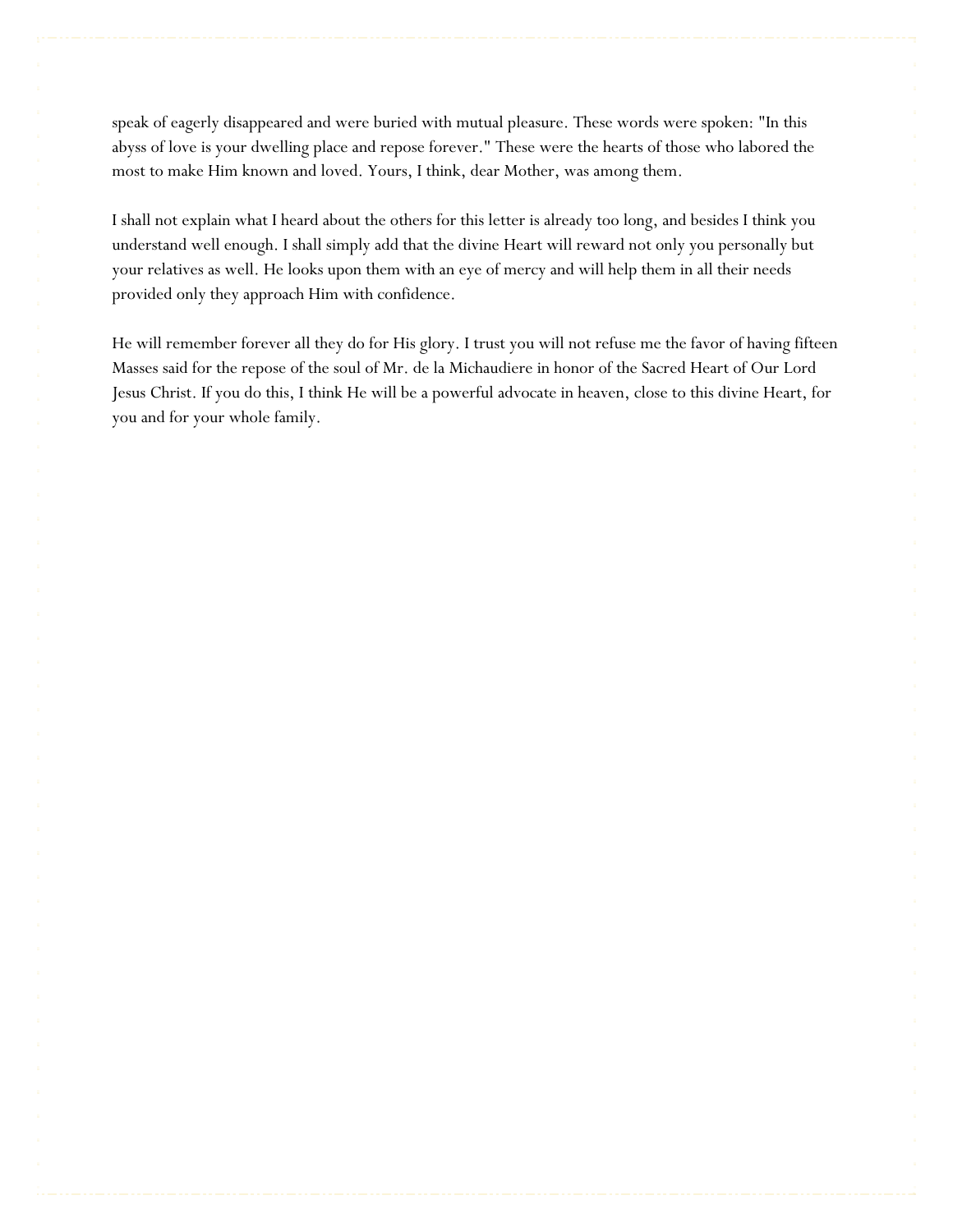To Sister Felice-Madeleine de la Barge, at Moulins. (90) From our Monastery in Paray, August 12, 1688

I admit, dearest Sister, that you have just cause for complaint at my responding so poorly to so many proofs of your goodness to me, and to so sincere a friendship which I have not merited. I am very shamed. Yet I think my poor heart is doing its best to make you every return it possibly can in the Heart of our good Master. He knows how dear He has made your soul to me. Without wanting to excuse myself I must say I think you would not blame me quite so much for not writing if you knew the real reasons.

The first is that, since I am overwhelmed with letters as a result of having unfortunately deceived others (and you are one of them), I see no other way out but to keep silence. So I am not going to write to anybody anymore. One can be of no help to others until after one has first reformed oneself. If only you knew how far I am from what a true daughter of Holy Mary ought to be! She ought to center all her attention on making herself a true copy of her Crucified Spouse. I see that everything can help us onto that.

What difference does it make of what wood our cross is made provided it is a cross and the love of Him, Who died on it, for love of us keeps us nailed to it? That ought to be enough for us. I consider you fortunate in that your employments furnish you with the means of doing this by making you go contrary to your natural inclinations. All this is good, but you must put far from you all impatience and worry. The Lord takes up His dwelling only in a soul that is at peace, in a soul that dearly loves to see itself destroyed and annihilated, so that it may remain completely lost in the love of its own abjection.

I become more and more convinced, on reading your letters, that this is the way that the Lord has marked out for you. You must find your pleasure in advancing along it. Whether He Himself leads you this way, or whether He makes use of some other person or even of yourself, does not matter. As long as He is satisfied, that is enough. Leave Him free to act as He wishes. Let your occupation be to love Him. You should be careful not to resist Him nor place any obstacles in the way of His designs. You will find that He will cause you to make great progress in a short time without your perceiving it.

As for your entering into His Sacred Heart: enter in! What should you fear, since He invites you to come in and rest there? Is it not the throne of mercy, where the most miserable are the most graciously received, provided love presents them in the abyss of their mercy? And if we are tepid, cold, sinful and imperfect and purified like gold in the crucible, so that we may become living victims completely immolated and sacrificed to His adorable designs? Do not be afraid, then, to abandon yourself without reserve to His loving providence.

A child can not perish in the arms of an omnipotent Father. I think I told you before that He is not pleased with your fears. He wants a child like confidence. Since He loves you, there is nothing you ought to fear so much as not to make Him that full return of love He wants of you. This consists, if I am not mistaken, in your perfect abandonment and self forgetfulness.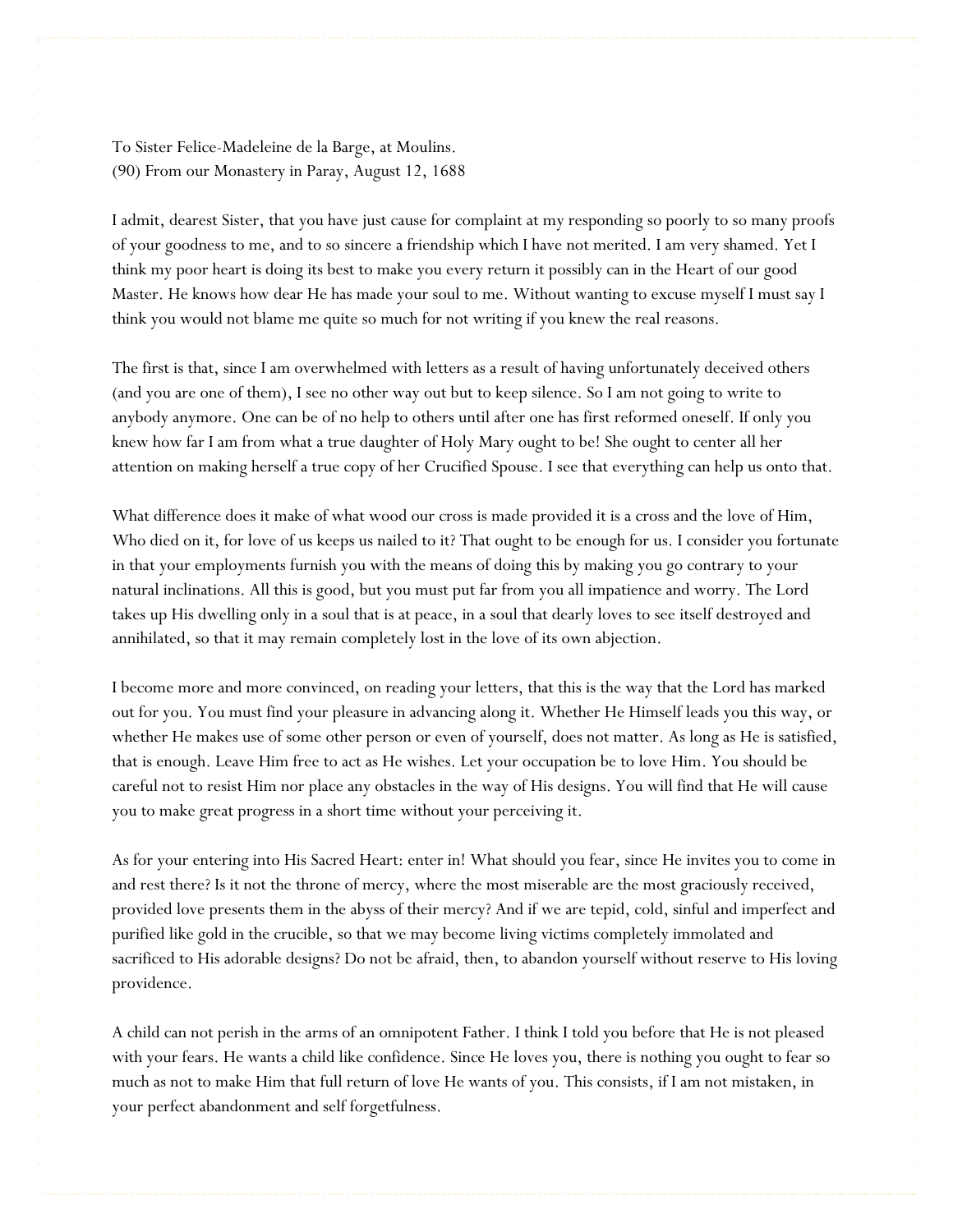Forsake yourself and He will think for you. Bury yourself in your nothingness and you shall possess Him. But what will bring all this about? The love which you will find in the Sacred Heart. You must try to make it your place of retreat. You must also take Him as your guide and chief director, in order that He may teach you what He wants from you, and that He may give you the strength to do perfectly. This, if I am not mistaken, is, in a few words, what I consider to be the chief thing: He wants you to learn to live there without support, without friends, without pleasure. As you think over these words more and more He will help you to understand them.

Once more, then, my dear friend, do not worry about your faults, but when you have committed one, say quite confidently to the most loving Heart of Jesus: "O my only Love, pay your poor slaves debts and make good the evil I have just done. Turn it to your glory, the edification of the neighbor, and the salvation of my soul." In this way our falls sometimes help us very much to humble us and to remain hidden in the depths of our nothingness. Self love on the other hand always wants to show off, be praised and loved and welcomed everywhere.

It does not want to listen to, nor understand this lesson. We must not reason with it for it feeds and grows fat on arguments. Finally, beloved Sister, let us try to have none of it, but rather learn to carry our cross well and in loving silence. For the cross is a precious treasure and we must keep it hidden away so that nobody will steal it away from us. I know of nothing that so takes the sting out of a long life as always to suffer lovingly. So let us suffer lovingly, without complaint, and count as lost the moments spent without suffering. We have no time to lose.

Think, then, only of the present moment so we may use it well, as though it were the last one of our life and we had to appear before the tribunal of divine justice to render an account of ourselves. But honestly, now, dear friend, are you not getting tired of my repeating myself? Why am I talking so long, since you know from experience everything I am saying better than I can tell you in words. But you wanted it from a heart that can refuse you nothing in that of our good Master, before Whom I conjure you not to forget my special needs. They are greater than I can say because of my great sins, ingratitude, and infidelity.

I do not forget you in my unworthy prayers, nor your most honored Mother (Dubuysson), for whom I have conceived the deepest sentiments of respect, esteem, and affection of which my poor heart is capable in that of our good Savior. I think He regards her with complacency in the position she holds in your regard because she is there by His choice. That is why I am sure He will take care of her, provided she places all her confidence in Him.

I am much obliged to her for the honor of remembering me and would do myself the honor of writing her. As for your dear former superior (Sister de Soudeilles), God knows how much I love her. That sometimes makes me want to help her carry her cross. No, not that I would want to decrease her merit. I love her too much for that and it is too precious. I only want to make her cross lighter. I did myself the honor of writing to her sometime ago but I do not know whether she received the letter. Assure her of my most sincere affection, and believe me wholly yours in the Sacred Heart of Jesus.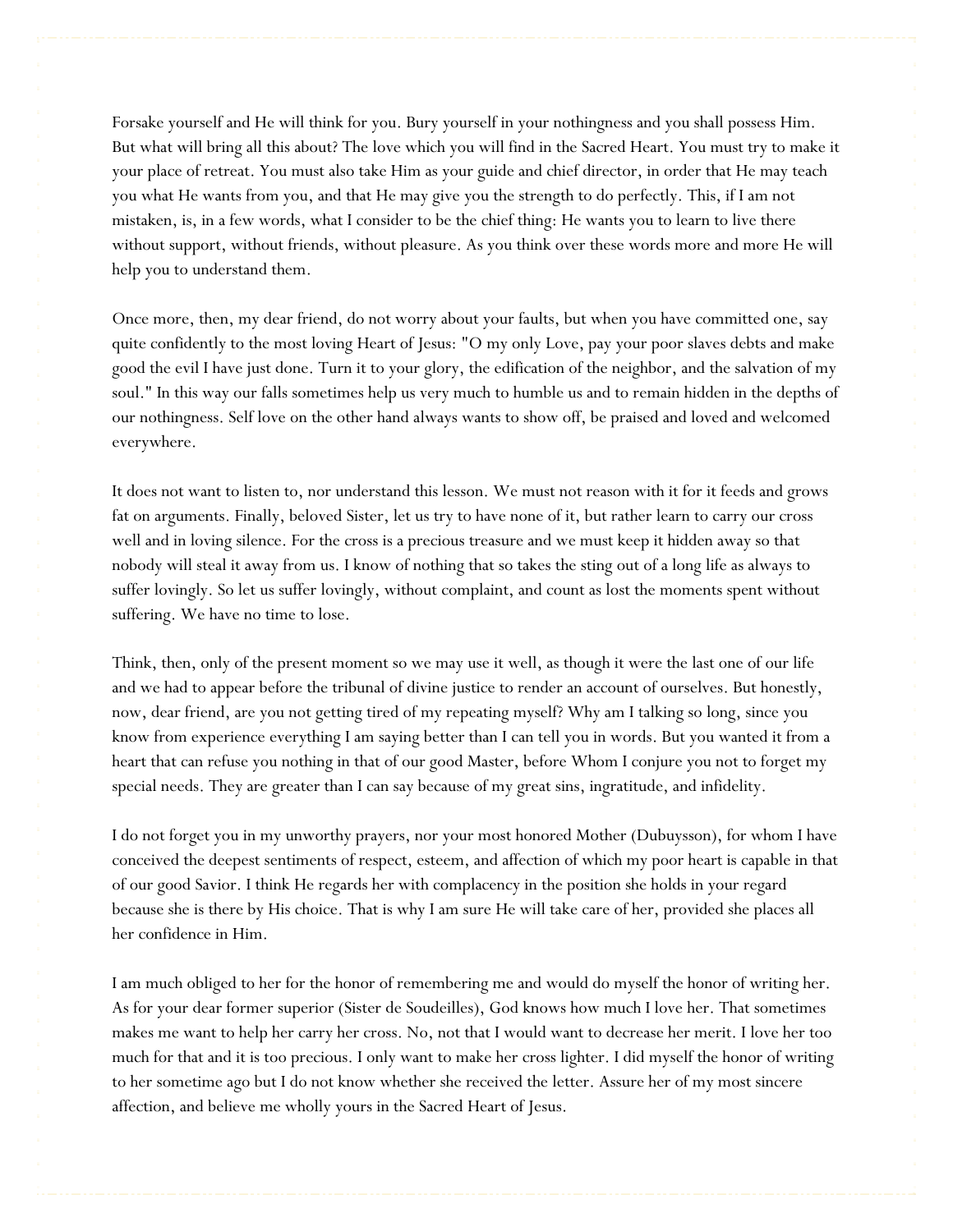To Mother de Saumaise, at Dijon (91) August 1688.

Now dear Mother, your good heart is much saddened by the refusal you have received from Rome concerning the Heart of our adorable Savior. It seems to me, if I am not deceiving myself, that He wants me to console you for Him on this score by telling you how I myself have been consoled. After I heard this sad news, which was a sword that pierced my heart with deep grief, I went and threw myself on my knees before His picture and complained to Him. Here is the answer I received: "Why are you grieved about what will be for My glory? For now I am honored and loved together disinterestedly and solely because divine providence wishes it. This pleases Me very much.

But should this fervor begin to grow cold-and this would be very painful to My Divine Heart Which, burning furnace of pure love that It is, cannot stand that-then it will be that I will re-enkindle this fire in the hearts of men with all these privileges and still greater ones. But I will not let go unrewarded the trouble taken in this matter. Be at peace." And that is just what I have done since then, without worrying about it at all, no matter what I hear and even though I am not sure I will ever have the consolation of seeing it come to pass. That does not matter. As long as He is satisfied I shall be satisfied, too, together with Him, deprived though I be of all other consolations.

This, dear Mother I could not refrain from telling you. May it all be for His glory.

It is very consoling to see the progress this devotion is making in these parts because of you. Do not become discouraged. It seems to me He wishes you to make this your life work. It will for the most part make up your crown.

I must say a few words about this poor daughter of yours, who cherishes more tenderly than I can say. She is overwhelmed with suffering and attacked on all sides by her enemies. They make her under go great sufferings for which there is no relief or remedy except from this divine Heart, of Whose favors I have made myself unworthy by ingratitude and infidelities. Yet He does not cease being as generous as ever to me.

This but increases my anguish. For I do not know whether or not it may be my enemy who often attacks my poor heart with this terrifying thought that these favors will cause my perdition. The thought also comes to me that God does not give such great graces to so wicked a creature as I am, to one who has led such a criminal life, to one who, by her futile hypocrisy, has deceived others, especially those who direct me.

Amidst all these disturbing thoughts my life represented to me as it were in a picture so abdominal that, although I cannot clearly discern anything in it, it seems to me that I should die of grief did I not at the same time feel myself surrounded and strengthened by an invincible power which drives away these infernal demons. If I am not mistaken, Our Lord has given me to understand that they are only trying to destroy my peace of soul. Then again at other times the thought comes to me that this is a false peace which comes only from a hardness of heart that simply makes it insensible to my own sad state.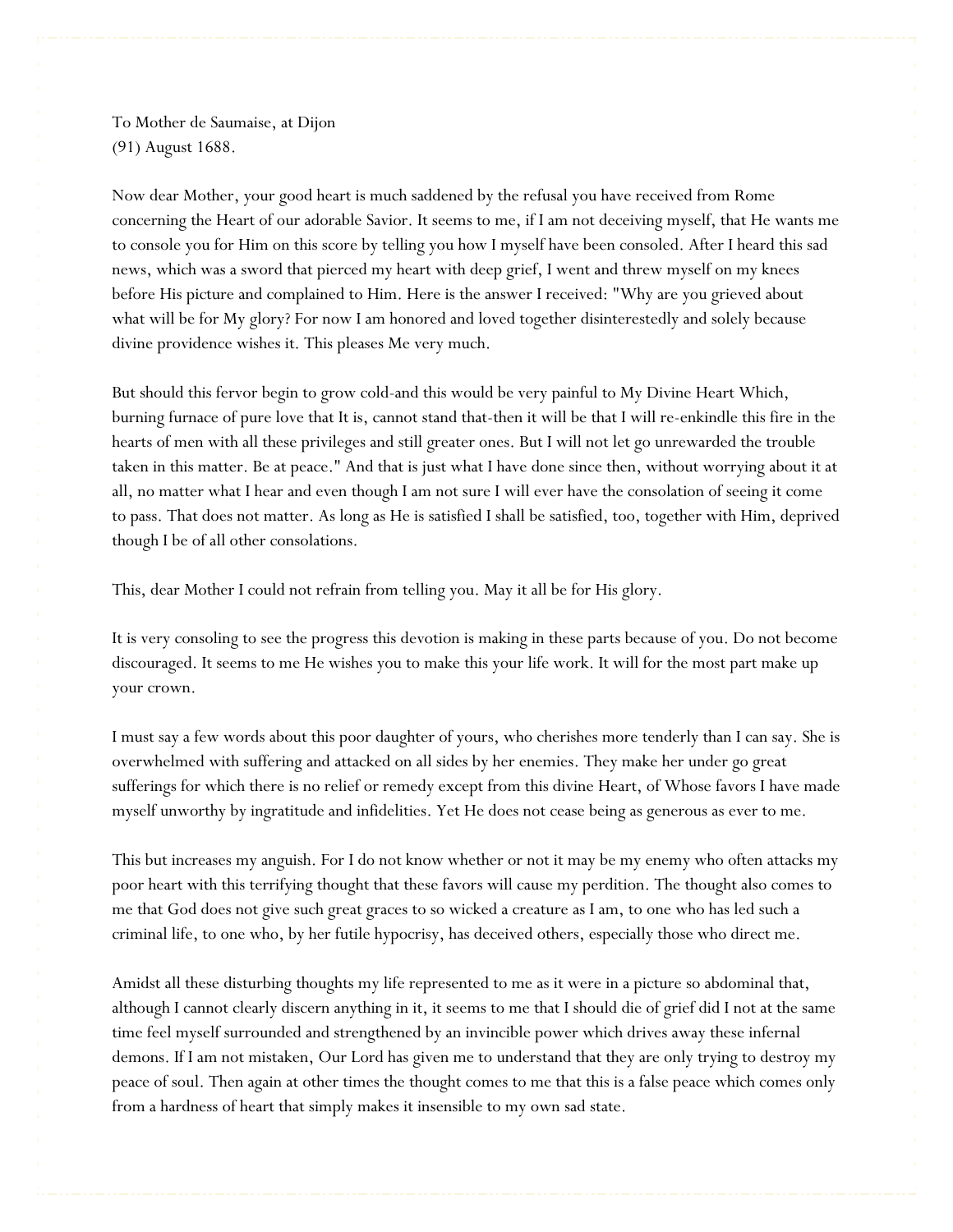Alas, dear Mother, could it be possible that this lovable Heart would want to deprive that of His unworthy slave of loving Him forever? I implore you to tell me what you think. You know what confidence I have in Your Charity. It is so great that I give full credence to whatever you say. Please do not flatter me, for it seems to me that I am going to drag down others to hell with me because they rely too much on what I tell them.

I am always overwhelmed with letters and obedience makes me answer them. I abandon myself to everything without reserve. The Sacred Heart continues to give me to certain souls in purgatory to help them satisfy the divine Justice. It is at such times that I suffer pain very much like theirs and find no rest day or night.

This is all I can write you for the present. I am wholly yours.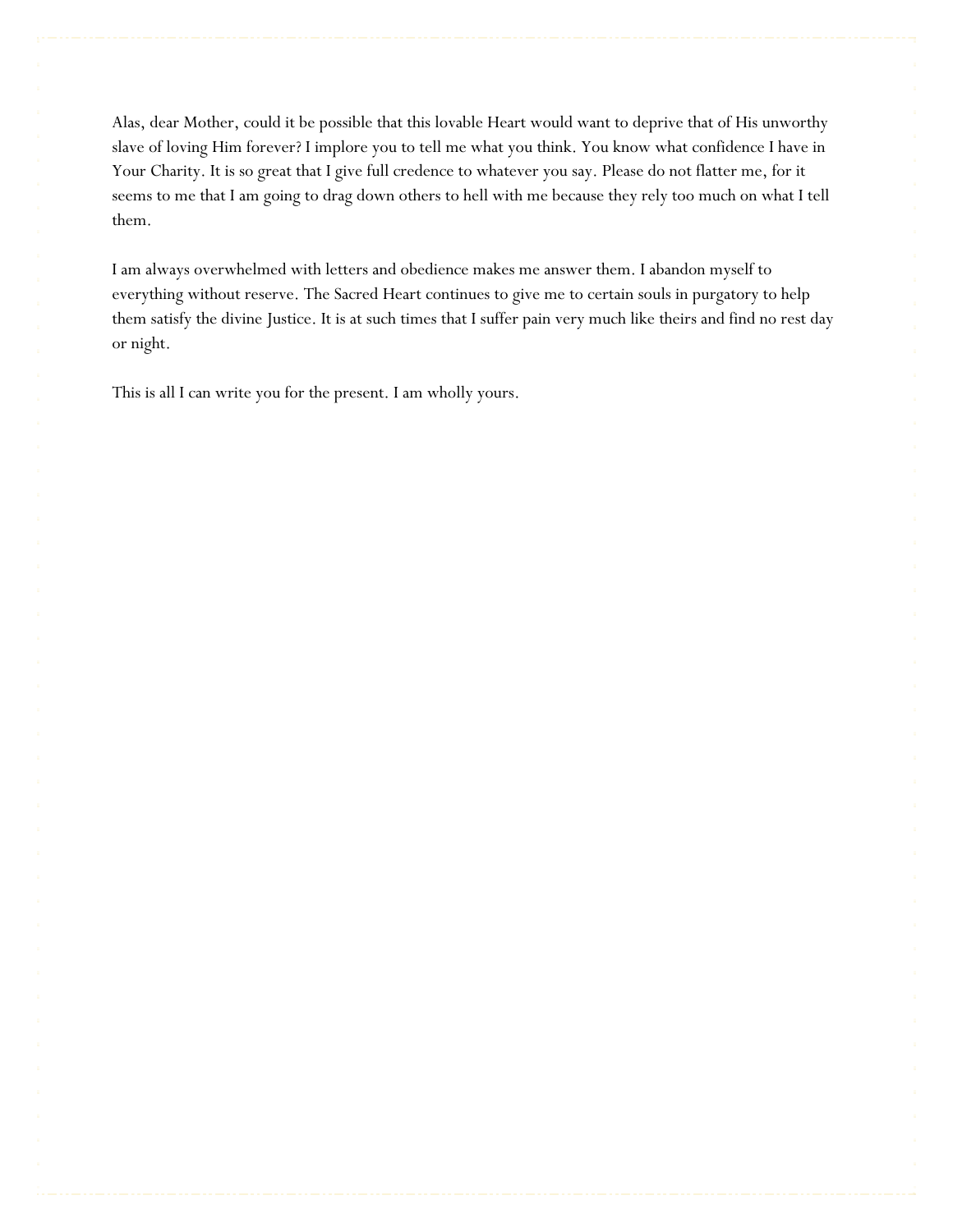To Mother Marie-Felice Dubuysson, at Moulins. (92) October 1688.

I would not have waited for Your Charity to remind me of my duty, most honored and dear Mother, had I not been afraid of those being a burden to you and of making you one of those who are letting themselves be deceived and made sport of by a miserable sinner and hypocrite like myself. You must be on your guard against me. I assure you that if you knew me for what I am, your charitable heart could not help but take compassion on my misery and earnestly ask the Sacred Heart of our good Master for my conversion. I do not fail to present to Him your desires and intentions.

I ask that He Himself rather than creatures be your strength and support in the office in which He has placed you. I hope He will not refuse you the necessary help to acquit yourself of it well and to fulfill His designs on you. But you must entrust yourself to the care of His loving providence, and your whole desire must be to love, honor and glorify this divine and most lovable Heart.

Spare neither care nor trouble for that, for this is the most efficacious means of gaining His friendship and drawing upon yourself and your fervent community His sanctifying grace in abundance and the reign of His ardent charity. He will instill into your hearts the unction of this charity by the purity of His Holy Love. This is the wish of your most humble and obedient servant.

I have taken the liberty, beloved Mother, of presenting you with a copy of the office of the Sacred Heart of Our Lord Jesus Christ. I do not know whether you have yet received it, or even if you can read it-it is so poorly written. I also asked Your Charity to let us know whether the booklets on the Sacred Heart are still in print. If you would do us the favor of sending us some and telling us honestly what they cost, we would send you the money at the first opportunity. I should be extremely grateful to you, for you have no idea how eagerly people are asking for them. Pardon me, dear Mother, for dealing with you so freely.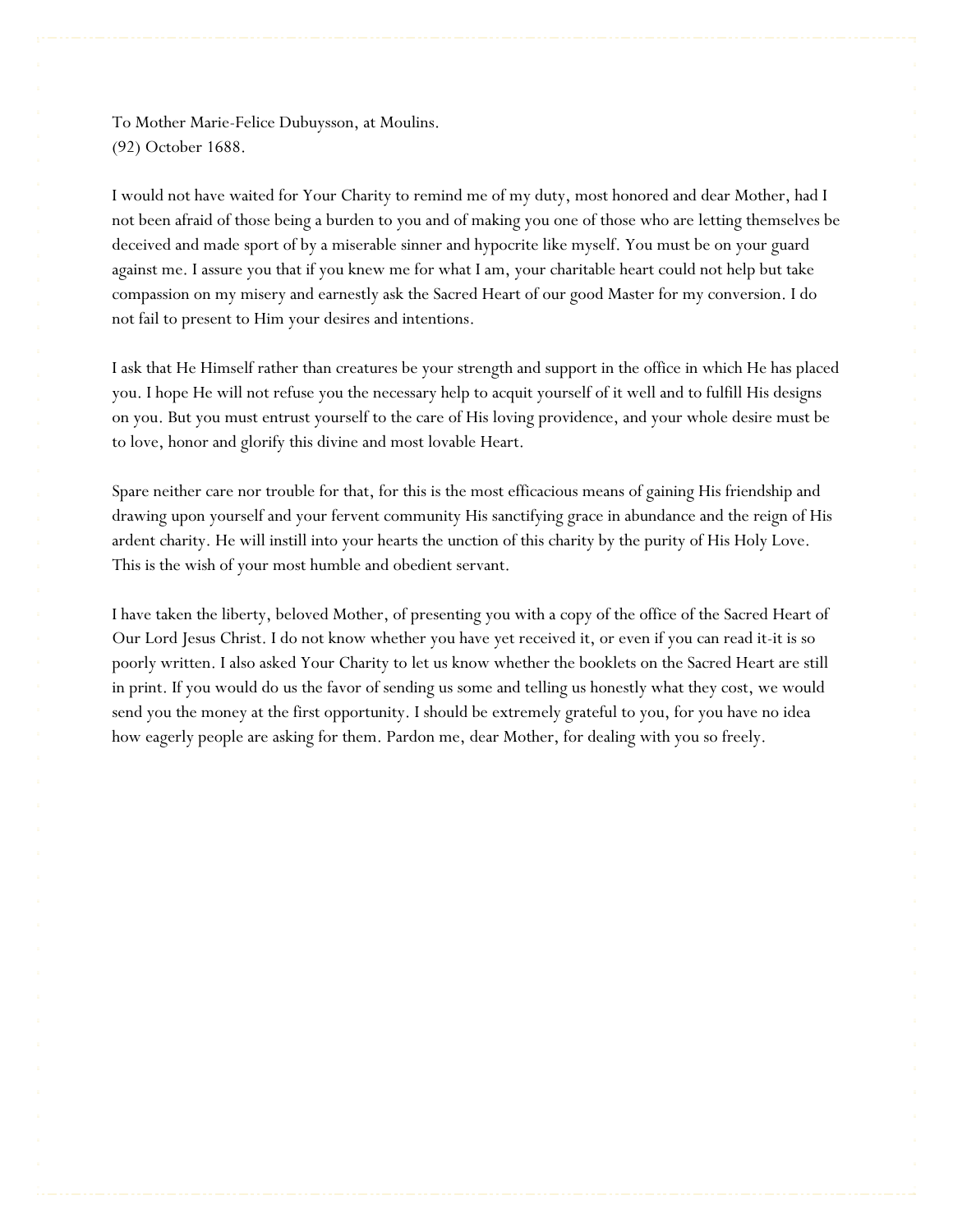To Sister Felice-Madeleine de la Barge, at Moulins. (93) October, 1688.

After finishing the preceding letter, I thought you would not be satisfied if I did not add a few words of farewell before entering on our welcome retreat. I hope, my dear friend, that during it we may be able to quit ourselves so entirely that we may hereafter see and possess only our One and All. That is what He desires of us.

For that reason we must try our very best to enter into His adorable Heart by making ourselves very small, by humbly acknowledging our nothingness in which we must always remain completely buried. We must, moreover, establish a reign of peace for ourselves in this Sacred Heart. This we shall do by conforming ourselves to His good pleasure. To this we must so abandon ourselves as to always take special care to eliminate everything that can be an obstacle to it. We must We must let Him do in us, with us, and for us whatever He wills, in order that He may perfect us in His own way and fashion us according to His will.

In order that we may always live in this divine Heart, we must love Him with a love of preference as the only One necessary to our heart and gradually train ourselves to contemn and forget all else. If we could but understand what progress souls who are called to this perfect despoilment and abandonment of self make when they are faithful to grace!

This fidelity consists in complete death to all desire, self satisfaction, curiosity, and introspection, so that we let ourselves be carried along by this divine Pilot in the strong ship of His lovable Heart. I advise you to make Him a complete donation of your whole self, body and soul, and of all you can do and have done, so that after He has cleaned and consumed in you all that displeases Him. He may dispose of you as He wishes. That is what He usually demands of His dearest friends. I think you are one of them. After they have given Him everything without reserve He may be able to enrich them with His precious treasures.

This, dear friend, should be our occupation not only during our retreat but all during our whole life as well. Our whole life should tend to this union, by a pure and simple act; to a union of our will with that of our Sovereign Well Beloved, to will only what He wills; to a union of heart, of spirit, of action, by uniting yourself only to what He does in you. But alas, I believe I am just repeating over and over again what perhaps is very tiresome to you. This will prevent you from asking for any more long letters. Anyhow, this is the last one for this year.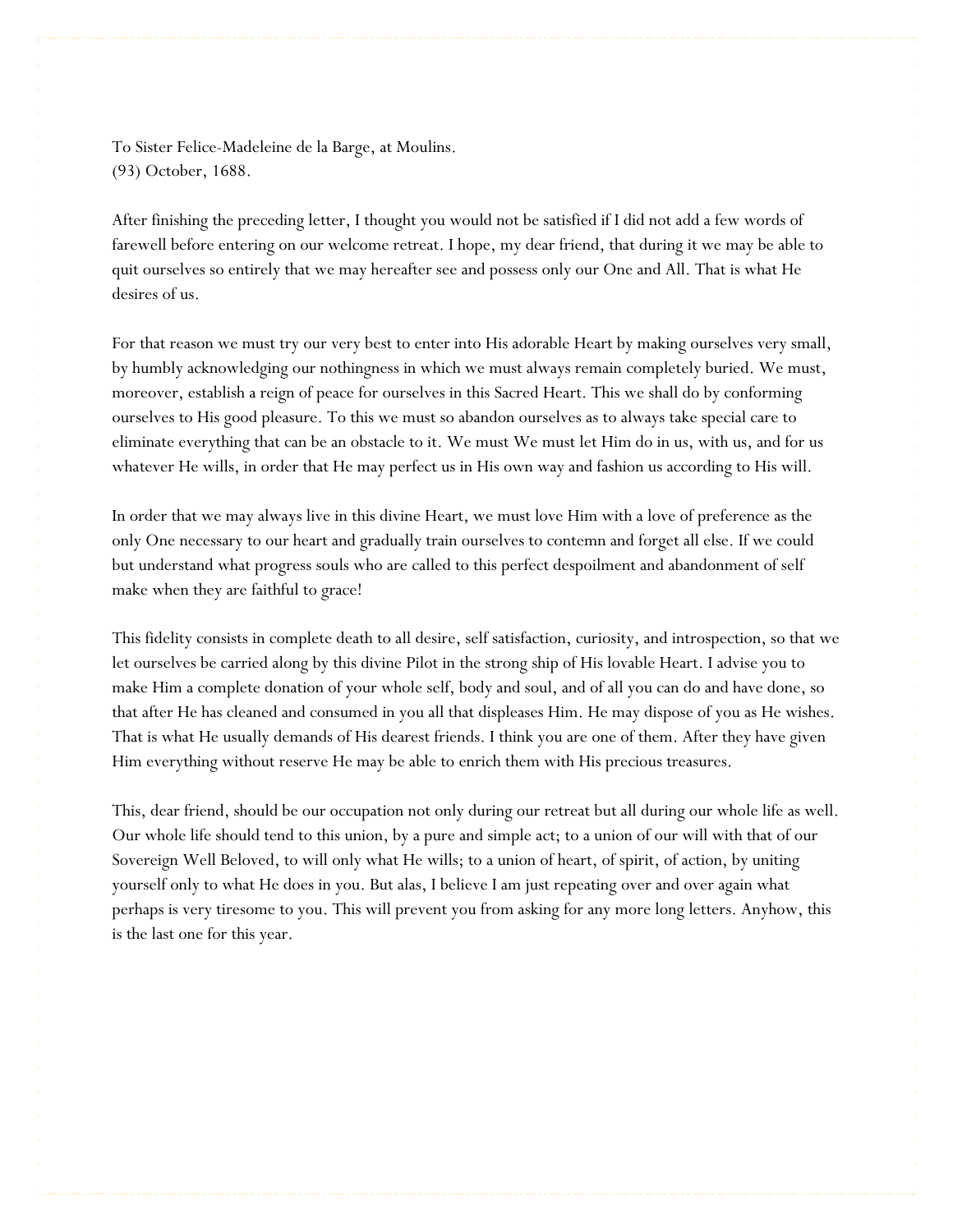To Mother Marie-Felice Dubuysson, at Moulins (94) January, 1689.

I beg the Sacred Heart of our Sovereign Master, most honored and dear Mother, to thank you Himself for me for all your heartfelt kindness. I feel the greatest confusion at seeing you deign, in spite of all your work, to remember a wretched creature like me, who am fit only to suffer in the Sacred Heart of our loving Savior.

Oh, how happy I am that you love Him and want to belong entirely to Him! You ask for a short prayer that will express your love for Him. I myself know no other, nor do I find any better, than this love itself. For everything speaks when one loves. Even the most engrossing occupations are proofs of our love. So, as Saint Augustine says, love, and then do what you will. And since we cannot love without suffering, let us both love and suffer and not lose a moment of this. For every cross is so precious to a heart that loves its God and wants to be loved by Him. Let us strive, then, to make ourselves true copies of our crucified Love.

I did not fail to pray much to the adorable Heart of Jesus for you and your holy community. I think He will always keep your house under His special protection, and am sure that His loving goodness will always take care of it because of your ardent zeal to make Him known, honored, and loved as much by means of these booklets as in other ways. There is always such a demand for them here that one cannot find half enough to satisfy everybody's devotion. Continue dear Mother, to love Him and cause Him to be loved. Do not be afraid that He will forget anything that you do for Him. Ask of Him my perfect conversion and that He may consume our hearts in His pure love, in which I am wholly yours.

Thank you very much, most honored Mother, for the books you had the goodness to send us. I wish I could show my gratitude. You could not have done me a greater favor. I shall not forget you before the Sacred Heart of Our Lord, Whom I beg to repay you.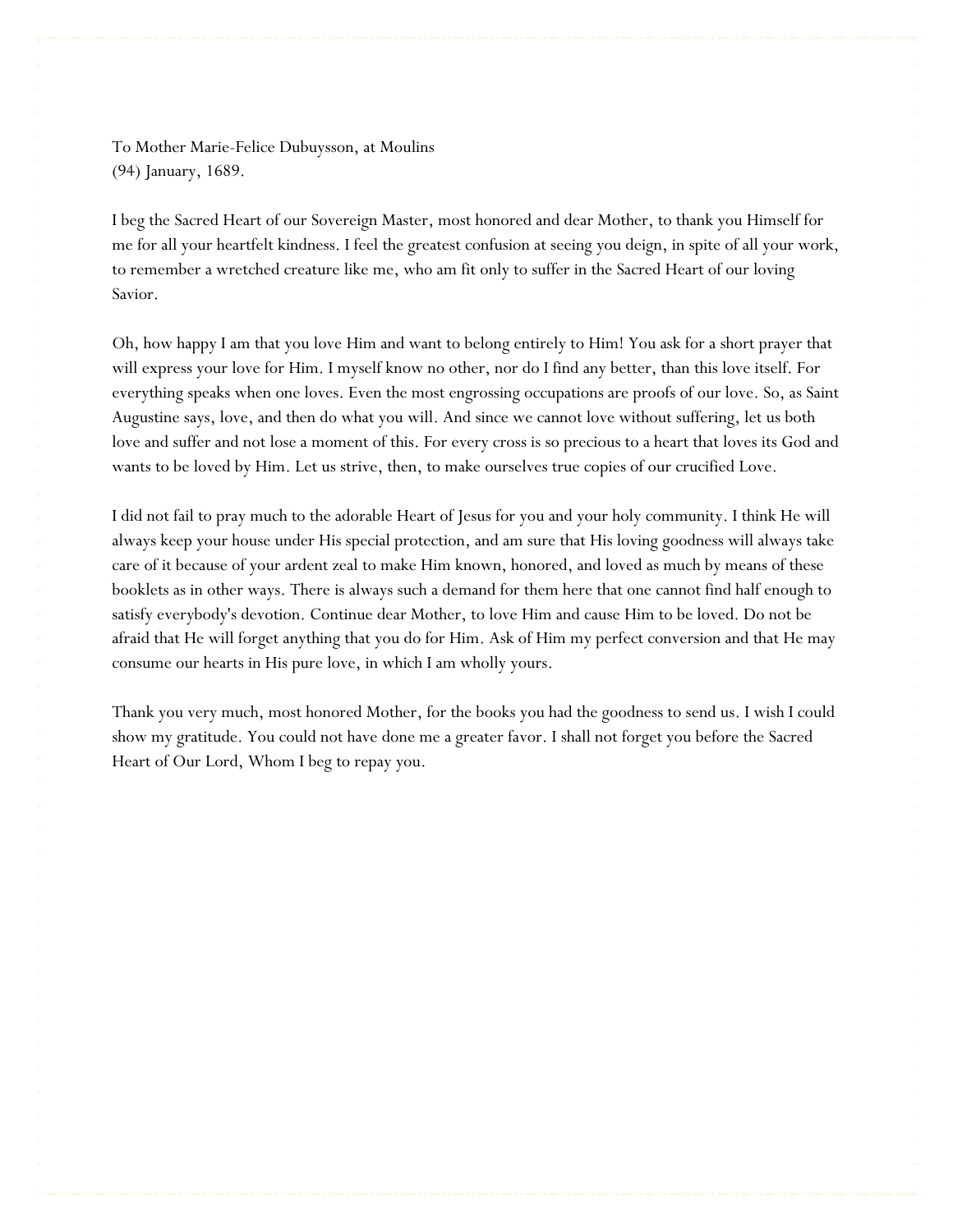To Sister Felice-Madeleine de la Barge, at Moulins. (95) January 5, 1689.

I am satisfied, most beloved dear Sister, that we should write to each other, provided we speak only of love and the cross. For the only thing I can say to you is that we must strive with all our strength to make ourselves living copies of our Crucified Spouse and show Him forth in all our actions.

Ah, my dear friend, how good it is to suffer always and finally die on the cross, overwhelmed by the weight of every kind of suffering, misery, and contempt, abandonment and humiliations! The cross is a precious balm which loses its sweet odor before God when it is exposed. That is why we must hide it and carry it in silence in so far as we can. Let us not lose a moment of suffering, for one cannot love without it.

Ah, how good the cross is, always everywhere! So let us embrace it lovingly, without caring what kind of wood it is made of, or what tool has fashioned it. It alone should suffice for us, since nothing unites us so intimately to the Sacred Heart of Our Lord Jesus Christ as does the cross. It is the most precious gauge of His love.

Thank Him for me dear friend, for having at times blessed me with it, but at the same time ask His pardon for having used it so badly. That is why I always remain poor, in spite of possessing this precious treasure without which I should find life insupportable. Not that we must ask for suffering. The greatest perfection is to ask for nothing, refuse nothing, but give ourselves up to pure love to let ourselves be crucified and consumed according to His will.

I am very consoled at the happy progress this divine love is making in your heart. I am sure all these holy inspirations are coming from Him, since they give you peace of soul and keep you in a state of precious annihilation.

How fortunate are they who live together lost and annihilated in this divine love by a perfect forgetfulness of self! Love for our own abjection is a perfect remedy for healing the wounds self love makes in our hearts. Mine is languishing very much by reason of this accursed self love. Let us ask the lovable Heart of our good Master that He consume it in the Sacred Fire He came to bring upon the earth so as to ever inflame welldisposed hearts.

Finally dear friend, we must love Him, no matter what it costs. Pure love wants everything or nothing. So let us keep nothing back from Him. Let us abandon to Him all that we are without worrying about the future or thinking about ourselves or our weaknesses. He will be sure to take care of everything, provided only we leave ourselves to Him. Why are you afraid and argue with Him over the complete sacrifice of your heart? It is already His but He wants undisputed possession of it, free from any danger of returning to itself and detached from absolutely everything, no matter how holy it may seem to us to be.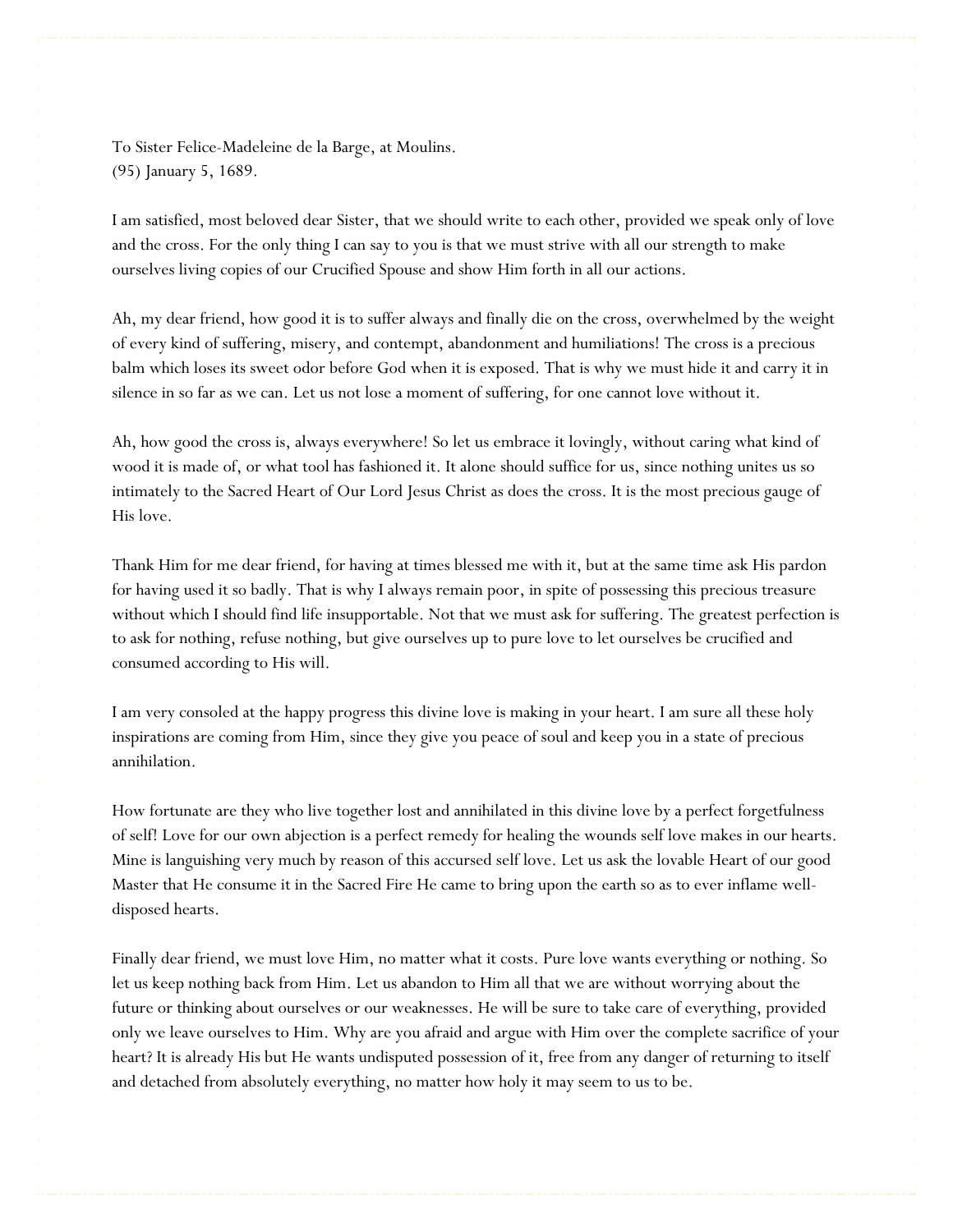From the moment He divests us from everything we must rest content and be conformed to His most holy will, completely despoiled of all pleasure, friends, consolation, talent, and even of merit. We must remain submissive and conformed to His most holy will at prayer as at all other times, rejoicing when we find His good pleasure in the annihilation of all that we are and of all self satisfaction. Our heart is so small that it cannot contain two loves. Being made for the divine, it finds no rest when there is admixture of any other.

I would have to love you as much as I do, dearest Sister, in order to write Your Charity at such great length. I would be afraid of wearying anyone else. But your kind heart will excuse everything and will not complain any longer of the silence of one who cherishes you tenderly in His holy Love.

It is true that my dear Sister Saumaise has sent the litany you mention. It is very beautiful. I am most grateful to you for having remembered me during this your retreat. Continue showing me this charity. I have the greatest need of it. My retreat was spent on the cross. You have had a share in what I have had the good fortune of suffering.

A thousand greetings, expressions of respect and love to our dear Sister the former Superior (Sister de Soudeilles). The Sacred heart makes her ever dear to my poor heart. And you, too, dear friend. I hope you may be completely consumed in the flames of pure love.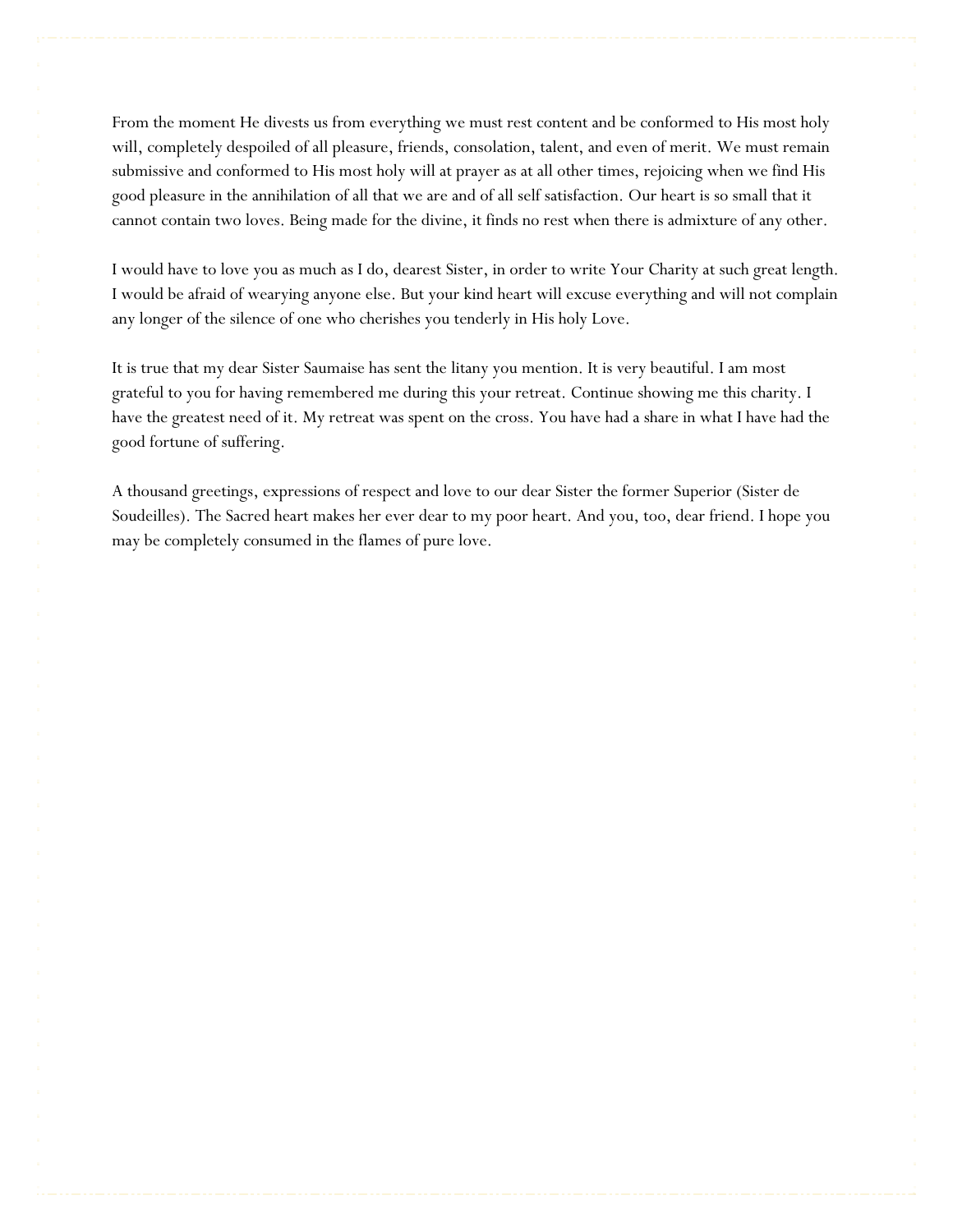To Mother de Saumaise, at Dijon (96) January 1689.

My Dear Mother, How fortunate we are that the Sacred Heart should do us the favor of using us to make Himself known and loved! I thought I would be overwhelmed with confusion and gratitude when, on the feast of the beloved disciple of Our Well Beloved (probably the feast of St. John the Evangelist, December 27, 1688) I happened to recall that it was on this very day that I had the incomparable happiness, together with that beloved disciple, of resting on the breast of this Divine Spouse, of whom I am so unworthy, and that He gave me His Heart, His cross, and His love.

He gave me His Heart to be my refuge, my help in all my needs, and my haven of repose amidst the storms and tempests on this sea of life. There the cross must be my throne of glory. On it alone I must find my joy. Nothing means anything to me any more but Jesus, His love, and the cross- most of all His Holy Love, to purify me, consume me, and transform me into Him.

Ah, dear Mother, how poorly I have corresponded with so many wonderful graces! They ought to have sanctified me but perhaps will serve only for my condemnation. Yet I hope for everything from the goodness of this loving Heart.

I should die content could I but get the Mass of this adorable Heart approved by the Holy See. Yet I am resigned always to the divine good pleasure and sacrifice to it all my desires and all my happiness. Do not be discouraged, my good Mother, and do not give up in spite of all the difficulties you encounter. For I am sure we shall succeed and satan be confounded. In spite of him, this Divine Heart will establish Its reign and Its empire. I am delighted with the burning zeal you have to make It known and loved. That is all I desire. That is all that can give me any pleasure in this miserable life where everything afflicts and torments me.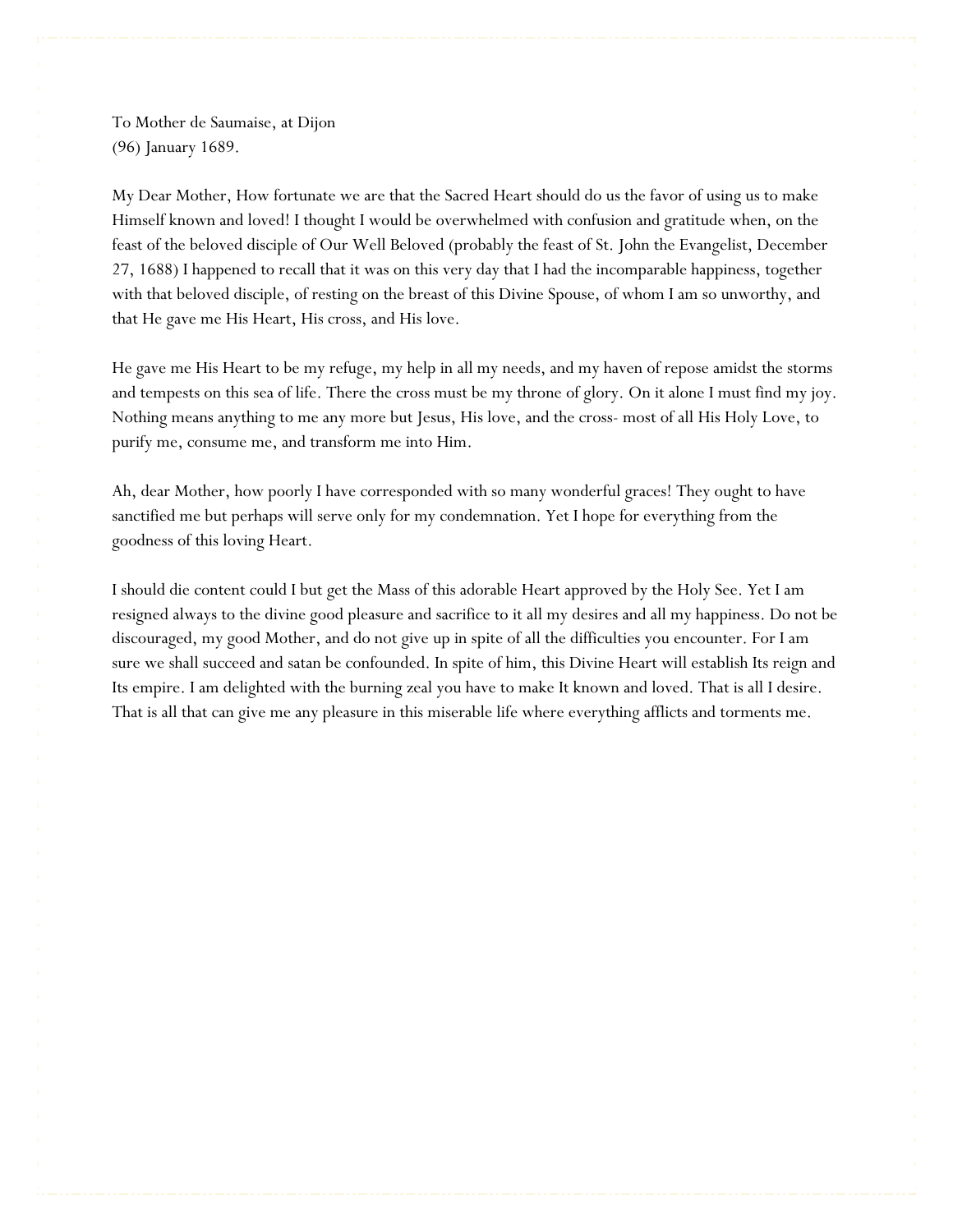To Mother de Saumaise, at Dijon. (97) End of February, 1689.

What can I say to you dear Mother, of the wonderful operations of this Divine Love in our hearts? I can no more find words to express these than I can to express the joy He makes me feel at the happy successes you have had in making Him known and loved. I cannot doubt but that He has divinely destined you for that because of the ardent zeal He gives you for doing it. Oh, how fortunate are those who can help with this work! They are thus drawing to themselves the friendship and eternal blessings of this lovable Heart.

As for you, you are gaining a powerful protector for your country. A lesser soul would not be strong enough to turn aside the just wrath of God, so great are the crimes committed. I hope the Divine Heart will be an inexhaustible source of mercy for it. That, I think, is what He promised the good Father de la Colombiere. On the anniversary of his death (February 15) which, through a great concession of superiors, I had celebrated in our chapel from ten in the morning till about four in the afternoon, I was overwhelmed with suffering. This has not ceased for about five weeks now: I have suffered so much that I thought I might have succumbed at any moment even though I had been warned of them beforehand by this loving Heart.

I thought He asked of me that I keep Him company on the Cross at this time when He is so abandoned and everyone is bent upon dissipation (it was carnival time). By the bitterness He would make me taste, I could in some way lesson that which sinners poured into His Sacred Heart. He said I ought to plead unceasingly with Him for mercy so that the measure of sin would not be filled up and that God might pardon sinners because of the love He bears this lovable Heart.

It never ceases to be consumed with love for men. He wants to establish His reign among us anew only to impart more abundantly His graces of sanctification and salvation. But He will not impart them to those who will not profit by them, who will not let grace be victorious in them. His Sacred Heart is a precious inheritance given us by our good heavenly Father as the final remedy for our ills. This is what He told me.

Continue courageously, dear Mother, what you have undertaken for His glory by establishing the reign of this divine Heart. It shall reign in spite of satan and all those who oppose it. Now is the time to work and suffer in silence, as He did for love of us. You may be sure that He will remember and be pleased for all eternity by what you and these other five persons have done for Him. Some day you will say that had you suffered all the torments of the martyrs you would have been well recompensed, and that the great number of souls this Divine Heart wants to save by this means is well worth all your trouble.

It ought to be a great consolation to you to enjoy so intimate a union with the good Father de la Colombiere, because he is bringing about by his intercession in heaven what is being done here on earth for the glory of this Sacred Heart. Bear bravely, then, every little contradiction, since you are taking his place in so noble a work. As for me, the Cross is my portion. For He has given me to understand that this Sacred Heart wants to establish His reign on my destruction and annihilation. He knows well how to do His work.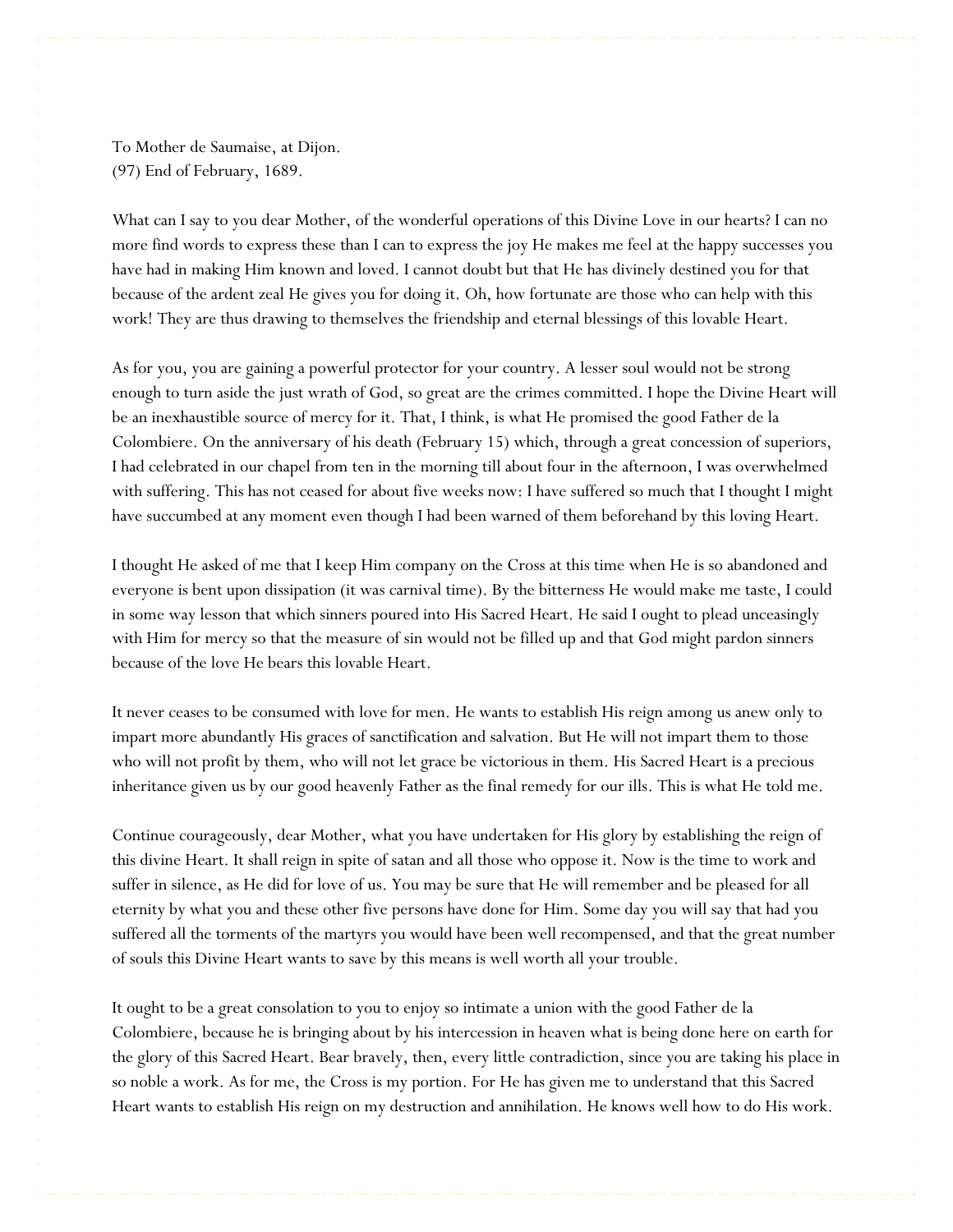I am not a moment without suffering. Often His Sanctity puts so many people to work at making me suffer that, if I were not so wicked as I am in resisting Him, His purpose would soon be accomplished.

I tell you confidentially, that, if His goodness did not send me the charitable help of those saintly souls who pray for me, I could not carry on. In His bounty He lets me want for nothing. He has inspired some saintly religious to offer the Holy Sacrifice of the Mass for my intention every Friday, and that without my knowing it.

So now I have four Masses a month during my life time; that is, if they do not die before I do. Some of these men I have never seen. They have written me that they have never before received so many graces as they now receive because of doing me this charity; and I, too, receive extraordinary help. The name of the one who has composed the Office is Father Gette.

You see with what confidence I write to you in the assurance you give me that you will burn my letters. For dear Mother, my life is so criminal that it is only right that I desire to be buried in the eternal forgetfulness and contempt of men, since I have deceived them, though without wanting to. I am not forgetting that we are one in the Sacred Heart of Jesus Christ. If I am not mistaken, He is making our holy founder feel wonderfully pleased He is that this devotion is being established in our Institute.

He Himself wishes to be our defense and support provided only we put no obstacles in the way of our infidelities. What great blessings and graces He intends to shower on this dear Institute, especially on the houses that procure greater honor and glory for Him, if we be faithful in removing what He gives us to understand is impeding the pleasure He wants to take in pouring forth sweet unction of His Charity in all these communities in general, and on each one in particular.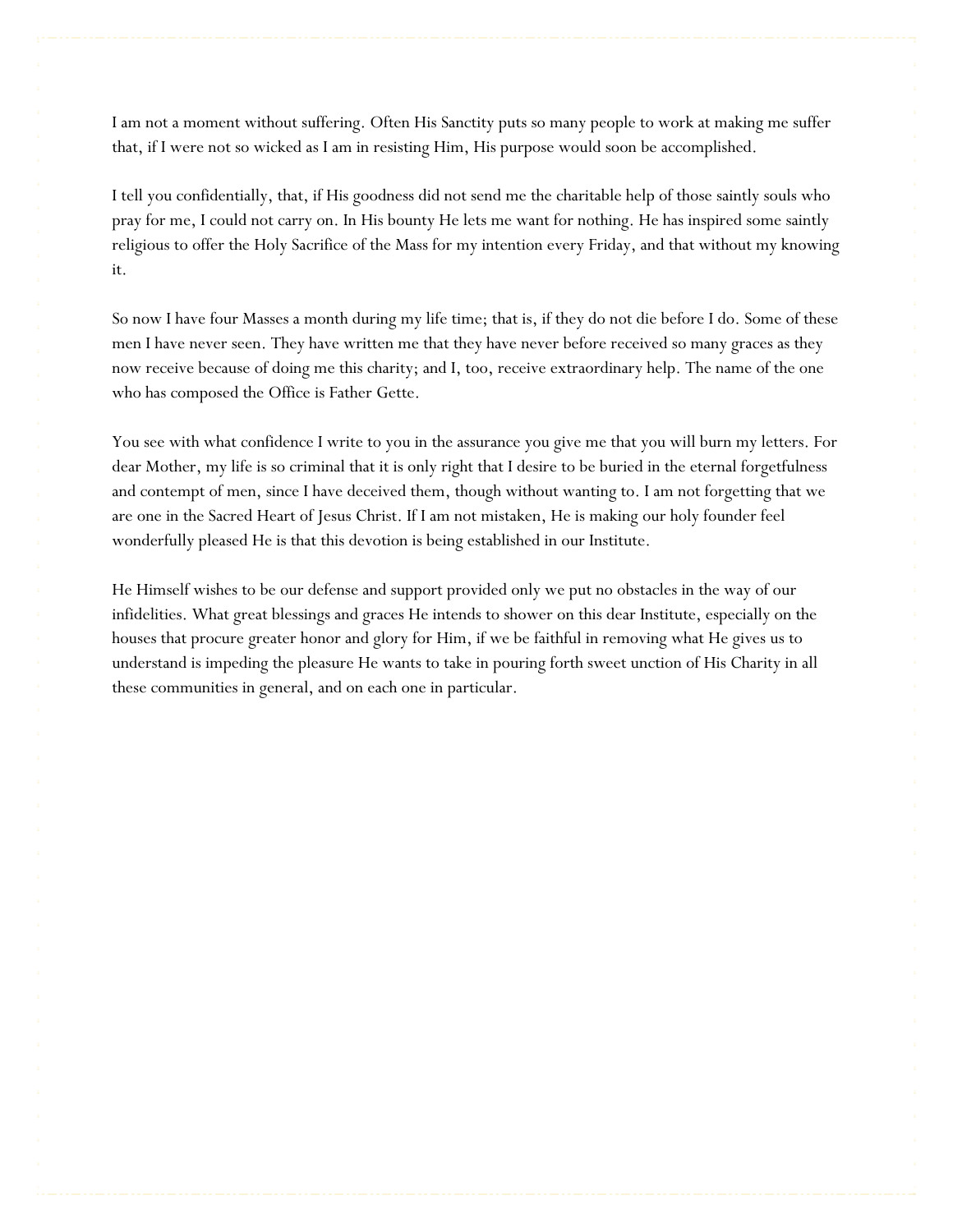To Sister Felice-Madeleine de la Barge, at Moulins (98) About March, 1689.

Love, glory and praise forever to the Heart of our adorable Savior, which is all love, all loving, and all lovable, for all the good He will produce and work in souls by establishing the reign of His pure Love in well disposed hearts. I think yours is one of them, very dear and beloved Sister, because of the ready desire I see in you to follow courageously the way He has marked out for you. I was consoled on reading your letter.

It confirms me more and more in the sentiments I think this Divine Heart has always given me in your regard. I have repeated them so often I am afraid I am wearying you. Pardon me, dear friend, but I can say nothing else, except that your self effacement will elevate you to union with your sovereign Good. By forgetting yourself you will possess Him, and by abandoning yourself to Him He will possess you.

Go forward, then, full of faith and loving confidence, and deliver yourself into the hands of His divine providence. Be to Him a field that He may cultivate as He pleases without any resistance on your part. Remain humbly and peacefully clinging to His good pleasure, altogether hidden away in the blessed darkness of the love of your own abjection.

I cannot help thinking more and more that it is there He wants you to be, that it is there He looks upon you with complacency especially when these precious humiliations bring bitterness to your poor heart. Be brave! Medicines the most conductive to health are often the most bitter to the taste. In a word, God wishing to possess our hearts completely, will not let it taste anything but bitter to the taste.

In a word, God, wishing to possess our hearts completely, will not let anything but bitterness in creatures and all things here below, so that in drawing all its affections away from them, it may remain quite buried in Him and united with Him by the love of its own abjection. So the bitterness you are experiencing gives me joy because it will furnish you material for a greater victory.

Wishing to satisfy your desire that I suggested to you some practice, I made a visit to our chapel of the Sacred Heart for you. But my sins made me unworthy of hearing His dear voice. The only thought I got was that He cherishes your dear soul tenderly and that He will be pleased if every day during this holy Lenten season you make three visits, either to a picture of Him or to the Blessed Sacrament.

The first will be to ask that this Divine Heart will be a channel through which the eternal Father will continually pour forth His mercy into the hardened hearts of sinners, so that they may be drawn to knowledge and love of Him. The second visit will be to beg that He establish His reign of love and charity in our Institute. And the third, to offer yourself to Him as a holocaust, a victim to be wholly consumed on the Cross of your own abjection by the flames of His pure love. You can do all that in spirit.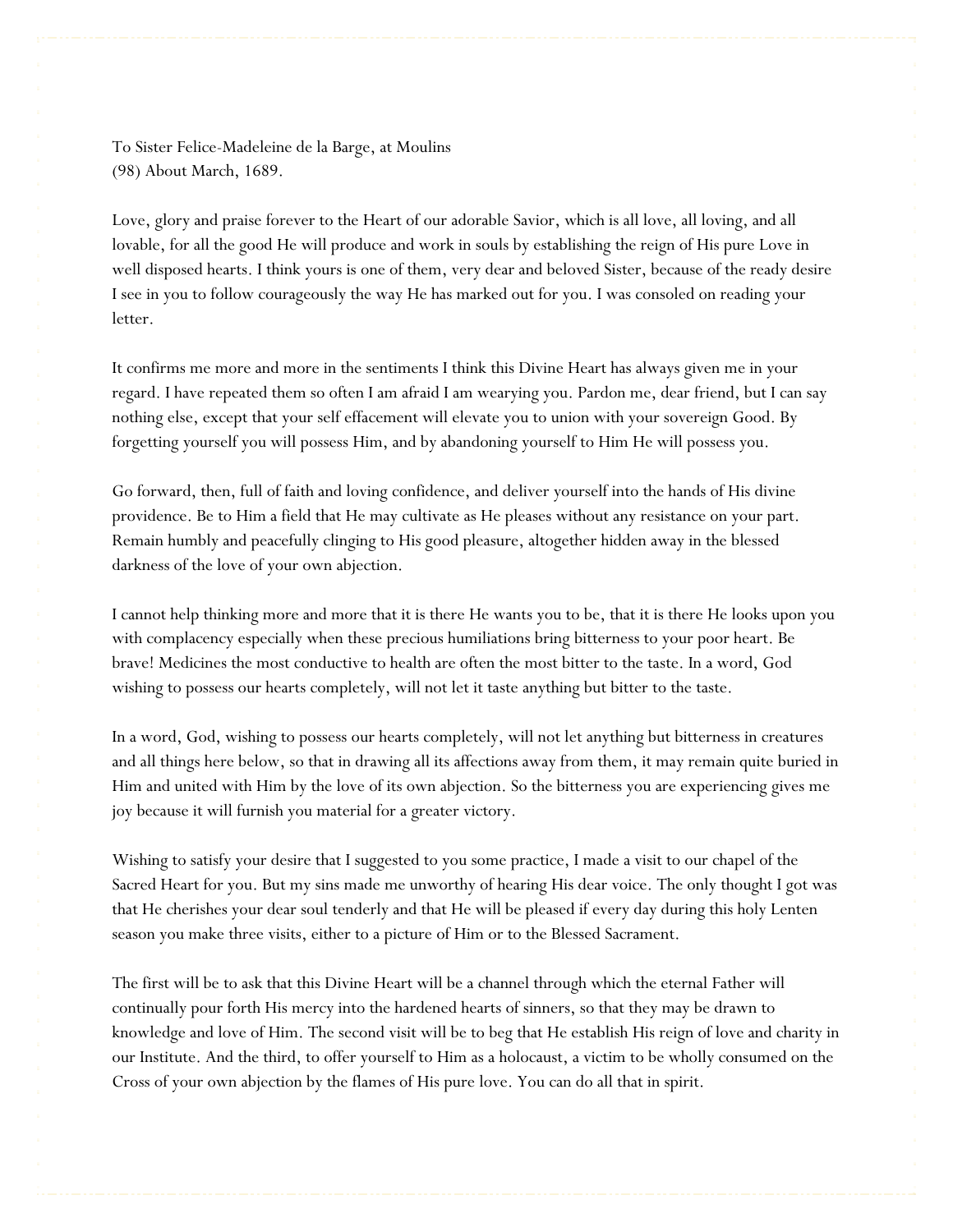In order that His goodness may accomplish in you what It desires and may give you the graces He intends, I felt myself urged, on returning from the little pilgrimage I made for you, to put at your disposal one of the Masses He has inspired holy religious to say every Friday for my intention. You may take the Mass offered on the first Friday after you receive this letter.

Thank You dear friend, for the two precious books. I sent them to my brother, the Priest as soon as I received them. He was so insistently asking me for some that I felt obliged to send him the book I would liked to keep for myself. I copied it first. I knew your dear Mother (Dubuysson) did not receive the letter I gave myself the honor of writing her.

I was a little put out at that, and if I had not been afraid of imposing on her I would have written her another. I beg you to supply for this defect by assuring her that I shall always entertain for Her Charity all the sentiments of esteem, respect, and love which the Sacred Heart of our Divine Master gives me for her and for your very dear former Superior (Sister de Soudeilles) Please offer them my most humble obedience, and many thanks to your most honored Mother for the booklets.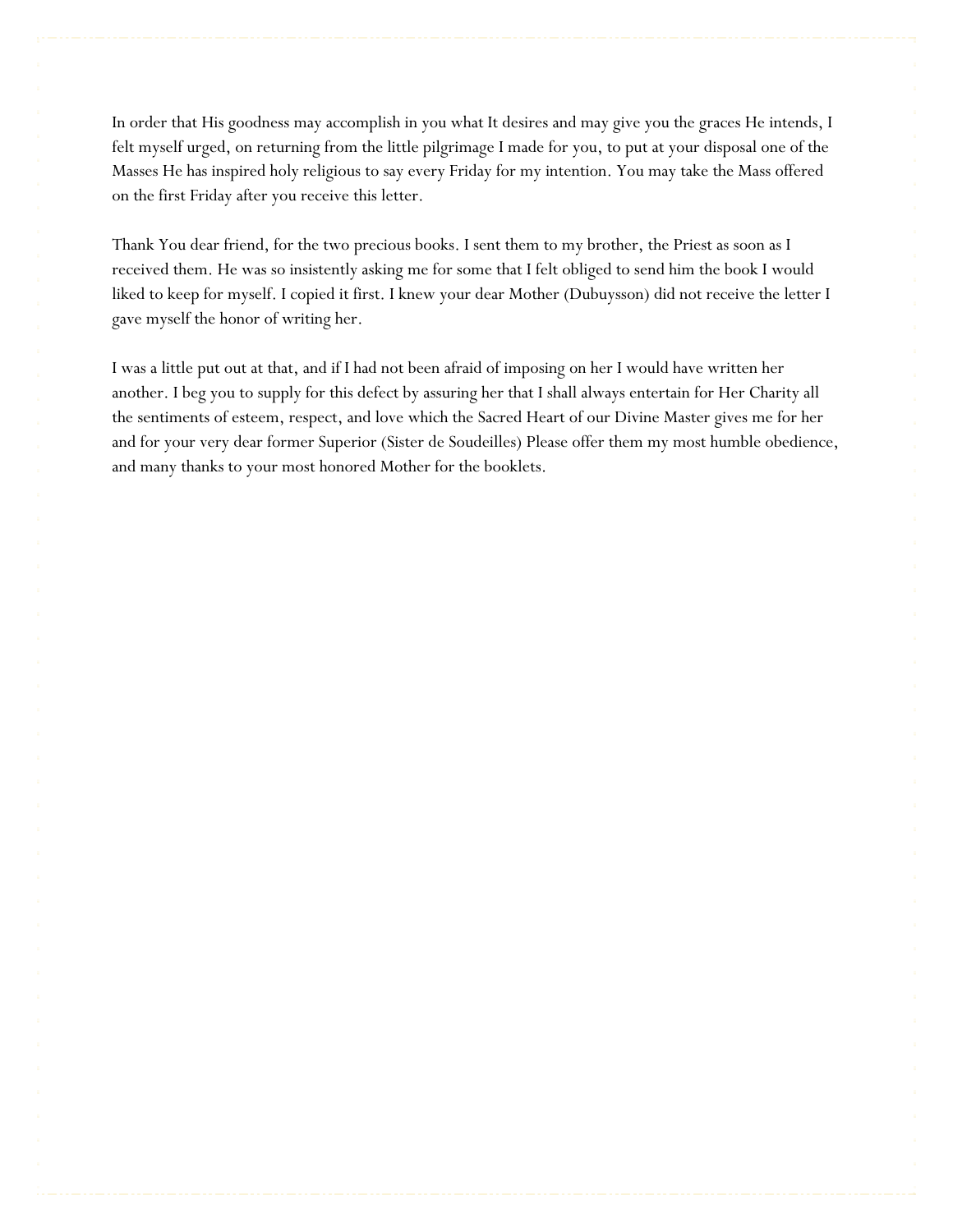To Her Brother, the Parish Priest at Bois-Sainte-Marie (99) March, 1689.

I am glad to make use of this fine opportunity to assure you of my great esteem and to tell you that I have received your letter. But you did not say whether you received the three booklets on the Sacred Heart of Our Lord Jesus Christ which I sent you. I am afraid they have been lost.

I am now sending you one of those recently printed at Dijon. You will find it in the Mass of the Sacred Heart, but so far the Holy Apostolic See has granted permission for the Mass to be said only in the diocese of Langres, on the Friday after the octave of the Feast of Corpus Christi.

You complain dear brother, that I say nothing about good Mr. Desholmes (a relative). Alas, what could I say about him, except that you must exhort him to patience in his illness, since it is not God's will to free him from it just now. He must try to make good use of it, since I think Our Lord does not keep him in this condition except for the sanctification of his soul.

So he must submit to God's will and kiss the hand that afflicts him, always remembering that it is much better to suffer in this life than in the next. A happy eternity, as you know, is well worth the price of a moment of suffering, taken well for the love of God. Finally, dear brother, life is given us only that we may suffer. Eternity is for joy.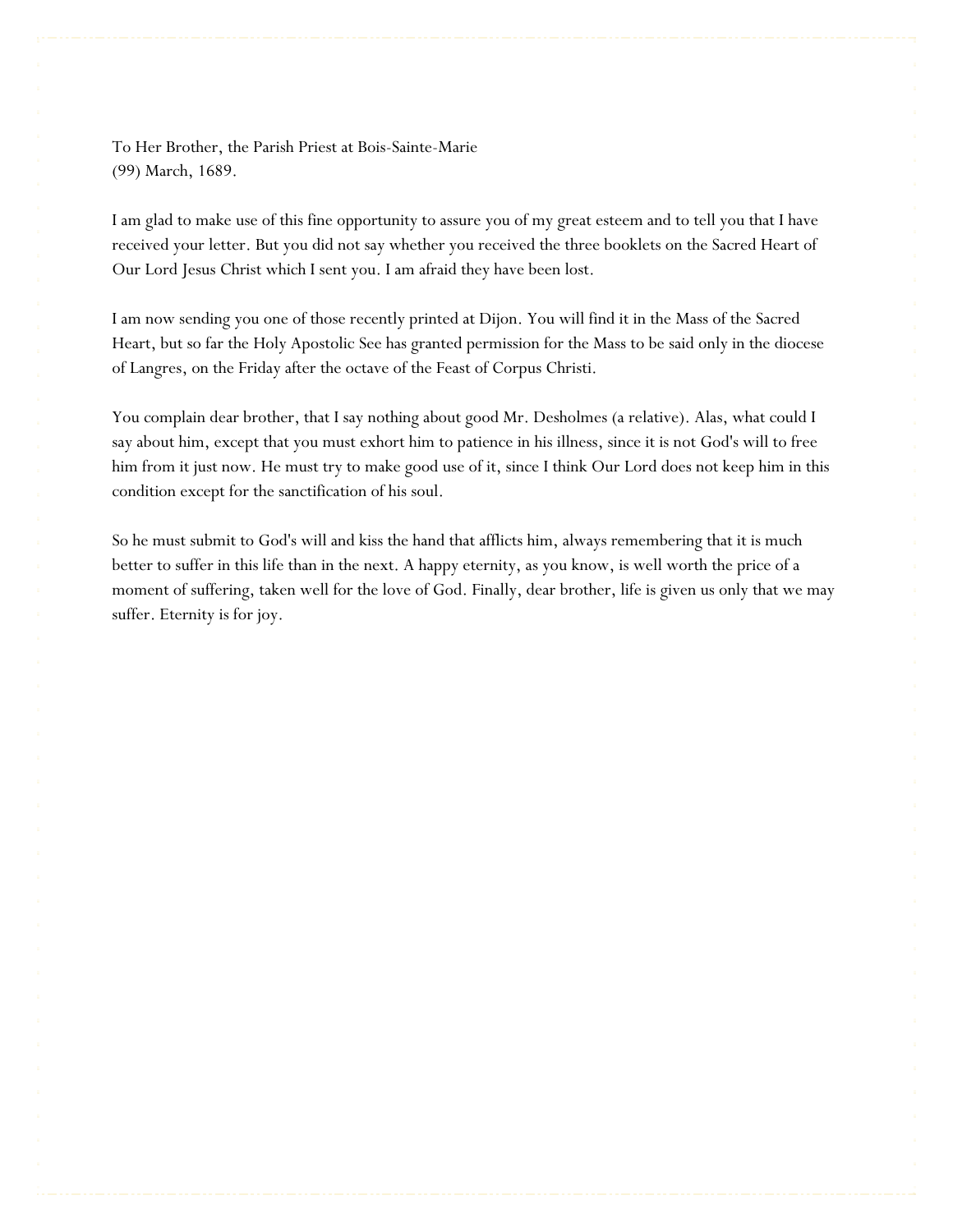To Mother de Saumaise, at Dijon (100) After the Feast of the Sacred Heart. June 1689

Well, dear Mother, we are not yet entirely consumed by the ardor of this Divine Heart of our adorable Savior, after having received many graces which are like so many flames of His pure love. They ought ever to set us on fire with the desire for perfect acceptance and faithful cooperation with His designs. This Sacred Heart shall reign in spite of satan.

These words fill me with joy and are my only consolation. I cannot tell you the wonderful graces and blessings this reign will bring down upon our Institute, especially on those houses which obtain for Him the most honor and glory. Here is the way He gave me to understand it.

He showed me this devotion to His adorable Heart as a beautiful tree which He had destined from all eternity to sprout and take root in the midst of our Institute. Then it would stretch out its branches to all our houses, so that each one could gather its fruits at will and according to its taste, but unequally in proportion to its work. In the same way each one would profit from these fruits of life and eternal salvation in proportion to the good disposition of those who partake of them. These fruits should renew in us the primitive spirit of our holy vocation.

It seems to me the accidental glory of Our holy Father and founder was never so much increased as by this means. This Divine Heart wants the Daughters of the Visitation to distribute generously the fruits of this sacred tree to all who wish to partake of them, without fear of their ever being exhausted. He gave His unworthy slave to understand that He intends to restore life to many by this means by withdrawing many from the road to perdition and destroying the empire of satan in souls, in order to establish there the empire of His love.

He will not allow any to perish who are consecrated to Him, and who give him all their homage and love with a sincere good will, and get others to do the same in so far as they can. Nor does He intend to stop with that. He has even greater plans, which can be carried out only by His omnipotence. It can do anything it wishes.

He desires, then, it seems to me, to enter with pomp and splendor into the palaces of princes and kings. He wants to be honored there as much as He was outraged, contemned, and humiliated in His Passion, and to receive as much pleasure at seeing the great ones of the earth abased and humiliated before Him as He felt bitterness at seeing Himself spurned at their feet.

Here are the words I heard with regard to our King (Louis X1V): "Make known to the eldest son of My Sacred Heart that, as his temporal birth was obtained by devotion to My Holy Infancy, so will he obtain his birth into grace and eternal glory by consecrating himself to My adorable Heart. It wants to triumph over his and through him, over the hearts of the great ones of the earth. It wants to reign in his palace, be painted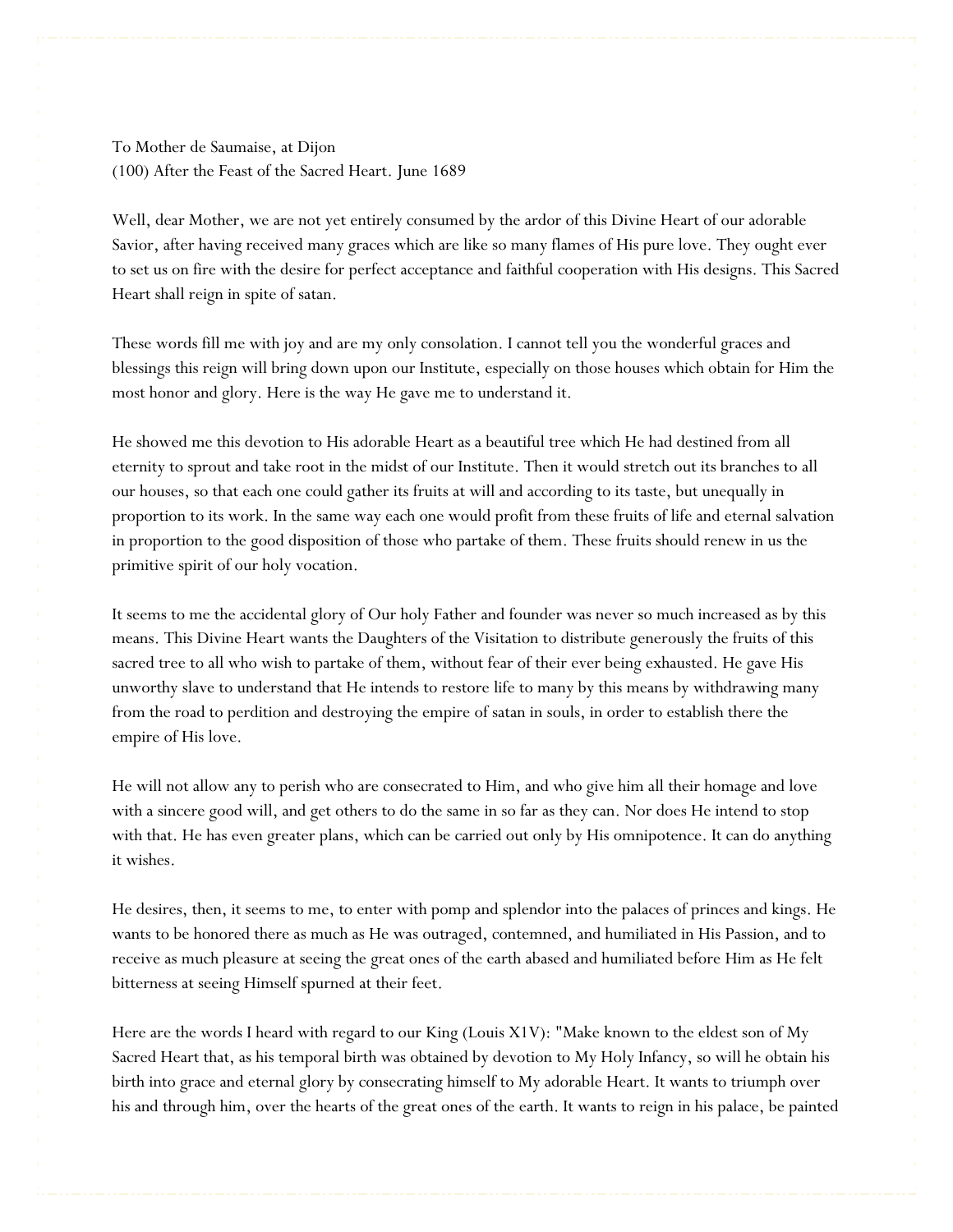on his standards, and engraved on his arms, so that they might be victorious over all his enemies. It wants to bring low these proud and stubborn heads and make him triumphant over all the enemies of the holy Church."

You may well smile, good Mother, at my simplicity in telling you all ths, but I am following the inspiration being given me at this very moment.

Our good Father de la Colombiere has obtained that the Holy Society of Jesus be blessed, after our dear Institute, with all the graces and special privileges of this devotion to the Sacred Heart of Our Lord Jesus Christ. He promises that He will bless abundantly, even profusely, their labors for souls and the works of charity in which they are engaged.

This Divine Heart ardently desires to be especially known, loved and honored by these good Fathers. He promises, if I am not deceiving myself, so to spread the unction of His love over their words and to give such great and powerful graces, that their words will be like a two-edged sword and penetrate the most hardened of hearts of the most obdurate sinners. From these hearts will then come that true repentance which purifies and sanctifies souls. But they must try to draw all their lights from the Sacred Heart. There is much more I could say to you about this, for their are some friends of God in this holy Society.

Ah, what great graces of sanctification this Divine Heart has dispensed on this day of His Feast! How earnestly He repeats the promises He has made in their favor of not letting them be lost!

As for your confessor (Father Charollais), I think He is one of Our Lord's dearest friends. So much so that when I asked of this Divine Heart the grace that he be associated with us in this holy union about which Your Charity spoke, I received while going to Holy Communion, this response in his favor: "Assure him that My pure love unites you in Me forever." And I seemed to see many graces that were destined for him.

I must confess I feel incapable of expressing what the Sacred Heart gave me to understand with regard to the graces and superabundance of blessings He wants to shower on our Institute. He wants to make it the special object of His Love.

But, alas, is there not some Community that shows only coldness towards Him, where He can scarcely make an entrance into hearts? That is His complaint. He can with even greater justice complain about me and all my ingratitude towards His great goodness, which continually gives me so many graces that I simply cannot enumerate them. I content myself with possessing them in this unfathomable abyss whence they come and beg of you to bless Him for me for giving them to me.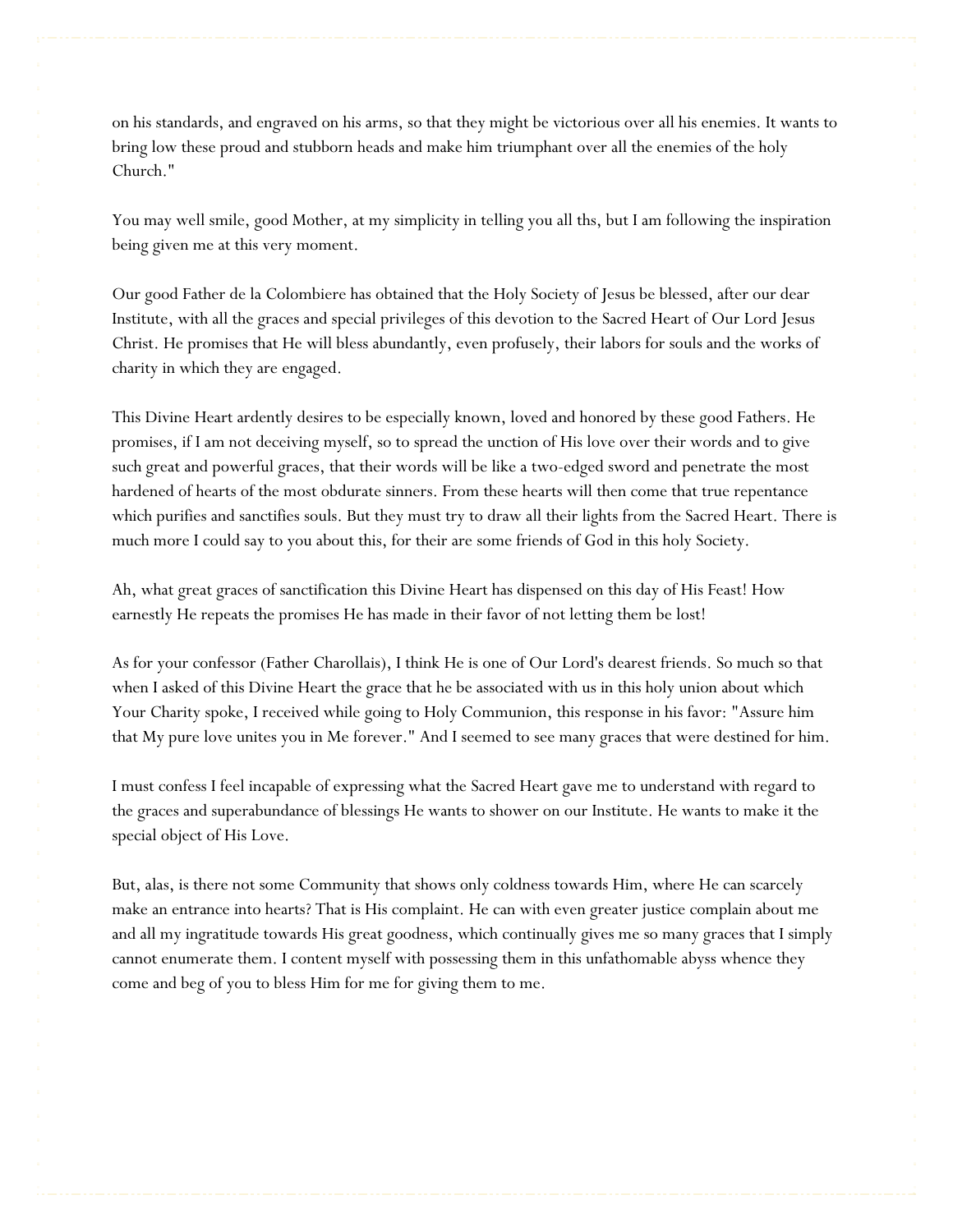To Sister Felice-Madeleine de la Barge, at Moulins. (101) June 1689.

Yes, dearly beloved Sister, I did answer, and quite at length the letter you mention. But you are not the only one who complains about letters getting lost. I can see clearly that the best thing is not to write any more, since I think perhaps the Lord may be letting them get lost only because they are not pleasing to Him on account of my sins.

Moreover, I must confess I feel repugnance in writing, seeing myself so far removed from practicing what I advise. Though your soul is becoming more and more dear to me in the Sacred Heart of our adorable Savior. I simply cannot repeat here what I said in my last letters. So I shall merely say a word on what you remark with regard to the love of your own abjection.

It is what I think I have already said: accept and suffer in silence everything our Divine Master sends you and never say it is enough, no matter how great a repugnance nature may feel. That is all. Only one thing is necessary: pure love of God combined with the love of our own abjection. We must abandon ourselves to the loving providence of the Sacred and lovable Heart of Jesus and let Him guide and rule us as He wishes. He will be sure to furnish us with all that is necessary for our sanctification if only we are careful to receive it according to His designs. That is sufficient.

Love, then of our own abjection in the love of Our Lord Jesus Christ is sufficient for us, in order to honor the mysteries of His Holy Passion and death. These He wishes us to honor. And we must observe a holy silence, as He did, in all humiliations and sufferings. I assure you that nothing appeals to me so strongly as the silence He kept so perfectly during the whole course of His Passion. In imitation of Him, we should not open our lips except to pray for those who cause suffering.

You ask me which of the mysteries of His Holy Passion I like the best. Bearing in mind what I have just told you I would say that it is the Crucifixion. I like to stand with the Blessed Virgin at the foot of the Cross, in order to attach myself to it and unite myself to all He did for us.

But right now, dear friend, we must always find a place for ourselves in His adorable Heart and never leave It no matter what happens. It is a strong fortress and our place of refuge. He will not abandon us, as I hope and beseech Him with all my heart. How indebted we are to this most loving Heart of Jesus for conducting us a long a road as safe as that of humiliations and the love of our own abjection! Let us neither look for nor desire any other, for none is more conductive to our sanctification. In love of this Sacred heart I am wholly yours.

Respectful greetings to your most honored Mother (Mother Dubuysson) and your dear Sister the former Superior (Sister de Soudeilles).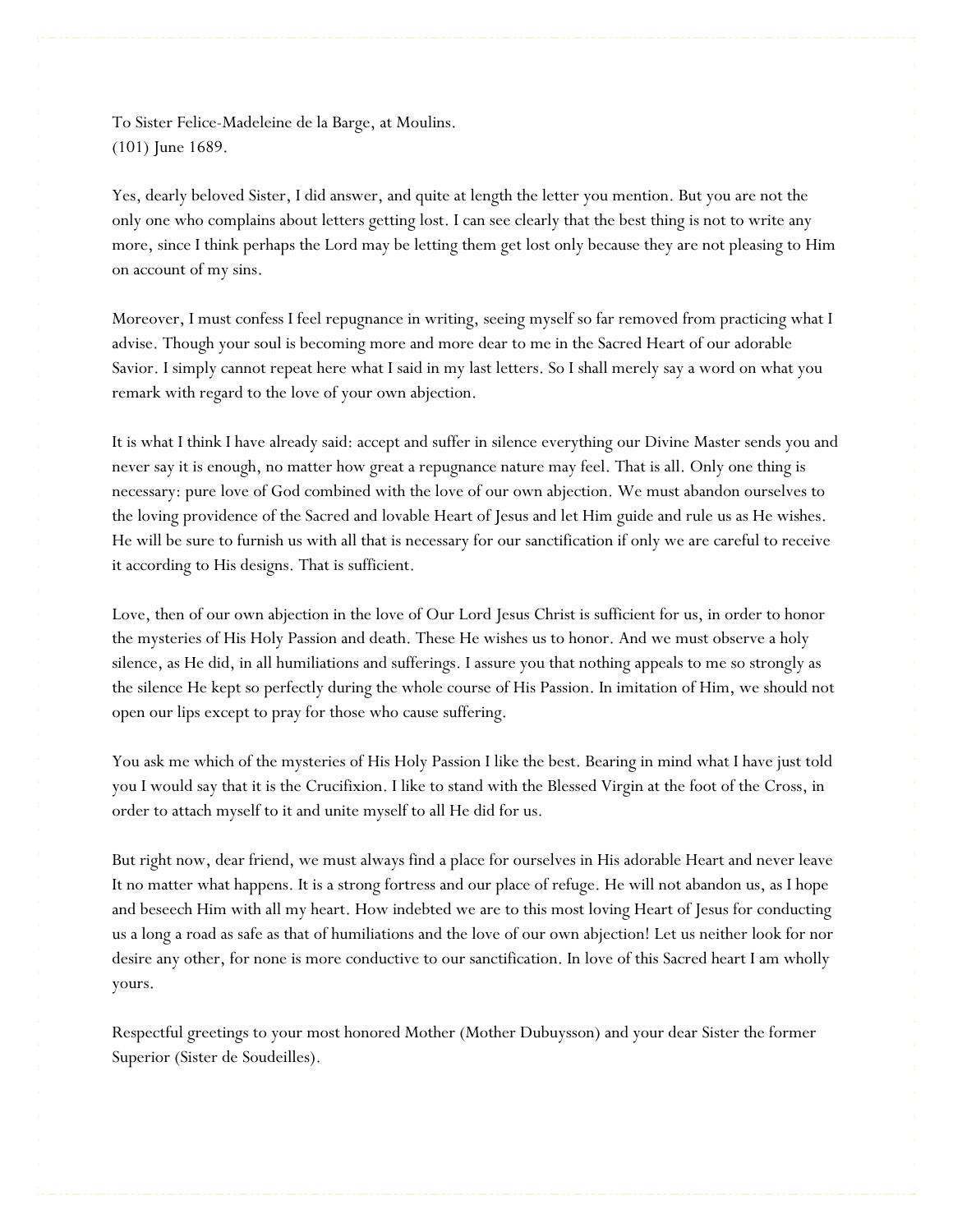To Her Brother, the Mayor (102) End of June, 1689

Would that time permitted me, beloved brother, to express my sentiments in your regard. You would see that the Sacred Heart of Jesus Christ gives you these holy inspirations only because of the ardent love He bears you, which makes Him want to possess your heart unreservedly and completely. See to it that He can, in so far as your calling permits it. He asks no more. But although you are unable to carry out all these good desires, He is going to reward you just as though you had put them into effect.

O, how this Divine Heart loves you, my dear brother! And how far removed He is from what you say! I think He wants me to assure you of that. You must never loose confidence in His goodness until you have exhausted His mercy. He is surrounding you with it on every side. What should you fear, then, except the loss of this confidence in Him, which constrains and follows Him even to the throne of His omnipotence, and gets it to bow down and help our weakness?

You would not believe what consolation you give me by having celebrated so well the feast of this adorable Heart. It is marvelous how people everywhere are celebrating it. The Reverend Jesuit Fathers had exposition of the Blessed Sacrament and a sermon. We, too, did our very best, all we could in our little way. Truly, dear brother, it seems to me that this feast (of the Sacred Heart) is a day of salvation and eternal blessings for all those who honor It with a sincere and humble heart. So let us love this Divine Heart, and try to conform ours to It in everything.

As for the books, there is such a demand for them that I do not know whether we can get any. We shall do everything we can to satisfy your devotion, both with regard to the books and the pictures. The pictures, I think, cost six sols. (six cents) a dozen. I think the books cost one stamped sol (15 deniers), and those with the office three sols. You can let me know which ones you want. As for the bouquets, I am very sorry that we cannot satisfy you on that score. Our Sisters are so taken up with decorating our chapel of the Sacred Heart that we have to refuse them to many people, because there are not many left for sale.

Yes, my dear brother, all those who go to Confession and Communion in the churches of the religious of Holy Mary on the feast of the Visitation of the Blessed Virgin can gain a plenary indulgence.

With regard to the girl you speak of, we will take her out of charity and on the conditions you and my other brother name. We shall have to refuse another who would have double the dowry. Considering the circumstances of her family, it has been decided to accept her, provided she furnishes her religious habits, a silver cross worth nine or ten francs, a fork and a silver spoon, and a reasonable outfit of linen. But, in God's name, tell her firmly that she must be determined to make a go of it, so that you may not have the dis- comfiture of seeing her leave. Bring her as soon as possible lest other arrangements be made.

Many greetings and expressions of affection to my beloved sister, whom I embrace and love tenderly in the Sacred Heart of Our Lord Jesus Christ. I do not forget her when in His Presence. The desire the Sacred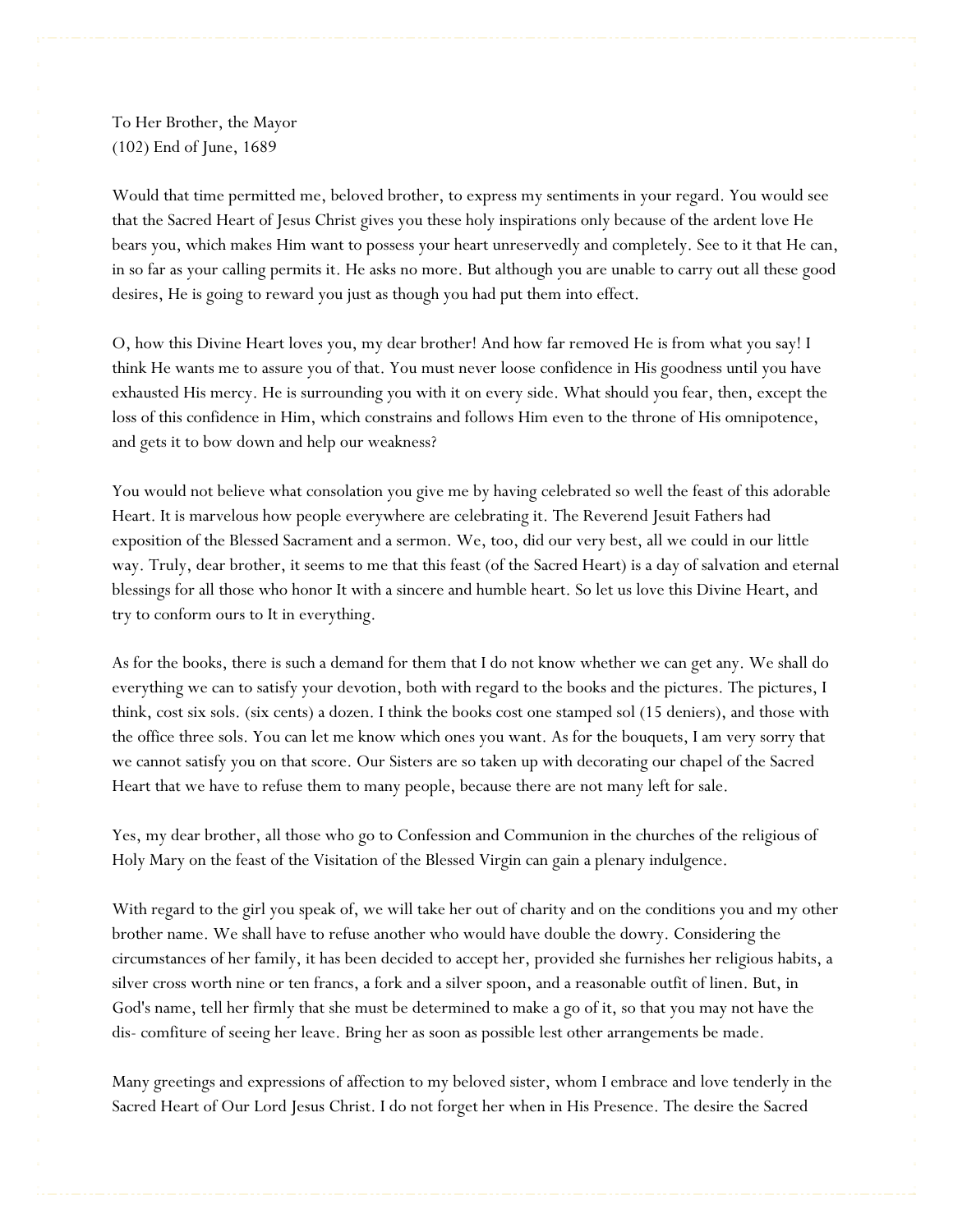Heart gives her of taking care of His chapel fills me with great joy. I urge her not to spare herself. She, herself and my dear nieces should always be sacristans there. She should consider herself very fortunate in this burden because she will be rewarded a hundredfold. I beg her to accept a booklet on the Blessed Virgin which we received from Lyons.

As for you, dearest brother, you will do me a great favor if you have mounted (the relic) of this venerable (Father de la Colombiere) You have very serious obligations to him for the graces you receive through His intercession. But devotion to him is not like devotion to the Sacred Heart. Devotion to the Sacred Heart must be public, this other private, for it is not yet approved by holy Church. If you wish to have his litany we shall send it to you, but you must not let anyone else have it.

Ah, dear brother, what return shall we make to the Lord for the great blessings He gives us! It is not His fault that you are not a saint and that our family is not holy. I dare say He wishes it and we should spare no efforts on our part to second His designs. That is why He has revealed to us the devotion to His Sacred Heart. It contains treasures beyond comprehension which He wishes to communicate to all well disposed hearts.

For this is a last effort of the Savior to draw sinners to repentance and to give them abundantly efficacious and sanctifying graces to work out their salvation. By this means many will be saved from eternal damnation. Woe to those who do not want to profit by it! Let us constantly pray that His reign be established in all hearts. Let us contribute to that as much as we can. Let is spare neither our goods nor our energies.

I do not know how to bring this to an end, although I can tell you confidentially that I am overwhelmed with correspondence. Even though I write as seldom as possible, it goes without saying that I pray for you, since this Divine Heart has united us in Himself by His holy love, in which I am completely yours.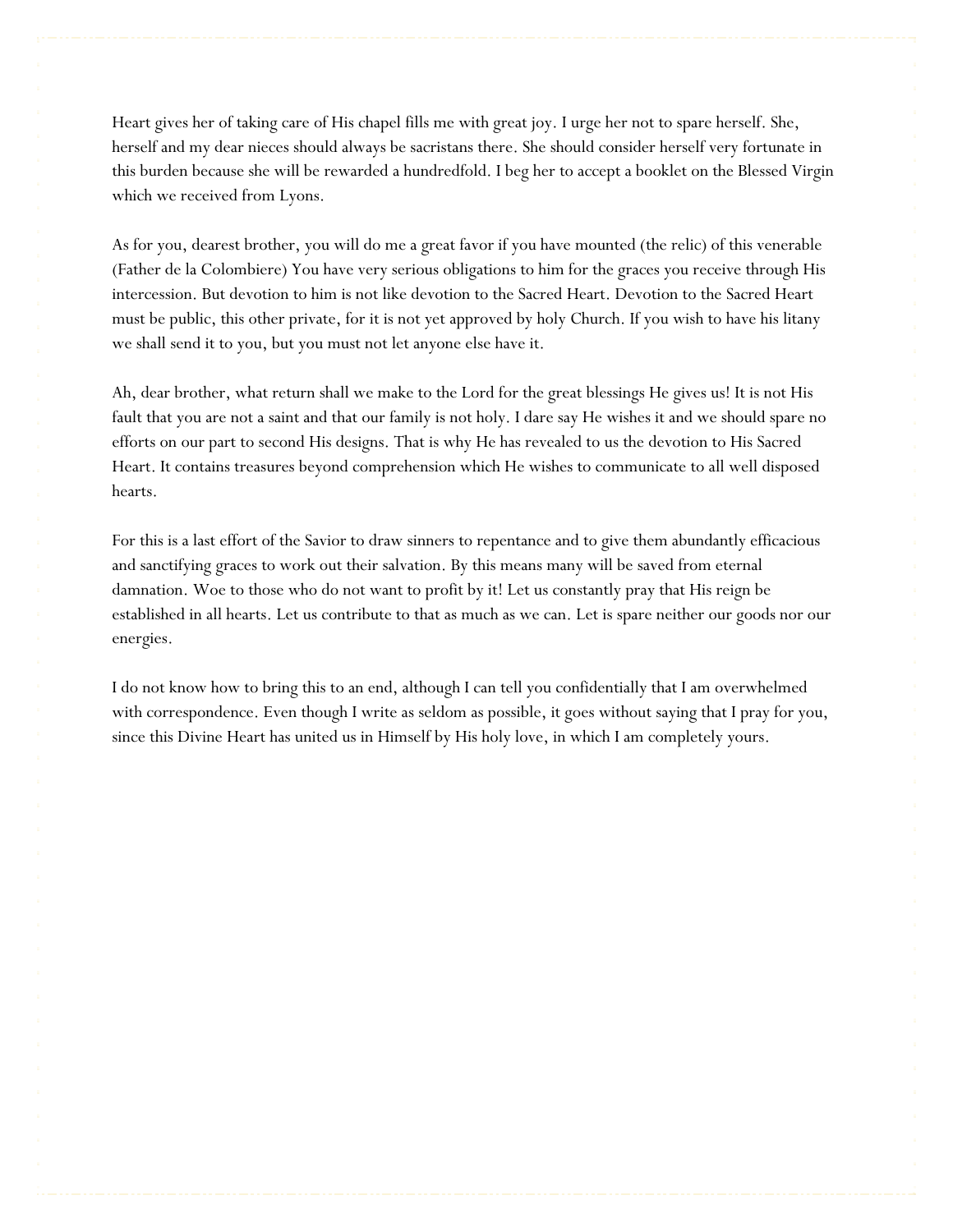A note addressed by the Saint to an unknown person, and which seems to have been joined to the letter which follows.

(103)

If you recall the fact that a prophet was instructed by a she-ass, you will have no difficulty in believing that God makes use of the vilest and most miserable of all sinners to tell you to not put off any longer the sacrifice He has been asking of you since the moment of your promotion. If you do not do this you will feel bitter, but useless remorse at the hour of your death. Do not consider who is speaking these words to you, but accept them as God inspires you.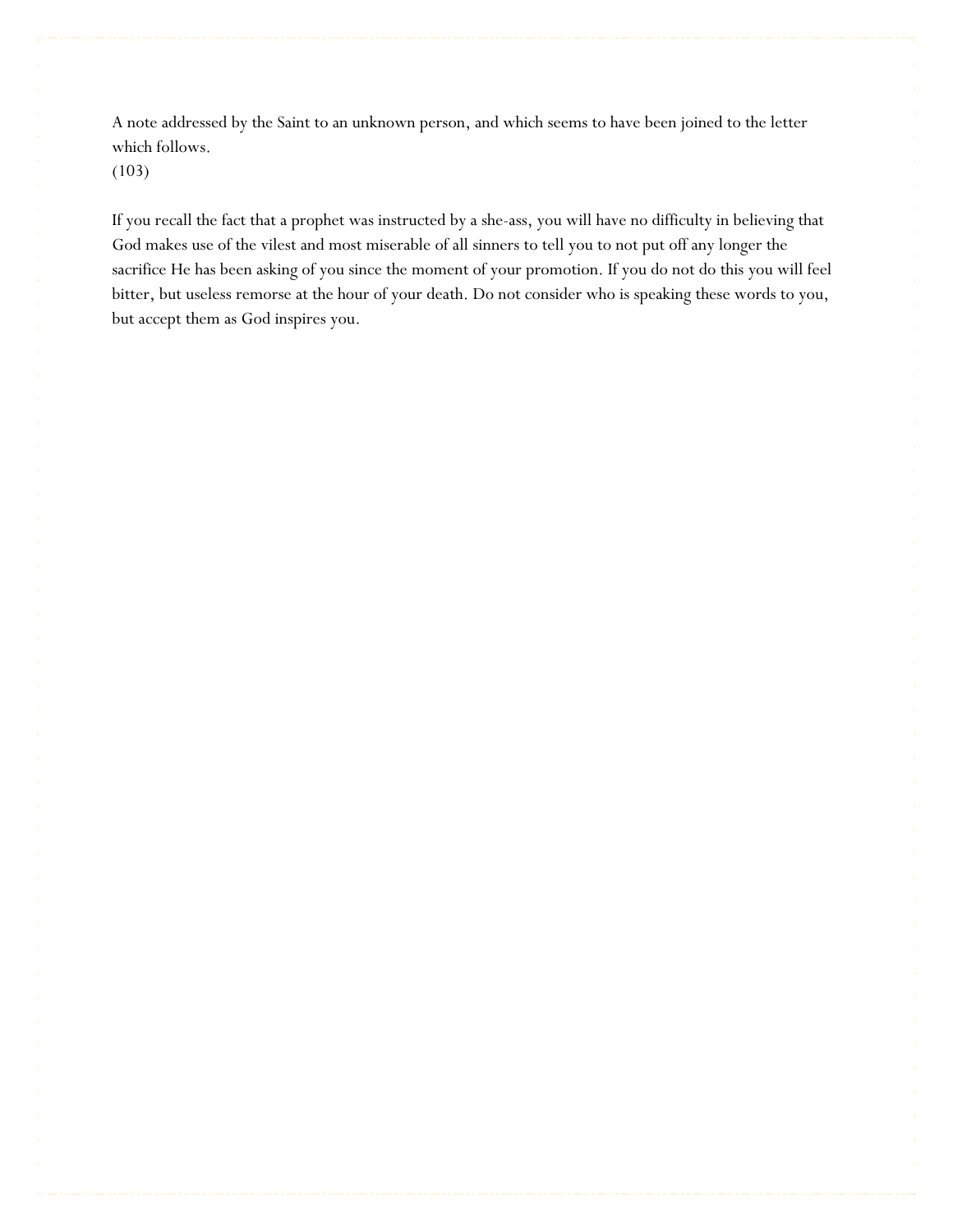To Mother de Saumaise, at Dijon (104) August 12, 1689

I have done what Your Charity wished me to, dearest Mother, with regard to the person you mention. But I think his hardness of heart towards the other person will make the Sacred Heart of Our Lord so hardened against her that not only will He refuse to give her the graces He has planned to give her to unite her with Himself and perfect her, but He will even withdraw those conducive to her eternal salvation and leave her to her own devices.

To head off this evil, she must strive with might and main to come to an understanding with this other who, on her part must do all she can to bring about this reconciliation so necessary for the salvation of them both. Each must make a serious effort. Then the Divine Heart will, by the grace, give them all the necessary help. But they will not obtain anything without paying the price. This is all I can tell you on this matter, but I shall not fail to continue my unworthy prayer for this intention.

I must admit dear Mother, that your silence after the two long letters I gave myself the honor of writing you grieved me a little. I do not know what to attribute to it, unless it be perhaps to the fact that I have expressed my thoughts too freely and frankly. Perhaps I would have done better to hide them under a humble silence. All you have to do is tell me to, and I can assure you that in doing it I shall very much satisfy my inclination of never speaking of these things. I would rather keep them hidden away in the secret recess of the Sacred Heart of my Divine Master. He is my witness to the violence I must do myself to speak of these things.

I would not be able to do so at all if He did not give me to understand that it is in His interest and for His glory. For that, and because of the great desire I have to make Him known, loved and glorified, I would gladly sacrifice a million lives if I had them. But, maybe you did not even receive the letters. That would grieve me very much more, for I assure you I should be greatly mortified if they fell into any other hands but yours and had been read by anyone besides Your Charity. The assurance you gave me that this would never happen made me speak openly to you.

Please do let me know whether you have received them, unless my Sovereign Master inspires you to let me suffer this anxiety for love of Him. In that case I submit willingly, for I ardently desire only the accomplishment of His holy will. (Mother de Saumaise had already answered on July 19, but the letter was long delayed in reaching the Saint).

Allow me, dear Mother, to present you with a booklet on devotion to the Sacred Heart. Almost too soon as it was presented to us, I resolved to deprive myself of it in your favor, hoping that, since you take such great interest in the Sacred Heart of Our Divine Master, you would get great consolation from it. A great servant of His divine majesty, one who has taken very much to heart the glory and interests of our sovereign Master, sent it too us.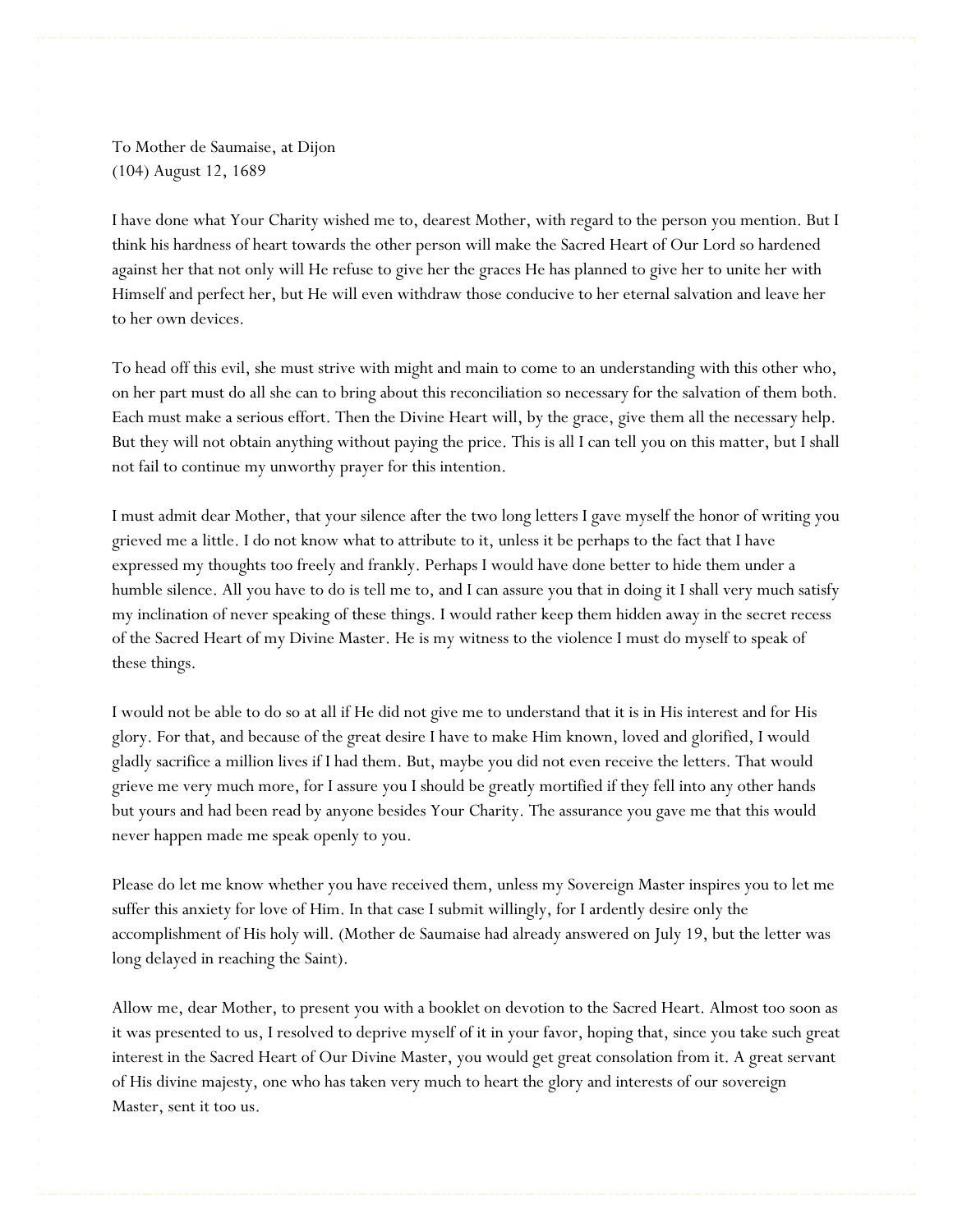He wants to sacrifice his own interests completely to Him, but just now does not want to be known nor even have his name disclosed. For your consolation, which I have more at heart than my own, I am sending you an excerpt from his letter. It will give you, as it did me, ample cause for continual thanks to the Sovereign Goodness. We were told that these books are priced at seven sols each. The whole first edition was sold out in less than no time. This is already the second, and I do not think it will stop there.

But we must go on with all this quietly and discreetly though courageously and zealously, using the means He furnishes us. We must carry on the work of God without ceasing and without letting up, dear Mother, no matter what obstacles or contradictions we meet with. He is strong enough and powerful enough to over come them and confound His enemies. Yet this Divine Heart is all sweetness, humility and patience.

So we must bide our time. He knows how to take care of each thing in its own good time. Let us know what you think about the books. Rest assured, dear Mother, that nothing increases more the sentiments of grateful recognition I owe you for all your kindness than your burning zeal to make this Divine Heart of Our Good Master known, loved and honored. He Himself, I trust, will be your reward. In His love I am wholly yours.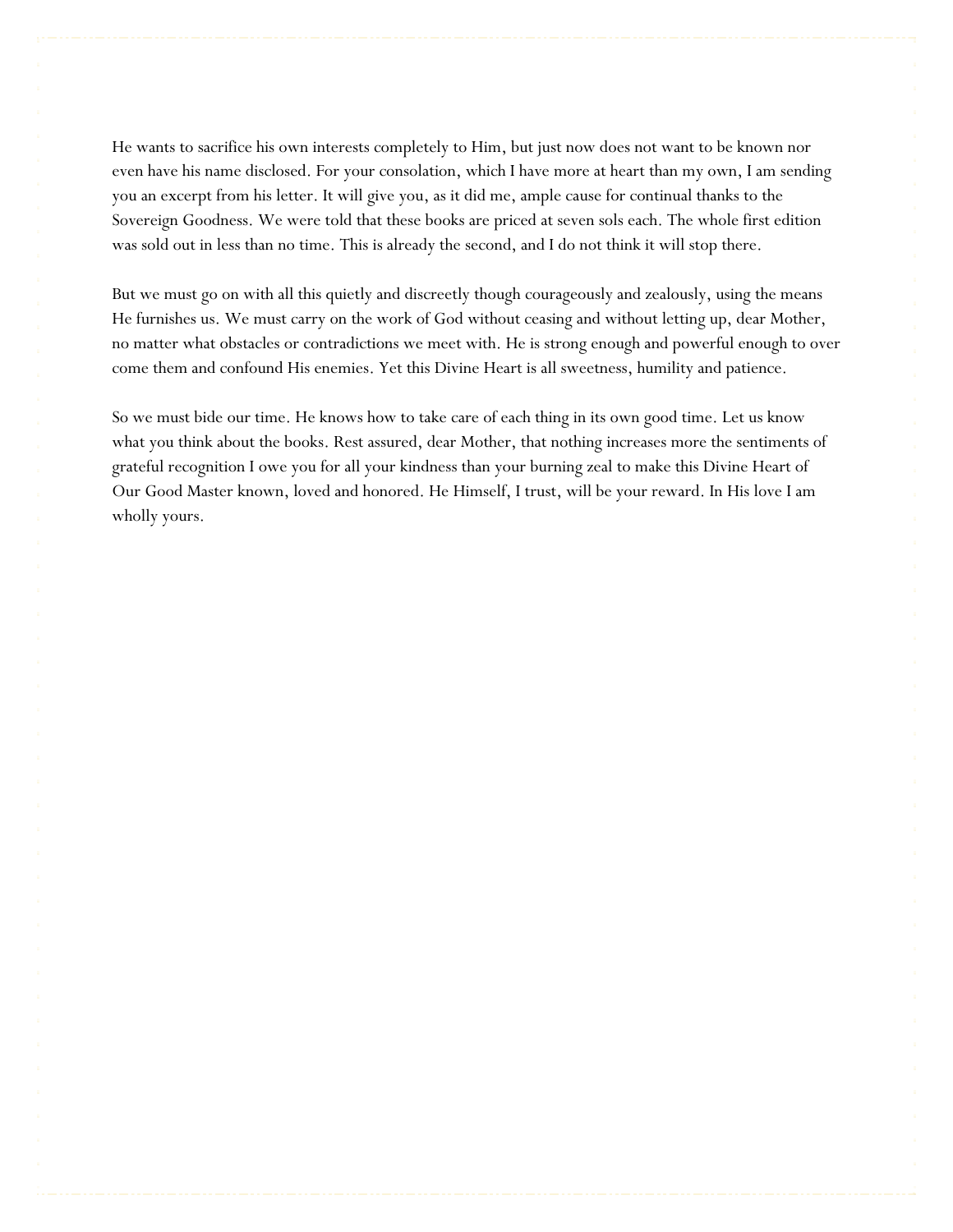To Mother de Saumaise, at Dijon (105) August 28, 1689

The eternal Father, wishing to have reparation made for the bitter anguish the adorable Heart of His Divine Son suffered in the palaces of the princes of this world from the humiliations and outrages of His Passion, wants to establish His empire in the court of our great monarch. He wants to make use of him to carry out a certain design He has in mind. He wants to have it done in this way.

He wants to have a church built and a picture of this Divine Heart placed in it, and there receive the consecration and homage of the king and his whole court. This divine Heart wishes too, to be the protector and defender of his sacred person against all his enemies visible and invisible. By means of this devotion He wants to defend him and make his salvation sure.

He has chosen our king as His faithful friend so that He might have the Mass in honor of the Sacred Heart approved by the Holy Apostolic See and obtain all the other privileges this devotion should have. Through this devotion He wants to dispense to him the treasures of His graces of sanctification and salvation, and to shower His blessings on all his undertakings. He will make them redound to His glory by granting happy success to his armies so as to make him triumphant over the malice of his enemies. Happy, then, shall he be if he takes to this devotion.

It will set up for him an eternal reign of honor and glory in this Sacred Heart of Our Lord Jesus Christ. He Himself will assume the responsibility of raising him up and making him glorious in heaven before God, His Father, in proportion as this great monarch is careful to make reparation for the insults and humiliations this Divine Heart has suffered from men. This will be effected by rendering and procuring for Him the honor, love and glory which He expects.

Now since God has chosen the Reverend Father de la Chaise (Jesuit confessor to the king) for the execution of this design because of the influence He has given him over the heart of our great king, success in this matter rests with him. He will have to procure this glory for the Sacred Heart of Our Lord Jesus Christ. He must second Its desire of making Itself known and manifesting Itself to men, so that It may be loved by them and receive a quite special honor and homage.

If, then, His goodness inspires the great servant of His divine Majesty to use the influence he has given him to procure Him this pleasure He so ardently desires, he may rest assured that he has never before done anything so useful for the glory of God and the salvation of his own soul. Nor has he ever done anything for which he and his whole holy Society will be more richly rewarded. By this means he will prove himself its honor and glory, and because of him this Sacred Heart will shower upon it grace and blessings in abundance.

These He has given first to the Daughters of the Visitation. To them He has given the commission of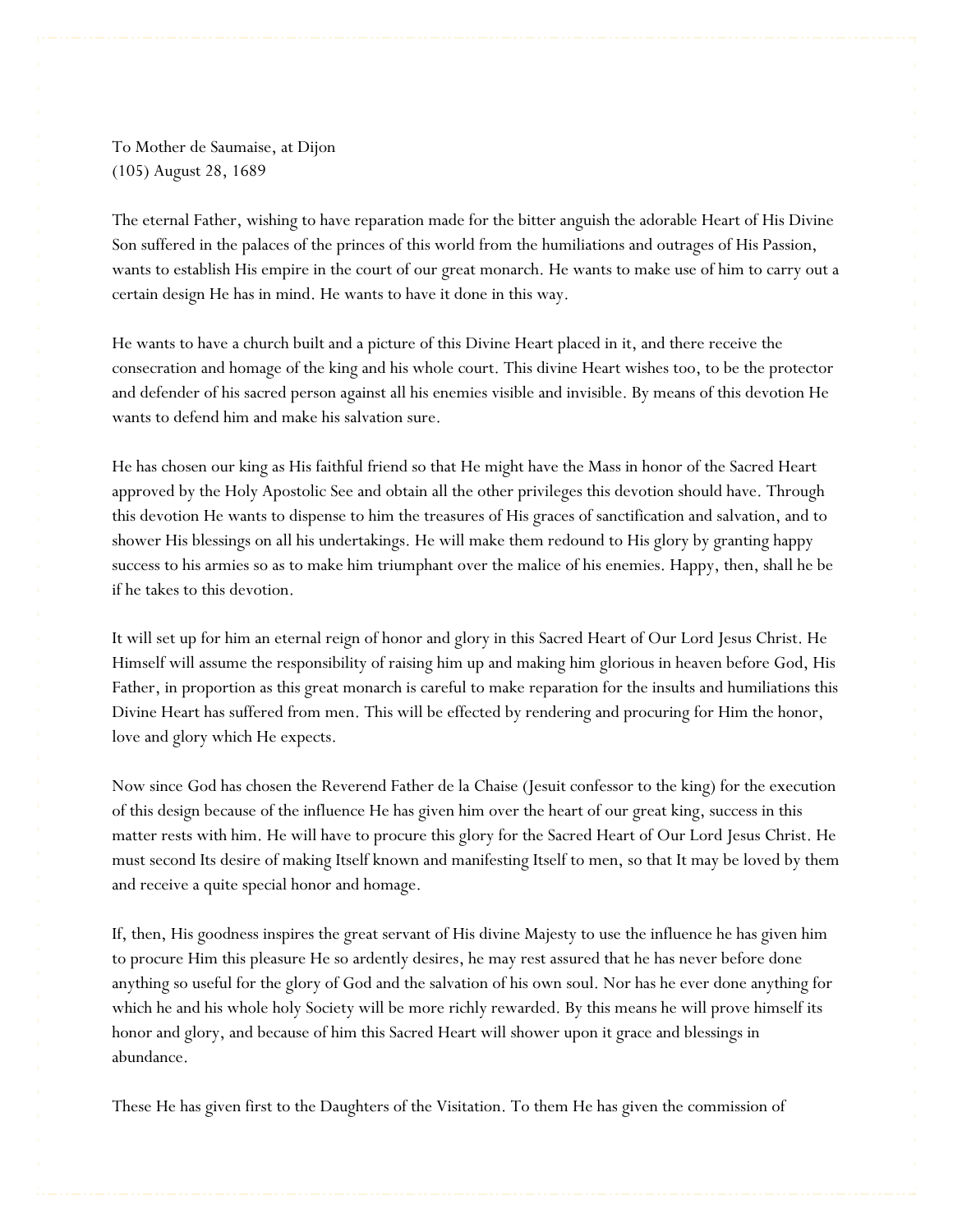revealing His Heart and making it known by establishing the devotion to this all lovable Heart. He wants the Reverend Jesuit Fathers to make known its utility and worth. This is reserved for them. So you will do well to get any of them you find willing to work for this end. In this way success will more readily be secured even though everything appears difficult because of the great obstacles satan is going to put in the way and because of all the other difficulties. But God is supreme.

Often He takes pleasure in making use of the smallest and most despicable things for the execution of His greatest designs. This He does as much to dazzle and confound human reason as to show forth His power. He does not always act in this way, however, because He does not want to do violence to the human heart. He prefers to let it free, so that He may with better reason reward or punish it.

It seems to me, dear Mother, that it will be very pleasing to this Divine Heart if you put into effect the inspiration He has given you of writing to my very honored Sister, the superior at Chaillot, for the purpose Your Charity mentioned. After that we must pray and get others to pray. I think you will do well to send her one of the Moulins booklets together with one of your own.

This is all I can say for the time being, since I know only what He makes known to me, a poor sinner, the unworthy slave and victim of the adorable Heart of my Savior. She is a more apt means for destroying so grand a design than for making it a success. But in this way all the glory can be given to the Sovereign Master and not to the instrument He is using.

This instrument is like the clay the Divine Savior made use of to put on the eyes of the man born blind. Follow courageously, then, the lights He gives you. I myself can add nothing more, nor can I give any explanation of what I tell you under obedience as coming from this Sacred Heart. He wants me to tell you quite simply whatever He dictates.

If I did otherwise He would, by withdrawing His grace, render useless anything I might be able to say. Moreover, He makes me ignorant I cannot add anything of my own. Make up then for my ignorance. Remain always at peace, no matter what results He may bring out of all the trouble you take. I beg Him with all my heart to bless your holy undertakings and to give you courage to meet generously all difficulties. How fortunate we should be, dear Mother, were we able to sacrifice our lives for this! Amen.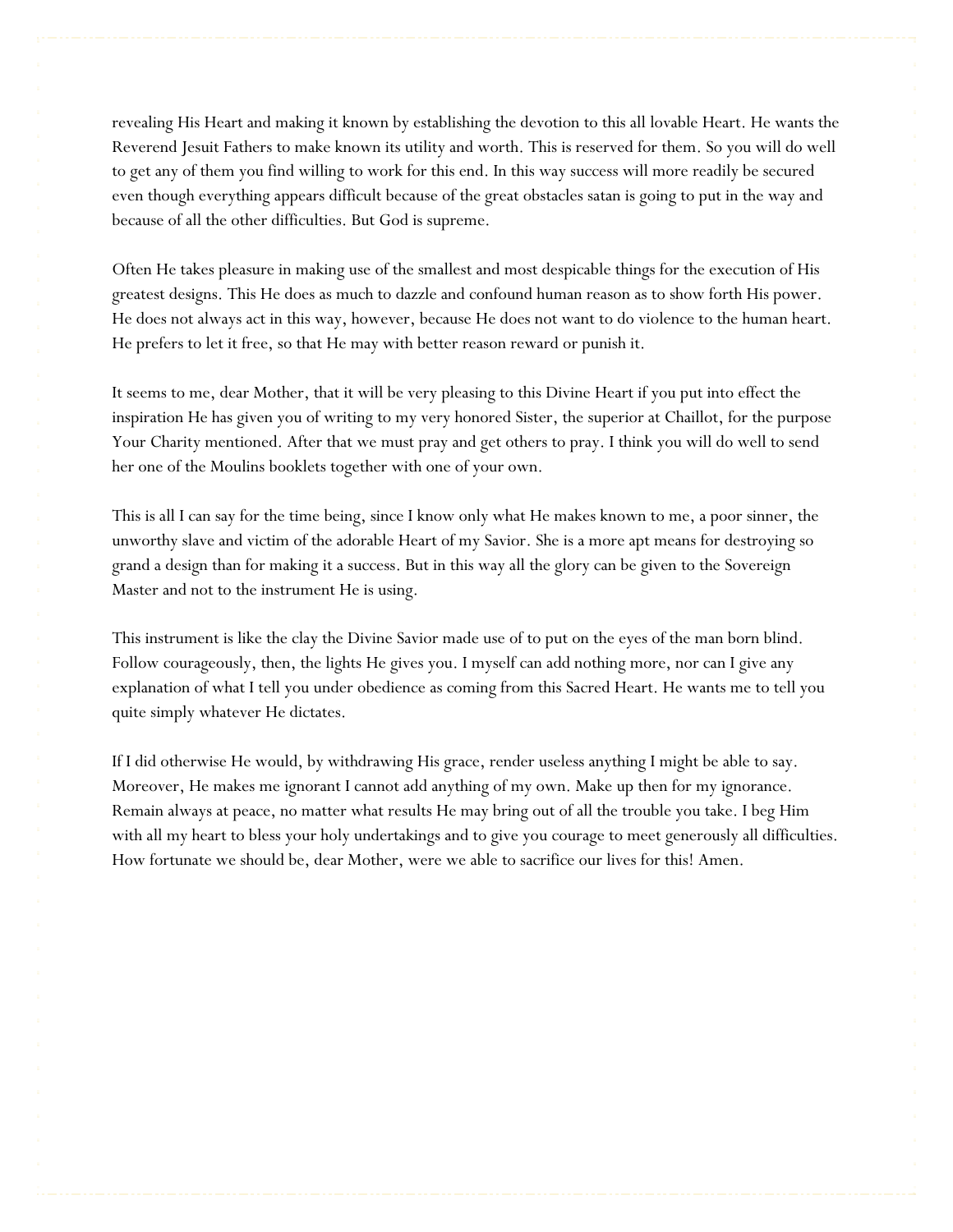To Mother de Saumaise, at Dijon (106) After August 12, 1689

Dearest Mother, On reading your letter of July 19 I was filled with a transport of in expressible joy at seeing that you spare yourself nothing in order to satisfy the desires this Divine Heart makes known to you. You have satisfied Him even in those things I saw no way of doing when I told you of them.

Yes, beloved Mother, it is my brother the layman who is having the Chapel, of which I spoke to you, built at Bois-Sainte-Marie. He has ordered a picture like ours to put in it. And my brother the Priest has founded there a Mass in perpetuity for every Friday of the year, and a Solemn Mass for the every first Friday of the month. I am telling you this in answer to your inquiry, and so that you may thank the Sacred Heart Who has inspired them to do these things.

Though I was very eager to do so, I did not say a word to them about it, preferring that it should come spontaneously from themselves. You would not believe how great the Divine Heart has made in this family. They have assured me that they are willing to give the very last drop of their blood to sustain and spread this holy devotion. I am wholly yours in the Sacred Heart.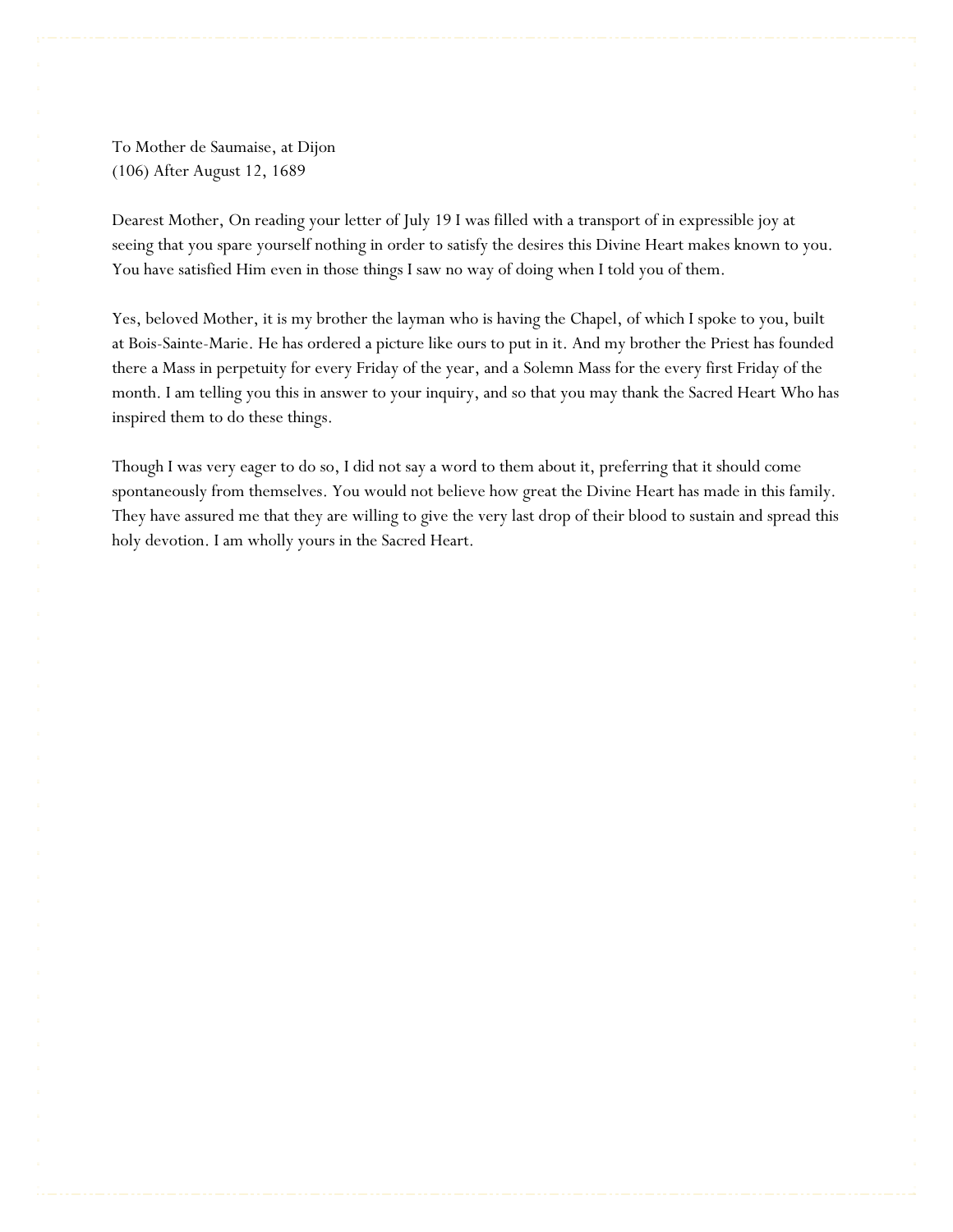To Sister Felice-Madeleine de la Barge, at Moulins. (107) From our convent in Paray. August 21, 1689

If our letter to you has well satisfied your need, yours, beloved Sister, has given me much consolation and good cause to thank the Sovereign Master, Who has caused you to take so good away of finally arriving, with the help of His good grace at the desired end. I hope He will never refuse you that grace and that all the more since your letter has convinced me still more that it is He Himself Who is giving you this work and not myself. I only spoil everything.

But we must not stop with that. The work is not yet finished; we must keep on to the end, without letting up or being discouraged by the trouble it causes us. For the work is for the glory of God and the sanctification of your soul which the Sacred Heart of our Divine Master is making ever dearer to mine. I assure you that I love you sincerely in Him. Outside of Him nothing is of any account.

You complain, dear friend, that I do not speak to you confidentially enough. I am mistaken then, because I thought I had gone too far in that direction. If I have not been frank, it is not from lack of good will. But to be honest with you, I do not always do what I want to do in this because my adorable Master, in the excessive goodness of His mercy restrains me. For I am so overwhelmed in spirit at the sight of a spiritual edifice so utterly in ruins and destitute of every spiritual good that I pity myself and stand in horror of myself.

I cannot help but be astounded that anyone should deign to believe what so a wicked a creature says, let alone that anyone should remember her. That makes it very painful for me to answer when people write, but obedience has commanded me to do so. Often I answer without thinking or being careful of what I say, so I sometimes say more than I would like to. This causes me great confusion because I fear that I am deceiving people who often esteem what God condemns and rejects. Beg of His Infinite Goodness that I may not be of this number, and that He may bury me in an eternal contempt and forgetfulness by all creatures. I felt an urgent desire for this. But may the will of my God, and not mine, be done.

Now to return to yourself. Oh how indebted you are to the Sacred Heart of Our Lord Jesus Christ for having drawn you to Himself by so sure away as that of humble self effacement! Be strongly attached to it, beloved Sister, without fear and without any desire to seek or know anything but what is conductive to leading you along this path and to so firmly keeping you there that you will never be able to wander from it nor leave it.

For this end, make use of the means He offers you. Make good use of every opportunity, for He is pleased only with souls that are reduced to nothingness, souls that are all in Him and find everything in Him, since they are nothing in themselves. So let us seek this single and pure Love of our souls in the love of our own abjection. If we only knew how precious this is in the eyes of our sovereign Master, we would not pass up a single occasion, no matter how repugnant or difficult to nature it might appear, for nature fears all self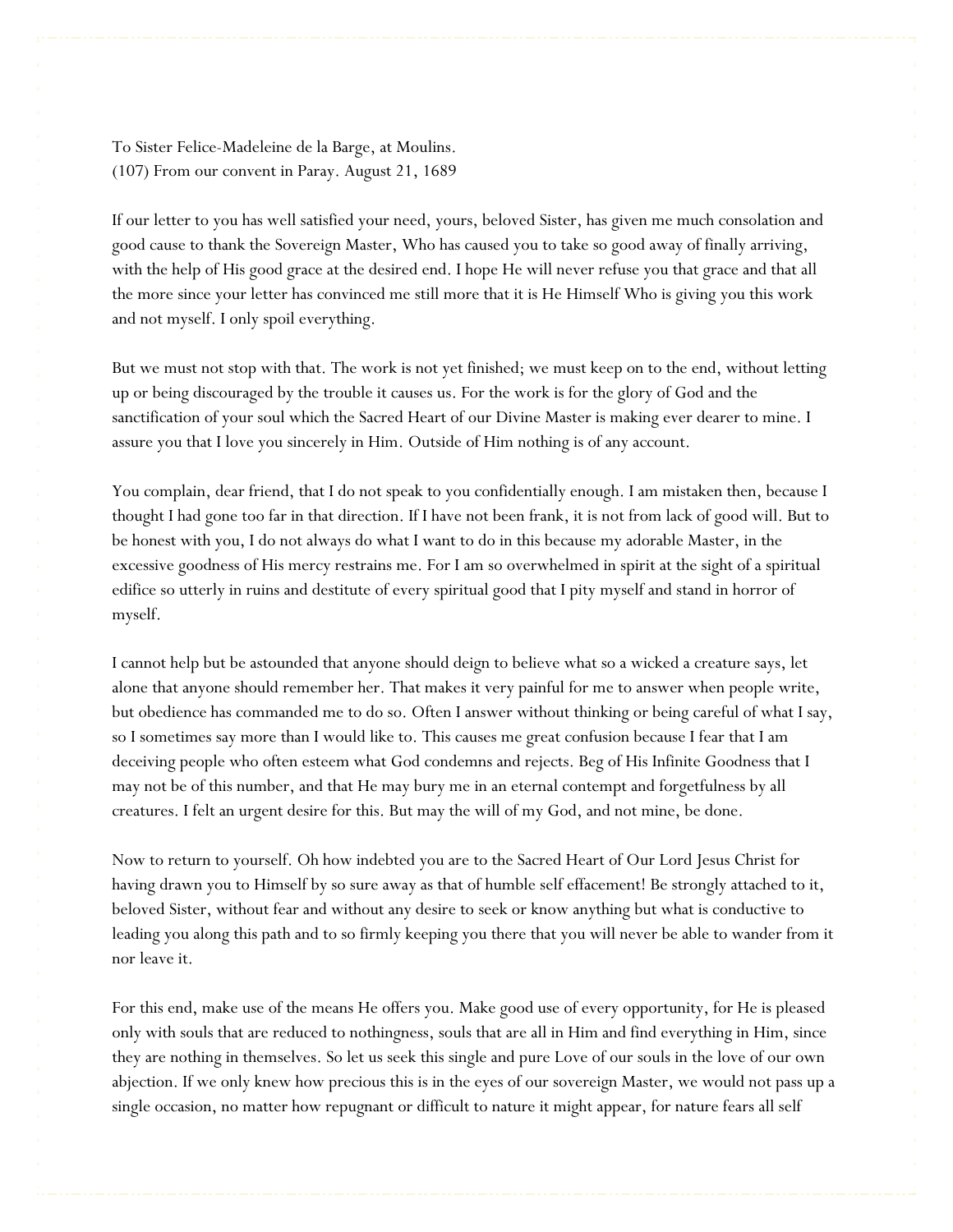## effacement.

So, no matter how repugnant it may be to us, we must often regale the adorable Heart of Jesus with these dishes so delightful to His taste, that is, with these precious humiliations, slights, and low esteem of self, with which He nourishes His most faithful friends here below. It is not necessary to seek them, but simply to make good use of those He sends us. No matter what means He uses for this, we must rest assured that all these things come from His most loving Heart, and that He sends them to us only because He ardently desires to unite us with Himself by this quick and certain means. Let us work diligently, then but without worry and without strain. We must love this Sovereign Good and forget ourselves, and then all will be well. But this is saying a great deal.

Now why do you always want to do me new favors? Do you not know that I am a miserable pauper who can give you in return only a hearty thanks? Beware lest our sovereign Master reproach you for having made me too rich, since you always tell me to keep for myself for love of you all you give me. I do this. I still have the little picture. And now there is this little Rosary. I thank you for it with all my heart.

Would indeed, that I could express the sentiments of gratitude I feel for all your kindness and courtesy. I really feel confusion. But I beg the Sacred Heart of our loving Jesus which is my whole treasure, to reward you with abundance of His pure love. It is the inexhaustible source from which the more one takes the more there is left to take. Tell me dear friend do you not belong wholly to this Divine Heart? Do you not feel great consolation at seeing His reign extended? O, I am sure you do! And now I must tell you something that redounds to His glory and will make you bless Him.

This is what it is. I gave a person in Lyons one of the books from Dijon. This person showed it to a young priest who in turn, showed it to his students in Lyons. They took such a liking to it that they made a great number of copies, litany and prayers a like, which they recite with great devotion. Now when these youngsters showed their copies still to others they took to the devotion with such enthusiasm that, since the supply ran short, they approached the one who had the book and asked him to teach them the devotion to the Sacred Heart of Our Lord Jesus Christ.

They wanted, they said, to have these books printed, and vied with one another to pay the expenses. A young artisan took to the project so enthusiastically that everyone had to yield. He approached one of the best known printers in Lyons. This man was so touched with love for this Divine Heart that he at once undertook to do the work at his own expense.

So there was a pious battle between him and the young artisan. But the latter one out, asked for the book on the Sacred Heart and went to find a friend of his to have him make some additions to it. He insisted so strongly that this friend could not refuse. The religious who made this addition (Father Croiset) is a very holy man. The new edition was beautifully printed and nicely bound. It sold so fast that although this is the second time it has been printed since June 19 there are no copies left and it is going to be printed for the third time. It is in the love of this Divine Heart that I am wholly yours.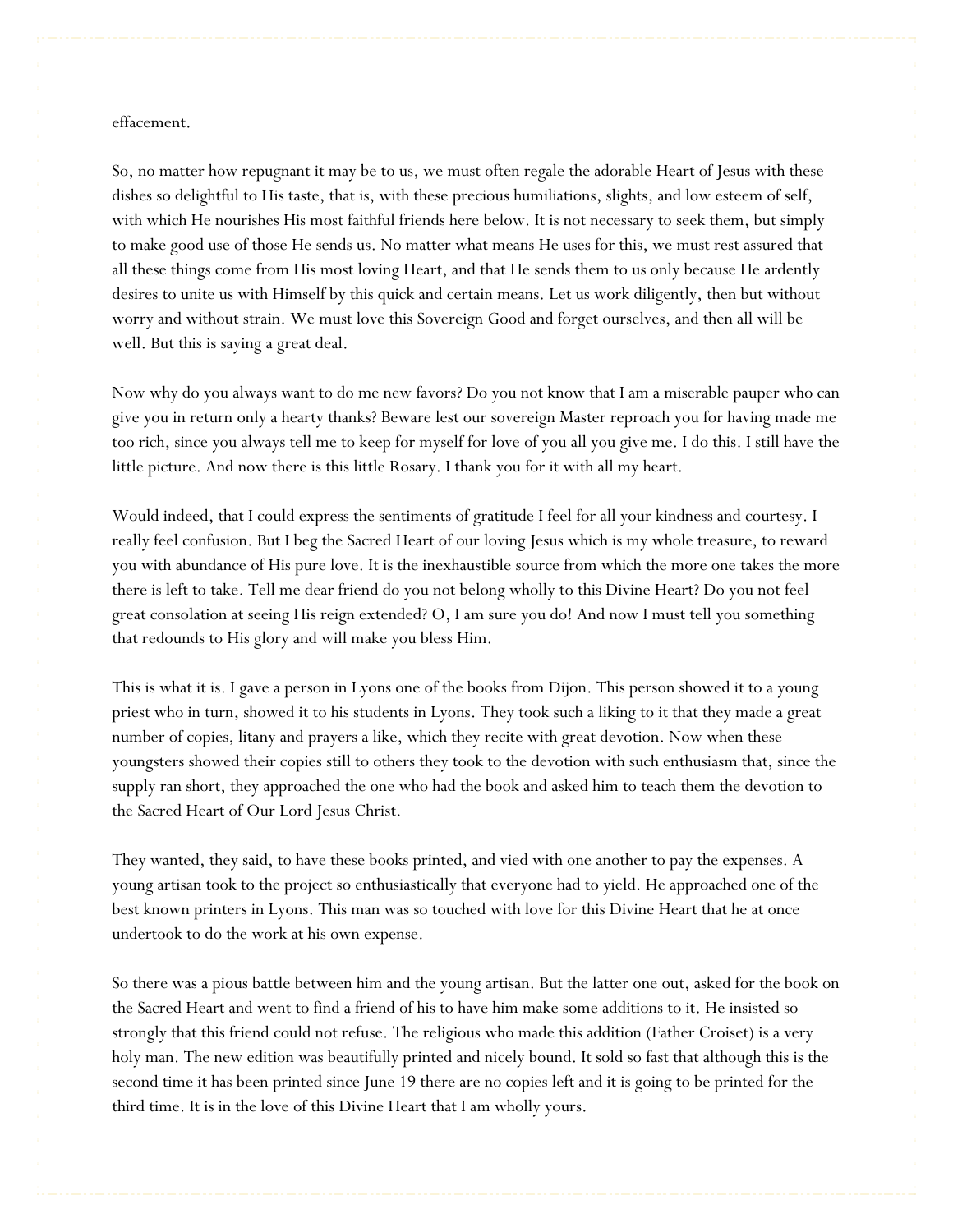I trust dear friend, that this Divine Heart will reign in spite of satan and all those who want to oppose It. I invite you to make a retreat upon which we are about to enter in the Heart of Our Lord. I hope to see you there and have the pleasure of being very close to you, for His love is ever uniting us more intimately. Please offer our most humble respects to your very honored former Superior, whom I ever esteem and cherish most sincerely in the Heart of our good Master.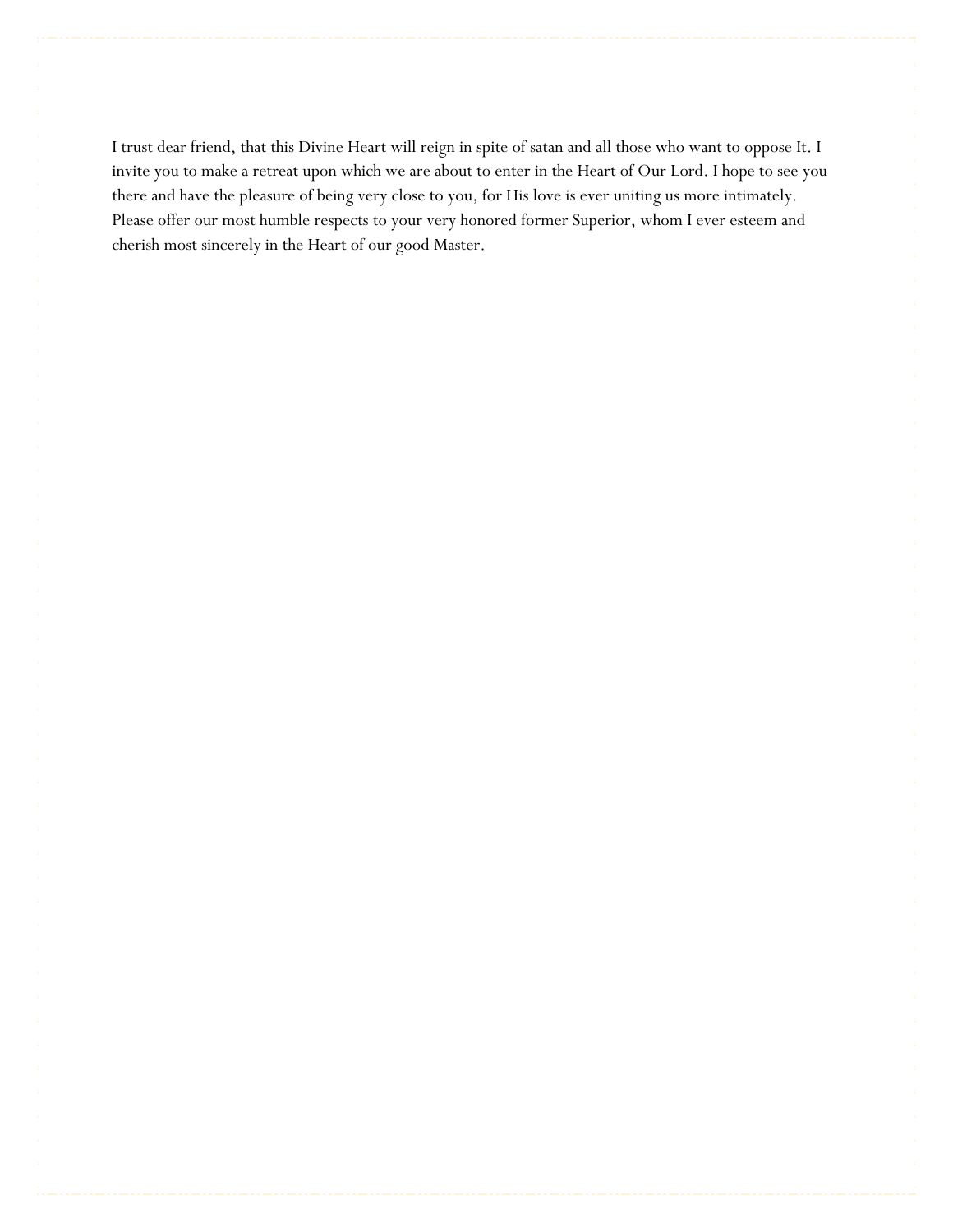To Sister Jeanne-Madeleine Joly, at Dijon (108) August 28, 1689

The letter from you I just received in the presence of the blessed Sacrament makes me think more than ever that you are among the number of the true friends of the Sacred Heart of our lovable Jesus. And that not only because of the humility you show towards me, the most unworthy of His slaves, but also because of the ardent and self effacing zeal you have for the advancement of His glory. Happy self-forgetfulness! It will cause this lovable Heart never to forget you: no, neither you nor what you do for Him.

So do not let up, but consider yourself very fortunate when your work becomes heavier and brings with it some humiliation and mortification. These are sure signs that He is pleased with it. We must thank Him equally for ill success and good, remaining content and submissive to His Will as well when our undertakings do not succeed and all our endeavors seem fruitless as when they succeed according to our desires. He is more pleased with our submissiveness and conformity to His holy will than with anything else we can do. He knows very well those He has destined to establish His Reign. I think you are one of them. It will be futile for others to try. They will not succeed, for He will not pour out the unction of His grace on them.

I must confess my heart is susceptible to no other joy or consolation than that which comes from advancing the glory of this Divine Heart. It is hard for me to tell you how great the joy sometimes becomes. I am very much consoled at what you tell me, but above all at the glad news that this good Capuchin Father is working so devotedly at spreading the devotion. For Our Lord takes special pleasure in the efforts of the unimportant and humble of heart and abundantly blesses their work.

I hope what you mention will come to pass in time, but we must patiently await help from the Sacred Heart. His grace works powerfully though gently and imperceptibly. We must be faithful and prompt in following His inspirations but not too eager. Ah, my dear Sister, how indebted we are to this Divine Heart for deigning to make use of us to carry out His plans! He reserves treasures of grace for all those who work for this end as much as He enables them to. You would not believe what great blessings this devotion draws down upon us.

You ought to consider yourself fortunate at being employed to this holy work. Do not be afraid to forget self for its sake. Complete absence of self-interest is the true disposition required in those who promote this devotion.

He will not forget you in your work. He looks upon you with pleasure and applies Himself to the task of purifying and sanctifying you in order to unite you perfectly with Himself while you are working for His glory. He loves you and you must do all in your power to make Him some return.

Do not complain of my silence. It does not come from forgetfulness nor indifference but from the ardent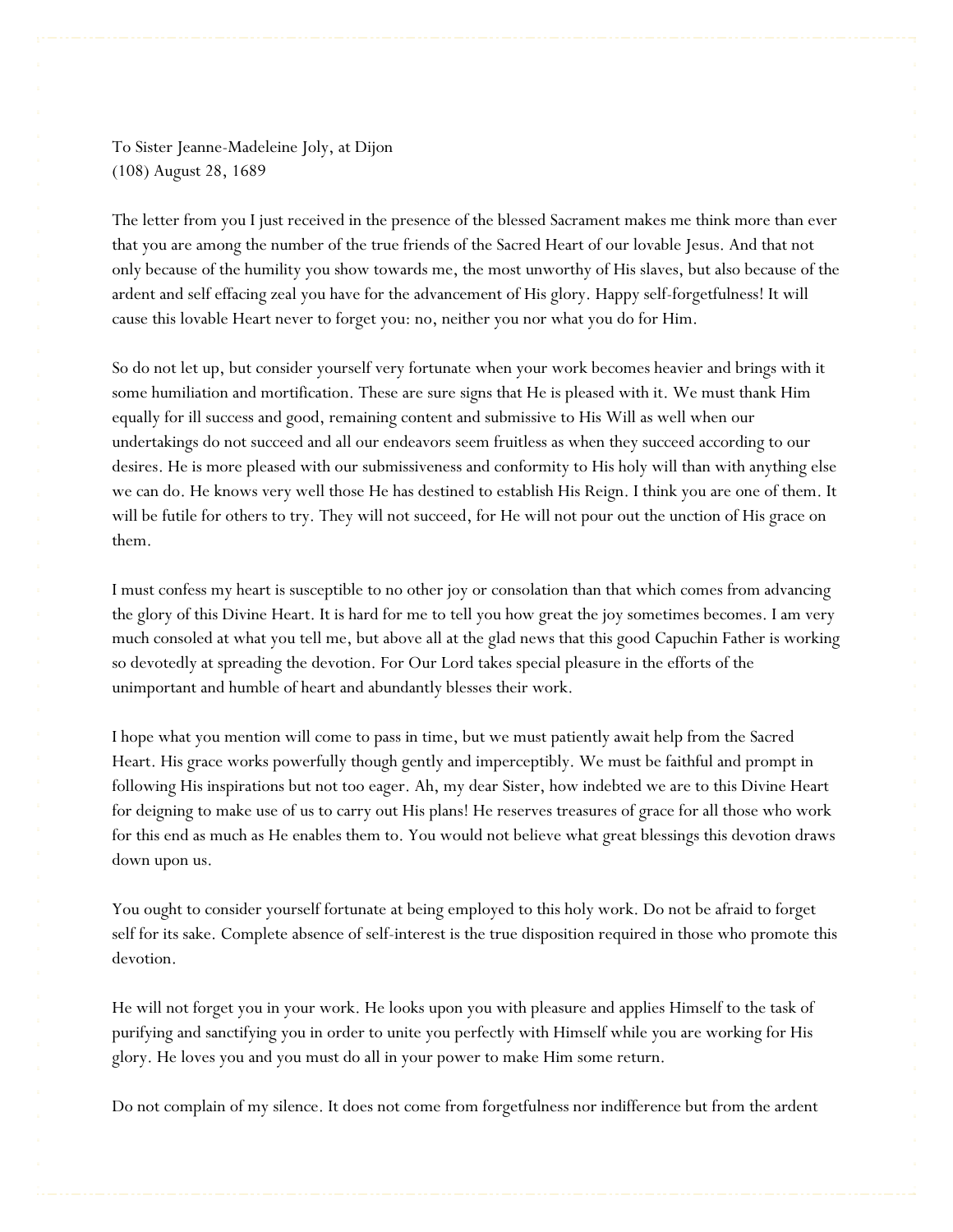desire I have of living poor and unknown to everybody. I hope no one will take any notice of this wretched sinner except to condemn and humiliate her, as much to give me my just due as to thrust me down into my nothingness through the love of my own abjection.

This I have good cause to love in everything but especially in the consoling thought that this lovable Heart, not being able to find a more miserable wretched, and unworthy subject than myself to whom to show His mercy, is giving me a share in this work which will procure so much glory for Him. I firmly hope He will be careful to furnish all the means and all the help necessary. And when satan was stirring up all kinds of difficulties and opposition, which in the beginning was in inexpressibly great, Our Lord in His goodness restored my courage and gave me unshakable confidence, reassuring me with these loving words: "What are you afraid of? I shall reign in spite of satan and all opposition."

Alas, my dear Sister, what just grounds I have for fearing that because of my ingratitude and infidelity I am an obstacle to the establishment of His reign! I should rather die a thousand deaths and be exterminated from the face of the earth than to be the least hindrance to it. But I am convinced that He wants to establish His reign through gentleness and sweetness of His love rather than by the rigor of His justice.

That is why, not wishing me to be lost, He has, out of sheer love made me share in the spiritual goods of His dearest friends, so that by their love they might make reparation for the infidelities of which I am guilty in His holy service. If these holy souls knew me for the wicked person I am, they would never consent to this union for fear that I would draw down on them the wrath of this Sacred Heart. Yet without Him my life would be an unbearable torture.

We must love Him with all our might and strength, no matter what it costs. We should indeed be fortunate if He judged us worthy to suffer something for His love. I hope your heart will become so inflamed with this love that it will transform you into Him and become one with His Heart. Only He knows how dear He has made your soul to me. I am not forgetting you in His Holy Presence, nor all those holy undertakings you are engaged in for His glory.

Let us then love this Sacred Heart on the cross, since it gives Him delight to find in a heart love, suffering, and silence.

I hope this rough draft will make you stop complaining about my not writing. You have found out the secret of how to make me write: by speaking to me of the loving Heart of our good Master. For Him my love knows no bounds, no moderation. But these, alas, are but empty words. Beg Him not to cast me off. I am very consoled to hear that your most honored Mother (Mother Desbarres) and your whole devoted community are intensely interested in the glory of this Divine Heart. I beg Him, in return, to enrich you with His most precious graces and blessings and to shower them upon all of you in general and on each one in particular.

Our dear Mother readily granted us permission for a general Communion for your Father Confessor. He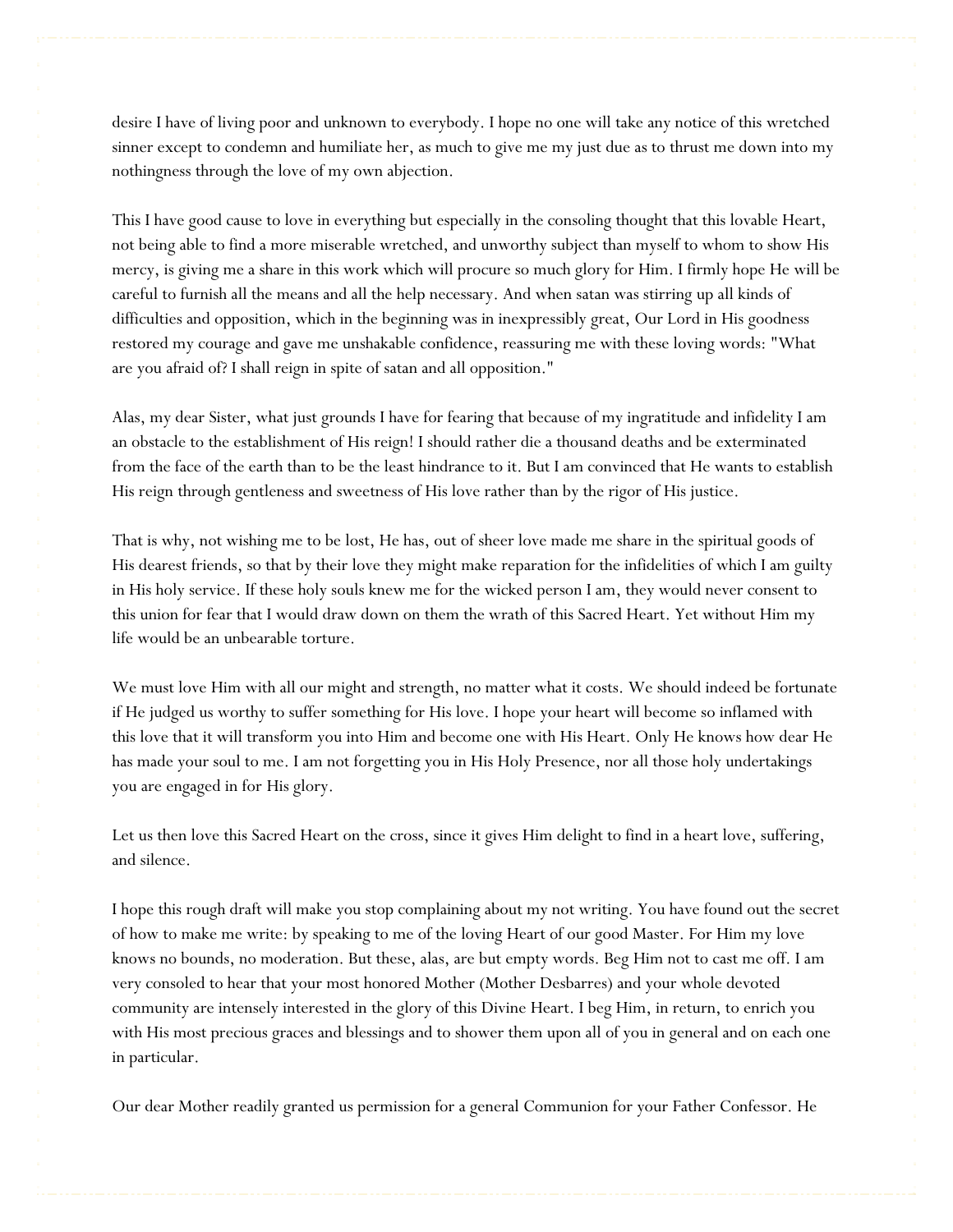has a share as I promised, in all the Holy Communion I have the happiness of receiving. I hope He will remember me in His holy Masses. I am sure he will do me this charity and that he has much influence with the Sacred Heart, in whose love I remain.....

Letters 109 to 129 have been omitted. These letters are similar to those already written. Letter 130 begins a series of letters to Father Croiset who is thought to have been the Saints Spiritual Director towards the end of her life. The letters number 12 in all, some being quite lengthy, but very informative.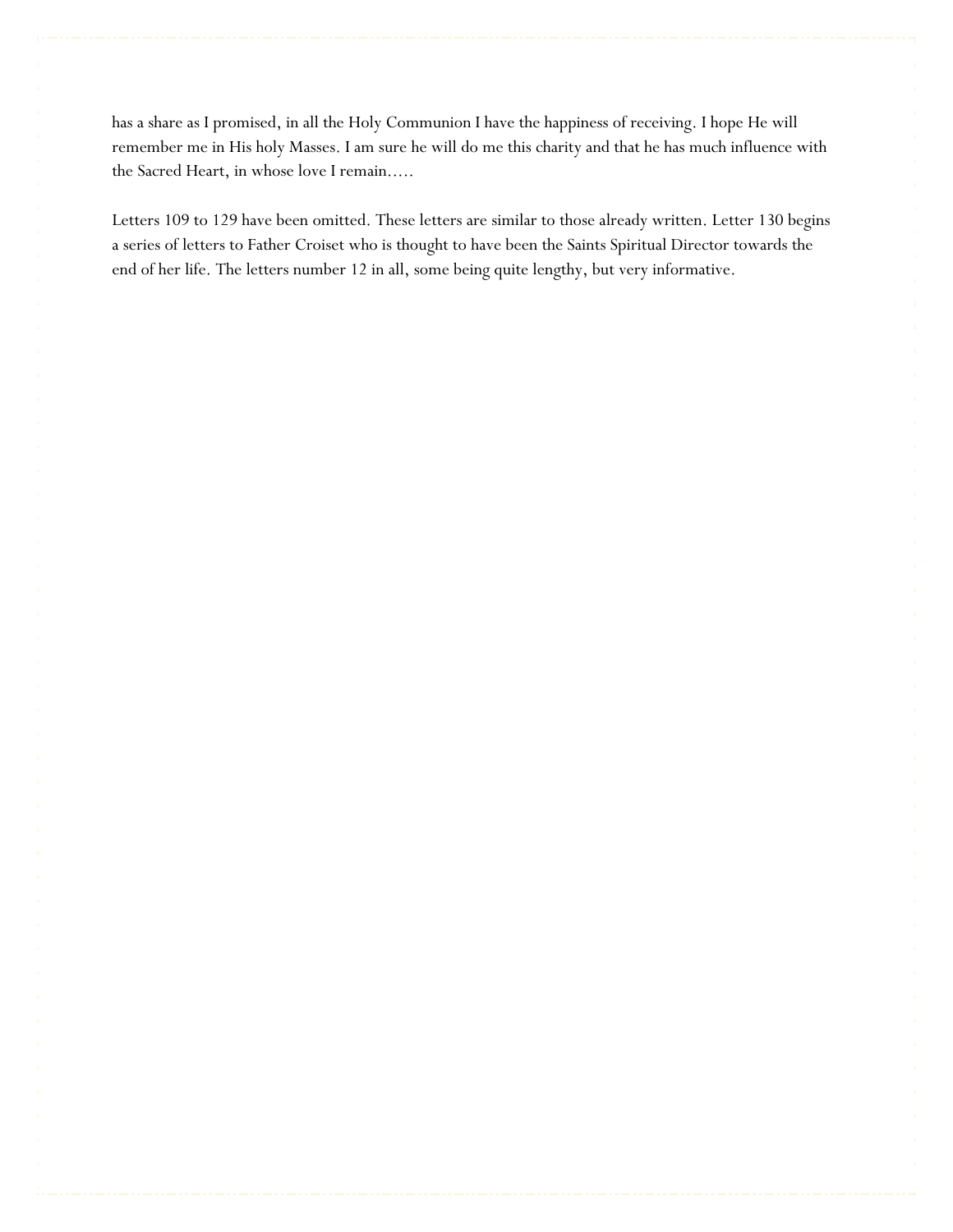To Reverend Father Jean Croiset, of the Society of Jesus, at Lyons (130) April 14, 1689.

Reverend Father and most dear brother in the Sacred Heart of Our Lord Jesus Christ.

Unless I knew He wanted it, I would not answer you at all. And notwithstanding the great esteem He gives me for you and for all you tell me. But since I think He wants it, I shall tell you in a quite simple and informal way whatever He inspires me to say. But all, please, within the sanctuary of this lovable Heart. he alone has wrought this sharing of spiritual goods between us two. In Him I confirm it forever, so advantageous is it to me.

Perhaps I have not told you, but I have given everything without reserve to the Sacred Heart of Our Lord Jesus Christ, reserving nothing for myself. Now I can only share with you His infinite treasures. For it seems to me that when He gave me to understand that He wanted this offering of me, His miserable slave, He promised that I woild be able to dispose of this divine treasure as my own, though always according to His holy will. I know what His holy will is by my repugnance and powerlessness to do anything displeasing to Him.

I can assure you that I did not feel this in your case. On the contrary, I am filled with consolation by which He gives me to know that this union is pleasing to Him. This indicates too, the love He bears you, and His ardent desire to shower upon you the inexhaustible riches of this adorable Heart not only for yourself, but that you may dispense them to souls He wants to gain through you.

All the favor the intensity of His love makes you feel is, I think a predisposition for the accomplishment of the designs He has on you. Preserve this, I beg you by this same love, by perfect fidelity and full surrender of yourself and of all self interest. No more introspection. Forget yourself, so that He may act towards you and through you according to His desires. These He will make known to you in His own good time.

See now whether you are willing to accept union with Him on the conditions I have described. If you wish to continue, on the day you offer your holy Mass, that mystery of His love, you must make the same act of self surrender, I made to the Sacred Heart of my Jesus consecrating yourself and giving all to this Divine Heart of Love, in order to love and glorify It, and to obtain for It all the love and glory he will make you capable of rendering to Him in word and writing. By these means He will make you share His infinite treasures, through which I trust He will cause you to say eternally: "Misercordias Domini in aeternum cantabo. (I shall sing the mercies of the Lord forever")

I cannot tell you how pleased I am that you offered your Rosary and Holy Communion for me. I am glad, too, that you are going to offer Holy Mass once every month for my intention, which is none other than that of the Sacred Heart of my lovable Jesus Who, I hope will reward you abundantly for this great charity. I have given Him everything to use as He wishes. In this way, those who pray for this poor sinner draws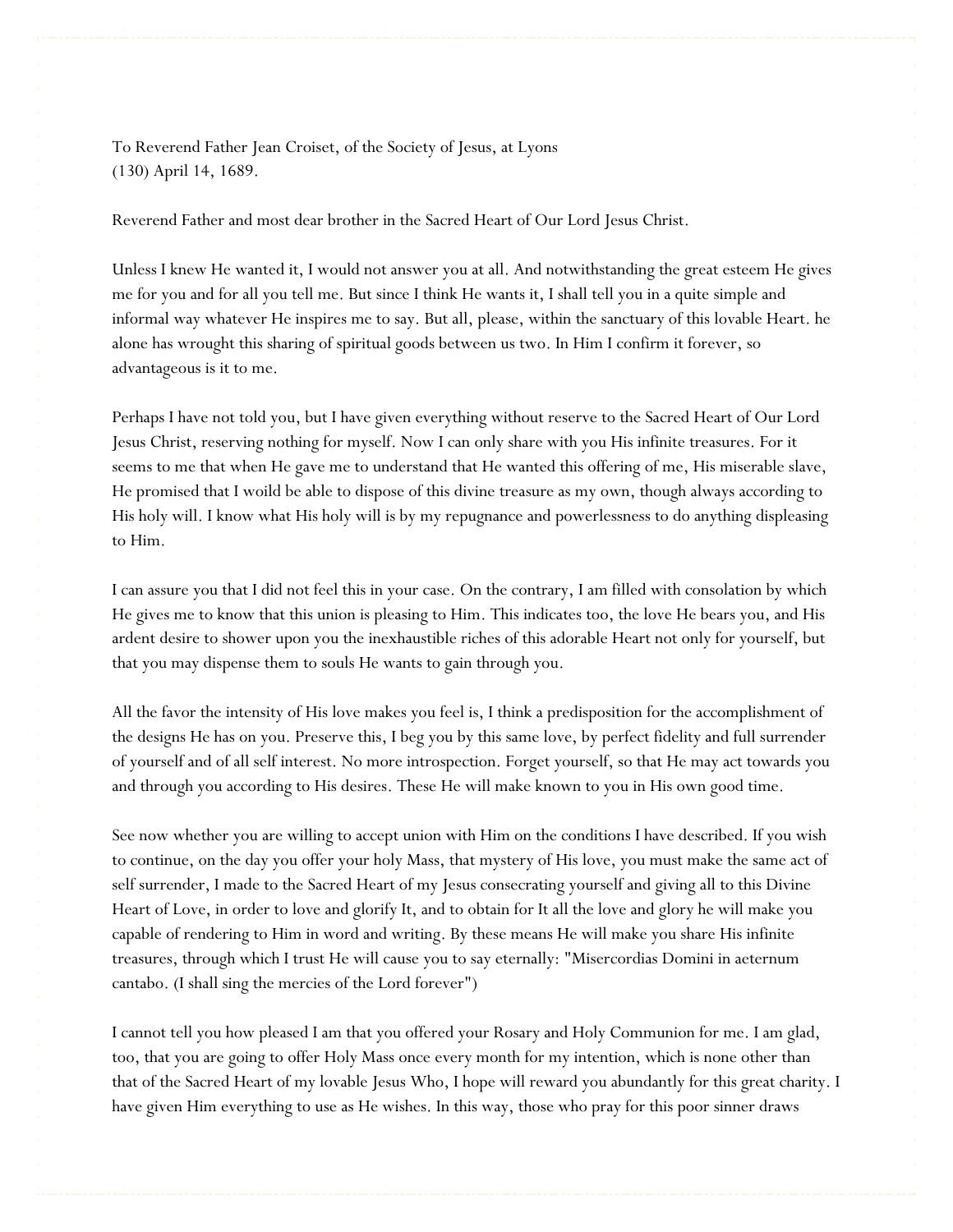down upon themselves many graces. I hope He will shower them abundantly on your dear soul too, when you come to offer Him this divine sacrifice of love. It is the richest present you can make me. In it lies all my happiness, all my pleasure and consolation and joy in this vale of tears.

Oh how fortunate you will be to be able to receive every day this divine Sacrament, to hold this God of Love in your hands and place Him in your own heart! I desire but this one grace, and long to be consumed like a burning candle in His holy presence every moment of the life that remains to me. For that I would be willing, I think to surrender all the pains imaginable till judgment day, if only I should not have to leave His Sacred Presence. My only motive would be to be consumed in honoring Him and to acknowledge the burning love He shows us in this wonderful Sacrament. Here, His Love holds Him captive till the end of time. It is of this one can truly say " Love triumphs, love enjoys, Love finds in God its joys".

In order that I may do this also in Him, let me know the day He inspires you to offer Mass for me, as also the Communion, so that with the permission of superiors I may receive Him on that day for you. Every Thursday too, I shall say the Litany of the Sacred Heart for you. Moreover, almost ever since, I have had the happiness of being a religious, obedience has allowed me to keep an hour's vigil on the night between Thursday and Friday, prostrate with my Jesus in remembrance of that Hour of which He complained that His disciples were not able to watch with Him ; I shall make it once a month for you, or I shall do something else obedience allows when superiors think proper that I exchange this for some other more difficult work. How much obliged I am to you for the charity you have shown me and have promised to show! I thank you for it in the name of the Sacred Heart of my Sovereign, to Whom everything belongs. He will be careful to reward you.

If you only knew how eager I am that He be known, loved, and glorified, you would not fail to work for that.

For, if I am not mistaken, I think He wants that of you, and He wishes too that when He gives you the inspiration and the leisure, you will apply yourself to write on so worthy a subject, putting together especially some meditations covering some ten or twelve days according to His inspiration. It seems to me this desire to make Him known and loved would make me willing to bear gladly the most cruel torments, even those of hell, hatred of God excepted.

How happy I should consider myself were I able to establish His reign in souls and the empire of His love in all Hearts! But how sorry I am, that even in this I am only an obstacle. If I could but make clear to you how wicked I am, how ungrateful and unfaithful to His love, you would never have the courage to our pooling our spiritual goods. Through this I hope to obtain mercy. I see myself so poor and miserable that I think I have never preformed an act that does not rather merit punishment than reward.

But my greatest sorrow is that I fear that I am just a hypocrite deceiving people without wanting to. Beware lest you be one of these! Beg the adorable Heart of Jesus to bury me in an eternal contempt and forgetfulness on the part of creatures, in perfect oblivion of self and perfect humility of heart. I am very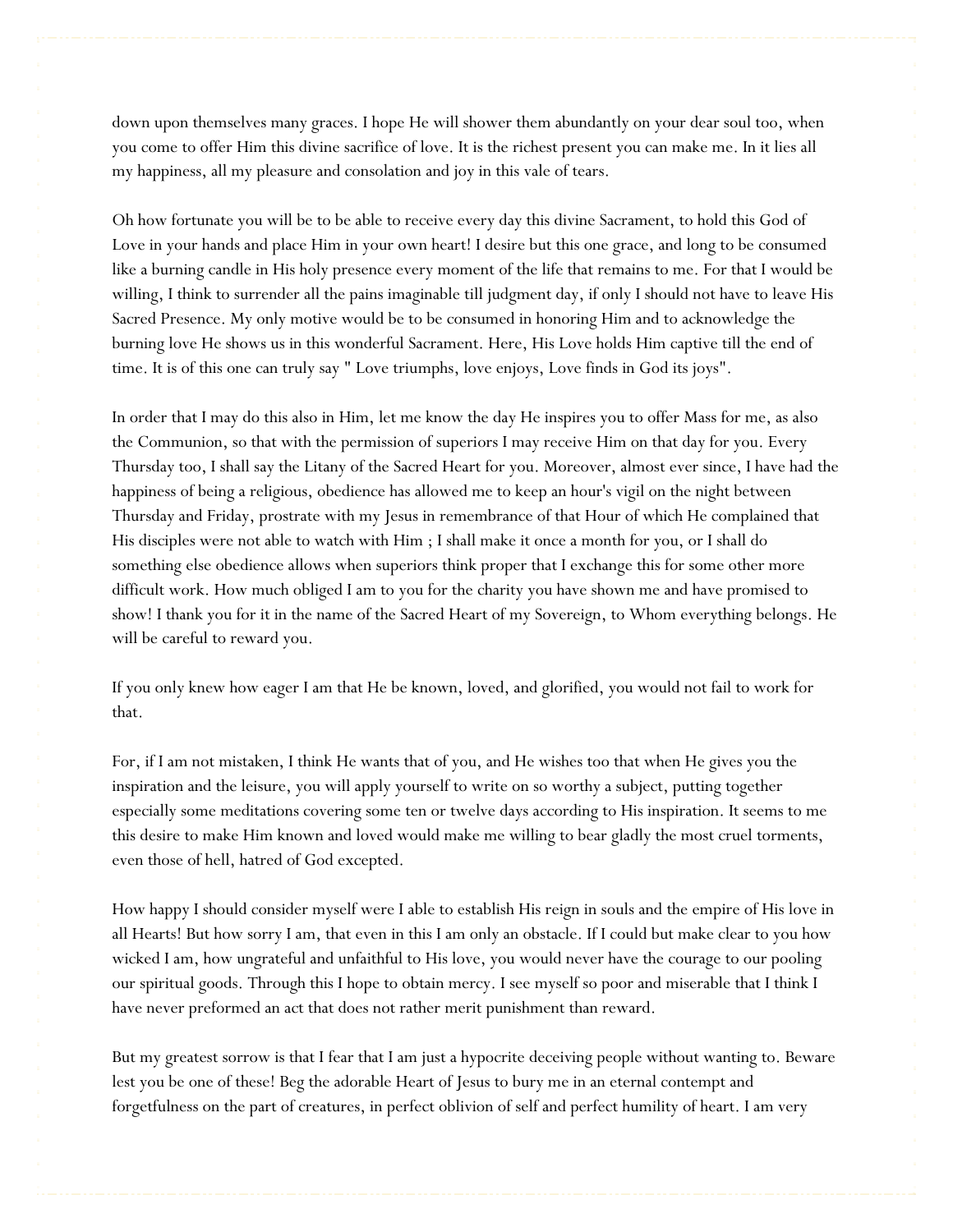much lacking in this, even though I am persuaded that my God takes pleasure only in souls empty of self, and that to be wholly in Him we must be nothing in ourselves.

So strive earnestly to obtain for me from our good Master the great gift of His pure love. This comprises all the rest. I shall not fail to ask this for you too, together with the other tings you indicated. Yet I see clearly, from all you have told me, that I have no love for God at all. My consolation lies in the hope that you will love Him for me. My only aim in life is to love Him. My wretched self-love is the poison that ruins everything.

I have, Indeed, had at times three desires so ardent that I considered them three tyrants making me suffer continual martyrdom and leaving me no rest. They were; to love my God, to suffer, and to die in this love.

But just now it seems that my heart is drawn by its infidelities into a state of reprobation and insensibility. Although no longer to be able to will or desire anything, still I well know that I am wanting in every virtue. At times I want to grieve over this, but I cannot. Since I no longer belong to myself, I no longer have any liberty or power over myself. What consoles me is the thought that the Sacred Heart of Our Lord Jesus Christ will do everything for me and make up for all my powerlessness and defects. Please beg this of Him for me.

It is certainly true, as you say, that one who loves thinks he suffers nothing, even when he is in the midst of the greatest suffering. But you will surely agree, too, that one cannot love without suffering. The love of my God is a pit less tyrant and never says: it is enough! Yet it is good to live and die in His power.

As for your desire to give your life to the conversion of infidels in foreign lands, I think that when you feel this desire you can express it and then resign yourself to whatever Our Lord sees fit to do with you under obedience. But, Good heavens, I am taking advantage of your patience by writing so long a letter. My little leisure forces me to snatch such short intervals for writing that I am afraid I have said the same thing many times.

But the charity of the Sacred Heart of our sovereign Master, which reigns in yours, will surely excuse everything. I do not know whether you will approve my following the impulse which urges me to give you in His name a booklet given to us. A person on fire with zeal for His glory has had it printed. I think He wishes me to part with it and give it to you. In conclusion, I beg Him to consume you in the ardent flames of His pure love.

Since I think that God is giving you extraordinary gifts in order to make you a great saint, I do not fail to thank Him. I beg Him to give you the grace of corresponding with them to the full according to His designs. Please ask the same for me, for His mercies to me are great and incomprehensible. Beg pardon of Him, at the same time, for my ingratitude and infidelity. The Little Office in this book was composed by a Father of your society [Father Gette].

Mary [was] conceived without sin.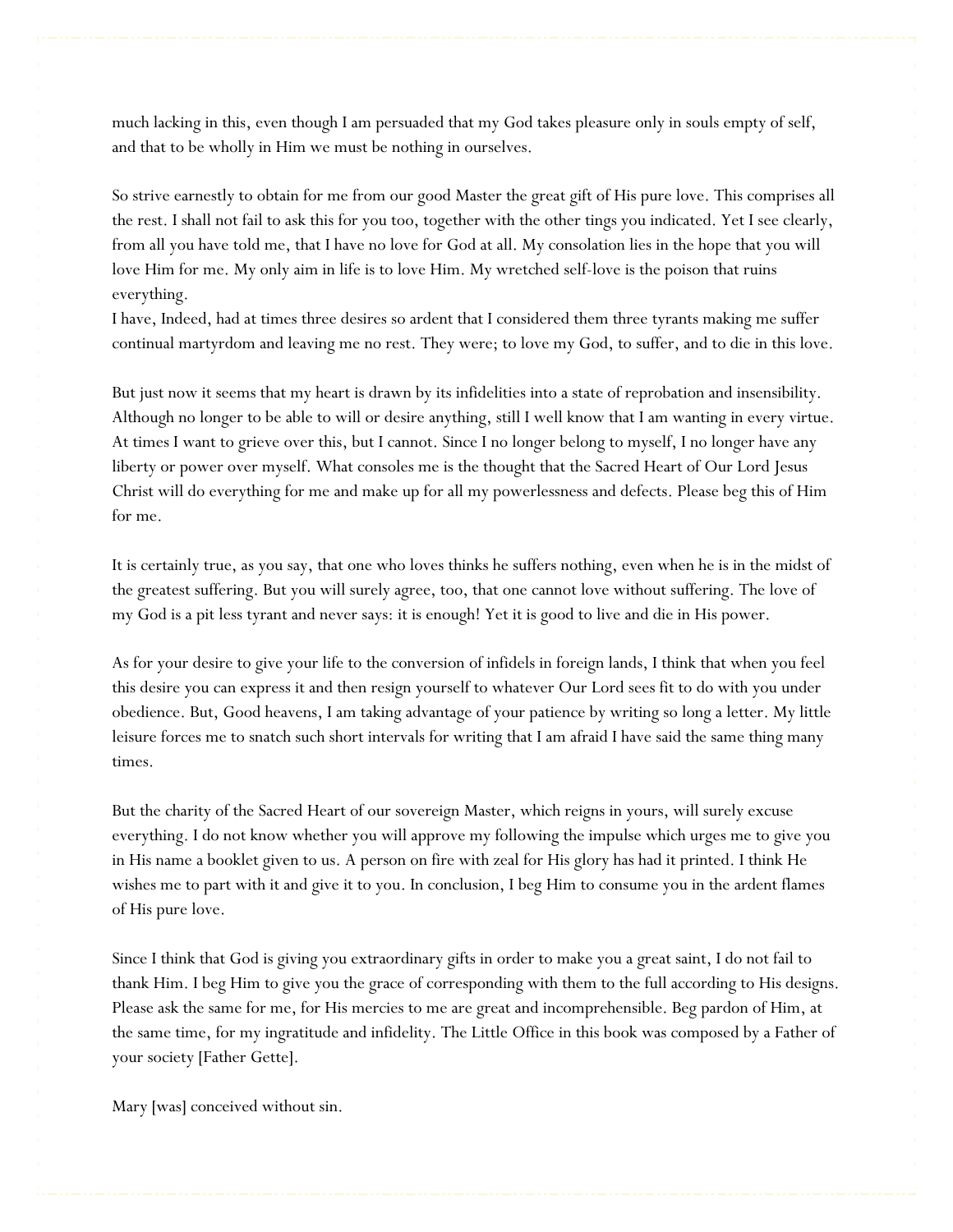To Father Croiset (131) August 10, 1689

I have asked my divine Master, since He did not allow me to answer your former letter, to be so good as to answer you Himself by giving you many graces and the fervor of His pure love. May our hearts be ever inflamed and consumed by this love in time and eternity!

I think, if I am not deceived, that He has postponed the consolation I would get from answering you only to give me greater consolation when you have given Him the pleasure He asks of you by writing that little book. It will be but a beginning. He expects more of you later. You did well not putting it off too long under pretext of more urgent occupations. This Sacred Heart would not have considered such things a sufficient excuse after having given you such convincing proofs of what His will is in this matter. These ought to relieve you of any doubts that might give you pause in the future.

You ask me to answer at length. I assure you, my very dear brother in the Sacred Heart of Jesus Christ (He wants me to address you in this way), that I am going to say in His holy presence whatever He inspires me to say for His glory. It is impossible for me otherwise. I cannot foresee what I am going o write, but shall say quite simply what He puts into my mind, without worrying about the results.

Its success I leave to His omnipotence. His almighty power effects what is pleasing to Him even by means which, according to a human way of thinking, seem rather to hinder than further His designs. I consider myself in this matter like rhe clay He put on the eyes of the blind man. One would think that a means quite contrary to the end He had in view of restoring his sight.

I must tell you that the letter and the books you were so good as to send so transported me with joy that I could not restrain my teas. I prostrated myself before the infinite grandeur of our sovereign Master and thanked Him for the grace He had given you in choosing you to further a design which will bring Him so much glory. For this devotion to His divine Heart will save from hell a great number of souls and put them on the way on salvation. That is why He has such an ardent desire to be known, loved and honored by men. He wants by this devotion to establish in their hearts the reign of His pure love. This He promises as the great reward to all those who work for the establishment of Its reign.

How fortunate you are to be of this number! I think He wants me to assure you for Him that this beginning you have made gives Him so much pleasure that He has decided to give you the graces destined for another. This other asked to be excused because of other work from doing what you have done.

Our Lord whishes, I think, that you continue what you have begun, provided you have courage enough, in the face of obstacles and contradictions Satan will rise against the carrying out of what He asks of you. He will be your strength. You shall lack nothing that is necessary as long as you entrust all in Him, with humble and loving confidence in His goodness and perfect diffidence and forgetfulness of self. He has made me see clearly the magnitude of His goodness in this encounter. I think it a miracle that these hearts should have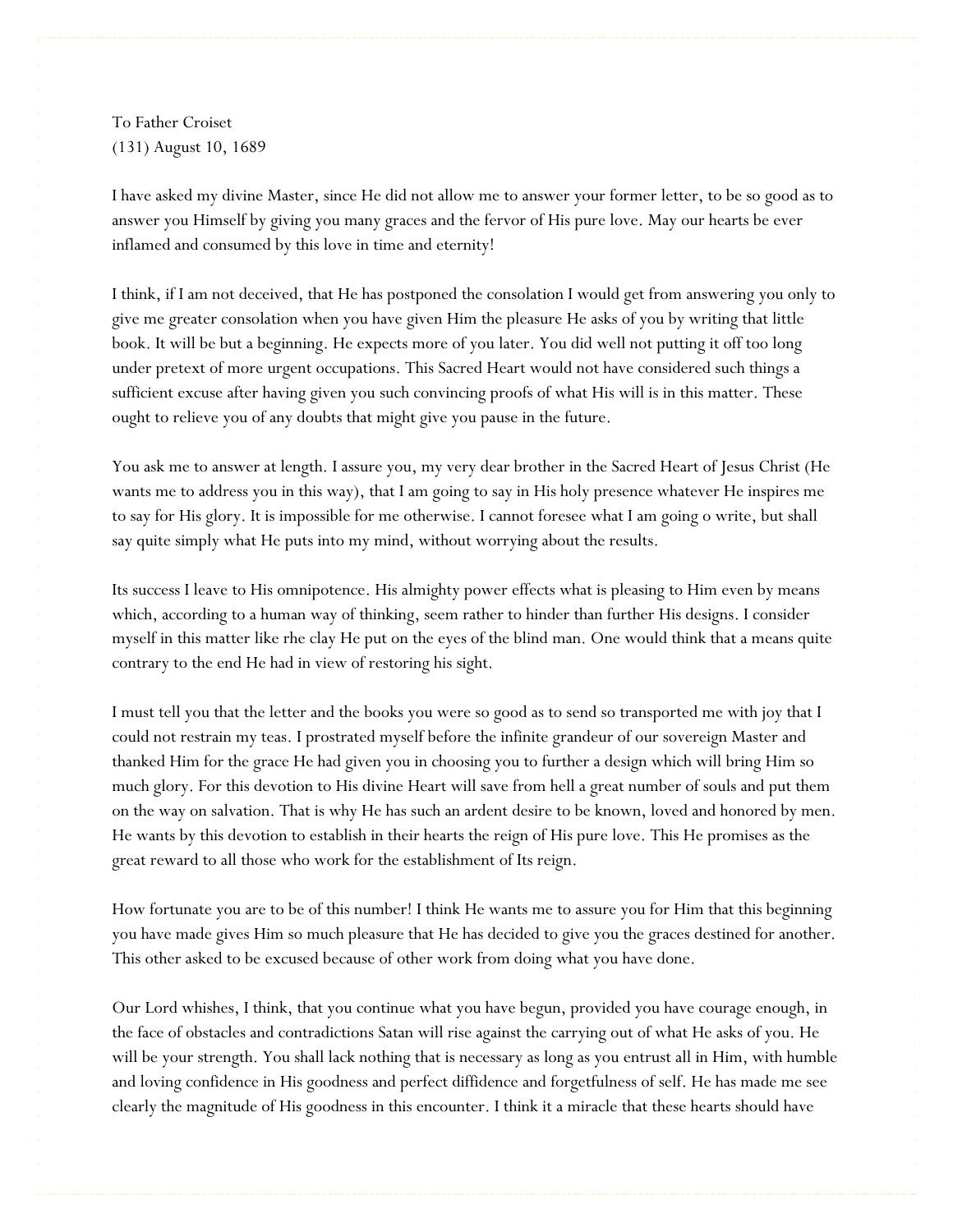such holy dispositions, and that they should have been so open to the devotion and love of the Heart of our adorable Master.

Oh, what wonderful graces He has given these favored souls in letting them relish so soon a devotion so conducive to their sanctification! I consider them all as souls chosen by this Sacred Heart and predestined for His eternal love. This good publisher especially, who has shown himself of such fine good will, has by incurring this expense acquired a place in this adorable Heart. There he will find a safe refuge at the hour of death.

Nothing He has ever done will be more richly rewarded. You have made me very happy by setting out all these things for me in detail. It is simply incredible what great consolation this lovable Heart has made me feel, and that in spite of the fact that I find myself in an abyss of confusion at the continual sight of my nothingness. Here His omnipotence keeps me so annihilated that it seems impossible for me to come forth from it for a moment.

It is there that I want to pour forth acts of thanksgiving and acknowledgment to the goodness of this divine Heart for the great favors He has given us, for having deigned to use us to help make Him known, loved, and honored. He has promised infinite blessings to those who, under His inspiration, work with all their might for this end. Carry out courageously the plan you tell me He has inspired you to carry out.

It is quite the same I intended by asking you in my previous letter to write those meditations. Perhaps I did not then know how to express well that it was this set of retreat meditations that the divine Heart was asking for so earnestly. Through them He will draw souls to live according to His holy maxims by conformity with Him through love. Do without delay what He desires of you, for I cannot help telling you that He is urgently asking me for this. More and more He is disclosing to His unworthy slave His great longing to be known, loved, and honored by men in reparation for the great bitterness and many humiliations they have made Him suffer He wishes to apply to them the merits of His sufferings in this way.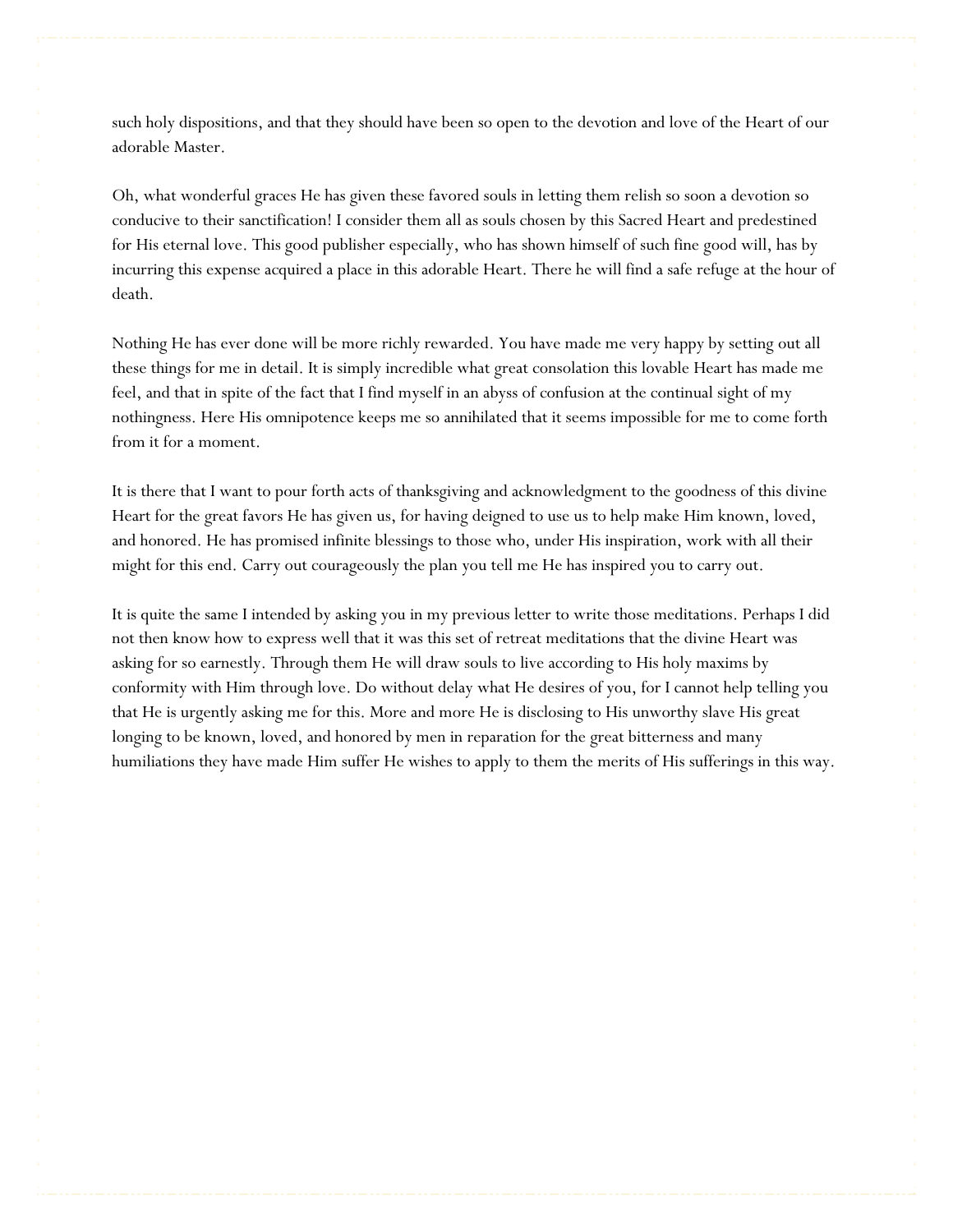To Father Croiset (131a) August 10, 1689

He shows how great is this longing of His by promising that all those who consecrate themselves to Him and are devoted to Him in order to give Him this pleasure, who do all in their power to give Him and cause others to give Him all the love, glory, and honor they can by the means He provides, will never be lost. He will be their secure refuge against all the snares of their enemies. Especially at the hour of death this divine Heart will receive them lovingly and make their salvation sure.

He will take care to sanctify them and make them great before His heavenly Father in proportion as they work earnestly to extend th reign of His love in the hearts of men. Since He is the source of all blessings, He will shower them in every place where an image of this Sacred Heart shall be honored, because His love urges Him to dispense the inexhaustible treasures of His sanctifying and salutary graces to all souls of good will. He is looking for empty hearts devoid of self-love to fill with the sweet unction of His ardent charity, to consume and transform completely unto Himself.

He is seeking humble and submissive souls that want nothing but the accomplishment of His good pleasure. Moreover, by this means He will restore broken families and protect those that are in any difficulty. He will spread the sweet unction of His charity over every religious community where He is honored and which places itself under His special protection. He will unite their hearts and make them one with His. He will turn aside the wrath of divine justice. He will restore souls to grace when they have fallen from it.

O my dear brother in this divine Heart, would that it were possible for me to reveal the infinite riches hidden away in this precious treasure! He bestows them upon His faithful friends and makes them enjoy them. Could we but understand their value we should spare no pains to obtain for Him the pleasure He so ardently desires. As for myself, I wish I had a million lives to sacrifice midst the most terrible torments imaginable, even all those in hell if that could be done without having to hate this all loving and all lovable Heart. For it would be a pleasure for me to suffer all the rest in order to spread His reign. I think I would put up with everything except the privation of His love. This evil I could not bear. I shudder even to think of it.

But should even this perchance be necessary for the accomplishment of His designs, I would sacrifice even that. For my heart desires nothing anymore, it seems to me, but the interests of this divine Heart. Since He has been so merciful to me as to let me consecrate myself to His love and glory, I do not care anymore how He treats me. As long as He is satisfied I am content. He can raise me up or cast me down console or afflict me: it is all one to me as long as it pleases Him. Apart from that there is nothing in life that can make my heart glad now that I have completely surrendered it to that of my sovereign Master. I leave it to Him to make it still more perfect in His own way, desiring nothing but what He wants to give. If only finally I want to come to love Him, that is enough for me.

If only you knew how I fear that this dryness which I mentioned may be that deplorable hardness of heart of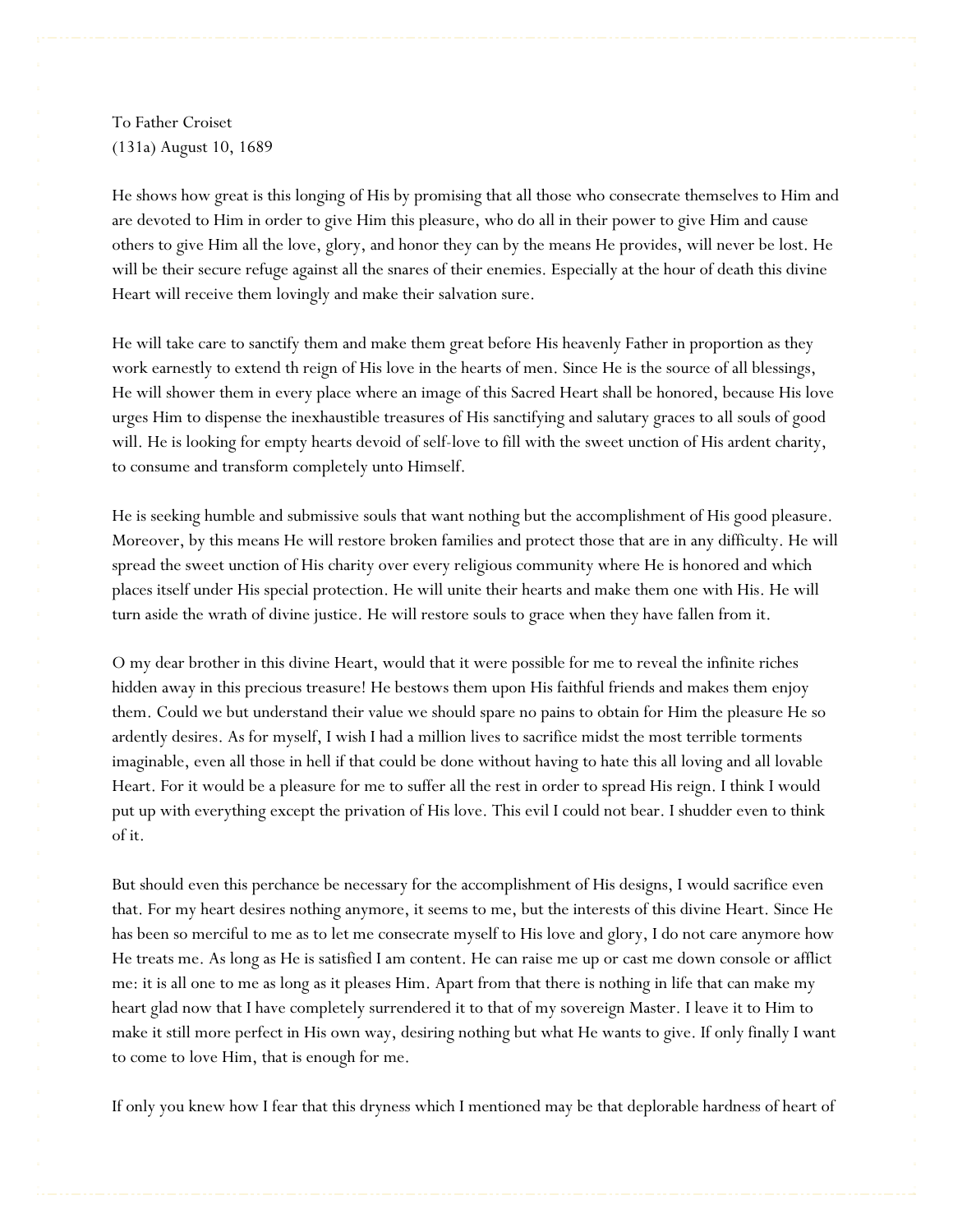which the Apostle speaks! I tell you honestly that I see nothing either in me or in my actions that is not worthy of punishment. To speak frankly, as you say you want me to, I have, among other things I just spoke of, a continual fear of having deceived people. They think me better than I am. For if they only really knew me, not for what I truly am (for then they would not be able to stand me), but even as I know and continually see myself, they would be as horrified as I myself am. I can scarcely put up with myself.

That is why I feel so humiliated when this divine Heart allows people to give any credence to what such a miserable creature says. He keeps her forever submerged in a sea of bitterness, in an abyss of humiliation and confusion, so that through conformity I may render homage to that in which divine justice has ever kept Him for the interests of His divine Father. The great joy that the establishment of the reign of this Sacred Heart sometimes gives mine passes like a flash of lightening, and straightway I fall back into that great bitter- ness in which I find unalterable peace. This makes me indifferent to the praise and blame of men, for I know that nothing can make me any different from what I am before God. By Him and by all the love you bear His divine Heart I conjure you to ask Him to make you see all that is wicked in my interior, everything in me that displeases Him. And then have pity on me and tell me frankly.

For I am poor and blind in everything touching myself. The fear I have of being an obstacle in the designs this Sacred Heart has of making Himself known and loved often makes me wish to quit this miserable life in which I find no other pleasure than that of suffering continually in conformity with this Well-Beloved of our souls. He gives my soul so great a hunger for suffering that a poor hungry starving person could not take food with greater avidity than that which my heart longs to be nourished with the delicious bread of sorrow, contempt, and humiliation, contemned and forgotten by creatures. This is my saving cure for my ills. It alone is capable of giving some relief to the burning thirst that consumes me.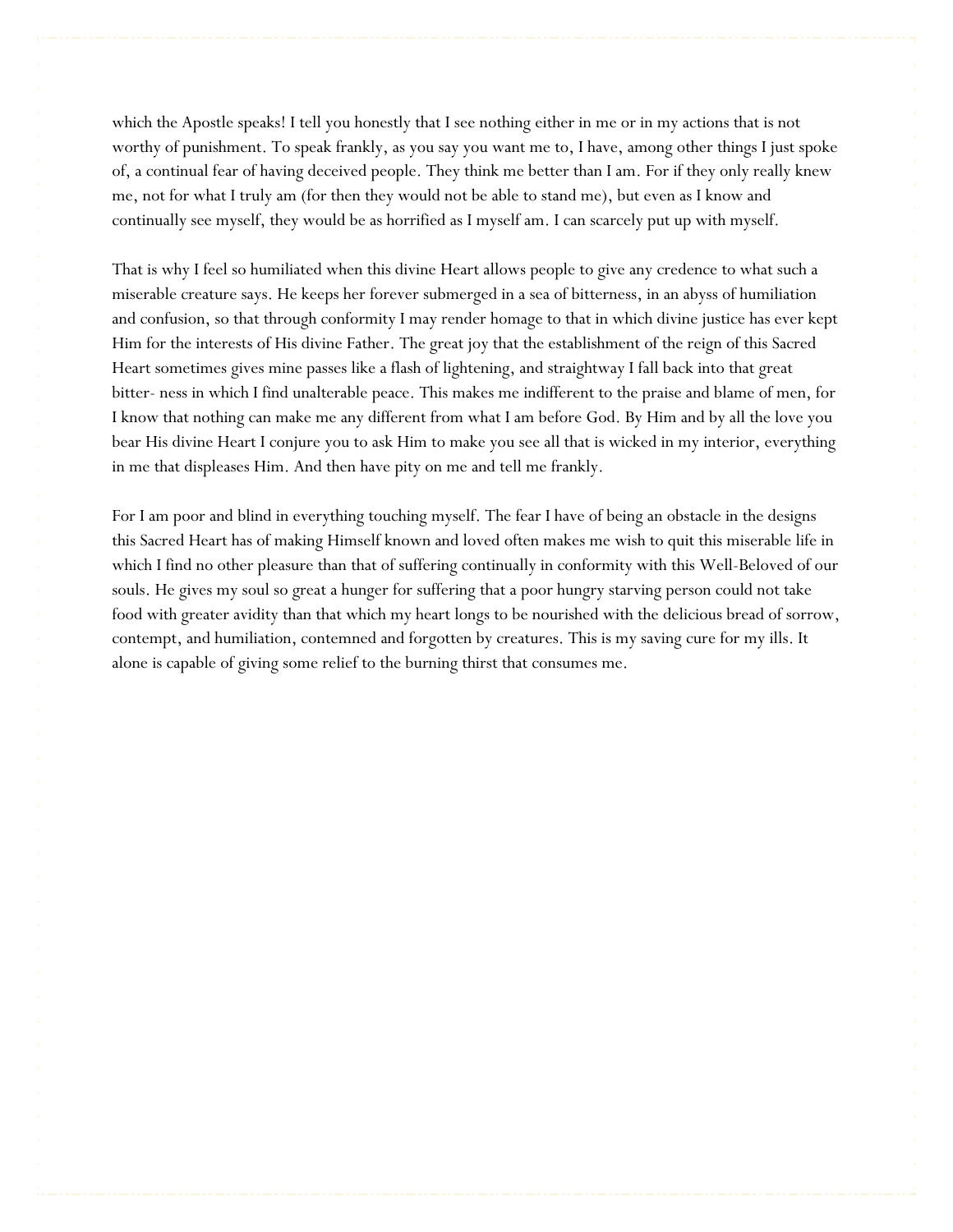To Father Croiset (131b) August 10, 1689

The Bishop of Langres has permitted the feast of this Sacred Heart to be celebrated everywhere in his diocese and a Mass to be said in Its honor. The choir of the Sainte-Chapelle sang the Mass in the Church of our Sisters in Dijon. I am telling you this to let you know the happy progress His Infinite Goodness is causing this devotion to make, so that you may thank Him. I hope you will not mind my sending you one of the first books printed in honor of this Divine Heart.

If you think fit, you can take out of it the litany of the Most Holy Heart of the Blessed Virgin and add it to your own. Since I notice that short fervent prayers are more effective and more acceptable than others, I hope the whole book you want to have re-printed will be gotten up in this way. I hope too, that especially the meditations, prayers and practices will be short and devotional so that the poor weak human spirit may draw from them rather spiritual sweetness and pleasure than boredom. In other words, you must continue as you have begun, because we like and enjoy very much the books you have sent us. As for keeping it secret, you do not have to worry that I will fail you. But alas! I am afraid that will not be the case for all the others. That would really bother me.

If we could get together a group to practice this devotion, of which the members would share their spiritual goods with one another, I think it would give much pleasure to the Sacred Heart. I think too, He would want them to practice special devotion to the Holy Angels. Their special task is to love and honor and praise Him in this divine Sacrament of love. If we were closely associated with them, they might plead for us in His Divine Presence. They would offer Him our homage, love Him for us and for those who do not love Him, and make reparation for the irreverence's we commit against Him in the Holy Eucharist.

I am telling you many things, partly because you have inspired me with the confidence to do so, or rather because I cannot do otherwise, feeling myself urged on as I do by this Sovereign of my soul. Perhaps He wishes to be glorified in this way. But because I do not know how to express myself, I do not know if you can understand what I mean. Perhaps even you cannot read this letter. It surely is very long and a conglomeration of many things. It will discourage you, I think from asking me to write anymore long ones. But you must pardon the bounty of this inexhaustible Source which takes good pleasure in pouring Himself out abundantly for the good of His friends.

I know this Divine Heart has great things in store for you because He expects much of you. You say you will not believe that I am interceding with Him for you till you have acquired charity and humility. As for the first, I have no misgivings. It is enough that He know what He is going to do for you in this matter. As for the second, from what He has given me to understand, I think He does not want you to be free from temptations against this virtue of humility. He wants to leave you something to fight against so that He can reward you for your victories and in order that you may be continually on your guard and have great diffidence in yourself.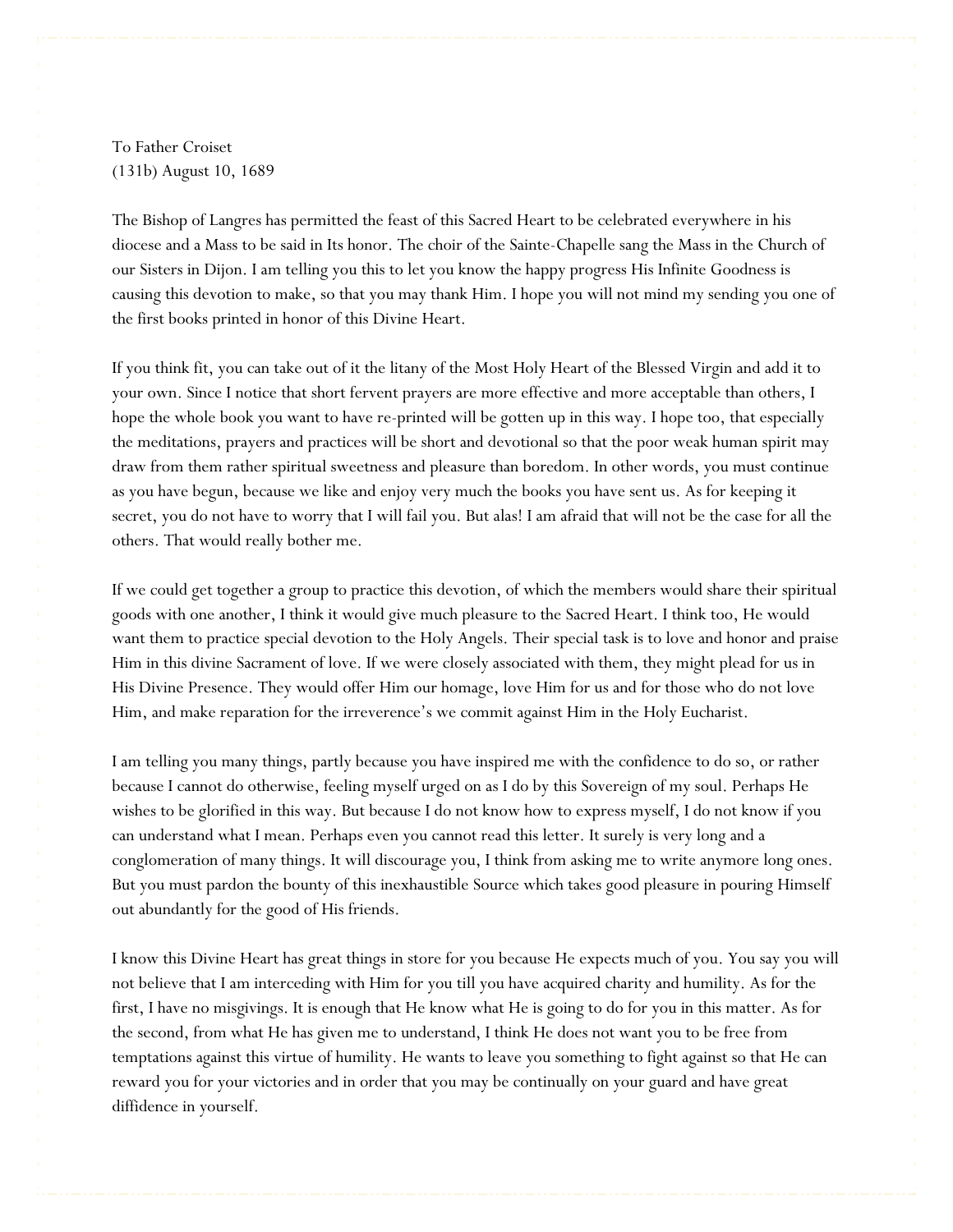So do not doubt any longer that I pray for you, since you know that you share, in the adorable Heart of our Master, in all the good I can do and in all that, with His grace I can suffer. For He has joined us in an equality of spiritual goods as brother and sister, and He Himself supplies for what is wanting in me. This is what makes me call you my brother in this Sacred Heart.

In addition to all the things I have already told you I do for you, I also offer a Communion each month for your intention. And yet, what does all that amount to, considering the one who does it, in comparison to all you do for me! I cannot express the great gratitude my Master makes my poor miserable heart feel for that. I am continually urged to make the Heart of our Divine Master known and loved. This causes me to suffer a constant martyrdom.

Our spiritual treasures are growing. A saintly priest has spontaneously offered to say a Mass for us each first Friday of the month. I shall offer Holy Communion for Him. Perhaps you are not aware that what gives me so much consolation in the interchange of prayers with holy souls over and above the fact that I make it a source in which I draw for my sanctification and eternal salvation, is the circumstance that since I am consecrated to my Sovereign as His wretched slave, together with everything that belongs to me and that anyone might do for me, He has for this reason, if I am not mistaken, promised to recompense out of His treasures of His Divine Heart any good that may be done to me. This is why I believe they shall loose nothing who give me or make over to me some spiritual gift, since it is no longer to me but to this loving Heart that they give it.

I almost gave in to the temptation of sending you a little manuscript version of the Office of the Sacred Heart in verse, but then I thought the postage would be too high and you might find it useless anyway. I eagerly anticipate seeing the picture of this Holy Heart in the other books you hope to have printed. You may rest assured that I will do all I can to make them known. I am sending you one of the booklets printed when the devotion began. And since you say that we must pray to Blessed Aloysius Gonzaga to get what we want, please be so good as to send us a copper plate picture of him as splendid as that of Reverend Father La Colombiere. It is for our chapel dedicated to the Sacred Heart.

You see now how I take advantage of you. Your letter consoled me very much. But I must confess I feel a great repugnance at having to send you any because, not being allowed to re-read my letters and forgetting what I write as soon as I write it, I do not know what I put in them. Not knowing whether I say the same thing over and over again, I feel very humiliated and never want to write. But I hope in your goodness you will excuse everything for the love of the Sacred Heart. I beg Him to see to it that you get this, for I do not know your address.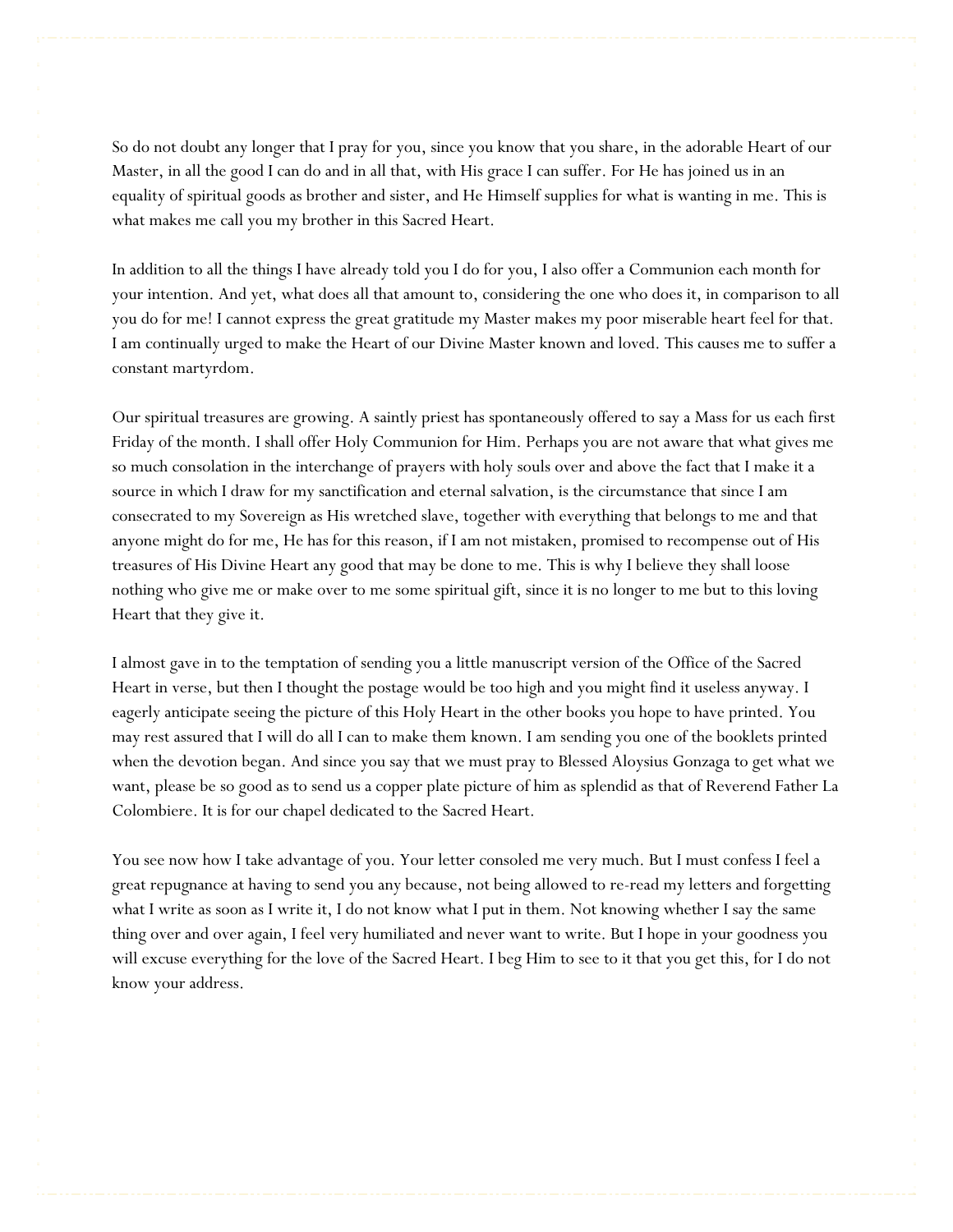To Father Croiset (132) September 15, 1689.

Dear Father, If you only knew how powerless I am to say any more than He wishes you would tell me to keep quiet rather than show Him the least resistance. To speak frankly, I am very afraid, in spite of all the graces I receive from His mercy, of deceiving myself and others who's charity induces them to think well of me and to have a much higher opinion of me than I deserve. Do not be one of these.

And do not be too much influenced by what you oblige me to say to you, either. For I think the Sacred Heart will manifest His secrets and His Holy Will more readily to you than to a poor wretched and unworthy sinner like me. I would wish to have no other occupation than loving, working, suffering, and keeping silence.

To make you better understand that you must not rely on what I say and that I always have reason to fear, I must assure you that I have never had any director but my sovereign Master. For from the time I really began to know myself, He took such complete charge of my will that I had to obey Him in everything. I could not help it. He reprehended and corrected me with great severity for the slightest willful fault.

He gave me so great a horror of sin by letting me see how much it displeased Him that I hid myself and wept after I had allowed myself to pursue my petty vanities. I wanted only to find a place where I could live poor, unknown, and contemned, so that there I might be able to converse with my sovereign Master and come to love and know Him. I lived in a village and had no instruction in spiritual things.

I did not know what it meant to meditate except for what He taught me. He fashioned me according to His good pleasure and continued thus taking good care of me until He brought me into the religious life. Here I thought is that hidden place in which I so ardently longed to do penance.

After that though He changed His manner of dealing with me. He did not leave me. He made me understand that He would so accommodate the graces He continually gave me to the spirit of the rule and the obedience due my superior that there would be no conflict. Not withstanding this, I did not cease doing all I could to withdraw myself from this spirit and to get away from His direction. For I was ordered to do this and had much to suffer on this account. But this sovereign of my soul, who worked in me independently of me, rendered all my efforts vain, yet without ever keeping me from obeying.

Yet the more I resisted Him and tried to get Him to leave me, the more He was present to me. I was filled with such terrible fears that I wished that He would withdraw from me and I asked Him to do so. He promised He would and that He would send me His faithful servant and perfect friend who would teach me to know Him and to abandon myself to Him without further resistance. So He sent me Reverend Father de la Colombiere.

From Him I came readily to understand that He had been sent by God so that I might disclose to Him the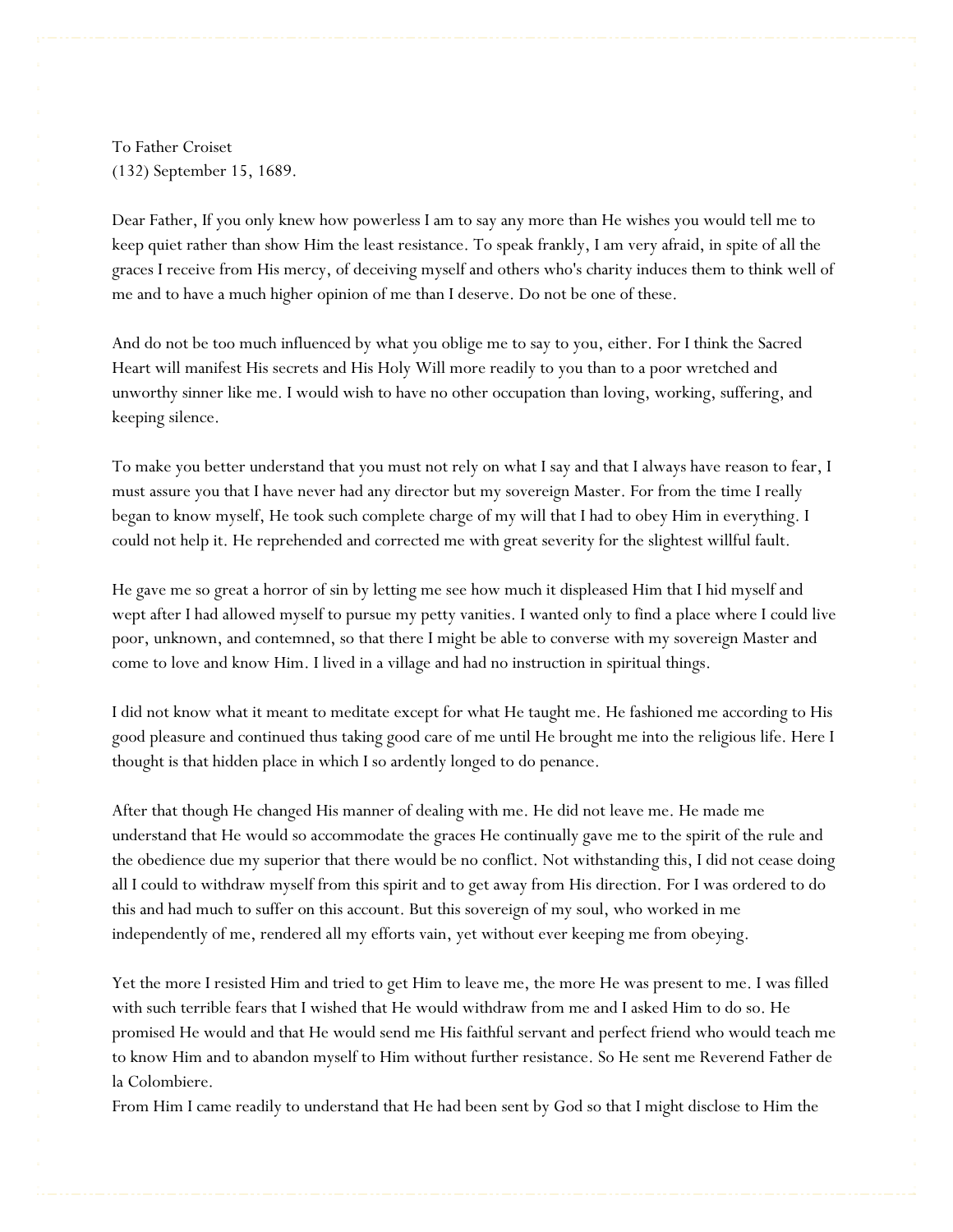innermost secrets of my soul. I found it so easy to open my heart to him that without any further thought I told him all that had been taking place in me and of all the favors I had received from my sovereign. This I did quite simply as He had taught me to do without adverting to the fact that I was peaking about myself.

But, I still had such a horror of speaking about myself, that had I thought twice, I should not be able to do it. What showed me clearly the will of God at this meeting was the good father asked for me quite spontaneously without our having known each other, and at the same time I heard these words spoken quite clearly within me "This is he whom I send you".

After several interviews, not at all discouraged by the brusque manner with which I treated him, he reassured me in the difficult way all strewn with crosses and thorns in which I was walking. In the midst of these I have always walked, notwithstanding the continual and inexpressibly wonderful graces I have been receiving from this sovereign of my soul.

After this good father had come to know all that had taken place in me, he forbade me ever to resist this spirit. I must abandon myself absolutely to his good pleasure and let Him act in me to the full extent of His power. This brought me unalterable peace of soul.

There seems to be no point in my telling you all this. I do not know why I do it unless it be so that you may praise Our Lord and Savior and thank Him for me for not having already buried me in hell for all the resistance I have put up and all the graces I have abused. This causes me such great sorrow that I should like to do penance for it forever. Yet all I do is offend Him. So i beg of you, by the holy charity that unites us in this adorable Heart, to ask pardon of Him for me and to interest yourself in my salvation. For I think He wants this.

But to return to devotion to the Sacred Heart. It is true I assure you, that it was to this good Father I first made known the devotion. My Sovereign ordered me to do so. He imparted to Father de la Colombiere at this time more graces than He had ever given him before. But to tell you how He gave the first grace of this devotion to His unworthy slave: ah, this He has not permitted me to explain since that first time!

Nor the manner in which it was given, either, the very remembrance of which is still ever producing new affects of grace in my soul. For the depths of its nothingness it plunges into and looses itself in the abyss of the mercies of its Savior and makes me cry out with Saint Theresa: Misericordias Domini, ect.

Although the desire of the adorable Heart of our Divine Master to be especially known, loved and honored had been made known to this good Father, still it remained a secret for more than eight or nine years, till the day when His unworthy slave, to whom He had made known His desire, was made directress of nine to ten young novices. Having heard me speak of it, they were drawn with such ardor to honor this divine Heart, I which I gave them a sketch traced on a little piece of paper with a pen, that they made great progress in perfection in a short time.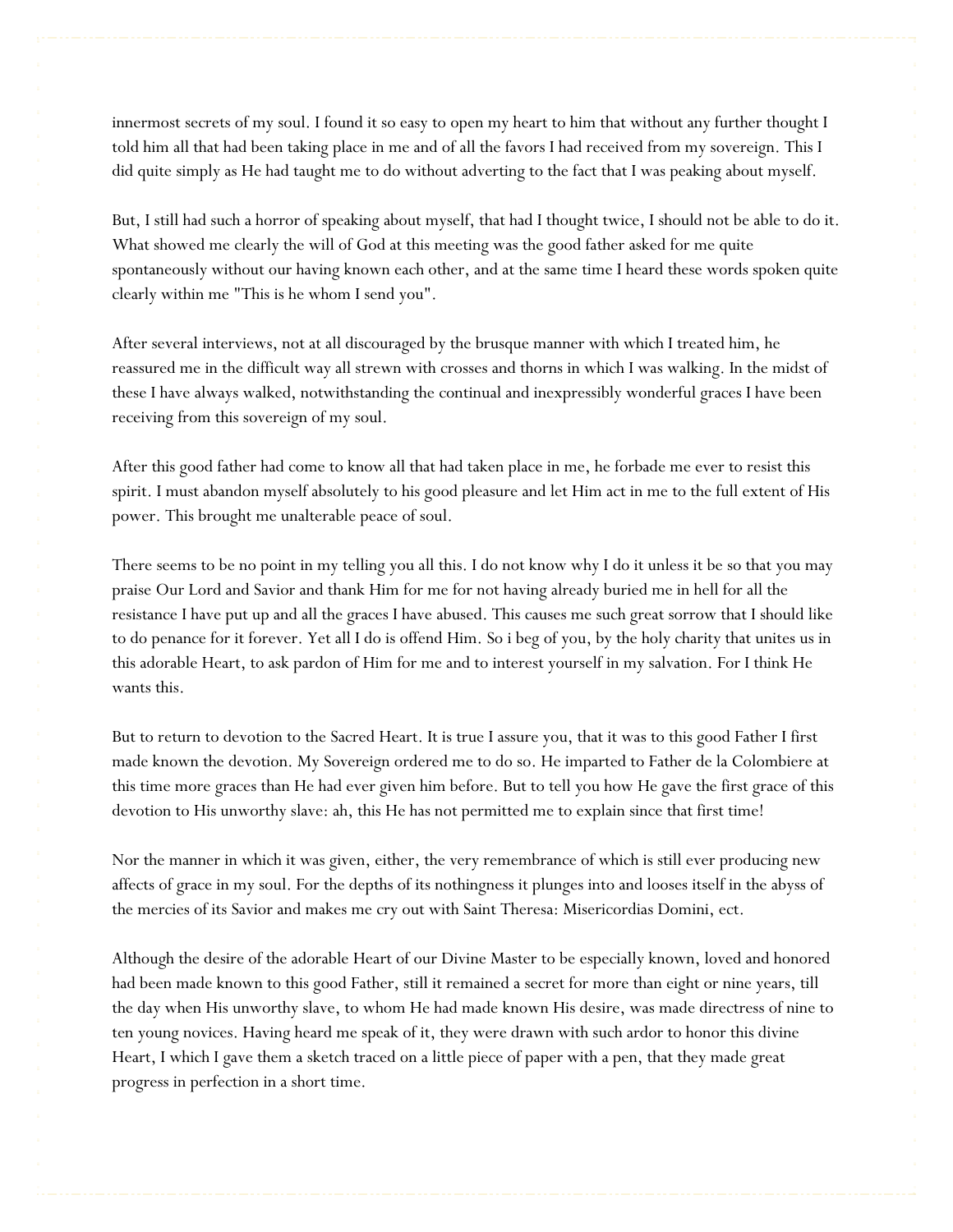Although this brought on them many humiliations they were not discouraged but rather animated all the more to honor this Sacred Heart. They erected a little altar in His honor and tried to make reparation by their penances for the injuries and outrages committed against Him in the Blessed Sacrament. Some received money from their relatives to have a little picture painted but this was not permitted for fear that they might be introducing some new devotion. We dared speak of it now only in secret for, a word of it having gotten abroad, a certain great servant of God strongly opposed the devotion.

Everybody blamed me for it, but I did not mind that at all, rejoicing rather that He should honor me with His cross in these little persecutions and contradictions. They gave this poor sinner the consolation of suffering without any support or consolation except from this Divine Heart. He strengthened me with these words, which I heard within the depth of my heart with unbounded joy: "I shall reign in spite of My enemies and of all those who would oppose Me."

But since the cross is a precious treasure which cannot be preserved unless it is buried in humble silence, it is well for me to keep quiet about this. I shall say only that after two or three years that this state of affairs persisted He so changed the hearts of those who opposed that a very beautiful chapel was built in our enclosure in His honor, with a very large and beautiful picture of this Sacred Heart.

Each of the sisters worked so diligently at the project that it was soon finished. It is now the most favored devotion in our Community. I am the only obstacle that stands in the way of His establishing His reign in hearts. This is the cause of great sorrow to me.

Here are a few words in answer to what you asked me. I am not allowed to explain it more in detail, but I must tell you this one thing, which would stop me from writing anymore if obedience did not order otherwise. It is that when I write, having thrown myself on my knees like a disciple before his Master, I write as He dictates, without noticing or thinking about what I write. This brings me great humiliations, because I am afraid I say what I would rather keep hushed up and hidden and because I think I say over and over again the same thing. I am forbidden to re-read the letters I write. For if I did, I could not refrain from tearing them up or burning them.

I was surprised on reading your letter to see that what I thought I told you about this state of indifference, coldness, rejection and condemnation which I thought I was, was said in such away as to make you interpret it in so favorable a light. I see in myself none of those acts and dispositions of which you speak, and this indifference in me is nothing but a lack of responsiveness to grace.

What you say about the love of my Lord Jesus Christ would have made me die of grief had I understood it in this sense. What I meant was that the pains of hell would have seemed sweet to me if by suffering them I could establish the reign of this loving Heart: saving always the privation of His Love. And even that, I saw in it His good pleasure-which of course is impossible.

You ask me to pray for you. Indeed I do, more than for any other. But can you feel the effects of the prayers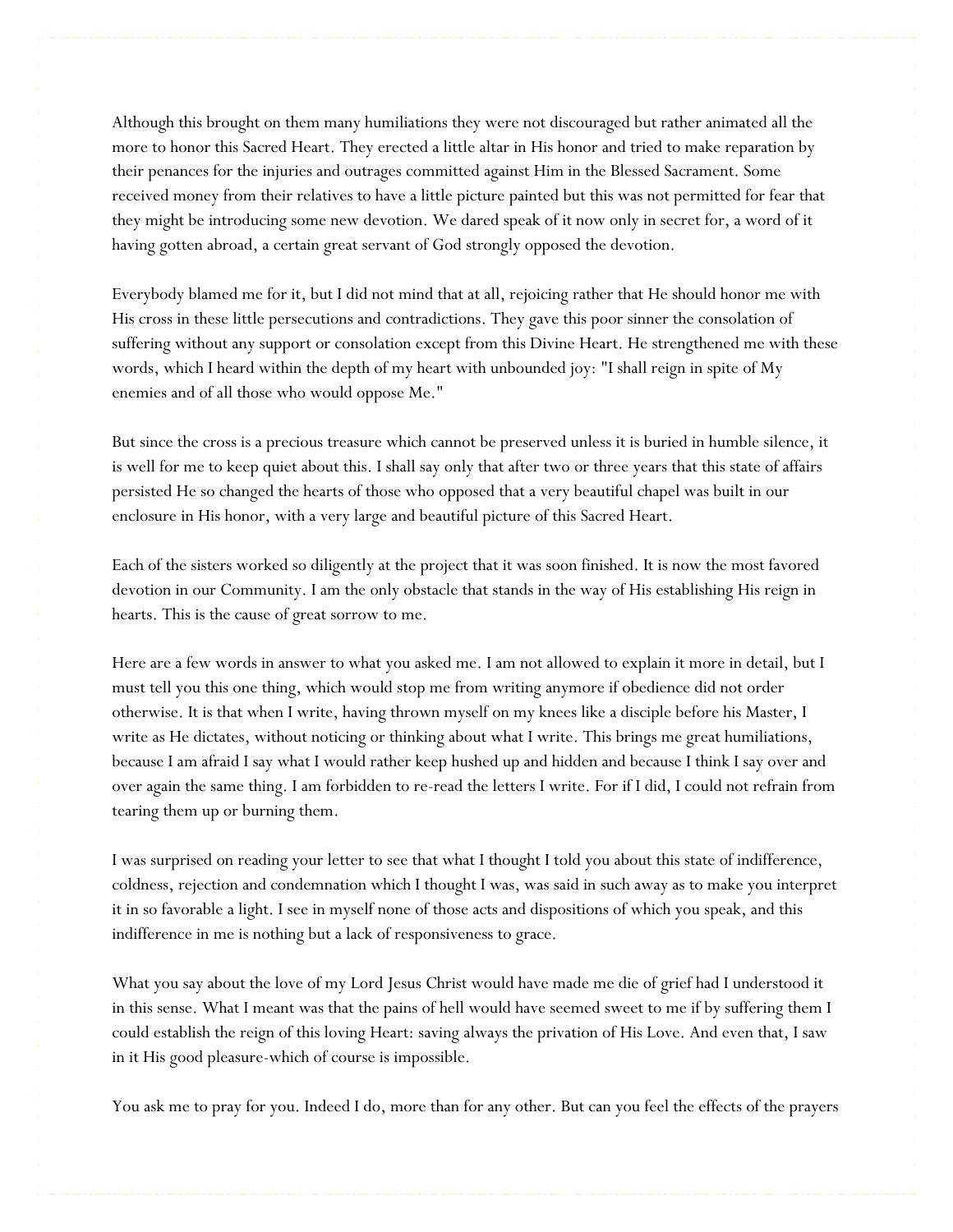of such a wicked creature, when all she can do is draw down the wrath of God and stop the flow of His Mercy? But I do offer for you and for the success of your work for the glory of the Sacred Heart the Holy Masses which saintly relgious and priests say for my intention every Friday. Also Holy Communion two or three times a month, to say nothing of many other things.

Since you want me to tell you what I think about the projects you have undertaken for the honor of this Divine Heart, I must say that I think they are very pleasing to Him. I hope they will be one of the means he will make use of in this devotion to save many souls from hell, destroy the empire of satan, and bring back souls by His saving grace to the way of eternal salvation. So it seems to me, He has promised His unworthy slave, making her see this devotion as one of the last efforts of His Love to save men.

He showed this clearly in a special vision showing His Divine Heart pierced with love for men. He will make their salvation sure, He will not allow anyone consecrated to Him to be lost. He has a great desire to be known, loved and honored by His creatures. In this way He can satisfy to some extent the ardent desire to spread His love. He will shower graces upon them for their salvation and sanctification. He will be their sure refuge at the hour of death. He will take them under His protection and defend them their enemies. To obtain all this of course they must lead lives in conformity with His Divine Maxims.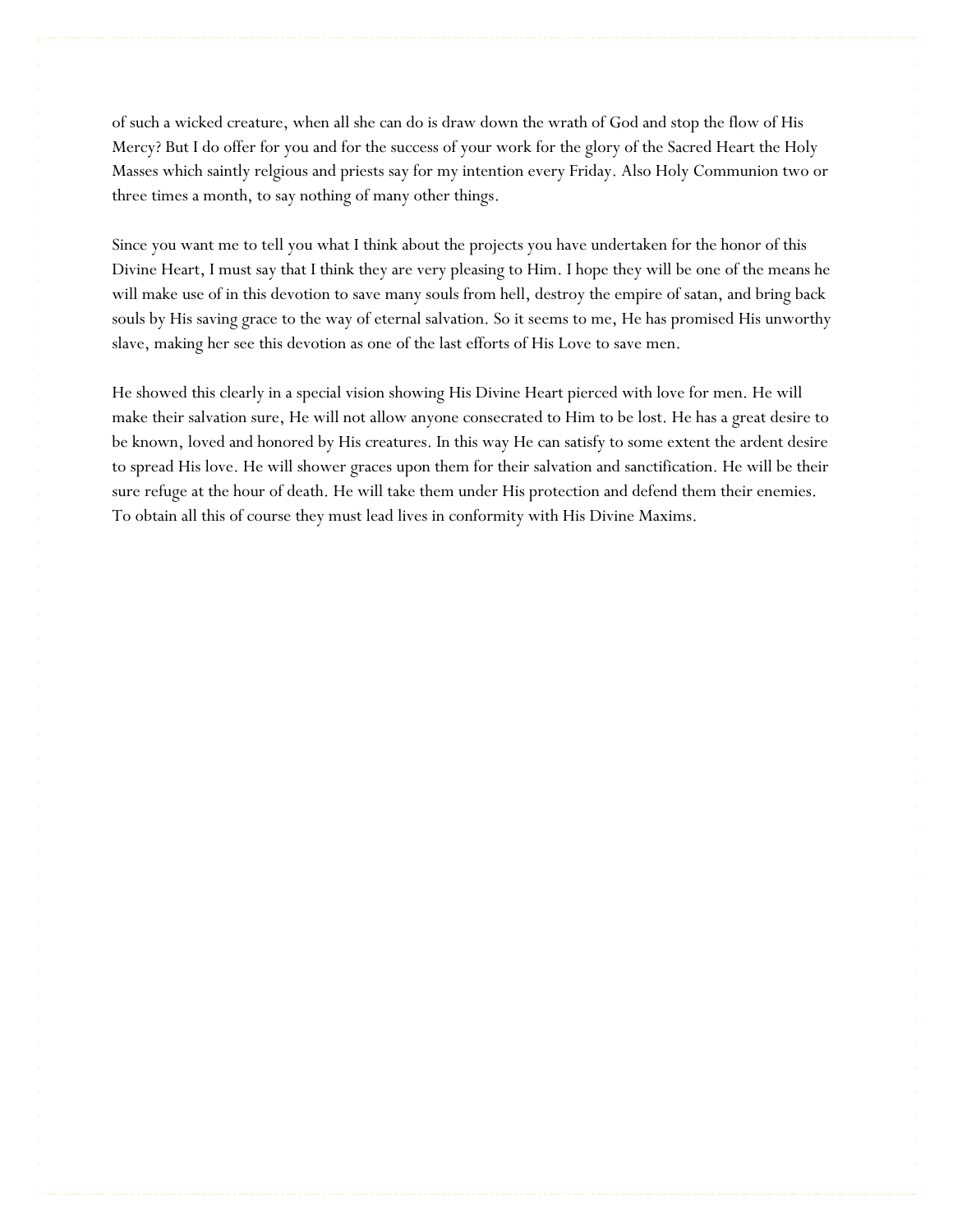To Father Croiset (132a) September 15, 1689.

O, if only I could, and if only it were permitted me to reveal what He has given me to know of the reward those who labor to make Him known and loved will receive from this adorable Heart, you would agree as to how fortunate are those He makes use of to carry out His designs!

You, rest assured, have the good fortune of being one of these. And since I can no longer doubt that He has wholly destined you for that, follow without fear the lights He gives you. Do not surrender this privilege to another as you have received it through another refusal. That other preferred to choose his own way of glorifying God rather than accept the means God Himself had chosen for him for making His Sacred Heart known, loved and honored.

In this way He deprived he deprived Himself of countless graces. Our Lord now offers them to you. All you have to do is take them, following faithfully the inspirations and lights He gives you. He has not allowed me to speak of the reward He promises those He makes use of to carry out this holy work in order that they may labor disinterestedly for His glory, having in view only His pure love.

You see how freely I have spoken my thoughts to you. He has permitted me to. For when my Sovereign Master does not want me to say anything, He takes away all memory and understanding of what I would like to say so that it is impossible for me to do so. In much the same way He makes it impossible for me to present to Him certain intentions and persons not pleasing to Him, either because they question what He wishes or for some other reason. On such occasions He makes me suffer terribly. For I do not give up even though He does not answer my prayers but go on fighting so to speak, with Him.

Sometimes I even go as far as to say I will answer for these people and frequently offer myself to undergo long and terrible sufferings for them. These sufferings are my constant occupation, for He has destined me, if I am not mistaken, to be a victim of His Sacred Heart and a holocaust offered to His good pleasure and immolated to all His desires. I think He has destined me to be continually consumed on this sacred altar by the flames of pure suffering love. For I cannot live a moment without suffering, pain, humiliations, poverty, contempt and contradictions, with no other support or consolation than love and privation.

Oh, what a blessing to be able to share here below in anguish, bitterness, and abandonment of the Sacred Heart of Our Lord Jesus Christ! But I see that I am satisfying my self love in speaking of the cross which is like a precious perfume; it looses its sweet scent before God and is dissipated by too much talking. It is my portion to always suffer in silence.

But to answer what you ask, to tell you the graces I have received from this adorable Heart: this I, His poor unworthy slave cannot do. And that all the more because He often forces and constrains me, so to speak, to make them known to those whom they are destined and then forthwith erases them from my memory, so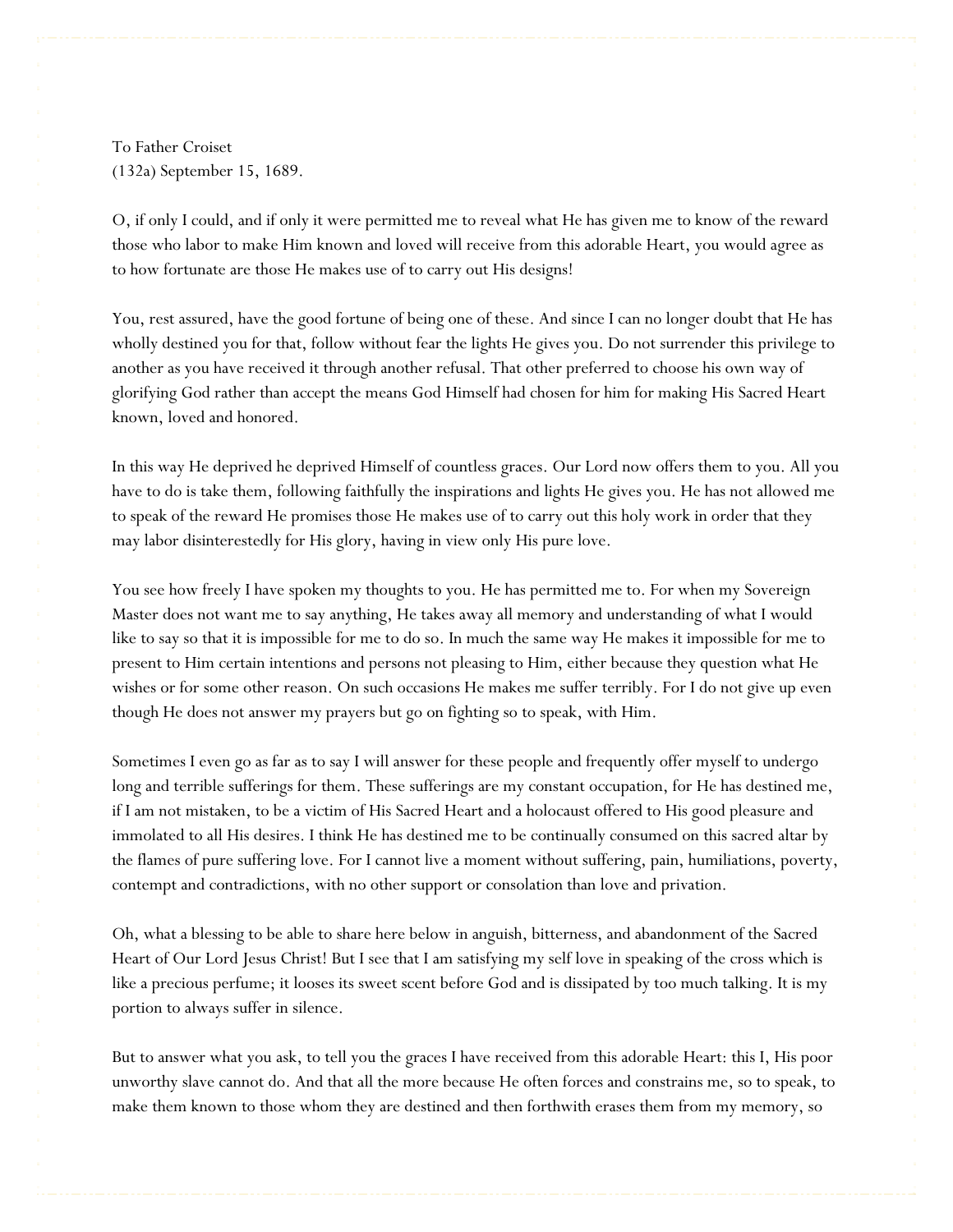that I may be occupied with Him alone. He is ten million times more precious than all His gifts. They should be taken no notice of at all except for love of Him.

Yet I think I can tell you that if I were allowed to enumerate the graces and mercies of this all lovable Heart, they would fill a book twice the size of yours. So you see I have merited hell a thousand times over by constant infidelity and ingratitude. He has given me to understand, too that these favors were granted me only for the good of others, for the glory of the Sacred Heart.

So I am not appropriate or attribute anything to myself. All that remains to me is my sinful nothingness, which I see continually as in a picture this sovereign of my soul holds before my eyes. There He makes me see myself a composite of every kind of misery which He wants to change into a composite of His infinite mercies.

If you only knew what anguish my soul suffers at the sight of its sinfulness, exposed before the sanctity of a God Who cannot suffer the least stain on a soul that converses with Him! This sanctity is like a devouring fire, which penetrates and burns to the very marrow of my bones. It would annihilate sinners a thousand times over did not this loving mercy intervene.

His sanctity is inexorable, and it seems to me there is no suffering more exquisite than that through which He makes a soul pass when He wants to purify it in order to communicate Himself to it. I assure you that the graces He has given me are always preceded and followed by sufferings of this kind, or by a purgatory of humiliations. Were I not strengthened and sustained by the One Who Himself afflicts me I should not be able to bear this torture.

But, alas, what good is there in delaying over all this, so foreign to our subject! Yet I think His goodness permits it in order that you may come to learn from what kind of spirit the things I say come and by what spirit I am led, so that you may be undeceived and help me withdraw from this way if it is a false one. I will pray Our Lord to give you light, in order that you may tell me what you think about everything I say to you here in strict confidence in the Sacred Heart of Our Lord Jesus Christ.

By His love I ask you to do me the favor of burning this letter after you have read it and let me know what you think about all this. Let no one else see the letter since, without rhyme or reason, I have put into it more than I thought I would. I do not even know whether you will be able to read it, much less understand what I say, because I do not know how to express myself. But in God's name, do not disclose who I am. For to be known is for me an inexpressibly cruel martyrdom.

As for all the meditations and indulgences you propose in your letter, it seems clear and certain to me that it it is Our Lord Himself Who has inspired you to them in this form. He has given me to know that your work is so pleasing to Him, that no one but Himself could have so satisfied His wishes. I think He will be much glorified by this and I myself even in advance feel great consolation and am very happy. Would not the application for the indulgences furnish a good occasion for asking the Holy See to approve a Mass in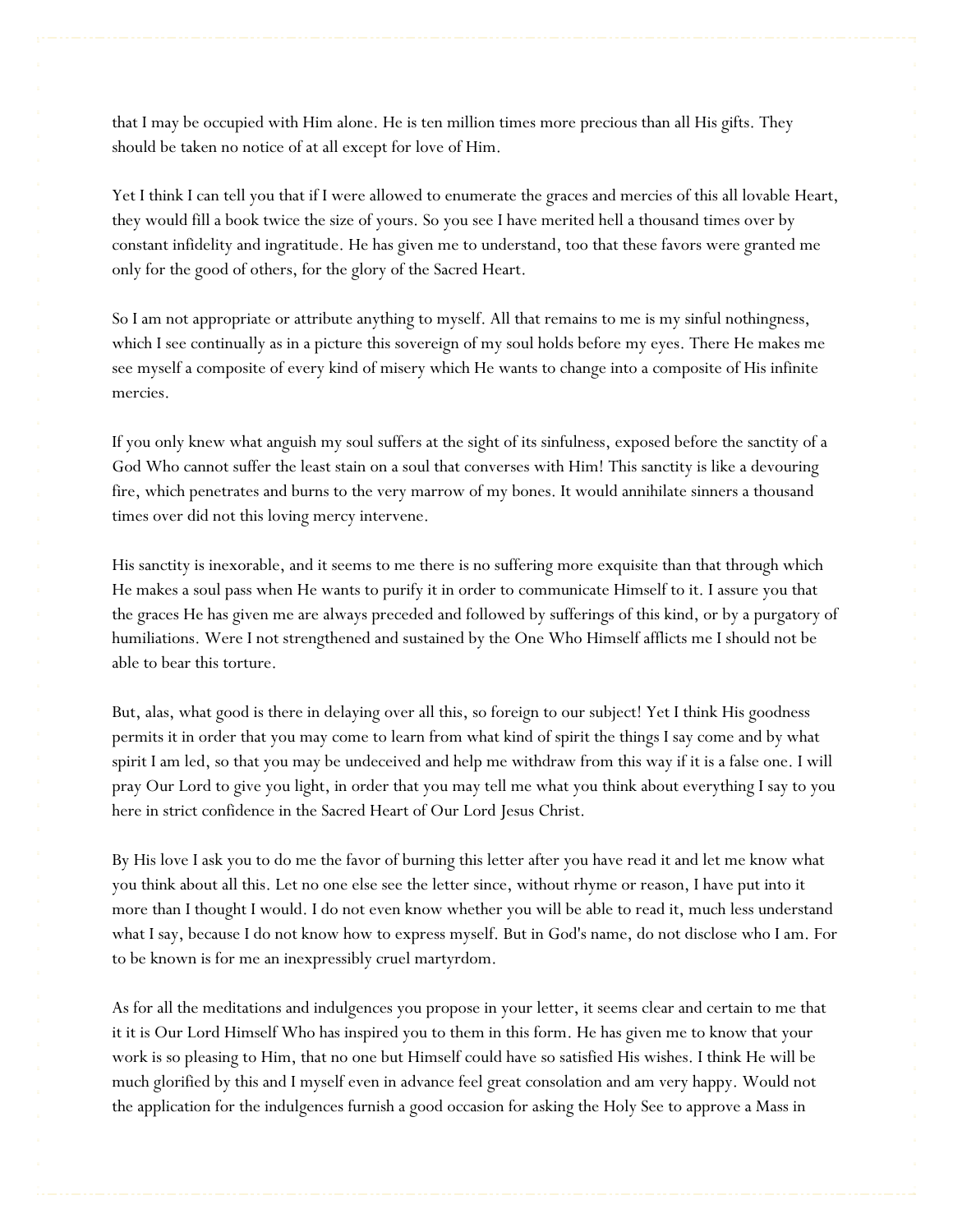honor of the Sacred Heart? This is an important point and, although I have not given up hope, I do not know whom He intends to make use of for this. Several have already failed to obtain it.

There is another thing I feel to be very urgent because He has told me to His great desire to have it done. It is this: He wants this devotion to be practiced in the palaces of kings and princes, so that the pleasure He receives from being loved and honored by the almighty may be as great as the bitterness and anguish He suffered from contempt, outrage, and humiliation in His Passion. I assure you that it seems to me this devotion would afford great protection to the person of the king. It could well be that it would bring success to his arms and win great victories for him. But it is not my place to say anything about this. We must let the power of this adorable Heart take care of it.

You were so good as to send us some books about the Sacred Heart. You surely could not have done anything to make me happier. But I am filled with confusion at your liberality towards one whom He Himself has so despoiled of everything that she has nothing left but Him.

That is why those He inspires to do me favors like this must not expect any other recompense than the one He Himself will make for me. I think He has assured me that He will be careful to take note of and reward every favor done this poor slave of His. I shall ask Him with all my heart to do this in your case. If you would not mind I would ask you to put into your next book the Litany of the Heart of the Blessed Virgin.

I must tell you that a religious of the Visitation who died about forty years ago in the odor of sanctity had a revelation to the effect that the devotion to the Sacred Heart of Our Lord Jesus Christ would take its origin in the Visitation. If this is true, I think it is because of our holy founder, the great saint Francis de Sales, who wanted all his daughters to render continual homage to this Divine Heart by conforming their whole life to His sacred maxims.

As for myself I cannot help but think that, if it is true that the most attractive devotion is to take its origin in the Visitation, it will be spread through the efforts of the Reverend Jesuits Fathers. I think this is why He has chosen this sainted friend of His Heart (Father de la Colombiere) for the accomplishment of this great design. It will

I hope bring much glory to God, because of the great desire He has of communicating His love and grace by this means. If only we realized the great favors, graces, and blessings it will bring on these two congregations, if only we understood the richness of this treasure, how ardently we should work to promote this devotion! We must go to His faithful friend the good Father de la Colombiere to whom He has given great power and His whose hands He has placed so to speak everything that concerns this devotion.

I tell you confidentially that I have received great help from him, more now than even when he was here on earth. For this devotion to the Sacred Heart, if I am not mistaken, has made him very powerful in heaven and has brought him a higher degree of glory than anything else he could have done during his whole life.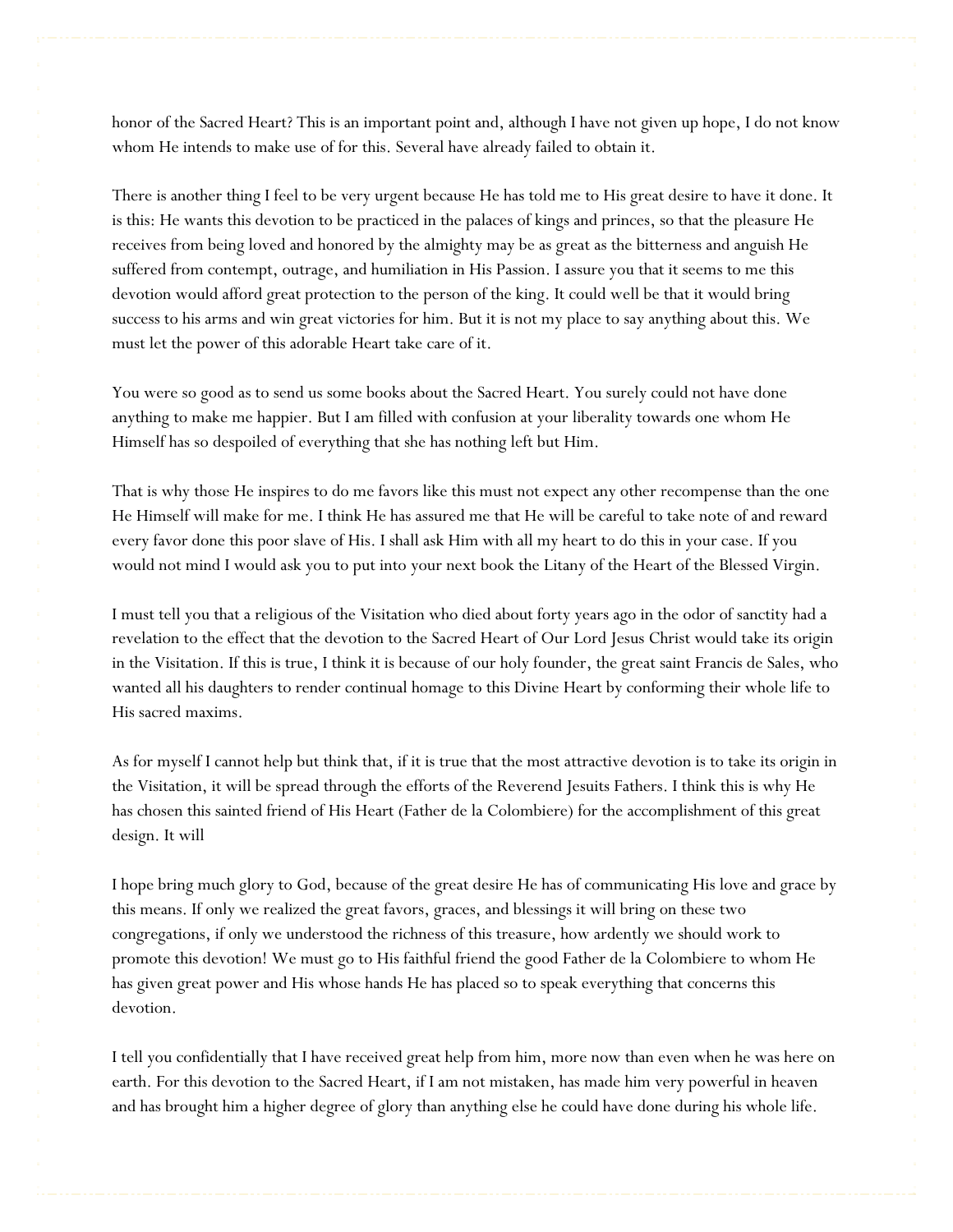To Father Croiset (132b) September 15, 1689.

I am sure the same will be true of you if only you are willing to correspond faithfully with the holy inspirations of grace. Do not forget to let me know when you will have the happiness of offering the great sacrifice of love (Father Croiset's first Mass). For I am living in the hope of that day, and of the promise you made me. Perhaps now you are sorry that you made that promise because of my unworthiness and spiritual poverty. But I trust the Sacred Heart will make up for everything that is lacking. I hope too, that you will re-double your prayers and ask Him to convert me completely to His pure love. He may give me this grace during my retreat which begins three weeks from now.

During this time I shall especially need your help with my Lord. It seems He has made and destined me just for His all lovable Heart. For He alone is all my joy, my consolation, my treasure, and my happiness. Everything else means nothing to me. It seems to me too, that there is nothing I would not do or suffer to give Him the pleasure He so ardently desires. And this first of all in order to re-enkindle love for God, which is burning so low and is almost distinguished in the hearts of most Christians.

He wants to give them a new means, by this devotion, of loving God through this Sacred Heart; of loving God as much as He wishes and merits to be loved, and to make reparation for their ingratitude. This divine Heart is the treasury of Heaven from which precious gold has already been given us in many ways to pay off our debt and purchase Heaven. It is the last recourse of His love which He holds out to us only that we may profit from it. Woe to them that will not or do not make use of it!

He wishes that in sanctifying ourselves we glorify this most loving Heart which has suffered more than all the rest of the human nature of Our Lord Jesus Christ. For from the very first moment of the Incarnation, this Sacred Heart was engulfed in a sea of bitterness. It suffered from the very first moment of His existence until His last breath on the Cross. Everything this Sacred Humanity suffered interiorly during the cruel torments on the Cross this Divine Heart felt continuously. That is why God wishes it to be honored with special devotion. In this way men will give Him as much joy and pleasure by their love and homage as they did bitterness and anguish by the pain they inflicted on Him.

There is nothing sweeter or more gentle and at the same time stronger or more efficacious than the unction of the most ardent charity of this lovable Heart. To convert the more hardened sinners and penetrate the coldest hearts He will make the word of His preachers and of His faithful friends like a flaming sword. It will melt by His love the coldest hearts.

This applies especially to the Holy Society of Jesus, to which He offers His graces in order to give its members some favorable means for worthily and perfectly fulfilling the duties of their ministry for charity, for the glory of God in the conversion of souls. The members of the Society ought frequently to exhort souls to avail themselves of the great treasures contained in this devotion to the Sacred heart. By its means, it is entirely in our power to satisfy the divine justice.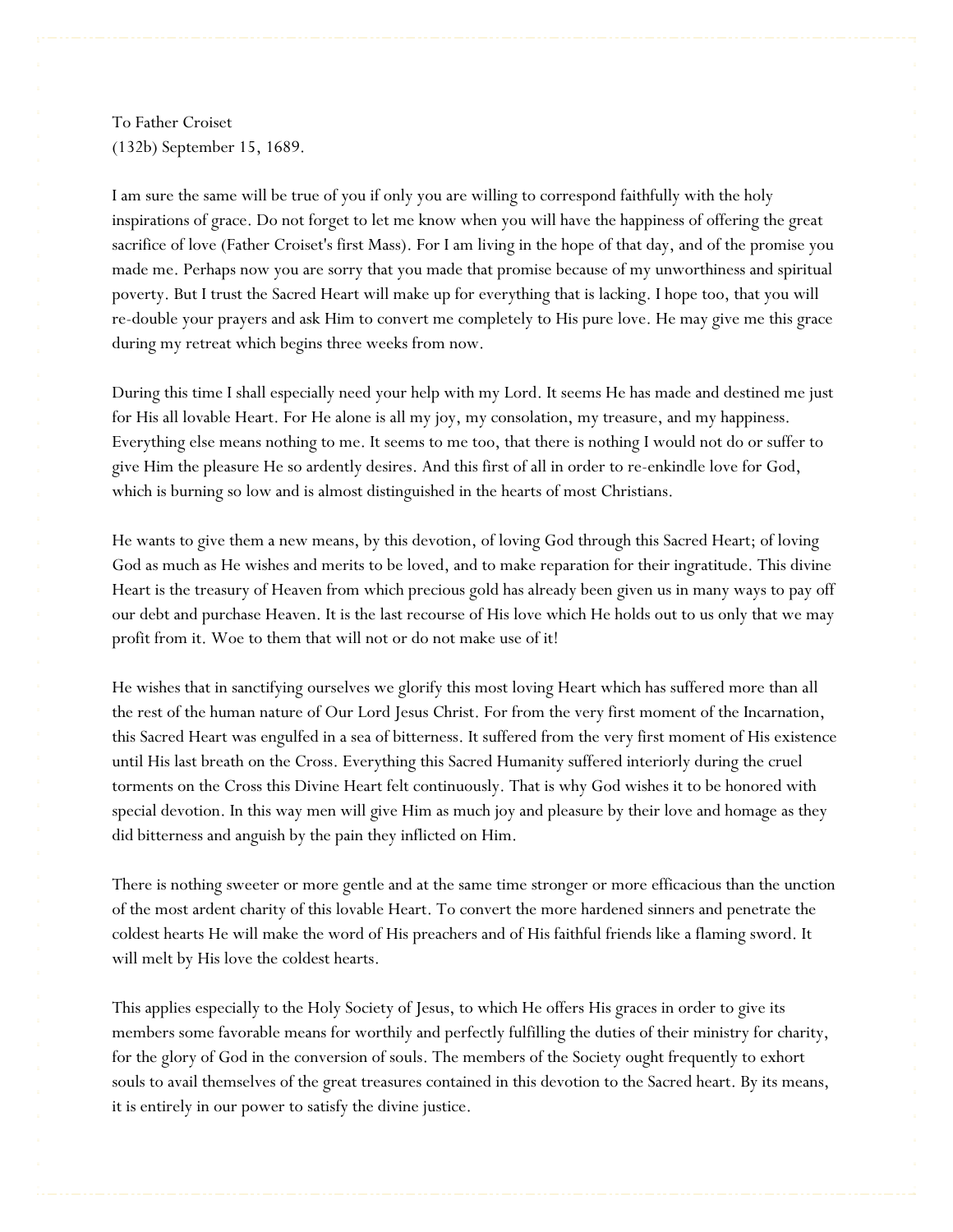In the first place we must do as He wishes and strive to make Him known and loved with a very pure love free of all self interest. Secondly, He wishes us to approach Him with all our needs with a humble and respectful and yet altogether filial confidence, abandoning ourselves completely to His loving providence like children to their good father. For He has begotten us in great pain and will not fail most lovingly to provide for all our needs. Thirdly He wants us to have great love for Our neighbor. praying for him as for ourselves. For one of the principle aims of this devotion is to reconcile hearts that have been estranged and and bring peace to souls.

When we commit some fault, we must hasten to this Divine Heart to have Him put us back in the good graces of God the Father. To Him we must offer one of the virtues opposed to our fault, as His humility for our pride and so on. By doing this lovingly we will satisfy our debt to this divine justice as He has promised.

This Divine Heart is an inexhaustible fountain from which three streams are continually flowing. The first is the stream of mercy, which flows down upon sinners and brings the spirit of sorrow and repentance. The second is a stream of charity which brings relief to all those who are suffering under some need, and especially those who are striving for perfection.

These will find through the help of the Holy Angels the means of overcoming their difficulties. The third is the stream of love and light for perfect friends whom He wills to unite with Himself. To these He will communicate His knowledge and way of life, in order that they may give themselves up completely to furthering His glory, each one in His own way. The Blessed Virgin will be the special patron of these. She will bring them to a perfect life. Moreover, this divine Heart will be a sure refuge and a harbor of safety at the hour of death for all those who have honored It during life. It will protect and defend them.

I must mention something that occurred to me while writing to you. It is that this Divine Heart is like a beautiful tree that has sent its roots down deep into the Order of Visitation because of its lowliness. There Its power and grandeur will appear more strikingly. The tree bears good and wholesome fruit of every kind which will counteract the poison of sin and give back life to the soul. Since He wishes that such wonderful fruit should not remain hidden and wasted, He has chosen he Jesuit Fathers to distribute it and make everyone taste its sweetness and flavor by showing them how useful and profitable it will be to souls properly disposed who nourish themselves. with it.

In a word, this Divine Heart is an abyss of all good, into which the poor must plunge their necessities. It is an abyss of joy, into which we must cast all our sorrows. It is an abyss of humiliation for our pride, an abyss of mercy for the miserable, and an abyss of love into which we must cast all our troubles.

But should this Divine Heart wish to show its power in these calamitous and troublous times by maintaining the faith and restoring peace by making our king triumph over his enemies, what a blessing that would be! But for this it is necessary that He be made known in high places, and how can this be done? Somehow or other, I feel myself overwhelmed with strange confusion in telling you all this. Perhaps alas, it is because what I have said is sheer nonsense.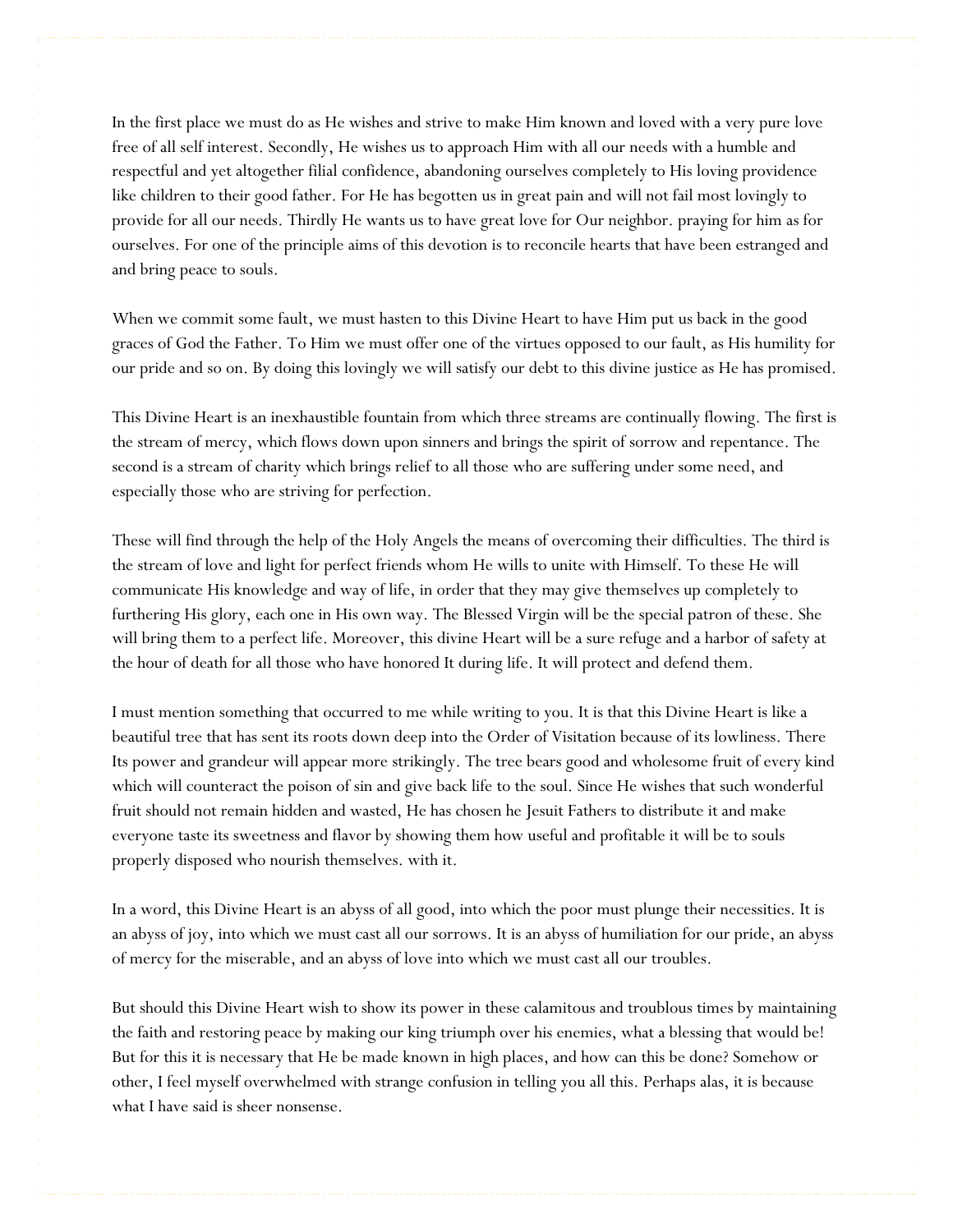I assure you I did not intend to say all this when I began this letter. I hope you will burn it after you have discovered what spirit is leading me. Tell me undeceive me if you can. For if it is an evil sprit, I shall certainly be lost because of the firm hold he has on both my body and soul. This he has to such an extent that it seems to me he has made me now for himself. My heart does not seem to respond to another movement than those he incites at will, be it joy or sorrow, consolation or distress ect.

Well, here are the two rough drafts of the letter you asked for, but I think perhaps you will not find there what you wanted. That, I think is because Our Lord wants to give you everything Himself, wants to do everything in you, because He loves you. I want to tell you especially that, according to what He gave me to understand, the treasures of His Sacred Heart lie open to you.

I know He will make you draw abundantly from them, will even shower these upon you, for the accomplishment of this great work for which without doubt He has destined for you. But, if I am not mistaken, He asks that you work at it in perfect forgetfulness and diffidence in self and perfect confidence in Him. This He has already given you abundantly. Further more you should work only for pure love of Him.

I shall not fail to present to Him these two holy religious (Father Gette and Villette, S.J.) I think He has great plans for them, for the glory of His Divine Heart, which loves pure and humble souls. Commend me to their charity for poor sinners and let them not forget me in their holy sacrifices. Blessed be God forever! May He deign to consume us in the flames of His pure love!

I think I should urge in closing that, in your meditations and in every- thing else, you be as fervent as you can. Let them be short and compact: I think you know what I mean. I forgot to tell you that many people earnestly desire to see the Mass of the Sacred Heart approved, if not yet by the Pope at least by the Bishops.

They are continually urging me to ask the one who wrote the Lyons booklet to see whether he could get the Archbishop of Lyons to approve it as the Bishop of Langres approved it for his diocese. You have seen this approbation. I am think I am trying as much as I can to make your books known. See what you can do about what I have mentioned....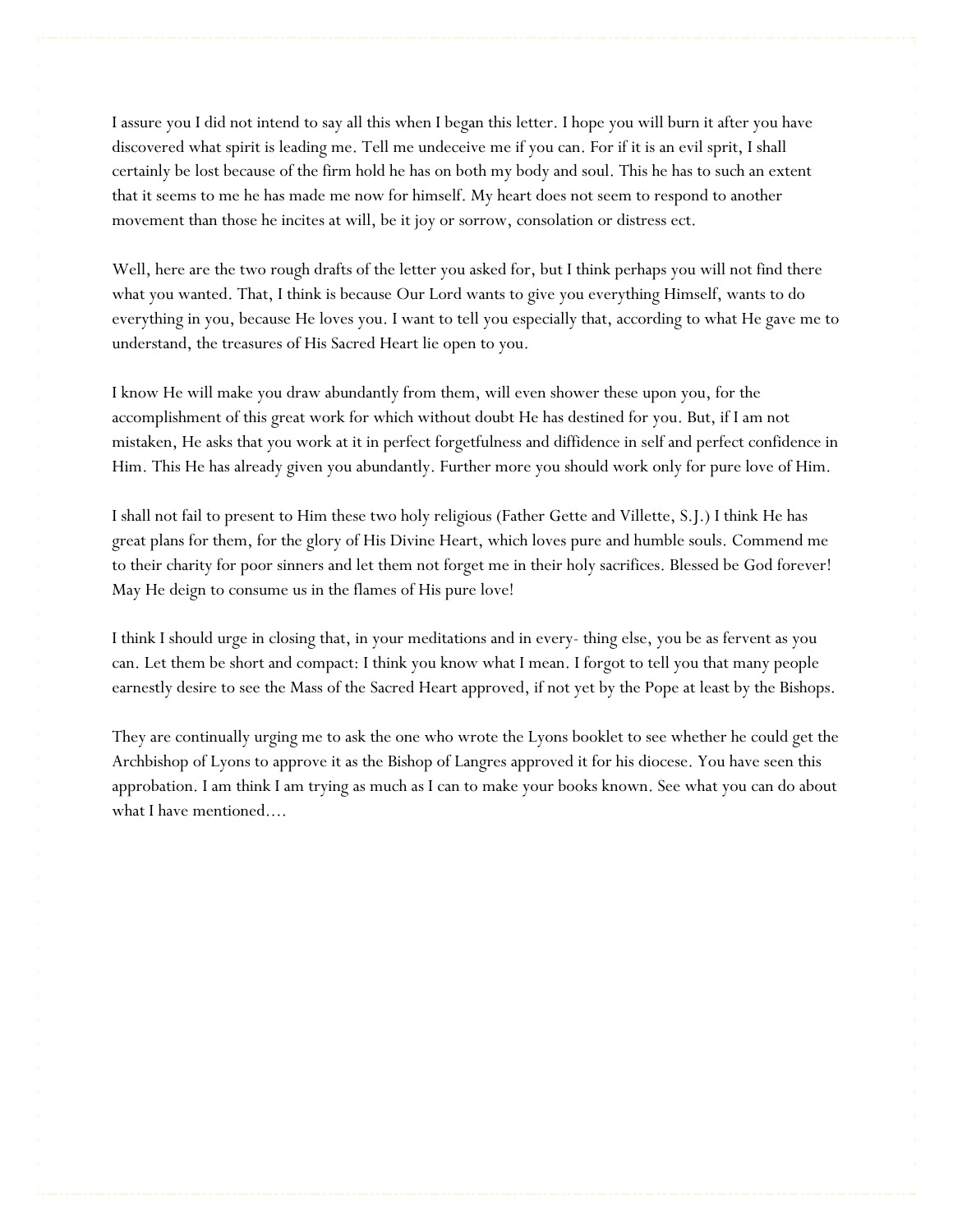To Father Croiset. From our Monastery. (133) November 3, 1689

Our hearts must now certainly be consumed incessantly in the burning furnace of the Sacred Heart of Our lovable Jesus! Not being able to contain Its flames any longer. It shoots them forth ardently into the hearts It finds ready to be inflamed. How we ought ever to be inflamed with them!

What consolation your letters bring by telling me of the happy progress of this lovable devotion which constitutes all my joy and satisfaction in this valley of tears! You did well in telling me you received our last letter. I really should have felt very badly had it been seen by anyone other than yourself, because I know that in spite of myself, I reveal more about myself than I want to. I can assure you though that I do so only under obedience for the glory of my Divine Master. For this I have completely sacrificed myself.

I must tell you two things which have troubled me very much in speaking of the special favors this Sovereign has done for His unworthy slave. The first is that, I am afraid that after being deceived myself, I deceive others of who I have been speaking of these things, I am afraid that they are attributing to the creature what is due only to the Creator and His pure mercy. For it is He who is doing everything in this matter.

I cannot say that I have been anything but an obstacle to Him by my great poverty and ignorance. These make me a composite of every kind of stupidity and misery. I think that is one of the reasons why He makes use of so weak an instrument as myself, much as He used clay to put on the eyes of the man born blind. Indeed, had He been able to find a more miserable and unworthy subject out of which to make a composite of His great mercies. He would have chosen it. I warn you then, not to be deceived by what I tell you.

The second thing is that you give me the assurance that everything I have told you or will tell you shall be kept inviolably secret. You must never speak of me in such away as to reveal my identity either while I am alive or after my death. I want to remain annihilated and unknown, buried in eternal oblivion. So you will do me the favor of burning all my letters in order that in so far as the glory of my Divine Master permits, there shall remain behind no remembrance of so wicked a creature.

I am saying this once for all. The assurance that you will grant me what I ask, and that you will do all in your power, while making known the Sacred Heart of our good Master, to let me remain unknown, will keep my soul in peace and make me consider this one of the greatest favors I could have from you. You order me to speak simply and confidentially; or rather, my Divine Master wishes it, for other wise I will try in vain to force myself to do it. I cannot answer what you ask without telling you many things that I should prefer to have buried in eternal silence unless the glory of my Lord demanded otherwise.

Tell me what you think of what I have just said. he has given me to understand that I should believe what you should tell me as though it came from Him. And I have felt the effects. When you assured me in your letter that it is the spirit of God that leads me, I was reassured somewhat, but not relieved of the great pain I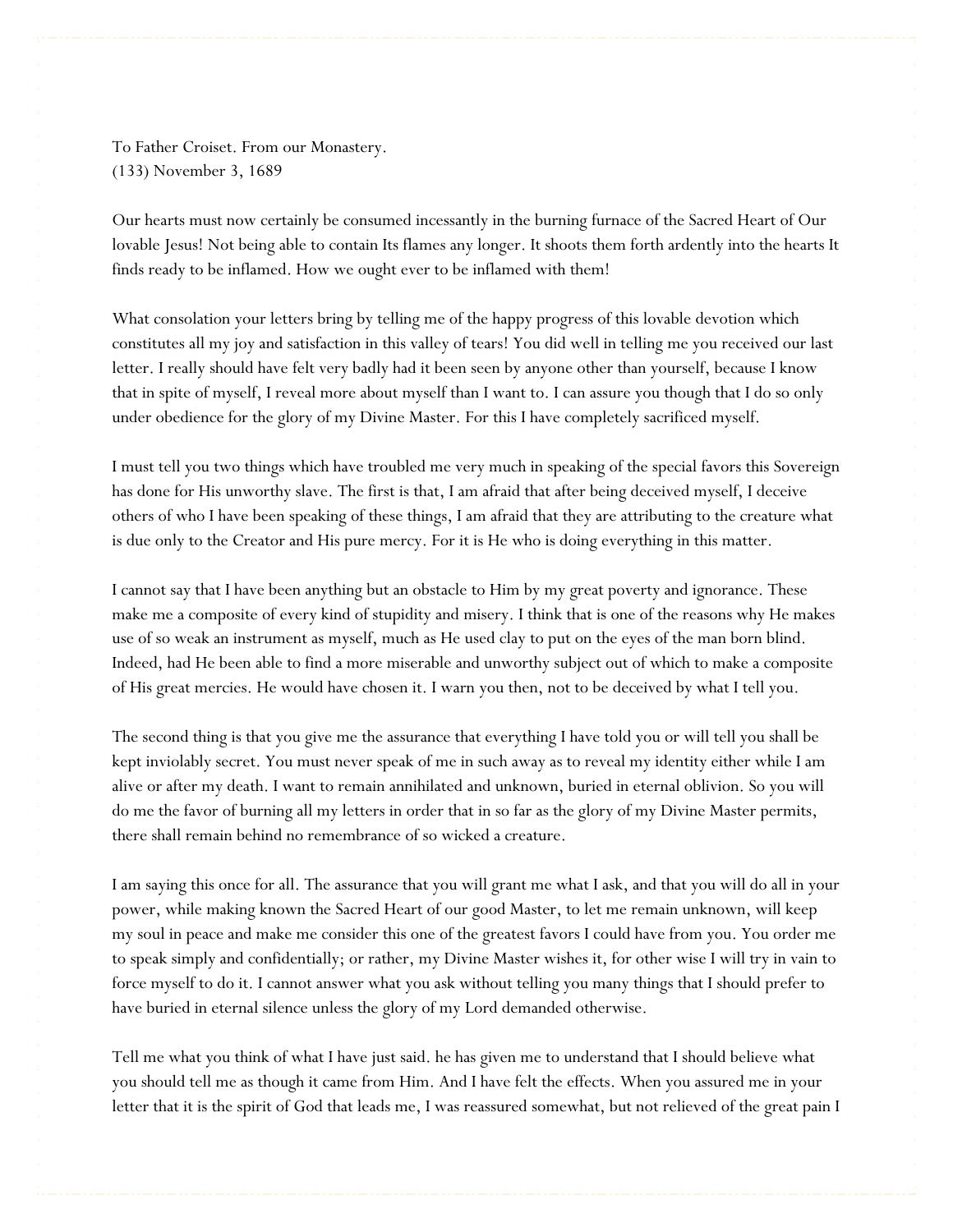suffer in having to speak of myself and of the singular favors I receive. I make such poor use of them that they will only lead to my great condemnation. For I lead a life quite unworthy of such favors. All my works condemn me. But, after all, since you assure me that my Lord wants that of me, ought I be so worried about myself?

I must tell you, therefore, that my Lord appearing one day to His unworthy slave said to me: "I am looking for a victim for My Heart, one who is willing to offer herself as a holocaust for the accomplishment of My designs."

Feeling myself altogether overcome by the splendor of this Sovereign Majesty before Whom I had prostrated myself, I mentioned to Him several holy souls who would co-operate with His plans. But He said: "I want you and no one else, and I want you to consent to My desire."

Quite overcome and in tears, I replied that He knew I was a criminal, that victims ought to be innocent, and that I would do only what my superior ordered. He agreed to this but kept on insisting, and I kept on resisting, because of the great fear that these extraordinary ways might withdraw me from the pure spirit of my vocation. I resisted Him in vain however, for He gave me no rest until under obedience He made me immolate myself to all His desires.

He wanted me to hand myself over as a victim sacrificed to every kind of suffering, humiliation, contradiction, pain, and contempt, with no other purpose than the accomplishment of His designs. I did so. He told me He knew my fears and promised as I think i have already told you, to so accommodate His graces to the spirit of my rule, to the obedience due my superiors and to my own weakness and infirmity that there should be no conflict in anything.

After that He so showered His graces on me that I did not know myself any more. This only served to increase my fears and forced me to insist that He would never allow to appear in me anything but what would make me more vile, abject, and contemptible in the eyes of men. He promised.

I made a retreat sometime afterwards, during which I received many graces from His wonderful liberality and mercy. Of these I need not speak. I shall say only that it was then His goodness showed me most of the graces He had determined to give me, especially those connected with His lovable Heart.

Thereupon, I prostrated myself and asked Him to be so good as to give these graces to some faithful soul who would know how to correspond with them. He knew well, I told Him that I would only be an obstacle to His designs. But He gave me to understand that it was for that very reason He had chosen me, so that I may not be able to attribute anything to myself. He Himself would make up for what was wanting in me.

Once when this Sovereign of my soul favored me with a visit, He said: "I am going to show you how much you will suffer for My love and for the accomplishment of My designs." Then He showed me so vividly what I was going to be doing for the rest of my life that it was as though I was actually enduring all those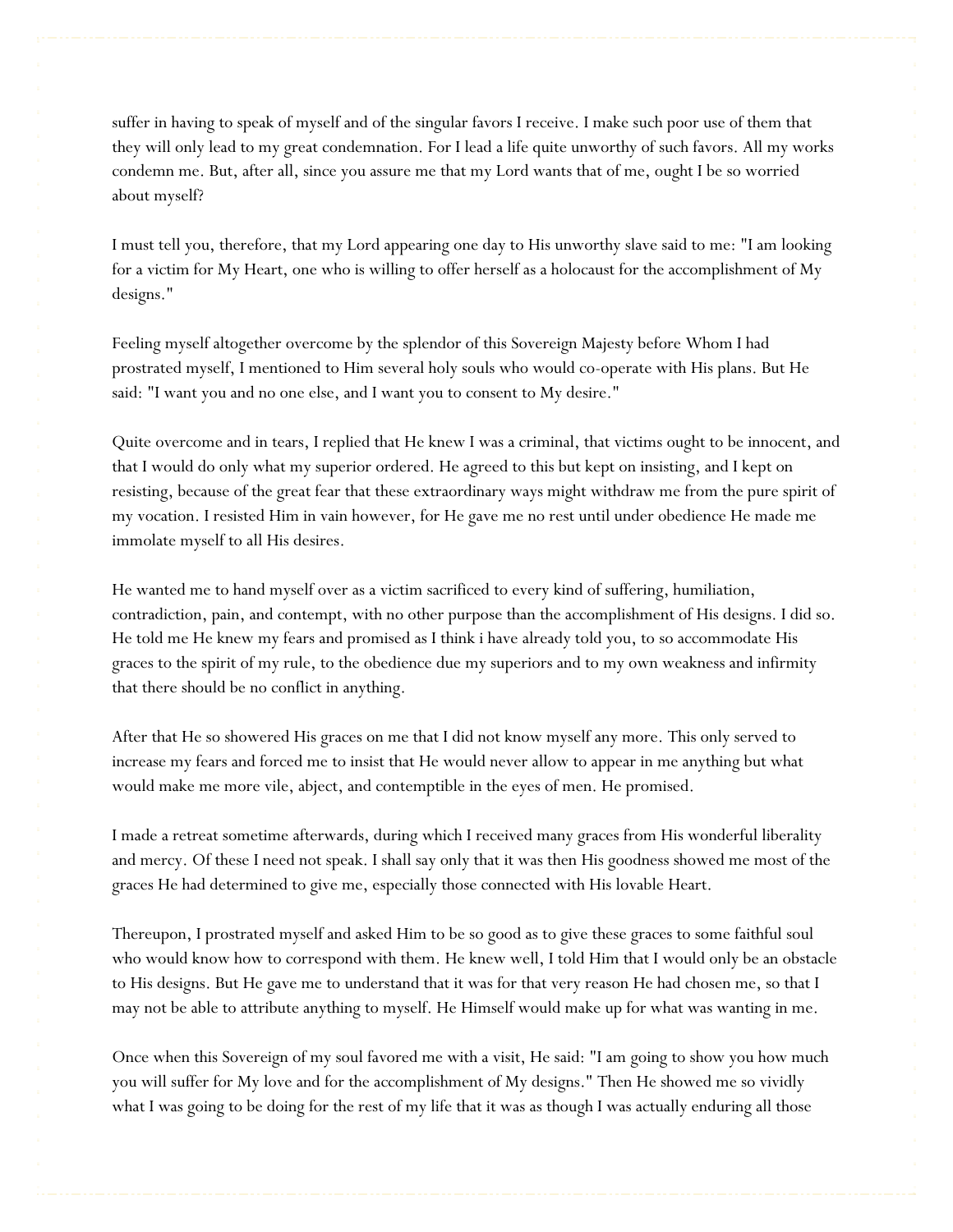sufferings at that very moment. He added that I need fear nothing and promised me one of the greatest graces He had ever given to one of His friends; to let me enjoy His actual physical presence. Like a faithful and perfect friend, He takes delight in being with His unworthy slave, favoring with His loving converse.

"When you commit some fault i shall purge it away with suffering if you do not do it yourself with penance. I shall never deprive you of My presence on that account, but I will make it so painful for you that it will take the place of every other torment."

At that very moment He began to fulfill His promise of always being present to me. I felt Him always near me, as one feels oneself at night without being able to see Him because of the darkness. The penetrating eyes of love made me see and feel Him in a most loving and certain way, and under various aspects.

This Divine presence evokes from me such great reverence that when I am alone it gives me no rest unless I am prostrate or on my knees, like a little bit of nothingness before this Omnipotent One. This Infinite grandeur encompasses me with Its power and so takes possession of mine and of my whole body and soul that I can think

I can say that I no longer have any power over myself, for He acts in me independently of me. I am powerless to resist Him, although the fear of being deceived often makes me do all in my power to do so. It is all in vain. he leaves me no liberty at all whenever it so pleases Him. But He does give me profound peace and joy, a satisfaction, an ardent desire to be conformed to the suffering, humble, hidden, and lowly life of my Savior.

And that in such away that contempt, poverty, sorrow and humiliations are the delicious meats which He continually nourishes my soul. It no longer has a taste for another. All my pleasure in this land of exile is that of having every kind of suffering on the cross, deprived of every other consolation except that of the Sacred heart.

I tell you, earnestly that this Sovereign of my soul has so taken possession of me that, if instead of Him it was an evil spirit, I should certainly be condemned to the lowest pit of hell. I present all this to you as I see it. Alas I do not know whether I am deceiving myself, having neither good judgment nor discernment in what pertains to myself. Tell me what you think about it.

But to return to what you want to know touching the Sacred Heart. The first special grace I think I received in this regard was on the feast of St John the Evangelist. Our Lord made me rest for several hours on His Sacred Breast and from this lovable Heart I received graces whose very memory carries me out of myself. I do not think it is necessary to say what they are, although the remembrance of them and the impression they made will remain all my life.

After that I saw this Divine Heart as on a throne of flames, more brilliant than the sun and transparent as crystal. It had its adorable wound and was encircled with a crown of thorns, which signified the pricks our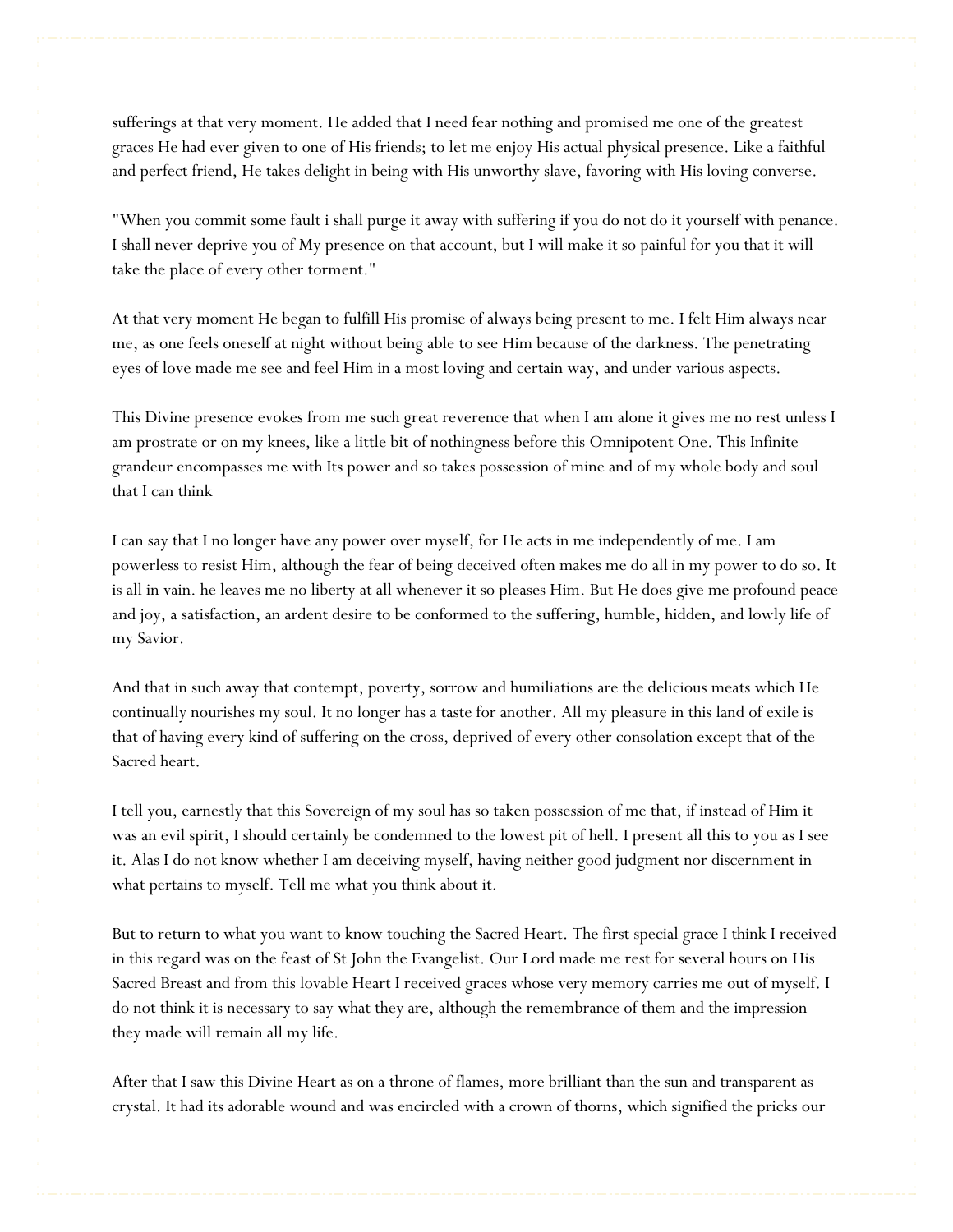sins caused Him. It was surmounted by a Cross, which signified that from the first moment of His incarnation, that is from the time the Sacred Heart was formed, the Cross was planted in It; that It was filled, from the very first moment, with all the bitterness, humiliations, poverty, sorrow, and contempt His Sacred Humanity would have to suffer during the whole course of His life and His Holy Passion.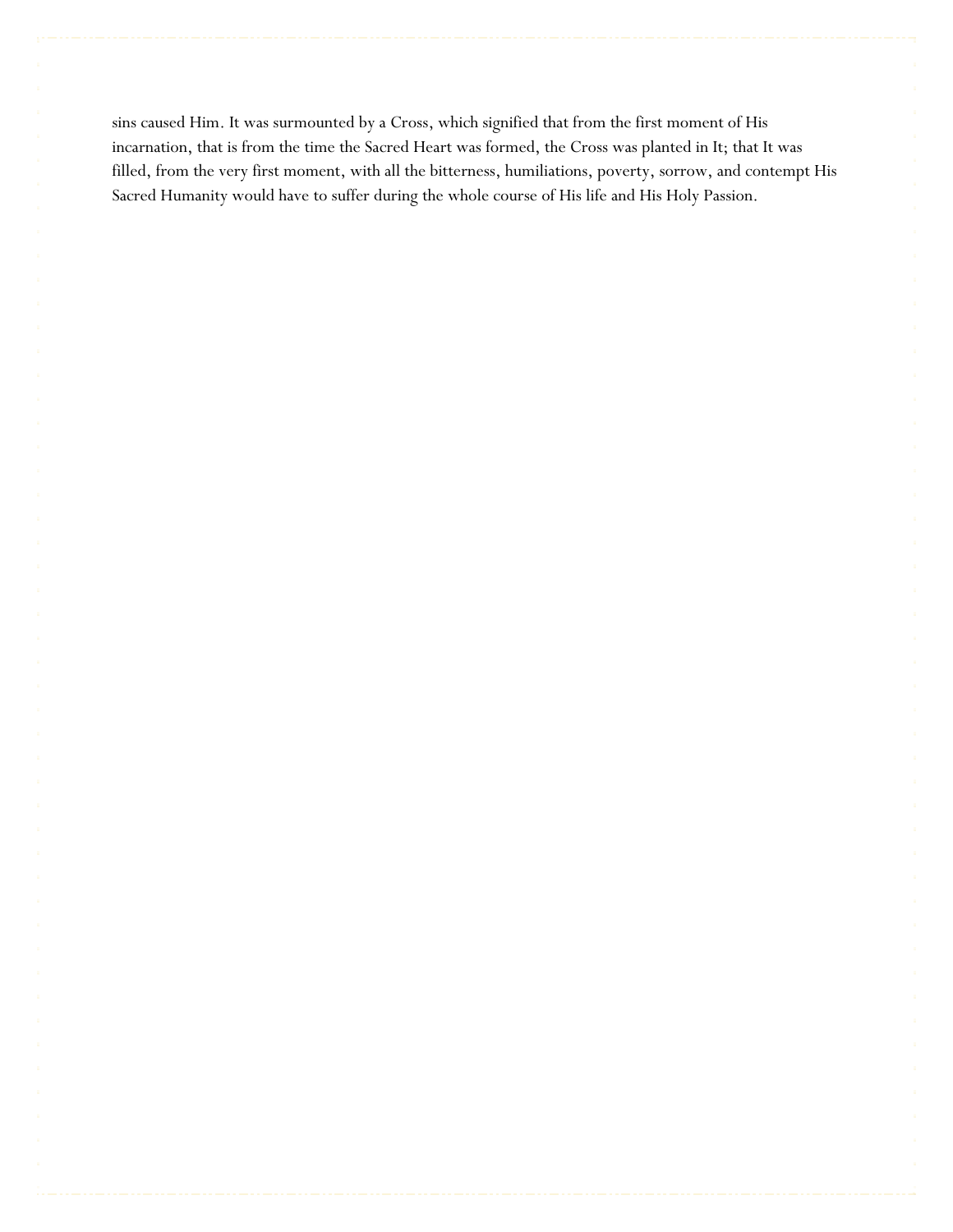To Father Croiset. From our Monastery. (133a) November 3, 1689

He made me understand that the ardent desire He had of being loved by men and of drawing them from the path of perdition into which Satan was hurrying them in great numbers, had caused Him to fix upon this plan of manifesting His Heart to men, together with all Its treasures of love, mercy, grace and sanctification and salvation.

This He did in order that those who were willing to do all in their power to render and procure for Him honor, love and glory might be enriched abundantly, even profusely, with these Divine Treasures of the Heart of God, which is their source. It must be honored under the symbol of this Heart of flesh, Whose Image He wished to be publicly exposed. He wanted me to carry it on my person, over my heart, that He might imprint His His Heart there, fill my heart with all the gifts with which His own is filled, and destroy all inordinate affection.

Where ever this Sacred Image would be exposed for veneration He would pour forth His graces and blessings. This devotion was as a last effort of His love which wished to favor men in these last centuries with this loving redemption, in order to withdraw them from the empire of satan, which He intended to destroy, and in order to put us under the sweet liberty of the empire of His love. This He would establish in the hearts of all those who would embrace this devotion.

After this, the Sovereign of my soul said to me: "These are the designs for which I have chosen you. That is why I have given you so many graces and have taken quite special care of you from your very cradle. I Myself have been your teacher and your director only that I might prepare you for the accomplishment of this great design and confide to you this great treasure which I am displaying to you here." Then prostrating myself on the ground, I exclaimed with St Thomas, "My Lord and my God". I find it impossible to express what I felt on that occasion. I did not know whether I was in heaven or on earth.

From that time on the graces of my Sovereign became more continual. Not being able to restrain the reverent raptures of love they caused me, I tried to spread them by word and writing in the hope that others would receive the same graces and experience the same sentiments. But I was undeceived in this, both by the Reverend Father de la Colombiere and by the humiliations and persecution it brought to me.

Since the time He had fixed upon had not yet come, He Himself was careful to prepare me according to His desires as He had promised me. For I never had any other director. Here are some of the ways in which he prepared me. The first was after a general confession of my whole very sinful and wicked life, right after the absolution, He showed me a robe which He called the robe of innocence. It was whiter than snow. He put it on me saying: "With this I am taking from you forever all ill will, so that hereafter the faults you commit will but humble you, and not offend Me."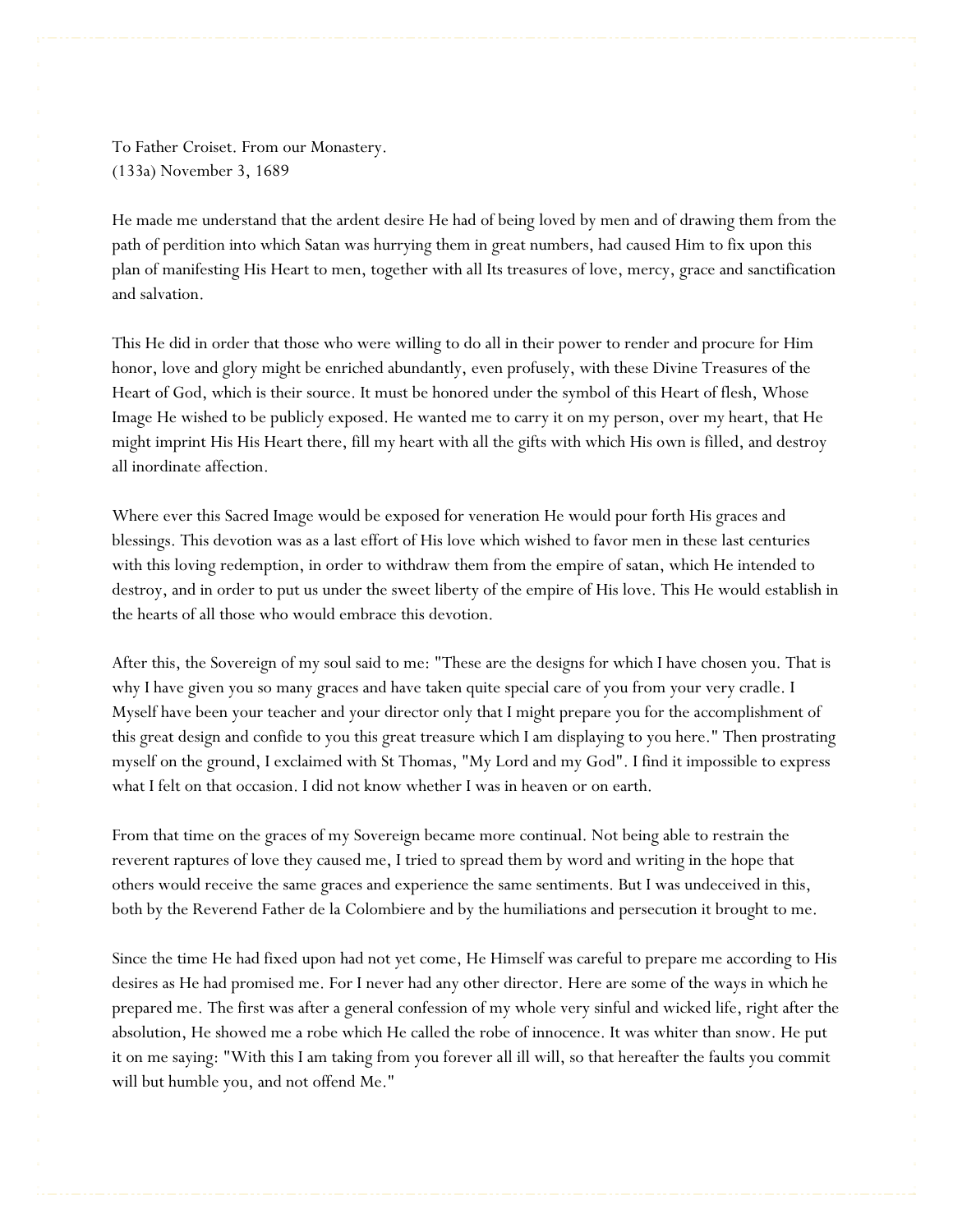Then opening to me again His adorable Heart and putting me within It, He said; "This will be the place of your present and continual dwelling. Here you can preserve without stain the robe of innocence with which I have clothed your soul." Since then I have always seen and found myself in this lovable Heart in away i do not know how to explain, unless by saying that sometimes it was as though I were in a beautiful garden, with flowers growing all around; at other times like a minnow in a vast ocean, or like gold being purified in a crucible. But usually it is like an abyss and furnace of pure love.

Once He asked me to make a will in His favor in the manner He should teach me. My superior would act as notary. He would repay her for her pains. We did as He asked. Then when I presented it to Him, He made me sign it on my heart in the painful way He wanted me to. After that He said: "Now you are completely mine, to do all that pleases Me, as My daughter, My Spouse, My slave, My victim, a play thing to give pleasure to My Heart."

In this Heart He made me read, and later write down what was there written for me. Here are some of the words He spoke to me, with a testament made in my favor: " I make you heiress to the treasures of My Sacred Heart. You may dispose of them at will in favor of those properly disposed. This Heart will be your security. It will be responsible for you and pay your debts. It will make reparation for all your faults. It will take care of all your duties and obligations. It will fail to help you only when It looses Its power. Since you have given and sacrificed yourself completely to Its love and good pleasure, you ought no longer have any care or occupation but to love It and to let yourself be sacrificed and immolated."

He promised He would take care to punish or reward all that should be done to me or for me. Since all the good works that anyone should do for me are at the disposal of His Sacred Heart by reason of my having given them all to Him, all those who pray for me will please Him so much that He will enrich them for the abundant treasures of His Sacred Heart. For He took special pleasure in disposing of the prayers and holy sacrifices of the Mass people offered for my intention, which is really only His own. He has given me to understand, too, that He will inspire many of these souls to pray for me so that I may be the means of giving Him something precious.

Although these things really belonged to Him, He wanted the pleasure of distributing them as will as though He had received them from another. This is why my spiritual benefactors not only share in the immense riches of this divine Heart but also give it great pleasure.

This Sovereign of my soul once ordered me to keep vigil for one hour with Him every Thursday night and Friday, prostrate on the ground. He said He would tell me what He wanted of me, which was, in part, reparation for that hour in the Garden of Olives when complained that His apostles could not watch one hour with Him.

Obedience having permitted me to do this, I cannot tell you how much I suffered. For it seemed to me that this Divine Heart poured into mine all Its bitterness, reducing my soul to such a state of agony and anguish that I sometimes thought I would die. It was during this time that He made me see that my life would be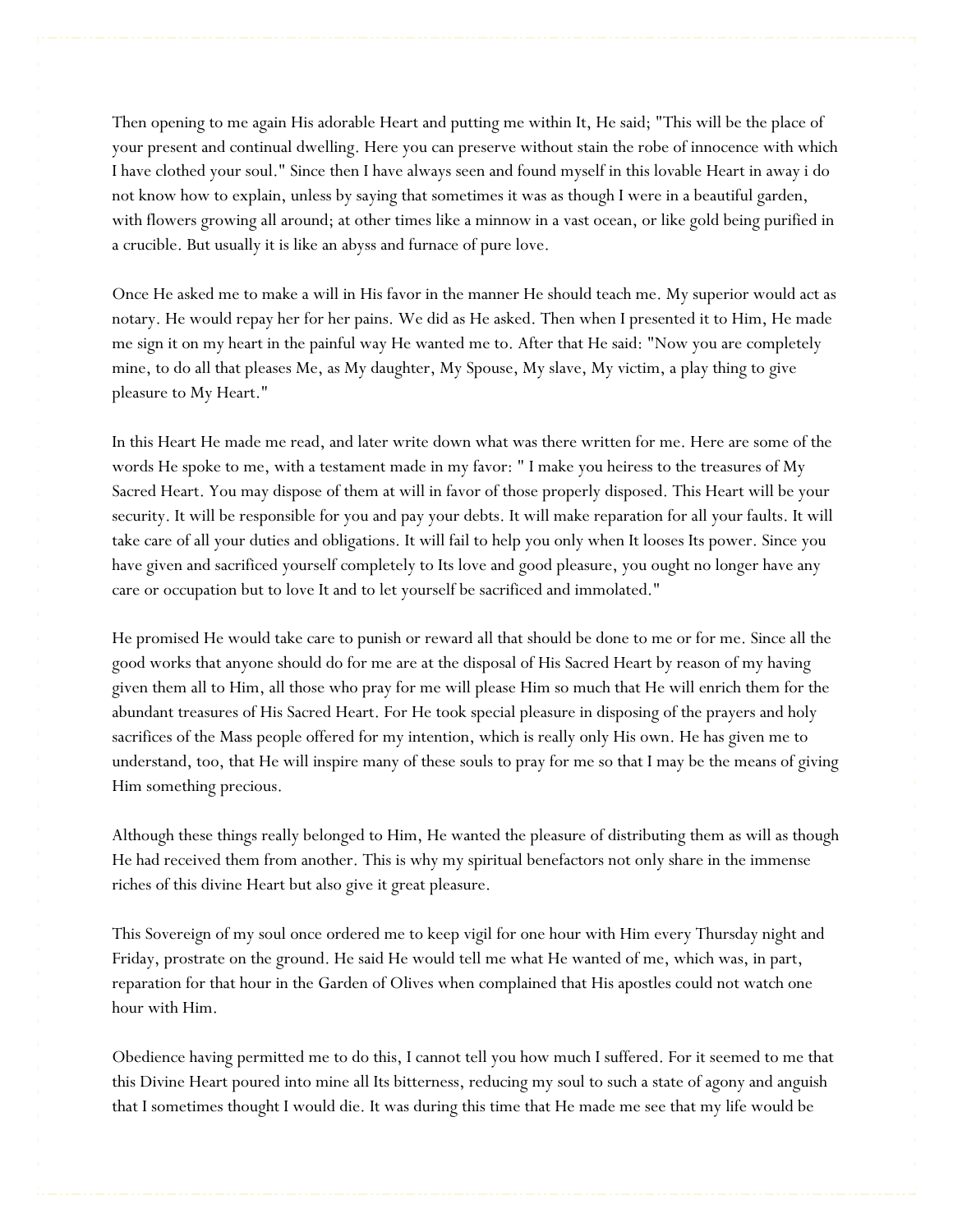one of continual suffering.

It would be spent on a cross made up of many different kinds of wood, because He wanted to establish His reign and the empire of His Sacred Heart upon the complete destruction of myself. And so it happened. I was not without suffering for a moment, and that almost always to the full extent of my powers of body and soul.

This is how He makes me suffer a continual martyrdom: One day He caused me to see in this adorable Heart two kinds of holiness, the holiness of love and the holiness of justice. With this latter He surrounds the impenitent sinner who has ignored all the means of salvation given him. This sanctity of justice thereupon rejects Him from the Heart of Jesus Christ, abandoning him to himself and rendering him insensible to his own sad state.

It is for this sanctity that He makes me suffer, especially when He wants to abandon some soul consecrated to Him. He makes me bare the weight of it in so painful a manner that there is no suffering in this life comparable to it. I should willingly cast myself into a red hot furnace to avoid it. But it would take too long to tell you all I experience. Suffice it to say that this justice cannot suffer the least on a strain on a soul that is in intimate converse with God: it would annihilate the sinner a thousand times over if the mercy did not intervene.

But, in its own way, the sanctity of love is scarcely less painful. It suffers to make reparation to some extent for the ingratitude of so many hearts who make no return for the burning love of the Heart of Jesus Christ in the sacrament of His love. This sanctity of love causes one to suffer from not being able to suffer enough. It brings on such ardent desires to love God and make Him loved that there is no torture one would not be willing to undergo to bring this about.

He showed me, therefore, that these two sanctities would always be at work to make me suffer. Also that there is nothing better for me but to live and die on the cross, overwhelmed with every kind of suffering. It seems to me that I could not live without suffering, though I should often succumb did He not sustain me with His powerful grace. This is one reason why He commanded me to receive Holy Communion every first Friday of the month. Or rather it was to make reparation for the outrages He received during the month during the Blessed Sacrament.

But one of my greatest sufferings was caused by this Divine Heart addressing to me these words: "I thirst with such a terrible thirst to be loved by men in the Blessed Sacrament that this thirst consumes Me. Yet I find no one trying to quench it according to My desire by some return of My love."

Sometimes this adorable Heart is like a sun shooting forth its rays in every direction and into every heart. But how different the responses It receives! For reprobate souls are like mud that becomes yet more hard, while just souls are purified and sanctified.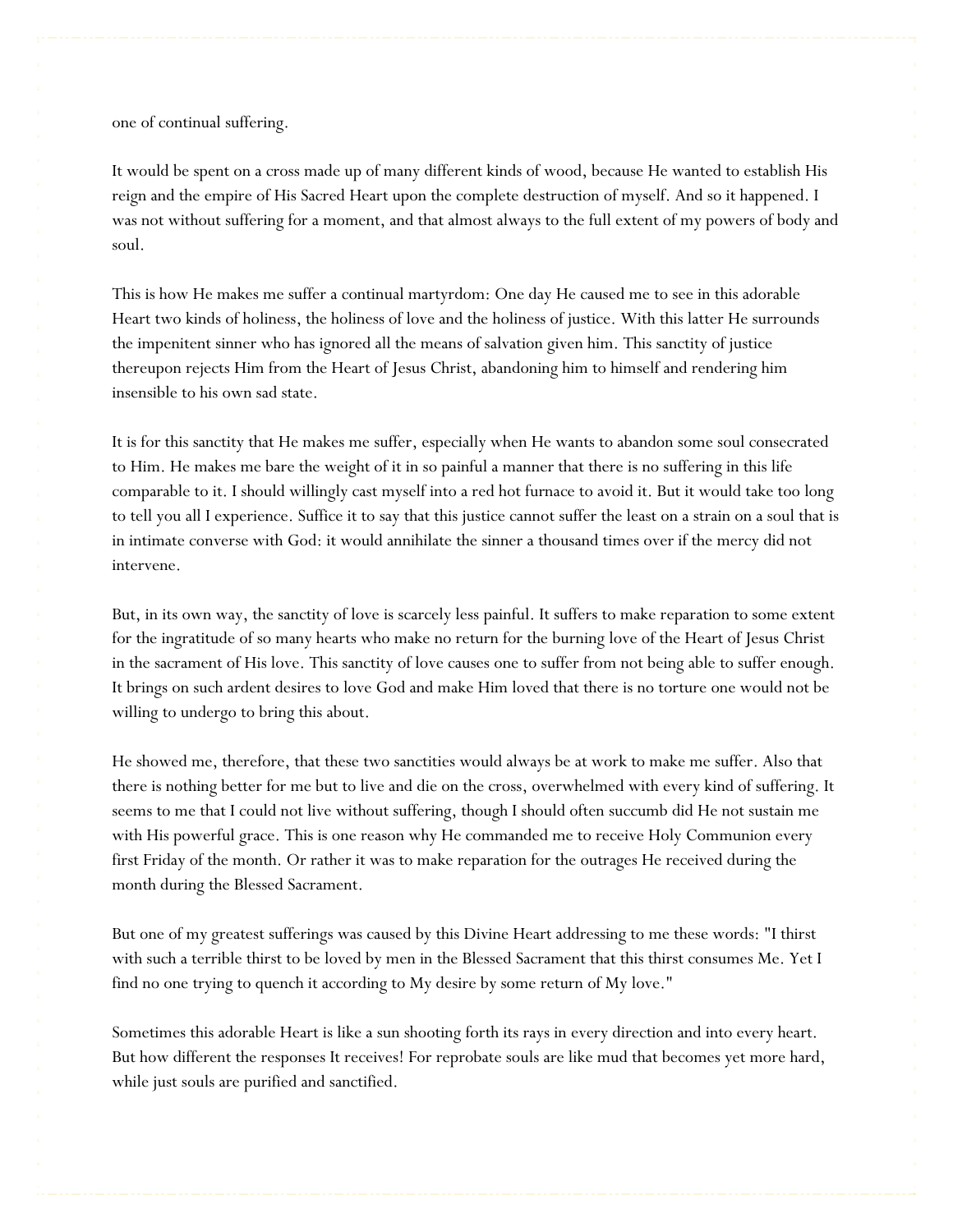I felt myself ever urged and importuned to make known this Divine Heart, yet without being able to find means for doing so until Father de la Colombiere was sent here. Then within the Octave of Corpus Christi I could not resist any longer, I finally had to surrender, I had to tell him in spite of myself, what I had always kept secret so carefully, because he was sent for the execution of this great design.

I must confess that I neither know how nor am I able to express what He has made known to me about it, for it is a profound mystery. But I believe He knows enough about it and will supply for what is wanting in me. If you but knew the terrible martyrdom I am suffering in writing this!

But I must do it because you told me that it was necessary for the glory of the Sacred Heart of my sovereign Master, to whom I am completely dedicated and sacrificed. Still an express command under obedience was necessary to get me to do violence to myself and tell you all this as it seems to me to have taken place. Alas I do not know whether I am being deceived. Perhaps my whole life is but an illusion. Tell me what you think. What consoles me in all this is that I shall at least always have the happiness of suffering in conformity with my crucified Spouse.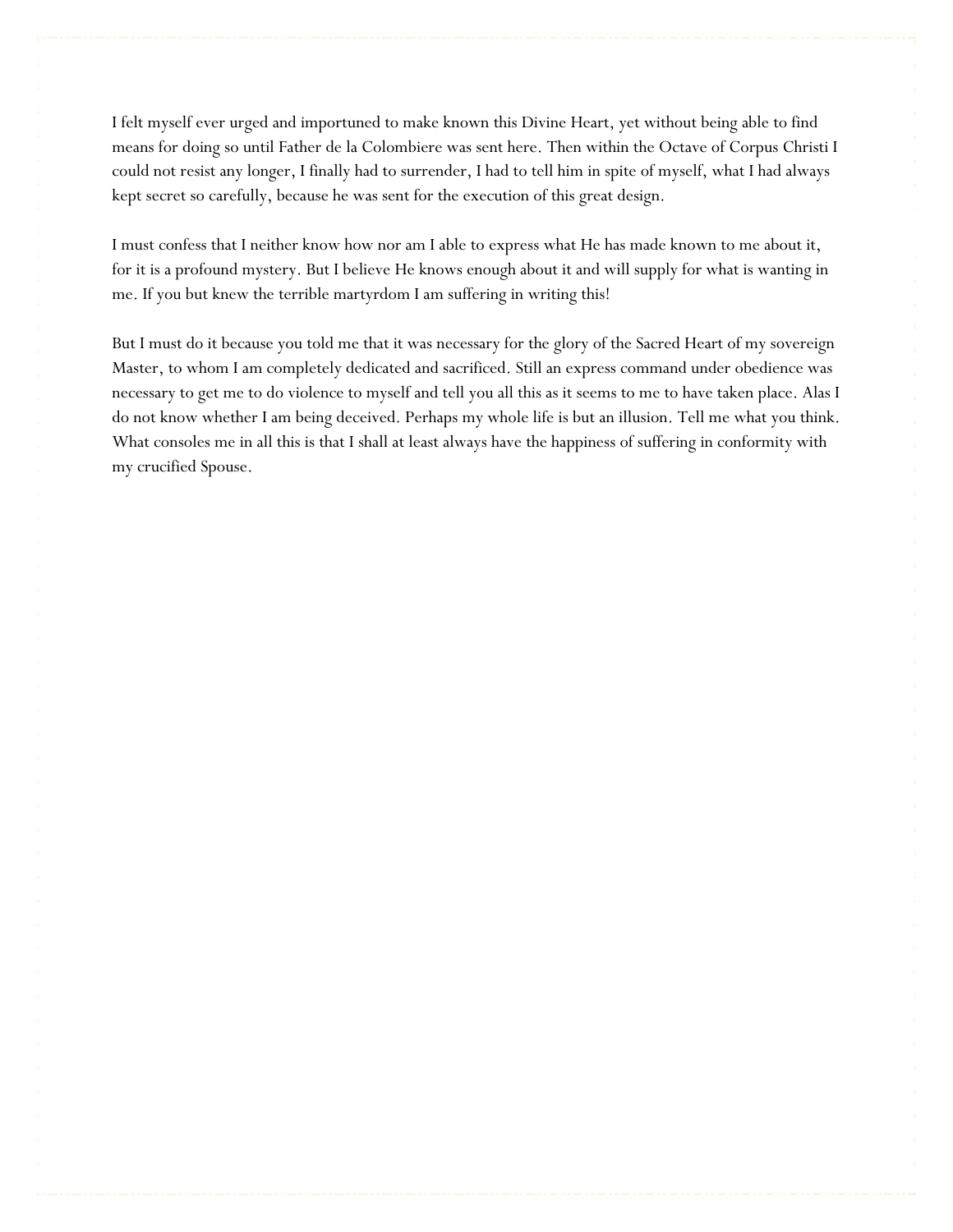To Father Croiset. From our Monastery. (133b) November 3, 1689

The graces which I am recounting to you He has given me not only for myself, but to distribute to others. I receive everyone He sends me. He will let me know those who are chosen and destined to make known, loved and honored His Sacred Heart. It seems to me you need not doubt any longer that you are one of these and, indeed, one chosen in quite a special manner....

If I am not mistaken, He has brought all of you (Fathers Crosiset, Gette, and Villette) together only to further this work according to the lights He will give you. I think you ought not to refuse Him this, for all three of you have received sufficient proofs of the love of this Divine Heart to make Him this return of love which I think He expects of you. You will make it by not sparing yourselves, by leaving nothing undone to accomplish the design He has of giving this devotion to men as means of their sanctification and salvation.

But how dare I, a wicked and miserable sinner say that? Are my words going to perform miracles, or are they oracles to which you must give credence? Ah, Father how I blush at talking to you this way! What an abyss of confusion and humiliation I am going to be buried. But it does not matter what happens to me, provided the Heart of my loving Jesus be known and loved. If His reign be established then that is sufficient for me.

The favor I ask of you for the love of the Sacred Heart and what I beg of you by all the love you bear Him, is that all that I have told you be kept an inviolable secret. Burn these last two letter after you have read them. Never quote me, either in word or in your writings. I beg you not to refuse me this favor. Other- wise I shall not answer you anymore, nor anyone else, so earnestly do I wish to live and die unknown. I hope you will be so good as to give me your assurance on the first possible occasion. As I always do as you ask, I expect the same from you.

Thank you a thousand times for the present you have given me. I consider it a treasure of which this Divine Heart despoils me sometimes more than I would wish. I assure you that, as I see it books as well as subjects for meditation helps to make Him known. I think he takes great pleasure in them. I have no doubt but that He Himself has inspired you to write your book. But you must, I think, finish it without delay if you do not want another to get ahead of you. Already in advance this work gives me great consolation.

I shall not fail to make that visit to the Blessed Sacrament for your intention. It will be a double pleasure for me. I shall say the Pater and the Ave you asked of me, too and offer the Holy Communion I promised. Even after all that I shall still be indebted to you, but I trust the Sacred Heart will repay all since He has reduced me to complete poverty. Thank you again for the devotional pictures you sent us. I wish I could sufficiently express my gratitude, but alas I have only good will and nothing more.

There is another point in your letter I forgot to answer. You ask me to tell you what the obstacles are that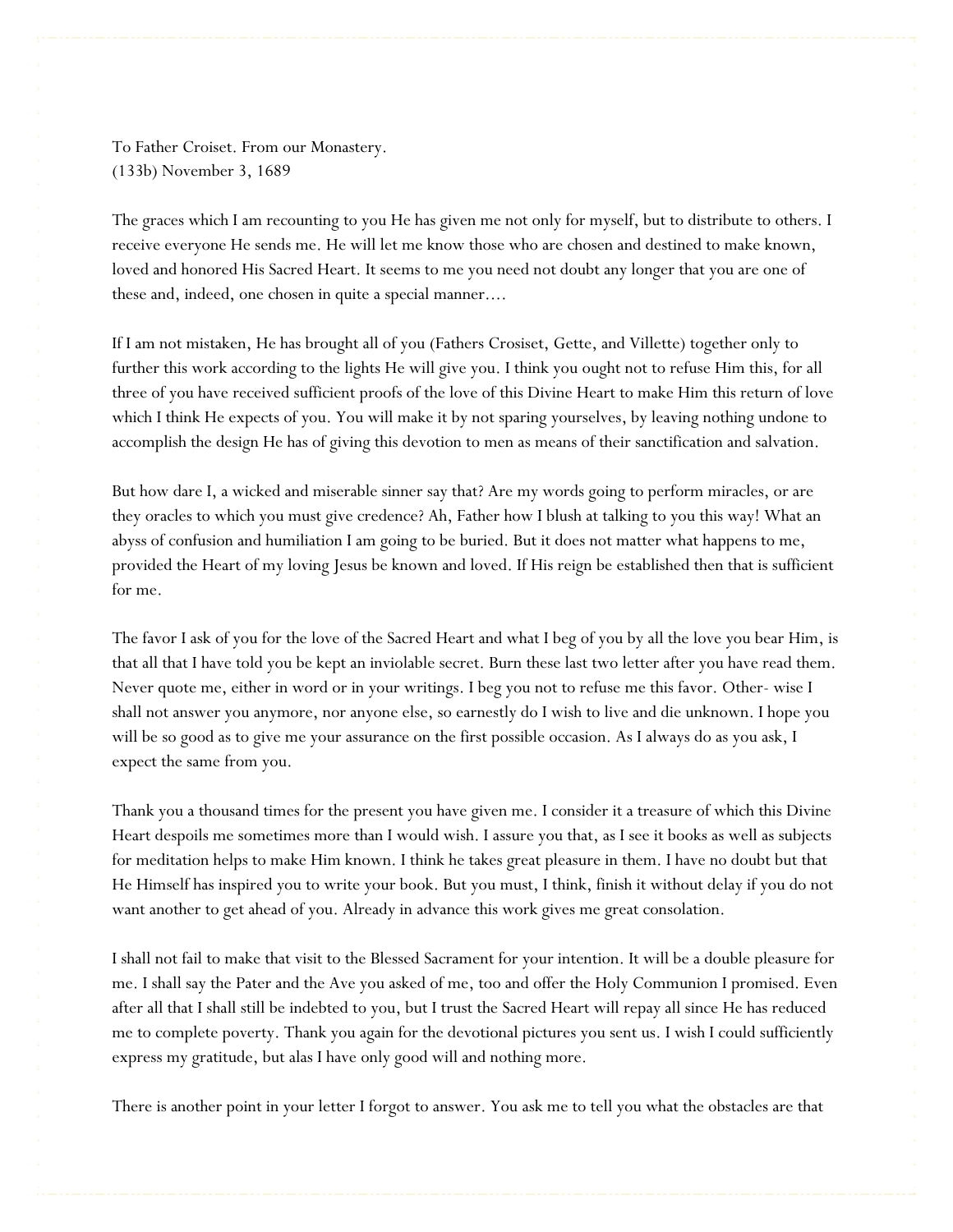are opposed to this devotion. Ah, dear God, would that I could answer this without wounding the charity of this divine Heart! The least injury or coldness It is more intensely painful to me than all the torments imaginable anyone could make me suffer.

This is a long a wearisome letter. Reading it will at least make you practice patience and preventing you from ever wanting to have any- more like it. Perhaps your answer will give me some consolation and alleviate the pain I suffer in writing it. I trust it is for the glory of Our Divine Master in Whose love I hope you may be wholly consumed. May He be blessed, loved and glorified eternally! Amen.

I forgot to say that I cannot tell you just when it seems to me all these things took place, never thinking I should ever be obliged to speak of them, although He often told me the contrary. The ardent desire I have always had of remaining hidden makes me regard as a punishment due to my great sins the impotence in which the glory and the interests of my Lord place me.

Although I have spoken to you only of some of the generosities of His mercy, and in so far as I could not of myself, nor of the impressions these graces made in me and are still making, do not fail to tell me what you think of them and from what spirit you think all this comes. Notwithstanding the effects which they produce, which are always peace, love and confusion at the sight of my nothingness, I shall allow myself to judge of them only as you say.

If you were to give me to understand that all this is nothing but deception and illusion, I think I should not be troubled at all. I have never been attached to it but only to Him Whom I thought to be the author, my Lord Jesus Christ. Him, I think, no one can take from me, nor can anyone separate me from Him. That is enough for me.

I am convinced that nothing will be accomplished in this work except at my expense. My pains and sufferings, my humiliations, annihilation, contempt, annoyance, and contradictions will increase in proportion as the reign and empire of this loving Heart is spread through this devotion. It suffices if we do what He lets us know to do in our power. After we have sown the seed we must let the grace of this divine Heart work.

He will take care to cultivate it and make it bear fruit by the loving unction of His burning charity. He wants to make known by this means those he has predestined to be his true friends. These will love Him and glorify Him forever in Heaven as they did here on earth, hoping as we have said, that He will not let anyone perish who is consecrated to Him.

Before Closing I must tell you what I feel urged to say, namely, that I thin the Sacred Heart would be very pleased if there were a very close holy union between the three of you, between you and these two other holy religious He loves so much. Then you could glorify Him together according as Our Lord should give each one to understand He wanted it. But if this is not possible, do not worry about it. For, you see, I am simply telling you what I think, as you asked me. It seems to me the Sacred Heart will impart to them